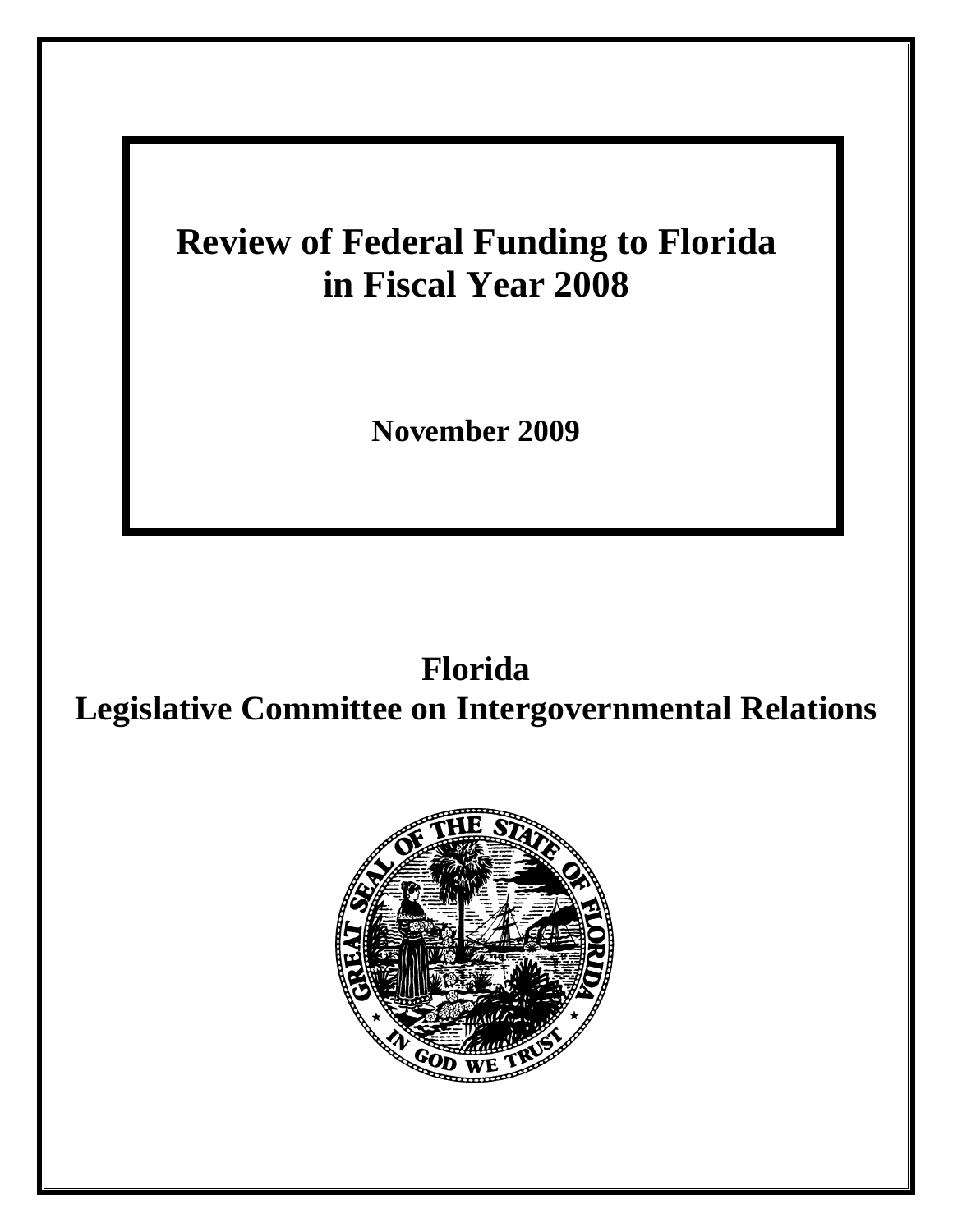# **Florida Legislative Committee on Intergovernmental Relations (As of November 2009)**

Senator Anthony Hill, Sr., Vice Chair Commissioner Cyndi Stevenson District 1 Saint Johns County Senator Nancy Detert Commissioner Michael McLean District 23 Seminole County Senator Mike Haridopolos Mayor Fred Costello District 26 City of Ormond Beach Senator Frederica Wilson Councilman Herbert Polson<br>District 33 City of Saint Petersburg Representative Juan C. Zapata, Chair Mr. Tom Pelham Representative Bill Heller Mr. Bill Montford Representative Jimmy Patronis Ms. Lisa Saliba Representative Lake Ray District 17

#### *Cubernatorial Appointees* Gubernatorial Appointees

City of Saint Petersburg District 119 Secretary, Florida Department of Community Affairs District 52 CEO, Florida Assoc. of District School Superintendents District 6 Policy Coordinator, Governor's Office of Policy & Budget

Alton L. "Rip" Colvin, Jr. - Executive Director

# **What is the LCIR?**

The Florida Legislative Committee on Intergovernmental Relations (LCIR) is a legislative entity that facilitates the development of intergovernmental policies and practices. The Florida LCIR strives to improve coordination and cooperation among state agencies, local governments, and the federal government.

# **What Issues Have Been Addressed by the LCIR?**

The LCIR completes several publications annually, including the Local Government Financial Information Handbook, Finalized Salaries of County Constitutional Officers and Elected School District Officials, and Intergovernmental Impact Report (Mandates and Measures Affecting Local Government Fiscal Capacity). In addition, the LCIR has addressed the following issues:

- o Municipal Incorporations and Annexation
- o Impact Fees
- o Natural Disaster Preparedness, Response and Recovery
- o Local Government Financial Emergencies
- o Urban Infill & Infrastructure Capacity
- o Marina and Dock Permitting
- o State, Regional, and Local Planning
- o Voting by Mail
- o Economic Development
- o Federal Grants to Florida's Local Governments
- o Federal Funding to Florida
- o Federal/State Relations

If you would like additional copies of this report or have comments or questions pertaining to the information contained herein, please contact the LCIR at (850) 488-9627. We welcome your input or suggestions. Our mailing address is:

> **Florida LCIR c/o Legislative Mail Services Tallahassee, Florida 32399-1300 Homepage: www.floridalcir.gov**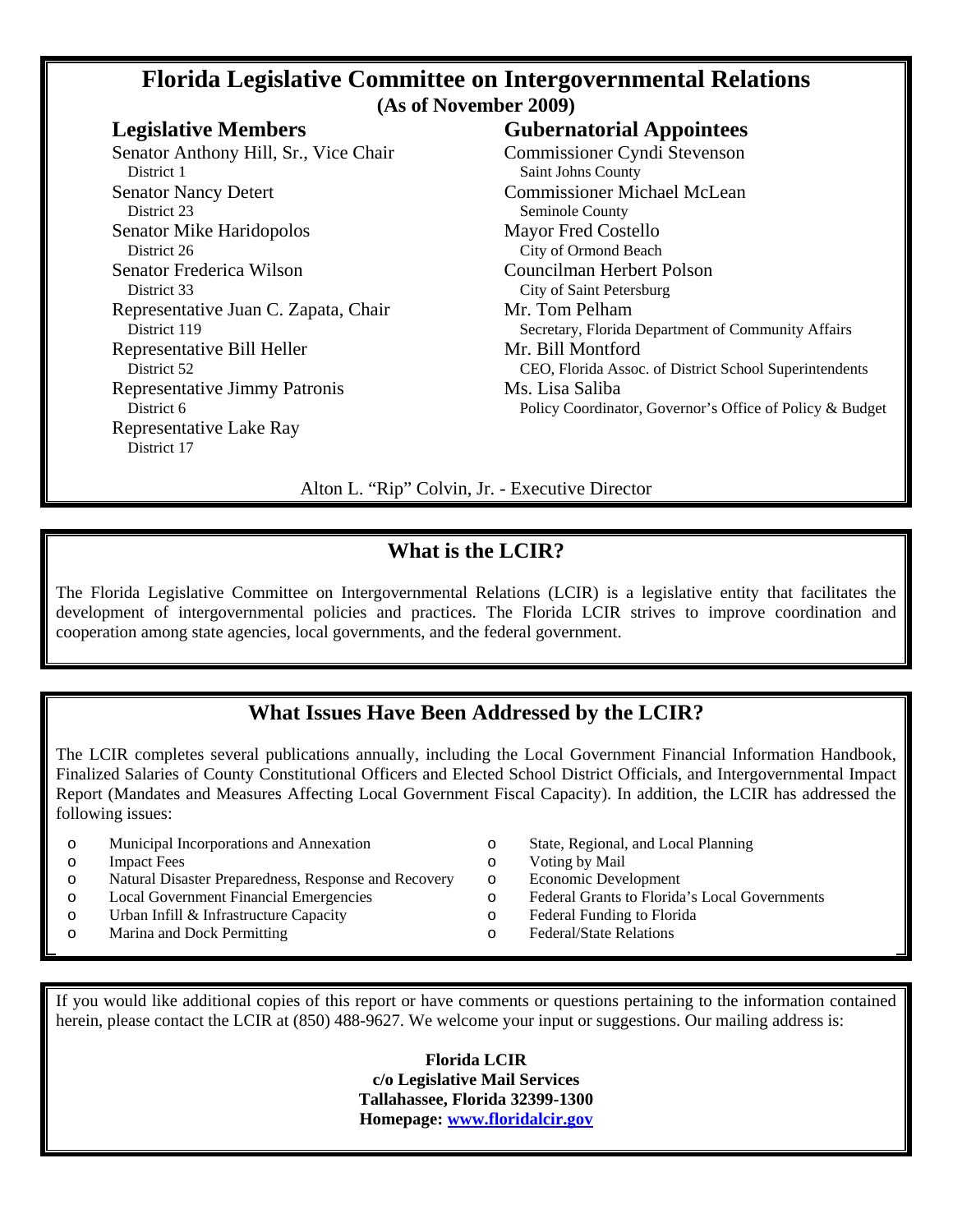# **Executive Summary**

The purpose of this report is to provide the Florida Legislature and other interested parties with a review and analysis of federal funding to Florida in fiscal year 2008 using data released by the U.S. Census Bureau in July 2009. In particular, this report focuses on federal grant expenditures to Florida's state and local governments. Florida's historically low per capita ranking among the states in the receipt of federal grants has been an area of particular concern to policymakers.

This report should be useful for making statistical comparisons among states of various federal agencies' funding programs. Additionally, the report should be instructive to decision makers working to develop consensus on priorities and strategies for increasing the state's receipt of federal grants.

This report begins with a review of the two major classifications of federal financial assistance provided to states. These two classifications are: 1) federal direct expenditures and 2) other financial assistance.

# **Federal Direct Expenditures to Florida**

Federal direct expenditures constitute actual funding outlays or obligations of the federal government. These expenditures are reported by the U.S. Census Bureau in five categories: 1) direct payments for individuals for retirement and disability, 2) direct payments for individuals other than for retirement and disability, 3) grants, 4) procurement contracts, and 5) salaries & wages.

In 2008, federal direct expenditures to Florida totaled \$150 billion or \$8,177 per capita, based on the state's 2008 population estimate of 18.3 million. Florida had the  $4<sup>th</sup>$  largest expenditure of all states, unchanged from 2007. On a per capita basis, Florida ranked  $35<sup>th</sup>$  among the states, down from  $29<sup>th</sup>$ .

Direct payments for individuals for retirement and disability constituted the largest category of federal direct expenditure. This category includes Social Security payments, federal retirement and disability payments, and veterans' benefits. Florida's direct payments for retirement and disability totaled \$57.7 billion, or \$3,146 per capita, and accounted for 39 percent of the state's total federal direct expenditures. Florida had the  $2<sup>nd</sup>$  largest expenditure total of the fifty states and ranked  $7<sup>th</sup>$  on a per capita basis, both rankings unchanged from 2007.

Considering Florida's large elderly and retiree populations, these rankings should come as no surprise. According to state population projections produced by the U.S. Census Bureau, Florida's elderly population, defined as age 65 years and over, will total 3.4 million by 2010 and account for 8.5 percent of the nation's total elderly population of 40.2 million. By 2010, the elderly will constitute nearly 18 percent of the state's total population. Relative to other age groupings, the proportion of the states' total population defined as elderly is projected to be greater in Florida than in any other state.

The next largest category of federal direct expenditure was direct payments for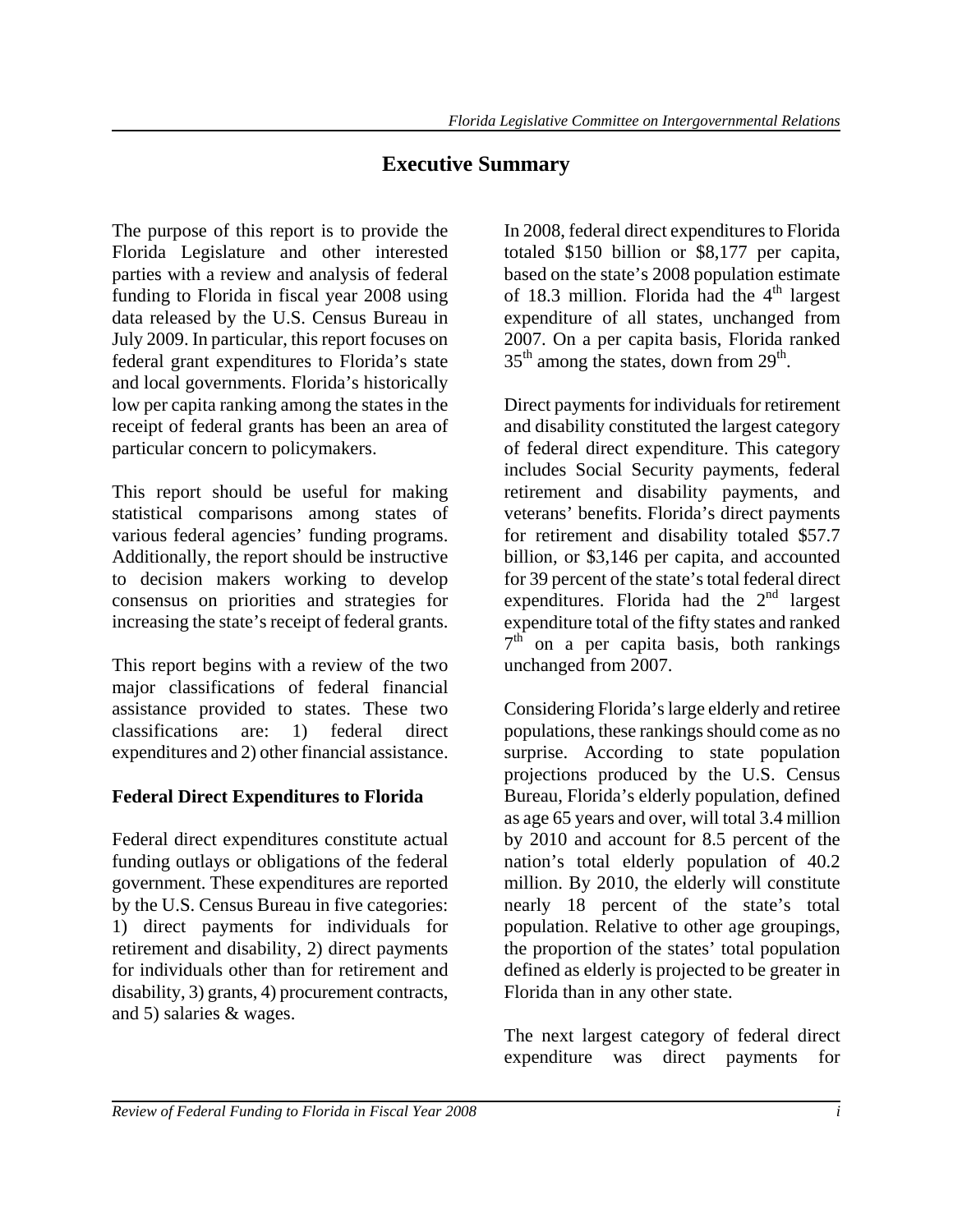individuals other than for retirement and disability. This category includes such items as Medicare benefits, Excess Earned Income Tax Credits, Unemployment Compensation, and Food Stamp payments. These payments to Florida totaled \$43.9 billion, or \$2,394 per capita, and accounted for 29 percent of the state's total federal direct expenditures. Florida had the  $3<sup>rd</sup>$  largest expenditure total of the fifty states, down from  $2<sup>nd</sup>$  in 2007, and ranked  $9<sup>th</sup>$  on a per capita basis, down from  $7<sup>th</sup>$ in 2007.

Federal grant obligations to Florida totaled \$20.2 billion, or \$1,104 per capita, and represented 14 percent of total federal direct expenditures to the state. Florida had the  $7<sup>th</sup>$ largest obligations total of the fifty states, down from  $4<sup>th</sup>$  in 2007; and the state ranked  $50<sup>th</sup>$  on a per capita basis, down from 49<sup>th</sup> in 2007.

The value of procurement contract obligations totaled \$16.6 billion, or \$907 per capita, and accounted for 11 percent of the state's total federal direct expenditures. Florida had the  $6<sup>th</sup>$ largest obligations total of the fifty states, down from  $5<sup>th</sup>$  in 2007, and ranked  $32<sup>nd</sup>$  on a per capita basis, which was unchanged from the prior fiscal year.

The smallest category of federal direct expenditures to Florida was salaries and wages. Such payments totaled \$11.5 billion, or \$627 per capita, and accounted for 8 percent of total federal direct expenditures to the state. Florida had the  $5<sup>th</sup>$  largest expenditure total of the fifty states, down from  $4<sup>th</sup>$  in 2007; and the state ranked 35<sup>th</sup> on a per capita basis, down from  $33<sup>rd</sup>$  in 2007.

#### **Other Financial Assistance to Florida**

Other financial assistance consists of the face value of federal insurance coverage as well as the dollar volume of federal guaranteed and direct loans. Other financial assistance to Florida totaled \$487 billion or \$26,555 per capita. The state ranked first among the fifty states in both total and per capita assistance due to the significant face value of flood insurance coverage provided to Florida, which constituted 96 percent of total other financial assistance provided to the state by the federal government.

The total amounts of other federal assistance to Florida are summarized below:

#### *Face Value of Insurance Coverage*

*Total: \$472 billion; Rank: 1st (1st in 2007) Per Capita: \$25,740; Rank: 1<sup>st</sup> (1<sup>st</sup> in 2007)* 

# *Dollar Volume of Guaranteed Loans*

*Total: \$13.8 billion; Rank: 3rd (3rd in 2007) Per Capita: \$755; Rank: 41st (32nd in 2007)* 

# *Dollar Volume of Direct Loans*

*Total: \$1.1 billion; Rank: 16th (15th in 2007) Per Capita: \$60; Rank: 42nd (46th in 2007)* 

#### **How Florida Compares to Other Populous States**

The U.S. Census Bureau reported that the federal direct expenditures (i.e., direct payments for individuals for retirement and disability, direct payments for individuals other than for retirement and disability, grants, procurement contracts, and salaries and wages) to the fifty states totaled \$2.70 trillion in 2008, up from \$2.47 trillion in 2007. The combined federal direct expenditures to the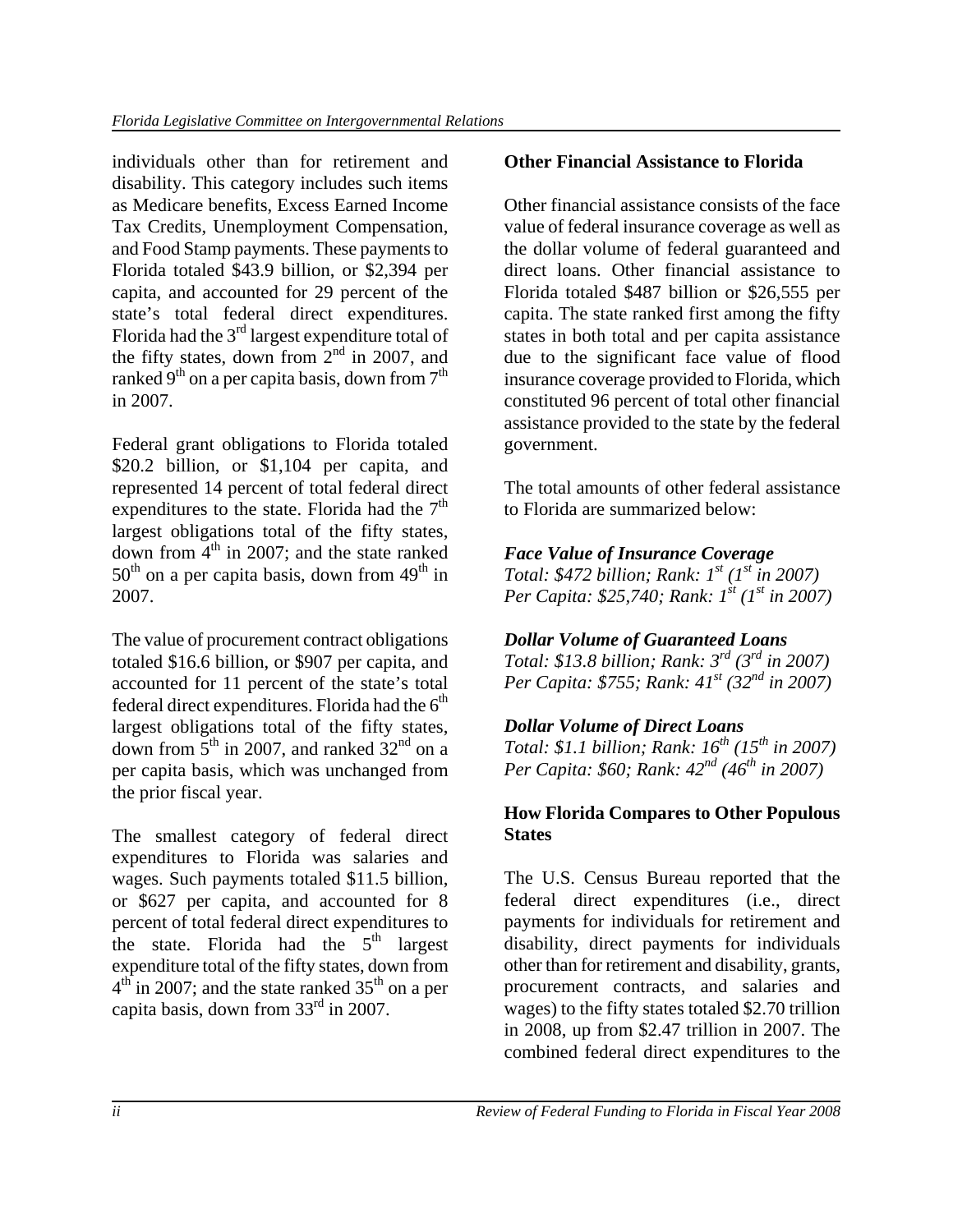seven most populous states of California, Texas, New York, Florida, Illinois, Pennsylvania, and Ohio, totaled \$1.17 trillion or 42 percent of the fifty states' total.

The total federal direct expenditures of the seven most populous states are as follows:

- 1. California: \$300 billion
- 2. Texas: \$210 billion
- 3. New York: \$174 billion
- **4. Florida: \$150 billion**
- 5. Pennsylvania: \$122 billion
- 6. Illinois: \$101 billion
- 7. Ohio: \$91 billion

However, as illustrated below, the states' respective rankings change when controlling for population differences. The per capita federal direct expenditures of these same seven states are as follows:

- 1. Pennsylvania: \$9,764  $(1<sup>st</sup> in 2007)$
- 2. New York: \$8,931  $(3<sup>rd</sup> in 2007)$
- 3. Texas:  $$8,633(5<sup>th</sup> in 2007)$
- **4. Florida: \$8,177 (4th in 2007)**
- 5. California:  $$8,160 (6<sup>th</sup> in 2007)$
- 6. Ohio: \$7,887 (2nd in 2007)
- 7. Illinois: \$7,803 ( $7^{\text{th}}$  in 2007)

# **Florida's Receipt of Federal Grants**

Federal grants continue to be important sources of revenue utilized by our nation's state and local governments to provide necessary infrastructure and services to their residents. Federal grant expenditures (i.e., actual outlays) to the fifty states totaled \$449 billion in fiscal year 2008.

As opposed to the \$20.2 billion of federal grant obligations to Florida previously discussed, federal grant expenditures to our state and local governments totaled \$20.7 billion, or \$1,127 per capita. Florida had the 4<sup>th</sup> largest federal grants expenditure of the fifty states, unchanged from 2007, and the state ranked  $46<sup>th</sup>$  on a per capita basis, down from  $45^{\text{th}}$  in 2007.

The grant funding received from six federal departments (i.e., Health and Human Services, Transportation, Education, Housing and Urban Development, Agriculture, and Homeland Security) totaled \$20 billion and accounted for 97 percent of all grants expenditures to Florida. A summary of these grant expenditures to Florida as well as some of the more well-known program categories within these departments are listed below:

# *Health and Human Services Grants*

*Total: \$11.4 billion; Rank: 5th (5th in 2007) Per Capita: \$623; Rank: 46<sup>th</sup> (46<sup>th</sup> in 2007)* 

- Centers for Medicare and Medicaid **Services**
- Administration for Children and Families

# *Transportation Grants*

*Total: \$2.8 billion; Rank: 4th (3rd in 2007) Per Capita: \$151; Rank: 37<sup>th</sup> (35<sup>th</sup> in 2007)* 

- Federal Highway Administration
- Federal Transit Administration
- Federal Aviation Administration

# *Education Grants*

*Total: \$2.0 billion; Rank: 4<sup>th</sup> (4<sup>th</sup> in 2007) Per Capita: \$109; Rank: 37<sup>th</sup> (31<sup>st</sup> in 2007)* 

• Office of Elementary and Secondary Education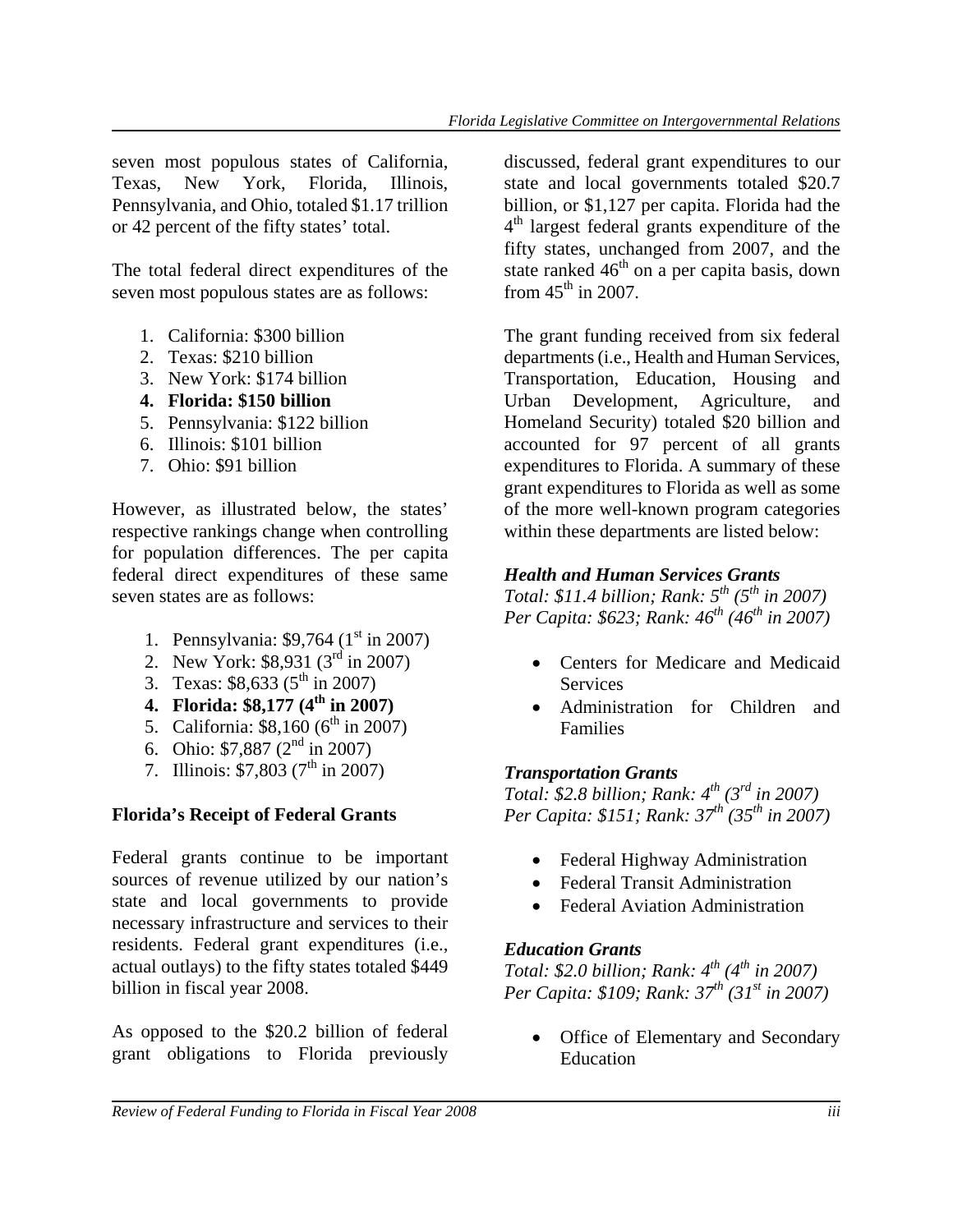- Office of Special Education and Rehabilitative Services
- Office of Vocational and Adult Education

# *Housing & Urban Development Grants*

*Total: \$1.6 billion; Rank:*  $8^{th}$  *(10<sup>th</sup> in 2007) Per Capita: \$89; Rank: 30<sup>th</sup> (36<sup>th</sup> in 2007)* 

- Housing Programs
- Community Planning and Development

# *Agriculture Grants*

*Total: \$1.3 billion; Rank: 4th (4th in 2007) Per Capita: \$69; Rank:*  $40^{th}$  *(42<sup>nd</sup> in 2007)* 

- Food and Nutrition Services
- Cooperative State Research, Education and Extension Services
- Rural Development Activities

# *Homeland Security Grants*

*Total: \$872 million; Rank: 3rd (2nd in 2007) Per Capita: \$48; Rank: 18<sup>th</sup> (7<sup>th</sup> in 2007)* 

- Federal Emergency Management Agency
- Domestic Preparedness and Antiterrorism Programs

# **Federal Grants to Florida in Recent Years**

Since 1996 the LCIR has conducted an annual review of federal funding to Florida using the U.S. Census Bureau's data. Federal grant expenditures to Florida have increased significantly during this period.

Between 1996 and 2008, federal grant expenditures increased 145 percent from \$8.4 billion to \$20.7 billion, which equates to an

average annual growth rate of 12.1 percent. Florida's ranking among all states in total grant expenditures improved from  $7<sup>th</sup>$  in 1996 to  $4<sup>th</sup>$  in 2008. However, much of this substantial growth in federal grant expenditures to Florida occurred between 1997 and 2003. In fact, between 2004 and 2008, the average annual growth rate was only 3.4 percent.

Florida's relative share of grant expenditures to the fifty states increased from 3.9 percent in 1996 to 4.6 percent in 2008, down from 4.7 percent in 2007. Interestingly, Florida's relative share of the total population of the fifty states increased from 5.4 percent in 1996 to 6.0 percent in 2008.

Florida's per capita federal grant expenditure increased from \$586 in 1996 to \$1,127 in 2008. Although Florida's per capita ranking has shown some upward movement in recent years, it still remains low. The state's per capita ranking improved from  $48<sup>th</sup>$  in 1996 to its highest level of  $43<sup>rd</sup>$  in 2005, but dropped back to  $46^{\text{th}}$  in 2008.

# **Conclusion**

Although this report provides an overview of the various types of federal funding to Florida, the focus is on federal grant expenditures. Despite Florida's low per capita federal grants expenditure,  $46<sup>th</sup>$  in 2008, federal assistance to our state, primarily in the form of grant funding, accounted for 29.3 percent of state government's total direct revenue during the 2007-08 fiscal year, according to the Florida Consensus Estimating Conference's most recent *Long Term Revenue Analysis (Fall 2008)*.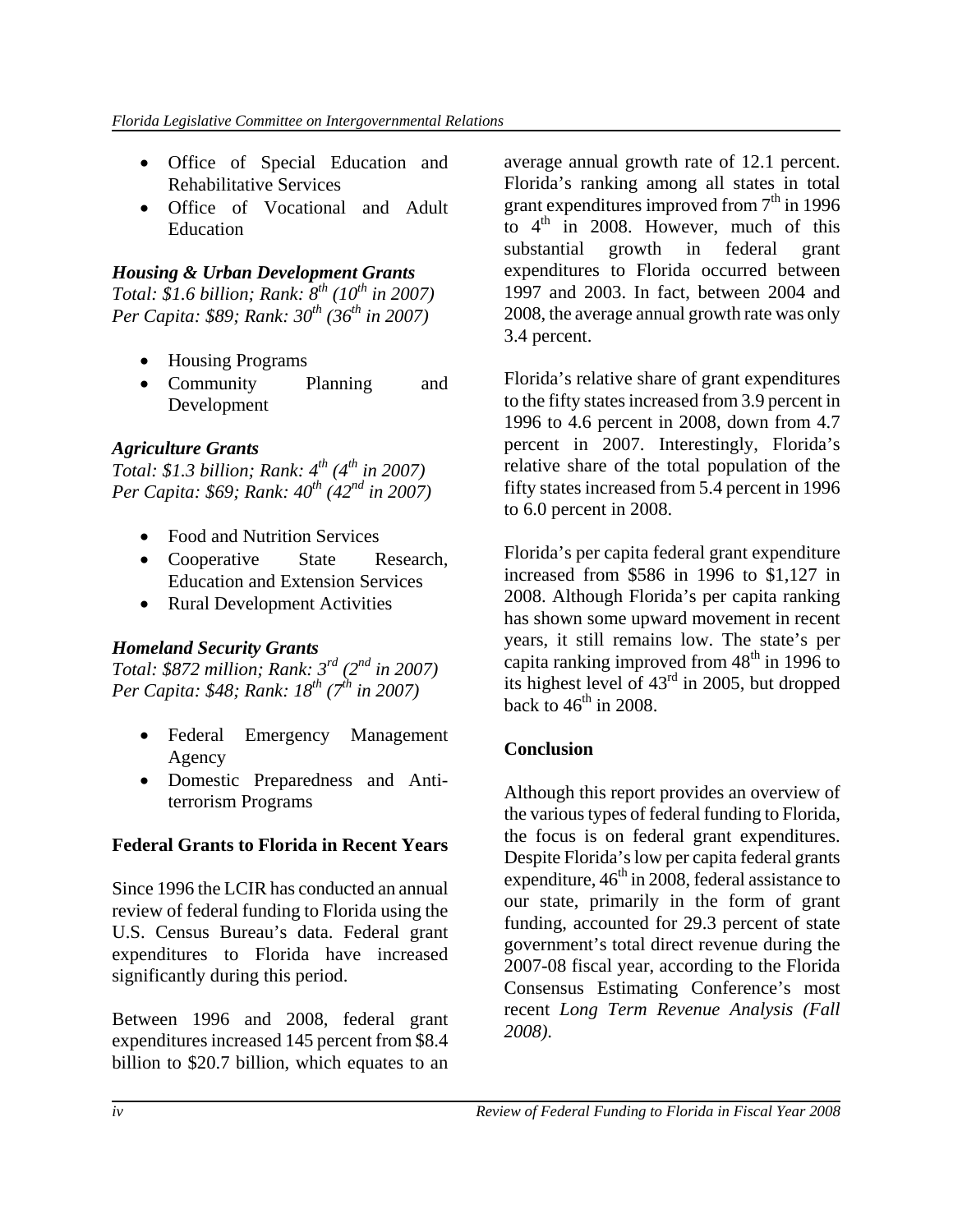Numerous reasons exist for Florida's low per capita federal grants funding; however, three likely explanations are of particular significance. First, many funding formulas are based on outdated population figures or other factors that do not reflect the state's rapid growth in recent decades. Congressional support to revise funding formula inequities is difficult to obtain if other states stand to lose federal funds under revised formulas that benefit Florida. Second, small state minimums in formula allocations disadvantage more populous states like Florida. Third, Florida may not be aggressively pursuing all federal grant opportunities.

Several years ago, the LCIR surveyed Florida's state agencies regarding the receipt of federal grants. In response to the question of why the state ranked low in the per capita receipt of many federal grants, state agencies offered a number of explanations. Such explanations included a lack of sufficient state matching funds, federal "strings" or policy requirements serving as conditions for receipt of federal grants funding, and cutbacks in federal funding.

In this report, the LCIR utilized the per capita measure to control for population differences among states. However, such a measure does not take into consideration levels of need or utilization. State agency representatives have previously noted that per capita measurements of certain federal grants receipts, while low compared to other states, might not have reflected the fact that such funding was adequately serving the target populations.

On a per capita basis, only four states received less in federal grants than Florida during fiscal year 2008. The state's per capita federal

grants expenditure in 2008 was \$353 less than the national per capita expenditure. Furthermore, this difference or "gap" between the state and national per capita federal grants expenditure figures continues to increase. In 2006 and 2007, the gap was \$295 and \$331, respectively. Clearly, Florida's overall receipt of federal grants has not been keeping pace with statewide population growth in recent years.

By taking Florida's expenditure gap in a given year and multiplying it by the respective statewide population, it is possible to calculate the amount of federal grants revenue that separated Florida from the national average. Had Florida's per capita grants expenditure of \$1,127 in 2008 equaled just the national average of \$1,480, then this state would have received \$6.5 billion in additional grant funding. If the state's per capita grants expenditure equaled just the national average in each year during the 1996 to 2008 time period, then Florida would have received \$62 billion more in federal grant funding.

# **Recommendations**

During the 2007-08 legislative interim, the LCIR staff undertook a research project entitled, *Federal Grants – How Florida's Local Governments Can Improve*, to identify federal grants that the state's local governments receive and determine if similarly situated local governments are eligible to participate in those grant programs. The results of that research project were published in the Committee's June 2008 report entitled *Federal Grants to Florida's Local Governments*.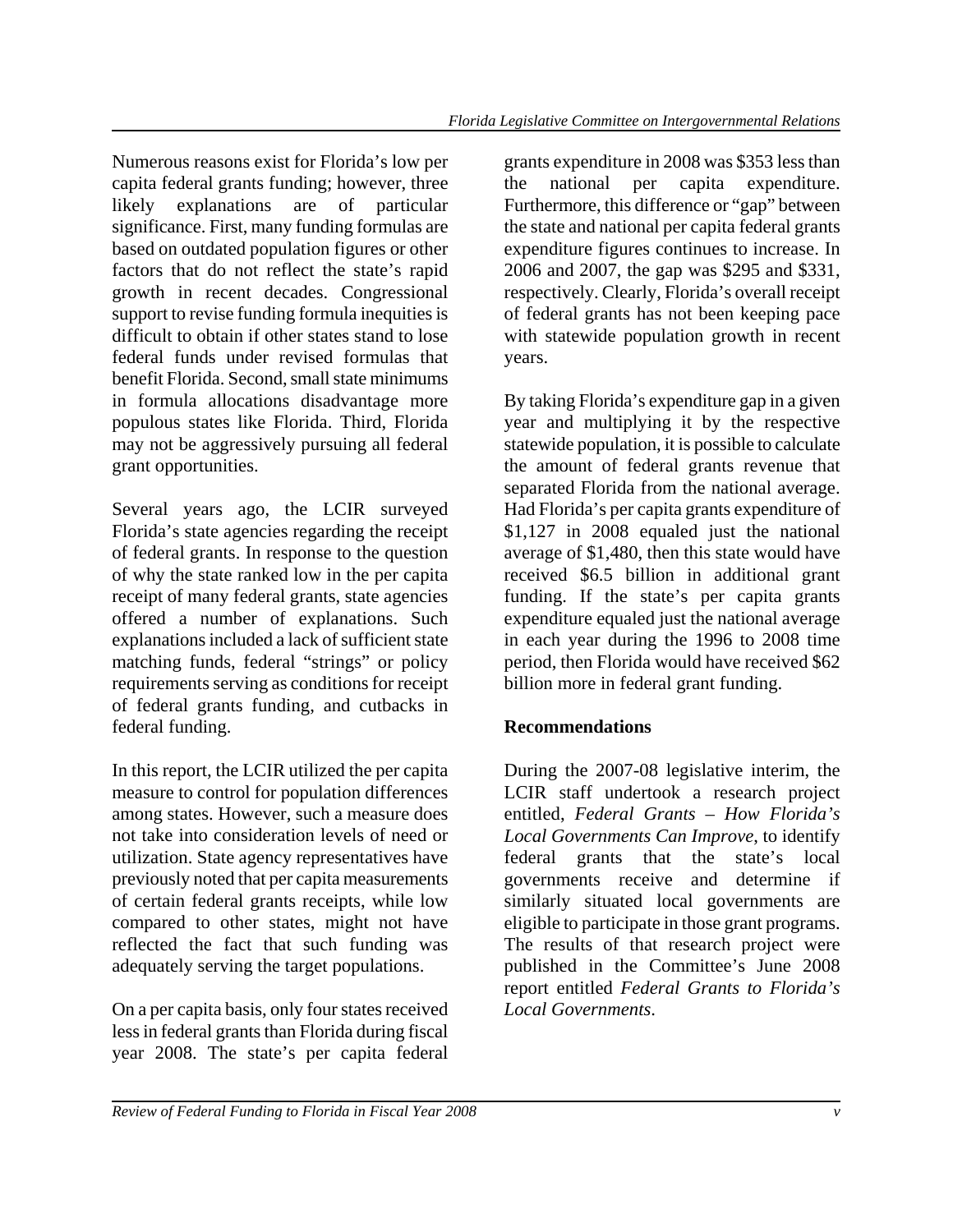A number of recommendations, many of which have been included in prior editions of this annual report, as well as several new recommendations included in the June 2008 report, *Federal Grants to Florida Local Governments*, are offered as ways to potentially increase Florida's receipt of federal grants.

Local governments should take the following steps to increase their receipt of grant funds:

- Register with www.Grants.gov and take full advantage of all this interactive website has to offer.
- As www.Grants.gov website continues to evolve, local governments should provide feedback on future improvements, such as timeframes and uniformity of application processes and forms.
- Collaborate with other local governments and regional entities to explore meeting eligibility requirements of certain grants.
- Using data posted on the LCIR's website, www.floridalcir.gov, local governments can compare themselves with neighboring or similarly situated local governments to ascertain whether they are taking full advantage of available grant opportunities.
- Once suitable grants have been identified, local government staff should develop a direct rapport with personnel from the granting agency through phone and e-mail contact whenever possible.
- Conduct cost-benefit analyses to assess the fiscal value of hiring grant writers.
- Identify federal and state policy changes needed to enhance Florida's access to federal funding streams.
- Support state efforts to form coalitions with similarly-situated states to pursue changes in outdated or inequitable federal funding formulas.
- Work with the state and Congress to implement changes to federal funding formulas determined to be outdated or inequitable.
- Vigorously pursue increased availability of state matching funds or other locally available funds.
- Invest in training provided at the state and local levels for accessing federal and state grant funding.
- Increase communication and coordination on federal funding issues among state agencies, the Governor's Office, the Florida Washington Office, the Legislature, and the congressional delegation.
- When competing with local governments from other states for non-formula grants, enlist assistance from congressional offices, which are typically able to provide letters of support.

The Department of Environmental Protection may wish to consider:

• Advocating for amendment to Governor's Executive Order 95-359 to clarify and streamline the role and function of the Single Point of Contact (SPOC) housed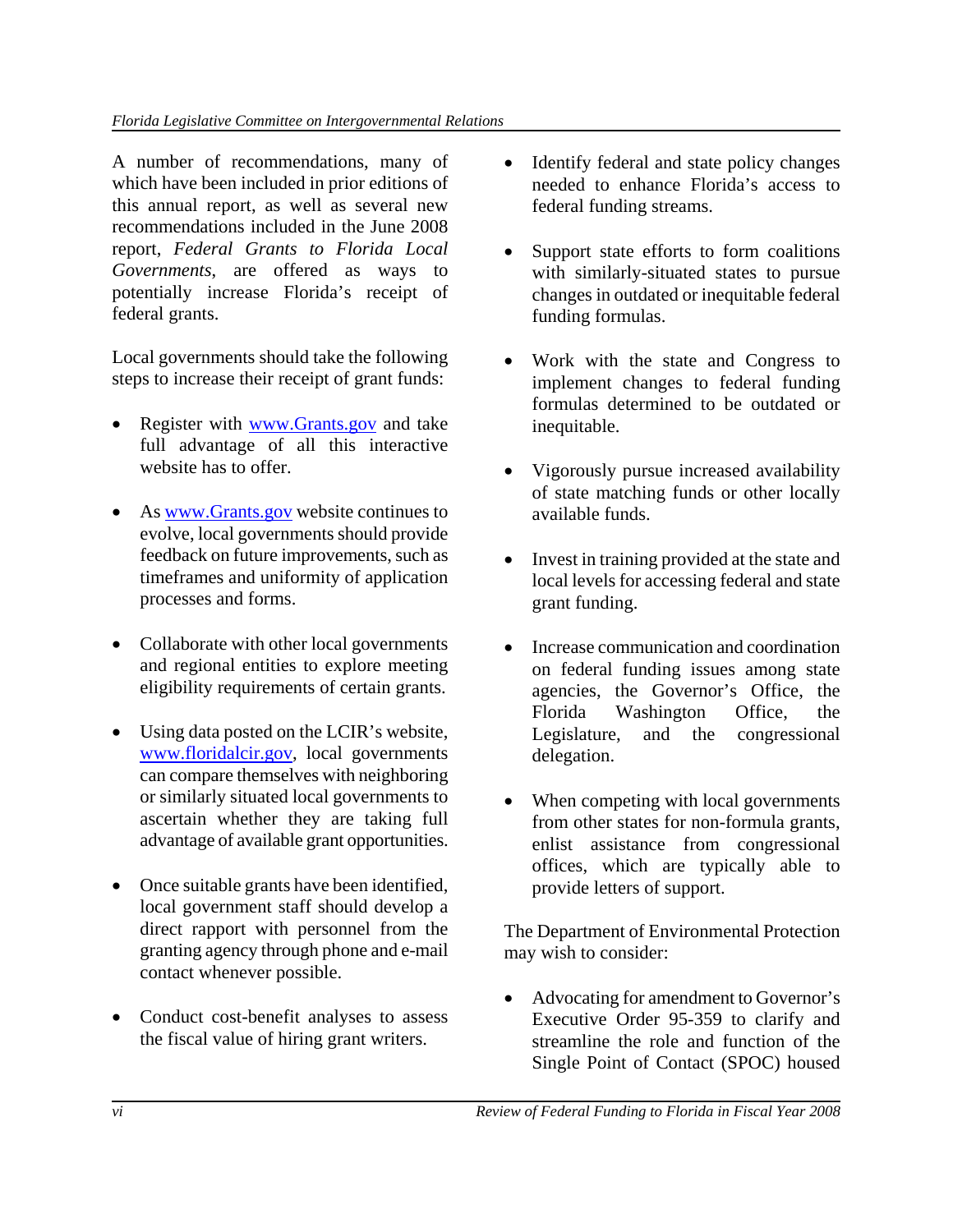within the department, and any appropriate statutory changes to s. 403.061(40), F.S.

• Alternatively, evaluating the benefit to the state and local governments of the SPOC and determining whether the SPOC should be dispensed with or maintained.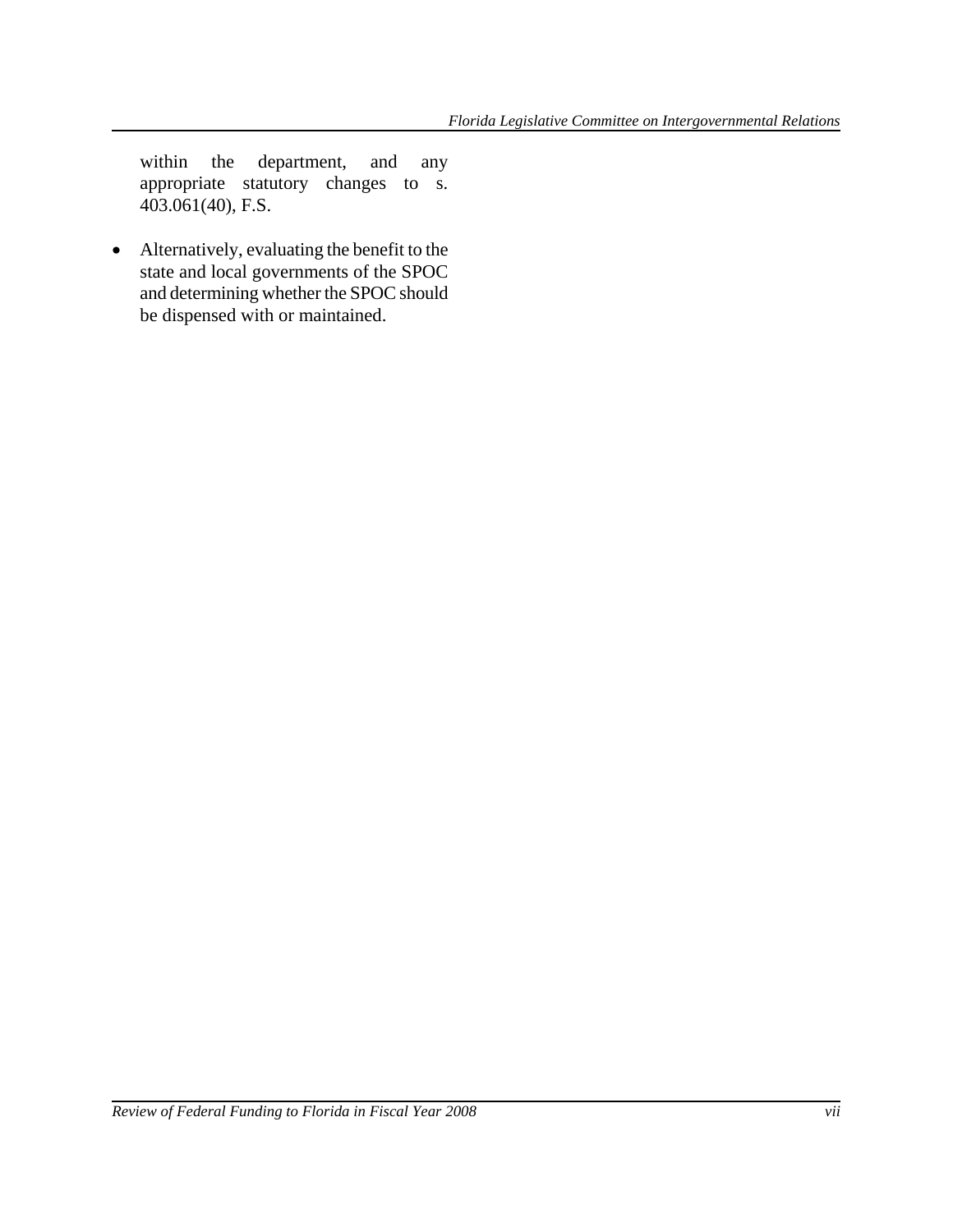This page was intentionally left blank.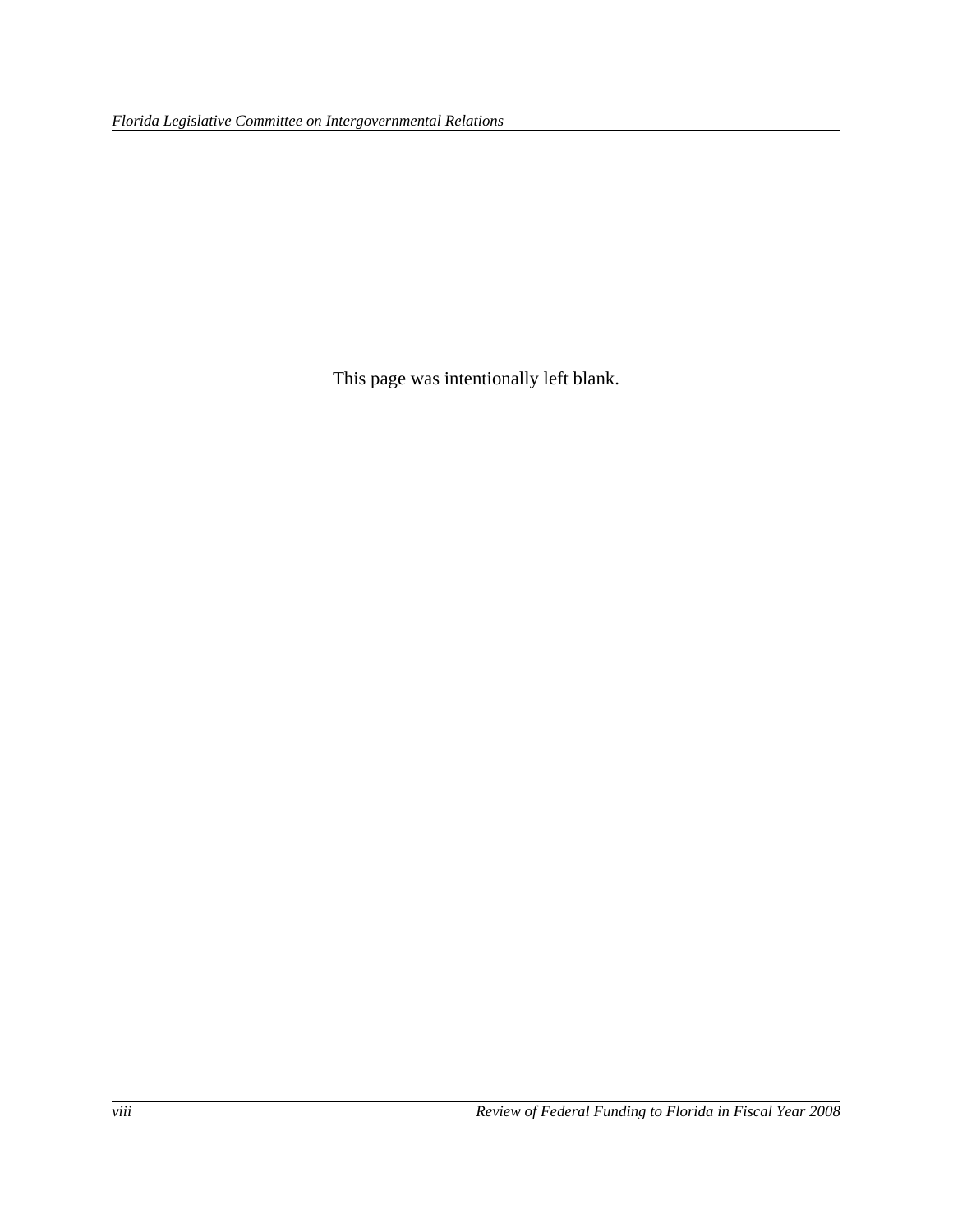# **Table of Contents**

|                                                                              | Page # |
|------------------------------------------------------------------------------|--------|
|                                                                              |        |
|                                                                              |        |
|                                                                              |        |
|                                                                              |        |
|                                                                              |        |
|                                                                              |        |
| 1. Direct Payments for Individuals for Retirement and Disability             |        |
| 2. Direct Payments for Individuals Other Than for Retirement and Disability4 |        |
|                                                                              |        |
|                                                                              |        |
|                                                                              |        |
|                                                                              |        |
|                                                                              |        |
|                                                                              |        |
|                                                                              |        |
|                                                                              |        |
|                                                                              |        |
|                                                                              |        |
|                                                                              |        |
|                                                                              |        |
|                                                                              |        |
|                                                                              |        |
|                                                                              |        |
|                                                                              |        |
|                                                                              |        |
| 3. Federal Direct Expenditures by Category as a Percentage of Total27        |        |
|                                                                              |        |
| Part Three: Federal Grants to Florida's State and Local Governments35        |        |
|                                                                              |        |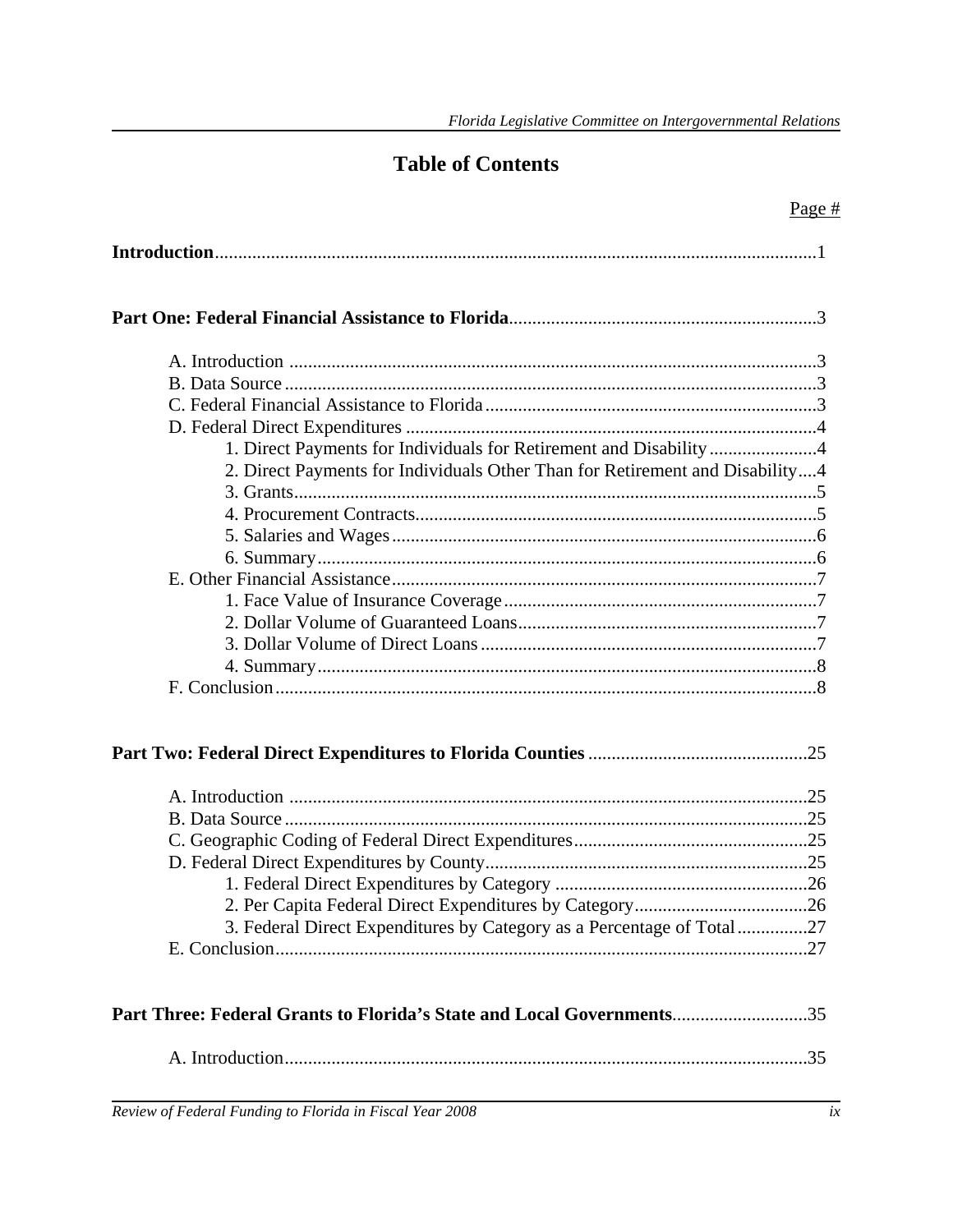| Part Four: Florida's Per Capita Federal Grant Expenditures by Agency as a Percentage of |  |
|-----------------------------------------------------------------------------------------|--|
|                                                                                         |  |

| Appendix: Federal Departments and Agencies – Addresses of Websites112 |
|-----------------------------------------------------------------------|
|-----------------------------------------------------------------------|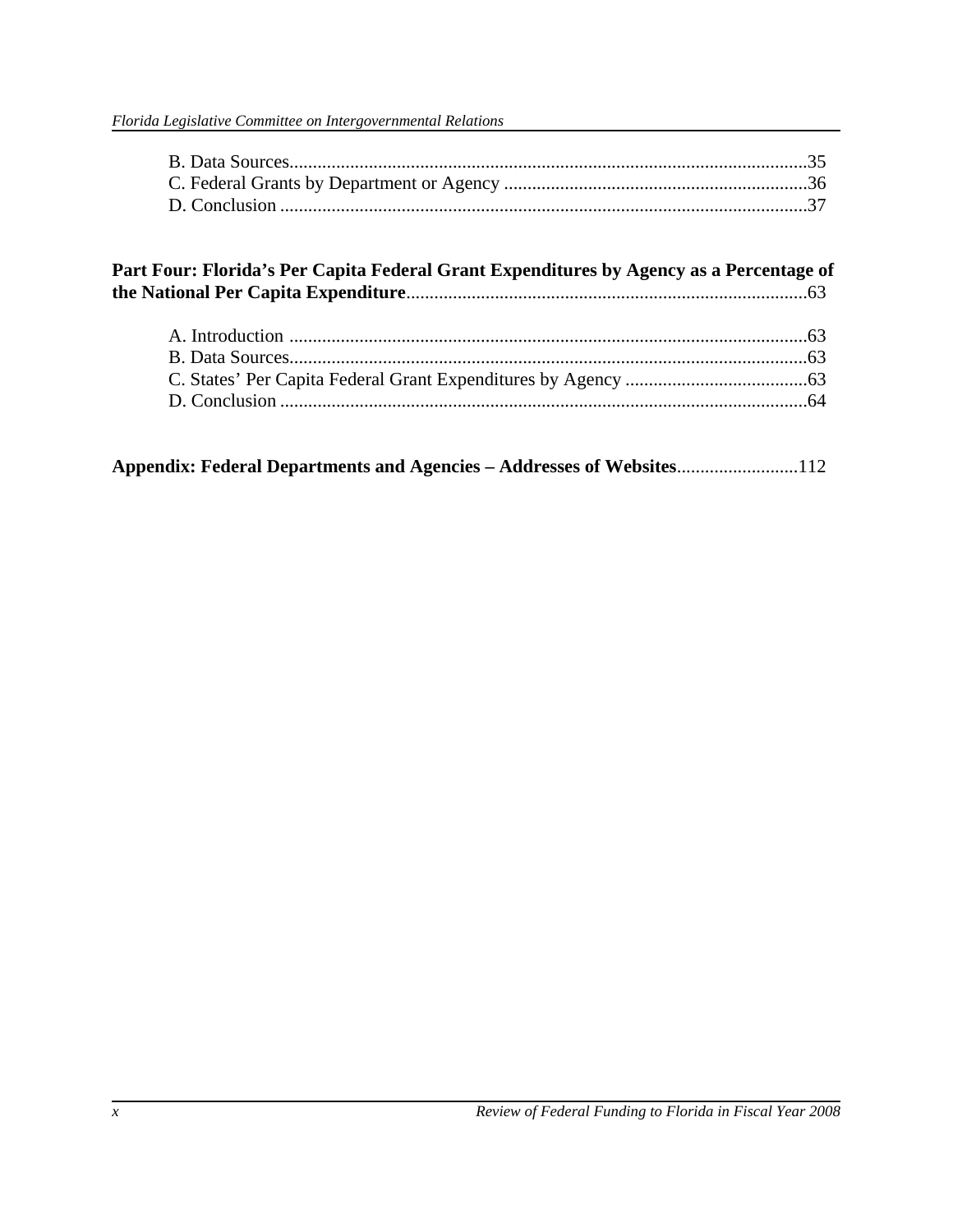# **List of Graphs and Tables**

# Page #

| <b>Table 1-7:</b> States' Percentage Share of Federal Direct Expenditures by Category 18 |
|------------------------------------------------------------------------------------------|
|                                                                                          |
|                                                                                          |
|                                                                                          |
|                                                                                          |
|                                                                                          |

# **Part Two**

| <b>Table 2-3:</b> Florida's Federal Direct Expenditures by County – Category as % of Total 32 |  |
|-----------------------------------------------------------------------------------------------|--|

# **Part Three**

| <b>Table 3-1:</b> Federal Grant Expenditures to Florida State and Local Governments39 |    |
|---------------------------------------------------------------------------------------|----|
| Table 3-2: Federal Grant Expenditures to Florida State and Local Governments:         |    |
|                                                                                       |    |
| <b>Table 3-3:</b> Federal Grant Expenditures to Florida State and Local Governments:  |    |
|                                                                                       |    |
| Table 3-4: Federal Grant Expenditures to Florida State and Local Governments:         |    |
|                                                                                       | 42 |
| <b>Table 3-5:</b> Federal Grant Expenditures to Florida State and Local Governments:  |    |
|                                                                                       |    |
| <b>Table 3-6:</b> Federal Grant Expenditures to Florida State and Local Governments:  |    |
|                                                                                       |    |
| <b>Table 3-7:</b> Federal Grant Expenditures to Florida State and Local Governments:  |    |
|                                                                                       |    |
| <b>Table 3-8:</b> Federal Grant Expenditures to Florida State and Local Governments:  |    |
|                                                                                       |    |
|                                                                                       |    |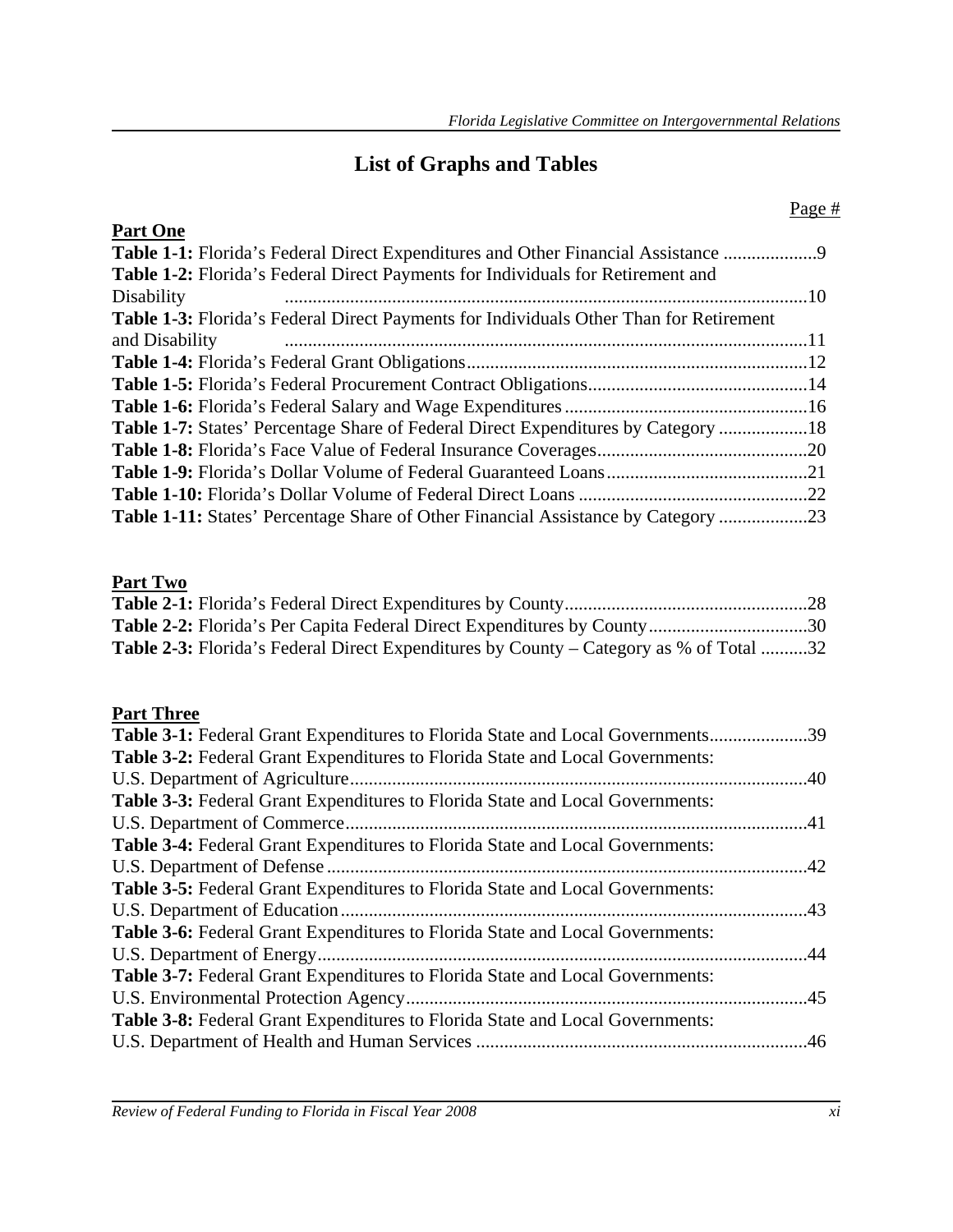#### *Florida Legislative Committee on Intergovernmental Relations*

| Table 3-9: Federal Grant Expenditures to Florida State and Local Governments:         |     |
|---------------------------------------------------------------------------------------|-----|
|                                                                                       | .47 |
| <b>Table 3-10:</b> Federal Grant Expenditures to Florida State and Local Governments: |     |
|                                                                                       | 48  |
| <b>Table 3-11:</b> Federal Grant Expenditures to Florida State and Local Governments: |     |
| U.S. Department of Interior.                                                          | 49  |
| Table 3-12: Federal Grant Expenditures to Florida State and Local Governments:        |     |
|                                                                                       |     |
| <b>Table 3-13:</b> Federal Grant Expenditures to Florida State and Local Governments: |     |
|                                                                                       |     |
| <b>Table 3-14:</b> Federal Grant Expenditures to Florida State and Local Governments: |     |
|                                                                                       |     |
| <b>Table 3-15:</b> Federal Grant Expenditures to Florida State and Local Governments: |     |
|                                                                                       | .53 |
| Table 3-16: Total Federal Grant Expenditures to Florida's State and Local Governments |     |
|                                                                                       |     |
| <b>Table 3-17:</b> Per Capita Federal Grant Expenditures to Florida's State and Local |     |
|                                                                                       |     |
| Table 3-18: States' Percentage Share of Federal Grant Expenditures by Agency          |     |
|                                                                                       |     |

# **Part Four**

| Table 4-1: Florida's Per Capita Federal Grant Expenditures as a Percentage of the             |
|-----------------------------------------------------------------------------------------------|
| National Per Capita Expenditures by Agency: Federal Fiscal Years 1996 to 2008                 |
| Table 4-2: U.S. Department of Agriculture Grants: States' Per Capita Expenditures             |
| .66                                                                                           |
| Table 4-3: U.S. Department of Commerce Grants: States' Per Capita Expenditures                |
| .68                                                                                           |
| <b>Table 4-4:</b> Corporation for National and Community Service Grants: States' Per Capita   |
| Expenditures as a Percentage of the National Per Capita Expenditure<br>.70                    |
| <b>Table 4-5:</b> Corporation for Public Broadcasting Grants: States' Per Capita Expenditures |
| as a Percentage of the National Per Capita Expenditure<br>.72                                 |
| <b>Table 4-6:</b> U.S. Department of Defense Grants: States' Per Capita Expenditures          |
| .74                                                                                           |
| <b>Table 4-7:</b> U.S. Department of Education Grants: States' Per Capita Expenditures        |
| .76                                                                                           |
| Table 4-8: U.S. Department of Energy Grants: States' Per Capita Expenditures                  |
| .78                                                                                           |
| Table 4-9: U.S. Environmental Protection Agency Grants: States' Per Capita Expenditures       |
| .80                                                                                           |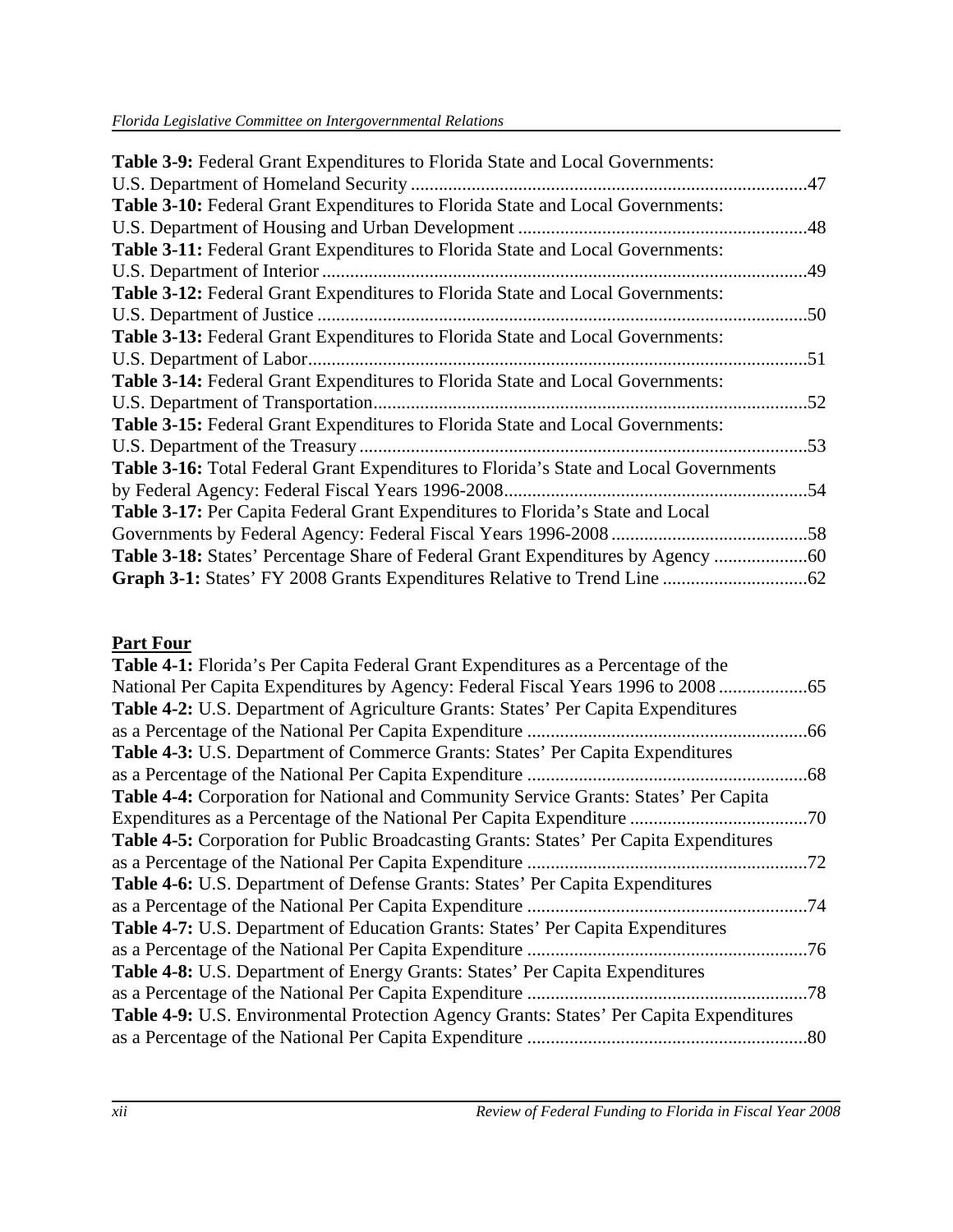| Table 4-10: Equal Employment Opportunity Commission Grants: States' Per Capita            |      |
|-------------------------------------------------------------------------------------------|------|
| Expenditures as a Percentage of the National Per Capita Expenditure                       | .82  |
| Table 4-11: Federal Emergency Management Agency Grants: States' Per Capita                |      |
| Expenditures as a Percentage of the National Per Capita Expenditure                       | .84  |
| Table 4-12: U.S. Department of Health and Human Services Grants: States' Per Capita       |      |
| Expenditures as a Percentage of the National Per Capita Expenditure                       | 86   |
| Table 4-13: U.S. Department of Homeland Security Grants: States' Per Capita               |      |
| Expenditures as a Percentage of the National Per Capita Expenditure                       | .88  |
| Table 4-14: U.S. Department of Housing and Urban Development Grants: States'              |      |
| Per Capita Expenditures as a Percentage of the National Per Capita Expenditure            | .90  |
| Table 4-15: U.S. Department of Interior Grants: States' Per Capita Expenditures           |      |
|                                                                                           | .92  |
| Table 4-16: U.S. Department of Justice Grants: States' Per Capita Expenditures            |      |
|                                                                                           | .94  |
| Table 4-17: U.S. Department of Labor Grants: States' Per Capita Expenditures              |      |
|                                                                                           | .96  |
| Table 4-18: National Foundation on the Arts and the Humanities Grants: States'            |      |
| Per Capita Expenditures as a Percentage of the National Per Capita Expenditure.           | .98  |
| Table 4-19: Neighborhood Reinvestment Corporation Grants: States' Per Capita              |      |
| Expenditures as a Percentage of the National Per Capita Expenditure                       | .100 |
| Table 4-20: Social Security Administration - Supplemental Security Income Grants:         |      |
| States' Per Capita Expenditures as a Percentage of the National Per Capita Expenditure102 |      |
| Table 4-21: State Justice Institute Grants: States' Per Capita Expenditures               |      |
|                                                                                           | .104 |
| Table 4-22: U.S. Department of Transportation Grants: States' Per Capita Expenditures     |      |
|                                                                                           | 106  |
| Table 4-23: U.S. Department of the Treasury Grants: States' Per Capita Expenditures       |      |
|                                                                                           | 108  |
| Table 4-24: U.S. Department of Veterans Affairs Grants: States' Per Capita Expenditures   |      |
|                                                                                           |      |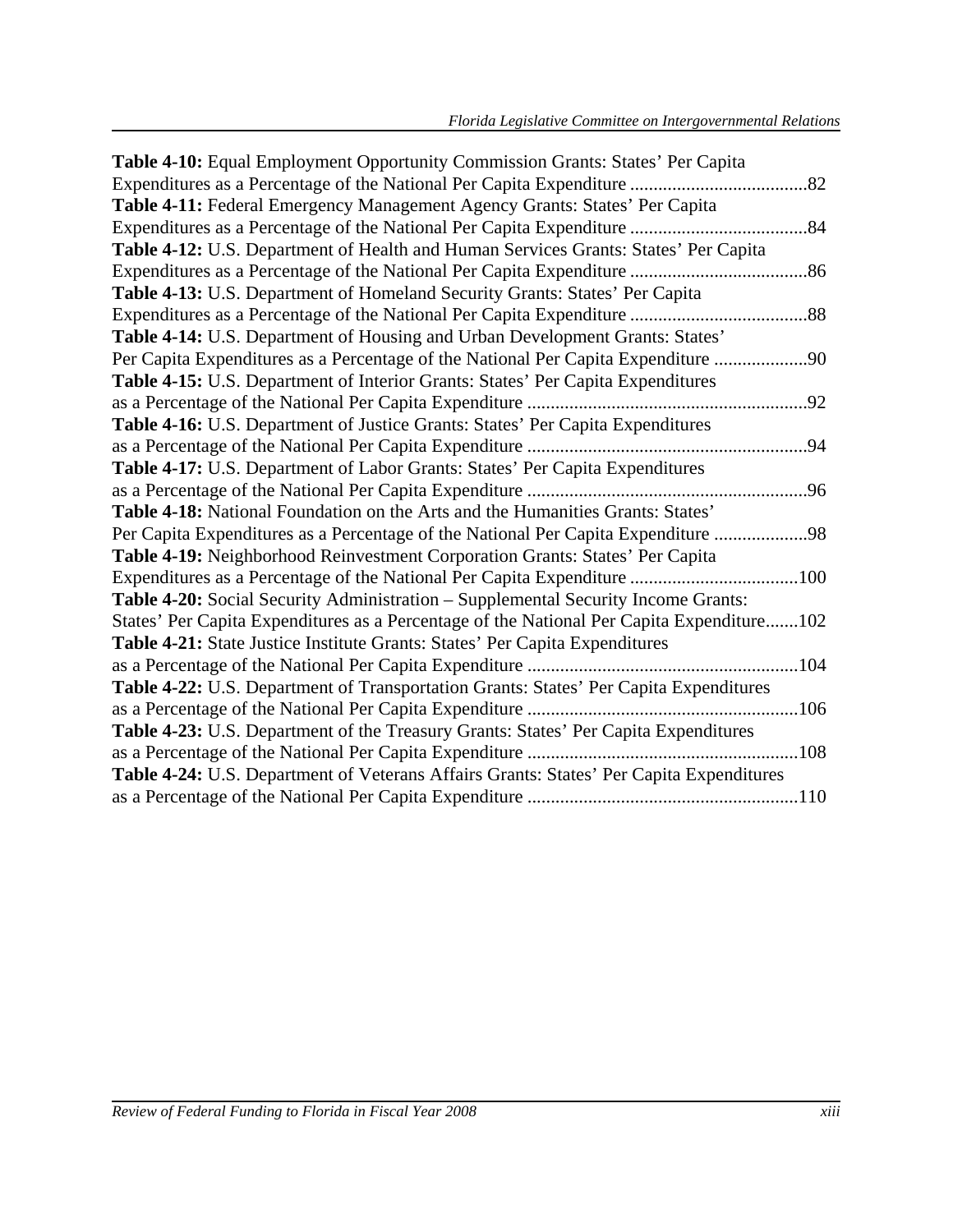This page was intentionally left blank.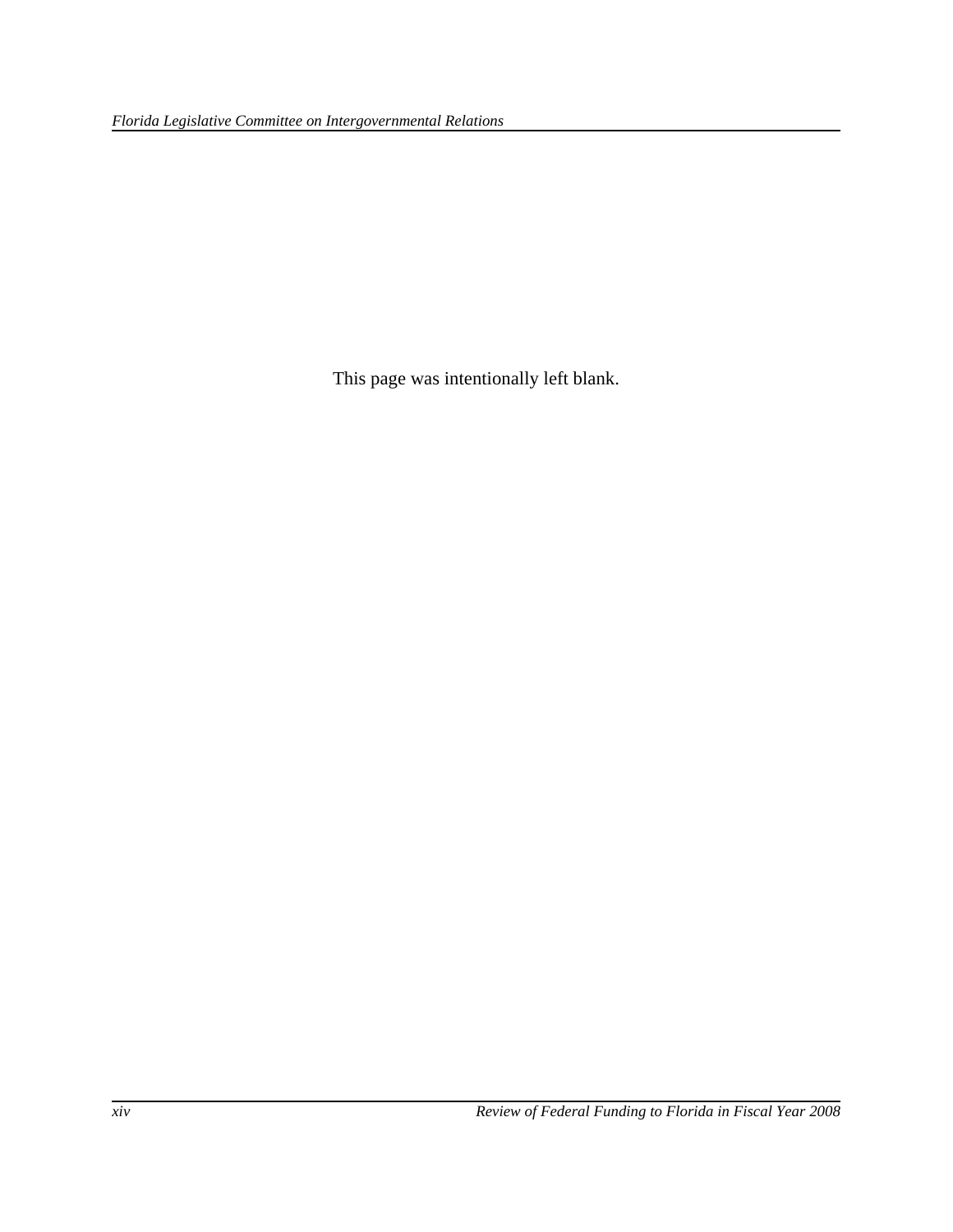# **Introduction**

The Florida Legislative Committee on Intergovernmental Relations (LCIR) annually reviews the state's receipt of federal funds. The purpose of this report is to provide the Legislature and other interested parties with an overview and analysis of federal financial assistance to Florida. In particular, the report focuses on federal grants to Florida's state and local governments. This review is intended to be part of an ongoing strategy to improve federal-state relations generally and facilitate the development of strategies to increase the return of federal tax dollars to the state.

The LCIR reviewed and analyzed federal expenditure data for federal fiscal year 2008 (i.e., October 1, 2007 to September 30, 2008) using data obtained from two U.S. Census Bureau publications: *Consolidated Federal Funds Report for Fiscal Year 2008* and *Federal Aid to States for Fiscal Year 2008*, both issued in July 2009. Two types of federal financial assistance to states are documented in this report. These types are **federal direct expenditures** and **other financial assistance**.

Federal direct expenditures constitute actual outlays or obligations of the federal government. These expenditures are reported by the U.S. Census Bureau in five categories: 1) direct payments for individuals for retirement and disability, 2) direct payments for individuals other than for retirement and disability, 3) grants, 4) procurement contracts, and 5) salaries and wages. Federal direct expenditures to the state totaled \$150 billion or \$8,177 per capita.

Other financial assistance does not constitute actual outlays but, in large measure, reflects the contingent liability of the federal government via the face value of insurance coverages and the dollar volume of loans made. Other financial assistance to Florida totaled \$487 billion or \$26,555 per capita.

This report is divided into four parts and includes one appendix.

Part One discusses the types of federal financial assistance to states by addressing the five categories of federal direct expenditure and the three categories of other financial assistance. A series of tables summarize dollar amounts of federal financial assistance to the fifty states collectively, and Florida specifically. In addition, Florida's rankings among the fifty states, the seven most populous states, and the sixteen southern states on the basis of total and per capita funding are included.

Part Two summarizes federal direct expenditures to each of Florida's sixty-seven counties by addressing total expenditures by category, per capita expenditures by category, and category expenditures as a percentage of total expenditures.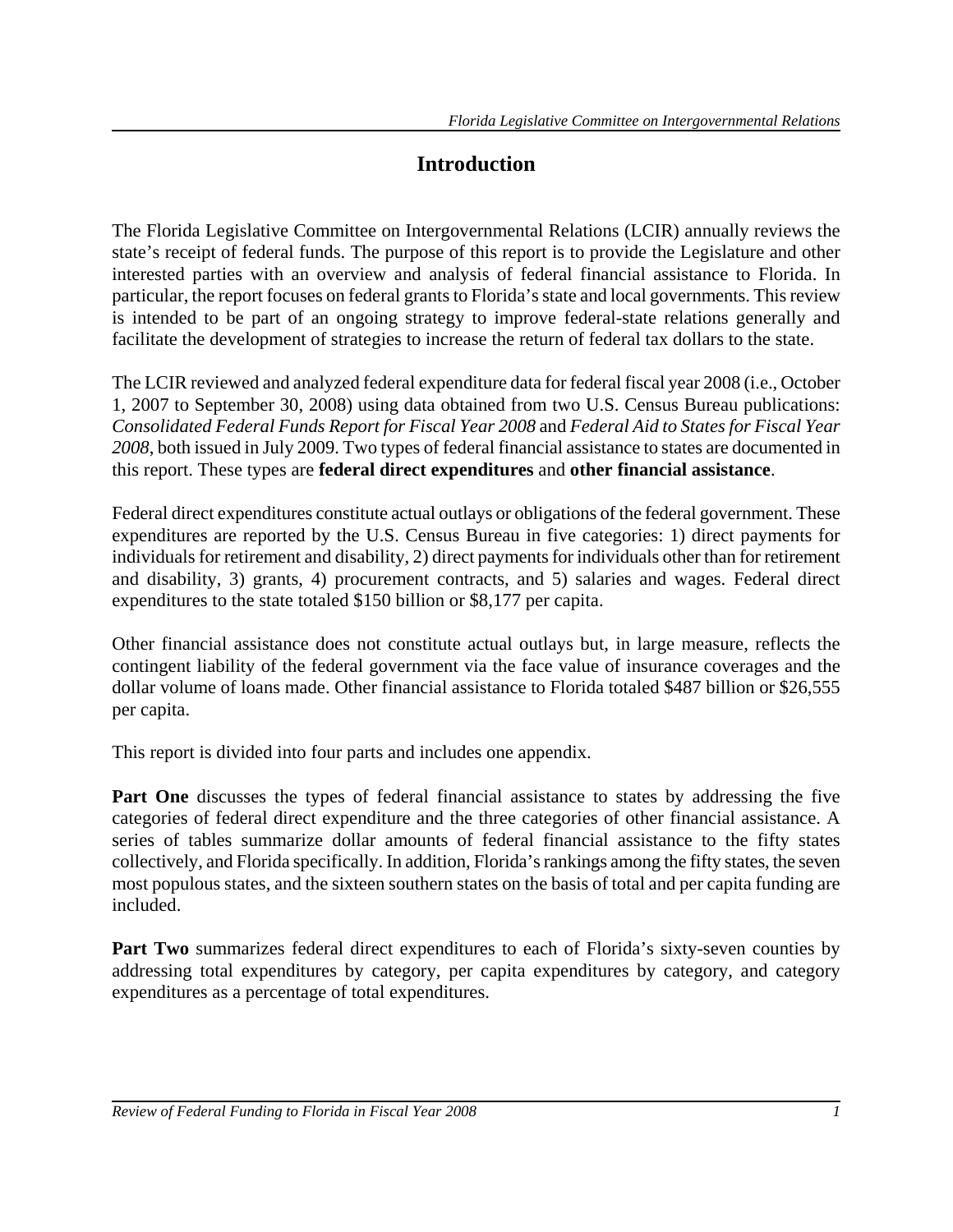**Part Three** focuses on federal grant expenditures to state and local governments. A series of tables provide detailed summaries of grant expenditures to Florida by federal agency. Additionally, Florida's rankings among the fifty states, the seven most populous states, and the sixteen southern states on the basis of total and per capita expenditures are listed.

**Part Four** examines the states' per capita federal grant expenditures by agency as a percentage of the national per capita expenditures. The intent is to show how the states fare, relative to the national average, after controlling for population differences.

The **Appendix** lists the websites of federal agencies.

# **Additional LCIR Resources**

In addition to this report summarizing federal funding to Florida in fiscal year 2008 and prior reports summarizing federal funding to the state in previous fiscal years, $<sup>1</sup>$  the LCIR has published the</sup> following reports relating to Florida's receipt of federal grants.

March 2009: *Local Government Grant Expenditures Associated with the High Intensity Drug Trafficking Area (HIDTA) Designation*. 2

February 2009: *Federal Grants to Florida's Local Governments (Updated to Include Expenditures in FY 2007)*. 3

October 2008: *Federal Grant Expenditures by School District*. 4

June 2008: *Federal Grants to Florida's Local Governments*. 5

Furthermore, the Committee has compiled federal grant expenditures to Florida's county and municipal governments in fiscal years 2005-07 as well as to the states' school districts in fiscal years 2006-07. These data files can be downloaded from the Committee's website.<sup>6</sup>

 $\overline{a}$ 

www.floridalcir.gov/annual\_reports.cfm<br>www.floridalcir.gov/UserContent/docs/File/reports/HIDTA09.pdf

<sup>&</sup>lt;sup>3</sup> www.floridalcir.gov/UserContent/docs/File/reports/fedgrants09.pdf<br>
<sup>4</sup> www.floridalcir.gov/UserContent/docs/File/reports/sdgrants08.pdf<br>
<sup>5</sup> www.floridalcir.gov/UserContent/docs/File/reports/fedgrants08.pdf<br>
<sup>6</sup> www.fl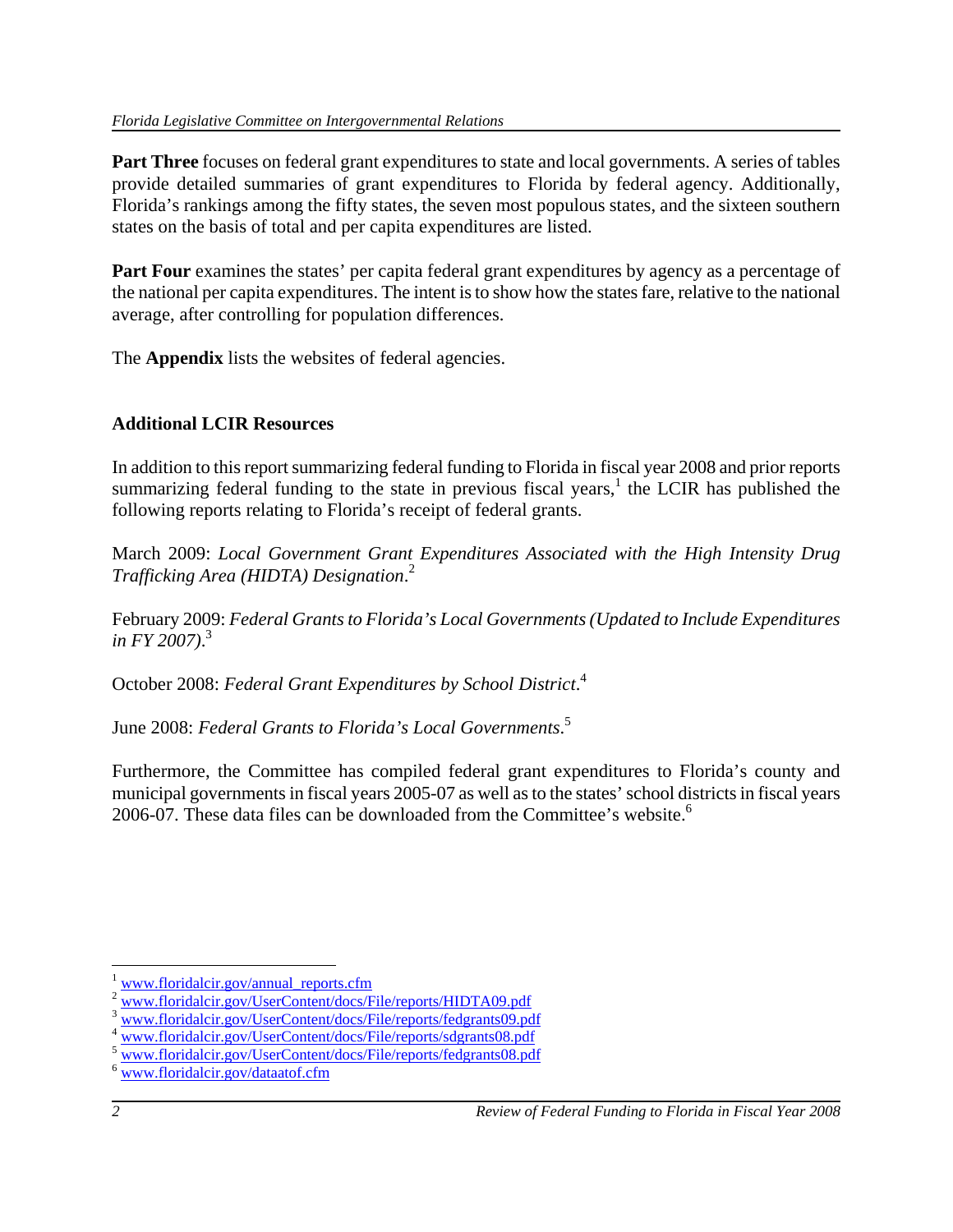# **Part One: Federal Financial Assistance to Florida**

#### **A. Introduction**

This part summarizes the five categories of federal direct expenditures (i.e., direct payments for individuals for retirement and disability, direct payments for individuals other than for retirement and disability, grants, procurement contracts, and salaries and wages) provided to Florida. Three categories of other financial assistance (i.e., insurance coverage, guaranteed loans, and direct loans) are summarized as well. Reported dollar amounts for these other assistance programs represent the face value of insurance coverage or the dollar volume of loans made rather than actual expenditures.

#### **B. Data Source**

 $\overline{a}$ 

The source of the data summarized in this part is the U.S. Census Bureau publication entitled *Consolidated Federal Funds Report for Fiscal Year 2008* issued in July 2009. This publication presents federal government expenditures or obligations in state, county, and subcounty areas of the United States. Although the Census Bureau's report includes the relevant data for the District of Columbia and U.S. outlying areas, the focus here is on the assistance provided to the fifty states collectively and Florida specifically.

The financial activity of all federal government agencies is covered except for those agencies that do not submit data to any of the federal reporting systems that serve as information sources for the Census Bureau's report. As a general guide, the grants and procurement data represent obligated funds, while the direct payments and salaries and wages data represent actual expenditures.

#### **C. Federal Financial Assistance to Florida**

The distribution of federal financial assistance to states in fiscal year 2008 is summarized in **Table 1-1** on page 9. Federal direct expenditures to the fifty states totaled \$2.70 trillion or \$8,904 per capita while other financial assistance totaled \$1.60 trillion or \$5,267 per capita. Federal direct expenditures to Florida totaled \$150 billion or \$8,177 per capita, and other financial assistance totaled \$487 billion or \$26,555 per capita.

Federal direct expenditures to Florida constituted approximately 5.5 percent of such expenditures to all fifty states. Florida had the  $4<sup>th</sup>$  largest expenditure of all states and the seven most populous states, and the  $2<sup>nd</sup>$  largest expenditure of the southern states, after Texas.<sup>1</sup> On a per capita basis, the

 $1$  Based on July 1, 2008 population estimates prepared by the U.S. Census Bureau, the seven most populous states were California, Texas, New York, Florida, Illinois, Pennsylvania, and Ohio. The Census Bureau has classified 16 states in the South region. They are Alabama, Arkansas, Delaware, Florida, Georgia, Kentucky, Louisiana, Maryland, Mississippi, North Carolina, Oklahoma, South Carolina, Tennessee, Texas, Virginia, and West Virginia.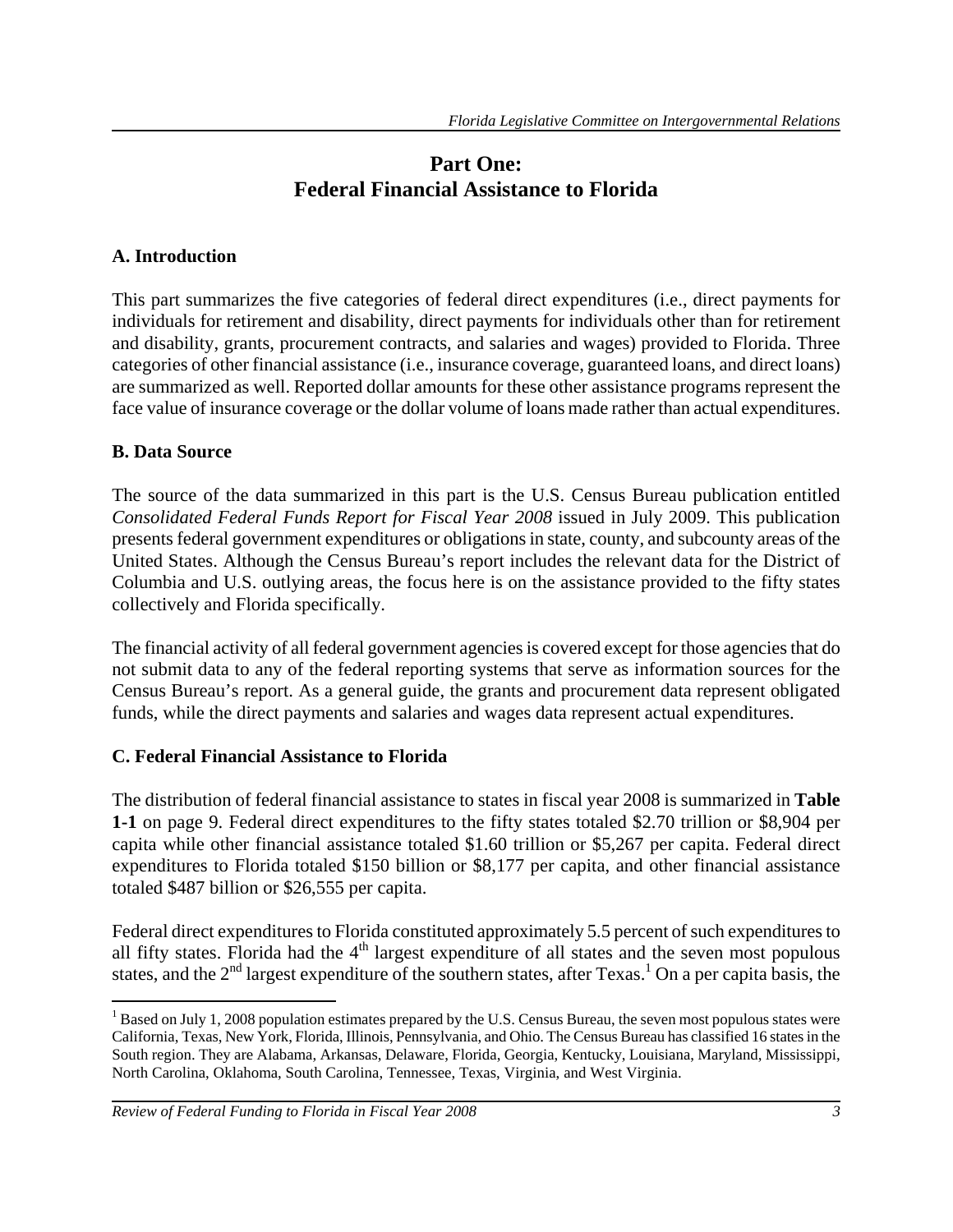state ranked 35<sup>th</sup> among all states,  $4<sup>th</sup>$  among the most populous states, and 13<sup>th</sup> among the southern states.

Other financial assistance to Florida constituted 30 percent of such assistance to all fifty states. The state ranked first among all states in both total and per capita assistance due to the significant face value of flood insurance coverage.

# **D. Federal Direct Expenditures**

As previously mentioned, there are five categories of federal direct expenditures: 1) direct payments for individuals for retirement and disability, 2) direct payments for individuals other than for retirement and disability, 3) grants, 4) procurement contracts, and 5) salaries and wages. Each of these categories is discussed in more detail in the following sections.

# *1. Direct Payments for Individuals for Retirement and Disability*

Retirement and disability payments represented the largest category of federal direct expenditure to states. Such payments totaled \$809 billion, or \$2,665 per capita, and represented approximately 30 percent of total direct expenditures to states. These payments to Florida totaled \$57.7 billion, or \$3,146 per capita, and accounted for 39 percent of total direct expenditures to the state. Florida had the  $2<sup>nd</sup>$  largest expenditure of all states and the most populous states, after California; and the largest expenditure of the southern states. On a per capita basis, Florida ranked  $7<sup>th</sup>$  among all states;  $2<sup>nd</sup>$ among the most populous states, and  $5<sup>th</sup>$  among the southern states.

As illustrated in **Table 1-2** on page 10, this category includes four types of payments: 1) Social Security payments, 2) federal retirement and disability payments, 3) veterans benefits, and 4) other payments. In Florida, Social Security payments accounted for 79 percent of the state's total value of federal retirement and disability payments to individuals.

Florida's large elderly population is a primary reason for the state's high per capita expenditure relative to other states. According to state population projections issued by the U.S. Census Bureau, Florida's elderly population (i.e., age 65 years and over) will total 3.4 million by 2010 and account for 8.5 percent of the nation's total elderly population of 40.2 million. In Florida, the elderly will constitute nearly 18 percent of the state's total population. Relative to other age groupings, the proportion of the states' total population defined as elderly is projected to be greater in Florida than any other state.

# *2. Direct Payments for Individuals Other Than for Retirement and Disability*

These payments represented the second largest category of federal direct expenditure to states. Such payments totaled \$624 billion, or \$2,056 per capita, and represented approximately 23 percent of total direct expenditures to states. These payments to Florida totaled \$43.9 billion, or \$2,394 per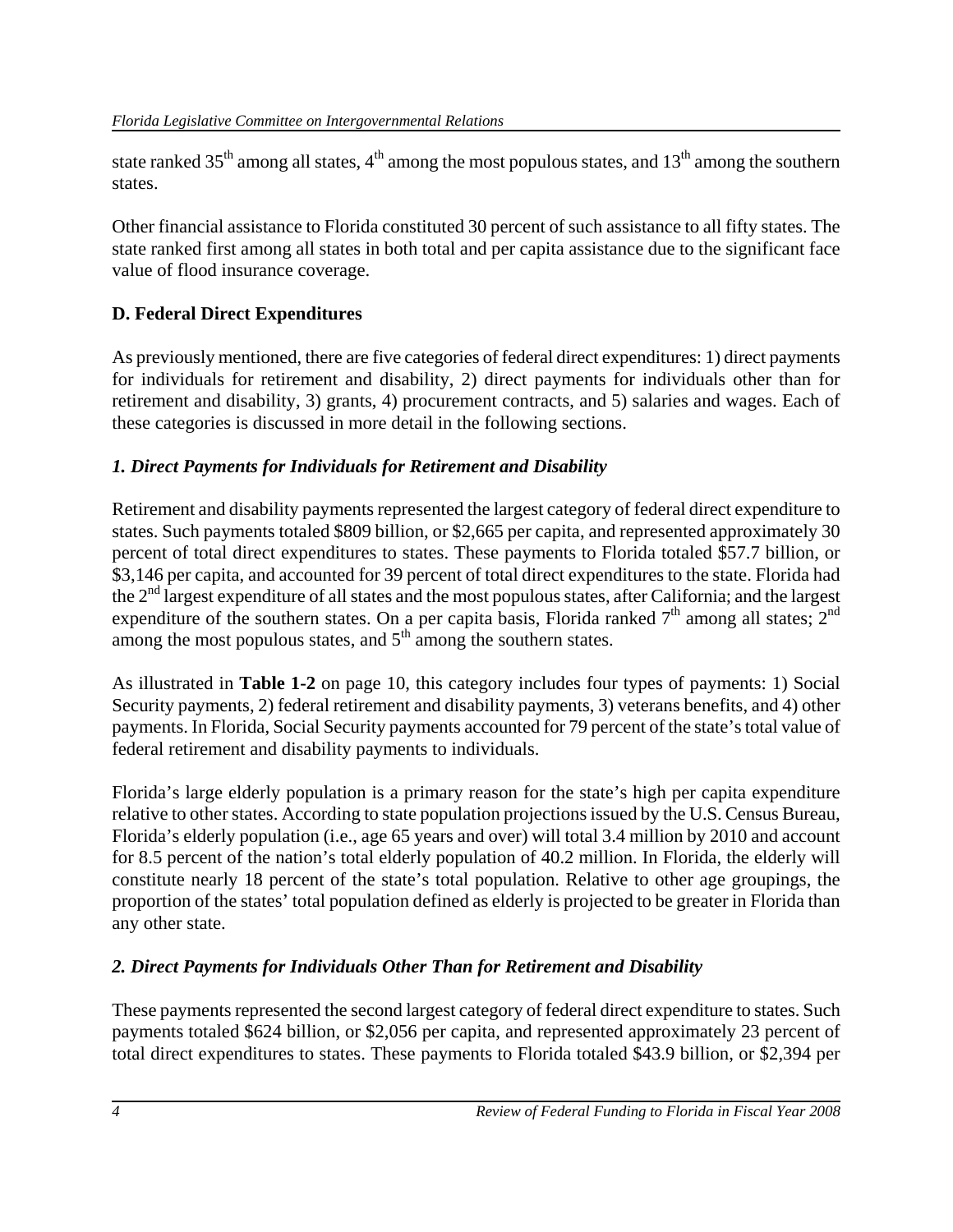capita, and accounted for 29 percent of total direct expenditures to the state. As illustrated in **Table 1-3** on page 11, this category includes eight types of payments. Medicare benefits accounted for 76 percent of other direct payments to the state. Florida had the 3<sup>rd</sup> largest expenditure of all states and the most populous states, after California and New York; and the largest expenditure of the southern states. On a per capita basis, Florida ranked  $9<sup>th</sup>$  among all states,  $2<sup>nd</sup>$  among the most populous states, and 3rd among the southern states.

# *3. Grants*

Grant obligations represented the third largest category of federal direct expenditure to states. These obligations to states totaled \$562 billion, or \$1,852 per capita, and represented 21 percent of total direct expenditures. These grant obligations to Florida totaled \$20.2 billion, or \$1,104 per capita, and represented 14 percent of total direct expenditures to the state. As illustrated in **Table 1-4** on pages 12-13, Florida had the  $7<sup>th</sup>$  largest expenditure of all states; the  $6<sup>th</sup>$  largest expenditure of the most populous states; and the  $2<sup>nd</sup>$  largest expenditure of the southern states. On a per capita basis, Florida ranked last among all states.

A more in-depth discussion of federal grant expenditures (i.e., actual outlays) to state and local governments is addressed in Part Three of this report. The amount of total grant obligations to Florida discussed here is approximately \$0.5 billion less than the amount of total grant expenditures listed in Part Three. The funding amount presented here includes obligations to state and local governments as well as non-governmental entities while the funding amount presented in Part Three reflects expenditures to state and local governments only. The grant expenditures total is greater than the grant obligations total because expenditures in the current year can reflect amounts obligated in the current year as well as prior years.

# *4. Procurement Contracts*

Procurement contracts represented the fourth largest category of federal direct expenditure to states. Such payments to states totaled \$476 billion, or \$1,569 per capita, and represented 18 percent of total direct expenditures. These payments to Florida totaled \$16.6 billion, or \$907 per capita, and represented 11 percent of total direct expenditures to the state. As illustrated in **Table 1-5** on pages 14-15, Florida had the  $6<sup>th</sup>$  largest expenditure of all states, the  $4<sup>th</sup>$  largest expenditure of the most populous states and the southern states. On a per capita basis, Florida ranked 32<sup>nd</sup> among all states,  $5<sup>th</sup>$  among the most populous states, and  $11<sup>th</sup>$  among the southern states.

This category includes contract awards to the Department of Defense and non-defense agencies. In Florida, contracts awarded by the Department of Defense accounted for 74 percent of total procurement contracts awarded.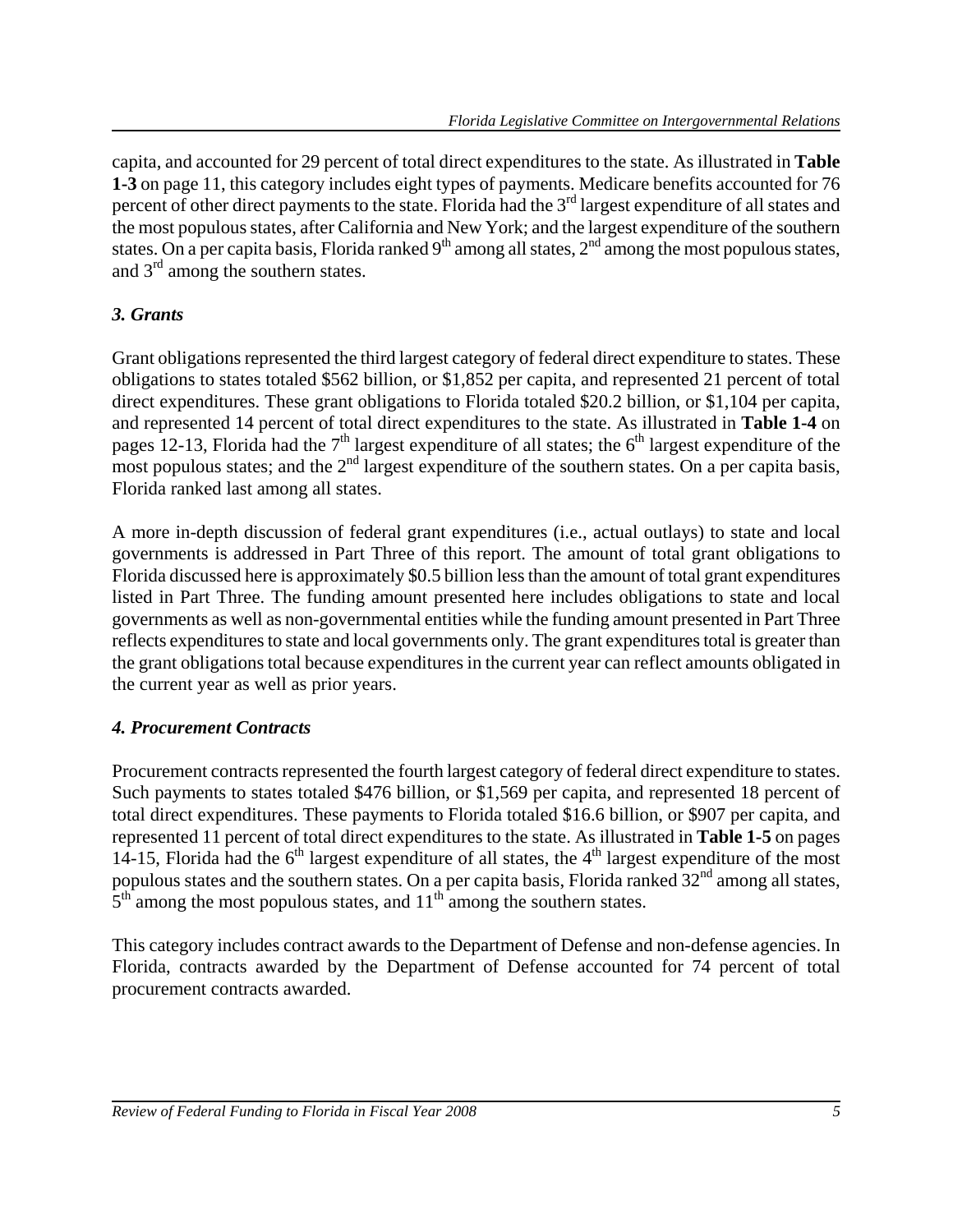# *5. Salaries and Wages*

Federal salary and wage payments represented the smallest category of direct expenditure to states. Such payments to states totaled \$231 billion, or \$762 per capita, and represented 9 percent of total direct expenditures. These payments to Florida totaled \$11.5 billion, or \$627 per capita, and represented 8 percent of direct expenditures to the state. As illustrated in **Table 1-6** on pages 16-17, Florida had the  $5<sup>th</sup>$  largest expenditure of all states, the  $3<sup>rd</sup>$  largest expenditure of the most populous states, and the 4<sup>th</sup> largest expenditure of the southern states. On a per capita basis, Florida ranked  $35<sup>th</sup>$  among all states,  $2<sup>nd</sup>$  among the most populous states, and  $15<sup>th</sup>$  among the southern states.

This category includes salary and wage payments made by the Department of Defense and nondefense agencies. In Florida, the payments made by non-defense agencies accounted for 66 percent of total salary and wage payments.

# *6. Summary*

One way to assess how individual states are doing in their fiscal relationship with the federal government is to calculate each state's proportional share for each direct expenditure category. If the state's share for each expenditure category is roughly equivalent to the state's share of the national population, then perhaps a measure of equality has been satisfied. The shares for each state are summarized in **Table 1-7** on pages 18-19.

The first column lists each state's share of the July 1, 2008 national population. The next column lists each state's share of total federal direct expenditure with subsequent columns listing the states' shares for each of the five components of federal spending. Based on the percentages listed, Vermont is the best example of a state that reflects an average performance with a 0.2 percent share of the national population and identical shares for three of the five separate components of federal spending. Other states reflecting average performances include Delaware, Idaho, Kansas, Maine, Mississippi, Montana, Nebraska, New Hampshire, North Dakota, Rhode Island, South Dakota, West Virginia, and Wyoming.

Florida recorded 6.0 percent of the national population but only 5.5 percent of total direct expenditures. At 7.1 and 7.0 percent, the state's proportional shares for direct payments for retirement/disability and other direct payments, respectively, were well above the 6.0 percent average. However, the state's proportional shares for each of the remaining components were well below the 6.0 percent average with 3.6 percent for grant obligations, 3.5 percent for procurement contracts, and 5.0 percent for salaries and wages.

This type of analysis may be useful with respect to grant funding since many grant formulas rely on national population, or some variation of it, to distribute funds. Interestingly, New York had the largest positive percentage difference between its share of the grant obligations (i.e., 9.7 percent) and its share of national population (i.e., 6.4 percent). Florida had the largest negative percentage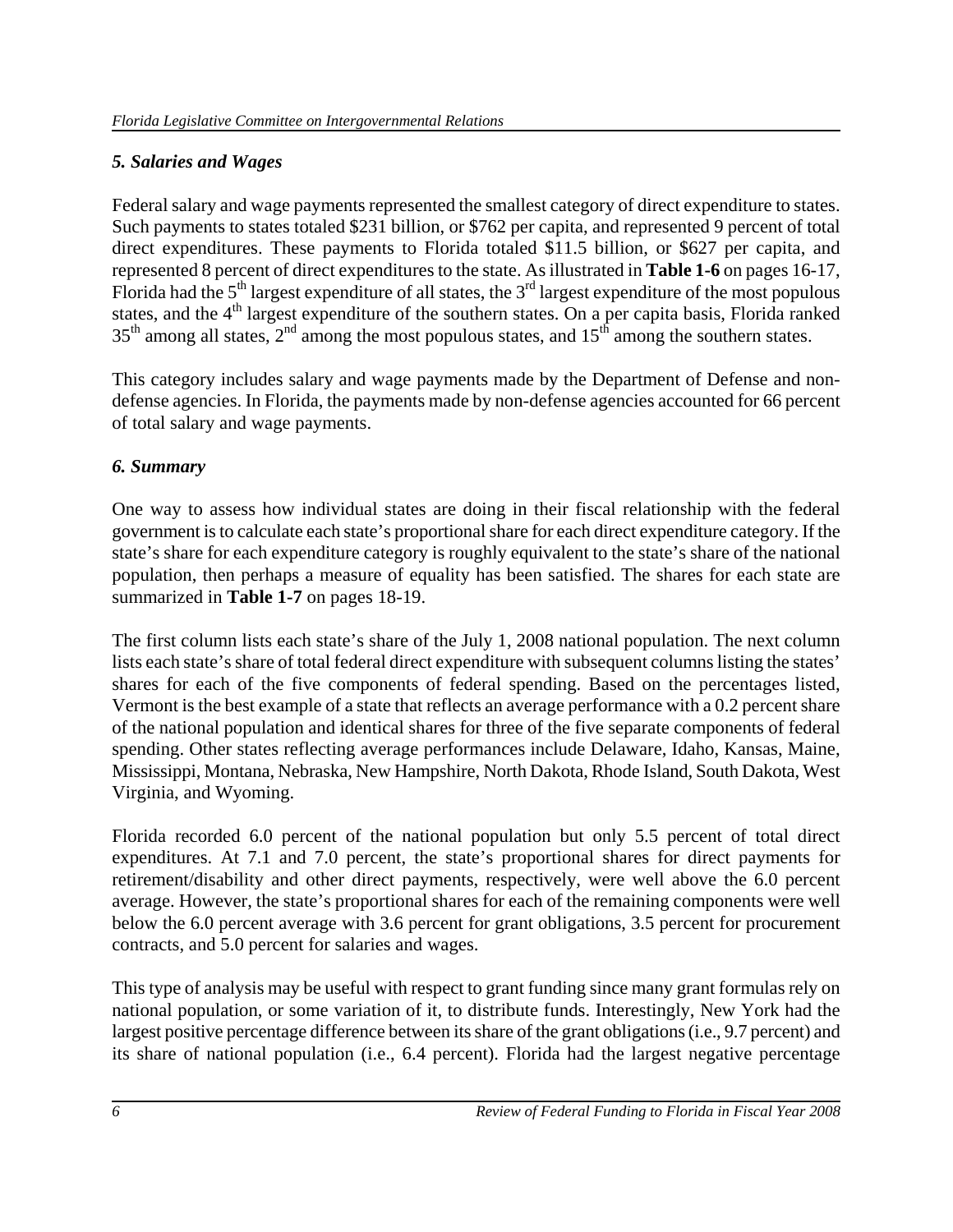difference between its share of the grant obligations (i.e., 3.6 percent) and its share of national population (i.e., 6.0 percent).

#### **E. Other Financial Assistance**

The three categories of other financial assistance are: 1) face value of insurance coverages, 2) dollar volume of guaranteed loans, and 3) dollar volume of direct loans. Other financial assistance to Florida totaled \$487 billion, or \$26,555 per capita. Florida's share constituted 30 percent of such assistance to all states. The state ranked first among the fifty states in both total and per capita assistance due to the significant face value of flood insurance coverage provided to Florida.

# *1. Face Value of Insurance Coverage*

The face value of insurance coverage represented the largest category of other financial assistance to states. Such assistance to states totaled \$1.27 trillion, or \$4,172 per capita, and represented 79 percent of other financial assistance provided to all states. Such coverage in Florida totaled \$472 billion, or \$25,740 per capita, and represented 97 percent of other financial assistance provided to the state by the federal government. Florida had the largest face value of insurance coverage of the fifty states and ranked first among the states in both total and per capita insurance coverage. As illustrated in **Table 1-8** on page 20, flood insurance accounted for 99 percent of the total face value of all federal insurance coverage provided to the state.

# *2. Dollar Volume of Guaranteed Loans*

The second largest category of other financial assistance to states was guaranteed loans. Such assistance to the fifty states totaled \$295 billion, or \$972 per capita, and represented 19 percent of other financial assistance provided to states by the federal government. These loans to Florida totaled \$13.8 billion, or \$755 per capita, and represented only 3 percent of other financial assistance to the state. As illustrated in **Table 1-9** on page 21, Mortgage Insurance for Homes accounted for 62 percent of the total dollar volume of federal guaranteed loans made to the state. Florida had the 3<sup>rd</sup> largest dollar volume of all states and the most populous states, and the  $2<sup>nd</sup>$  largest volume of the southern states. On a per capita basis, Florida ranked  $34<sup>th</sup>$  among all states,  $4<sup>th</sup>$  among the most populous states, and  $13<sup>th</sup>$  among the southern states.

# *3. Dollar Volume of Direct Loans*

Direct loans represented the smallest category of other financial assistance provided to states. Such assistance to the fifty states totaled \$37 billion, or \$123 per capita, and represented 2 percent of other financial assistance to states. These loans to Florida totaled \$1.1 billion, or \$60 per capita, and represented only 0.2 percent of other financial assistance to the state. As illustrated in **Table 1-10** on page 22, Florida had the 16<sup>th</sup> largest dollar volume of all states, the  $7<sup>th</sup>$  largest volume of the most populous states, and the  $5<sup>th</sup>$  largest volume of the southern states. On a per capita basis, Florida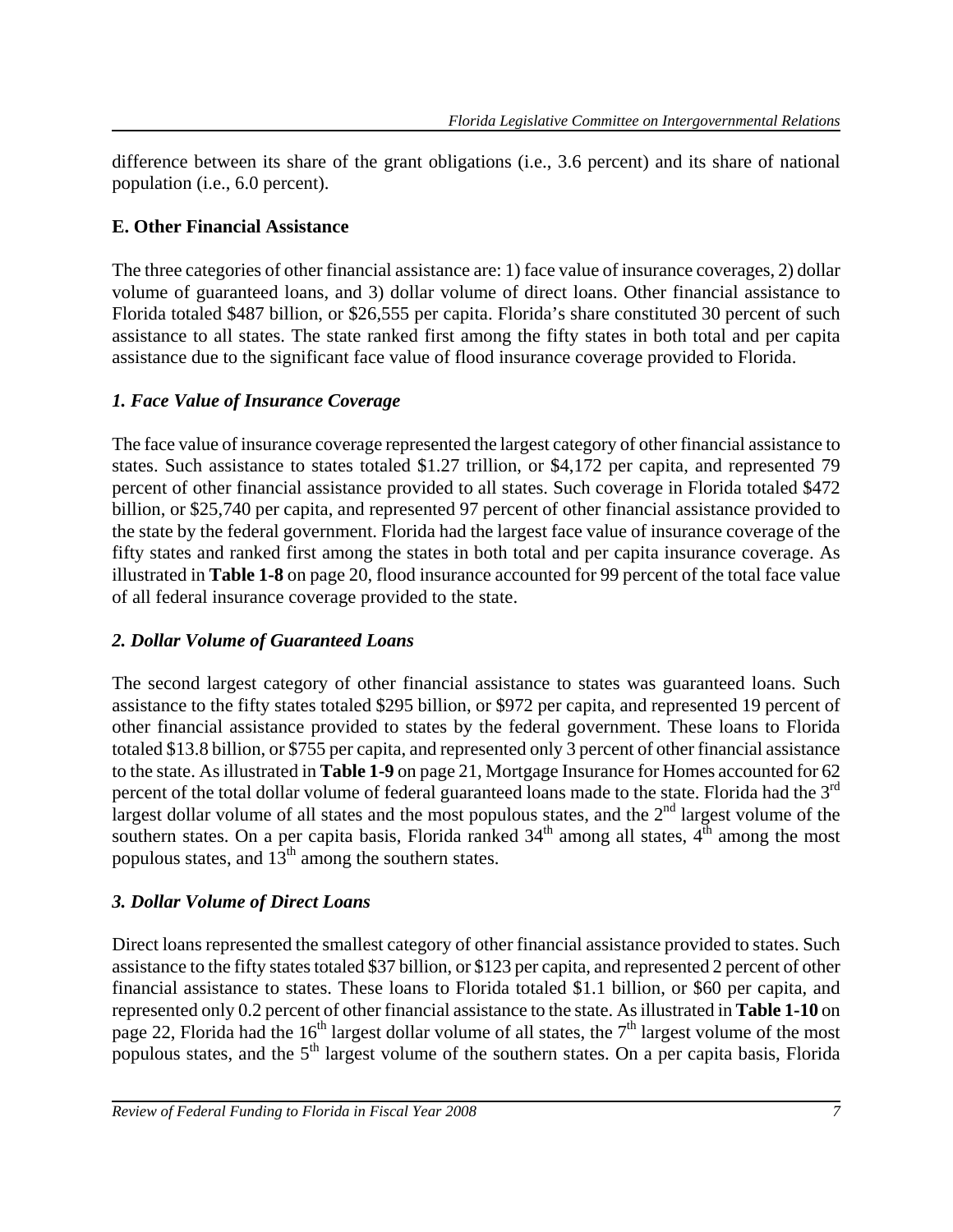ranked 42<sup>nd</sup> among all states, and last among the most populous states and the southern states.

#### *4. Summary*

Using the same methodology applied in Table 1-7, **Table 1-11** on page 23 accesses how individual states did in their fiscal relationship with the federal government with respect to the various types of other financial assistance offered to states.

While Florida recorded 6.0 percent of the national population, it recorded 30.4 percent of total other financial assistance. Due to the effect of federal flood insurance, Florida's proportional share for insurance programs at 37.3 percent was greater than the 6.0 percent average; however, the state's proportional shares for guaranteed loans at 4.7 percent and for direct loans at 2.9 percent were less than its share of the national population.

# **F. Conclusion**

Federal direct expenditures represent either actual expenditures or obligations of the federal government to this state. By contrast, the reported amounts of other financial assistance reflect the face value of insurance coverage and the dollar volume of loans made.

Florida had high per capita expenditures for federal direct payments for individuals when compared to the national average. This was due primarily to the state's large retiree and elderly populations. However, in the remaining categories of federal direct expenditure (i.e., grants, procurement contracts, and salaries and wages), Florida had per capita expenditures that were considerably lower than the national average.

The allocation of federal financial assistance has significant impacts on the finances of state and local governments. Since numerous federal policies govern the distribution of federal funding to states, future policy changes will likely affect individual states quite differently. Knowing the magnitude of such financial assistance to Florida should be useful to policy makers as they assess strategies for increasing the state's share of federal funding.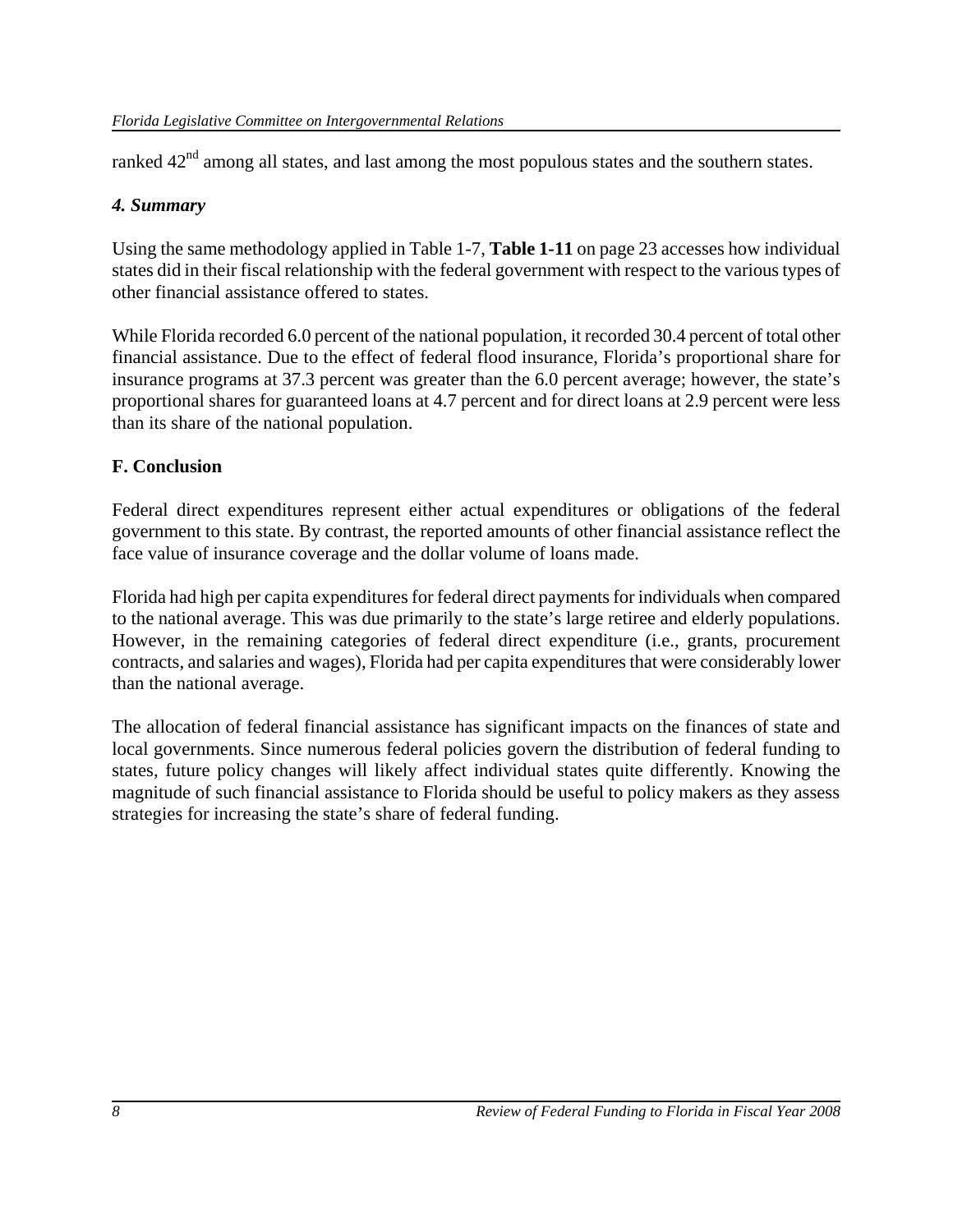|                                                                                                                                                                                                                                                                                                                                                                                                                                                                                                                                                                                                                                                                                                                                                                                                                                                                                                                                                                                                                                                                                                                                                                |    |                   |                                                              | Table 1-1       |                 |               |    |          |      |                 |                  |
|----------------------------------------------------------------------------------------------------------------------------------------------------------------------------------------------------------------------------------------------------------------------------------------------------------------------------------------------------------------------------------------------------------------------------------------------------------------------------------------------------------------------------------------------------------------------------------------------------------------------------------------------------------------------------------------------------------------------------------------------------------------------------------------------------------------------------------------------------------------------------------------------------------------------------------------------------------------------------------------------------------------------------------------------------------------------------------------------------------------------------------------------------------------|----|-------------------|--------------------------------------------------------------|-----------------|-----------------|---------------|----|----------|------|-----------------|------------------|
|                                                                                                                                                                                                                                                                                                                                                                                                                                                                                                                                                                                                                                                                                                                                                                                                                                                                                                                                                                                                                                                                                                                                                                |    |                   |                                                              |                 |                 |               |    |          |      |                 |                  |
| <b>Florida's Federal Direct Expenditures and Other Financial Assistance</b>                                                                                                                                                                                                                                                                                                                                                                                                                                                                                                                                                                                                                                                                                                                                                                                                                                                                                                                                                                                                                                                                                    |    |                   |                                                              |                 |                 |               |    |          |      |                 |                  |
| <b>Federal Fiscal Year 2008</b>                                                                                                                                                                                                                                                                                                                                                                                                                                                                                                                                                                                                                                                                                                                                                                                                                                                                                                                                                                                                                                                                                                                                |    |                   |                                                              |                 |                 |               |    |          |      |                 |                  |
| <b>Per Capita Funding</b><br><b>Total Funding</b>                                                                                                                                                                                                                                                                                                                                                                                                                                                                                                                                                                                                                                                                                                                                                                                                                                                                                                                                                                                                                                                                                                              |    |                   |                                                              |                 |                 |               |    |          |      |                 |                  |
|                                                                                                                                                                                                                                                                                                                                                                                                                                                                                                                                                                                                                                                                                                                                                                                                                                                                                                                                                                                                                                                                                                                                                                |    |                   | <b>State's Rankings</b><br><b>State's Rankings</b><br>$%$ of |                 |                 |               |    |          |      |                 |                  |
| <b>Funding Categories / Subcategories</b>                                                                                                                                                                                                                                                                                                                                                                                                                                                                                                                                                                                                                                                                                                                                                                                                                                                                                                                                                                                                                                                                                                                      |    | Amount            | <b>Total</b>                                                 | <b>All</b>      | <b>Populous</b> | <b>Region</b> |    | Amount   | All  | <b>Populous</b> | <b>Region</b>    |
| <b>Federal Direct Expenditures</b>                                                                                                                                                                                                                                                                                                                                                                                                                                                                                                                                                                                                                                                                                                                                                                                                                                                                                                                                                                                                                                                                                                                             |    |                   |                                                              |                 |                 |               |    |          |      |                 |                  |
| Direct Payments for Individuals                                                                                                                                                                                                                                                                                                                                                                                                                                                                                                                                                                                                                                                                                                                                                                                                                                                                                                                                                                                                                                                                                                                                | \$ | 101,535,281,000   | 67.7%                                                        | 2nd             | 2nd             | 1st           | \$ | 5,540    | 7th  | 2 <sub>nd</sub> | 4th              |
| <b>Retirement and Disability</b>                                                                                                                                                                                                                                                                                                                                                                                                                                                                                                                                                                                                                                                                                                                                                                                                                                                                                                                                                                                                                                                                                                                               |    | 57,665,378,000    | 38.5%                                                        | 2 <sub>nd</sub> | 2nd             | 1st           |    | 3.146    | 7th  | 2 <sub>nd</sub> | 5th              |
| Other Than Retirement and Disability                                                                                                                                                                                                                                                                                                                                                                                                                                                                                                                                                                                                                                                                                                                                                                                                                                                                                                                                                                                                                                                                                                                           |    | 43,869,903,000    | 29.3%                                                        | 3rd             | 3rd             | 1st           |    | 2,394    | 9th  | 2 <sub>nd</sub> | 3rd              |
| Grants                                                                                                                                                                                                                                                                                                                                                                                                                                                                                                                                                                                                                                                                                                                                                                                                                                                                                                                                                                                                                                                                                                                                                         |    | 20,226,447,000    | 13.5%                                                        | 7th             | 6th             | 2nd           |    | 1,104    | 50th | 7th             | 16th             |
| <b>Procurement Contracts</b>                                                                                                                                                                                                                                                                                                                                                                                                                                                                                                                                                                                                                                                                                                                                                                                                                                                                                                                                                                                                                                                                                                                                   |    | 16,624,628,000    | 11.1%                                                        | 6th             | 4th             | 4th           |    | 907      | 32nd | 5th             | 11th             |
| Salaries and Wages                                                                                                                                                                                                                                                                                                                                                                                                                                                                                                                                                                                                                                                                                                                                                                                                                                                                                                                                                                                                                                                                                                                                             |    | 11,485,822,000    | 7.7%                                                         | 5th             | 3rd             | 4th           |    | 627      | 35th | 2nd             | 15th             |
| <b>Total - Florida</b>                                                                                                                                                                                                                                                                                                                                                                                                                                                                                                                                                                                                                                                                                                                                                                                                                                                                                                                                                                                                                                                                                                                                         | \$ | 149,872,178,000   | 100%                                                         | 4th             | 4th             | 2nd           | \$ | 8,177    | 35th | 4th             | 13th             |
| <b>Total - All States</b><br>2,701,954,086,000<br>\$<br>8,904                                                                                                                                                                                                                                                                                                                                                                                                                                                                                                                                                                                                                                                                                                                                                                                                                                                                                                                                                                                                                                                                                                  |    |                   |                                                              |                 |                 |               |    |          |      |                 |                  |
| <b>Florida as % of All States</b><br>5.5%                                                                                                                                                                                                                                                                                                                                                                                                                                                                                                                                                                                                                                                                                                                                                                                                                                                                                                                                                                                                                                                                                                                      |    |                   |                                                              |                 |                 |               |    |          |      |                 |                  |
| <b>Other Financial Assistance</b>                                                                                                                                                                                                                                                                                                                                                                                                                                                                                                                                                                                                                                                                                                                                                                                                                                                                                                                                                                                                                                                                                                                              |    |                   |                                                              |                 |                 |               |    |          |      |                 |                  |
| Face Value of Insurance Coverages                                                                                                                                                                                                                                                                                                                                                                                                                                                                                                                                                                                                                                                                                                                                                                                                                                                                                                                                                                                                                                                                                                                              | \$ | 471,780,472,000   | 96.9%                                                        | 1st             | 1st             | 1st           |    | \$25,740 | 1st  | 1st             | 1st              |
| Dollar Volume of Guaranteed Loans                                                                                                                                                                                                                                                                                                                                                                                                                                                                                                                                                                                                                                                                                                                                                                                                                                                                                                                                                                                                                                                                                                                              |    | 13,832,688,000    | 2.8%                                                         | 3rd             | 3rd             | 2nd           |    | 755      | 41st | 4th             | 13 <sub>th</sub> |
| Dollar Volume of Direct Loans                                                                                                                                                                                                                                                                                                                                                                                                                                                                                                                                                                                                                                                                                                                                                                                                                                                                                                                                                                                                                                                                                                                                  |    | 1,093,204,000     | 0.2%                                                         | 16th            | 7th             | 5th           |    | 60       | 42nd | 7th             | 16th             |
| <b>Total - Florida</b>                                                                                                                                                                                                                                                                                                                                                                                                                                                                                                                                                                                                                                                                                                                                                                                                                                                                                                                                                                                                                                                                                                                                         | \$ | 486,706,364,000   | 100%                                                         | 1st             | 1st             | 1st           | \$ | 26,555   | 1st  | 1st             | 1st              |
| <b>Total - All States</b>                                                                                                                                                                                                                                                                                                                                                                                                                                                                                                                                                                                                                                                                                                                                                                                                                                                                                                                                                                                                                                                                                                                                      | \$ | 1,598,429,258,000 |                                                              |                 |                 |               | \$ | 5,267    |      |                 |                  |
| <b>Florida as % of All States</b>                                                                                                                                                                                                                                                                                                                                                                                                                                                                                                                                                                                                                                                                                                                                                                                                                                                                                                                                                                                                                                                                                                                              |    | 30.4%             |                                                              |                 |                 |               |    |          |      |                 |                  |
| Notes:<br>1) In the published report, the data are rounded to the nearest thousand dollars.<br>2) Funding figures for federal direct expenditures represent either actual expenditures or obligations. Generally, the federal grants and procurement data represent obligated funds, while the<br>direct payments to individuals and salaries and wages represent actual expenditures. Direct and guaranteed loan figures represent the dollar volume of loans made. Data on insurance<br>coverages represent the face value of coverage provided. In the published report, the funding data are rounded to the nearest thousand dollars.<br>Based on July 1, 2008 population estimates, the seven most populous states, in descending population order, were: California, Texas, New York, Florida, Illinois, Pennsylvania, and Ohio.<br>4) As designated by the U.S. Census Bureau, Florida is one of 16 states in the South region. The other states in the South region are: Alabama, Arkansas, Delaware, Georgia, Kentucky,<br>Louisiana, Maryland, Mississippi, North Carolina, Oklahoma, South Carolina, Tennessee, Texas, Virginia, and West Virginia. |    |                   |                                                              |                 |                 |               |    |          |      |                 |                  |

Data Sources:

1) Federal Funding: U.S. Census Bureau, "Consolidated Federal Funds Report for Fiscal Year 2008," U.S. Government Printing Office, Washington, DC 2009 (Issued July 2009). www.census.gov/prod/www/abs/cffr.html

2) Population Estimates: U.S. Census Bureau, Population Division, Table 1: Annual Estimates of the Population for the United States, Regions, and States, and for Puerto Rico:

April 1, 2000 to July 1, 2008 (NST-EST2008-01) Release Date: December 22, 2008. www.census.gov/popest/states/NST-EST-ann-est.html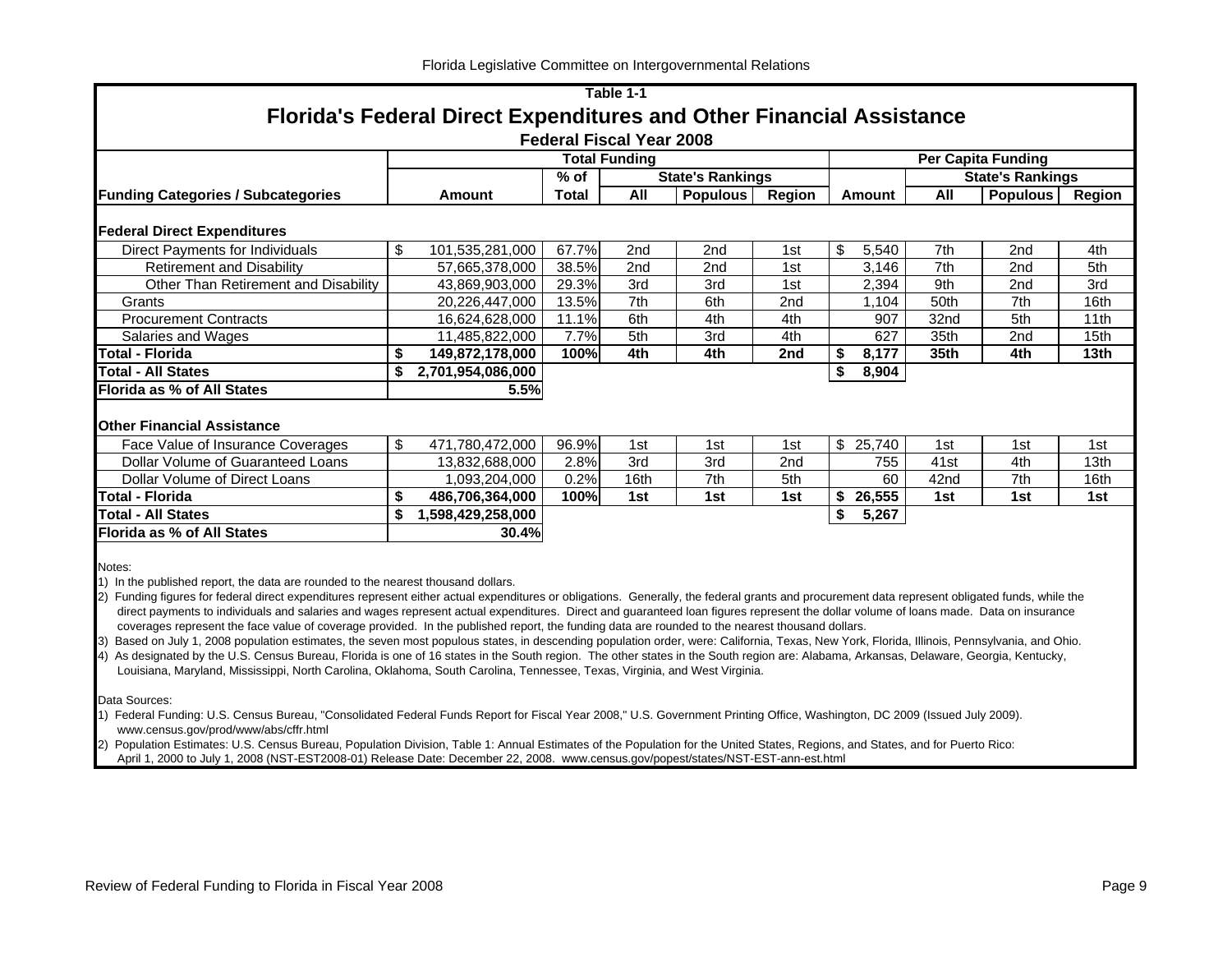| Table 1-2                                                                       |    |                 |        |                                 |                         |               |                |                           |                         |        |  |  |
|---------------------------------------------------------------------------------|----|-----------------|--------|---------------------------------|-------------------------|---------------|----------------|---------------------------|-------------------------|--------|--|--|
| Florida's Federal Direct Payments for Individuals for Retirement and Disability |    |                 |        |                                 |                         |               |                |                           |                         |        |  |  |
|                                                                                 |    |                 |        | <b>Federal Fiscal Year 2008</b> |                         |               |                |                           |                         |        |  |  |
|                                                                                 |    |                 |        | <b>Total Funding</b>            |                         |               |                | <b>Per Capita Funding</b> |                         |        |  |  |
|                                                                                 |    |                 | $%$ of |                                 | <b>State's Rankings</b> |               |                |                           | <b>State's Rankings</b> |        |  |  |
| <b>Funding Categories / Subcategories</b>                                       |    | <b>Amount</b>   | Total  | All                             | <b>Populous</b>         | <b>Region</b> | Amount         | All                       | <b>Populous</b>         | Region |  |  |
| <b>Social Security Payments</b>                                                 | \$ | 45,467,315,000  | 78.8%  | 2 <sub>nd</sub>                 | 2nd                     | 1st           | \$2,480.71     | 9th                       | 2nd                     | 6th    |  |  |
| Retirement Insurance Payments                                                   |    | 29,229,046,000  | 50.7%  | 2 <sub>nd</sub>                 | 2nd                     | 1st           | .594.75        | 2nd                       | 2nd                     | 1st    |  |  |
| <b>Survivors Insurance Payments</b>                                             |    | 7,336,458,000   | 12.7%  | 3rd                             | 3rd                     | 2nd           | 400.28         | 24th                      | 3rd                     | 11th   |  |  |
| Disability Insurance Payments                                                   |    | 6,394,180,000   | 11.1%  | 4th                             | 4th                     | 2nd           | 348.87         | 26th                      | 4th                     | 13th   |  |  |
| Supplemental Security Income Payments                                           |    | 2,507,631,000   | 4.3%   | 4th                             | 4th                     | 2nd           | 136.82         | 17th                      | 5th                     | 8th    |  |  |
| <b>Federal Retirement and Disability Payments</b>                               |    | 8,060,059,000   | 14.0%  | 3rd                             | 2nd                     | 2nd           | 439.76         | 15th                      | 1st                     | 6th    |  |  |
| Civilian                                                                        |    | 4,266,422,000   | 7.4%   | 4th                             | 2nd                     | 3rd           | 232.78         | 22nd                      | 1st                     | 9th    |  |  |
| Military                                                                        |    | 3,793,637,000   | 6.6%   | 1st                             | 1st                     | 1st           | 206.98         | 8th                       | 1st                     | 4th    |  |  |
| <b>Veterans Benefits</b>                                                        |    | 3,065,819,000   | 5.3%   | 3rd                             | 3rd                     | 2nd           | 167.27         | 16th                      | 1st                     | 8th    |  |  |
| Payments for Service Connected Disability                                       |    | 2,434,566,000   | 4.2%   | 3rd                             | 3rd                     | 2nd           | 132.83         | 16th                      | 1st                     | 8th    |  |  |
| <b>Other Benefit Payments</b>                                                   |    | 631,253,000     | 1.1%   | 2 <sub>nd</sub>                 | 2nd                     | 2nd           | 34.44          | 12 <sub>th</sub>          | 1st                     | 9th    |  |  |
| Other                                                                           |    | 1,072,184,000   | 1.9%   | 3rd                             | 3rd                     | 1st           | 58.50          | 29th                      | 4th                     | 11th   |  |  |
| <b>Total - Florida</b>                                                          | \$ | 57,665,378,000  | 100%   | 2nd                             | 2nd                     | 1st           | 3,146.24       | 7th                       | 2nd                     | 5th    |  |  |
| <b>Total - All States</b>                                                       |    | 808,760,353,000 |        |                                 |                         |               | 2,665.06<br>S. |                           |                         |        |  |  |
| Florida as % of All States                                                      |    | 7.1%            |        |                                 |                         |               |                |                           |                         |        |  |  |

Notes:

1) In the published report, the data are rounded to the nearest thousand dollars.

2) Based on July 1, 2008 population estimates, the seven most populous states, in descending population order, were: California, Texas, New York, Florida, Illinois, Pennsylvania, and Ohio.

3) As designated by the U.S. Census Bureau, Florida is one of 16 states in the South region. The other states in the South region are: Alabama, Arkansas, Delaware, Georgia, Kentucky, Louisiana, Maryland, Mississippi, North Carolina, Oklahoma, South Carolina, Tennessee, Texas, Virginia, and West Virginia.

Data Sources:

1) Federal Funding: U.S. Census Bureau, "Consolidated Federal Funds Report for Fiscal Year 2008," U.S. Government Printing Office, Washington, DC 2009 (Issued July 2009). www.census.gov/prod/www/abs/cffr.html

2) Population Estimates: U.S. Census Bureau, Population Division, Table 1: Annual Estimates of the Population for the United States, Regions, and States, and for Puerto Rico: April 1, 2000 to July 1, 2008 (NST-EST2008-01) Release Date: December 22, 2008. www.census.gov/popest/states/NST-EST-ann-est.html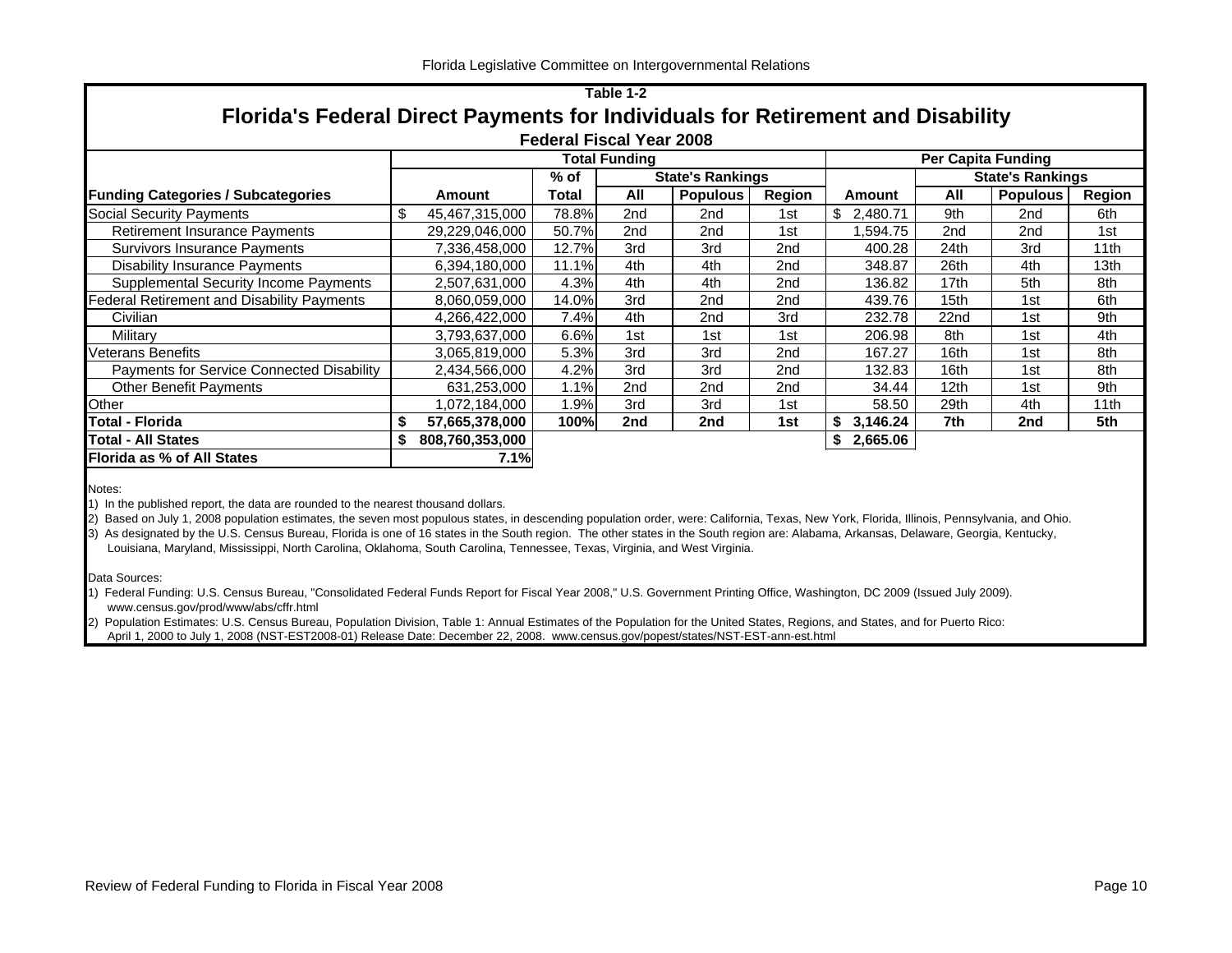|                                                                                            |                      |                                 | Table 1-3       |                 |                  |                |                  |                           |        |  |
|--------------------------------------------------------------------------------------------|----------------------|---------------------------------|-----------------|-----------------|------------------|----------------|------------------|---------------------------|--------|--|
| Florida's Federal Direct Payments for Individuals Other Than for Retirement and Disability |                      |                                 |                 |                 |                  |                |                  |                           |        |  |
|                                                                                            |                      | <b>Federal Fiscal Year 2008</b> |                 |                 |                  |                |                  |                           |        |  |
|                                                                                            |                      |                                 | Total Funding   |                 |                  |                |                  | <b>Per Capita Funding</b> |        |  |
|                                                                                            |                      | % of<br><b>State's Rankings</b> |                 |                 |                  |                |                  | <b>State's Rankings</b>   |        |  |
| Funding Categories / Subcategories                                                         | Amount               | Total                           | All             | <b>Populous</b> | Region           | Amount         | All              | <b>Populous</b>           | Region |  |
| Medicare Benefits                                                                          | \$<br>33,374,537,000 | 76.1%                           | 2 <sub>nd</sub> | 2nd             | 1st              | \$<br>.820.93  | 3rd              | 2nd                       | 1st    |  |
| Hospital Insurance                                                                         | 16,411,620,000       | 37.4%                           | 3rd             | 3rd             | 1st              | 895.42         | 7th              | 2nd                       | 3rd    |  |
| Supplemental Medical Insurance                                                             | 16,962,917,000       | 38.7%                           | 2 <sub>nd</sub> | 2nd             | 1st              | 925.50         | 1st              | 1st                       | 1st    |  |
| Excess Earned Income Tax Credits                                                           | 3,072,116,000        | 7.0%                            | 3rd             | 3rd             | 2 <sub>nd</sub>  | 167.62         | 11th             | 2 <sub>nd</sub>           | 10th   |  |
| Unemployment Compensation                                                                  | ,680,832,000         | 3.8%                            | 7th             | 5th             | 1st              | 91.71          | 29th             | 6th                       | 7th    |  |
| Food Stamp Payments                                                                        | 1,778,645,000        | 4.1%                            | 4th             | 4th             | 2 <sub>nd</sub>  | 97.04          | 32nd             | 6th                       | 14th   |  |
| Housing Assistance                                                                         | 375,117,000          | 0.9%                            | 9th             | 7th             | 2 <sub>nd</sub>  | 20.47          | 39th             | 6th                       | 15th   |  |
| <b>Agricultural Assistance</b>                                                             | 240,187,000          | 0.5%                            | 28th            | 5th             | 12 <sub>th</sub> | 13.10          | 42 <sub>nd</sub> | 5th                       | 16th   |  |
| Federal Employees Life and Health Insurance                                                | ,229,452,000         | 2.8%                            | 6th             | 3rd             | 4th              | 67.08          | 21st             | 2 <sub>nd</sub>           | 6th    |  |
| Other                                                                                      | 2,119,017,000        | 4.8%                            | 9th             | 6th             | 4th              | 115.61         | 29th             | 4th                       | 7th    |  |
| Total - Florida                                                                            | 43,869,903,000       | 100%                            | 3rd             | 3rd             | 1st              | 2,393.56<br>S. | 9th              | 2nd                       | 3rd    |  |
| <b>Total - All States</b>                                                                  | 624,003,234,000      |                                 |                 |                 |                  | 2,056.24<br>\$ |                  |                           |        |  |
| Florida as % of All States                                                                 | 7.0%                 |                                 |                 |                 |                  |                |                  |                           |        |  |

Notes:

1) In the published report, the data are rounded to the nearest thousand dollars.

2) Based on July 1, 2008 population estimates, the seven most populous states, in descending population order, were: California, Texas, New York, Florida, Illinois, Pennsylvania, and Ohio.

3) As designated by the U.S. Census Bureau, Florida is one of 16 states in the South region. The other states in the South region are: Alabama, Arkansas, Delaware, Georgia, Kentucky, Louisiana, Maryland, Mississippi, North Carolina, Oklahoma, South Carolina, Tennessee, Texas, Virginia, and West Virginia.

Data Sources:

1) Federal Funding: U.S. Census Bureau, "Consolidated Federal Funds Report for Fiscal Year 2008," U.S. Government Printing Office, Washington, DC 2009 (Issued July 2009). www.census.gov/prod/www/abs/cffr.html

2) Population Estimates: U.S. Census Bureau, Population Division, Table 1: Annual Estimates of the Population for the United States, Regions, and States, and for Puerto Rico: April 1, 2000 to July 1, 2008 (NST-EST2008-01) Release Date: December 22, 2008. www.census.gov/popest/states/NST-EST-ann-est.html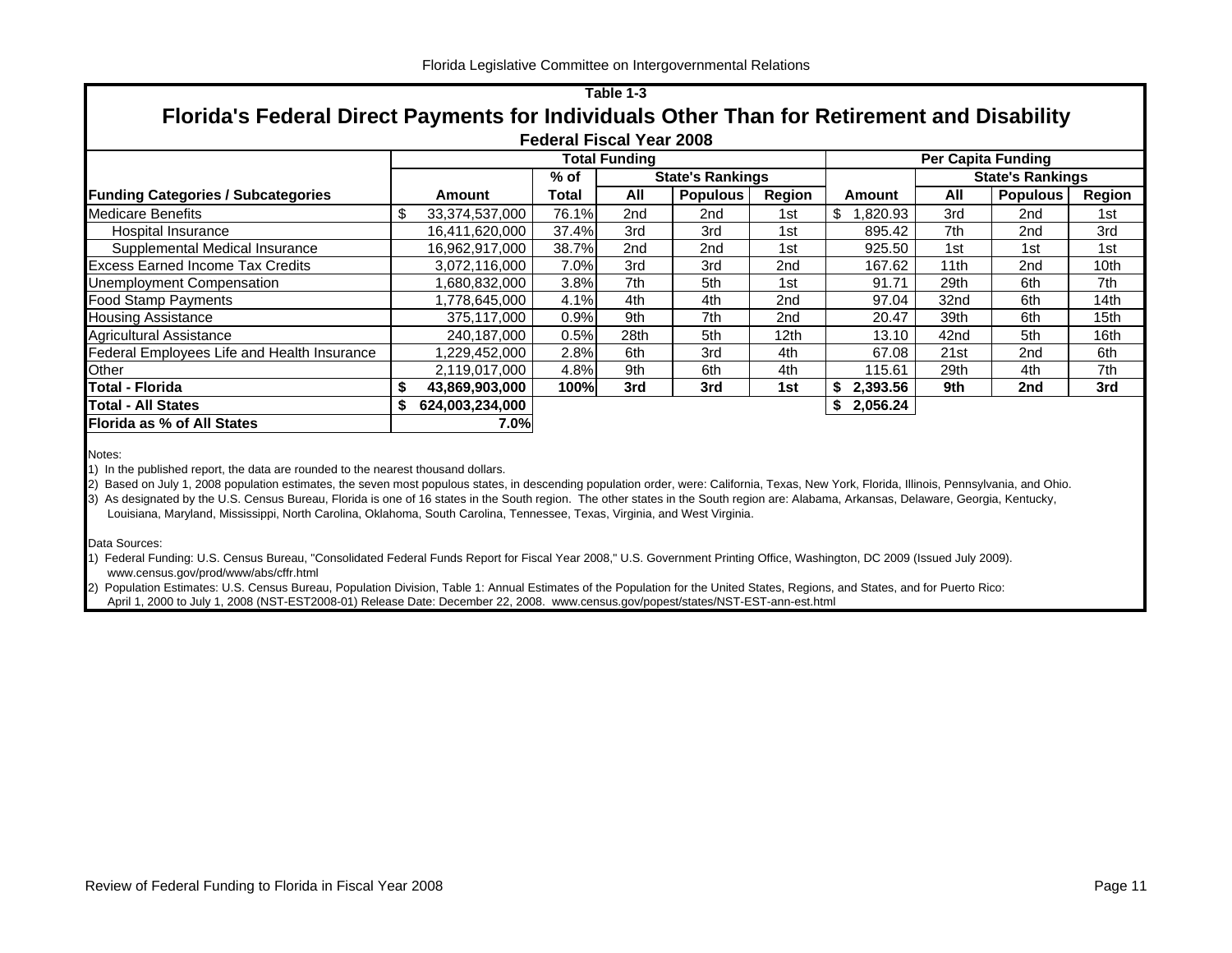| Table 1-4                                      |                                            |              |                                 |                         |        |                |                           |                         |                   |  |  |
|------------------------------------------------|--------------------------------------------|--------------|---------------------------------|-------------------------|--------|----------------|---------------------------|-------------------------|-------------------|--|--|
|                                                | <b>Florida's Federal Grant Obligations</b> |              |                                 |                         |        |                |                           |                         |                   |  |  |
|                                                |                                            |              | <b>Federal Fiscal Year 2008</b> |                         |        |                |                           |                         |                   |  |  |
|                                                |                                            |              | <b>Total Funding</b>            |                         |        |                | <b>Per Capita Funding</b> |                         |                   |  |  |
|                                                |                                            | $%$ of       |                                 | <b>State's Rankings</b> |        |                |                           | <b>State's Rankings</b> |                   |  |  |
| <b>Funding Categories / Subcategories</b>      | <b>Amount</b>                              | <b>Total</b> | All                             | <b>Populous</b>         | Region | <b>Amount</b>  | <b>All</b>                | <b>Populous</b>         | Region            |  |  |
| Agency for International Development           | \$<br>2,973,000                            | $< 0.1\%$    | 13th                            | 3rd                     | 6th    | \$<br>0.16     | 20th                      | 3rd                     | 8th               |  |  |
| Department of Agriculture                      | $\mathfrak{L}$<br>1,337,055,000            | 6.6%         | 4th                             | 4th                     | 2nd    | \$<br>72.95    | 42nd                      | 6th                     | 14th              |  |  |
| Appalachian Regional Commission                |                                            | 0.0%         | $\mathcal{L}$                   | $\overline{a}$          |        | $\blacksquare$ | $\blacksquare$            | ÷,                      |                   |  |  |
| Department of Commerce                         | 91,065,000                                 | 0.5%         | 6th                             | 4th                     | 2nd    | 4.97           | 40th                      | 3rd                     | 13th              |  |  |
| Corporation for National and Community Service | $\overline{20,007,000}$                    | 0.1%         | 9th                             | 5th                     | 4th    | 1.09           | 48th                      | 6th                     | 15th              |  |  |
| Corporation for Public Broadcasting            | 9,500,000                                  | < 0.1%       | 2nd                             | 1st                     | 1st    | 0.52           | 27th                      | 1st                     | 10th              |  |  |
| Department of Defense                          | 187,339,000                                | 0.9%         | 6th                             | 4th                     | 3rd    | 10.22          | 38th                      | 5th                     | 10th              |  |  |
| Delta Regional Authority                       |                                            | 0.0%         | $\mathbf{r}$                    | $\mathbf{u}$            |        |                |                           | $\mathbf{u}$            |                   |  |  |
| Department of Education                        | 1,852,389,000                              | 9.2%         | 4th                             | 4th                     | 2nd    | 101.07         | 44th                      | 6th                     | 15th              |  |  |
| <b>Election Assistance Commission</b>          | 6,478,000                                  | $< 0.1\%$    | 4th                             | 4th                     | 2nd    | 0.35           | 41st                      | 5th                     | 13th              |  |  |
| Department of Energy                           | 44,450,000                                 | 0.2%         | 16th                            | 7th                     | 3rd    | 2.43           | 48th                      | 7th                     | 15th              |  |  |
| <b>Environmental Protection Agency</b>         | 105,275,000                                | 0.5%         | 8th                             | 6th                     | 2nd    | 5.74           | 50th                      | $\overline{7}$ th       | 16th              |  |  |
| <b>Equal Employment Opportunity Commission</b> | 1,069,000                                  | $< 0.1\%$    | 7th                             | 6th                     | 1st    | 0.06           | 39th                      | 6th                     | 6th               |  |  |
| Department of Health and Human Services        | 12,033,923,000                             | 59.5%        | 9th                             | 7th                     | 2nd    | 656.57         | 48th                      | $\overline{7}$ th       | 15th              |  |  |
| Department of Homeland Security                | 311,850,000                                | 1.5%         | 8th                             | 4th                     | 4th    | 17.01          | 35th                      | 5th                     | 11th              |  |  |
| Department of Housing and Urban Development    | 1,168,369,000                              | 5.8%         | 7th                             | 6th                     | 3rd    | 63.75          | 34th                      | 6th                     | 10th              |  |  |
| Institute of Museum and Library Services       | 12,904,000                                 | 0.1%         | 3rd                             | 3rd                     | 2nd    | 0.70           | 33rd                      | 3rd                     | 10th              |  |  |
| Department of the Interior                     | 38,736,000                                 | 0.2%         | 22nd                            | 4th                     | 6th    | 2.11           | 44th                      | 6th                     | 14th              |  |  |
| Department of Justice                          | 228,956,000                                | 1.1%         | 3rd                             | 3rd                     | 1st    | 12.49          | 7th                       | 2nd                     | 2nd               |  |  |
| Department of Labor                            | 249,698,000                                | 1.2%         | 9th                             | $\overline{7}$ th       | 3rd    | 13.62          | 50th                      | $\overline{7}$ th       | 16th              |  |  |
| National Aeronautics and Space Administration  | 12,999,000                                 | 0.1%         | 17th                            | 5th                     | 6th    | 0.71           | 46th                      | 7th                     | 13th              |  |  |
| National Archives and Records Administration   |                                            | 0.0%         | $\omega$                        | $\sim$                  |        | $\blacksquare$ | $\overline{a}$            | $\blacksquare$          |                   |  |  |
| National Endowment for the Arts                | 2,057,000                                  | $< 0.1\%$    | 13th                            | 6th                     | 4th    | 0.11           | 50th                      | 7th                     | 16th              |  |  |
| National Endowment for the Humanities          | 1,938,000                                  | $< 0.1\%$    | 18th                            | 7th                     | 6th    | 0.11           | 50th                      | 7th                     | 16th              |  |  |
| National Science Foundation                    | 154,375,000                                | 0.8%         | 9th                             | 6th                     | 2nd    | 8.42           | 40th                      | 7th                     | $\overline{7}$ th |  |  |
| <b>Small Business Administration</b>           | 6,978,000                                  | < 0.1%       | 6th                             | 6th                     | 2nd    | 0.38           | 40th                      | 6th                     | 11th              |  |  |
| Social Security Administration                 | 2,943,000                                  | $< 0.1\%$    | $\overline{7}$ th               | 5th                     | 2nd    | 0.16           | 45th                      | 5th                     | 14th              |  |  |
| Department of State                            | 8,052,000                                  | $< 0.1\%$    | 7th                             | 6th                     | 2nd    | 0.44           | 43rd                      | 7th                     | 12th              |  |  |
| State Justice Institute                        | 12,000                                     | < 0.1%       | 28th                            | 5th                     | 8th    | < 0.01         | 34th                      | 5th                     | 11th              |  |  |
| <b>Tennessee Valley Authority</b>              |                                            | 0.0%         | $\mathbf{r}$                    | $\mathbf{r}$            | $\sim$ |                | $\mathbf{r}$              | $\mathbf{r}$            | $\sim$            |  |  |
| Department of Transportation                   | 2,301,950,000                              | 11.4%        | 4th                             | 4th                     | 2nd    | 125.60         | 50th                      | 7th                     | 16th              |  |  |
| Department of the Treasury                     | 5,729,000                                  | $< 0.1\%$    | 7th                             | 4th                     | 5th    | 0.31           | 11th                      | 3rd                     | 5th               |  |  |
| Department of Veterans Affairs                 | 23,860,000                                 | 0.1%         | $\overline{7}$ th               | 5th                     | 2nd    | 1.30           | 40th                      | 5th                     | 10th              |  |  |
| Other                                          | 3,517,000                                  | $< 0.1\%$    | 13th                            | 7th                     | 5th    | 0.19           | 45th                      | 7th                     | 13th              |  |  |
| <b>Total - Florida</b>                         | 20,226,447,000<br>\$                       | 100%         | 7th                             | 6th                     | 2nd    | \$1,103.56     | 50th                      | 7th                     | 16th              |  |  |
| <b>Total - All States</b>                      | 561,969,213,000<br>\$                      |              |                                 |                         |        | 1,851.82<br>\$ |                           |                         |                   |  |  |
| Florida as % of All States                     | 3.6%                                       |              |                                 |                         |        |                |                           |                         |                   |  |  |
|                                                |                                            |              |                                 |                         |        |                |                           |                         |                   |  |  |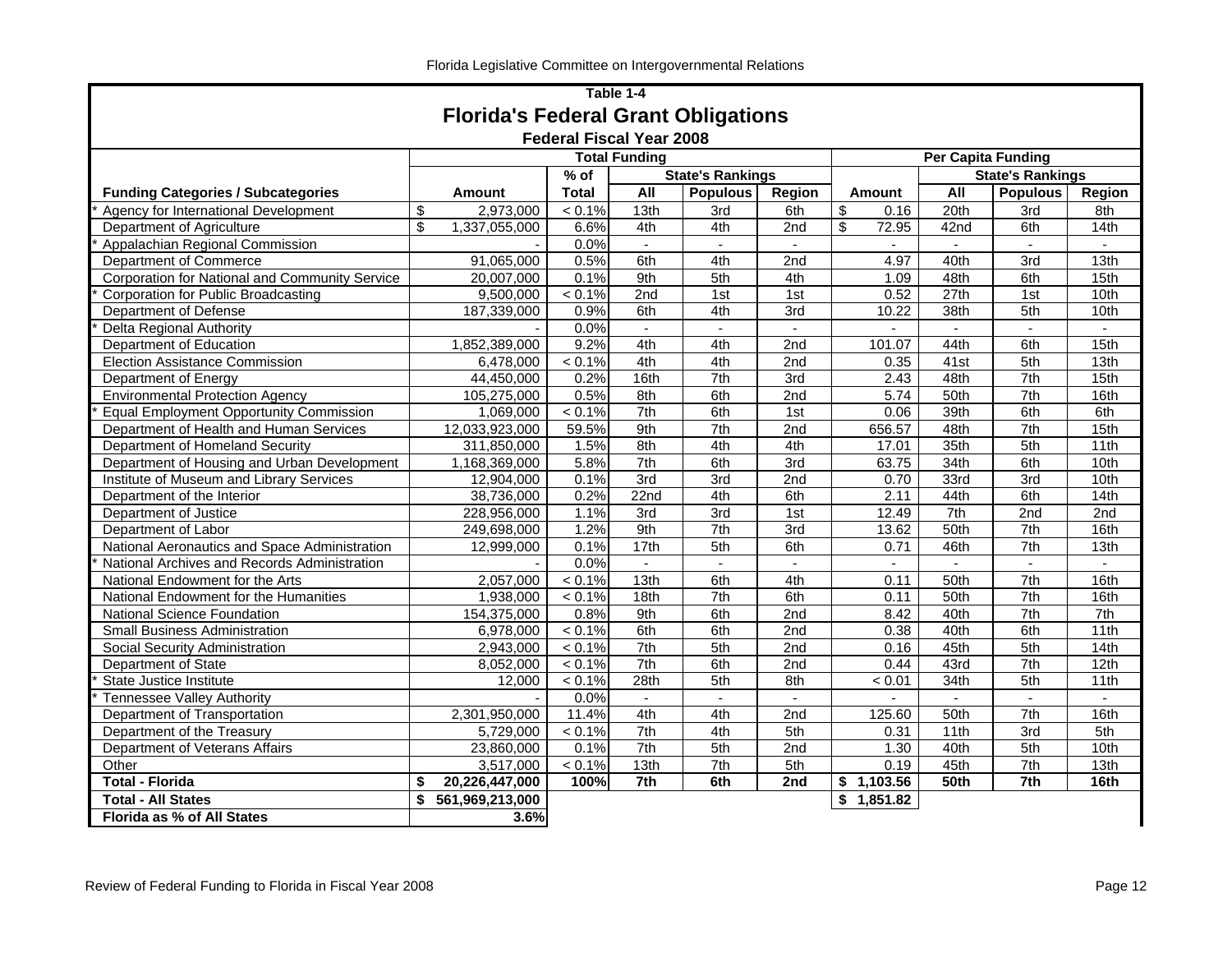|                                                                                                                                                                                                                                                                                                                                                                                                                                                                                                                                                                                                                                                                                                                                                                                                                                                                                                                         |                                 |       | Table 1-4 |                 |               |        |     |                         |               |  |  |
|-------------------------------------------------------------------------------------------------------------------------------------------------------------------------------------------------------------------------------------------------------------------------------------------------------------------------------------------------------------------------------------------------------------------------------------------------------------------------------------------------------------------------------------------------------------------------------------------------------------------------------------------------------------------------------------------------------------------------------------------------------------------------------------------------------------------------------------------------------------------------------------------------------------------------|---------------------------------|-------|-----------|-----------------|---------------|--------|-----|-------------------------|---------------|--|--|
| <b>Florida's Federal Grant Obligations</b>                                                                                                                                                                                                                                                                                                                                                                                                                                                                                                                                                                                                                                                                                                                                                                                                                                                                              |                                 |       |           |                 |               |        |     |                         |               |  |  |
| <b>Federal Fiscal Year 2008</b>                                                                                                                                                                                                                                                                                                                                                                                                                                                                                                                                                                                                                                                                                                                                                                                                                                                                                         |                                 |       |           |                 |               |        |     |                         |               |  |  |
| <b>Total Funding</b><br>Per Capita Funding                                                                                                                                                                                                                                                                                                                                                                                                                                                                                                                                                                                                                                                                                                                                                                                                                                                                              |                                 |       |           |                 |               |        |     |                         |               |  |  |
|                                                                                                                                                                                                                                                                                                                                                                                                                                                                                                                                                                                                                                                                                                                                                                                                                                                                                                                         | % of<br><b>State's Rankings</b> |       |           |                 |               |        |     | <b>State's Rankings</b> |               |  |  |
| <b>Funding Categories / Subcategories</b>                                                                                                                                                                                                                                                                                                                                                                                                                                                                                                                                                                                                                                                                                                                                                                                                                                                                               | Amount                          | Total | All       | <b>Populous</b> | <b>Region</b> | Amount | All | <b>Populous</b>         | <b>Region</b> |  |  |
| Notes:<br>1) In the published report, the data are rounded to the nearest thousand dollars.<br>An asterisk indicates that one or more states had no reported federal grant obligations.<br>2)<br>Based on July 1, 2008 population estimates, the seven most populous states, in descending population order, were: California, Texas, New York, Florida, Illinois, Pennsylvania, and Ohio.<br>3)<br>As designated by the U.S. Census Bureau, Florida is one of 16 states in the South region. The other states in the South region are: Alabama, Arkansas, Delaware, Georgia, Kentucky,<br>4)<br>Louisiana, Maryland, Mississippi, North Carolina, Oklahoma, South Carolina, Tennessee, Texas, Virginia, and West Virginia.<br>Data Sources:<br>4) Federal Funding: U.O. Oceano Dusson, "Canadidated Federal Funda Denoutles Fiscal Vess 2000 "U.O. Conservant Delation Office, Washington, DC 2000 (legued, July 2000) |                                 |       |           |                 |               |        |     |                         |               |  |  |

1) Federal Funding: U.S. Census Bureau, "Consolidated Federal Funds Report for Fiscal Year 2008," U.S. Government Printing Office, Washington, DC 2009 (Issued July 2009). www.census.gov/prod/www/abs/cffr.html

2) Population Estimates: U.S. Census Bureau, Population Division, Table 1: Annual Estimates of the Population for the United States, Regions, and States, and for Puerto Rico: April 1, 2000 to July 1, 2008 (NST-EST2008-01) Release Date: December 22, 2008. www.census.gov/popest/states/NST-EST-ann-est.htm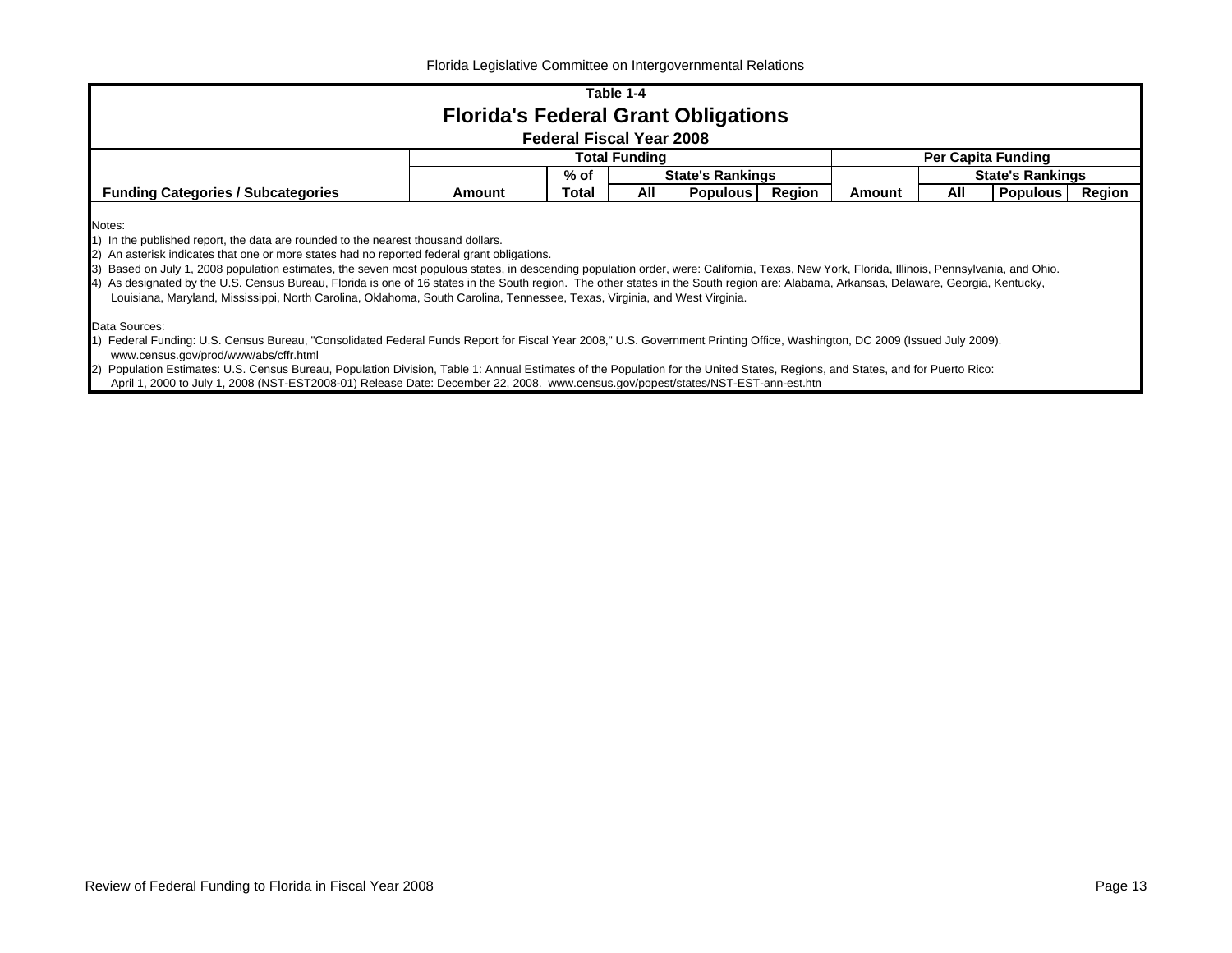| Table 1-5                                     |                                                           |                    |                                 |                         |        |                          |                           |                         |        |  |  |
|-----------------------------------------------|-----------------------------------------------------------|--------------------|---------------------------------|-------------------------|--------|--------------------------|---------------------------|-------------------------|--------|--|--|
|                                               | <b>Florida's Federal Procurement Contract Obligations</b> |                    |                                 |                         |        |                          |                           |                         |        |  |  |
|                                               |                                                           |                    |                                 |                         |        |                          |                           |                         |        |  |  |
|                                               |                                                           |                    | <b>Federal Fiscal Year 2008</b> |                         |        |                          |                           |                         |        |  |  |
|                                               |                                                           |                    | <b>Total Funding</b>            |                         |        |                          | <b>Per Capita Funding</b> |                         |        |  |  |
|                                               |                                                           | $\overline{\%}$ of |                                 | <b>State's Rankings</b> |        |                          |                           | <b>State's Rankings</b> |        |  |  |
| <b>Funding Categories / Subcategories</b>     | Amount                                                    | <b>Total</b>       | All                             | <b>Populous</b>         | Region | Amount                   | All                       | <b>Populous</b>         | Region |  |  |
| Department of Defense                         | \$<br>12,228,148,000                                      | 73.6%              | 6th                             | 4th                     | 4th    | $\mathfrak{S}$<br>667.17 | 28th                      | 5th                     | 10th   |  |  |
| Army                                          | 5,255,224,000                                             | 31.6%              | 8th                             | 4th                     | 4th    | 286.73                   | 24th                      | 3rd                     | 8th    |  |  |
| Navy                                          | 2,453,358,000                                             | 14.8%              | 14th                            | 6th                     | 6th    | 133.86                   | 26th                      | 6th                     | 7th    |  |  |
| Air Force                                     | 3,323,271,000                                             | 20.0%              | 3rd                             | 3rd                     | 2nd    | 181.32                   | 20th                      | 4th                     | 5th    |  |  |
| <b>Other Defense</b>                          | 1,196,295,000                                             | 7.2%               | 15th                            | 7th                     | 7th    | 65.27                    | 34th                      | 7th                     | 11th   |  |  |
| Nondefense Agencies                           | 4,396,480,000                                             | 26.4%              | 9th                             | 4th                     | 5th    | 239.87                   | 36th                      | 5th                     | 13th   |  |  |
| Department of Agriculture                     | 58,090,000                                                | 0.3%               | 25th                            | $\overline{7}$ th       | 8th    | 3.17                     | 41st                      | $\overline{7}$ th       | 15th   |  |  |
| Department of Commerce                        | 31,756,000                                                | 0.2%               | 8th                             | 3rd                     | 3rd    | 1.73                     | $\overline{21st}$         | 2nd                     | 8th    |  |  |
| Department of Education                       | 675,000                                                   | $< 0.1\%$          | 27th                            | 7th                     | 9th    | 0.04                     | 44th                      | 7th                     | 13th   |  |  |
| Department of Energy                          | 19,529,000                                                | 0.1%               | 25th                            | 7th                     | 11th   | 1.07                     | 38th                      | 7th                     | 12th   |  |  |
| <b>Environmental Protection Agency</b>        | 21,747,000                                                | 0.1%               | 18th                            | 7th                     | 7th    | 1.19                     | 30th                      | 6th                     | 10th   |  |  |
| <b>General Services Administration</b>        | 423,870,000                                               | 2.5%               | 7th                             | 4th                     | 4th    | 23.13                    | 25th                      | 3rd                     | 10th   |  |  |
| Department of Health and Human Services       | 70,977,000                                                | 0.4%               | 24th                            | 7th                     | 9th    | 3.87                     | 44th                      | $\overline{7}$ th       | 16th   |  |  |
| Department of Homeland Security               | 313,879,000                                               | 1.9%               | 6th                             | 3rd                     | 5th    | 17.13                    | 20th                      | 3rd                     | 10th   |  |  |
| Department of Housing and Urban Development   | 50,912,000                                                | 0.3%               | 5th                             | 2nd                     | 4th    | 2.78                     | 10th                      | 2nd                     | 6th    |  |  |
| Department of the Interior                    | 61,555,000                                                | 0.4%               | 16th                            | 4th                     | 4th    | 3.36                     | 30th                      | 3rd                     | 8th    |  |  |
| Department of Justice                         | 148,655,000                                               | 0.9%               | 8th                             | 4th                     | 6th    | 8.11                     | 23rd                      | 4th                     | 12th   |  |  |
| Department of Labor                           | 81,302,000                                                | 0.5%               | 4th                             | 3rd                     | 3rd    | 4.44                     | 24th                      | 3rd                     | 10th   |  |  |
| National Aeronautics and Space Administration | 1,118,778,000                                             | 6.7%               | 4th                             | 3rd                     | 3rd    | 61.04                    | 10th                      | 3rd                     | 7th    |  |  |
| National Archives and Records Administration  | 295,000                                                   | $< 0.1\%$          | 20th                            | 6th                     | 9th    | 0.02                     | 26th                      | 6th                     | 10th   |  |  |
| National Science Foundation                   | 139,000                                                   | $< 0.1\%$          | 21st                            | 6th                     | 7th    | 0.01                     | 27th                      | 6th                     | 9th    |  |  |
| <b>Postal Service</b>                         | 858,178,000                                               | 5.2%               | 4th                             | 4th                     | 2nd    | 46.82                    | 34th                      | 5th                     | 9th    |  |  |
| <b>Small Business Administration</b>          | 236.000                                                   | $< 0.1\%$          | 13th                            | 6th                     | 5th    | 0.01                     | 18th                      | 6th                     | 7th    |  |  |
| Social Security Administration                | 4,357,000                                                 | $< 0.1\%$          | 14th                            | 6th                     | 7th    | 0.24                     | 36th                      | 6th                     | 12th   |  |  |
| Department of State                           | 21,745,000                                                | 0.1%               | 10th                            | 3rd                     | 7th    | 1.19                     | 17th                      | 2nd                     | 9th    |  |  |
| Department of Transportation                  | 124,486,000                                               | 0.7%               | 8th                             | 3rd                     | 4th    | 6.79                     | 21st                      | 3rd                     | 5th    |  |  |
| Department of the Treasury                    | 34,510,000                                                | 0.2%               | 14th                            | 6th                     | 6th    | 1.88                     | 21st                      | 6th                     | 7th    |  |  |
| Department of Veterans Affairs                | 907,458,000                                               | 5.5%               | 4th                             | 4th                     | 2nd    | 49.51                    | 20th                      | 3rd                     | 7th    |  |  |
| Other Nondefense                              | 43,351,000                                                | 0.3%               | 15th                            | 5th                     | 9th    | 2.37                     | 24th                      | 5th                     | 12th   |  |  |
| <b>Total - Florida</b>                        | \$<br>16,624,628,000                                      | 100%               | 6th                             | 4th                     | 4th    | 907.04<br>\$             | 32nd                      | 5th                     | 11th   |  |  |
| <b>Total - All States</b>                     | 476,005,184,000<br>\$                                     |                    |                                 |                         |        | \$<br>1,568.55           |                           |                         |        |  |  |
| Florida as % of All States                    | 3.5%                                                      |                    |                                 |                         |        |                          |                           |                         |        |  |  |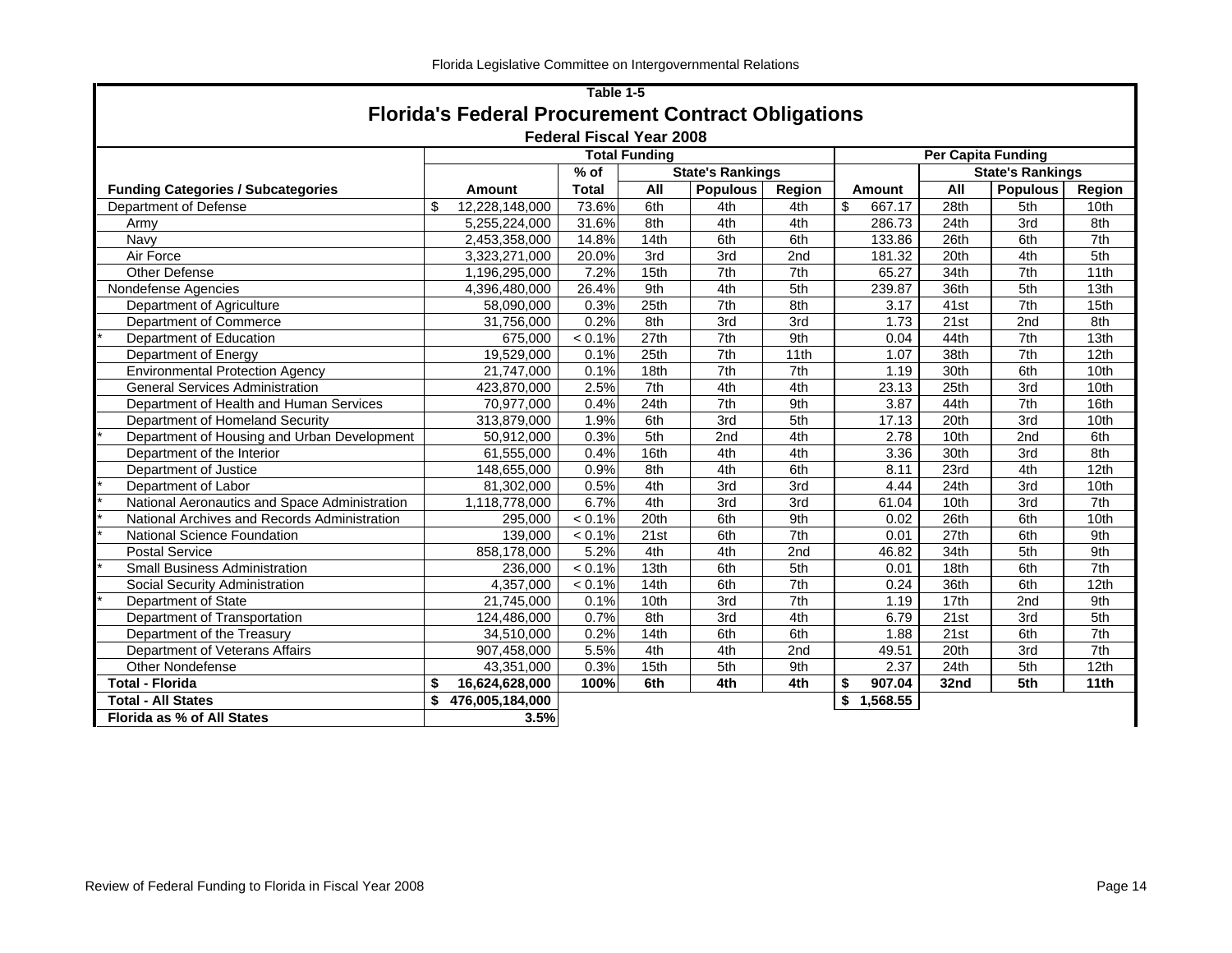| Table 1-5                                                                                                                                                                                                                                                                                                                                                                                                                                                                                                                                                                                                                                                                                                                                          |                                 |  |  |  |  |  |  |                         |        |  |  |
|----------------------------------------------------------------------------------------------------------------------------------------------------------------------------------------------------------------------------------------------------------------------------------------------------------------------------------------------------------------------------------------------------------------------------------------------------------------------------------------------------------------------------------------------------------------------------------------------------------------------------------------------------------------------------------------------------------------------------------------------------|---------------------------------|--|--|--|--|--|--|-------------------------|--------|--|--|
| <b>Florida's Federal Procurement Contract Obligations</b>                                                                                                                                                                                                                                                                                                                                                                                                                                                                                                                                                                                                                                                                                          |                                 |  |  |  |  |  |  |                         |        |  |  |
|                                                                                                                                                                                                                                                                                                                                                                                                                                                                                                                                                                                                                                                                                                                                                    |                                 |  |  |  |  |  |  |                         |        |  |  |
| <b>Federal Fiscal Year 2008</b>                                                                                                                                                                                                                                                                                                                                                                                                                                                                                                                                                                                                                                                                                                                    |                                 |  |  |  |  |  |  |                         |        |  |  |
| <b>Total Funding</b><br>Per Capita Funding                                                                                                                                                                                                                                                                                                                                                                                                                                                                                                                                                                                                                                                                                                         |                                 |  |  |  |  |  |  |                         |        |  |  |
|                                                                                                                                                                                                                                                                                                                                                                                                                                                                                                                                                                                                                                                                                                                                                    | % of<br><b>State's Rankings</b> |  |  |  |  |  |  | <b>State's Rankings</b> |        |  |  |
| <b>Funding Categories / Subcategories</b><br>All<br><b>Populous</b><br>Region<br>All<br><b>Populous</b><br>Total<br>Amount<br>Amount                                                                                                                                                                                                                                                                                                                                                                                                                                                                                                                                                                                                               |                                 |  |  |  |  |  |  |                         | Region |  |  |
| Notes:<br>1) In the published report, the data are rounded to the nearest thousand dollars.<br>2) An asterisk indicates that one or more states had no reported federal procurement contract obligations.<br>3) Based on July 1, 2008 population estimates, the seven most populous states, in descending population order, were: California, Texas, New York, Florida, Illinois, Pennsylvania, and Ohio.<br>4) As designated by the U.S. Census Bureau, Florida is one of 16 states in the South region. The other states in the South region are: Alabama, Arkansas, Delaware, Georgia, Kentucky,<br>Louisiana, Maryland, Mississippi, North Carolina, Oklahoma, South Carolina, Tennessee, Texas, Virginia, and West Virginia.<br>Data Sources: |                                 |  |  |  |  |  |  |                         |        |  |  |
| Federal Funding: U.S. Census Bureau, "Consolidated Federal Funds Report for Fiscal Year 2008," U.S. Government Printing Office, Washington, DC 2009 (Issued July 2009).<br>www.census.gov/prod/www/abs/cffr.html                                                                                                                                                                                                                                                                                                                                                                                                                                                                                                                                   |                                 |  |  |  |  |  |  |                         |        |  |  |
| Population Estimates: U.S. Census Bureau, Population Division, Table 1: Annual Estimates of the Population for the United States, Regions, and States, and for Puerto Rico:<br>April 1, 2000 to July 1, 2008 (NST-EST2008-01) Release Date: December 22, 2008. www.census.gov/popest/states/NST-EST-ann-est.html                                                                                                                                                                                                                                                                                                                                                                                                                                   |                                 |  |  |  |  |  |  |                         |        |  |  |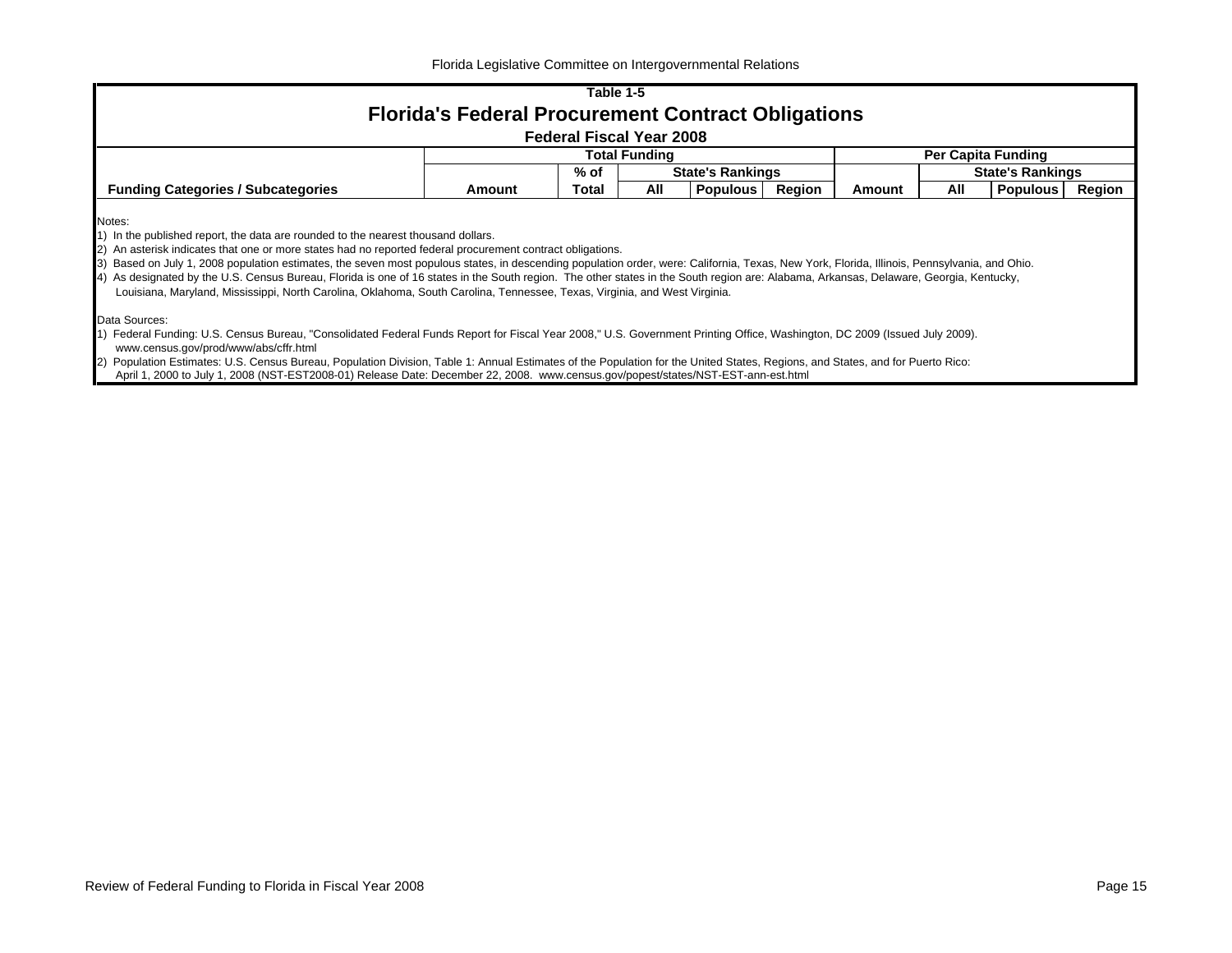| Table 1-6                                     |                                                       |              |                                 |                         |        |              |                             |                             |                   |  |  |
|-----------------------------------------------|-------------------------------------------------------|--------------|---------------------------------|-------------------------|--------|--------------|-----------------------------|-----------------------------|-------------------|--|--|
|                                               | <b>Florida's Federal Salary and Wage Expenditures</b> |              |                                 |                         |        |              |                             |                             |                   |  |  |
|                                               |                                                       |              | <b>Federal Fiscal Year 2008</b> |                         |        |              |                             |                             |                   |  |  |
|                                               |                                                       |              | <b>Total Funding</b>            |                         |        |              |                             | <b>Per Capita Funding</b>   |                   |  |  |
|                                               |                                                       | $%$ of       |                                 | <b>State's Rankings</b> |        |              |                             | <b>State's Rankings</b>     |                   |  |  |
| <b>Funding Categories / Subcategories</b>     | <b>Amount</b>                                         | <b>Total</b> | <b>All</b>                      | <b>Populous</b>         | Region | Amount       | All                         | <b>Populous</b>             | Region            |  |  |
| Department of Defense                         | \$<br>3,966,373,000                                   | 34.5%        | 6th                             | 3rd                     | 5th    | \$<br>216.41 | 30th                        | 2nd                         | 14th              |  |  |
| Army                                          | 843,956,000                                           | 7.3%         | 17th                            | 5th                     | 9th    | 46.05        | 46th                        | 5th                         | 16th              |  |  |
| <b>Active Military</b>                        | 375,648,000                                           | 3.3%         | 19th                            | 4th                     | 11th   | 20.50        | 32nd                        | 3rd                         | 14th              |  |  |
| <b>Inactive Military</b>                      | 355,142,000                                           | 3.1%         | 7th                             | 5th                     | 2nd    | 19.38        | 46th                        | 5th                         | 16th              |  |  |
| Civilian                                      | 113,166,000                                           | 1.0%         | 21st                            | 6th                     | 10th   | 6.17         | 46th                        | 6th                         | 16th              |  |  |
| Navv                                          | 1,155,494,000                                         | 10.1%        | 5th                             | 2nd                     | 3rd    | 63.04        | 11th                        | 2nd                         | 6th               |  |  |
| <b>Active Military</b>                        | 636,333,000                                           | 5.5%         | 4th                             | 2nd                     | 2nd    | 34.72        | 11th                        | 2nd                         | 6th               |  |  |
| <b>Inactive Military</b>                      | 39,385,000                                            | 0.3%         | 3rd                             | 3rd                     | 2nd    | 2.15         | 8th                         | 1st                         | 3rd               |  |  |
| Civilian                                      | 479,776,000                                           | 4.2%         | 5th                             | 2nd                     | 3rd    | 26.18        | 11th                        | 2nd                         | 6th               |  |  |
| Air Force                                     | 1,853,267,000                                         | 16.1%        | 2nd                             | 2nd                     | 2nd    | 101.11       | 22 <sub>nd</sub>            | 1st                         | 9th               |  |  |
| <b>Active Military</b>                        | 1,379,188,000                                         | 12.0%        | 2nd                             | 2nd                     | 2nd    | 75.25        | 21st                        | 1st                         | 8th               |  |  |
| <b>Inactive Military</b>                      | 21,870,000                                            | 0.2%         | 3rd                             | 3rd                     | 1st    | 1.19         | 35th                        | 2nd                         | 11th              |  |  |
| Civilian                                      | 452,209,000                                           | 3.9%         | 7th                             | 4th                     | 4th    | 24.67        | 18th                        | 3rd                         | $\overline{7}$ th |  |  |
| Other Defense: Civilian                       | 113,656,000                                           | 1.0%         | 11th                            | 5th                     | 6th    | 6.20         | 26th                        | 5th                         | 10th              |  |  |
| Nondefense Agencies                           | 7,519,449,000                                         | 65.5%        | 5th                             | 4th                     | 3rd    | 410.26       | 37th                        | 5th                         | 11th              |  |  |
| Department of Agriculture                     | 115,285,000                                           | 1.0%         | 19th                            | 3rd                     | 9th    | 6.29         | 44th                        | 5th                         | 16th              |  |  |
| Department of Commerce                        | 65,539,000                                            | 0.6%         | 7th                             | 2nd                     | 3rd    | 3.58         | 24th                        | 1st                         | 7th               |  |  |
| Department of Education                       | 375,000                                               | $< 0.1\%$    | 12th                            | 7th                     | 3rd    | 0.02         | 19th                        | 7th                         | 6th               |  |  |
| Department of Energy                          |                                                       | 0.0%         | $\mathcal{L}_{\mathcal{A}}$     | $\sim$                  | $\sim$ | $\sim$       | $\mathcal{L}_{\mathcal{A}}$ | $\mathcal{L}_{\mathcal{A}}$ | $\mathbf{r}$      |  |  |
| <b>Environmental Protection Agency</b>        | 7,102,000                                             | 0.1%         | 20th                            | 7th                     | 6th    | 0.39         | 29th                        | 7th                         | 10th              |  |  |
| <b>Federal Deposit Insurance Corporation</b>  | 6,685,000                                             | 0.1%         | 9th                             | 5th                     | 4th    | 0.36         | 37th                        | 6th                         | 14th              |  |  |
| <b>General Services Administration</b>        | 8,691,000                                             | 0.1%         | 14th                            | 6th                     | 5th    | 0.47         | 41st                        | 7th                         | 11th              |  |  |
| Department of Health and Human Services       | 37,489,000                                            | 0.3%         | 18th                            | 7th                     | 6th    | 2.05         | 32 <sub>nd</sub>            | 7th                         | 9th               |  |  |
| Department of Homeland Security               | 925,370,000                                           | 8.1%         | 4th                             | 3rd                     | 3rd    | 50.49        | 10th                        | 2nd                         | 3rd               |  |  |
| Department of Housing and Urban Development   | 19,419,000                                            | 0.2%         | 9th                             | 7th                     | 3rd    | 1.06         | 34th                        | 7th                         | 12th              |  |  |
| Department of the Interior                    | 78,491,000                                            | 0.7%         | 15th                            | 2nd                     | 2nd    | 4.28         | 36th                        | 3rd                         | 11th              |  |  |
| Department of Justice                         | 453,678,000                                           | 3.9%         | 5th                             | 4th                     | 3rd    | 24.75        | 11th                        | 4th                         | 7th               |  |  |
| Department of Labor                           | 40,940,000                                            | 0.4%         | $\overline{7}$ th               | 6th                     | 3rd    | 2.23         | 18th                        | 6th                         | $\overline{7}$ th |  |  |
| National Aeronautics and Space Administration | 209,448,000                                           | 1.8%         | 5th                             | 3rd                     | 4th    | 11.43        | 7th                         | 3rd                         | 6th               |  |  |
| National Archives and Records Administration  | 90.000                                                | $< 0.1\%$    | 21st                            | 7th                     | 6th    | < 0.01       | $\overline{2}$ 1st          | 7th                         | 6th               |  |  |
| National Science Foundation                   |                                                       | 0.0%         | $\sim$                          | $\sim$                  | $\sim$ | $\sim$       | $\sim$                      | $\sim$                      | $\sim$            |  |  |
| <b>Postal Service</b>                         | 3,483,115,000                                         | 30.3%        | 4th                             | 4th                     | 2nd    | 190.04       | 34th                        | 5th                         | 9th               |  |  |
| <b>Small Business Administration</b>          | 7,672,000                                             | 0.1%         | $\overline{7}$ th               | 4th                     | 4th    | 0.42         | 32nd                        | 5th                         | 11th              |  |  |
| Social Security Administration                | 146,527,000                                           | 1.3%         | 9th                             | 6th                     | 4th    | 7.99         | 29th                        | 7th                         | 14th              |  |  |
| Department of State                           | 25,690,000                                            | 0.2%         | 3rd                             | 1st                     | 2nd    | 1.40         | 4th                         | 1st                         | 3rd               |  |  |
| Department of Transportation                  | 264,946,000                                           | 2.3%         | 5th                             | 4th                     | 3rd    | 14.46        | 22nd                        | 3rd                         | 6th               |  |  |
| Department of the Treasury                    | 255,335,000                                           | 2.2%         | 11th                            | 5th                     | 5th    | 13.93        | 22nd                        | 7th                         | 9th               |  |  |
| Department of Veterans Affairs                | 1,329,800,000                                         | 11.6%        | 2nd                             | 2nd                     | 1st    | 72.55        | 12th                        | 1st                         | 5th               |  |  |
|                                               |                                                       | 0.3%         |                                 |                         | 5th    | 2.06         |                             | $\overline{7}$ th           |                   |  |  |
| All Other Nondefense                          | 37,763,000                                            |              | 11th                            | 6th                     |        |              | 21st                        |                             | 6th               |  |  |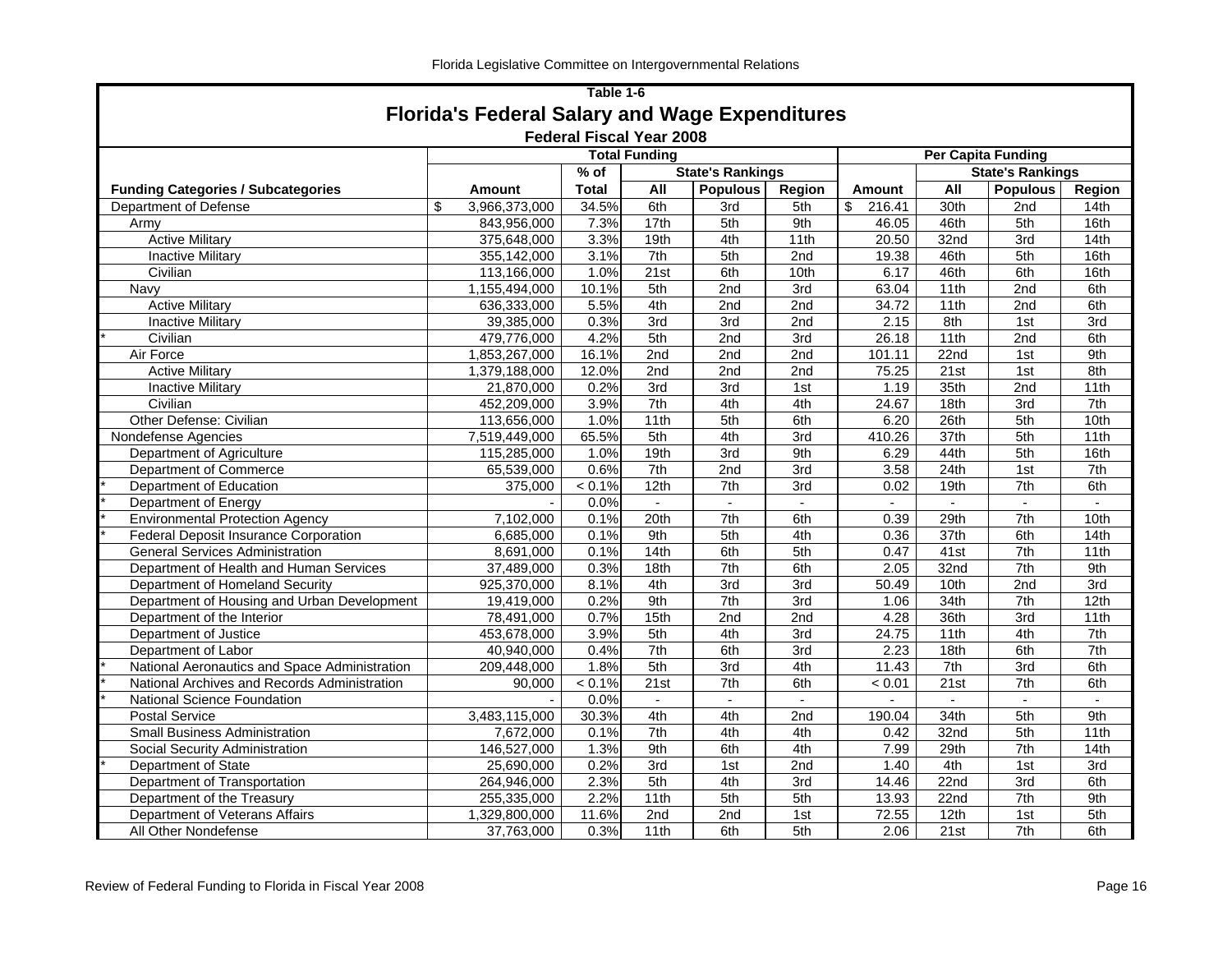| Table 1-6<br><b>Florida's Federal Salary and Wage Expenditures</b> |                 |                                                            |                      |                 |               |  |        |      |                    |        |
|--------------------------------------------------------------------|-----------------|------------------------------------------------------------|----------------------|-----------------|---------------|--|--------|------|--------------------|--------|
| <b>Federal Fiscal Year 2008</b>                                    |                 |                                                            |                      |                 |               |  |        |      |                    |        |
|                                                                    |                 |                                                            | <b>Total Funding</b> |                 |               |  |        |      | Per Capita Funding |        |
|                                                                    |                 | <b>State's Rankings</b><br><b>State's Rankings</b><br>% of |                      |                 |               |  |        |      |                    |        |
| <b>Funding Categories / Subcategories</b>                          | Amount          | Total                                                      | All                  | <b>Populous</b> | <b>Region</b> |  | Amount | All  | <b>Populous</b>    | Region |
| <b>Total - Florida</b>                                             | 11,485,822,000  | 100%                                                       | 5th                  | 3rd             | 4th           |  | 626.67 | 35th | 2nd                | 15th   |
| <b>Total - All States</b>                                          | 231,216,102,000 |                                                            |                      |                 |               |  | 761.91 |      |                    |        |
| Florida as % of All States                                         | 5.0%            |                                                            |                      |                 |               |  |        |      |                    |        |
| Notes:                                                             |                 |                                                            |                      |                 |               |  |        |      |                    |        |

1) In the published report, the data are rounded to the nearest thousand dollars.

2) An asterisk indicates that one or more states had no reported federal salary and wage expenditures.

3) Based on July 1, 2008 population estimates, the seven most populous states, in descending population order, were: California, Texas, New York, Florida, Illinois, Pennsylvania, and Ohio.

4) As designated by the U.S. Census Bureau, Florida is one of 16 states in the South region. The other states in the South region are: Alabama, Arkansas, Delaware, Georgia, Kentucky, Louisiana, Maryland, Mississippi, North Carolina, Oklahoma, South Carolina, Tennessee, Texas, Virginia, and West Virginia.

Data Sources:

1) Federal Funding: U.S. Census Bureau, "Consolidated Federal Funds Report for Fiscal Year 2008," U.S. Government Printing Office, Washington, DC 2009 (Issued July 2009). www.census.gov/prod/www/abs/cffr.html

2) Population Estimates: U.S. Census Bureau, Population Division, Table 1: Annual Estimates of the Population for the United States, Regions, and States, and for Puerto Rico: April 1, 2000 to July 1, 2008 (NST-EST2008-01) Release Date: December 22, 2008. www.census.gov/popest/states/NST-EST-ann-est.html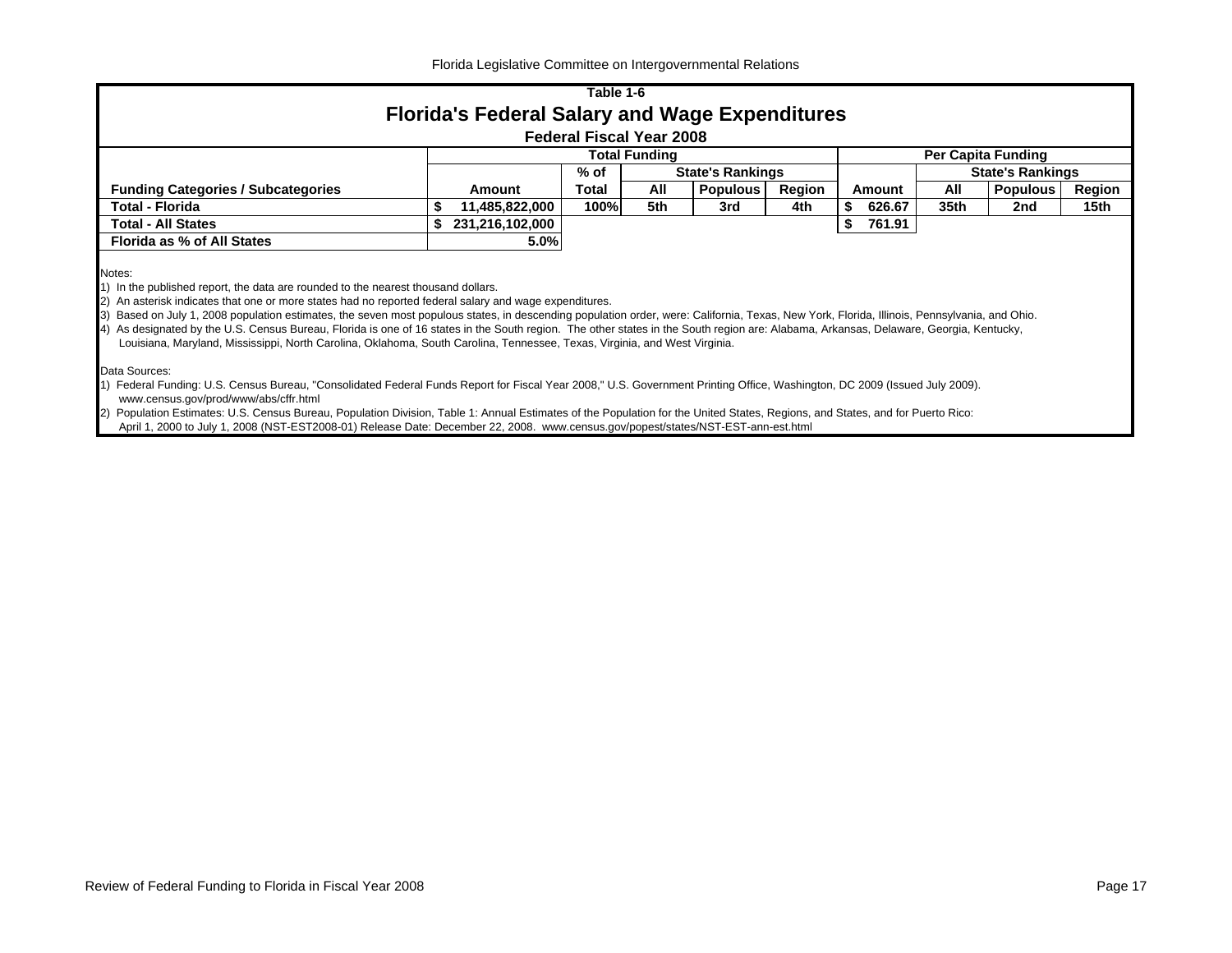| Table 1-7<br>States' Percentage Share of Federal Direct Expenditures by Category |                   |                     |                         |                                 |               |                    |                     |  |  |  |  |
|----------------------------------------------------------------------------------|-------------------|---------------------|-------------------------|---------------------------------|---------------|--------------------|---------------------|--|--|--|--|
|                                                                                  |                   |                     |                         | <b>Federal Fiscal Year 2008</b> |               |                    |                     |  |  |  |  |
|                                                                                  |                   | <b>Total Direct</b> | <b>Direct Payments:</b> | <b>Direct Payments:</b>         |               | <b>Procurement</b> | <b>Salaries and</b> |  |  |  |  |
| <b>State</b>                                                                     | <b>Population</b> | <b>Expenditures</b> | <b>Retirement</b>       | <b>Other</b>                    | <b>Grants</b> | <b>Contracts</b>   | Wages               |  |  |  |  |
| Alabama                                                                          | 1.5%              | 1.8%                | 2.0%                    | 1.7%                            | 1.3%          | 2.2%               | 1.7%                |  |  |  |  |
| Alaska                                                                           | 0.2%              | 0.3%                | 0.2%                    | 0.1%                            | 0.5%          | 0.5%               | 1.0%                |  |  |  |  |
| Arizona                                                                          | 2.1%              | 2.0%                | 2.0%                    | 1.6%                            | 1.8%          | 2.9%               | 1.8%                |  |  |  |  |
| Arkansas                                                                         | 0.9%              | 0.9%                | 1.2%                    | 1.0%                            | 0.9%          | 0.3%               | 0.8%                |  |  |  |  |
| California                                                                       | 12.1%             | 11.1%               | 9.4%                    | 10.9%                           | 14.6%         | 10.9%              | 9.5%                |  |  |  |  |
| Colorado                                                                         | 1.6%              | 1.4%                | 1.4%                    | 1.1%                            | 1.2%          | 1.6%               | 2.3%                |  |  |  |  |
| Connecticut                                                                      | 1.2%              | 1.4%                | 1.1%                    | 1.2%                            | 1.3%          | 2.7%               | 0.7%                |  |  |  |  |
| Delaware                                                                         | 0.3%              | 0.2%                | 0.3%                    | 0.2%                            | 0.3%          | 0.1%               | 0.3%                |  |  |  |  |
| Florida                                                                          | 6.0%              | 5.5%                | 7.1%                    | 7.0%                            | 3.6%          | 3.5%               | 5.0%                |  |  |  |  |
| Georgia                                                                          | 3.2%              | 2.7%                | 2.8%                    | 2.5%                            | 2.6%          | 2.3%               | 4.4%                |  |  |  |  |
| Hawaii                                                                           | 0.4%              | 0.6%                | 0.5%                    | 0.4%                            | 0.4%          | 0.5%               | 1.8%                |  |  |  |  |
| Idaho                                                                            | 0.5%              | 0.4%                | 0.5%                    | 0.3%                            | 0.4%          | 0.4%               | 0.5%                |  |  |  |  |
| Illinois                                                                         | 4.3%              | 3.7%                | 3.8%                    | 4.3%                            | 4.0%          | 2.8%               | 3.1%                |  |  |  |  |
| Indiana                                                                          | 2.1%              | 2.0%                | 2.2%                    | 2.3%                            | 1.6%          | 1.9%               | 1.4%                |  |  |  |  |
| lowa                                                                             | 1.0%              | 0.9%                | 1.0%                    | 1.1%                            | 0.9%          | 0.4%               | 0.6%                |  |  |  |  |
| Kansas                                                                           | 0.9%              | 0.9%                | 0.9%                    | 1.0%                            | 0.8%          | 0.9%               | 1.3%                |  |  |  |  |
| Kentucky                                                                         | 1.4%              | 1.9%                | 1.6%                    | 3.0%                            | 1.5%          | 1.6%               | 1.9%                |  |  |  |  |
| Louisiana                                                                        | 1.5%              | 1.6%                | 1.5%                    | 1.8%                            | 2.2%          | 1.3%               | 1.3%                |  |  |  |  |
| Maine                                                                            | 0.4%              | 0.4%                | 0.6%                    | 0.4%                            | 0.5%          | 0.2%               | 0.4%                |  |  |  |  |
| Maryland                                                                         | 1.9%              | 2.9%                | 2.1%                    | 2.1%                            | 1.9%          | 5.4%               | 5.1%                |  |  |  |  |
| Massachusetts                                                                    | 2.1%              | 2.7%                | 2.1%                    | 2.8%                            | 3.6%          | 2.8%               | 1.8%                |  |  |  |  |
| Michigan                                                                         | 3.3%              | 3.1%                | 3.5%                    | 3.5%                            | 3.4%          | 1.8%               | 1.9%                |  |  |  |  |
| Minnesota                                                                        | 1.7%              | 1.4%                | 1.6%                    | 1.6%                            | 1.6%          | 0.7%               | 1.2%                |  |  |  |  |
| Mississippi                                                                      | 1.0%              | 1.1%                | 1.1%                    | 1.1%                            | 1.2%          | 1.2%               | 1.0%                |  |  |  |  |
| Missouri                                                                         | 1.9%              | 2.3%                | 2.1%                    | 2.2%                            | 1.8%          | 3.0%               | 2.2%                |  |  |  |  |
| Montana                                                                          | 0.3%              | 0.3%                | 0.4%                    | 0.3%                            | 0.4%          | 0.1%               | 0.4%                |  |  |  |  |
| Nebraska                                                                         | 0.6%              | 0.6%                | 0.6%                    | 0.7%                            | 0.7%          | 0.3%               | 0.6%                |  |  |  |  |
| Nevada                                                                           | 0.9%              | 0.6%                | 0.8%                    | 0.6%                            | 0.6%          | 0.6%               | 0.7%                |  |  |  |  |
| New Hampshire                                                                    | 0.4%              | 0.4%                | 0.5%                    | 0.3%                            | 0.3%          | 0.4%               | 0.3%                |  |  |  |  |
| <b>New Jersey</b>                                                                | 2.9%              | 2.7%                | 2.8%                    | 3.1%                            | 2.9%          | 1.9%               | 2.1%                |  |  |  |  |
| <b>New Mexico</b>                                                                | 0.7%              | 0.9%                | 0.7%                    | 0.5%                            | 1.0%          | 1.5%               | 1.0%                |  |  |  |  |
| <b>New York</b>                                                                  | 6.4%              | 6.4%                | 6.1%                    | 7.3%                            | 9.7%          | 2.9%               | 4.8%                |  |  |  |  |
| North Carolina                                                                   | 3.0%              | 2.6%                | 3.2%                    | 2.4%                            | 2.7%          | 1.2%               | 3.4%                |  |  |  |  |
| North Dakota                                                                     | 0.2%              | 0.3%                | 0.2%                    | 0.4%                            | 0.3%          | 0.1%               | 0.4%                |  |  |  |  |
| Ohio                                                                             | 3.8%              | 3.4%                | 3.9%                    | 4.1%                            | 3.2%          | 1.9%               | 2.8%                |  |  |  |  |
| Oklahoma                                                                         | 1.2%              | 1.2%                | 1.4%                    | 1.2%                            | 1.1%          | 0.6%               | 1.7%                |  |  |  |  |
| Oregon                                                                           | 1.2%              | 1.0%                | 1.3%                    | 1.0%                            | 1.1%          | 0.5%               | 0.9%                |  |  |  |  |
| Pennsylvania                                                                     | 4.1%              | 4.5%                | 4.9%                    | 5.4%                            | 3.9%          | 3.8%               | 3.3%                |  |  |  |  |
| Rhode Island                                                                     | 0.3%              | 0.4%                | 0.4%                    | 0.4%                            | 0.4%          | 0.2%               | 0.4%                |  |  |  |  |
| South Carolina                                                                   | 1.5%              | 1.4%                | 1.7%                    | 1.2%                            | 1.1%          | 1.6%               | 1.3%                |  |  |  |  |
| South Dakota                                                                     | 0.3%              | 0.3%                | 0.3%                    | 0.5%                            | 0.3%          | 0.1%               | 0.4%                |  |  |  |  |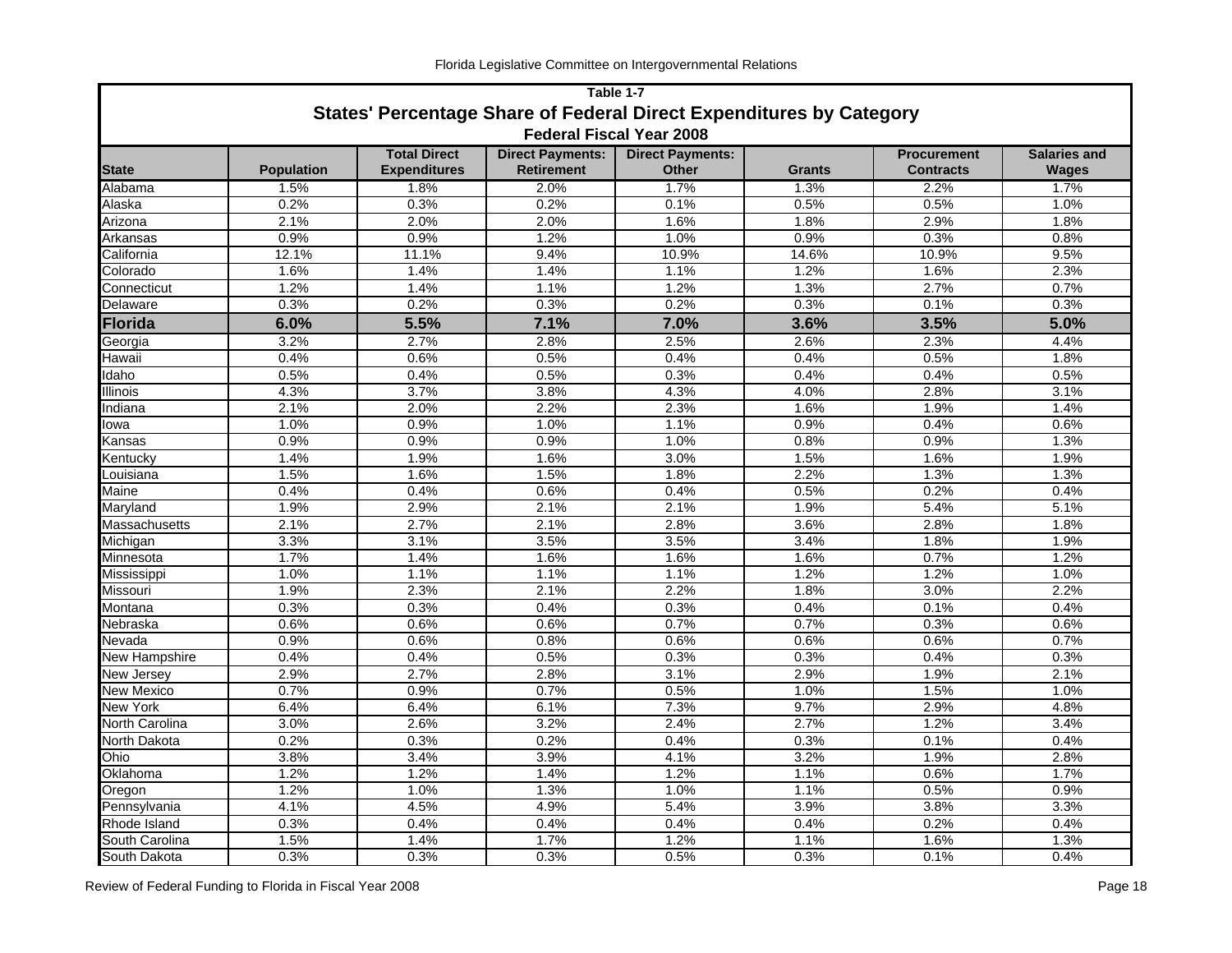| Table 1-7<br>States' Percentage Share of Federal Direct Expenditures by Category<br><b>Federal Fiscal Year 2008</b> |                   |                                            |                                              |                                         |               |                                        |                                     |  |  |  |  |  |
|---------------------------------------------------------------------------------------------------------------------|-------------------|--------------------------------------------|----------------------------------------------|-----------------------------------------|---------------|----------------------------------------|-------------------------------------|--|--|--|--|--|
| <b>State</b>                                                                                                        | <b>Population</b> | <b>Total Direct</b><br><b>Expenditures</b> | <b>Direct Payments:</b><br><b>Retirement</b> | <b>Direct Payments:</b><br><b>Other</b> | <b>Grants</b> | <b>Procurement</b><br><b>Contracts</b> | <b>Salaries and</b><br><b>Wages</b> |  |  |  |  |  |
| Tennessee                                                                                                           | 2.0%              | 2.2%                                       | 2.3%                                         | 2.0%                                    | 2.5%          | 2.1%                                   | 1.4%                                |  |  |  |  |  |
| Texas                                                                                                               | 8.0%              | 7.8%                                       | 6.6%                                         | 6.3%                                    | 6.8%          | 12.8%                                  | 8.0%                                |  |  |  |  |  |
| Utah                                                                                                                | 0.9%              | 0.6%                                       | 0.6%                                         | 0.4%                                    | 0.6%          | 0.6%                                   | 1.1%                                |  |  |  |  |  |
| Vermont                                                                                                             | 0.2%              | 0.2%                                       | $0.2\%$                                      | 0.2%                                    | 0.4%          | $0.1\%$                                | 0.2%                                |  |  |  |  |  |
| Virginia                                                                                                            | 2.6%              | 4.4%                                       | 3.1%                                         | 2.4%                                    | 1.6%          | 11.3%                                  | 6.8%                                |  |  |  |  |  |
| Washington                                                                                                          | 2.2%              | 2.1%                                       | 2.2%                                         | 1.6%                                    | 2.0%          | 2.2%                                   | 3.0%                                |  |  |  |  |  |
| West Virginia                                                                                                       | 0.6%              | 0.7%                                       | 0.9%                                         | $0.6\%$                                 | 0.7%          | 0.3%                                   | 0.7%                                |  |  |  |  |  |
| Wisconsin                                                                                                           | ∣.9%              | 1.5%                                       | 1.9%                                         | $1.6\%$                                 | 1.5%          | $0.9\%$                                | 1.0%                                |  |  |  |  |  |
| Wyoming                                                                                                             | 0.2%              | 0.2%                                       | $0.2\%$                                      | 0.2%                                    | $0.4\%$       | $0.1\%$                                | 0.3%                                |  |  |  |  |  |

Data Sources:

1) Federal Funding: U.S. Census Bureau, "Consolidated Federal Funds Report for Fiscal Year 2008." U.S. Government Printing Office, Washington, DC 2009 (Issued July 2009) http://www.census.gov/prod/www/abs/cffr.html

2) Population Estimates: U.S. Census Bureau, Population Division, Table 1: Annual Estimates of the Population for the United States, Regions, and States, and for Puerto Rico: April 1, 2000 to July 1, 2008 (NST-EST2008-01) Release Date: December 22, 2008. http://www.census.gov/popest/states/NST-ann-est.html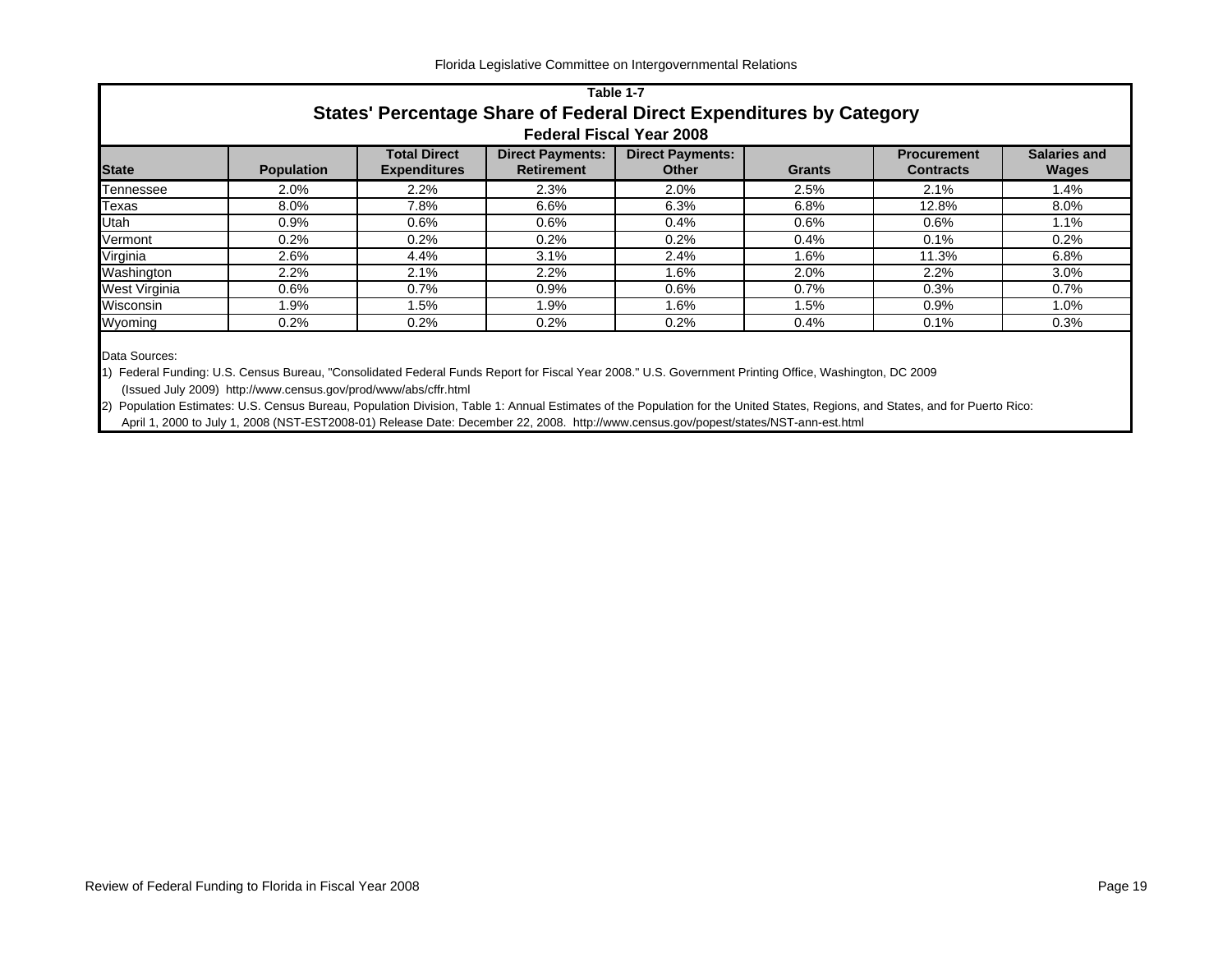| Table 1-8<br><b>Florida's Face Value of Federal Insurance Coverages</b> |    |                  |                                                            |                          |                 |        |                  |                          |                          |        |  |  |
|-------------------------------------------------------------------------|----|------------------|------------------------------------------------------------|--------------------------|-----------------|--------|------------------|--------------------------|--------------------------|--------|--|--|
| <b>Federal Fiscal Year 2008</b>                                         |    |                  |                                                            |                          |                 |        |                  |                          |                          |        |  |  |
| <b>Per Capita Funding</b><br><b>Total Funding</b>                       |    |                  |                                                            |                          |                 |        |                  |                          |                          |        |  |  |
|                                                                         |    |                  | % of<br><b>State's Rankings</b><br><b>State's Rankings</b> |                          |                 |        |                  |                          |                          |        |  |  |
| <b>Funding Categories / Subcategories</b>                               |    | Amount           | Total                                                      | All                      | <b>Populous</b> | Region | Amount           | All                      | <b>Populous</b>          | Region |  |  |
| Flood Insurance                                                         | \$ | 467,050,858,000  | 99.0%                                                      | 1st                      | 1st             | 1st    | \$.<br>25.482.44 | 1st                      | 1st                      | 1st    |  |  |
| Crop Insurance                                                          |    | 3.333.899.000    | 0.7%                                                       | 10 <sub>th</sub>         | 3rd             | 1st    | 181.90           | 21st                     | 3rd                      | 5th    |  |  |
| Foreign Investment Insurance                                            |    |                  | 0.0%                                                       | $\overline{\phantom{0}}$ | -               | -      |                  | $\overline{\phantom{a}}$ | $\overline{\phantom{0}}$ |        |  |  |
| Life Insurance for Veterans                                             |    | 1,376,388,000    | 0.3%                                                       | 2 <sub>nd</sub>          | 2nd             | 1st    | 75.10            | 2nd                      | 1st                      | 1st    |  |  |
| Other                                                                   |    | 19,328,000       | $< 0.1\%$                                                  | 6th                      | 3rd             | 3rd    | .05              | 27th                     | 5th                      | 9th    |  |  |
| <b>Total - Florida</b>                                                  | \$ | 471,780,472,000  | 100%                                                       | 1st                      | 1st             | 1st    | 25,740.49<br>\$  | 1st                      | 1st                      | 1st    |  |  |
| <b>Total - All States</b>                                               | \$ | ,266,077,510,000 |                                                            |                          |                 |        | \$<br>4,172.03   |                          |                          |        |  |  |
| Florida as % of All States                                              |    | <b>37.3%</b>     |                                                            |                          |                 |        |                  |                          |                          |        |  |  |

Notes:

1) In the published report, the data are rounded to the nearest thousand dollars.

2) An asterisk indicates that one or more states had no reported federal insurance coverages.

3) Based on July 1, 2008 population estimates, the seven most populous states, in descending population order, were: California, Texas, New York, Florida, Illinois, Pennsylvania, and Ohio.

4) As designated by the U.S. Census Bureau, Florida is one of 16 states in the South region. The other states in the South region are: Alabama, Arkansas, Delaware, Georgia, Kentucky, Louisiana, Maryland, Mississippi, North Carolina, Oklahoma, South Carolina, Tennessee, Texas, Virginia, and West Virginia.

Data Sources:

1) Federal Funding: U.S. Census Bureau, "Consolidated Federal Funds Report for Fiscal Year 2008," U.S. Government Printing Office, Washington, DC 2009 (Issued July 2009). www.census.gov/prod/www/abs/cffr.html

2) Population Estimates: U.S. Census Bureau, Population Division, Table 1: Annual Estimates of the Population for the United States, Regions, and States, and for Puerto Rico:

April 1, 2000 to July 1, 2008 (NST-EST2008-01) Release Date: December 22, 2008. www.census.gov/popest/states/NST-EST-ann-est.html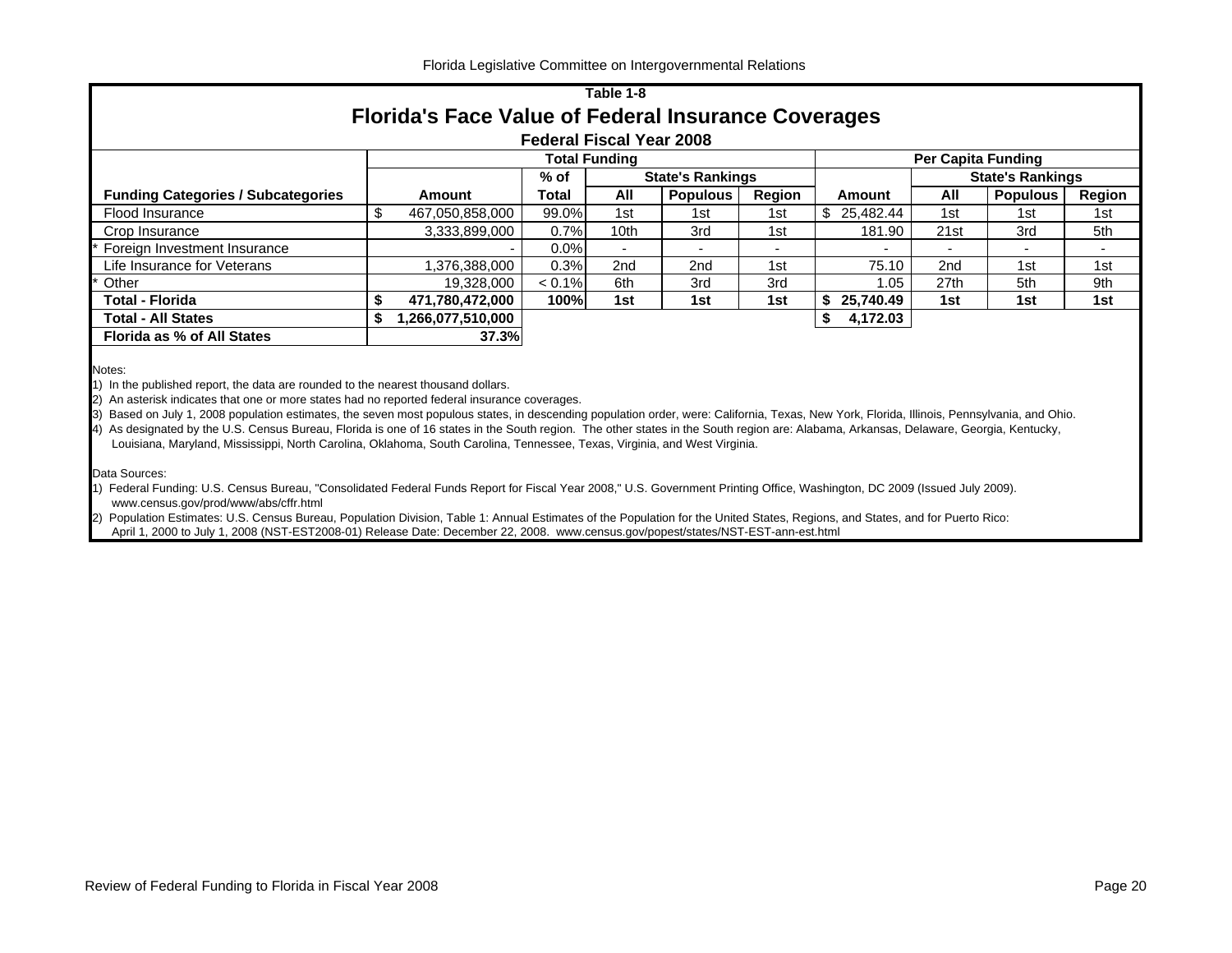|                                                            |  |                 |        | Table 1-9            |                         |                 |              |      |                           |                  |  |
|------------------------------------------------------------|--|-----------------|--------|----------------------|-------------------------|-----------------|--------------|------|---------------------------|------------------|--|
| <b>Florida's Dollar Volume of Federal Guaranteed Loans</b> |  |                 |        |                      |                         |                 |              |      |                           |                  |  |
| <b>Federal Fiscal Year 2008</b>                            |  |                 |        |                      |                         |                 |              |      |                           |                  |  |
|                                                            |  |                 |        | <b>Total Funding</b> |                         |                 |              |      | <b>Per Capita Funding</b> |                  |  |
|                                                            |  |                 | $%$ of |                      | <b>State's Rankings</b> |                 |              |      | <b>State's Rankings</b>   |                  |  |
| <b>Funding Categories / Subcategories</b>                  |  | Amount          | Total  | All                  | <b>Populous</b>         | Region          | Amount       | All  | <b>Populous</b>           | Region           |  |
| Mortgage Insurance for Homes                               |  | 8,629,714,000   | 62.4%  | 3rd                  | 3rd                     | 2 <sub>nd</sub> | \$<br>470.84 | 34th | 4th                       | 13th             |  |
| Federal Family Education Loan Program                      |  | 663,209,000     | 4.8%   | 19th                 | 6th                     | 7th             | 36.18        | 33rd | 6th                       | 10th             |  |
| <b>Veterans Housing Loans</b>                              |  | 2.799.001.000   | 20.2%  | 3rd                  | 2nd                     | 3rd             | 152.71       | 15th | 1st                       | 5th              |  |
| Mortgage Insurance: Condominiums                           |  | 455,992,000     | 3.3%   | 6th                  | 3rd                     | 3rd             | 24.88        | 18th | 3rd                       | 3rd              |  |
| Dept. of Agriculture: Guaranteed Loans                     |  | 330,907,000     | 2.4%   | 16th                 | 5th                     | 8th             | 18.05        | 39th | 3rd                       | 15th             |  |
| <b>Small Business Loans</b>                                |  | 823,889,000     | 6.0%   | 3rd                  | 3rd                     | 2 <sub>nd</sub> | 44.95        | 23rd | 3rd                       | 5th              |  |
| Other                                                      |  | 129.976.000     | 0.9%   | 3rd                  | 3rd                     | 2 <sub>nd</sub> | 7.09         | 5th  | 4th                       | 3rd              |  |
| <b>Total - Florida</b>                                     |  | 13,832,688,000  | 100%   | 3rd                  | 3rd                     | 2nd             | 754.72<br>S. | 41st | 4th                       | 13 <sub>th</sub> |  |
| <b>Total - All States</b>                                  |  | 294,973,522,000 |        |                      |                         |                 | 972.01<br>S. |      |                           |                  |  |
| Florida as % of All States                                 |  | 4.7%            |        |                      |                         |                 |              |      |                           |                  |  |

Notes:

1) In the published report, the data are rounded to the nearest thousand dollars.

2) An asterisk indicates that one or more states had no reported federal guaranteed loans.

3) Based on July 1, 2008 population estimates, the seven most populous states, in descending population order, were: California, Texas, New York, Florida, Illinois, Pennsylvania, and Ohio.

4) As designated by the U.S. Census Bureau, Florida is one of 16 states in the South region. The other states in the South region are: Alabama, Arkansas, Delaware, Georgia, Kentucky, Louisiana, Maryland, Mississippi, North Carolina, Oklahoma, South Carolina, Tennessee, Texas, Virginia, and West Virginia.

Data Sources:

1) Federal Funding: U.S. Census Bureau, "Consolidated Federal Funds Report for Fiscal Year 2008," U.S. Government Printing Office, Washington, DC 2009 (Issued July 2009). www.census.gov/prod/www/abs/cffr.html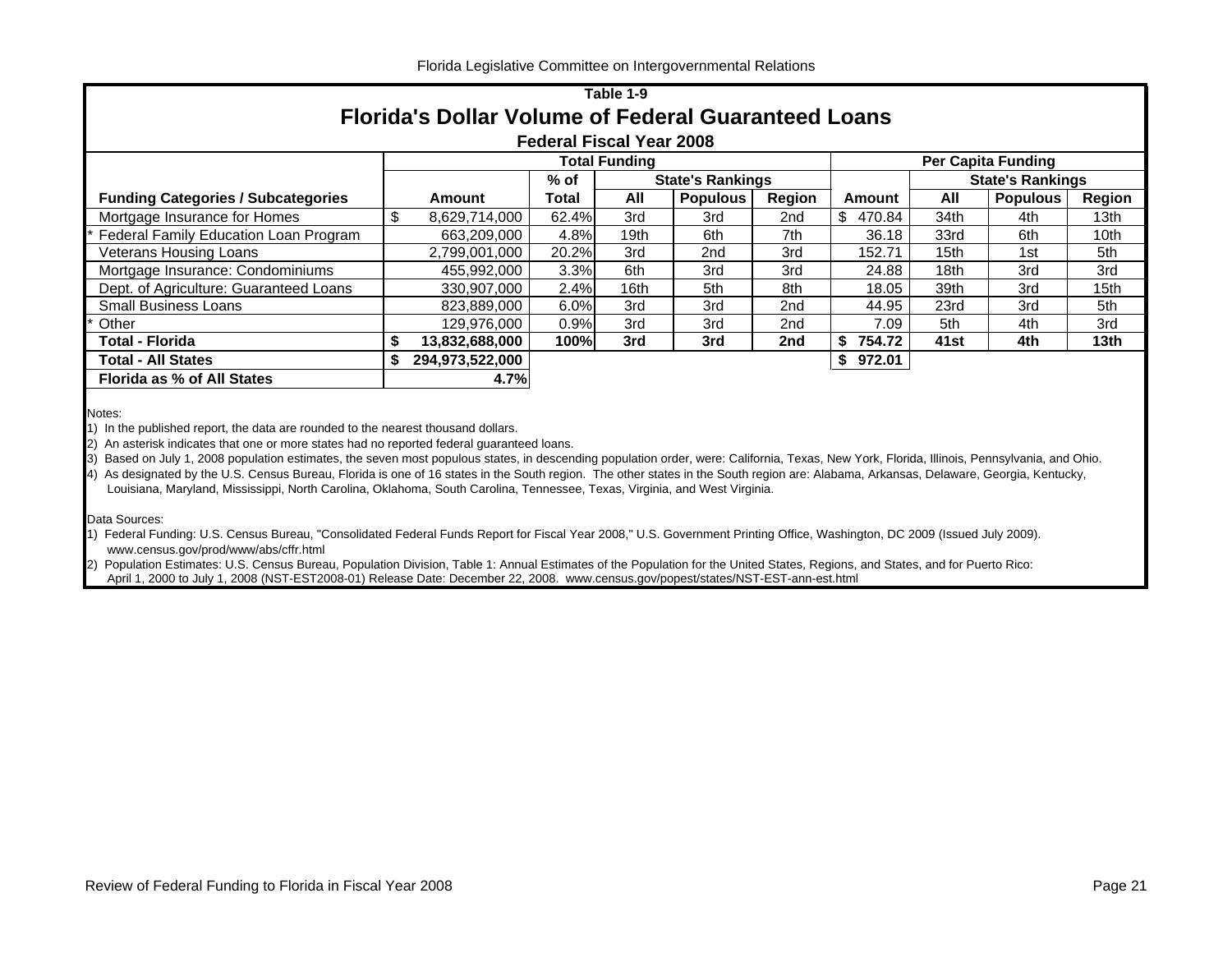| <b>Table 1-10</b><br><b>Florida's Dollar Volume of Federal Direct Loans</b> |    |                |         |      |                         |        |  |        |      |                           |        |
|-----------------------------------------------------------------------------|----|----------------|---------|------|-------------------------|--------|--|--------|------|---------------------------|--------|
| <b>Federal Fiscal Year 2008</b>                                             |    |                |         |      |                         |        |  |        |      |                           |        |
| Total Funding                                                               |    |                |         |      |                         |        |  |        |      | <b>Per Capita Funding</b> |        |
|                                                                             |    |                | $%$ of  |      | <b>State's Rankings</b> |        |  |        |      | <b>State's Rankings</b>   |        |
| <b>Funding Categories / Subcategories</b>                                   |    | Amount         | Total   | All  | <b>Populous</b>         | Region |  | Amount | All  | <b>Populous</b>           | Region |
| Department of Agriculture                                                   | \$ | 152.119.000    | 13.9%   | 15th | 4th                     | 9th    |  | 8.30   | 45th | 6th                       | 16th   |
| $\star$<br><b>Commodity Loans: Price Supports</b>                           |    | $\sim$         | $0.0\%$ |      |                         |        |  |        |      |                           |        |
| Other                                                                       |    | 152.119.000    | 13.9%   | 13th | 4th                     | 7th    |  | 8.30   | 44th | 5th                       | 16th   |
| Federal Direct Student Loans                                                |    | 880,694,000    | 80.6%   | 13th | 6th                     | 3rd    |  | 48.05  | 29th | 6th                       | 8th    |
| Other                                                                       |    | 60.391.000     | 5.5%    | 6th  | 1st                     | 4th    |  | 3.29   | 13th | 1st                       | 6th    |
| <b>Total - Florida</b>                                                      |    | .093.204.000   | 100%    | 16th | 7th                     | 5th    |  | 59.65  | 42nd | 7th                       | 16th   |
| <b>Total - All States</b>                                                   |    | 37,378,226,000 |         |      |                         |        |  | 123.17 |      |                           |        |
| Florida as % of All States                                                  |    | 2.9%           |         |      |                         |        |  |        |      |                           |        |

Notes:

1) In the published report, the published data are rounded to the nearest thousand dollars.

2) An asterisk indicates that one or more states had no reported federal direct loans.

3) Based on July 1, 2008 population estimates, the seven most populous states, in descending population order, were: California, Texas, New York, Florida, Illinois, Pennsylvania, and Ohio.

4) As designated by the U.S. Census Bureau, Florida is one of 16 states in the South region. The other states in the South region are: Alabama, Arkansas, Delaware, Georgia, Kentucky, Louisiana, Maryland, Mississippi, North Carolina, Oklahoma, South Carolina, Tennessee, Texas, Virginia, and West Virginia.

Data Sources:

1) Federal Funding: U.S. Census Bureau, "Consolidated Federal Funds Report for Fiscal Year 2008," U.S. Government Printing Office, Washington, DC 2009 (Issued July 2009). www.census.gov/prod/www/abs/cffr.html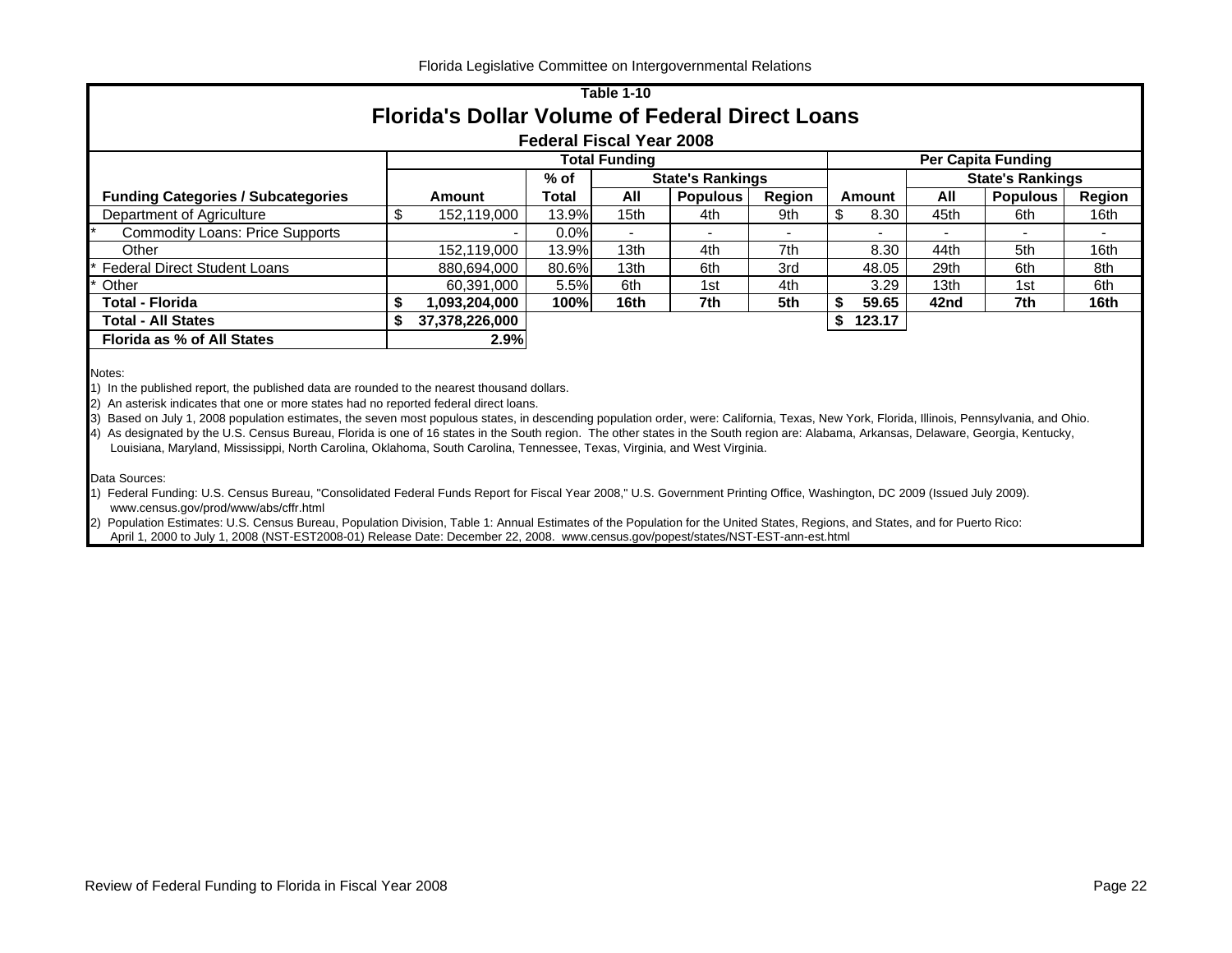| Table 1-11                                                         |                   |                        |                  |                   |               |  |  |  |  |
|--------------------------------------------------------------------|-------------------|------------------------|------------------|-------------------|---------------|--|--|--|--|
| States' Percentage Share of Other Financial Assistance by Category |                   |                        |                  |                   |               |  |  |  |  |
| <b>Federal Fiscal Year 2008</b>                                    |                   |                        |                  |                   |               |  |  |  |  |
|                                                                    |                   | <b>Other Financial</b> | <b>Insurance</b> | <b>Guaranteed</b> | <b>Direct</b> |  |  |  |  |
| <b>State</b>                                                       | <b>Population</b> | <b>Assistance</b>      | <b>Programs</b>  | Loans             | Loans         |  |  |  |  |
| Alabama                                                            | 1.5%              | 1.0%                   | 0.9%             | 1.3%              | 1.7%          |  |  |  |  |
| Alaska                                                             | 0.2%              | 0.1%                   | 0.0%             | 0.3%              | 0.1%          |  |  |  |  |
| Arizona                                                            | 2.1%              | 1.2%                   | 0.7%             | 2.9%              | 7.4%          |  |  |  |  |
| Arkansas                                                           | 0.9%              | 0.4%                   | 0.2%             | 0.9%              | 1.1%          |  |  |  |  |
| California                                                         | 12.1%             | 6.1%                   | 5.4%             | 9.0%              | 7.2%          |  |  |  |  |
| Colorado                                                           | 1.6%              | 1.0%                   | 0.5%             | 2.9%              | 2.4%          |  |  |  |  |
| Connecticut                                                        | 1.2%              | 0.7%                   | 0.7%             | 1.0%              | 0.3%          |  |  |  |  |
| Delaware                                                           | 0.3%              | 0.4%                   | 0.5%             | 0.3%              | 0.3%          |  |  |  |  |
| Florida                                                            | 6.0%              | 30.4%                  | 37.3%            | 4.7%              | 2.9%          |  |  |  |  |
|                                                                    | 3.2%              |                        |                  |                   |               |  |  |  |  |
| Georgia                                                            |                   | 2.2%<br>0.7%           | 1.7%             | 4.0%<br>0.1%      | 2.9%          |  |  |  |  |
| Hawaii                                                             | 0.4%              |                        | 0.8%             |                   | 0.1%          |  |  |  |  |
| Idaho                                                              | 0.5%              | 0.3%                   | 0.2%             | 0.6%              | 0.7%          |  |  |  |  |
| Illinois                                                           | 4.3%              | 1.9%                   | 1.4%             | 3.5%              | 6.3%          |  |  |  |  |
| Indiana                                                            | 2.1%              | 1.0%                   | 0.7%<br>1.1%     | 1.8%              | 3.1%          |  |  |  |  |
| lowa                                                               | 1.0%              | 1.1%                   |                  | 0.9%<br>0.7%      | 3.0%          |  |  |  |  |
| Kansas                                                             | 0.9%              | 0.5%                   | 0.5%             |                   | 1.2%          |  |  |  |  |
| Kentucky                                                           | 1.4%              | 0.6%                   | 0.3%             | 1.7%              | 1.0%          |  |  |  |  |
| Louisiana                                                          | 1.5%              | 6.5%                   | 7.9%             | 0.9%              | 2.3%          |  |  |  |  |
| Maine                                                              | 0.4%              | 0.2%                   | 0.2%<br>1.1%     | 0.3%              | 0.4%          |  |  |  |  |
| Maryland                                                           | 1.9%              | 1.6%                   |                  | 3.4%              | 2.1%          |  |  |  |  |
| <b>Massachusetts</b>                                               | 2.1%              | 1.1%                   | 0.9%             | 2.0%              | 3.3%          |  |  |  |  |
| Michigan                                                           | 3.3%              | 1.0%                   | 0.5%             | 2.6%              | 5.6%          |  |  |  |  |
| Minnesota                                                          | 1.7%              | 1.0%                   | 0.8%             | 1.5%              | 3.3%          |  |  |  |  |
| Mississippi                                                        | 1.0%              | 1.2%                   | 1.3%             | 0.6%              | 3.1%          |  |  |  |  |
| Missouri                                                           | 1.9%              | 0.8%                   | 0.5%             | 2.2%              | 1.7%          |  |  |  |  |
| Montana                                                            | 0.3%              | 0.2%                   | 0.1%             | 0.4%              | 0.2%          |  |  |  |  |
| Nebraska                                                           | 0.6%              | 0.7%                   | 0.7%             | 1.1%              | 0.5%          |  |  |  |  |
| Nevada                                                             | 0.9%              | 0.5%                   | 0.3%             | 1.4%              | 0.4%          |  |  |  |  |
| New Hampshire                                                      | 0.4%              | 0.2%                   | 0.1%             | 0.4%              | 0.2%          |  |  |  |  |
| New Jersey                                                         | 2.9%              | 3.7%                   | 3.8%             | 3.2%              | 1.7%          |  |  |  |  |
| <b>New Mexico</b>                                                  | 0.7%              | 0.3%                   | 0.2%             | 0.7%              | 0.1%          |  |  |  |  |
| New York                                                           | 6.4%              | 3.1%                   | 2.8%             | 3.9%              | 5.0%          |  |  |  |  |
| <b>North Carolina</b>                                              | 3.0%              | 2.6%                   | 2.5%             | 3.1%              | 1.8%          |  |  |  |  |
| North Dakota                                                       | 0.2%              | 0.5%                   | 0.5%             | 0.2%              | 0.2%          |  |  |  |  |
| Ohio                                                               | 3.8%              | 1.2%                   | 0.7%             | 2.8%              | 3.0%<br>0.7%  |  |  |  |  |
| Oklahoma                                                           | 1.2%              | 0.4%                   | 0.3%             | 1.2%              |               |  |  |  |  |
| Oregon                                                             | 1.2%              | 0.7%                   | 0.6%             | 1.1%              | 1.3%          |  |  |  |  |
| Pennsylvania                                                       | 4.1%              | 1.6%                   | 1.0%             | 3.8%              | 3.0%          |  |  |  |  |
| Rhode Island                                                       | 0.3%              | 0.3%                   | 0.3%             | 0.4%              | 0.5%          |  |  |  |  |
| South Carolina                                                     | 1.5%              | 3.1%                   | 3.6%             | 1.3%              | 0.8%          |  |  |  |  |
| South Dakota                                                       | 0.3%              | 0.4%                   | 0.4%             | 0.4%              | 0.3%          |  |  |  |  |
| <b>Tennessee</b>                                                   | 2.0%              | 0.8%                   | 0.5%             | 2.2%              | 1.4%          |  |  |  |  |
| Texas                                                              | 8.0%              | 11.4%                  | 12.2%            | 8.6%              | 6.2%          |  |  |  |  |
| Utah                                                               | 0.9%              | 0.4%                   | 0.1%             | 1.9%              | 0.3%          |  |  |  |  |
| Vermont                                                            | 0.2%              | 0.1%                   | 0.1%             | 0.2%              | 0.2%          |  |  |  |  |
| Virginia                                                           | 2.6%              | 2.5%                   | 2.0%             | 4.6%              | 5.2%          |  |  |  |  |
| Washington                                                         | 2.2%              | 1.2%                   | 0.8%             | 3.0%              | 1.3%          |  |  |  |  |
| West Virginia                                                      | 0.6%              | 0.2%                   | 0.2%             | 0.3%              | 1.2%          |  |  |  |  |
| Wisconsin                                                          | 1.9%              | 0.9%                   | 0.4%             | 3.4%              | 1.2%          |  |  |  |  |
| Wyoming                                                            | 0.2%              | 0.1%                   | 0.1%             | 0.2%              | 0.1%          |  |  |  |  |

Data Sources:

1) Federal Funding: U.S. Census Bureau, "Consolidated Federal Funds Report for Fiscal Year 2008." U.S. Government Printing Office, Washington, DC 2009 (Issued July 2009). http://www.census.gov/prod/www/abs/cffr.html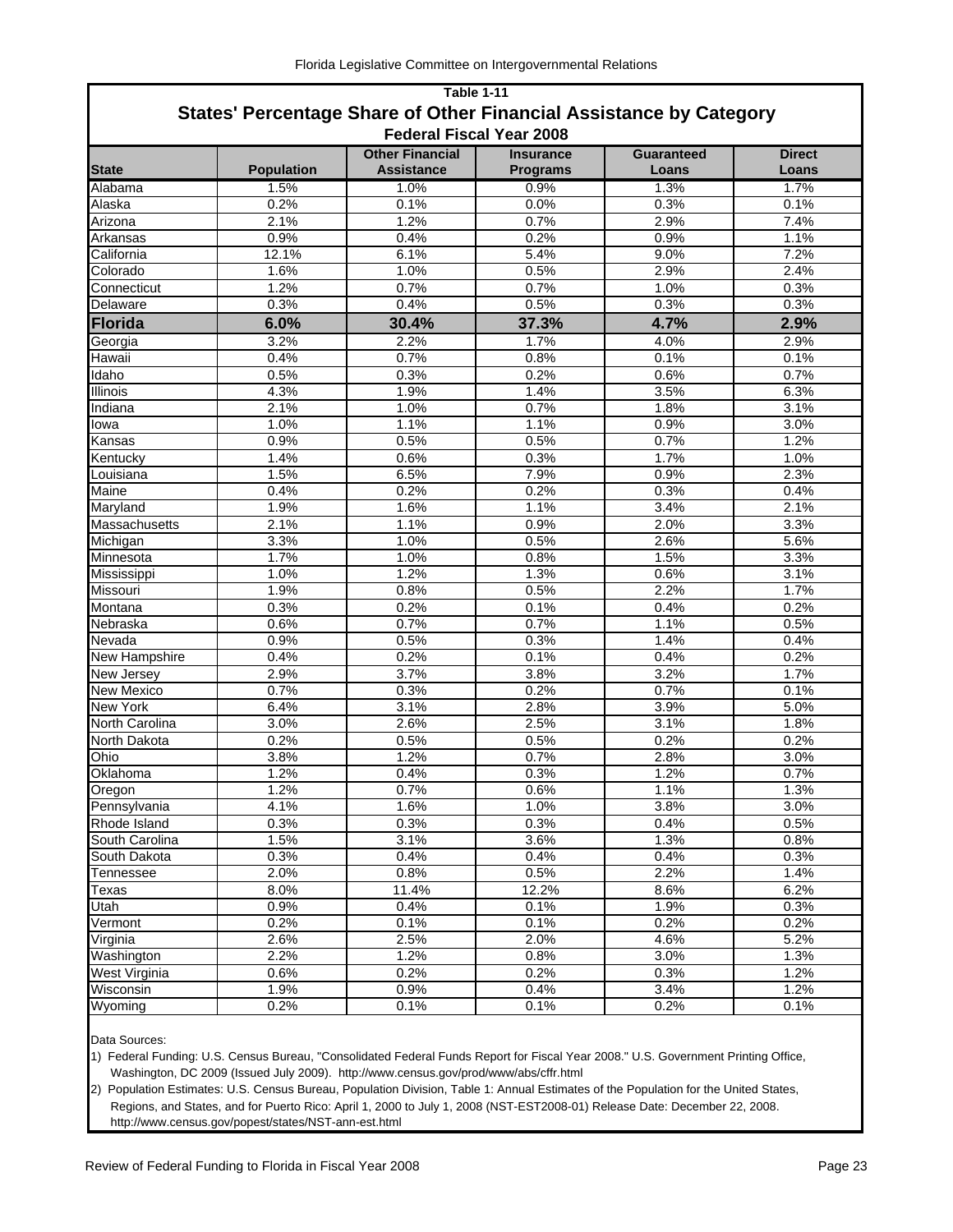This page was intentionally left blank.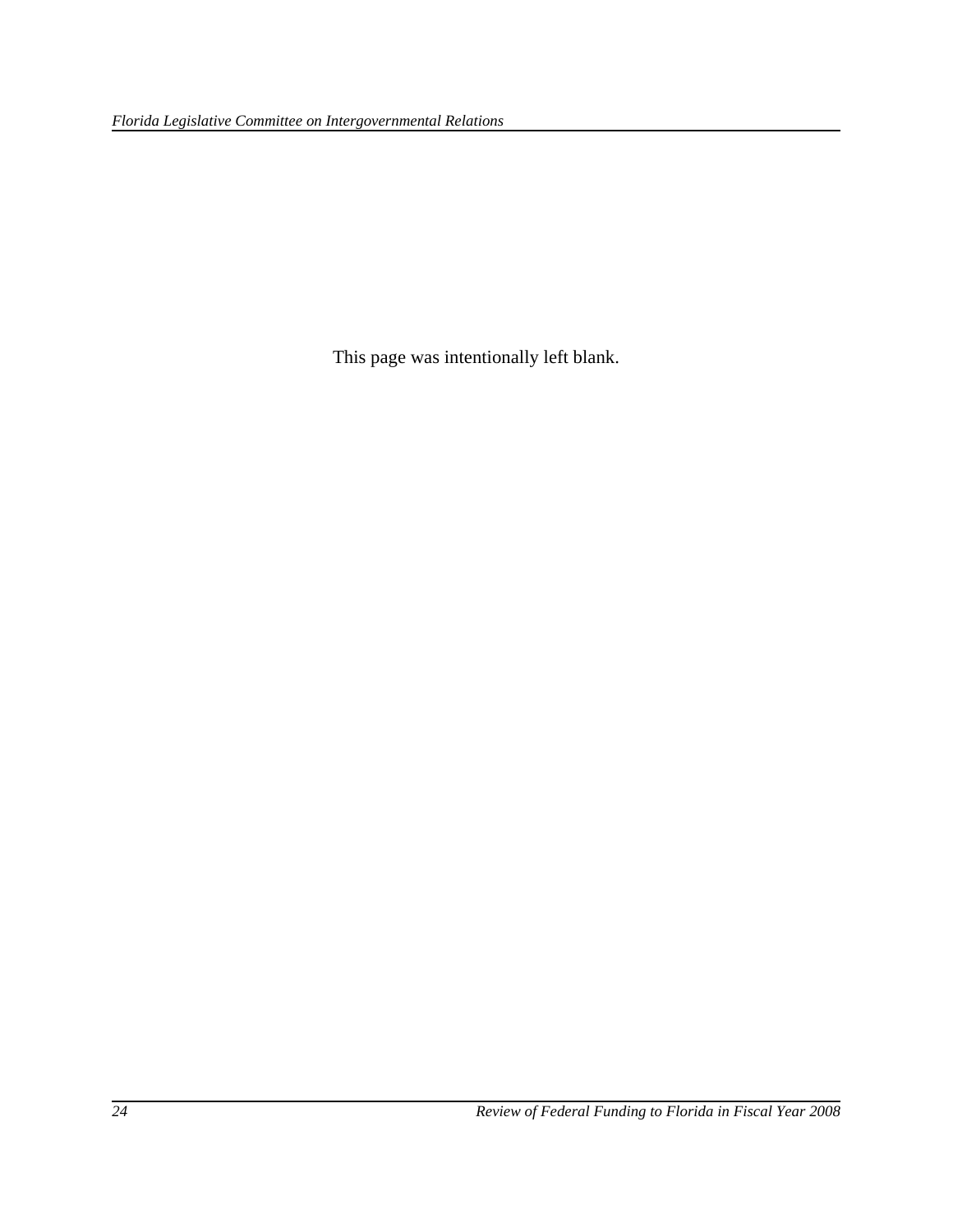## **Part Two: Federal Direct Expenditures to Florida Counties**

### **A. Introduction**

Federal spending can significantly impact the finances of local governments. The purpose of this part is to illustrate how the \$150 billion in federal direct expenditures to Florida in fiscal year 2008 was distributed among the state's sixty-seven counties.

### **B. Data Source**

The source of the data summarized in this part is the U.S. Census Bureau publication entitled *Consolidated Federal Funds Report for Fiscal Year 2008*. This publication summarizes federal government expenditures or obligations to states, counties, and subcounty areas. However, the focus here is on the distribution of federal direct expenditures among Florida's counties, as geographic areas rather than units of local government.

## **C. Geographic Coding of Federal Direct Expenditures**

The basis for the geographic coding of federal direct expenditures to counties varies depending on the data sources; however, the following general guidelines apply. For salaries and wages, the distribution is based on the place of employment. The distribution of procurement contract awards is based on the place of performance. For retirement and disability payments as well as other direct payments, the distribution is based on the recipient's location.

The distribution of grants is based on the location of the initial recipient. For grants that are ultimately distributed throughout the state, the reader should note that significant dollar amounts are included in Leon County's total, which reflects the data coding of such grants to state government as the initial recipient. Many federal grants involve a direct payment to state government that is then responsible for program administration. Such examples include those grants that are 'passedthrough' to local governments. Another example includes those grants, such as for highway construction, in which the financial impact is spread over all areas of the state. A third example includes those grant programs that the state government administers but for which the ultimate beneficiaries are found throughout the state.

## **D. Federal Direct Expenditures by County**

As previously mentioned, federal direct expenditures are categorized as direct payments to individuals for retirement and disability, direct payments for individuals other than for retirement and disability, grants, procurement contracts, or salaries and wages. The distribution of such expenditures within Florida is discussed in more detail in the following sections.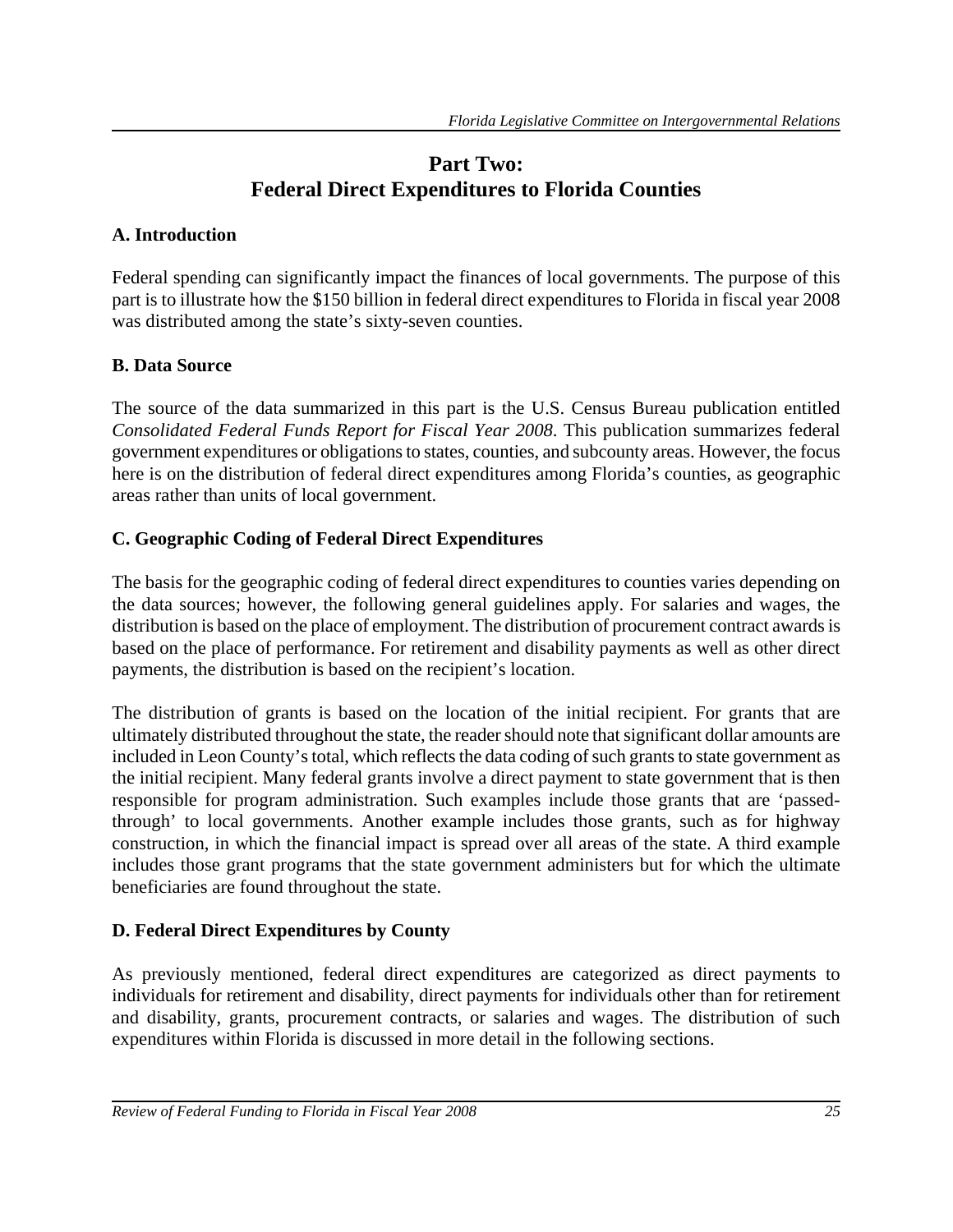## *1. Federal Direct Expenditures by Category*

The distribution of the \$150 billion in federal direct expenditures by county geographic area is summarized in **Table 2-1** on pages 24-25. In total, the magnitude of federal direct expenditures varied significantly by county from a low of \$38 million within Glades County to a high of \$13.6 billion within Leon County.

Direct payments for individuals for retirement and disability totaled \$57.7 billion statewide. The value of such payments varied from a low of \$14.5 million within Lafayette County to a high of \$4.8 billion within Miami-Dade County. Such payments to individuals totaled one billion dollars or more in 18 counties: Brevard, Broward, Collier, Duval, Escambia, Hillsborough, Lake, Lee, Manatee, Marion, Miami-Dade, Orange, Palm Beach, Pasco, Pinellas, Polk, Sarasota, and Volusia.

Direct payments to individuals other than for retirement and disability totaled \$43.9 billion statewide. Such payments ranged from a low of \$9.5 million within Lafayette County to a high of \$5.8 billion within Leon County. Other direct payments to individuals totaled one billion dollars or more in 11 counties: Broward, Duval, Hillsborough, Lee, Leon, Orange, Palm Beach, Pasco, Pinellas, Sarasota, and Volusia.

Federal grant obligations totaled \$20.2 billion statewide. Leon County had the largest grant obligation at \$6.8 billion; Glades County had the smallest at \$4.8 million. Although the majority of Leon County's total is due to the coding issue previously discussed, reported grant obligations still exceeded \$200 million in 14 other counties: Alachua, Brevard, Broward, Duval, Escambia, Hillsborough, Lee, Marion, Miami-Dade, Orange, Palm Beach, Pinellas, Polk, and Volusia.

Federal procurement contracts totaled \$16.6 billion statewide. The value of such contracts ranged from a low of \$199,000 within Glades County to a high of \$3.7 billion within Orange County. In addition to Orange County, Bay, Brevard, Duval, Hillsborough, Miami-Dade, Okaloosa, and Pinellas counties each had contracts valued greater than \$500 million.

Federal salary and wage payments totaled \$11.5 billion statewide. The value of such payments varied from a low of \$863,000 within Glades County to a high of \$1.5 billion within Miami-Dade County. Federal salary and wage payments totaled \$200 million or more in 13 counties: Alachua, Bay, Brevard, Broward, Duval, Escambia, Hillsborough, Miami-Dade, Okaloosa, Orange, Palm Beach, Pinellas, and Walton.

## *2. Per Capita Federal Direct Expenditures by Category*

**Table 2-2** on pages 26-27 lists the per capita federal direct expenditures by category within each county geographic area. Excluding Leon County due to the data coding of significant federal funding to the seat of state government, per capita total direct expenditures varied significantly from a low of \$3,357 within Glades County to a high of \$17,393 within Okaloosa County.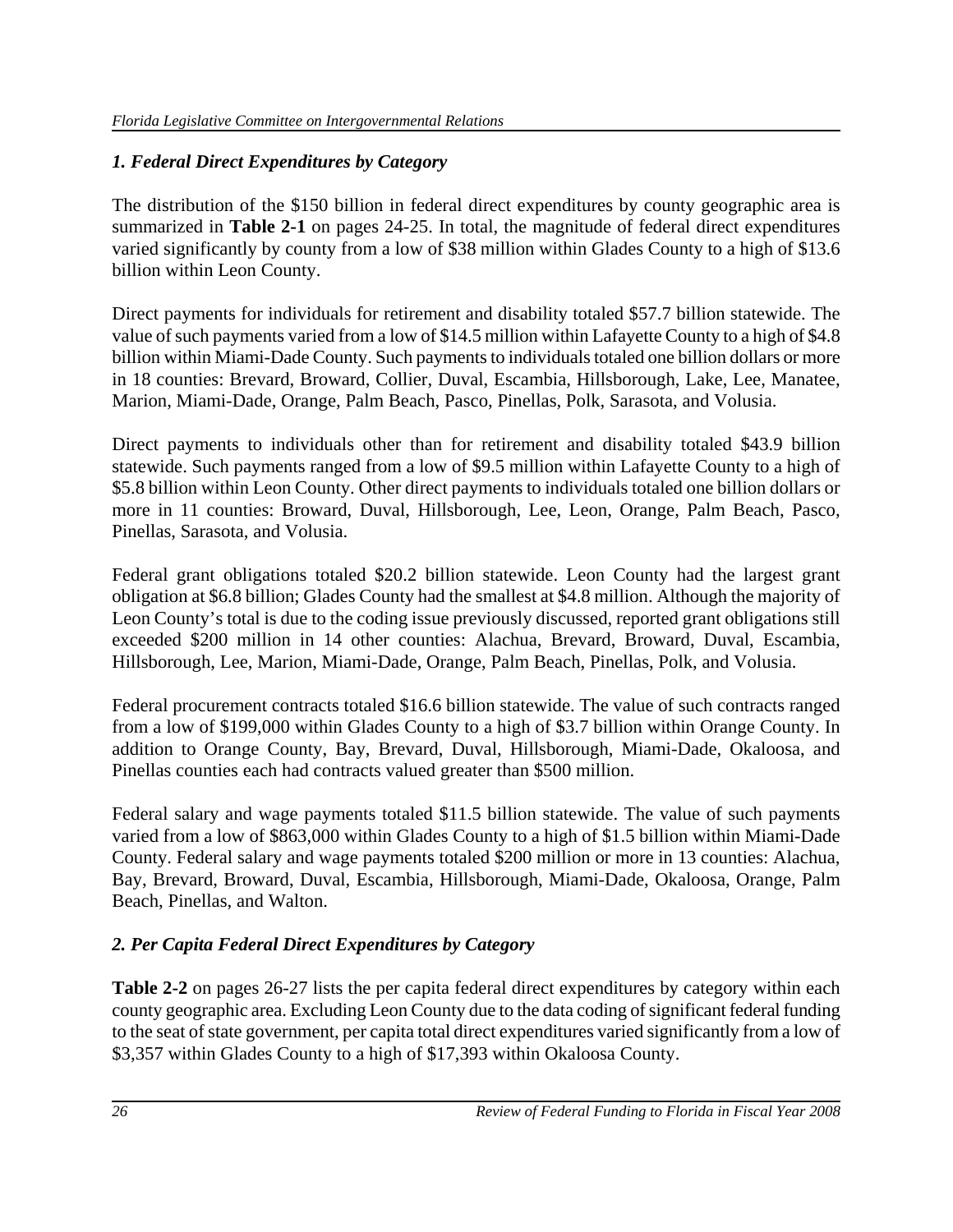Per capita direct payments to individuals for retirement and disability varied from a low of \$1,754 within Lafayette County to a high of \$5,719 within Lake County. Per capita direct payments to individuals other than for retirement and disability ranged from a low of \$307 within Miami-Dade County to a high of \$3,067 within Pinellas County.

Again excluding Leon County from consideration, per capita grants varied from a low of \$220 within Osceola County to a high of \$2,397 within Jackson County. Of the ten counties having the highest per capita grants figures, eight are less populated, rural counties in the northwest and north central regions of the state, which demonstrates the relative importance of federal grants as a revenue sources in these counties.

Per capita procurement contracts varied from a low of \$18 within Glades County to a high of \$7,361 within Okaloosa County. Per capita salary and wage payments ranged from a low of \$76 within Glades County to a high of \$6,387 within Walton County. Federal procurement and salary and wage spending associated with Eglin Air Force Base in northwest Florida are factors in Okaloosa and Walton counties' high per capita dollar figures, respectively.

## *3. Federal Direct Expenditures by Category as a Percentage of Total*

**Table 2-3** on pages 28-29 provides a county-by-county list of federal direct expenditures by category as a percentage of total expenditures. A number of factors explain differences in counties' proportional shares attributable to each expenditure category. For example, the relative share attributable to federal direct payments to individuals was generally highest in counties with large elderly or retiree populations, such as Clay, Flagler, and Santa Rosa; or with proportionately larger populations receiving certain benefits, such as Broward, De Soto, and Pasco. The relative share attributable to federal grants (excluding Leon County) was highest in less populated, rural counties such as Gadsden, Jefferson, and Madison. The relative share attributable to federal procurement was highest in counties such as Brevard, Okaloosa, and Orange, which are engaged in significant military and space-related contracting. The relative share attributable to federal salary and wage payments was generally highest in those counties such as Okaloosa and Walton where military installations are located.

## **E. Conclusion**

The economic impact of federal direct expenditures varies significantly from county to county. Past changes in federal spending have had unequal impacts on local economies. Likewise, future changes in the receipt of federal funding are likely to affect areas of the state quite differently. This information should be useful to policy makers as they assess the impact of future changes in federal direct expenditures on Florida's local economies.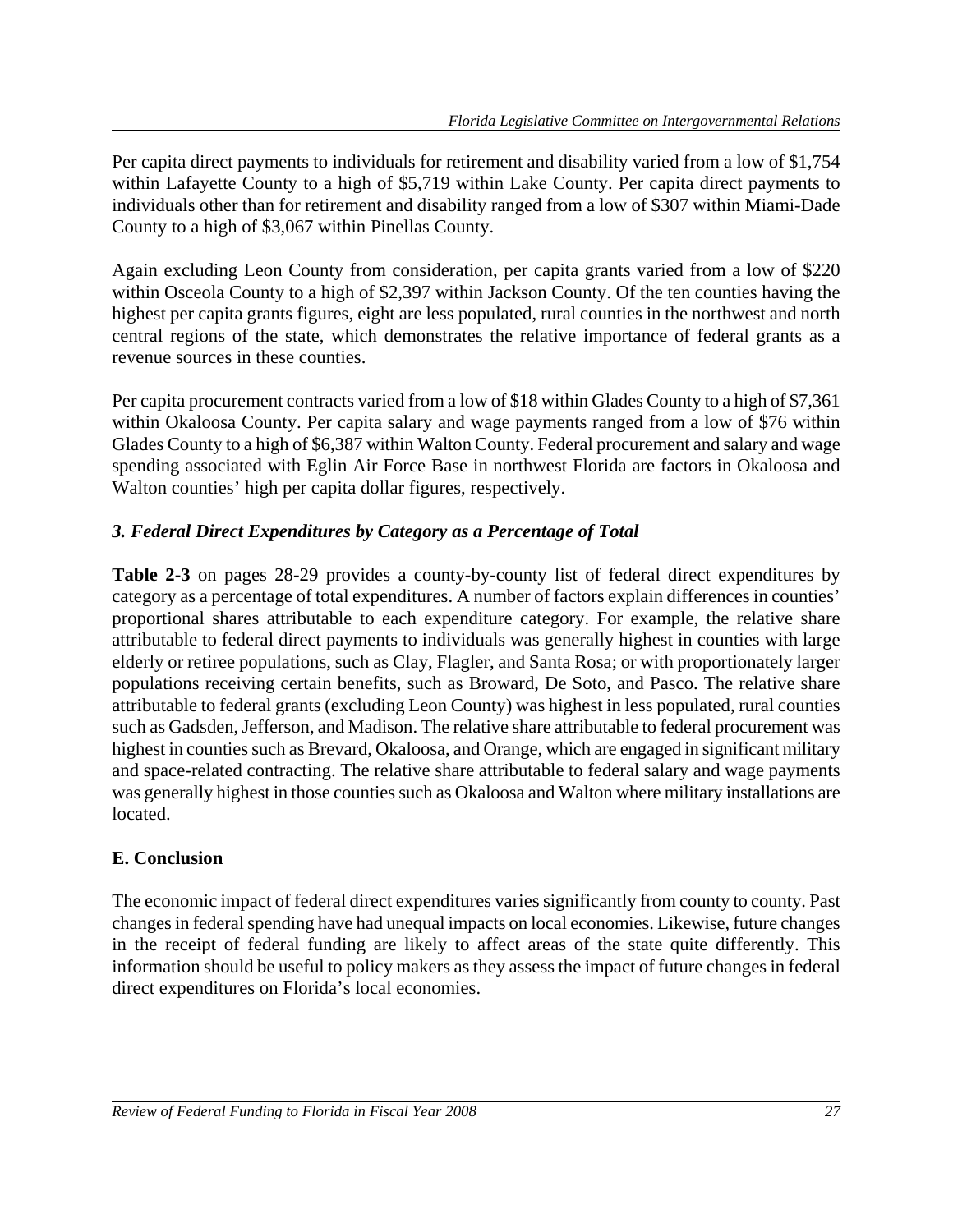| Table 2-1                                              |                         |                            |                                 |                   |                          |                                |  |  |  |
|--------------------------------------------------------|-------------------------|----------------------------|---------------------------------|-------------------|--------------------------|--------------------------------|--|--|--|
| <b>Florida's Federal Direct Expenditures by County</b> |                         |                            |                                 |                   |                          |                                |  |  |  |
|                                                        |                         |                            | <b>Federal Fiscal Year 2008</b> |                   |                          |                                |  |  |  |
|                                                        | <b>Retirement &amp;</b> | <b>Other Direct</b>        |                                 | Procurement       | Salaries &               |                                |  |  |  |
| County                                                 | <b>Disability</b>       | <b>Payments</b>            | Grants                          | <b>Contracts</b>  | Wages                    | Total                          |  |  |  |
| Alachua                                                | \$<br>600,305,000       | \$<br>340,753,000          | \$<br>549,169,000               | \$<br>276,258,000 | \$<br>277,073,000        | \$<br>2,043,559,000            |  |  |  |
| Baker                                                  | 67,227,000              | 29,249,000                 | 28,724,000                      | 1,439,000         | 4,402,000                | 131,041,000                    |  |  |  |
| Bay                                                    | 666,270,000             | 278,699,000                | 190,703,000                     | 557,148,000       | 368,758,000              | 2,061,577,000                  |  |  |  |
| <b>Bradford</b>                                        | 74,783,000              | 44,914,000                 | 29,550,000                      | 2,662,000         | 3,232,000                | 155,141,000                    |  |  |  |
| <b>Brevard</b>                                         | 2,287,529,000           | 977,561,000                | 295,464,000                     | 3,319,564,000     | 537,019,000              | 7,417,137,000                  |  |  |  |
| <b>Broward</b>                                         | 3,952,219,000           | 4,341,602,000              | 1,076,440,000                   | 491,426,000       | 595,337,000              | 10,457,025,000                 |  |  |  |
| Calhoun                                                | 40,416,000              | 26,878,000                 | 27,731,000                      | 826,000           | 2,552,000                | 98,404,000                     |  |  |  |
| Charlotte                                              | 734,784,000             | 439,294,000                | 52,587,000                      | 7,848,000         | 25,987,000               | 1,260,500,000                  |  |  |  |
| Citrus                                                 | 720,127,000             | 348,807,000                | 43,038,000                      | 4,809,000         | 19,984,000               | 1,136,765,000                  |  |  |  |
| Clay                                                   | 659,936,000             | 146,556,000                | 48,538,000                      | 15,511,000        | 24,696,000               | 895,238,000                    |  |  |  |
| Collier                                                | 1,035,850,000           | 435,115,000                | 118,383,000                     | 33,435,000        | 54,398,000               | 1,677,181,000                  |  |  |  |
| Columbia                                               | 242,179,000             | 101,519,000                | 70,966,000                      | 44,446,000        | 78,198,000               | 537,307,000                    |  |  |  |
| De Soto                                                | 85,129,000              | 81,100,000                 | 35,433,000                      | 706,000           | 3,846,000                | 206,214,000                    |  |  |  |
| Dixie                                                  | 61,644,000              | 25,447,000                 | 14,139,000                      | 1,126,000         | 1,506,000                | 103,863,000                    |  |  |  |
| Duval                                                  | 2,455,037,000           | 1,807,945,000              | 934,579,000                     | 935,572,000       | 1,262,243,000            | 7,395,377,000                  |  |  |  |
| Escambia                                               | 1,279,247,000           | 524,369,000                | 627,093,000                     | 391,703,000       | 397,684,000              | 3,220,096,000                  |  |  |  |
| Flagler                                                | 413,169,000             | 92,416,000                 | 22,957,000                      | 11,346,000        | 14,822,000               | 554,709,000                    |  |  |  |
| Franklin                                               | 35,171,000              | 27,866,000                 | 19,054,000                      | 324,000           | 1,961,000                | 84,376,000                     |  |  |  |
| Gadsden                                                | 144,833,000             | 83,067,000                 | 101,058,000                     | 3,469,000         | 8,211,000                | 340,638,000                    |  |  |  |
| Gilchrist                                              | 51,357,000              | 20,901,000                 | 12,196,000                      | 684,000           | 2,656,000                | 87,794,000                     |  |  |  |
| Glades                                                 | 20,167,000              | 11,981,000                 | 4,797,000                       | 199,000           | 863,000                  | 38,007,000                     |  |  |  |
| Gulf                                                   | 55,363,000              | 36,770,000                 | 22,867,000                      | 361,000           | 9,034,000                | 124,396,000                    |  |  |  |
| Hamilton                                               | 42,614,000              | 22,492,000                 | 23,241,000                      | 590,000           | 2,305,000                | 91,242,000                     |  |  |  |
| Hardee                                                 | 55,903,000              | 47,378,000                 | 32,492,000                      | 833,000           | 3,608,000                | 140,213,000                    |  |  |  |
| Hendry                                                 | 72,305,000              | 57,471,000                 | 27,206,000                      | 17,539,000        | 3,992,000                | 178,513,000                    |  |  |  |
| Hernando                                               | 833,190,000             | 456,592,000                | 86,150,000                      | 7,557,000         | 29,521,000               | 1,413,010,000                  |  |  |  |
| Highlands                                              | 450,302,000             | 284,437,000                | 52,975,000                      | 32,144,000        | 19,660,000               | 839,517,000                    |  |  |  |
| Hillsborough                                           | 2,939,104,000           | 1,817,646,000              | 1,363,302,000                   | 1,323,357,000     | 1,140,296,000            | 8,583,706,000                  |  |  |  |
| Holmes                                                 | 72,000,000              | 45,415,000                 | 41,042,000                      | 1,000,000         | 4,436,000                | 163,893,000                    |  |  |  |
| <b>Indian River</b>                                    | 580,100,000             | 364,834,000                | 86,954,000                      | 9,572,000         | 33,774,000               | 1,075,236,000                  |  |  |  |
| Jackson                                                | 173,648,000             | 109,457,000                | 126,163,000                     | 18,881,000        | 32,794,000               | 460,943,000                    |  |  |  |
| Jefferson                                              | 46,015,000              | 23,653,000                 | 31,928,000                      | 834,000           | 2,928,000                | 105,358,000                    |  |  |  |
| Lafayette                                              | 14,536,000              | 9,512,000                  | 6,531,000                       | 3,016,000         | 10,858,000               | 44,453,000                     |  |  |  |
| Lake                                                   | 1,649,144,000           | 550,409,000                | 139,501,000                     | 22,473,000        | 49,316,000               | 2,410,843,000                  |  |  |  |
| Lee                                                    | 2,021,508,000           | 1,056,692,000              | 274,846,000                     | 51,632,000        | 186,738,000              | 3,591,415,000                  |  |  |  |
| Leon                                                   | 834,763,000             | 5,800,515,000              | 6,758,067,000                   | 69,461,000        | 125,194,000              | 13,588,000,000                 |  |  |  |
| Levy                                                   | 145,059,000             | 68,902,000                 | 41,139,000                      | 1,821,000         | 7,951,000                | 264,871,000                    |  |  |  |
| Liberty                                                | 20,178,000              | 9,530,000                  | 11,624,000                      | 8,343,000         | 4,264,000                | 53,939,000                     |  |  |  |
| Madison                                                | 60,824,000              | 41,600,000                 | 45,403,000                      | 833,000           | 3,379,000                | 152,039,000                    |  |  |  |
| Manatee                                                | 1,035,481,000           | 601,572,000                | 143,412,000                     | 139,118,000       | 81,232,000               |                                |  |  |  |
|                                                        | 1,471,478,000           |                            | 212,174,000                     | 36,888,000        |                          | 2,000,816,000                  |  |  |  |
| Marion<br>Martin                                       | 589,526,000             | 583,486,000<br>353,227,000 | 61,351,000                      | 27,138,000        | 60,038,000<br>23,504,000 | 2,364,064,000<br>1,054,745,000 |  |  |  |
|                                                        |                         |                            |                                 |                   |                          | 9,456,468,000                  |  |  |  |
| Miami-Dade                                             | 4,770,160,000           | 760,484,000                | 1,533,277,000                   | 855,226,000       | 1,537,322,000            |                                |  |  |  |
| Monroe                                                 | 224,216,000             | 146,155,000                | 115,281,000                     | 68,572,000        | 114,119,000              | 668,344,000                    |  |  |  |
| Nassau                                                 | 257,173,000             | 75,497,000                 | 47,922,000                      | 24,249,000        | 65,118,000               | 469,958,000                    |  |  |  |
| Okaloosa                                               | 915,242,000             | 227,222,000                | 128,023,000                     | 1,454,569,000     | 711,813,000              | 3,436,870,000                  |  |  |  |
| Okeechobee                                             | 125,686,000             | 102,064,000                | 32,509,000                      | 2,048,000         | 26,969,000               | 289,276,000                    |  |  |  |
| Orange                                                 | 2,268,406,000           | 1,389,492,000              | 730,333,000                     | 3,657,165,000     | 596,370,000              | 8,641,766,000                  |  |  |  |
| Osceola                                                | 625,016,000             | 259,041,000                | 60,321,000                      | 16,082,000        | 33,919,000               | 994,378,000                    |  |  |  |
| Palm Beach                                             | 4,075,530,000           | 3,245,848,000              | 719,590,000                     | 470,322,000       | 497,026,000              | 9,008,317,000                  |  |  |  |
| Pasco                                                  | 1,480,934,000           | 1,127,404,000              | 173,668,000                     | 54,356,000        | 71,682,000               | 2,908,044,000                  |  |  |  |
| Pinellas                                               | 3,629,461,000           | 2,878,423,000              | 600,708,000                     | 1,424,886,000     | 568,952,000              | 9,102,431,000                  |  |  |  |
| Polk                                                   | 1,830,430,000           | 888,111,000                | 378,138,000                     | 86,622,000        | 108,425,000              | 3,291,726,000                  |  |  |  |
| Putnam                                                 | 291,546,000             | 167,333,000                | 105,944,000                     | 2,460,000         | 11,098,000               | 578,381,000                    |  |  |  |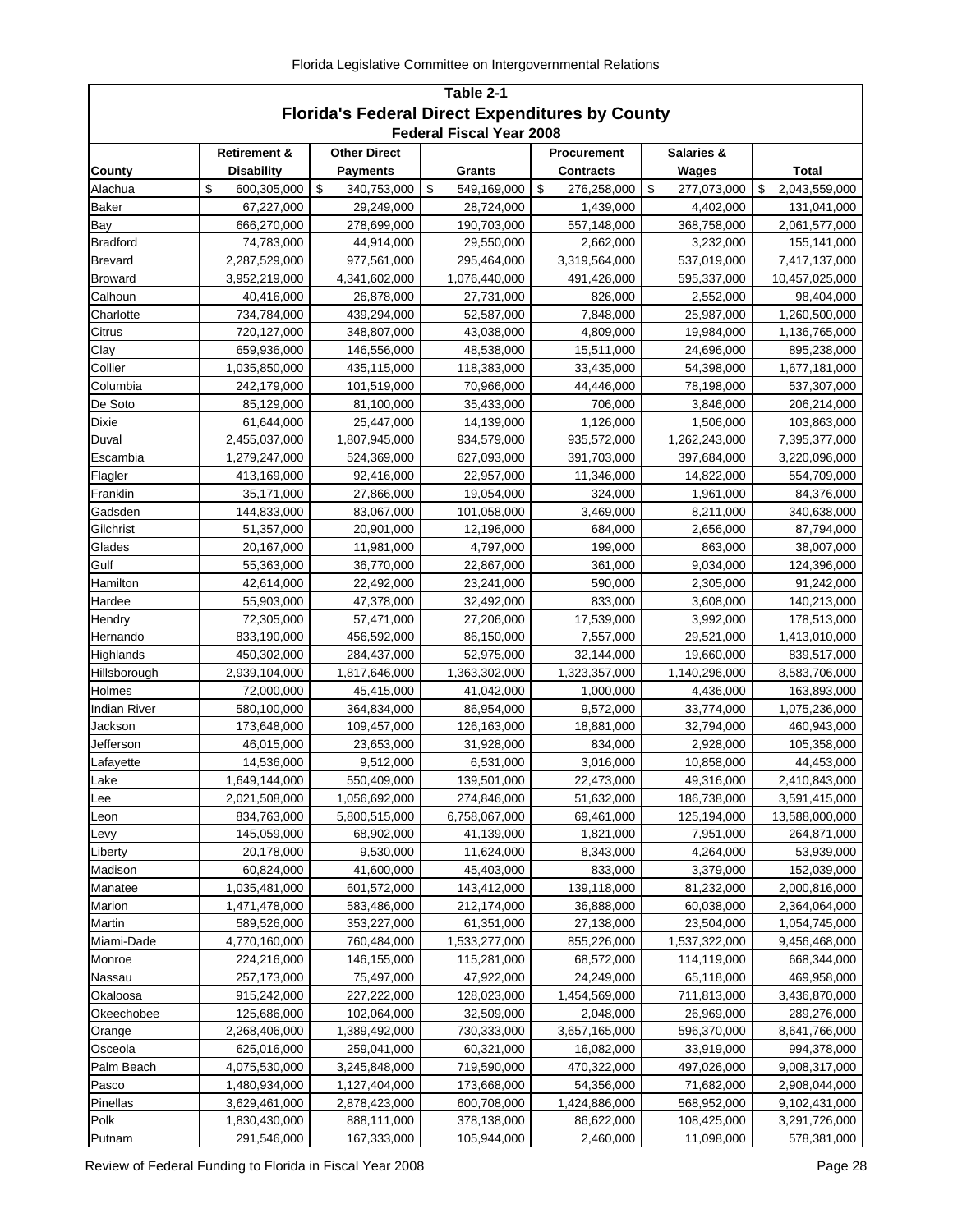| Table 2-1                                                                          |                      |                      |                  |                      |                      |                   |  |  |  |  |
|------------------------------------------------------------------------------------|----------------------|----------------------|------------------|----------------------|----------------------|-------------------|--|--|--|--|
| <b>Florida's Federal Direct Expenditures by County</b>                             |                      |                      |                  |                      |                      |                   |  |  |  |  |
| <b>Federal Fiscal Year 2008</b>                                                    |                      |                      |                  |                      |                      |                   |  |  |  |  |
| <b>Retirement &amp;</b><br><b>Other Direct</b><br>Salaries &<br><b>Procurement</b> |                      |                      |                  |                      |                      |                   |  |  |  |  |
| <b>County</b>                                                                      | <b>Disability</b>    | <b>Payments</b>      | Grants           | <b>Contracts</b>     | Wages                | <b>Total</b>      |  |  |  |  |
| Saint Johns                                                                        | 567,790,000          | 205,585,000          | 131,968,000      | 72,389,000           | 37,748,000           | 1,015,480,000     |  |  |  |  |
| <b>Saint Lucie</b>                                                                 | 974,353,000          | 501,651,000          | 129,003,000      | 60,898,000           | 56,770,000           | 1,722,675,000     |  |  |  |  |
| Santa Rosa                                                                         | 575,106,000          | 146,046,000          | (187, 455, 000)  | 60,705,000           | 54,001,000           | 648,402,000       |  |  |  |  |
| Sarasota                                                                           | 1,902,518,000        | 1,109,444,000        | 143,148,000      | 154,737,000          | 86,575,000           | 3,396,422,000     |  |  |  |  |
| Seminole                                                                           | 921,202,000          | 448,804,000          | 160,250,000      | 64,670,000           | 122,111,000          | 1,717,036,000     |  |  |  |  |
| Sumter                                                                             | 237,138,000          | 97,588,000           | 52,193,000       | 20,696,000           | 89,187,000           | 496,801,000       |  |  |  |  |
| Suwannee                                                                           | 154,857,000          | 77,010,000           | 34,704,000       | 2,305,000            | 8,424,000            | 277,300,000       |  |  |  |  |
| Taylor                                                                             | 66,011,000           | 41,746,000           | 33,856,000       | 28,290,000           | 2,787,000            | 172,691,000       |  |  |  |  |
| Union                                                                              | 30,139,000           | 14,552,000           | 15,095,000       | 1,818,000            | 1,869,000            | 63,473,000        |  |  |  |  |
| Volusia                                                                            | 1,910,773,000        | 1,092,973,000        | 296,434,000      | 162,386,000          | 116,617,000          | 3,579,183,000     |  |  |  |  |
| Wakulla                                                                            | 66,978,000           | 25,574,000           | 21,466,000       | 2,603,000            | 5,885,000            | 122,505,000       |  |  |  |  |
| Walton                                                                             | 160,107,000          | 56,700,000           | 50,820,000       | 1,563,000            | 369,073,000          | 638,262,000       |  |  |  |  |
| Washington                                                                         | 84,528,000           | 52,411,000           | 51,013,000       | 1,403,000            | 3,470,000            | 192,825,000       |  |  |  |  |
| <b>State Undistributed</b>                                                         | 729,659,000          | 6,205,113,000        | 777,274,000      | (281,000)            | 668,240,000          | 8,380,005,000     |  |  |  |  |
| Statewide                                                                          | 57,665,378,000<br>S. | 43,869,903,000<br>S. | \$20,226,447,000 | \$<br>16,624,628,000 | 11,485,822,000<br>S. | \$149,872,178,000 |  |  |  |  |

Notes:

1) In the published report, the expenditure data are rounded to the nearest thousand dollars.

2) The figures reported as "state undistributed" reflect data that were reported without specific county geographic designations.

Data Source:

U.S. Census Bureau, "Consolidated Federal Funds Report for Fiscal Year 2008," U.S. Government Printing Office, Washington, DC 2009 (Issued July 2009) [http://www.census.gov/prod/www/abs/cffr.html]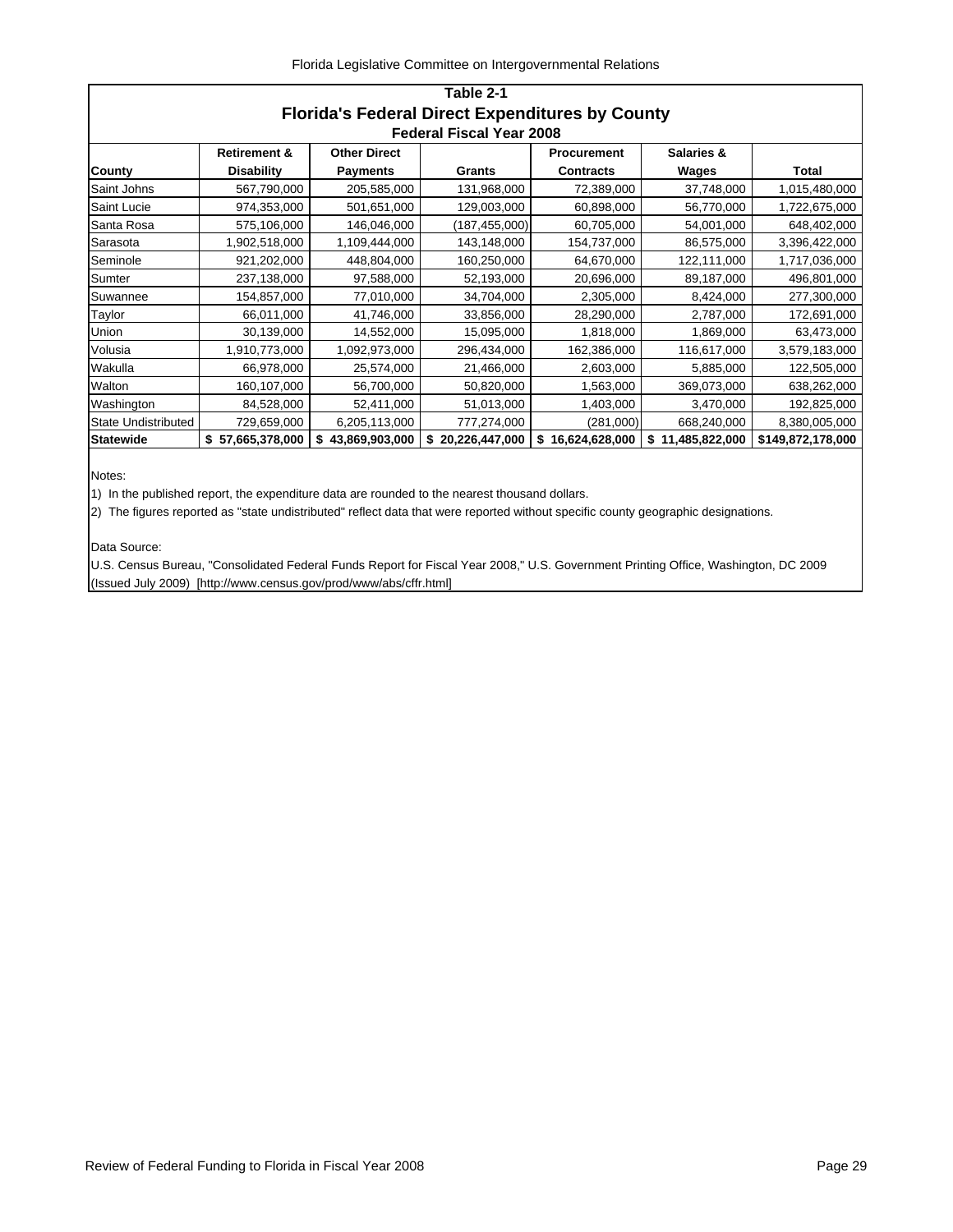| Table 2-2           |                                 |                                    |                                  |                                    |                                                                   |              |  |  |  |  |  |
|---------------------|---------------------------------|------------------------------------|----------------------------------|------------------------------------|-------------------------------------------------------------------|--------------|--|--|--|--|--|
|                     |                                 |                                    |                                  |                                    | <b>Florida's Per Capita Federal Direct Expenditures by County</b> |              |  |  |  |  |  |
|                     | <b>Federal Fiscal Year 2008</b> |                                    |                                  |                                    |                                                                   |              |  |  |  |  |  |
|                     | <b>Retirement &amp;</b>         | <b>Other Direct</b>                |                                  | <b>Procurement</b>                 | Salaries &                                                        |              |  |  |  |  |  |
| <b>County</b>       | <b>Disability</b>               | <b>Payments</b>                    | <b>Grants</b>                    | <b>Contracts</b>                   | <b>Wages</b>                                                      | <b>Total</b> |  |  |  |  |  |
| Alachua             | \$<br>2,379                     | $\boldsymbol{\mathsf{S}}$<br>1,350 | $\sqrt[6]{\frac{1}{2}}$<br>2,176 | $\boldsymbol{\mathsf{S}}$<br>1,095 | \$<br>1,098                                                       | \$<br>8,097  |  |  |  |  |  |
| <b>Baker</b>        | 2,597                           | 1,130                              | 1,109                            | 56                                 | 170                                                               | 5,061        |  |  |  |  |  |
| Bay                 | 3,935                           | 1,646                              | 1,126                            | 3,291                              | 2,178                                                             | 12,177       |  |  |  |  |  |
| <b>Bradford</b>     | 2,573                           | 1,546                              | 1,017                            | 92                                 | 111                                                               | 5,339        |  |  |  |  |  |
| <b>Brevard</b>      | 4,113                           | 1,758                              | 531                              | 5,968                              | 965                                                               | 13,335       |  |  |  |  |  |
| <b>Broward</b>      | 2,248                           | 2,469                              | 612                              | 279                                | 339                                                               | 5,947        |  |  |  |  |  |
| Calhoun             | 2,824                           | 1,878                              | 1,938                            | 58                                 | 178                                                               | 6,877        |  |  |  |  |  |
| Charlotte           | 4,432                           | 2,650                              | 317                              | 47                                 | 157                                                               | 7,603        |  |  |  |  |  |
| Citrus              | 5,070                           | 2,456                              | 303                              | 34                                 | 141                                                               | 8,003        |  |  |  |  |  |
| Clay                | 3,564                           | 791                                | 262                              | 84                                 | 133                                                               | 4,835        |  |  |  |  |  |
| Collier             | 3,112                           | 1,307                              | 356                              | 100                                | 163                                                               | 5,039        |  |  |  |  |  |
| Columbia            | 3,663                           | 1,535                              | 1,073                            | 672                                | 1,183                                                             | 8,126        |  |  |  |  |  |
| De Soto             | 2,468                           | 2,352                              | 1,027                            | 20                                 | 112                                                               | 5,979        |  |  |  |  |  |
| <b>Dixie</b>        | 3,862                           | 1,594                              | 886                              | 71                                 | 94                                                                | 6,506        |  |  |  |  |  |
| Duval               | 2,713                           | 1,998                              | 1,033                            | 1,034                              | 1,395                                                             | 8,172        |  |  |  |  |  |
| Escambia            | 4,081                           | 1,673                              | 2,000                            | 1,250                              | 1,269                                                             | 10,272       |  |  |  |  |  |
| Flagler             | 4,326                           | 968                                | 240                              | 119                                | 155                                                               | 5,808        |  |  |  |  |  |
| Franklin            | 2,852                           | 2,260                              | 1,545                            | 26                                 | 159                                                               | 6,843        |  |  |  |  |  |
| Gadsden             | 2,862                           | 1,641                              | 1,997                            | 69                                 | 162                                                               | 6,731        |  |  |  |  |  |
| Gilchrist           | 2,976                           | 1,211                              | 707                              | 40                                 | 154                                                               | 5,088        |  |  |  |  |  |
| Glades              | 1,781                           | 1,058                              | 424                              | 18                                 | 76                                                                | 3,357        |  |  |  |  |  |
| Gulf                | 3,271                           | 2,173                              | 1,351                            | 21                                 | 534                                                               | 7,351        |  |  |  |  |  |
| Hamilton            | 2,883                           | 1,522                              | 1,573                            | 40                                 | 156                                                               | 6,174        |  |  |  |  |  |
| Hardee              | 2,003                           | 1,698                              | 1,164                            | 30                                 | 129                                                               | 5,024        |  |  |  |  |  |
| Hendry              | 1,754                           | 1,394                              | 660                              | 426                                | 97                                                                | 4,331        |  |  |  |  |  |
| Hernando            | 5,052                           | 2,769                              | 522                              | 46                                 | 179                                                               | 8,569        |  |  |  |  |  |
| Highlands           | 4,494                           | 2,838                              | 529                              | 321                                | 196                                                               | 8,378        |  |  |  |  |  |
| Hillsborough        | 2,448                           | 1,514                              | 1,136                            | 1,102                              | 950                                                               | 7,150        |  |  |  |  |  |
| Holmes              | 3,644                           | 2,299                              | 2,077                            | 51                                 | 225                                                               | 8,295        |  |  |  |  |  |
| <b>Indian River</b> | 4,095                           | 2,575                              | 614                              | 68                                 | 238                                                               | 7,590        |  |  |  |  |  |
| Jackson             | 3,299                           | 2,079                              | 2,397                            | 359                                | 623                                                               | 8,757        |  |  |  |  |  |
| Jefferson           | 3,162                           | 1,625                              | 2,194                            | 57                                 | 201                                                               | 7,240        |  |  |  |  |  |
| Lafayette           | 1,754                           | 1,148                              | 788                              | 364                                | 1,310                                                             | 5,364        |  |  |  |  |  |
| Lake                | 5,719                           | 1,909                              | 484                              | 78                                 | 171                                                               | 8,360        |  |  |  |  |  |
| Lee                 | 3,241                           | 1,694                              | 441                              | 83                                 | 299                                                               | 5,758        |  |  |  |  |  |
| Leon                | 3,037                           | 21,101                             | 24,584                           | 253                                | 455                                                               | 49,430       |  |  |  |  |  |
| Levy                | 3,554                           | 1,688                              | 1,008                            | 45                                 | 195                                                               | 6,489        |  |  |  |  |  |
| Liberty             | 2,473                           | 1,168                              | 1,425                            | 1,023                              | 523                                                               | 6,612        |  |  |  |  |  |
| Madison             | 3,018                           | 2,064                              | 2,253                            | 41                                 | 168                                                               | 7,545        |  |  |  |  |  |
| Manatee             | 3,259                           | 1,894                              | 451                              | 438                                | 256                                                               | 6,298        |  |  |  |  |  |
| Marion              | 4,467                           | 1,771                              | 644                              | 112                                | 182                                                               | 7,176        |  |  |  |  |  |
| Martin              | 4,098                           | 2,455                              | 426                              | 189                                | 163                                                               | 7,331        |  |  |  |  |  |
| Miami-Dade          | 1,926                           | 307                                | 619                              | 345                                | 621                                                               | 3,817        |  |  |  |  |  |
| Monroe              | 2,947                           | 1,921                              | 1,515                            | 901                                | 1,500                                                             | 8,785        |  |  |  |  |  |
| Nassau              | 3,576                           | 1,050                              | 666                              | 337                                | 905                                                               | 6,535        |  |  |  |  |  |
| Okaloosa            | 4,632                           | 1,150                              | 648                              | 7,361                              | 3,602                                                             | 17,393       |  |  |  |  |  |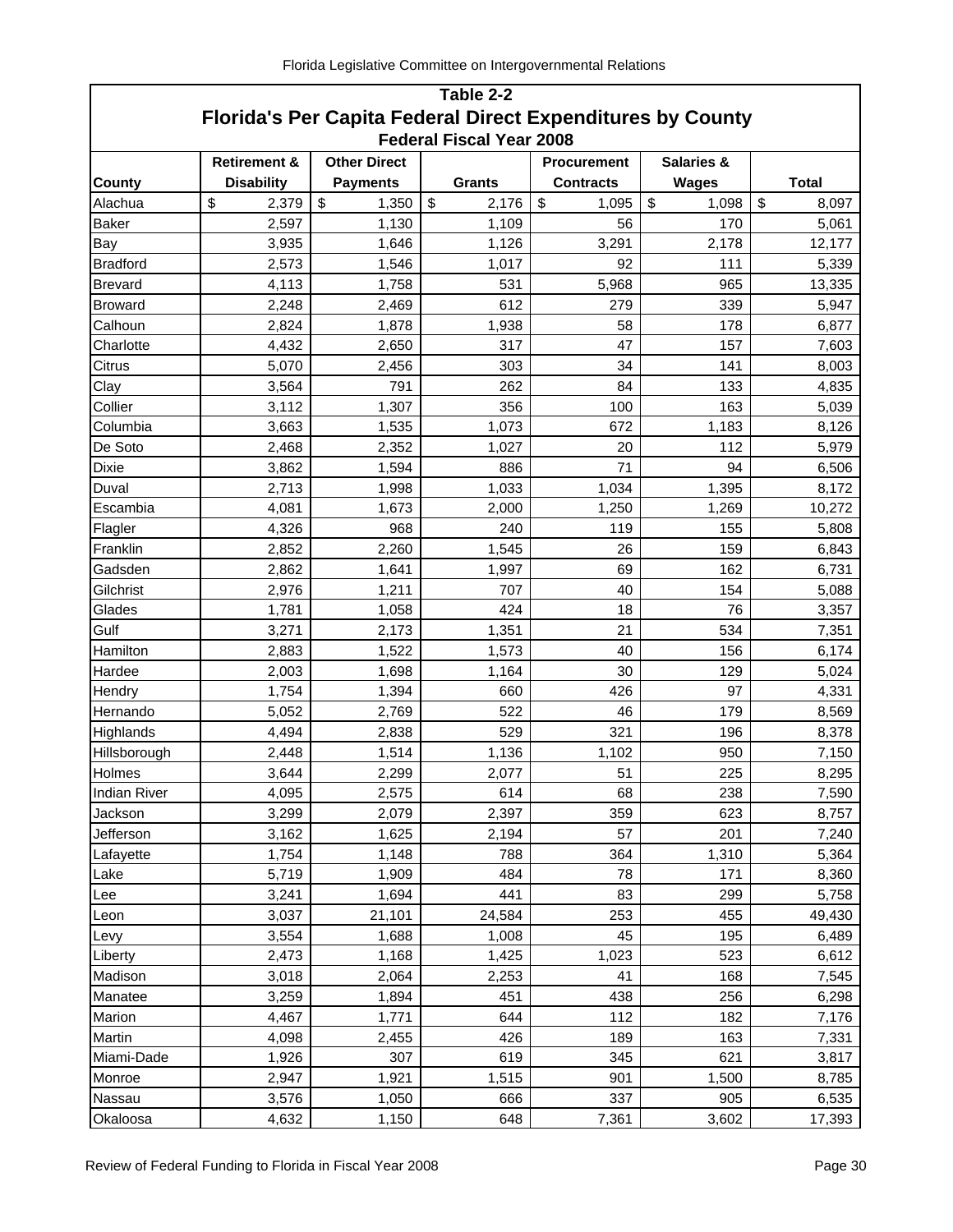|                                 | Table 2-2                                                         |                     |               |                    |              |              |  |  |  |  |  |
|---------------------------------|-------------------------------------------------------------------|---------------------|---------------|--------------------|--------------|--------------|--|--|--|--|--|
|                                 | <b>Florida's Per Capita Federal Direct Expenditures by County</b> |                     |               |                    |              |              |  |  |  |  |  |
| <b>Federal Fiscal Year 2008</b> |                                                                   |                     |               |                    |              |              |  |  |  |  |  |
|                                 | <b>Retirement &amp;</b>                                           | <b>Other Direct</b> |               | <b>Procurement</b> | Salaries &   |              |  |  |  |  |  |
| <b>County</b>                   | <b>Disability</b>                                                 | <b>Payments</b>     | <b>Grants</b> | <b>Contracts</b>   | <b>Wages</b> | <b>Total</b> |  |  |  |  |  |
| Okeechobee                      | 3,142                                                             | 2,551               | 813           | 51                 | 674          | 7,231        |  |  |  |  |  |
| Orange                          | 2,034                                                             | 1,246               | 655           | 3,280              | 535          | 7,751        |  |  |  |  |  |
| Osceola                         | 2,284                                                             | 946                 | 220           | 59                 | 124          | 3,633        |  |  |  |  |  |
| Palm Beach                      | 3,148                                                             | 2,507               | 556           | 363                | 384          | 6,958        |  |  |  |  |  |
| Pasco                           | 3,376                                                             | 2,570               | 396           | 124                | 163          | 6,629        |  |  |  |  |  |
| Pinellas                        | 3,867                                                             | 3,067               | 640           | 1,518              | 606          | 9,699        |  |  |  |  |  |
| Polk                            | 3,125                                                             | 1,516               | 646           | 148                | 185          | 5,620        |  |  |  |  |  |
| Putnam                          | 3,888                                                             | 2,231               | 1,413         | 33                 | 148          | 7,713        |  |  |  |  |  |
| Saint Johns                     | 3,134                                                             | 1,135               | 728           | 400                | 208          | 5,605        |  |  |  |  |  |
| Saint Lucie                     | 3,523                                                             | 1,814               | 466           | 220                | 205          | 6,228        |  |  |  |  |  |
| Santa Rosa                      | 3,990                                                             | 1,013               | (1, 301)      | 421                | 375          | 4,499        |  |  |  |  |  |
| Sarasota                        | 4,834                                                             | 2,819               | 364           | 393                | 220          | 8,629        |  |  |  |  |  |
| Seminole                        | 2,160                                                             | 1,053               | 376           | 152                | 286          | 4,027        |  |  |  |  |  |
| Sumter                          | 2,549                                                             | 1,049               | 561           | 222                | 959          | 5,340        |  |  |  |  |  |
| Suwannee                        | 3,784                                                             | 1,882               | 848           | 56                 | 206          | 6,775        |  |  |  |  |  |
| Taylor                          | 2,845                                                             | 1,799               | 1,459         | 1,219              | 120          | 7,444        |  |  |  |  |  |
| Union                           | 1,887                                                             | 911                 | 945           | 114                | 117          | 3,974        |  |  |  |  |  |
| Volusia                         | 3,741                                                             | 2,140               | 580           | 318                | 228          | 7,008        |  |  |  |  |  |
| Wakulla                         | 2,180                                                             | 833                 | 699           | 85                 | 192          | 3,988        |  |  |  |  |  |
| Walton                          | 2,771                                                             | 981                 | 879           | 27                 | 6,387        | 11,046       |  |  |  |  |  |
| Washington                      | 3,411                                                             | 2,115               | 2,059         | 57                 | 140          | 7,782        |  |  |  |  |  |
| <b>Statewide</b>                | \$<br>3,066                                                       | \$<br>2,333         | \$<br>1,075   | \$<br>884          | \$<br>611    | \$<br>7,969  |  |  |  |  |  |

Note: The calculations of per capita expenditures were made using April 1, 2008 population estimates for Florida counties as published by the Bureau of Economic and Business Research, University of Florida.

Data Source:

U.S. Census Bureau, "Consolidated Federal Funds Report for Fiscal Year 2008," U.S. Government Printing Office, Washington, DC 2009 (Issued July 2009) [http://www.census.gov/prod/www/abs/cffr.html]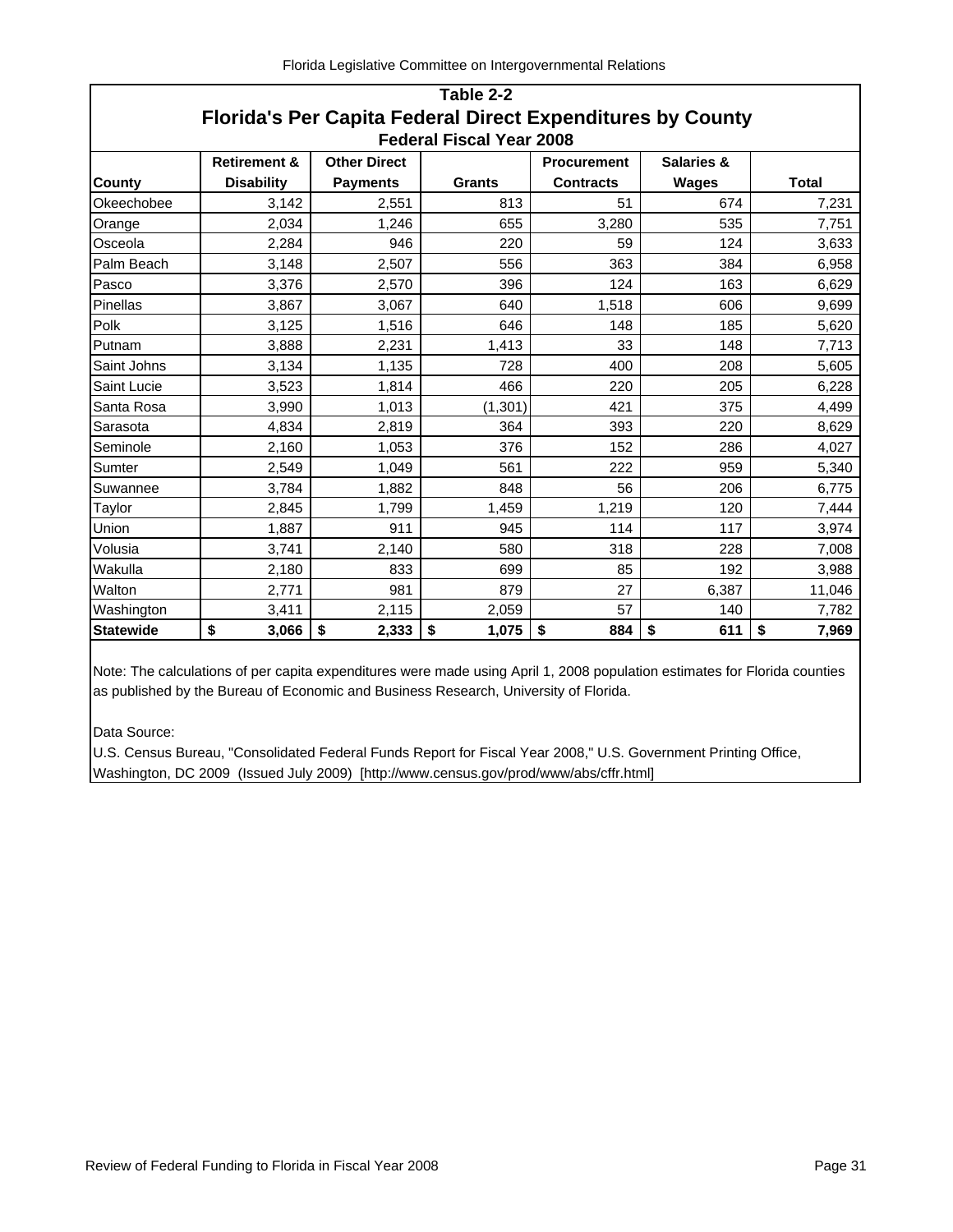| Table 2-3<br>Florida's Federal Direct Expenditures by County - Category as % of Total<br><b>Federal Fiscal Year 2008</b> |                   |                 |               |                  |              |  |  |  |  |
|--------------------------------------------------------------------------------------------------------------------------|-------------------|-----------------|---------------|------------------|--------------|--|--|--|--|
|                                                                                                                          |                   |                 |               |                  |              |  |  |  |  |
| County                                                                                                                   | <b>Disability</b> | <b>Payments</b> | <b>Grants</b> | <b>Contracts</b> | <b>Wages</b> |  |  |  |  |
| Alachua                                                                                                                  | 29.4%             | 16.7%           | 26.9%         | 13.5%            | 13.6%        |  |  |  |  |
| <b>Baker</b>                                                                                                             | 51.3%             | 22.3%           | 21.9%         | 1.1%             | 3.4%         |  |  |  |  |
| Bay                                                                                                                      | 32.3%             | 13.5%           | 9.3%          | 27.0%            | 17.9%        |  |  |  |  |
| <b>Bradford</b>                                                                                                          | 48.2%             | 29.0%           | 19.0%         | 1.7%             | 2.1%         |  |  |  |  |
| <b>Brevard</b>                                                                                                           | 30.8%             | 13.2%           | 4.0%          | 44.8%            | 7.2%         |  |  |  |  |
| <b>Broward</b>                                                                                                           | 37.8%             | 41.5%           | 10.3%         | 4.7%             | 5.7%         |  |  |  |  |
| Calhoun                                                                                                                  | 41.1%             | 27.3%           | 28.2%         | 0.8%             | 2.6%         |  |  |  |  |
| Charlotte                                                                                                                | 58.3%             | 34.9%           | 4.2%          | 0.6%             | 2.1%         |  |  |  |  |
| <b>Citrus</b>                                                                                                            | 63.3%             | 30.7%           | 3.8%          | 0.4%             | 1.8%         |  |  |  |  |
| Clay                                                                                                                     | 73.7%             | 16.4%           | 5.4%          | 1.7%             | 2.8%         |  |  |  |  |
| Collier                                                                                                                  | 61.8%             | 25.9%           | 7.1%          | 2.0%             | 3.2%         |  |  |  |  |
| Columbia                                                                                                                 | 45.1%             | 18.9%           | 13.2%         | 8.3%             | 14.6%        |  |  |  |  |
| De Soto                                                                                                                  | 41.3%             | 39.3%           | 17.2%         | 0.3%             | 1.9%         |  |  |  |  |
| <b>Dixie</b>                                                                                                             | 59.4%             | 24.5%           | 13.6%         | 1.1%             | 1.4%         |  |  |  |  |
| Duval                                                                                                                    | 33.2%             | 24.4%           | 12.6%         | 12.7%            | 17.1%        |  |  |  |  |
| Escambia                                                                                                                 | 39.7%             | 16.3%           | 19.5%         | 12.2%            | 12.4%        |  |  |  |  |
| Flagler                                                                                                                  | 74.5%             | 16.7%           | 4.1%          | 2.0%             | 2.7%         |  |  |  |  |
| Franklin                                                                                                                 | 41.7%             | 33.0%           | 22.6%         | 0.4%             | 2.3%         |  |  |  |  |
| Gadsden                                                                                                                  | 42.5%             | 24.4%           | 29.7%         | 1.0%             | 2.4%         |  |  |  |  |
| Gilchrist                                                                                                                | 58.5%             | 23.8%           | 13.9%         | 0.8%             | 3.0%         |  |  |  |  |
| Glades                                                                                                                   | 53.1%             | 31.5%           | 12.6%         | 0.5%             | 2.3%         |  |  |  |  |
| Gulf                                                                                                                     | 44.5%             | 29.6%           | 18.4%         | 0.3%             | 7.3%         |  |  |  |  |
| Hamilton                                                                                                                 | 46.7%             | 24.7%           | 25.5%         | 0.6%             | 2.5%         |  |  |  |  |
| Hardee                                                                                                                   | 39.9%             | 33.8%           | 23.2%         | 0.6%             | 2.6%         |  |  |  |  |
| Hendry                                                                                                                   | 40.5%             | 32.2%           | 15.2%         | 9.8%             | 2.2%         |  |  |  |  |
| Hernando                                                                                                                 | 59.0%             | 32.3%           | 6.1%          | 0.5%             | 2.1%         |  |  |  |  |
| Highlands                                                                                                                | 53.6%             | 33.9%           | 6.3%          | 3.8%             | 2.3%         |  |  |  |  |
| Hillsborough                                                                                                             | 34.2%             | 21.2%           | 15.9%         | 15.4%            | 13.3%        |  |  |  |  |
| Holmes                                                                                                                   | 43.9%             | 27.7%           | 25.0%         | 0.6%             | 2.7%         |  |  |  |  |
| <b>Indian River</b>                                                                                                      | 54.0%             | 33.9%           | 8.1%          | 0.9%             | 3.1%         |  |  |  |  |
| Jackson                                                                                                                  | 37.7%             | 23.7%           | 27.4%         | 4.1%             | 7.1%         |  |  |  |  |
| Jefferson                                                                                                                | 43.7%             | 22.5%           | 30.3%         | 0.8%             | 2.8%         |  |  |  |  |
| Lafayette                                                                                                                | 32.7%             | 21.4%           | 14.7%         | 6.8%             | 24.4%        |  |  |  |  |
| Lake                                                                                                                     | 68.4%             | 22.8%           | 5.8%          | 0.9%             | 2.0%         |  |  |  |  |
| Lee                                                                                                                      | 56.3%             | 29.4%           | 7.7%          | 1.4%             | 5.2%         |  |  |  |  |
| Leon                                                                                                                     | 6.1%              | 42.7%           | 49.7%         | 0.5%             | 0.9%         |  |  |  |  |
| Levy                                                                                                                     | 54.8%             | 26.0%           | 15.5%         | 0.7%             | 3.0%         |  |  |  |  |
| Liberty                                                                                                                  | 37.4%             | 17.7%           | 21.6%         | 15.5%            | 7.9%         |  |  |  |  |
| Madison                                                                                                                  | 40.0%             | 27.4%           | 29.9%         | 0.5%             | 2.2%         |  |  |  |  |
| Manatee                                                                                                                  | 51.8%             | 30.1%           | 7.2%          | 7.0%             | 4.1%         |  |  |  |  |
| Marion                                                                                                                   | 62.2%             | 24.7%           | 9.0%          | 1.6%             | 2.5%         |  |  |  |  |
| Martin                                                                                                                   | 55.9%             | 33.5%           | 5.8%          | 2.6%             | 2.2%         |  |  |  |  |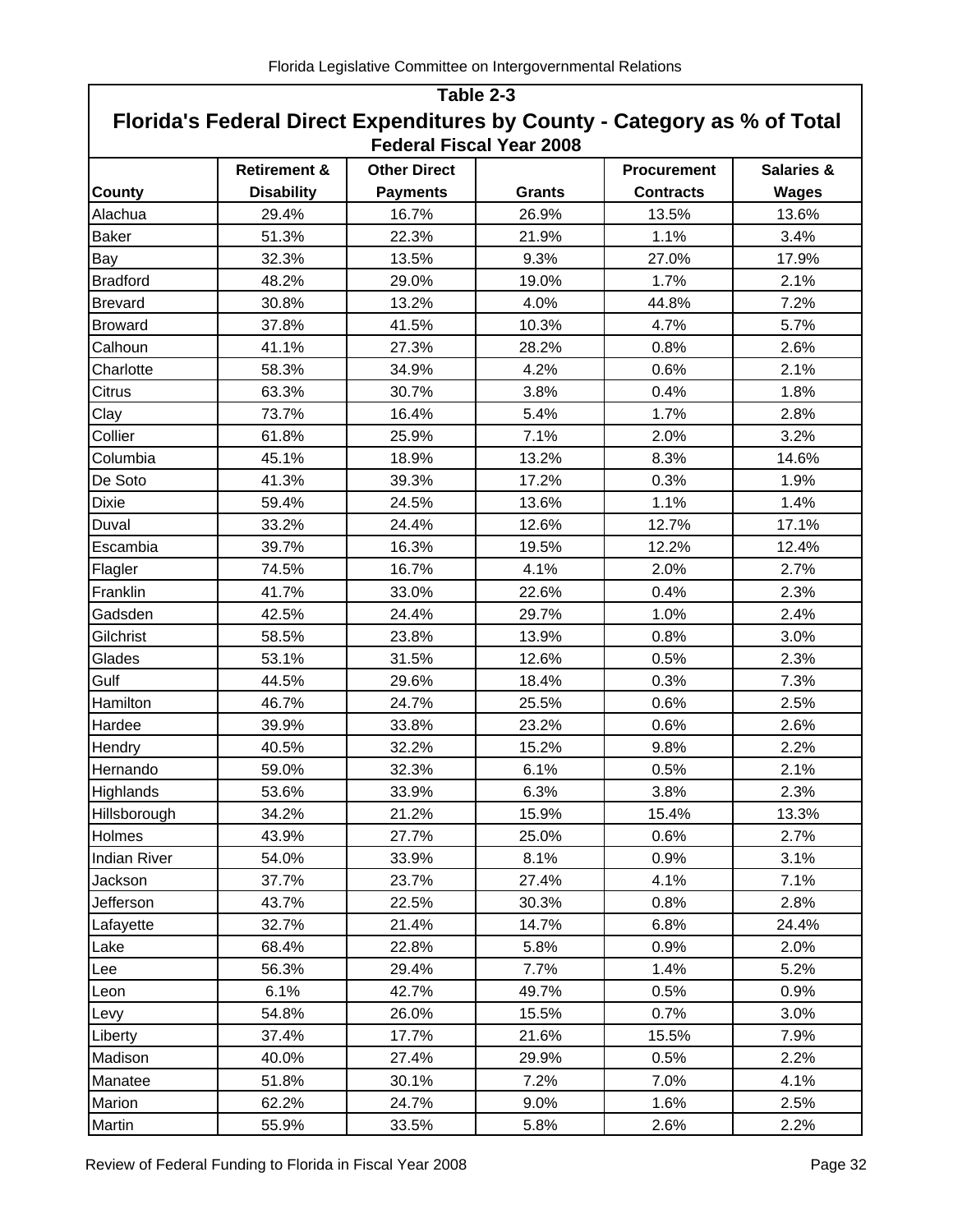| Table 2-3                       |                                                                          |                     |               |                    |              |  |  |  |  |  |
|---------------------------------|--------------------------------------------------------------------------|---------------------|---------------|--------------------|--------------|--|--|--|--|--|
|                                 | Florida's Federal Direct Expenditures by County - Category as % of Total |                     |               |                    |              |  |  |  |  |  |
| <b>Federal Fiscal Year 2008</b> |                                                                          |                     |               |                    |              |  |  |  |  |  |
|                                 | <b>Retirement &amp;</b>                                                  | <b>Other Direct</b> |               | <b>Procurement</b> | Salaries &   |  |  |  |  |  |
| <b>County</b>                   | <b>Disability</b>                                                        | <b>Payments</b>     | <b>Grants</b> | <b>Contracts</b>   | <b>Wages</b> |  |  |  |  |  |
| Miami-Dade                      | 50.4%                                                                    | 8.0%                | 16.2%         | 9.0%               | 16.3%        |  |  |  |  |  |
| Monroe                          | 33.5%                                                                    | 21.9%               | 17.2%         | 10.3%              | 17.1%        |  |  |  |  |  |
| Nassau                          | 54.7%                                                                    | 16.1%               | 10.2%         | 5.2%               | 13.9%        |  |  |  |  |  |
| Okaloosa                        | 26.6%                                                                    | 6.6%                | 3.7%          | 42.3%              | 20.7%        |  |  |  |  |  |
| Okeechobee                      | 43.4%                                                                    | 35.3%               | 11.2%         | 0.7%               | 9.3%         |  |  |  |  |  |
| Orange                          | 26.2%                                                                    | 16.1%               | 8.5%          | 42.3%              | 6.9%         |  |  |  |  |  |
| Osceola                         | 62.9%                                                                    | 26.1%               | 6.1%          | 1.6%               | 3.4%         |  |  |  |  |  |
| Palm Beach                      | 45.2%                                                                    | 36.0%               | 8.0%          | 5.2%               | 5.5%         |  |  |  |  |  |
| Pasco                           | 50.9%                                                                    | 38.8%               | 6.0%          | 1.9%               | 2.5%         |  |  |  |  |  |
| Pinellas                        | 39.9%                                                                    | 31.6%               | 6.6%          | 15.7%              | 6.3%         |  |  |  |  |  |
| Polk                            | 55.6%                                                                    | 27.0%               | 11.5%         | 2.6%               | 3.3%         |  |  |  |  |  |
| Putnam                          | 50.4%                                                                    | 28.9%               | 18.3%         | 0.4%               | 1.9%         |  |  |  |  |  |
| Saint Johns                     | 55.9%                                                                    | 20.2%               | 13.0%         | 7.1%               | 3.7%         |  |  |  |  |  |
| Saint Lucie                     | 56.6%                                                                    | 29.1%               | 7.5%          | 3.5%               | 3.3%         |  |  |  |  |  |
| Santa Rosa                      | 88.7%                                                                    | 22.5%               | $-28.9%$      | 9.4%               | 8.3%         |  |  |  |  |  |
| Sarasota                        | 56.0%                                                                    | 32.7%               | 4.2%          | 4.6%               | 2.5%         |  |  |  |  |  |
| Seminole                        | 53.7%                                                                    | 26.1%               | 9.3%          | 3.8%               | 7.1%         |  |  |  |  |  |
| Sumter                          | 47.7%                                                                    | 19.6%               | 10.5%         | 4.2%               | 18.0%        |  |  |  |  |  |
| Suwannee                        | 55.8%                                                                    | 27.8%               | 12.5%         | 0.8%               | 3.0%         |  |  |  |  |  |
| Taylor                          | 38.2%                                                                    | 24.2%               | 19.6%         | 16.4%              | 1.6%         |  |  |  |  |  |
| Union                           | 47.5%                                                                    | 22.9%               | 23.8%         | 2.9%               | 2.9%         |  |  |  |  |  |
| Volusia                         | 53.4%                                                                    | 30.5%               | 8.3%          | 4.5%               | 3.3%         |  |  |  |  |  |
| Wakulla                         | 54.7%                                                                    | 20.9%               | 17.5%         | 2.1%               | 4.8%         |  |  |  |  |  |
| Walton                          | 25.1%                                                                    | 8.9%                | 8.0%          | 0.2%               | 57.8%        |  |  |  |  |  |
| Washington                      | 43.8%                                                                    | 27.2%               | 26.5%         | 0.7%               | 1.8%         |  |  |  |  |  |
| <b>Statewide</b>                | 38.5%                                                                    | 29.3%               | 13.5%         | 11.1%              | 7.7%         |  |  |  |  |  |

Data Source:

U.S. Census Bureau, "Consolidated Federal Funds Report for Fiscal Year 2008," U.S. Government Printing Office, Washington, DC 2009 (Issued July 2009) [http://www.census.gov/prod/www/abs/cffr.html]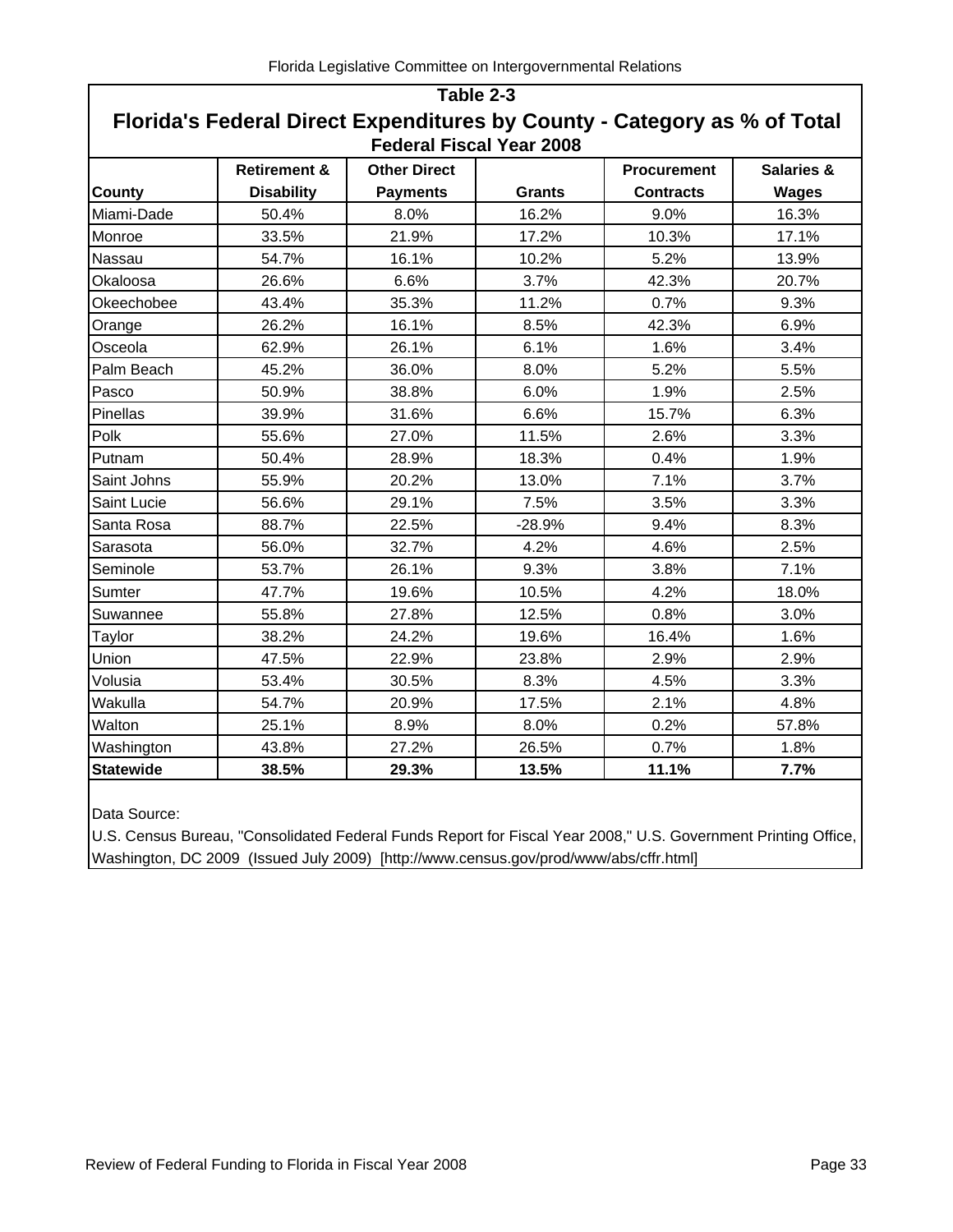This page was intentionally left blank.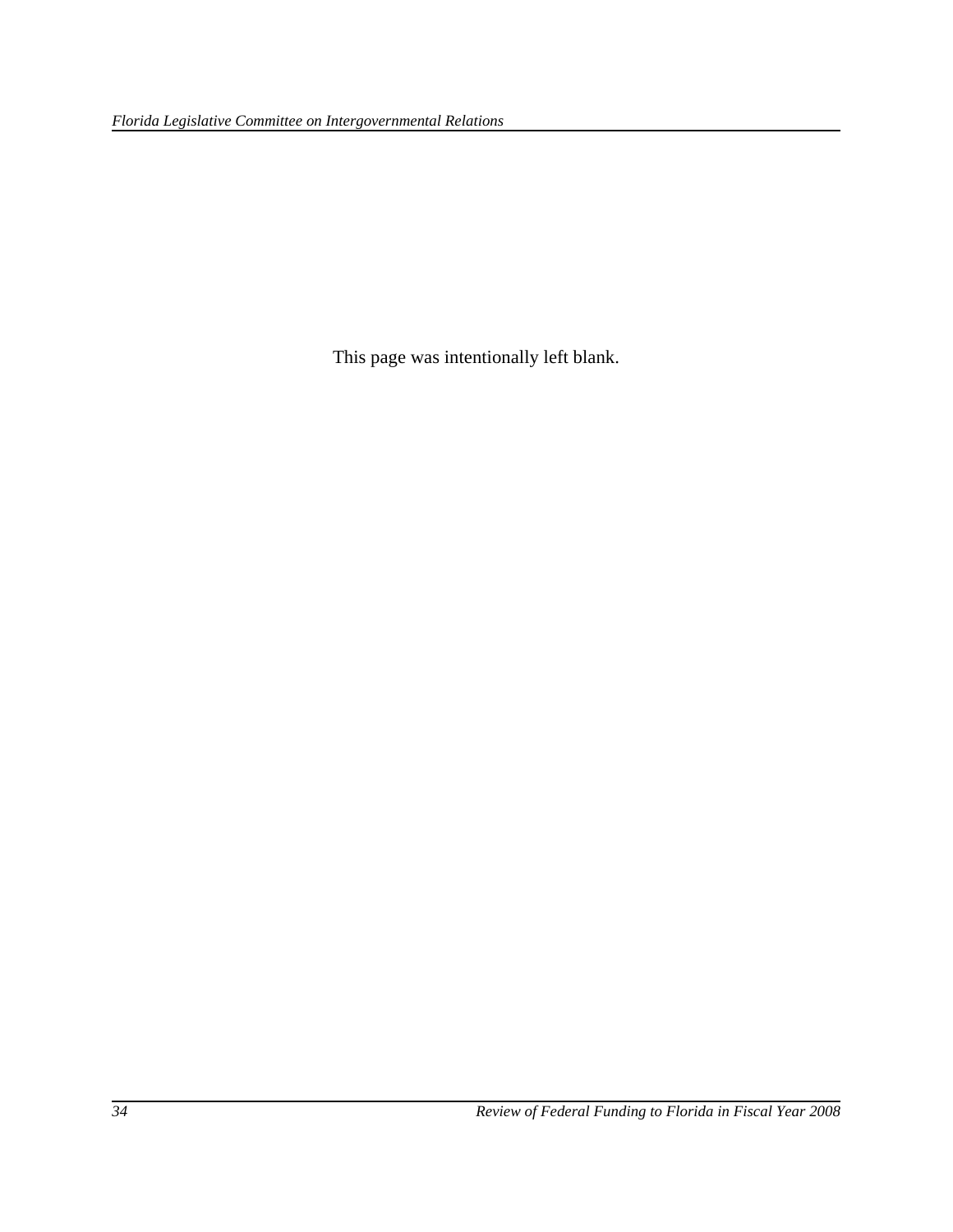## **Part Three: Federal Grants to Florida's State and Local Governments**

### **A. Introduction**

Federal grant expenditures to Florida's state and local governments totaled \$20.7 billion, or \$1,127 per capita, in fiscal year 2008. Florida had the 4<sup>th</sup> largest expenditure of all states and the seven most populous states, and the  $2<sup>nd</sup>$  largest expenditure of the southern states, after Texas.<sup>1</sup> Compared to 2007, Florida's rankings were unchanged. On a per capita basis, Florida ranked  $46<sup>th</sup>$  among all states, last among the most populous states, and  $14<sup>th</sup>$  among the southern states. The state's per capita rankings among the most populous and southern states were unchanged from 2007; however, Florida's per capita ranking among all states dropped from  $45<sup>th</sup>$  to  $46<sup>th</sup>$ .

A summary of Florida's federal grant expenditures by department or agency can be found in **Table 3-1** on page 39. In addition to total reported expenditures, calculations of per capita expenditures have been included. Florida's rankings among the fifty states, the seven most populous states, and the other southern states on the basis of total and per capita expenditures are listed as well. Of the \$20.7 billion in total grant expenditures to Florida in 2008, the grant funding received from six federal departments: Health and Human Services, Transportation, Education, Housing and Urban Development, Agriculture, and Homeland Security totaled \$20 billion and accounted for 97 percent of all grant expenditures to Florida.

### **B. Data Sources**

<u>.</u>

The data reported in this part was obtained from the U.S. Census Bureau publication entitled *Federal Aid to States for Fiscal Year 2008* issued July 2009. The Census Bureau's publication presents federal expenditures to state and local governments by state and U.S. outlying areas. However, the focus of this part is on the total expenditures made to the fifty states collectively and the expenditures by program category made to Florida.

The total grant expenditures to Florida of \$20.7 billion are slightly more than the state's federal grant obligations of \$20.2 billion discussed previously in Part One. This difference results from the use of the *Federal Aid to States* (FAS) report as the data source here as opposed to the use of the *Consolidated Federal Funds Report* (CFFR). The FAS report presents state-by-state distributions of federal expenditures for grants to state and local governments only. By contrast, federal grants reported in the CFFR generally represent obligations. Obligations are federal funds designated stateby-state and available to be "drawn down" through a variety of program requirements. Additionally, the CFFR includes payments to state and local governments as well as nongovernmental recipients.

<sup>&</sup>lt;sup>1</sup> Based on July 1, 2008 population estimates prepared by the U.S. Census Bureau, the seven most populous states were California, Texas, New York, Florida, Illinois, Pennsylvania, and Ohio. The Census Bureau has classified 16 states in the South region. They are Alabama, Arkansas, Delaware, Florida, Georgia, Kentucky, Louisiana, Maryland, Mississippi, North Carolina, Oklahoma, South Carolina, Tennessee, Texas, Virginia, and West Virginia.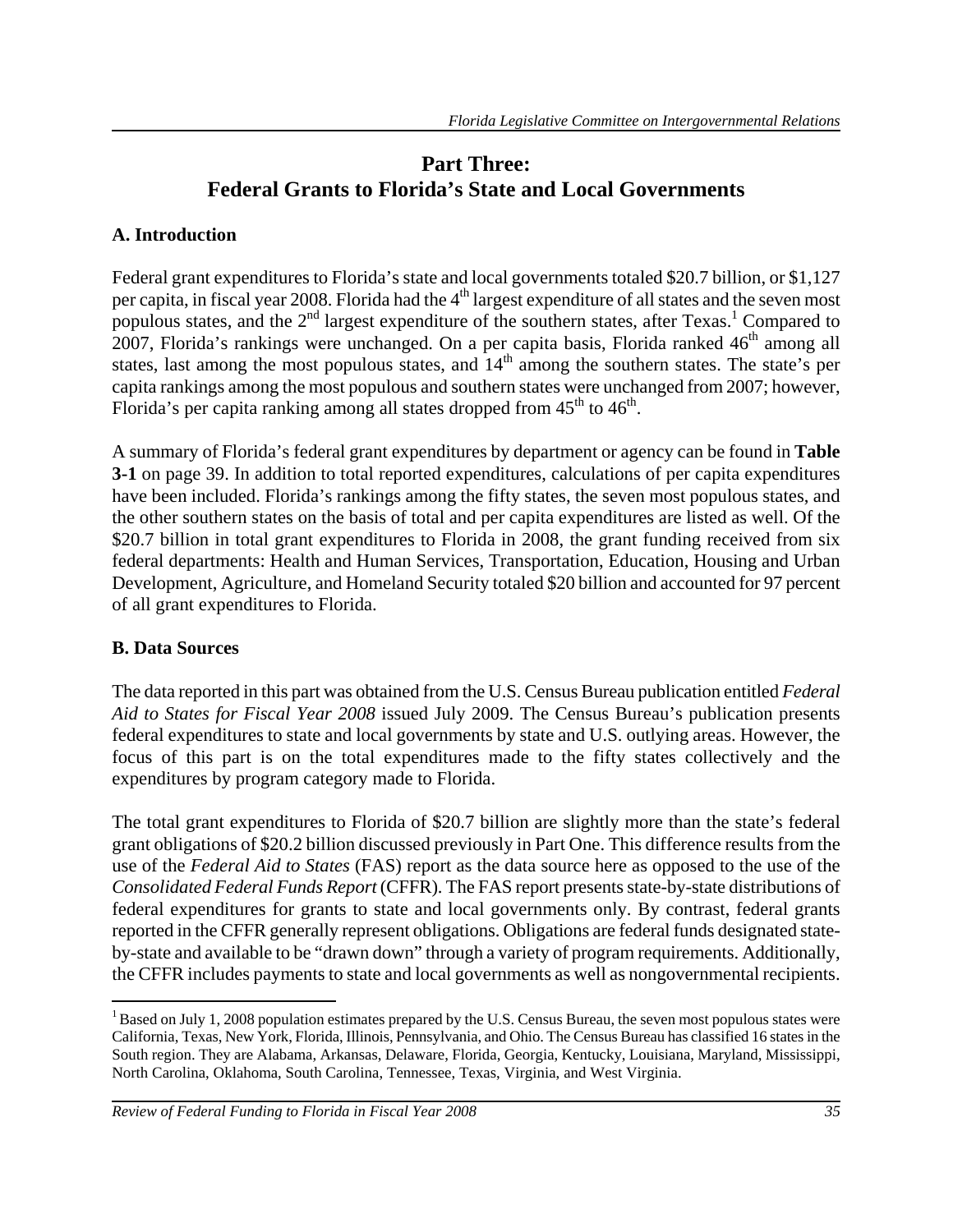Distributions and obligations will eventually translate into expenditures by the state and local governments, which are addressed in the Committee's reports *Federal Grants to Florida's Local*  Governments and subsequent updates.<sup>2</sup> This report profiles grant expenditures reported to the Federal Audit Clearinghouse by local governments and is part of an ongoing effort by the Committee to assist local governments in maximizing their drawdown of federal awards. Furthermore, local government expenditures sorted by grant program have been compiled and are available for download on the committee's website.<sup>3</sup>

### **C. Federal Grants by Department or Agency**

The tables in this part provide more detailed summaries of federal grant expenditures to Florida by department or agency. In the FAS report, these federal grant expenditures are reported by program categories. It is important to note that the majority of these program categories reflect the sum total of numerous individual grant programs.

In the Catalog of Federal Domestic Assistance (CFDA), federal grants are classified into one of two types: formula grants and project grants.<sup>4</sup> Formula grants are allocations of money to states or their subdivisions in accordance with distribution formulas prescribed by law or administrative regulation for activities of a continuing nature not confined to a specific project. Project grants are funding for specific projects for fixed or known periods of time and can include fellowships, scholarships, research grants, training grants, traineeships, experimental and demonstration grants, evaluation grants, planning grants, technical assistance grants, survey grants, and construction grants. Currently, the CFDA lists 237 formula grant programs and 1,299 project grant programs. In total, 1,536 separate federal grant programs are listed in the CFDA. Data on states' participation in each of these individual grant programs is not part of the FAS report.

Utilizing the data published in the FAS report, the following tables summarize federal grant expenditures to Florida by department or agency.

| <b>Table 3-2:</b> | U.S. Department of Agriculture (page 40)       |
|-------------------|------------------------------------------------|
| <b>Table 3-3:</b> | U.S. Department of Commerce (page 41)          |
| <b>Table 3-4:</b> | U.S. Department of Defense (page 42)           |
| <b>Table 3-5:</b> | U.S. Department of Education (page 43)         |
| <b>Table 3-6:</b> | U.S. Department of Energy (page 44)            |
| <b>Table 3-7:</b> | U.S. Environmental Protection Agency (page 45) |
|                   |                                                |

 $\frac{2}{3}$  www.floridalcir.gov/UserContent/docs/File/reports/fedgrants08.pdf  $\frac{3}{3}$  www.floridalcir.gov/dataato<u>f.cfm</u>

 $\overline{a}$ 

<sup>&</sup>lt;sup>4</sup> The purpose of the CFDA is to provide a database of all federal programs available to state and local governments, including the District of Columbia; federally-recognized Indian tribal governments; territories and possessions of the United States; domestic public, quasi-public, and private profit and nonprofit organizations and institutions; specialized groups; and individuals. The Catalog is available online at www.cfda.gov. Programs in the Catalog are classified into 15 types of assistance, seven of which are financial types of assistance and eight are non-financial types of assistance.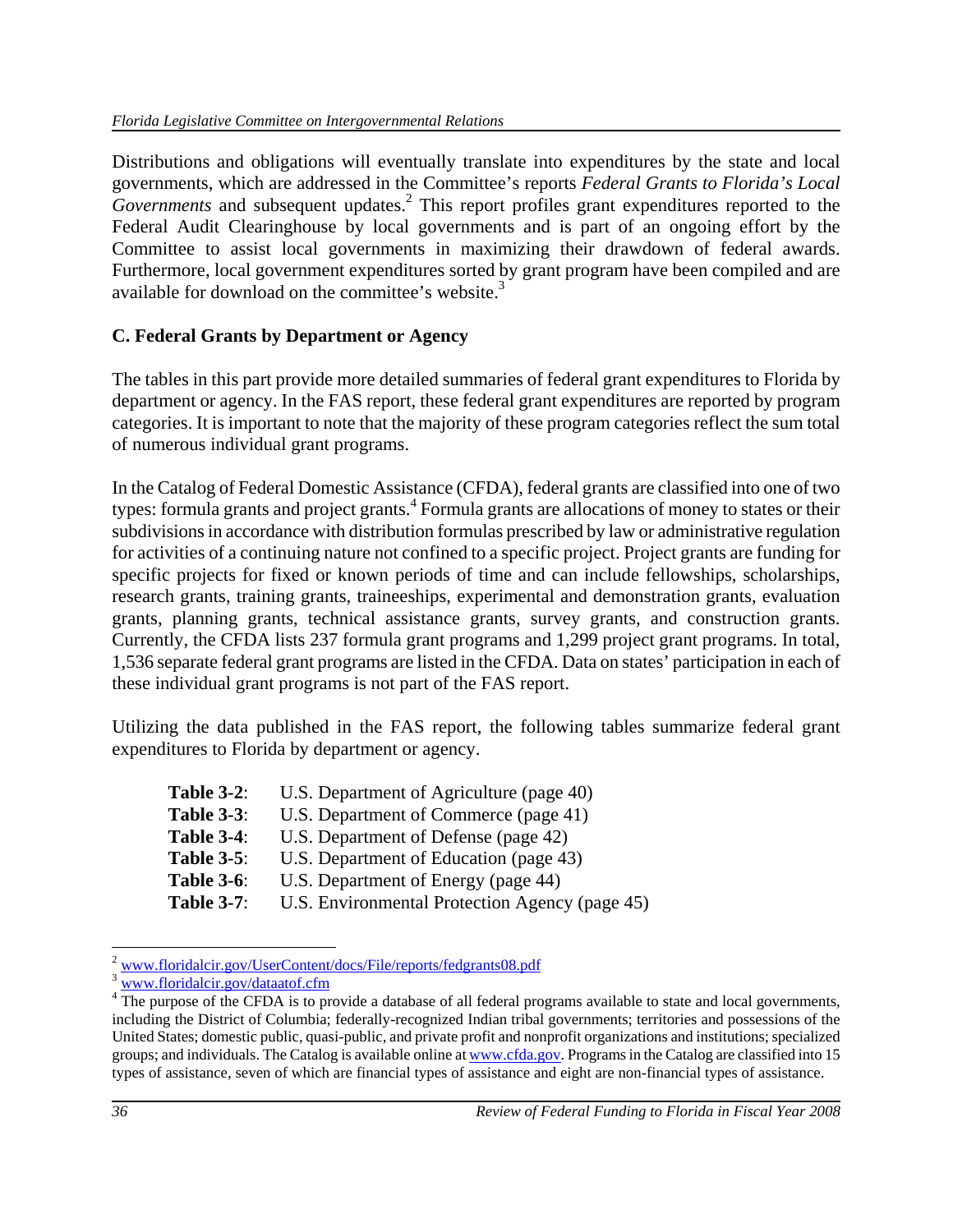| <b>Table 3-8:</b>   | U.S. Department of Health and Human Services (page 46)     |
|---------------------|------------------------------------------------------------|
| <b>Table 3-9:</b>   | U.S. Department of Homeland Security (page 47)             |
| <b>Table 3-10:</b>  | U.S. Department of Housing and Urban Development (page 48) |
| <b>Table 3-11:</b>  | U.S. Department of Interior (page 49)                      |
| <b>Table 3-12:</b>  | U.S. Department of Justice (page 50)                       |
| <b>Table 3-13:</b>  | U.S. Department of Labor (page 51)                         |
| <b>Table 3-14:</b>  | U.S. Department of Transportation (page 52)                |
| <b>Table 3-15</b> : | U.S. Department of the Treasury (page 53)                  |
|                     |                                                            |

Two additional tables summarize changes in federal grant expenditures to Florida by department or agency for the period of 1996 through 2008. **Table 3-16** on pages 54-57 lists the total expenditures, the percentage change in total expenditures from one year to the next, and Florida's rankings among the fifty states. **Table 3-17** on pages 58-59 lists the per capita expenditures and Florida's rankings among the fifty states. **Table 3-18** on pages 60-61 provides a comparison of each state's proportional receipt of federal grants by agency in 2008. If the state's proportional share by agency is roughly equivalent to the state's share of the national population, then perhaps a measure of equality has been satisfied. Supplemental information describing each federal department or agency and many of the grant programs can be obtained from their respective websites. A list of those websites can be found in the **Appendix**.

**Chart 3-1** on page 62 illustrates total federal grant expenditures to states and their respective local governments plotted against the states' populations. A trend line is utilized to visually illustrate the expenditure level predicted by an individual state's population. Although this analysis does not consider the numerous other factors that affect states' receipts of grant funding, it does allow for a comparison similar to the analysis of per capita measures utilized in this report. Federal grant expenditures to state and local governments generally cluster around the trend line, indicating a high level of dependence on population. However, expenditures to a few states differ substantially, indicating that they receive more or less grant funding than would be predicted by population alone. Louisiana, Mississippi, and New York illustrate expenditures substantially above their predicted levels while Florida, Texas, and Virginia illustrate those substantially below their predicted levels.

### **D. Conclusion**

For reporting purposes, the federal government aggregates expenditures of hundreds of separate grant programs into broad program categories. Consequently, it is difficult to determine why the state ranks so low, on a per capita basis, relative to other states in many program categories. Certainly, this aggregation of expenditure data masks differences from one grant program to another. Within the same program category, a high per capita ranking in an individual grant program may be offset to some degree by a low per capita ranking in another program.

According to past statements made by representatives of several state agencies, per capita measurements of certain federal grants receipts, while low compared to other states, may not reflect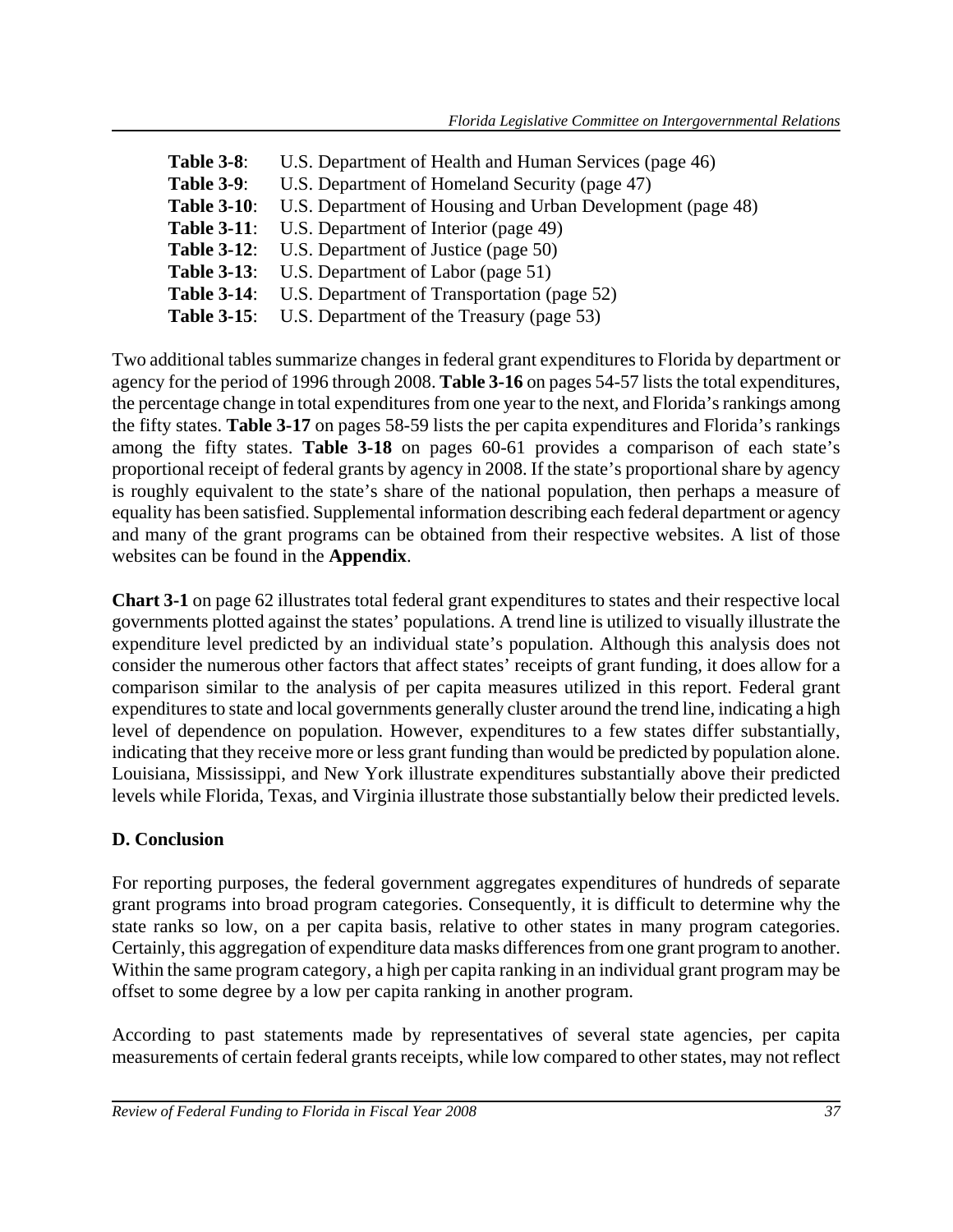the fact that the amounts are adequately serving their target populations. Additionally, some grant funding formulas incorporate variables other than the population at large; therefore, the use of a per capita measure for comparisons among states may not be appropriate. Florida's per capita expenditures for select grants may be lower than for most other states because of the state's unique demographic composition, which features large elderly and retiree populations. However, when funding is compared in terms of actual dollars, or per target populations, the state may actually rank much higher nationally.

It is important to note that a number of factors determine how successful or not an individual state can be in maximizing federal grant funding. How a state fares in the receipt of grant funding is largely determined by formula. Although the total number of project grants outnumbers the total number of formula grants by a factor of five, the cumulative dollar value of project grants is small relative to the cumulative dollar value of the large formula grant programs that exist in education, health care, and transportation, for example.

Another factor that affects states' receipt of grant funding is the natural resources existing within their boundaries. States that typically do well in the receipt of grant funding are those that receive payments for the value of natural resources extracted from their public lands. The existence of such extractable natural resources favors states like Alaska, Louisiana, and Wyoming, relative to a state like Florida with fewer extractable natural resources.

Medicaid is another factor that affects how a state fares in the receipt of grant funding, given the size of the program itself. While Medicaid spending has been increasing, an individual state could experience a smaller than average increase if its Medicaid matching rate declines. Conversely, a state experiencing an increase in its matching rate could see a substantial increase in grant funding. Additionally, the type of Medicaid program run by the state, whether relatively modest and less expensive or more expansive and more expensive, will affect the level of federal reimbursements.

In spite of the caveats mentioned above, the data presented in this part suggest that it is possible for Florida to realize improvement in the acquisition of federal grants. Therefore, elected federal, state, and local officials should consider the development of a comprehensive strategy in the evaluation and acquisition of federal grants and identify federal and state policy changes to enhance the state's access and receipt of such funding.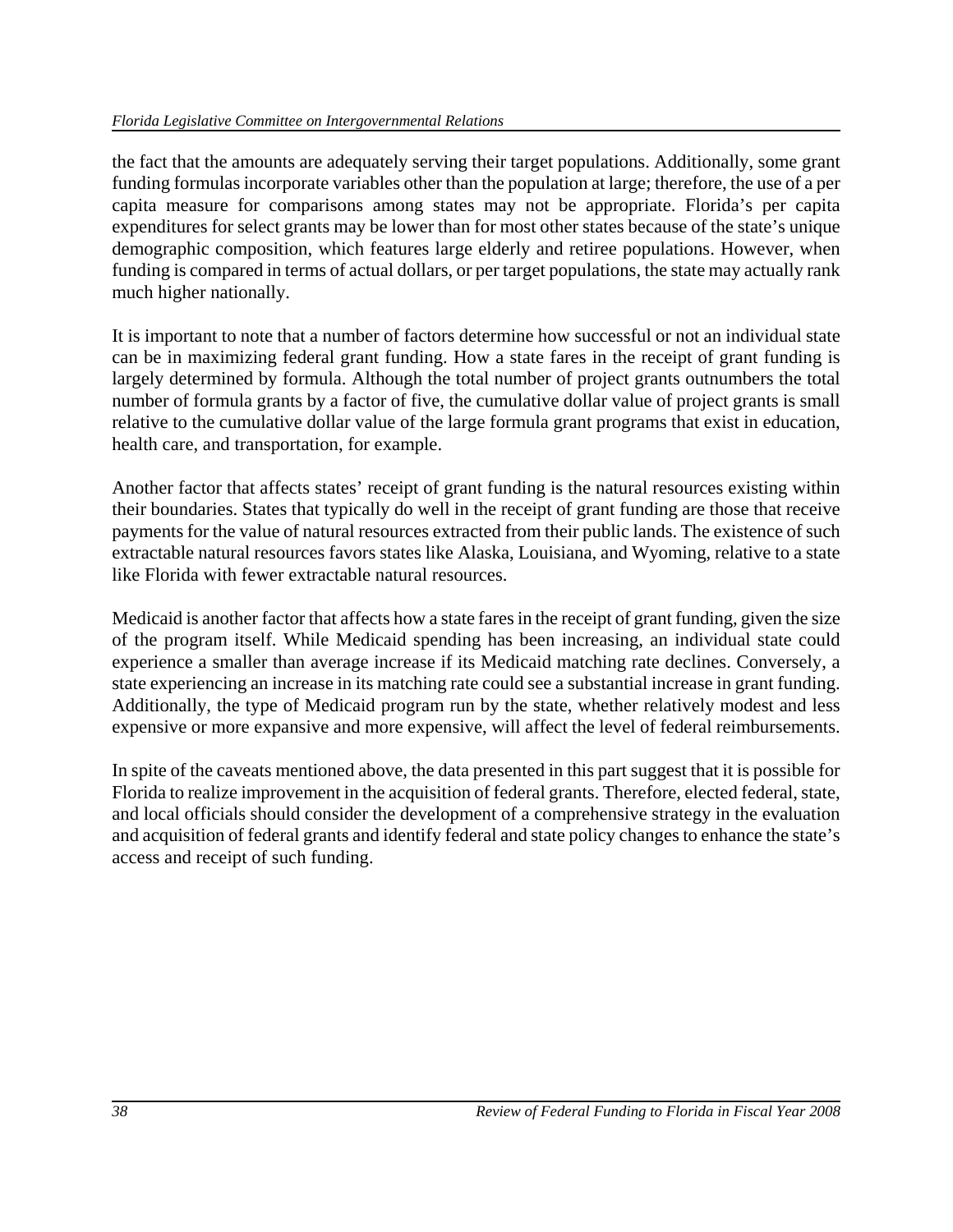| Table 3-1                                                                |                       |           |                 |                            |                          |                          |                            |                                |                          |
|--------------------------------------------------------------------------|-----------------------|-----------|-----------------|----------------------------|--------------------------|--------------------------|----------------------------|--------------------------------|--------------------------|
|                                                                          |                       |           |                 |                            |                          |                          |                            |                                |                          |
| <b>Federal Grant Expenditures to Florida State and Local Governments</b> |                       |           |                 |                            |                          |                          |                            |                                |                          |
| <b>Federal Fiscal Year 2008</b>                                          |                       |           |                 |                            |                          |                          |                            |                                |                          |
|                                                                          |                       |           |                 | <b>Florida's Rankings:</b> |                          |                          | <b>Florida's Rankings:</b> |                                |                          |
|                                                                          |                       |           |                 | <b>Total Expenditures</b>  |                          |                          |                            | <b>Per Capita Expenditures</b> |                          |
|                                                                          |                       | $%$ of    |                 | 7 Most                     | 16 States                |                          |                            | 7 Most                         | 16 States                |
|                                                                          | Total                 | State's   | All             | <b>Populous</b>            | in "South"               | Per Capita               | All                        | <b>Populous</b>                | in "South"               |
| <b>Federal Agency or Department</b>                                      | <b>Expenditures</b>   | Total     | <b>States</b>   | <b>States</b>              | Region                   | <b>Expenditures</b>      | <b>States</b>              | <b>States</b>                  | Region                   |
| <b>Health and Human Services</b>                                         | \$.<br>11,410,340,000 | 55.2%     | 5th             | 5th                        | 2nd                      | \$.<br>622.55            | 46th                       | 7th                            | 15th                     |
| Transportation                                                           | 2,768,353,000         | 13.4%     | 4th             | 4th                        | 2nd                      | 151.04                   | 37th                       | 3rd                            | 10th                     |
| Education                                                                | 1,997,038,000         | 9.7%      | 4th             | 4th                        | 2nd                      | 108.96                   | 37th                       | 5th                            | 14th                     |
| Housing and Urban Development                                            | 1,632,819,000         | 7.9%      | 8th             | 6th                        | 3rd                      | 89.09                    | 30th                       | 6th                            | 10th                     |
| Agriculture                                                              | 1,267,396,000         | 6.1%      | 4th             | 4th                        | 2nd                      | 69.15                    | 40th                       | 6th                            | 14th                     |
| <b>Homeland Security</b>                                                 | 872,199,000           | 4.2%      | 3rd             | 2 <sub>nd</sub>            | 2nd                      | 47.59                    | 18th                       | 1st                            | 5th                      |
| Labor                                                                    | 258,976,000           | 1.3%      | 9th             | 7th                        | 3rd                      | 14.13                    | 50th                       | 7th                            | 16th                     |
| Justice                                                                  | 196,219,000           | 0.9%      | 2 <sub>nd</sub> | 2nd                        | 1st                      | 10.71                    | 14th                       | 2 <sub>nd</sub>                | 5th                      |
| <b>Environmental Protection Agency</b>                                   | 117,898,000           | 0.6%      | 8th             | 6th                        | 2nd                      | 6.43                     | 50th                       | 7th                            | 16th                     |
| Interior                                                                 | 33,354,000            | 0.2%      | 26th            | 4th                        | 8th                      | 1.82                     | 48th                       | 6th                            | 16th                     |
| <b>Veterans Affairs</b>                                                  | 23.860.000            | 0.1%      | 7th             | 5th                        | 2nd                      | 1.30                     | 41 <sub>st</sub>           | 5th                            | 12th                     |
| National Foundation on the Arts and the Humanities                       | 13,884,000            | 0.1%      | 4th             | 4th                        | 2nd                      | 0.76                     | 44th                       | 5th                            | 14th                     |
| Commerce                                                                 | 13,050,000            | 0.1%      | 12th            | 5th                        | 5th                      | 0.71                     | 44th                       | 6th                            | 15th                     |
| Energy                                                                   | 11.087.000            | 0.1%      | 19th            | 7th                        | 4th                      | 0.60                     | 50th                       | 7th                            | 16th                     |
| Defense                                                                  | 10,465,000            | 0.1%      | 14th            | 4th                        | 6th                      | 0.57                     | 30th                       | 5th                            | 11th                     |
| Corporation for Public Broadcasting                                      | 9,500,000             | $< 0.1\%$ | 2 <sub>nd</sub> | 1st                        | 1st                      | 0.52                     | 27th                       | 1st                            | 10th                     |
| Corporation for National and Community Service                           | 7,588,000             | $< 0.1\%$ | 7th             | 4th                        | 2nd                      | 0.41                     | 37th                       | 5th                            | 10th                     |
| Treasury                                                                 | 5,461,000             | $< 0.1\%$ | 7th             | 4th                        | 5th                      | 0.30                     | 12th                       | 5th                            | 5th                      |
| Neighborhood Reinvestment Corporation                                    | 3,481,000             | $< 0.1\%$ | 12th            | 6th                        | 5th                      | 0.19                     | 43rd                       | 7th                            | 12th                     |
| <b>Equal Employment Opportunity Commission</b>                           | 3.423.000             | $< 0.1\%$ | 6th             | 5th                        | 1st                      | 0.19                     | 37th                       | 6th                            | 6th                      |
| Social Security Admin.-Supplemental Security Income                      | 2,220,000             | $< 0.1\%$ | 5th             | 5th                        | 2nd                      | 0.12                     | 30th                       | 6th                            | 11th                     |
| State Justice Institute                                                  | 12,000                | $< 0.1\%$ | 28th            | 5th                        | 8th                      | < 0.01                   | 34th                       | 5th                            | 11th                     |
| Appalachian Regional Commission                                          |                       | 0.0%      | $\blacksquare$  | $\overline{\phantom{a}}$   | $\overline{\phantom{a}}$ | $\overline{\phantom{a}}$ | $\overline{\phantom{a}}$   | $\overline{\phantom{a}}$       | $\blacksquare$           |
| Payments to D.C. and Metro System                                        |                       | 0.0%      | $\blacksquare$  | $\blacksquare$             | $\blacksquare$           | $\overline{\phantom{a}}$ | $\overline{\phantom{a}}$   | $\overline{\phantom{a}}$       | $\overline{\phantom{a}}$ |
| Tennessee Valley Authority-Payments in Lieu of Taxes                     |                       | 0.0%      | $\sim$          | $\blacksquare$             | $\blacksquare$           | $\overline{\phantom{a}}$ | $\overline{\phantom{a}}$   | $\overline{\phantom{a}}$       | $\blacksquare$           |
| <b>Total - Florida</b>                                                   | 20,658,623,000<br>\$  | 100%      | 4th             | 4th                        | 2nd                      | 1,127.14<br>\$           | 46th                       | 7th                            | <b>14th</b>              |
| <b>Total - All States</b>                                                | \$449,136,097,000     |           |                 |                            |                          | \$<br>1,480.01           |                            |                                |                          |
| Florida as % of All States                                               | 4.6%                  |           |                 |                            |                          |                          |                            |                                |                          |

Notes:

1) In the published report, the data are rounded to the nearest thousand dollars.

2) An asterisk indicates that one or more states had no reported federal grant expenditures.

3) The calculation of per capita expenditures was made using population estimates that represent the state's resident population as of July 1, 2008.

4) Based on July 1, 2008 population estimates, the seven most populous states, in descending population order, were: California, Texas, New York, Florida, Illinois, Pennsylvania, and Ohio.

5) As designated by the U.S. Census Bureau, Florida is one of 16 states in the South region. The other states in the South region are: Alabama, Arkansas, Delaware, Georgia, Kentucky, Louisiana, Maryland, Mississippi, North Carolina, Oklahoma, South Carolina, Tennessee, Texas, Virginia, and West Virginia.

Data Sources:

1) Federal Expenditures: U.S. Census Bureau, "Federal Aid to States for Fiscal Year 2008," U.S. Government Printing Office, Washington, DC 2009 (Issued July 2009). www.census.gov/prod/www/abs/fas.html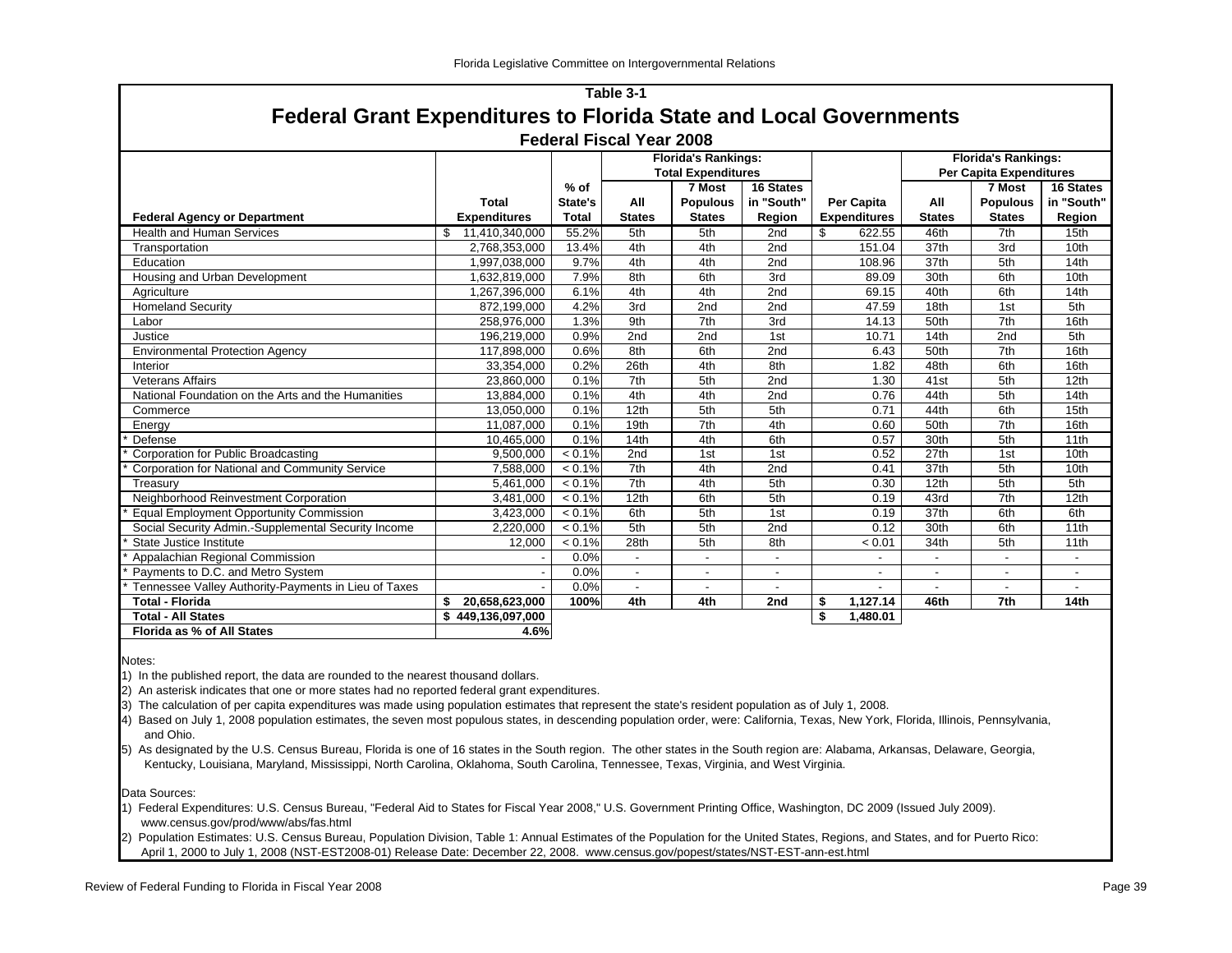| Table 3-2                                                  |                                                                          |              |                          |                            |                          |                          |                  |                                |                          |  |  |
|------------------------------------------------------------|--------------------------------------------------------------------------|--------------|--------------------------|----------------------------|--------------------------|--------------------------|------------------|--------------------------------|--------------------------|--|--|
|                                                            | <b>Federal Grant Expenditures to Florida State and Local Governments</b> |              |                          |                            |                          |                          |                  |                                |                          |  |  |
|                                                            |                                                                          |              |                          |                            |                          |                          |                  |                                |                          |  |  |
|                                                            | <b>U.S. Department of Agriculture</b>                                    |              |                          |                            |                          |                          |                  |                                |                          |  |  |
| <b>Federal Fiscal Year 2008</b>                            |                                                                          |              |                          |                            |                          |                          |                  |                                |                          |  |  |
|                                                            |                                                                          |              |                          | <b>Florida's Rankings:</b> |                          |                          |                  | <b>Florida's Rankings:</b>     |                          |  |  |
|                                                            |                                                                          |              |                          | <b>Total Expenditures</b>  |                          |                          |                  | <b>Per Capita Expenditures</b> |                          |  |  |
|                                                            |                                                                          | $%$ of       |                          | 7 Most                     | 16 States                |                          |                  | 7 Most<br>16 States            |                          |  |  |
|                                                            | <b>Total</b>                                                             | State's      | All                      | <b>Populous</b>            | in "South"               | Per Capita               | All              | <b>Populous</b>                | in "South"               |  |  |
| <b>Program Categories / Subcategories</b>                  | <b>Expenditures</b>                                                      | <b>Total</b> | <b>States</b>            | <b>States</b>              | Region                   | <b>Expenditures</b>      | <b>States</b>    | <b>States</b>                  | Region                   |  |  |
| <b>Agricultural Marketing Service</b>                      | 18,682,000<br>\$.                                                        | 1.5%         | 8th                      | 5th                        | 4th                      | \$<br>1.02               | 45th             | 7th                            | 14th                     |  |  |
| Cooperative State Research Education and Extension Service | 31,082,000                                                               | 2.5%         | 10th                     | 6th                        | 4th                      | 1.70                     | 48th             | 6th                            | 16th                     |  |  |
| <b>Extension Activities</b>                                | 25,452,000                                                               | 2.0%         | 14th                     | 6th                        | 8th                      | 1.39                     | 48th             | 6th                            | 16th                     |  |  |
| Research and Education Activities                          | 5,630,000                                                                | 0.4%         | 13th                     | 5th                        | 5th                      | 0.31                     | 46th             | 7th                            | 15th                     |  |  |
| Farm Service Agency                                        | 103,000                                                                  | $< 0.1\%$    | 19th                     | 3rd                        | 12th                     | 0.01                     | 24th             | 2 <sub>nd</sub>                | 13 <sub>th</sub>         |  |  |
| Food Safety and Inspection Service                         |                                                                          | 0.0%         | $\overline{\phantom{a}}$ | $\blacksquare$             |                          |                          |                  |                                |                          |  |  |
| Food and Nutrition Service                                 | 1,202,644,000                                                            | 94.9%        | 4th                      | 4th                        | 2 <sub>nd</sub>          | 65.62                    | 32nd             | 5th                            | 14th                     |  |  |
| <b>Child Nutrition Programs</b>                            | 763,150,000                                                              | 60.2%        | 4th                      | 4th                        | 2 <sub>nd</sub>          | 41.64                    | 24th             | 4th                            | 14th                     |  |  |
| <b>Commodity Assistance Programs</b>                       | 6.720.000                                                                | 0.5%         | 8th                      | 6th                        | 3rd                      | 0.37                     | 49th             | $\overline{7}$ th              | 15th                     |  |  |
| Food Stamp Program                                         | 96,380,000                                                               | 7.6%         | 9th                      | 7th                        | 2nd                      | 5.26                     | 49th             | 7th                            | 15th                     |  |  |
| Supplemental Food Program (WIC)                            | 336,394,000                                                              | 26.5%        | 4th                      | 4th                        | 2nd                      | 18.35                    | 27th             | 4th                            | 13 <sub>th</sub>         |  |  |
| Forest Service                                             | 2.499.000                                                                | 0.2%         | 22 <sub>nd</sub>         | 4th                        | 6th                      | 0.14                     | 34th             | 4th                            | 10 <sub>th</sub>         |  |  |
| Payments to States and Counties                            | 2,499,000                                                                | 0.2%         | 18th                     | 4th                        | 6th                      | 0.14                     | 30th             | 4th                            | 10th                     |  |  |
| Rural Community and Emergency Fire Fighting Program        |                                                                          | 0.0%         |                          |                            |                          |                          |                  |                                |                          |  |  |
| <b>State and Private Forestry</b>                          |                                                                          | 0.0%         | $\overline{\phantom{a}}$ | $\sim$                     | $\overline{\phantom{a}}$ | $\overline{\phantom{a}}$ |                  | $\overline{a}$                 |                          |  |  |
| <b>National Forest Service</b>                             |                                                                          | 0.0%         | ÷.                       | $\overline{a}$             |                          | $\blacksquare$           | $\sim$           | $\overline{a}$                 | $\overline{\phantom{a}}$ |  |  |
| Other                                                      |                                                                          | 0.0%         | $\sim$                   | $\overline{\phantom{a}}$   | $\overline{\phantom{a}}$ | $\blacksquare$           | $\sim$           | $\overline{\phantom{a}}$       | $\overline{\phantom{a}}$ |  |  |
| <b>Natural Resources Conservation Service</b>              | 155,000                                                                  | < 0.1%       | 23rd                     | 5th                        | 11th                     | 0.01                     | 34th             | 5th                            | 14th                     |  |  |
| <b>Rural Development Activities</b>                        | 12,231,000                                                               | 1.0%         | 25th                     | 7th                        | 13 <sub>th</sub>         | 0.67                     | 45th             | 5th                            | 15th                     |  |  |
| <b>Community Facilities Grants</b>                         | 1,497,000                                                                | 0.1%         | 6th                      | 1st                        | 4th                      | 0.08                     | 32 <sub>nd</sub> | 1st                            | 13th                     |  |  |
| Rural, Regional, and Cooperative Development Programs      | 1,112,000                                                                | 0.1%         | 21st                     | 4th                        | 11th                     | 0.06                     | 41st             | 3rd                            | 15th                     |  |  |
| <b>Housing Preservation Grants</b>                         |                                                                          | 0.0%         | $\blacksquare$           | $\overline{\phantom{a}}$   |                          |                          |                  | $\blacksquare$                 |                          |  |  |
| Water Systems and Waste Disposal Systems Grants            | 7,422,000                                                                | 0.6%         | 30th                     | 7th                        | 13th                     | 0.40                     | 47th             | 6th                            | 16th                     |  |  |
| Other                                                      | 2.200.000                                                                | 0.2%         | 4th                      | 1st                        | 3rd                      | 0.12                     | 26th             | 3rd                            | 9th                      |  |  |
| <b>Total - Florida</b>                                     | 1,267,396,000<br>\$                                                      | 100%         | 4th                      | 4th                        | 2nd                      | 69.15<br>\$              | 40th             | 6th                            | <b>14th</b>              |  |  |
| <b>Total - All States</b>                                  | \$25,436,930,000                                                         |              |                          |                            |                          | \$<br>83.82              |                  |                                |                          |  |  |
| Florida as % of All States                                 | 5.0%                                                                     |              |                          |                            |                          |                          |                  |                                |                          |  |  |

Notes:

1) In the published report, the data are rounded to the nearest thousand dollars.

2) An asterisk indicates that one or more states had no reported federal grant expenditures.

3) The calculation of per capita expenditures was made using population estimates that represent the state's resident population as of July 1, 2008.

4) Based on July 1, 2008 population estimates, the seven most populous states, in descending population order, were: California, Texas, New York, Florida, Illinois, Pennsylvania, and Ohio.

5) As designated by the U.S. Census Bureau, Florida is one of 16 states in the South region. The other states in the South region are: Alabama, Arkansas, Delaware, Georgia, Kentucky, Louisiana, Maryland, Mississippi, North Carolina, Oklahoma, South Carolina, Tennessee, Texas, Virginia, and West Virginia.

Data Sources:

1) Federal Expenditures: U.S. Census Bureau, "Federal Aid to States for Fiscal Year 2008," U.S. Government Printing Office, Washington, DC 2009 (Issued July 2009). www.census.gov/prod/www/abs/fas.html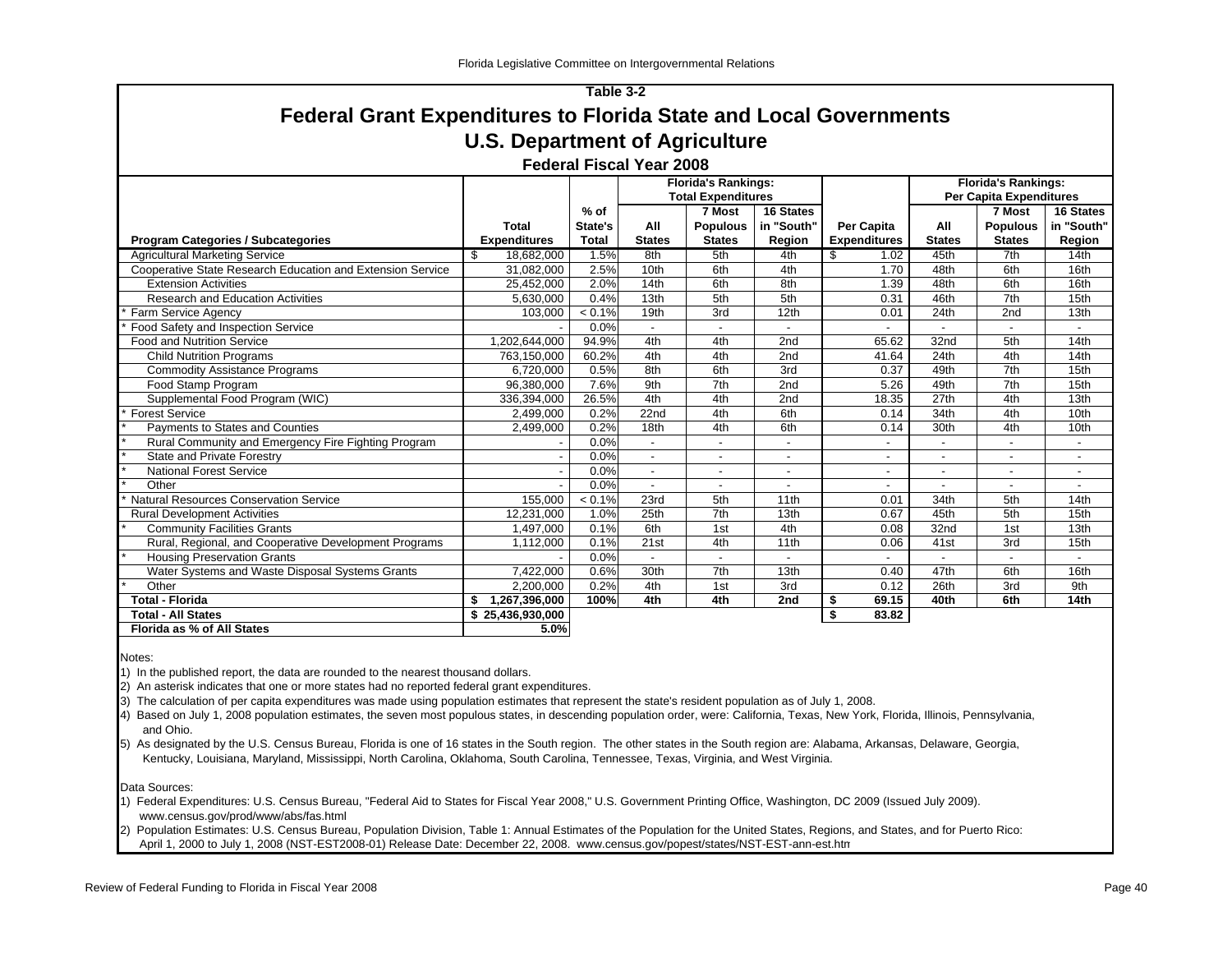# **Table 3-3U.S. Department of Commerce Federal Grant Expenditures to Florida State and Local Governments**

### **Federal Fiscal Year 2008**

|                                                            |                     |         | <b>Florida's Rankings:</b><br><b>Total Expenditures</b> |                 |                 |                     | <b>Florida's Rankings:</b> |                                |                  |  |
|------------------------------------------------------------|---------------------|---------|---------------------------------------------------------|-----------------|-----------------|---------------------|----------------------------|--------------------------------|------------------|--|
|                                                            |                     |         |                                                         |                 |                 |                     |                            | <b>Per Capita Expenditures</b> |                  |  |
|                                                            |                     | % of    |                                                         | 7 Most          | 16 States       |                     |                            | 7 Most                         | <b>16 States</b> |  |
|                                                            | Total               | State's | All                                                     | <b>Populous</b> | in "South"      | <b>Per Capita</b>   | All                        | <b>Populous</b>                | in "South"       |  |
| <b>Program Categories / Subcategories</b>                  | <b>Expenditures</b> | Total   | States                                                  | <b>States</b>   | Region          | <b>Expenditures</b> | <b>States</b>              | <b>States</b>                  | Region           |  |
| Economic Development Administration                        | 3,849,000           | 29.5%   | 30th                                                    | 7th             | 12th            | 0.21                | 47th                       | 7th                            | 15th             |  |
| National Oceanic and Atmospheric Administation             | 8.161.000           | 62.5%   | 11th                                                    | 4th             | 4th             | 0.45                | 24th                       | 4th                            | 9th              |  |
| National Telecommunications and Information Administration | 1,040,000           | 8.0%    | 6th                                                     | 3rd             | 2 <sub>nd</sub> | 0.06                | 30th                       | 3rd                            | 9th              |  |
| <b>Total - Florida</b>                                     | 13.050.000          | 100%    | 12 <sub>th</sub>                                        | 5th             | 5th             | 0.71                | 44th                       | 6th                            | 15th             |  |
| <b>Total - All States</b>                                  | 515,462,000         |         |                                                         |                 |                 | 1.70                |                            |                                |                  |  |
| Florida as % of All States                                 | 2.5%                |         |                                                         |                 |                 |                     |                            |                                |                  |  |

Notes:

1) In the published report, the data are rounded to the nearest thousand dollars.

2) An asterisk indicates that one or more states had no reported federal grant expenditures.

3) The calculation of per capita expenditures was made using population estimates that represent the state's resident population as of July 1, 2008.

4) Based on July 1, 2008 population estimates, the seven most populous states, in descending population order, were: California, Texas, New York, Florida, Illinois, Pennsylvania, and Ohio.

5) As designated by the U.S. Census Bureau, Florida is one of 16 states in the South region. The other states in the South region are: Alabama, Arkansas, Delaware, Georgia, Kentucky, Louisiana, Maryland, Mississippi, North Carolina, Oklahoma, South Carolina, Tennessee, Texas, Virginia, and West Virginia.

Data Sources:

1) Federal Expenditures: U.S. Census Bureau, "Federal Aid to States for Fiscal Year 2008," U.S. Government Printing Office, Washington, DC 2009 (Issued July 2009). www.census.gov/prod/www/abs/fas.html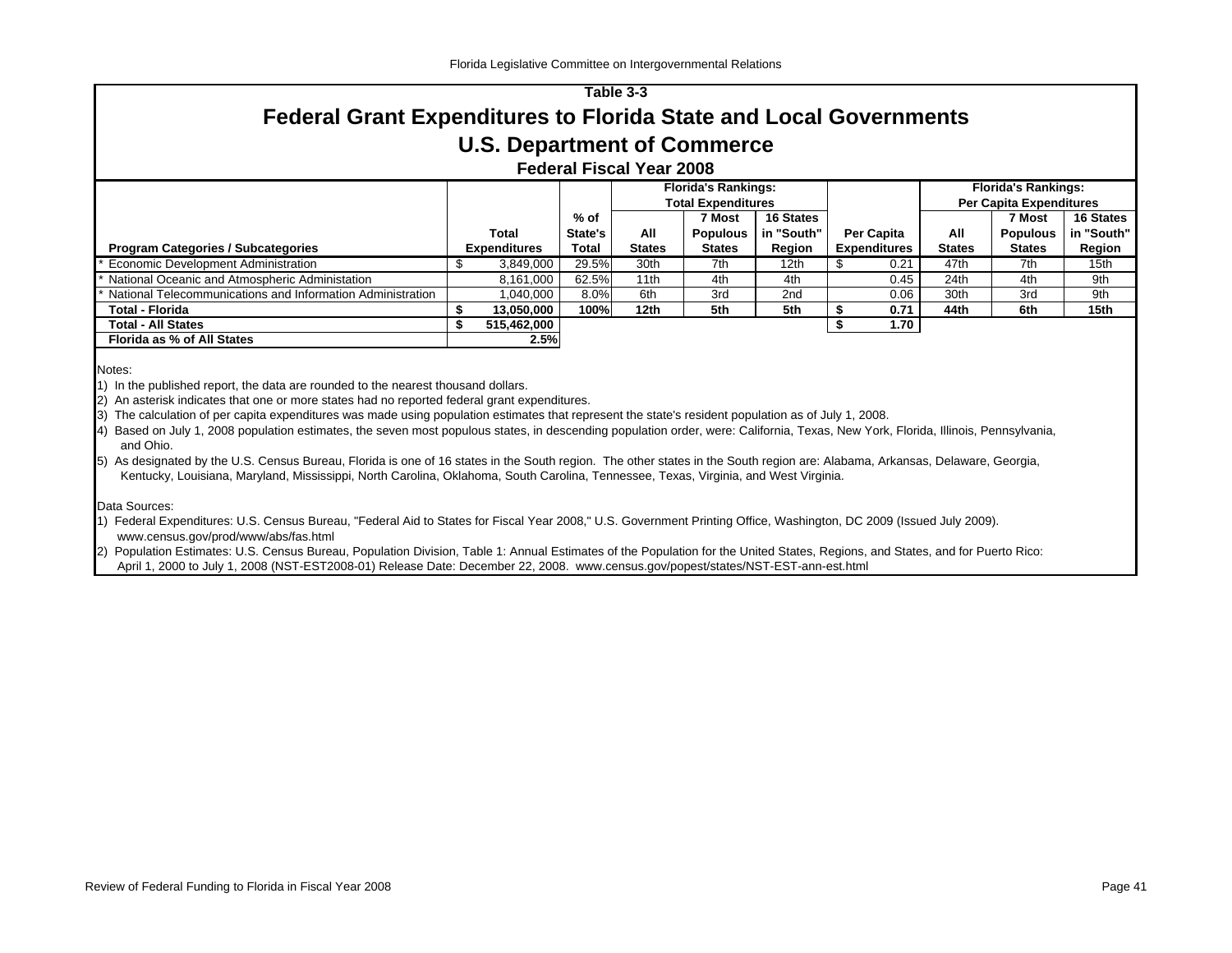# **Table 3-4U.S. Department of Defense Federal Grant Expenditures to Florida State and Local Governments**

### **Federal Fiscal Year 2008**

|                                                                |                     |         | <b>Florida's Rankings:</b><br><b>Total Expenditures</b> |                 |            |                     |               | <b>Florida's Rankings:</b><br><b>Per Capita Expenditures</b> |            |
|----------------------------------------------------------------|---------------------|---------|---------------------------------------------------------|-----------------|------------|---------------------|---------------|--------------------------------------------------------------|------------|
|                                                                |                     | % of    | 16 States<br>7 Most                                     |                 |            |                     | 7 Most        | <b>16 States</b>                                             |            |
|                                                                | Total               | State's | All                                                     | <b>Populous</b> | in "South" | Per Capita          | All           | <b>Populous</b>                                              | in "South" |
| <b>Program Categories / Subcategories</b>                      | <b>Expenditures</b> | Total   | <b>States</b>                                           | <b>States</b>   | Region     | <b>Expenditures</b> | <b>States</b> | <b>States</b>                                                | Region     |
| * U.S. Army Corps of Engineers - Civilian Construction Program | 98.000              | 0.9%    | 16th                                                    | 5th             | 9th        | 0.01                | 24th          | 4th                                                          | 11th       |
| * U.S. Army National Guard - Construction                      | 10.367.000          | 99.1%   | 14th                                                    | 4th             | 6th        | 0.57                | 29th          | 5th                                                          | 11th       |
| <b>Total - Florida</b>                                         | 10.465.000          | 100%    | 14th                                                    | 4th             | 6th        | 0.57                | 30th          | 5th                                                          | 11th       |
| Total - All States                                             | 601.606.000         |         |                                                         |                 |            | 1.98                |               |                                                              |            |
| Florida as % of All States                                     | 1.7%                |         |                                                         |                 |            |                     |               |                                                              |            |

Notes:

1) In the published report, the data are rounded to the nearest thousand dollars.

2) An asterisk indicates that one or more states had no reported federal grant expenditures.

3) The calculation of per capita expenditures was made using population estimates that represent the state's resident population as of July 1, 2008.

4) Based on July 1, 2008 population estimates, the seven most populous states, in descending population order, were: California, Texas, New York, Florida, Illinois, Pennsylvania, and Ohio.

5) As designated by the U.S. Census Bureau, Florida is one of 16 states in the South region. The other states in the South region are: Alabama, Arkansas, Delaware, Georgia, Kentucky, Louisiana, Maryland, Mississippi, North Carolina, Oklahoma, South Carolina, Tennessee, Texas, Virginia, and West Virginia.

Data Sources:

1) Federal Expenditures: U.S. Census Bureau, "Federal Aid to States for Fiscal Year 2008," U.S. Government Printing Office, Washington, DC 2009 (Issued July 2009). www.census.gov/prod/www/abs/fas.html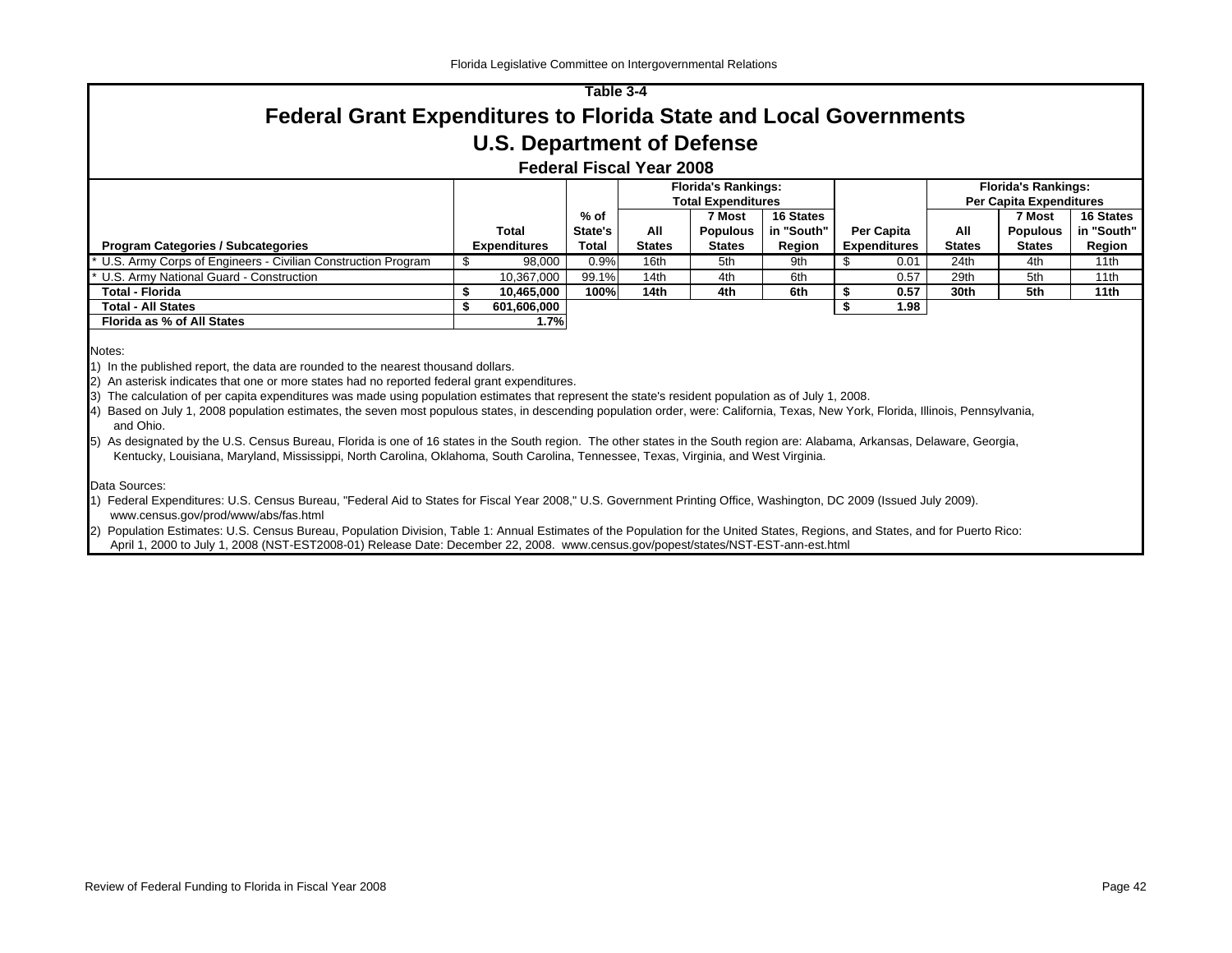| Table 3-5                                                                |
|--------------------------------------------------------------------------|
| <b>Federal Grant Expenditures to Florida State and Local Governments</b> |
| <b>U.S. Department of Education</b>                                      |

### **Federal Fiscal Year 2008**

| . cac.a.oca. . ca. 2000                                  |                     |              |               |                            |                  |                     |               |                            |                  |  |  |  |
|----------------------------------------------------------|---------------------|--------------|---------------|----------------------------|------------------|---------------------|---------------|----------------------------|------------------|--|--|--|
|                                                          |                     |              |               | <b>Florida's Rankings:</b> |                  |                     |               | <b>Florida's Rankings:</b> |                  |  |  |  |
|                                                          |                     |              |               | <b>Total Expenditures</b>  |                  |                     |               | Per Capita Expenditures    |                  |  |  |  |
|                                                          |                     | $%$ of       |               | 7 Most                     | <b>16 States</b> |                     |               | 7 Most                     | 16 States        |  |  |  |
|                                                          | Total               | State's      | All           | <b>Populous</b>            | in "South"       | Per Capita          | All           | <b>Populous</b>            | in "South"       |  |  |  |
| <b>Program Categories / Subcategories</b>                | <b>Expenditures</b> | <b>Total</b> | <b>States</b> | <b>States</b>              | Region           | <b>Expenditures</b> | <b>States</b> | <b>States</b>              | Region           |  |  |  |
| Office of English Language Acquisition                   | 35,439,000<br>\$    | 1.8%         | 4th           | 4th                        | 2 <sub>nd</sub>  | 1.93<br>\$          | 11th          | 5th                        | 2 <sub>nd</sub>  |  |  |  |
| Office of Educational Research and Improvement           | 25,242,000          | 1.3%         | 3rd           | 3rd                        | 1st              | 1.38                | 19th          | 3rd                        | 5th              |  |  |  |
| Office of Special Education and Rehabilitative Services  | 805,781,000         | 40.3%        | 4th           | 4th                        | 2nd              | 43.96               | 25th          | 3rd                        | 8th              |  |  |  |
| Rehabilitation Services and Disability Research Programs | 168,655,000         | 8.4%         | 3rd           | 3rd                        | 1st              | 9.20                | 21st          | 1st                        | 8th              |  |  |  |
| Office of Special Education Programs                     | 637,126,000         | 31.9%        | 4th           | 4th                        | 2nd              | 34.76               | 36th          | 4th                        | 14th             |  |  |  |
| Office of Vocational and Adult Education                 | 102,870,000         | 5.2%         | 3rd           | 3rd                        | 2nd              | 5.61                | 25th          | 4th                        | 8th              |  |  |  |
| <b>Vocational Technical Education Programs</b>           | 66,057,000          | 3.3%         | 3rd           | 3rd                        | 2 <sub>nd</sub>  | 3.60                | 33rd          | 4th                        | 12th             |  |  |  |
| <b>Adult Education and Literacy Programs</b>             | 36,813,000          | 1.8%         | 4th           | 4th                        | 2nd              | 2.01                | 5th           | 3rd                        | 2nd              |  |  |  |
| Office of Elementary and Secondary Education             | 941,572,000         | 47.1%        | 4th           | 4th                        | 2nd              | 51.37               | 38th          | 6th                        | 13th             |  |  |  |
| Programs for the Disadvantaged - Migrants                | 20,362,000          | 1.0%         | 3rd           | 3rd                        | 2 <sub>nd</sub>  | 1.11                | 12th          | 3rd                        | 4th              |  |  |  |
| Programs for the Disadvantaged - Others                  | 82,510,000          | 4.1%         | 4th           | 4th                        | 2 <sub>nd</sub>  | 4.50                | 16th          | 4th                        | 10th             |  |  |  |
| $\star$<br>Impact Aid                                    | 11,989,000          | 0.6%         | 23rd          | 4th                        | 6th              | 0.65                | 38th          | 5th                        | 13 <sub>th</sub> |  |  |  |
| American Indian, Alaska and Hawaiian Native Programs     | 4.000               | $< 0.1\%$    | 37th          | 5th                        | 10th             | < 0.01              | 38th          | 5th                        | 11th             |  |  |  |
| No Child Left Behind Act                                 | 241,887,000         | 12.1%        | 4th           | 4th                        | 2 <sub>nd</sub>  | 13.20               | 32nd          | 6th                        | 11th             |  |  |  |
| Title I Programs                                         | 531,492,000         | 26.6%        | 5th           | 5th                        | 2nd              | 29.00               | 33rd          | 6th                        | 13th             |  |  |  |
| Other                                                    | 53,328,000          | 2.7%         | 3rd           | 3rd                        | 2 <sub>nd</sub>  | 2.91                | 12th          | 1st                        | 4th              |  |  |  |
| Office of Postsecondary Education                        | 38,492,000          | 1.9%         | 5th           | 4th                        | 3rd              | 2.10                | 42nd          | 4th                        | 15th             |  |  |  |
| International Education Programs                         | 2.466.000           | 0.1%         | 8th           | 4th                        | 2nd              | 0.13                | 17th          | 4th                        | 3rd              |  |  |  |
| Other                                                    | 36,026,000          | 1.8%         | 7th           | 4th                        | 5th              | 1.97                | 41st          | 4th                        | 15th             |  |  |  |
| Office of Student Financial Assistance                   | 47,642,000          | 2.4%         | 4th           | 4th                        | 2nd              | 2.60                | 39th          | 5th                        | 11th             |  |  |  |
| Total - Florida                                          | 1,997,038,000       | 100%         | 4th           | 4th                        | 2nd              | 108.96              | 37th          | 5th                        | 14th             |  |  |  |
| <b>Total - All States</b>                                | \$34,907,951,000    |              |               |                            |                  | \$<br>115.03        |               |                            |                  |  |  |  |
| Florida as % of All States                               | 5.7%                |              |               |                            |                  |                     |               |                            |                  |  |  |  |

Notes:

1) In the published report, the data are rounded to the nearest thousand dollars.

2) An asterisk indicates that one or more states had no reported federal grant expenditures.

3) The calculation of per capita expenditures was made using population estimates that represent the state's resident population as of July 1, 2008.

4) Based on July 1, 2008 population estimates, the seven most populous states, in descending population order, were: California, Texas, New York, Florida, Illinois, Pennsylvania, and Ohio.

5) As designated by the U.S. Census Bureau, Florida is one of 16 states in the South region. The other states in the South region are: Alabama, Arkansas, Delaware, Georgia, Kentucky, Louisiana, Maryland, Mississippi, North Carolina, Oklahoma, South Carolina, Tennessee, Texas, Virginia, and West Virginia.

Data Sources:

1) Federal Expenditures: U.S. Census Bureau, "Federal Aid to States for Fiscal Year 2008," U.S. Government Printing Office, Washington, DC 2009 (Issued July 2009). www.census.gov/prod/www/abs/fas.html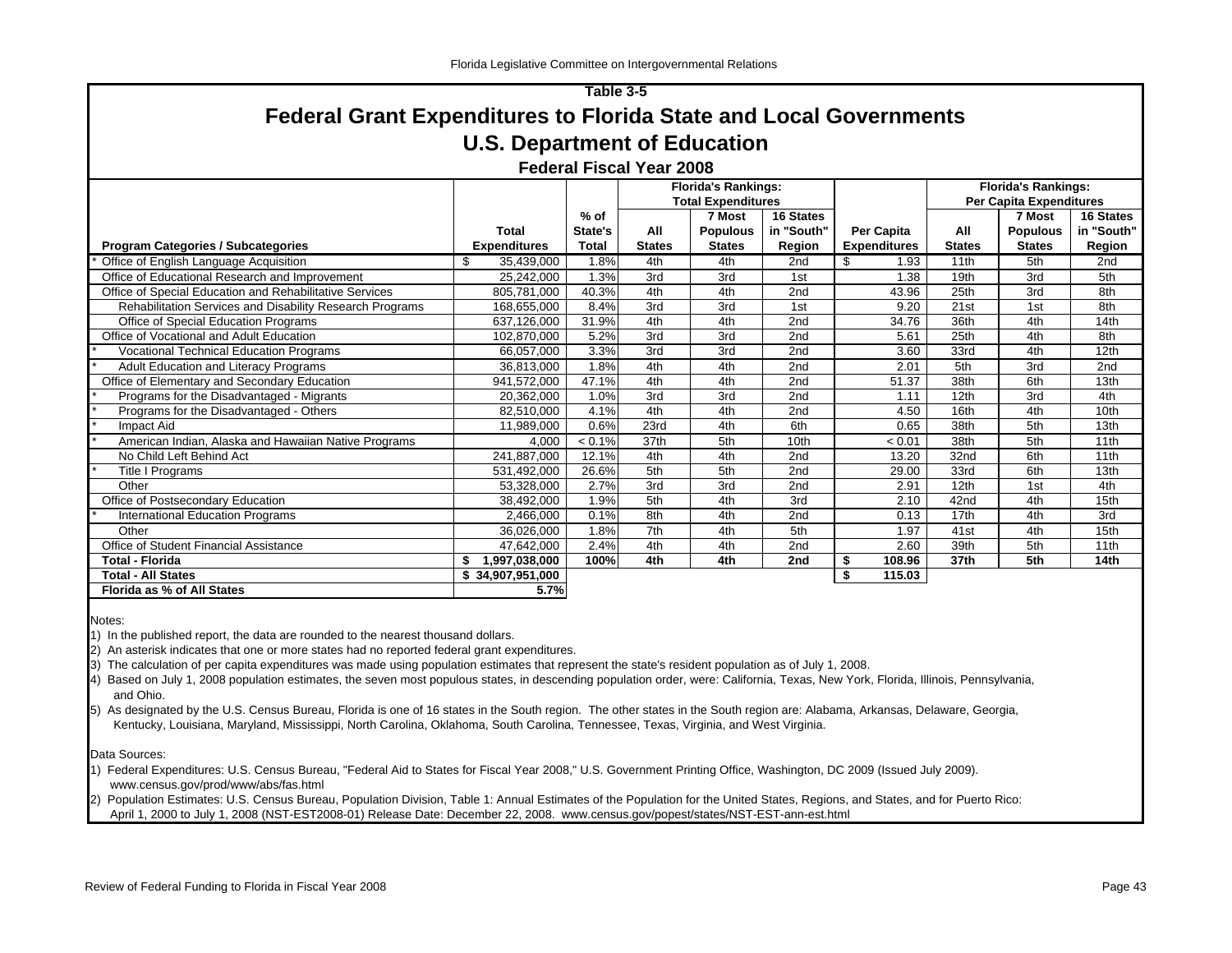# **Table 3-6U.S. Department of Energy Federal Grant Expenditures to Florida State and Local Governments**

#### **% of 7 Most 16 States 7 Most 16 StatesTotal State's All Populous in "South" Per Capita All Populous in "South"** Program Categories / Subcategories | States | Total | States | States | Region | Expenditures | States | States | Region National Nuclear Security Administration 1,564,000 | 14.1% 14th 5th | 5th | 5th | \$ 0.09 | 22nd | 5th 9th Nuclear Waste Disposal and the contract of the contract of the contract of the contract of the contract of the contract of the contract of the contract of the contract of the contract of the contract of the contract of the Environmental and Other Defense Programs 
2,749,000 | 24.8% | 12th | 3rd | 3rd | 0.15 | 35th | 4th | 10th Energy Conservation Programs - 0.0% - - - - - - - Energy Research and Development Programs (6,774,000 61.1% 20th 7th 4th 0.37 50th 7th 16th 16th Other Programs - | 0.0%| - | - | - | - | - | - | -**Total - Florida 11,087,000 \$ 100% 19th 7th 4th 0.60 \$ 50th 7th 16th Total - All States 608,836,000 \$ \$ 2.01 Florida as % of All States 1.8%Total Expenditures Per Capita Expenditures Federal Fiscal Year 2008 Florida's Rankings: Florida's Rankings:**

Notes:

\*

\*

\*

\*

\*

\*

1) In the published report, the data are rounded to the nearest thousand dollars.

2) An asterisk indicates that one or more states had no reported federal grant expenditures.

3) The calculation of per capita expenditures was made using population estimates that represent the state's resident population as of July 1, 2008.

4) Based on July 1, 2008 population estimates, the seven most populous states, in descending population order, were: California, Texas, New York, Florida, Illinois, Pennsylvania, and Ohio.

5) As designated by the U.S. Census Bureau, Florida is one of 16 states in the South region. The other states in the South region are: Alabama, Arkansas, Delaware, Georgia, Kentucky, Louisiana, Maryland, Mississippi, North Carolina, Oklahoma, South Carolina, Tennessee, Texas, Virginia, and West Virginia.

Data Sources:

1) Federal Expenditures: U.S. Census Bureau, "Federal Aid to States for Fiscal Year 2008," U.S. Government Printing Office, Washington, DC 2009 (Issued July 2009). www.census.gov/prod/www/abs/fas.html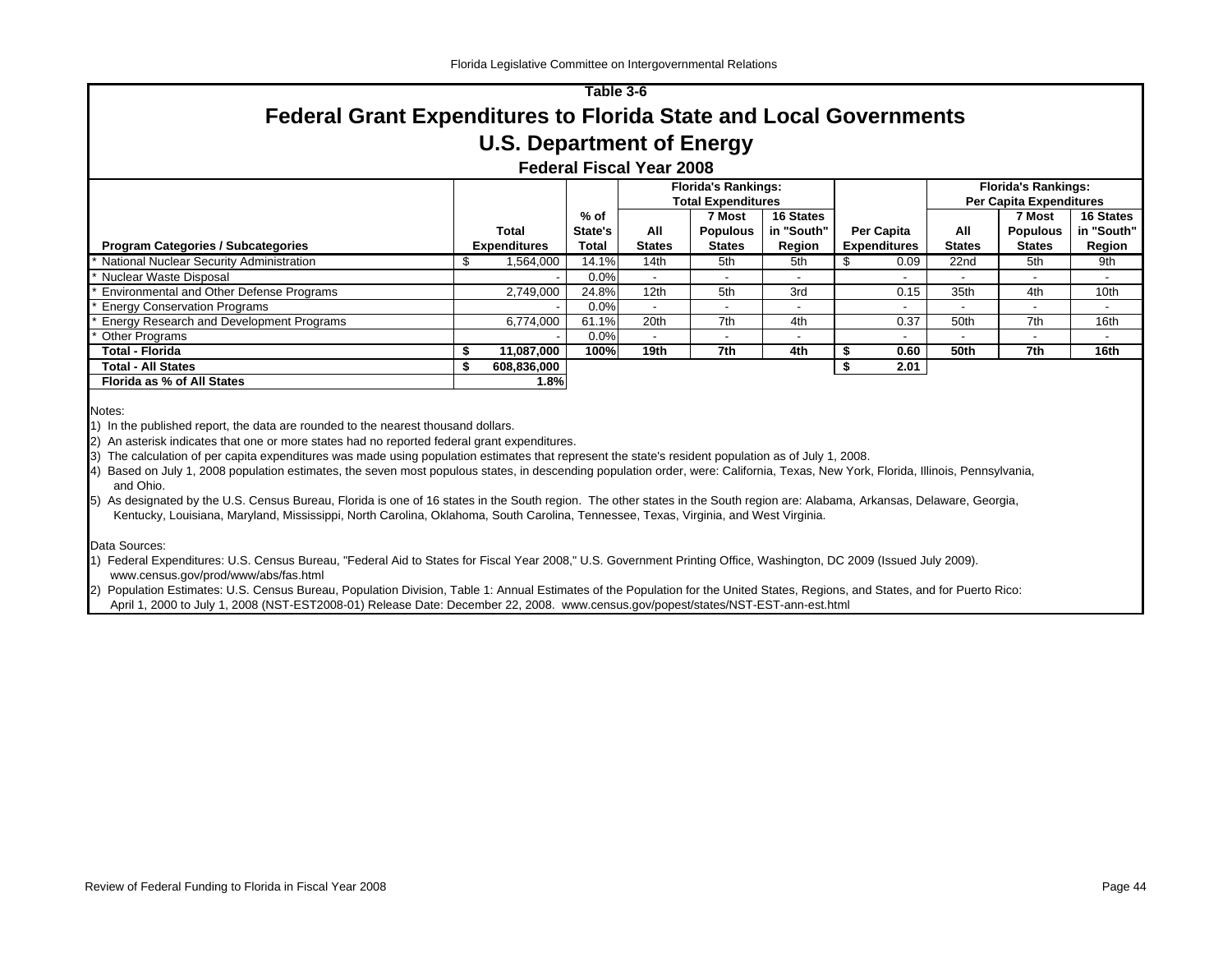## **Table 3-7U.S. Environmental Protection Agency Federal Grant Expenditures to Florida State and Local Governments**

### **Federal Fiscal Year 2008**

|                                                       |                     |         | <b>Florida's Rankings:</b> |                           |                 |  |                     |               | <b>Florida's Rankings:</b>     |            |  |
|-------------------------------------------------------|---------------------|---------|----------------------------|---------------------------|-----------------|--|---------------------|---------------|--------------------------------|------------|--|
|                                                       |                     |         |                            | <b>Total Expenditures</b> |                 |  |                     |               | <b>Per Capita Expenditures</b> |            |  |
|                                                       |                     | $%$ of  | 16 States<br>7 Most        |                           |                 |  |                     |               | 7 Most                         | 16 States  |  |
|                                                       | Total               | State's | All                        | <b>Populous</b>           | in "South"      |  | <b>Per Capita</b>   | All           | <b>Populous</b>                | in "South" |  |
| <b>Program Categories / Subcategories</b>             | <b>Expenditures</b> | Total   | <b>States</b>              | <b>States</b>             | Region          |  | <b>Expenditures</b> | <b>States</b> | <b>States</b>                  | Region     |  |
| Hazardous Substance Response (Superfund and L.U.S.T.) | 768.000. ا          | 1.5%    | 34th                       | 7th                       | 11th            |  | 0.10                | 50th          | 7th                            | 16th       |  |
| Other                                                 | 116,130,000         | 98.5%   | 7th                        | 6th                       | 2 <sub>nd</sub> |  | 6.34                | 50th          | 7th                            | 16th       |  |
| <b>Total - Florida</b>                                | 117.898.000         | 100%    | 8th                        | 6th                       | 2nd             |  | 6.43                | <b>50th</b>   | 7th                            | 16th       |  |
| <b>Total - All States</b>                             | 3.910.303.000       |         |                            |                           |                 |  | 12.89               |               |                                |            |  |
| Florida as % of All States                            | $3.0\%$             |         |                            |                           |                 |  |                     |               |                                |            |  |

Notes:

1) In the published report, the data are rounded to the nearest thousand dollars.

2) An asterisk indicates that one or more states had no reported federal grant expenditures.

3) The calculation of per capita expenditures was made using population estimates that represent the state's resident population as of July 1, 2008.

4) Based on July 1, 2008 population estimates, the seven most populous states, in descending population order, were: California, Texas, New York, Florida, Illinois, Pennsylvania, and Ohio.

5) As designated by the U.S. Census Bureau, Florida is one of 16 states in the South region. The other states in the South region are: Alabama, Arkansas, Delaware, Georgia, Kentucky, Louisiana, Maryland, Mississippi, North Carolina, Oklahoma, South Carolina, Tennessee, Texas, Virginia, and West Virginia.

Data Sources:

1) Federal Expenditures: U.S. Census Bureau, "Federal Aid to States for Fiscal Year 2008," U.S. Government Printing Office, Washington, DC 2009 (Issued July 2009). www.census.gov/prod/www/abs/fas.html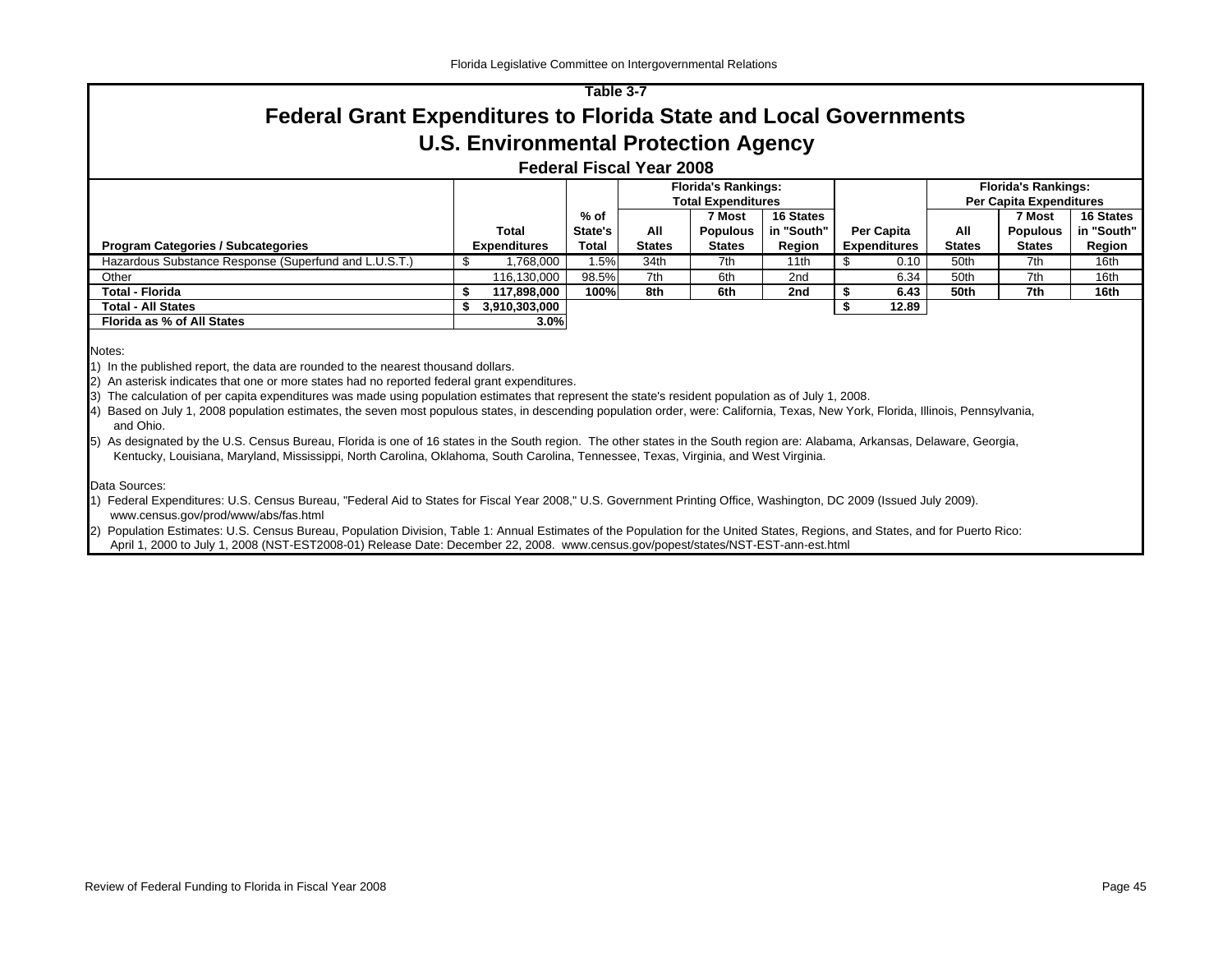### **Table 3-8U.S. Department of Health and Human Services Federal Grant Expenditures to Florida State and Local Governments**

### **Federal Fiscal Year 2008**

| I GUGIUI I ISCUI TGUI LUUU                                |                      |              |               |                            |                 |                     |               |                                |                  |  |  |
|-----------------------------------------------------------|----------------------|--------------|---------------|----------------------------|-----------------|---------------------|---------------|--------------------------------|------------------|--|--|
|                                                           |                      |              |               | <b>Florida's Rankings:</b> |                 |                     |               | <b>Florida's Rankings:</b>     |                  |  |  |
|                                                           |                      |              |               | <b>Total Expenditures</b>  |                 |                     |               | <b>Per Capita Expenditures</b> |                  |  |  |
|                                                           |                      | $%$ of       |               | 7 Most                     | 16 States       |                     |               | 7 Most                         | 16 States        |  |  |
|                                                           | <b>Total</b>         | State's      | All           | <b>Populous</b>            | in "South"      | Per Capita          | All           | <b>Populous</b>                | in "South"       |  |  |
| <b>Program Categories / Subcategories</b>                 | <b>Expenditures</b>  | <b>Total</b> | <b>States</b> | <b>States</b>              | Region          | <b>Expenditures</b> | <b>States</b> | <b>States</b>                  | Region           |  |  |
| Administration for Children and Families                  | 2,016,216,000<br>\$  | 17.7%        | 5th           | 5th                        | 2nd             | \$<br>110.01        | 41st          | 6th                            | 11th             |  |  |
| Child Care and Development                                | 258,466,000          | 2.3%         | 4th           | 4th                        | 2 <sub>nd</sub> | 14.10               | 36th          | 5th                            | 13th             |  |  |
| <b>Child Support Enforcement</b>                          | 163,144,000          | 1.4%         | 3rd           | 3rd                        | 1st             | 8.90                | 26th          | 5th                            | 7th              |  |  |
| Children and Family Services (Head Start)                 | 338,534,000          | 3.0%         | 5th           | 5th                        | 2 <sub>nd</sub> | 18.47               | 46th          | 7th                            | 15th             |  |  |
| Safe and Stable Families                                  | 23,328,000           | 0.2%         | 3rd           | 3rd                        | 2nd             | 1.27                | 25th          | 2 <sub>nd</sub>                | 10th             |  |  |
| Foster Care and Adoption Assistance                       | 251,507,000          | 2.2%         | 7th           | 7th                        | 2 <sub>nd</sub> | 13.72               | 34th          | 6th                            | 7th              |  |  |
| Low Income Home Energy Assistance                         | 32,541,000           | 0.3%         | 23rd          | 7th                        | 6th             | 1.78                | 48th          | 7th                            | 16th             |  |  |
| Refugee and Entrant Assistance                            | 123,438,000          | 1.1%         | 1st           | 1st                        | 1st             | 6.73                | 1st           | 1st                            | 1st              |  |  |
| Social Services Block Grant                               | 124,490,000          | 1.1%         | 3rd           | 3rd                        | 2nd             | 6.79                | 6th           | 2 <sub>nd</sub>                | 4th              |  |  |
| Temporary Assistance to Needy Families (TANF)             | 680,696,000          | 6.0%         | 4th           | 4th                        | 1st             | 37.14               | 32nd          | 6th                            | 7th              |  |  |
| Other                                                     | 20,072,000           | 0.2%         | 11th          | 5th                        | 4th             | 1.10                | 35th          | 7th                            | 12 <sub>th</sub> |  |  |
| Administration on Aging                                   | 90,918,000           | 0.8%         | 3rd           | 3rd                        | 1st             | 4.96                | 24th          | 3rd                            | 5th              |  |  |
| Agency for Healthcare Research and Quality                | 488,000              | $< 0.1\%$    | 21st          | 6th                        | 8th             | 0.03                | 28th          | 6th                            | 9th              |  |  |
| Centers for Disease Control and Prevention                | 56,719,000           | 0.5%         | 8th           | 6th                        | 3rd             | 3.09                | 47th          | 7th                            | 14th             |  |  |
| Centers for Medicare and Medicaid Services                | 8,679,683,000        | 76.1%        | 5th           | 5th                        | 2nd             | 473.57              | 46th          | 7th                            | 15th             |  |  |
| Health Resources and Services Administration              | 407,231,000          | 3.6%         | 3rd           | 3rd                        | 1st             | 22.22               | 20th          | 2 <sub>nd</sub>                | 8th              |  |  |
| <b>Indian Health Service</b>                              | 8,019,000            | 0.1%         | 18th          | 4th                        | 5th             | 0.44                | 34th          | 5th                            | 11 <sub>th</sub> |  |  |
| Substance Abuse and Mental Health Services Administration | 151,066,000          | 1.3%         | 4th           | 4th                        | 2 <sub>nd</sub> | 8.24                | 41st          | 6th                            | 12th             |  |  |
| <b>Total - Florida</b>                                    | S.<br>11,410,340,000 | 100%         | 5th           | 5th                        | 2nd             | 622.55              | 46th          | 7th                            | 15th             |  |  |
| <b>Total - All States</b>                                 | \$264,896,260,000    |              |               |                            |                 | 872.90<br>\$        |               |                                |                  |  |  |
| Florida as % of All States                                | 4.3%                 |              |               |                            |                 |                     |               |                                |                  |  |  |

Notes:

1) In the published report, the data are rounded to the nearest thousand dollars.

2) An asterisk indicates that one or more states had no reported federal grant expenditures.

3) The calculation of per capita expenditures was made using population estimates that represent the state's resident population as of July 1, 2008.

4) Based on July 1, 2008 population estimates, the seven most populous states, in descending population order, were: California, Texas, New York, Florida, Illinois, Pennsylvania, and Ohio.

5) As designated by the U.S. Census Bureau, Florida is one of 16 states in the South region. The other states in the South region are: Alabama, Arkansas, Delaware, Georgia, Kentucky, Louisiana, Maryland, Mississippi, North Carolina, Oklahoma, South Carolina, Tennessee, Texas, Virginia, and West Virginia.

Data Sources:

1) Federal Expenditures: U.S. Census Bureau, "Federal Aid to States for Fiscal Year 2008," U.S. Government Printing Office, Washington, DC 2009 (Issued July 2009). www.census.gov/prod/www/abs/fas.html

2) Population Estimates: U.S. Census Bureau, Population Division, Table 1: Annual Estimates of the Population for the United States, Regions, and States, and for Puerto Rico:

April 1, 2000 to July 1, 2008 (NST-EST2008-01) Release Date: December 22, 2008. www.census.gov/popest/states/NST-EST-ann-est.html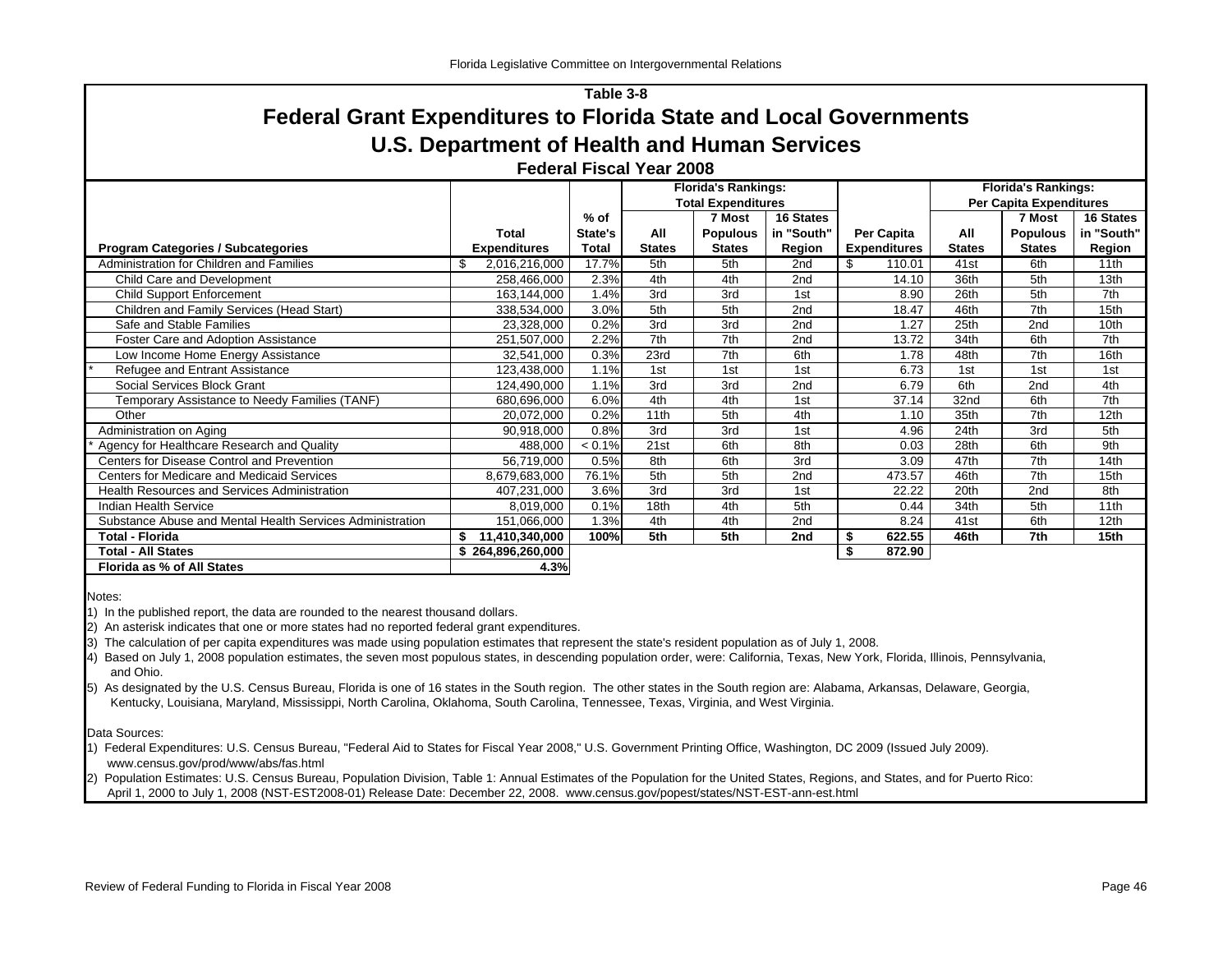## **Table 3-9U.S. Department of Homeland Security Federal Grant Expenditures to Florida State and Local Governments**

### **Federal Fiscal Year 2008**

|                                                   |                     |         | <b>Florida's Rankings:</b> |                           |                 |  |                     | <b>Florida's Rankings:</b> |                                |                  |  |  |
|---------------------------------------------------|---------------------|---------|----------------------------|---------------------------|-----------------|--|---------------------|----------------------------|--------------------------------|------------------|--|--|
|                                                   |                     |         |                            | <b>Total Expenditures</b> |                 |  |                     |                            | <b>Per Capita Expenditures</b> |                  |  |  |
|                                                   |                     | % of    |                            | 7 Most                    | 16 States       |  |                     |                            | 7 Most                         | <b>16 States</b> |  |  |
|                                                   | Total               | State's | All                        | <b>Populous</b>           | in "South"      |  | Per Capita          | All                        | <b>Populous</b>                | in "South"       |  |  |
| <b>Program Categories / Subcategories</b>         | <b>Expenditures</b> | Total   | <b>States</b>              | <b>States</b>             | Region          |  | <b>Expenditures</b> | <b>States</b>              | <b>States</b>                  | Region           |  |  |
| <b>Coast Guard</b>                                | 13,337,000<br>\$    | 1.5%    | 1st                        | 1st                       | 1st             |  | 0.73                | 14th                       | 1st                            | 5th              |  |  |
| Domestic Preparedness and Anti-terrorism Programs | 343,578,000         | 39.4%   | 4th                        | 4th                       | 2nd             |  | 18.75               | 42nd                       | 5th                            | 13 <sub>th</sub> |  |  |
| Federal Emergency Management Agency               | 515,284,000         | 59.1%   | 2nd                        | 1st                       | 2 <sub>nd</sub> |  | 28.11               | 6th                        | 1st                            | 4th              |  |  |
| <b>Disaster Relief</b>                            | 505.376.000         | 57.9%   | 2 <sub>nd</sub>            | 1st                       | 2nd             |  | 27.57               | 6th                        | 1st                            | 4th              |  |  |
| Emergency Management Planning and Assistance      | 4,520,000           | 0.5%    | 9th                        | 2 <sub>nd</sub>           | 4th             |  | 0.25                | 25th                       | 2 <sub>nd</sub>                | 10th             |  |  |
| Other                                             | 5,388,000           | 0.6%    | 3rd                        | 1st                       | 3rd             |  | 0.29                | 11th                       | 1st                            | 7th              |  |  |
| <b>Total - Florida</b>                            | 872.199.000         | 100%    | 3rd                        | 2nd                       | 2nd             |  | 47.59               | 18th                       | 1st                            | 5th              |  |  |
| <b>Total - All States</b>                         | \$11,401,546,000    |         |                            |                           |                 |  | 37.57               |                            |                                |                  |  |  |
| Florida as % of All States                        | 7.6%                |         |                            |                           |                 |  |                     |                            |                                |                  |  |  |

Notes:

1) In the published report, the data are rounded to the nearest thousand dollars.

2) An asterisk indicates that one or more states had no reported federal grant expenditures.

3) The calculation of per capita expenditures was made using population estimates that represent the state's resident population as of July 1, 2008.

4) Based on July 1, 2008 population estimates, the seven most populous states, in descending population order, were: California, Texas, New York, Florida, Illinois, Pennsylvania, and Ohio.

5) As designated by the U.S. Census Bureau, Florida is one of 16 states in the South region. The other states in the South region are: Alabama, Arkansas, Delaware, Georgia, Kentucky, Louisiana, Maryland, Mississippi, North Carolina, Oklahoma, South Carolina, Tennessee, Texas, Virginia, and West Virginia.

Data Sources:

1) Federal Expenditures: U.S. Census Bureau, "Federal Aid to States for Fiscal Year 2008," U.S. Government Printing Office, Washington, DC 2009 (Issued July 2009). www.census.gov/prod/www/abs/fas.html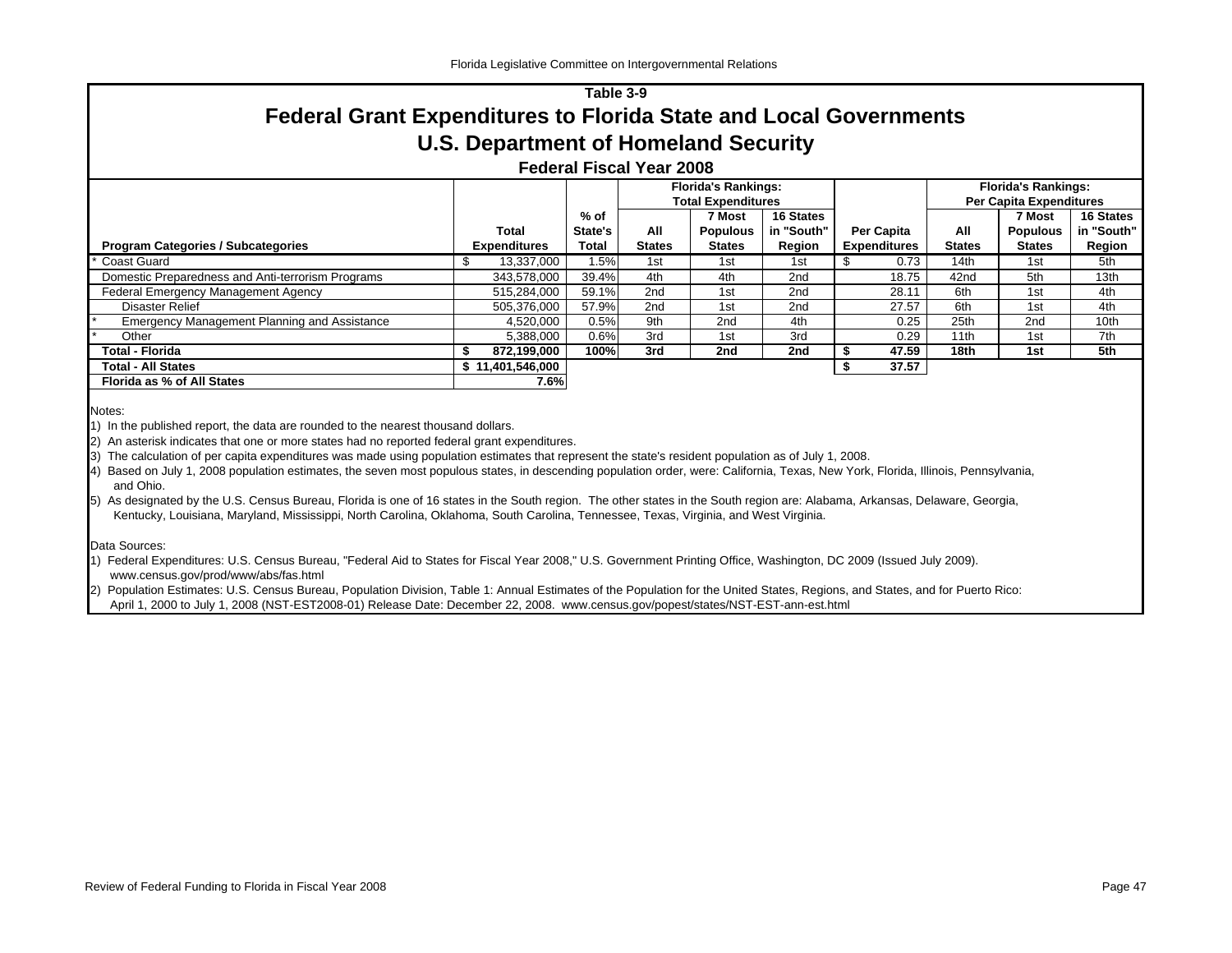### **Table 3-10U.S. Department of Housing and Urban Development Federal Grant Expenditures to Florida State and Local Governments**

### **Federal Fiscal Year 2008**

| 1 YUVIUI 1 1990I 1901 EVVV                       |                     |                         |                      |                                                         |                  |                     |                      |                                                       |                  |  |  |  |
|--------------------------------------------------|---------------------|-------------------------|----------------------|---------------------------------------------------------|------------------|---------------------|----------------------|-------------------------------------------------------|------------------|--|--|--|
|                                                  |                     |                         |                      | <b>Florida's Rankings:</b><br><b>Total Expenditures</b> |                  |                     |                      | <b>Florida's Rankings:</b><br>Per Capita Expenditures |                  |  |  |  |
|                                                  |                     | $%$ of                  |                      | 7 Most                                                  | <b>16 States</b> |                     |                      | 7 Most                                                | 16 States        |  |  |  |
|                                                  |                     |                         |                      |                                                         |                  |                     |                      |                                                       |                  |  |  |  |
|                                                  | <b>Total</b>        | State's<br><b>Total</b> | All<br><b>States</b> | <b>Populous</b><br><b>States</b>                        | in "South"       | Per Capita          | All<br><b>States</b> | <b>Populous</b>                                       | in "South"       |  |  |  |
| <b>Program Categories / Subcategories</b>        | <b>Expenditures</b> |                         |                      |                                                         | Region           | <b>Expenditures</b> |                      | <b>States</b>                                         | Region           |  |  |  |
| Fair Housing and Equal Opportunity               | 2,651,000<br>\$.    | 0.2%                    | 4th                  | 4th                                                     | 2nd              | \$<br>0.14          | 19th                 | 4th                                                   | 6th              |  |  |  |
| Community Planning and Development               | 304,259,000         | 18.6%                   | 7th                  | 5th                                                     | 4th              | 16.60               | 26th                 | 6th                                                   | 7th              |  |  |  |
| <b>Community Development Block Grant</b>         | 243,704,000         | 14.9%                   | 7th                  | 5th                                                     | 4th              | 13.30               | 25th                 | 7th                                                   | 6th              |  |  |  |
| Empowerment Zones and Other Economic Development | 598,000             | $< 0.1\%$               | 28th                 | 6th                                                     | 10th             | 0.03                | 41st                 | 6th                                                   | 14th             |  |  |  |
| <b>Emergency Shelter and Homeless Assistance</b> | 59,957,000          | 3.7%                    | 5th                  | 5th                                                     | 1st              | 3.27                | 24th                 | 6th                                                   | 5th              |  |  |  |
| <b>Housing Programs</b>                          | ,325,909,000        | 81.2%                   | 7th                  | 6th                                                     | 2nd              | 72.34               | 31st                 | 6th                                                   | 12th             |  |  |  |
| College Housing                                  | 8,000               | $< 0.1\%$               | 37th                 | 7th                                                     | 12th             | < 0.01              | 40th                 | 7th                                                   | 12th             |  |  |  |
| Housing Opportunities for Persons with AIDS      | 35,734,000          | 2.2%                    | 2 <sub>nd</sub>      | 2 <sub>nd</sub>                                         | 1st              | 1.95                | 2nd                  | 2nd                                                   | 1st              |  |  |  |
| Native American Block Grant                      | 723,000             | $< 0.1\%$               | 29th                 | 4th                                                     | 9th              | 0.04                | 33rd                 | 3rd                                                   | 9th              |  |  |  |
| Housing for Special Populations                  | 78,346,000          | 4.8%                    | 3rd                  | 3rd                                                     | 1st              | 4.27                | 10th                 | 3rd                                                   | 1st              |  |  |  |
| <b>Public Housing Programs</b>                   | ,100,570,000        | 67.4%                   | 8th                  | 6th                                                     | 2 <sub>nd</sub>  | 60.05               | 34th                 | 6th                                                   | 13 <sub>th</sub> |  |  |  |
| Low Rent Housing Assistance                      | 950,987,000         | 58.2%                   | 6th                  | 5th                                                     | 2 <sub>nd</sub>  | 51.89               | 28th                 | 6th                                                   | 12 <sub>th</sub> |  |  |  |
| Neighborhood Revitalization                      | 28,303,000          | 1.7%                    | 8th                  | 5th                                                     | 4th              | 1.54                | 19th                 | 5th                                                   | 10th             |  |  |  |
| Drug Elimination                                 |                     | 0.0%                    |                      |                                                         |                  |                     |                      |                                                       |                  |  |  |  |
| <b>Housing Certificate Program</b>               | 46,910,000          | 2.9%                    | 15th                 | 7th                                                     | 4th              | 2.56                | 38th                 | 7th                                                   | 11th             |  |  |  |
| <b>Capital Programs</b>                          | 74,370,000          | 4.6%                    | 10th                 | 7th                                                     | 4th              | 4.06                | 38th                 | 6th                                                   | 16th             |  |  |  |
| Home Ownership Assistance                        | 109,887,000         | 6.7%                    | 4th                  | 4th                                                     | 2nd              | 6.00                | 19 <sub>th</sub>     | 4th                                                   | 5th              |  |  |  |
| Other                                            | 641,000             | $< 0.1\%$               | 15th                 | 6th                                                     | 6th              | 0.03                | 22nd                 | 7th                                                   | 8th              |  |  |  |
| <b>Total - Florida</b>                           | 1,632,819,000       | 100%                    | 8th                  | 6th                                                     | 3rd              | 89.09<br>\$         | 30th                 | 6th                                                   | 10th             |  |  |  |
| <b>Total - All States</b>                        | 39,325,188,000      |                         |                      |                                                         |                  | 129.59<br>-\$       |                      |                                                       |                  |  |  |  |
| Florida as % of All States                       | 4.2%                |                         |                      |                                                         |                  |                     |                      |                                                       |                  |  |  |  |

Notes:

1) In the published report, the data are rounded to the nearest thousand dollars.

2) An asterisk indicates that one or more states had no reported federal grant expenditures.

3) The calculation of per capita expenditures was made using population estimates that represent the state's resident population as of July 1, 2008.

4) Based on July 1, 2008 population estimates, the seven most populous states, in descending population order, were: California, Texas, New York, Florida, Illinois, Pennsylvania, and Ohio.

5) As designated by the U.S. Census Bureau, Florida is one of 16 states in the South region. The other states in the South region are: Alabama, Arkansas, Delaware, Georgia, Kentucky, Louisiana, Maryland, Mississippi, North Carolina, Oklahoma, South Carolina, Tennessee, Texas, Virginia, and West Virginia.

Data Sources:

1) Federal Expenditures: U.S. Census Bureau, "Federal Aid to States for Fiscal Year 2008," U.S. Government Printing Office, Washington, DC 2009 (Issued July 2009). www.census.gov/prod/www/abs/fas.html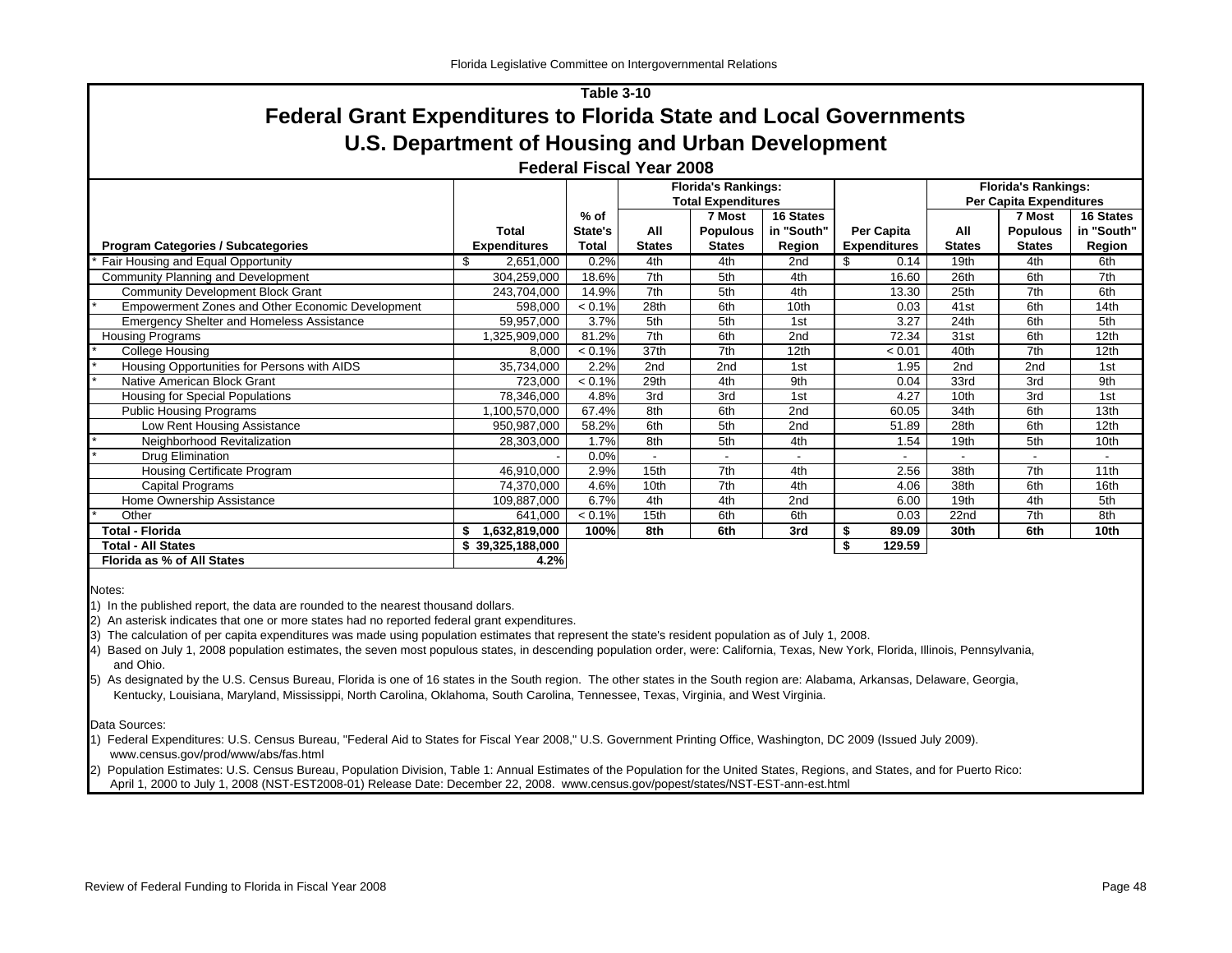| Table 3-11                                                               |
|--------------------------------------------------------------------------|
| <b>Federal Grant Expenditures to Florida State and Local Governments</b> |
| U.S. Department of the Interior                                          |

### **Federal Fiscal Year 2008**

| 1 CUCIUI I 130AI 10AI <del>1</del> 000                 |                     |              |                          |                            |                          |                          |                          |                                |                          |  |  |
|--------------------------------------------------------|---------------------|--------------|--------------------------|----------------------------|--------------------------|--------------------------|--------------------------|--------------------------------|--------------------------|--|--|
|                                                        |                     |              |                          | <b>Florida's Rankings:</b> |                          |                          |                          | <b>Florida's Rankings:</b>     |                          |  |  |
|                                                        |                     |              |                          | <b>Total Expenditures</b>  |                          |                          |                          | <b>Per Capita Expenditures</b> |                          |  |  |
|                                                        |                     | $%$ of       |                          | 7 Most                     | 16 States                |                          |                          | 7 Most                         | 16 States                |  |  |
|                                                        | <b>Total</b>        | State's      | All                      | <b>Populous</b>            | in "South"               | Per Capita               | All                      | <b>Populous</b>                | in "South"               |  |  |
| <b>Program Categories / Subcategories</b>              | <b>Expenditures</b> | <b>Total</b> | <b>States</b>            | <b>States</b>              | Region                   | <b>Expenditures</b>      | <b>States</b>            | <b>States</b>                  | Region                   |  |  |
| <b>Bureau of Indian Affairs</b>                        | 4,061,000<br>\$     | 12.2%        | 19 <sub>th</sub>         | 2 <sub>nd</sub>            | 3rd                      | \$<br>0.22               | 28th                     | 2 <sub>nd</sub>                | 5th                      |  |  |
| Bureau of Land Management                              | 2.762.000           | 8.3%         | 13 <sub>th</sub>         | 2 <sub>nd</sub>            | 1st                      | 0.15                     | 30th                     | 2nd                            | 9th                      |  |  |
| Payments in Lieu of Taxes                              | 2,762,000           | 8.3%         | 13th                     | 2nd                        | 1st                      | 0.15                     | 30th                     | 2 <sub>nd</sub>                | 9th                      |  |  |
| <b>Shared Revenues</b>                                 |                     | 0.0%         | $\blacksquare$           |                            | $\overline{\phantom{a}}$ | $\blacksquare$           | $\overline{\phantom{a}}$ | $\overline{\phantom{0}}$       | $\blacksquare$           |  |  |
| <b>Bureau of Reclamation</b>                           |                     | 0.0%         | $\blacksquare$           |                            |                          | $\overline{\phantom{0}}$ |                          |                                |                          |  |  |
| Fish and Wildlife Service                              | 21,390,000          | 64.1%        | 13 <sub>th</sub>         | 5th                        | 4th                      | 1.17                     | 48th                     | 7th                            | 16th                     |  |  |
| Wildlife Conservation and Restoration                  | 9,360,000           | 28.1%        | 21st                     | 6th                        | 7th                      | 0.51                     | 49th                     | 7th                            | 16th                     |  |  |
| Sport Fish Restoration                                 | 11.204.000          | 33.6%        | 6th                      | 3rd                        | 2nd                      | 0.61                     | 44th                     | 4th                            | 15th                     |  |  |
| Other                                                  | 826,000             | 2.5%         | 9th                      | 3rd                        | 4th                      | 0.05                     | 25th                     | 4th                            | 9th                      |  |  |
| Minerals Management Service                            | 6,000               | $< 0.1\%$    | 32nd                     | 6th                        | 10th                     | < 0.01                   | 32nd                     | 6th                            | 10th                     |  |  |
| Minerals Leasing Act                                   | 6,000               | $< 0.1\%$    | 24th                     | 3rd                        | 7th                      | < 0.01                   | 24th                     | 3rd                            | 7th                      |  |  |
| Other                                                  |                     | 0.0%         | $\blacksquare$           |                            |                          |                          |                          | -                              |                          |  |  |
| <b>National Park Service</b>                           | 5,135,000           | 15.4%        | 5th                      | 2nd                        | 3rd                      | 0.28                     | 39th                     | 2 <sub>nd</sub>                | 12th                     |  |  |
| <b>Historic Preservation</b>                           | 785,000             | 2.4%         | 30th                     | 7th                        | 11th                     | 0.04                     | 49th                     | 7th                            | 16th                     |  |  |
| Other                                                  | 4,350,000           | 13.0%        | 3rd                      | 2 <sub>nd</sub>            | 1st                      | 0.24                     | 25th                     | 2nd                            | 8th                      |  |  |
| Office of Surface Mining, Reclamation, and Enforcement |                     | 0.0%         | $\overline{\phantom{a}}$ |                            | $\overline{\phantom{a}}$ | $\overline{\phantom{0}}$ |                          | ٠                              | $\blacksquare$           |  |  |
| Abandoned Mine Reclamation                             |                     | 0.0%         | $\blacksquare$           |                            | $\overline{\phantom{0}}$ |                          |                          |                                |                          |  |  |
| Other                                                  |                     | 0.0%         | $\blacksquare$           |                            | $\blacksquare$           | $\blacksquare$           |                          | $\overline{\phantom{0}}$       | $\overline{\phantom{a}}$ |  |  |
| Office of Insular Affairs                              |                     | 0.0%         | $\blacksquare$           |                            |                          | $\blacksquare$           |                          |                                |                          |  |  |
| Total - Florida                                        | 33,354,000          | 100%         | 26th                     | 4th                        | 8th                      | 1.82                     | 48th                     | 6th                            | 16th                     |  |  |
| <b>Total - All States</b>                              | \$<br>4,752,931,000 |              |                          |                            |                          | 15.66<br>\$              |                          |                                |                          |  |  |
| Florida as % of All States                             | 0.7%                |              |                          |                            |                          |                          |                          |                                |                          |  |  |

Notes:

1) In the published report, the data are rounded to the nearest thousand dollars.

2) An asterisk indicates that one or more states had no reported federal grant expenditures.

3) The calculation of per capita expenditures was made using population estimates that represent the state's resident population as of July 1, 2008.

4) Based on July 1, 2008 population estimates, the seven most populous states, in descending population order, were: California, Texas, New York, Florida, Illinois, Pennsylvania, and Ohio.

5) As designated by the U.S. Census Bureau, Florida is one of 16 states in the South region. The other states in the South region are: Alabama, Arkansas, Delaware, Georgia, Kentucky, Louisiana, Maryland, Mississippi, North Carolina, Oklahoma, South Carolina, Tennessee, Texas, Virginia, and West Virginia.

Data Sources:

1) Federal Expenditures: U.S. Census Bureau, "Federal Aid to States for Fiscal Year 2008," U.S. Government Printing Office, Washington, DC 2009 (Issued July 2009). www.census.gov/prod/www/abs/fas.html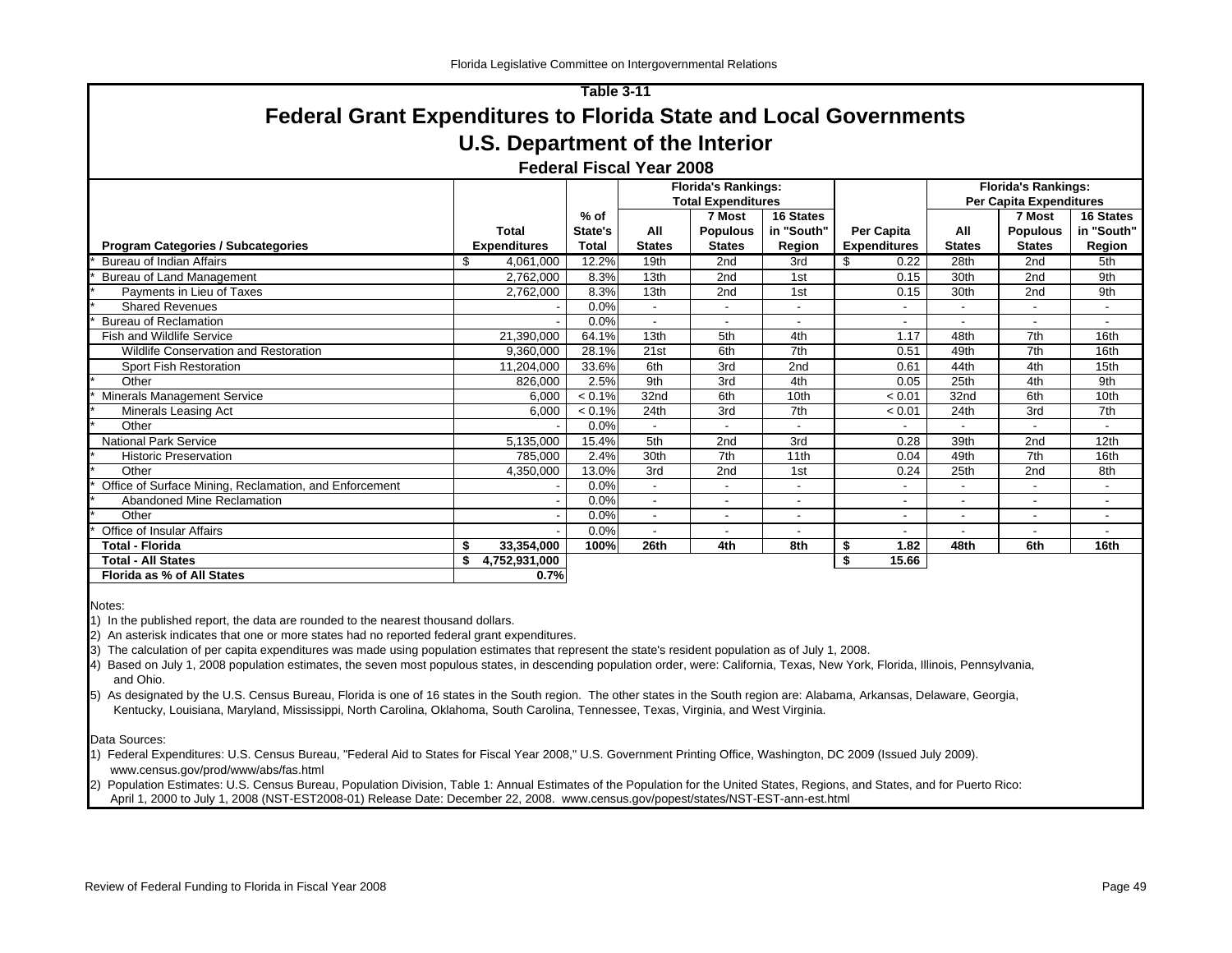# **Table 3-12U.S. Department of Justice Federal Grant Expenditures to Florida State and Local Governments**

#### **% of 7 Most 16 States 7 Most 16 StatesTotal State's All Populous in "South" Per Capita All Populous in "South"** Program Categories / Subcategories | Expenditures | Total | States | States | Region | Expenditures | States | States | Region Federal Prison System 1,108,000 \$ 0.6% 4th 2nd 3rd 0.06 \$ 23rd 2nd 7th Office of Asset Forfeiture 80,385,000 121.0% 1st 1st 1st 1st 1st 4.39 2nd 1st 2nd Office of Justice Programs 114,726,000 | 58.5% | 4th | 2nd | 6.26 | 29th | 4th | 8th Corrections, Probation, and Parole **6th 10.252,000** 12.2% 5th 3rd 2nd 2nd 0.23 16th 3rd 6th Crime Victims Programs 28,014,000 14.3% 4th 4th 2nd 1.53 37th 6th 12th Education, Research, and Statistics Program 1,365,000 0.7% 19th 5th 10th 0.07 40th 6th 14th Juvenile Justice Programs 11,316,000 5.8% 3rd 2nd 1st 0.62 29th 1st 6th Law Enforcement Assistance 10,748,000 5.5% 3rd 3rd 2nd 0.59 18th 2nd 5th Bulletproof Vests | 1,034,000 | 0.5%| 4th | 4th | 2nd | 0.06 | 22nd | 4th | 5th Community Oriented Policing Program (COPS) 208,000 0.1% 7th 3rd 2nd 0.01 11th 4th 3rd Law Enforcement Block Grant (3,000) 0.0% 32nd 6th 8th < (0.01) 25th 6th 7th Violence Against Women and Children **859,000 1** 859,000 1 84% 11th 1 5th 1 3rd 1 9.05 25th 5th 5th 6th Weed and Seed 1,202,000 0.6% 6th 4th 2nd 0.07 26th 4th 9th Other 7,448,000 3.8% 3rd 3rd 2nd 0.41 8th 1st 3rd Substance Abuse Programs The Communication of the T.491,000 and 3.8% 9th 4th 4th 4th 14th 0.41 36th 5th 12th Other 51,540,000 26.3% 3rd 3rd 1st 2.81 16th 4th 5th **Total - Florida 196,219,000 \$ 100% 2nd 2nd 1st 10.71 \$ 14th 2nd 5th Total - All States 2,610,037,000 \$ \$ 8.60 Florida as % of All States 7.5%Total Expenditures Per Capita Expenditures Federal Fiscal Year 2008 Florida's Rankings: Florida's Rankings:**

Notes:

\*

\*

\*

\*

\*

\*

\*

1) In the published report, the data are rounded to the nearest thousand dollars.

2) An asterisk indicates that one or more states had no reported federal grant expenditures.

3) The calculation of per capita expenditures was made using population estimates that represent the state's resident population as of July 1, 2008.

4) Based on July 1, 2008 population estimates, the seven most populous states, in descending population order, were: California, Texas, New York, Florida, Illinois, Pennsylvania, and Ohio.

5) As designated by the U.S. Census Bureau, Florida is one of 16 states in the South region. The other states in the South region are: Alabama, Arkansas, Delaware, Georgia, Kentucky, Louisiana, Maryland, Mississippi, North Carolina, Oklahoma, South Carolina, Tennessee, Texas, Virginia, and West Virginia.

Data Sources:

1) Federal Expenditures: U.S. Census Bureau, "Federal Aid to States for Fiscal Year 2008," U.S. Government Printing Office, Washington, DC 2009 (Issued July 2009). www.census.gov/prod/www/abs/fas.html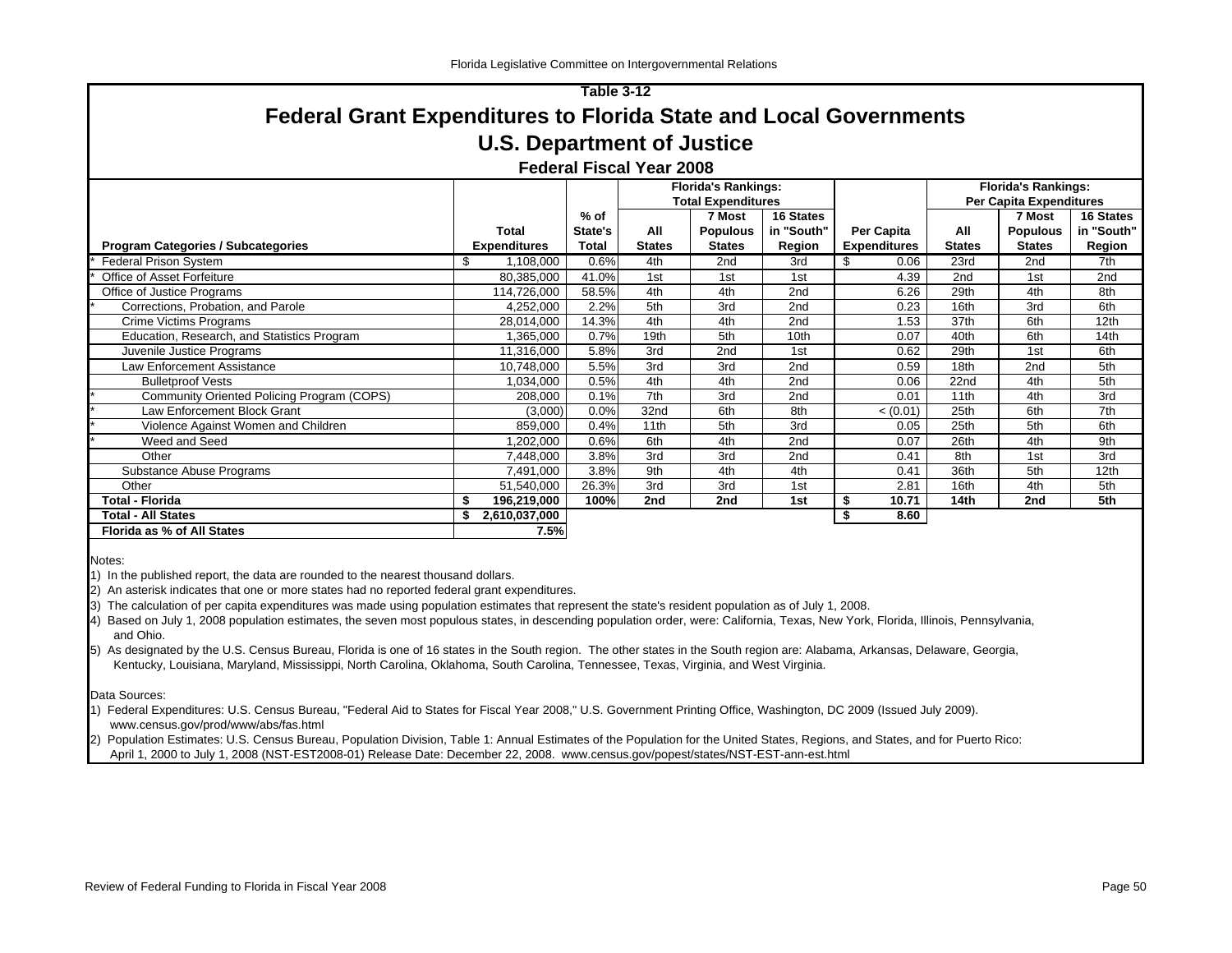# **Table 3-13U.S. Department of Labor Federal Grant Expenditures to Florida State and Local Governments**

# **Federal Fiscal Year 2008**

|                                                     |                     |         | <b>Florida's Rankings:</b> |                           |                  |                     |               | <b>Florida's Rankings:</b>     |                  |  |
|-----------------------------------------------------|---------------------|---------|----------------------------|---------------------------|------------------|---------------------|---------------|--------------------------------|------------------|--|
|                                                     |                     |         |                            | <b>Total Expenditures</b> |                  |                     |               | <b>Per Capita Expenditures</b> |                  |  |
|                                                     |                     | $%$ of  |                            | 7 Most                    | <b>16 States</b> |                     |               | 7 Most                         | 16 States        |  |
|                                                     | <b>Total</b>        | State's | All                        | <b>Populous</b>           | in "South"       | Per Capita          | All           | <b>Populous</b>                | in "South"       |  |
| <b>Program Categories / Subcategories</b>           | <b>Expenditures</b> | Total   | <b>States</b>              | <b>States</b>             | Region           | <b>Expenditures</b> | <b>States</b> | <b>States</b>                  | Region           |  |
| <b>Bureau of Labor Statistics</b>                   | 2.850.000<br>\$.    | 1.1%    | 6th                        | 5th                       | 2nd              | 0.16                | 49th          | 6th                            | 15th             |  |
| <b>Employment and Training Administration</b>       | 245,124,000         | 94.7%   | 9th                        | 7th                       | 3rd              | 13.37               | 50th          | 7th                            | 16th             |  |
| State Unemployment Insurance and Employment Service | 126,277,000         | 48.8%   | 10 <sub>th</sub>           | 7th                       | 3rd              | 6.89                | 49th          | 7th                            | 16th             |  |
| Workforce Investment                                | 91.150.000          | 35.2%   | 8th                        | 7th                       | 2nd              | 4.97                | 47th          | 7th                            | 15 <sub>th</sub> |  |
| Other                                               | 27,697,000          | 10.7%   | 11th                       | 7th                       | 5th              | 1.51                | 46th          | 7th                            | 14th             |  |
| Mine Safety Health and Administration               | 168.000             | 0.1%    | 20th                       | 6th                       | 8th              | 0.01                | 47th          | 7th                            | 15th             |  |
| Occupational Health and Safety Administration       | 2.240.000           | 0.9%    | 26th                       | 4th                       | 8th              | 0.12                | 48th          | 5th                            | 16th             |  |
| Veterans Employment and Training Administration     | 8,594,000           | 3.3%    | 3rd                        | 3rd                       | 2 <sub>nd</sub>  | 0.47                | 42nd          | 5th                            | 15 <sub>th</sub> |  |
| <b>Total - Florida</b>                              | 258.976.000         | 100%    | 9th                        | 7th                       | 3rd              | 14.13               | 50th          | 7th                            | 16th             |  |
| <b>Total - All States</b>                           | 8,377,433,000       |         |                            |                           |                  | 27.61               |               |                                |                  |  |
| Florida as % of All States                          | 3.1%                |         |                            |                           |                  |                     |               |                                |                  |  |

Notes:

1) In the published report, the data are rounded to the nearest thousand dollars.

2) An asterisk indicates that one or more states had no reported federal grant expenditures.

3) The calculation of per capita expenditures was made using population estimates that represent the state's resident population as of July 1, 2008.

4) Based on July 1, 2008 population estimates, the seven most populous states, in descending population order, were: California, Texas, New York, Florida, Illinois, Pennsylvania, and Ohio.

5) As designated by the U.S. Census Bureau, Florida is one of 16 states in the South region. The other states in the South region are: Alabama, Arkansas, Delaware, Georgia, Kentucky, Louisiana, Maryland, Mississippi, North Carolina, Oklahoma, South Carolina, Tennessee, Texas, Virginia, and West Virginia.

Data Sources:

1) Federal Expenditures: U.S. Census Bureau, "Federal Aid to States for Fiscal Year 2008," U.S. Government Printing Office, Washington, DC 2009 (Issued July 2009). www.census.gov/prod/www/abs/fas.html

2) Population Estimates: U.S. Census Bureau, Population Division, Table 1: Annual Estimates of the Population for the United States, Regions, and States, and for Puerto Rico:

April 1, 2000 to July 1, 2008 (NST-EST2008-01) Release Date: December 22, 2008. www.census.gov/popest/states/NST-EST-ann-est.html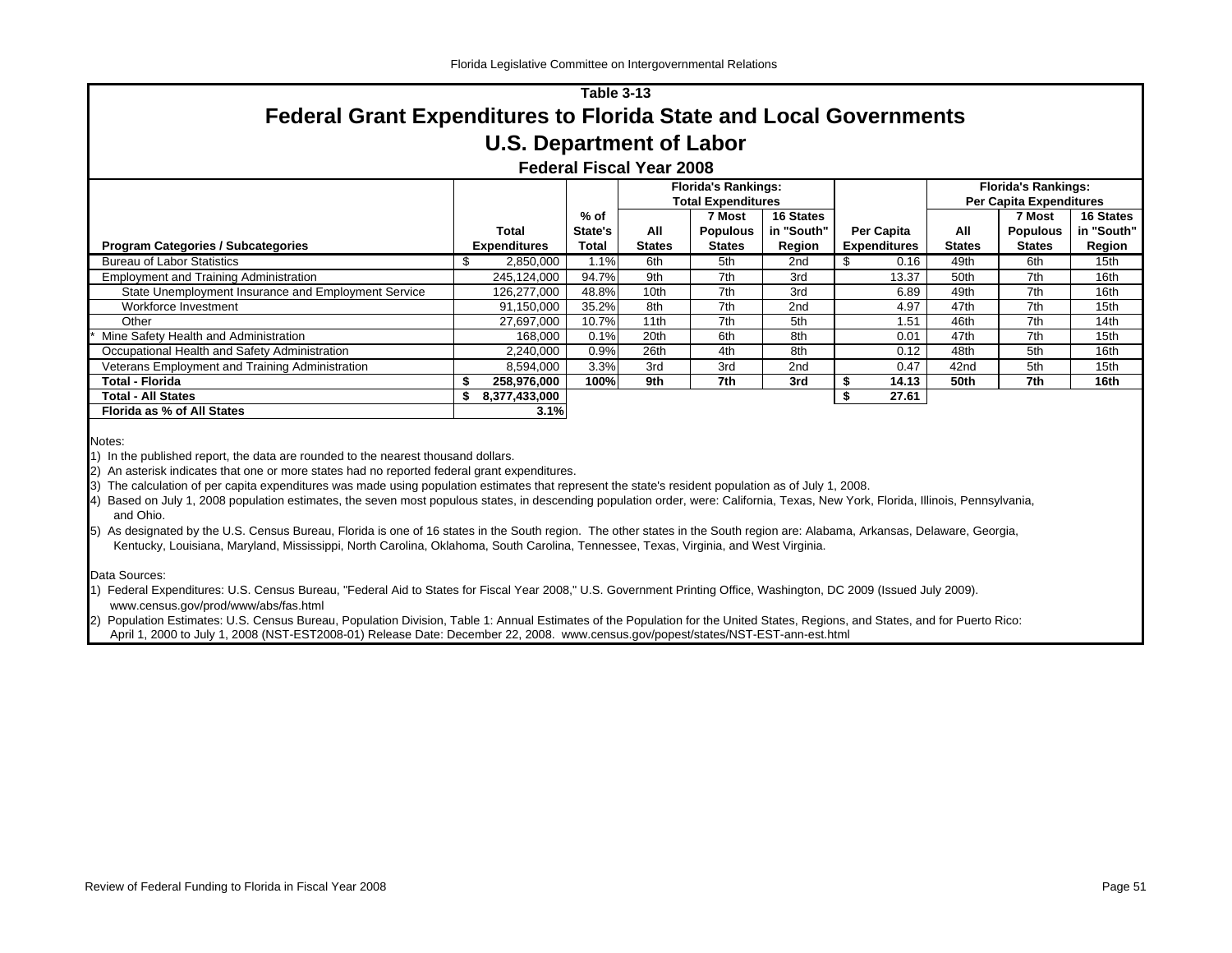# **Table 3-14U.S. Department of Transportation Federal Grant Expenditures to Florida State and Local Governments**

### **Federal Fiscal Year 2008**

|                                                        |                     |           |               | <b>Florida's Rankings:</b><br><b>Total Expenditures</b> |                 |                     | <b>Florida's Rankings:</b><br><b>Per Capita Expenditures</b> |                 |                  |  |  |
|--------------------------------------------------------|---------------------|-----------|---------------|---------------------------------------------------------|-----------------|---------------------|--------------------------------------------------------------|-----------------|------------------|--|--|
|                                                        |                     | $%$ of    |               | 7 Most                                                  | 16 States       |                     |                                                              | 7 Most          | 16 States        |  |  |
|                                                        | Total               | State's   | All           | <b>Populous</b>                                         | in "South"      | Per Capita          | All                                                          | <b>Populous</b> | in "South"       |  |  |
| <b>Program Categories / Subcategories</b>              | <b>Expenditures</b> | Total     | <b>States</b> | <b>States</b>                                           | Region          | <b>Expenditures</b> | <b>States</b>                                                | <b>States</b>   | Region           |  |  |
| <b>Federal Aviation Administration</b>                 | 163,085,000<br>Ъ.   | 5.9%      | 4th           | 3rd                                                     | 2nd             | 8.90                | 42nd                                                         | 6th             | 12 <sub>th</sub> |  |  |
| Federal Highway Administration                         | 2,265,086,000       | 81.8%     | 3rd           | 3rd                                                     | 2 <sub>nd</sub> | 123.58              | 27th                                                         | 1st             | 9th              |  |  |
| <b>Demonstration Projects</b>                          | 26,630,000          | 1.0%      | 1st           | 1st                                                     | 1st             | 1.45                | 9th                                                          | 1st             | 4th              |  |  |
| <b>Highway Trust Fund</b>                              | 2,171,514,000       | 78.4%     | 3rd           | 3rd                                                     | 2 <sub>nd</sub> | 118.48              | 28th                                                         | 2 <sub>nd</sub> | 8th              |  |  |
| Other                                                  | 66.942.000          | 2.4%      | 5th           | 2 <sub>nd</sub>                                         | 3rd             | 3.65                | 8th                                                          | 2 <sub>nd</sub> | 4th              |  |  |
| <b>Federal Railroad Administration</b>                 | 40,000              | $< 0.1\%$ | 17th          | 4th                                                     | 4th             | < 0.01              | 18 <sub>th</sub>                                             | 4th             | 4th              |  |  |
| <b>Federal Transit Administration</b>                  | 323,410,000         | 11.7%     | 9th           | 5th                                                     | 2nd             | 17.65               | 30th                                                         | 5th             | 6th              |  |  |
| National Highway Traffic Safety Administration         | 16.187.000          | 0.6%      | 11th          | 6th                                                     | 5th             | 0.88                | 50th                                                         | 7th             | 16th             |  |  |
| Pipeline and Hazardous Materials Safety Administration | 545,000             | $< 0.1\%$ | 23rd          | 7th                                                     | 8th             | 0.03                | 50th                                                         | 7th             | 16th             |  |  |
| <b>Total - Florida</b>                                 | 2,768,353,000       | 100%      | 4th           | 4th                                                     | 2nd             | 151.04              | 37 <sub>th</sub>                                             | 3rd             | 10 <sub>th</sub> |  |  |
| <b>Total - All States</b>                              | 49,612,032,000      |           |               |                                                         |                 | 163.48              |                                                              |                 |                  |  |  |
| Florida as % of All States                             | 5.6%                |           |               |                                                         |                 |                     |                                                              |                 |                  |  |  |

Notes:

1) In the published report, the data are rounded to the nearest thousand dollars.

2) An asterisk indicates that one or more states had no reported federal grant expenditures.

3) The calculation of per capita expenditures was made using population estimates that represent the state's resident population as of July 1, 2008.

4) Based on July 1, 2008 population estimates, the seven most populous states, in descending population order, were: California, Texas, New York, Florida, Illinois, Pennsylvania, and Ohio.

5) As designated by the U.S. Census Bureau, Florida is one of 16 states in the South region. The other states in the South region are: Alabama, Arkansas, Delaware, Georgia, Kentucky, Louisiana, Maryland, Mississippi, North Carolina, Oklahoma, South Carolina, Tennessee, Texas, Virginia, and West Virginia.

Data Sources:

1) Federal Expenditures: U.S. Census Bureau, "Federal Aid to States for Fiscal Year 2008," U.S. Government Printing Office, Washington, DC 2009 (Issued July 2009). www.census.gov/prod/www/abs/fas.html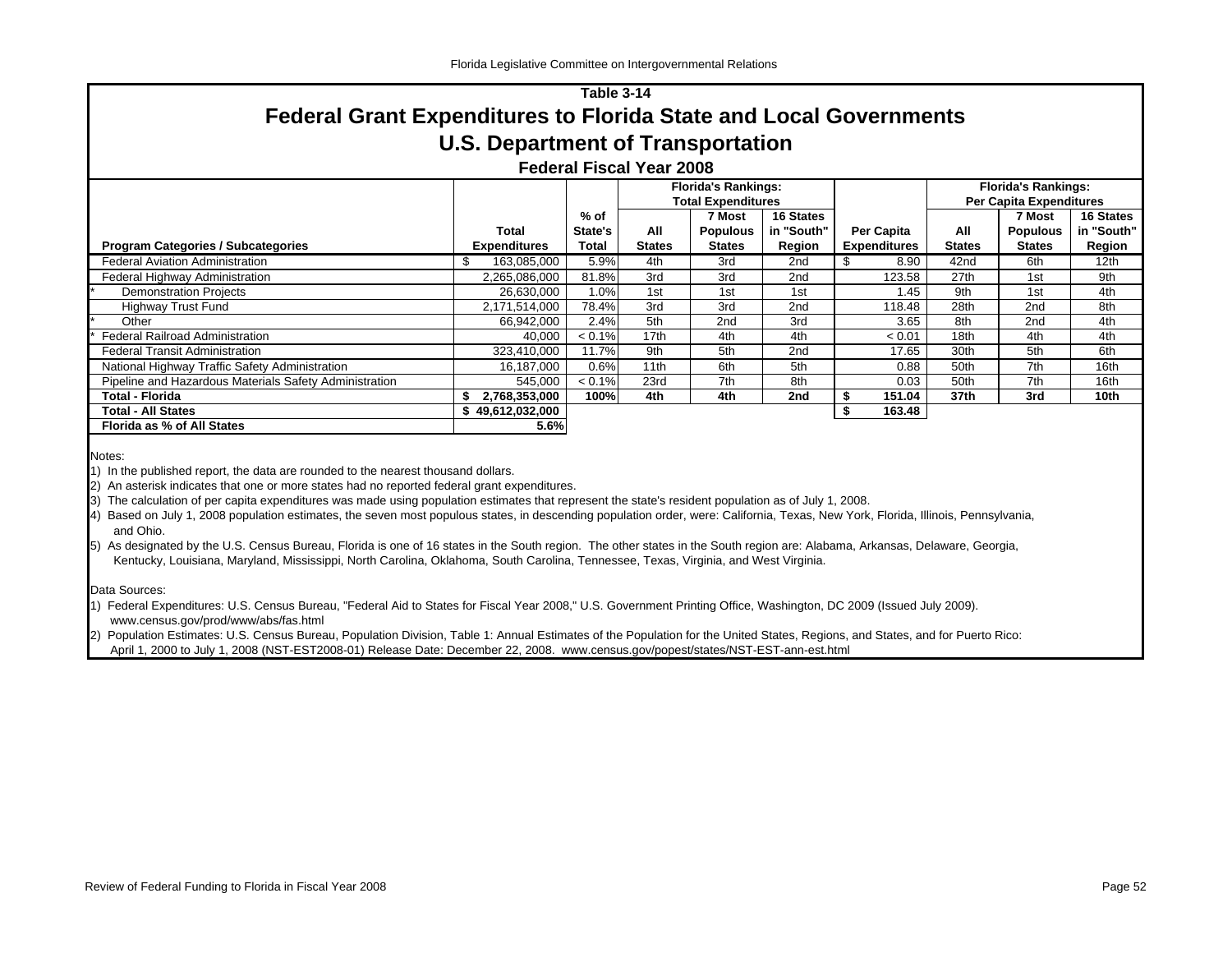# **Table 3-15U.S. Department of the Treasury Federal Grant Expenditures to Florida State and Local Governments**

### **Federal Fiscal Year 2008**

|                                           |                     |         | <b>Florida's Rankings:</b> |                           |            |  |                     | <b>Florida's Rankings:</b> |                                |                  |  |  |
|-------------------------------------------|---------------------|---------|----------------------------|---------------------------|------------|--|---------------------|----------------------------|--------------------------------|------------------|--|--|
|                                           |                     |         |                            | <b>Total Expenditures</b> |            |  |                     |                            | <b>Per Capita Expenditures</b> |                  |  |  |
|                                           |                     | $%$ of  |                            | 7 Most                    | 16 States  |  |                     |                            | 7 Most                         | <b>16 States</b> |  |  |
|                                           | Total               | State's | All                        | <b>Populous</b>           | in "South" |  | <b>Per Capita</b>   | All                        | <b>Populous</b>                | in "South"       |  |  |
| <b>Program Categories / Subcategories</b> | <b>Expenditures</b> | Total   | <b>States</b>              | <b>States</b>             | Region     |  | <b>Expenditures</b> | <b>States</b>              | <b>States</b>                  | Region           |  |  |
| Asset Forfeiture Fund                     | 5,289,000           | 96.9%   | 7th                        | 4th                       | 5th        |  | 0.29                | 11th                       | 3rd                            | 6th              |  |  |
| Other                                     | 172.000             | 3.1%    | 10th                       | 6th                       | 3rd        |  | 0.01                | 23rd                       | 6th                            | 5th              |  |  |
| <b>Total - Florida</b>                    | 5,461,000           | 100%    | 7th                        | 4th                       | 5th        |  | 0.30                | 12th                       | 5th                            | 5th              |  |  |
| <b>Total - All States</b>                 | 96,842,000          |         |                            |                           |            |  | 0.32                |                            |                                |                  |  |  |
| Florida as % of All States                | 5.6%                |         |                            |                           |            |  |                     |                            |                                |                  |  |  |

Notes:

1) In the published report, the data are rounded to the nearest thousand dollars.

2) An asterisk indicates that one or more states had no reported federal grant expenditures.

3) The calculation of per capita expenditures was made using population estimates that represent the state's resident population as of July 1, 2008.

4) Based on July 1, 2008 population estimates, the seven most populous states, in descending population order, were: California, Texas, New York, Florida, Illinois, Pennsylvania, and Ohio.

5) As designated by the U.S. Census Bureau, Florida is one of 16 states in the South region. The other states in the South region are: Alabama, Arkansas, Delaware, Georgia, Kentucky, Louisiana, Maryland, Mississippi, North Carolina, Oklahoma, South Carolina, Tennessee, Texas, Virginia, and West Virginia.

Data Sources:

1) Federal Expenditures: U.S. Census Bureau, "Federal Aid to States for Fiscal Year 2008," U.S. Government Printing Office, Washington, DC 2009 (Issued July 2009). www.census.gov/prod/www/abs/fas.html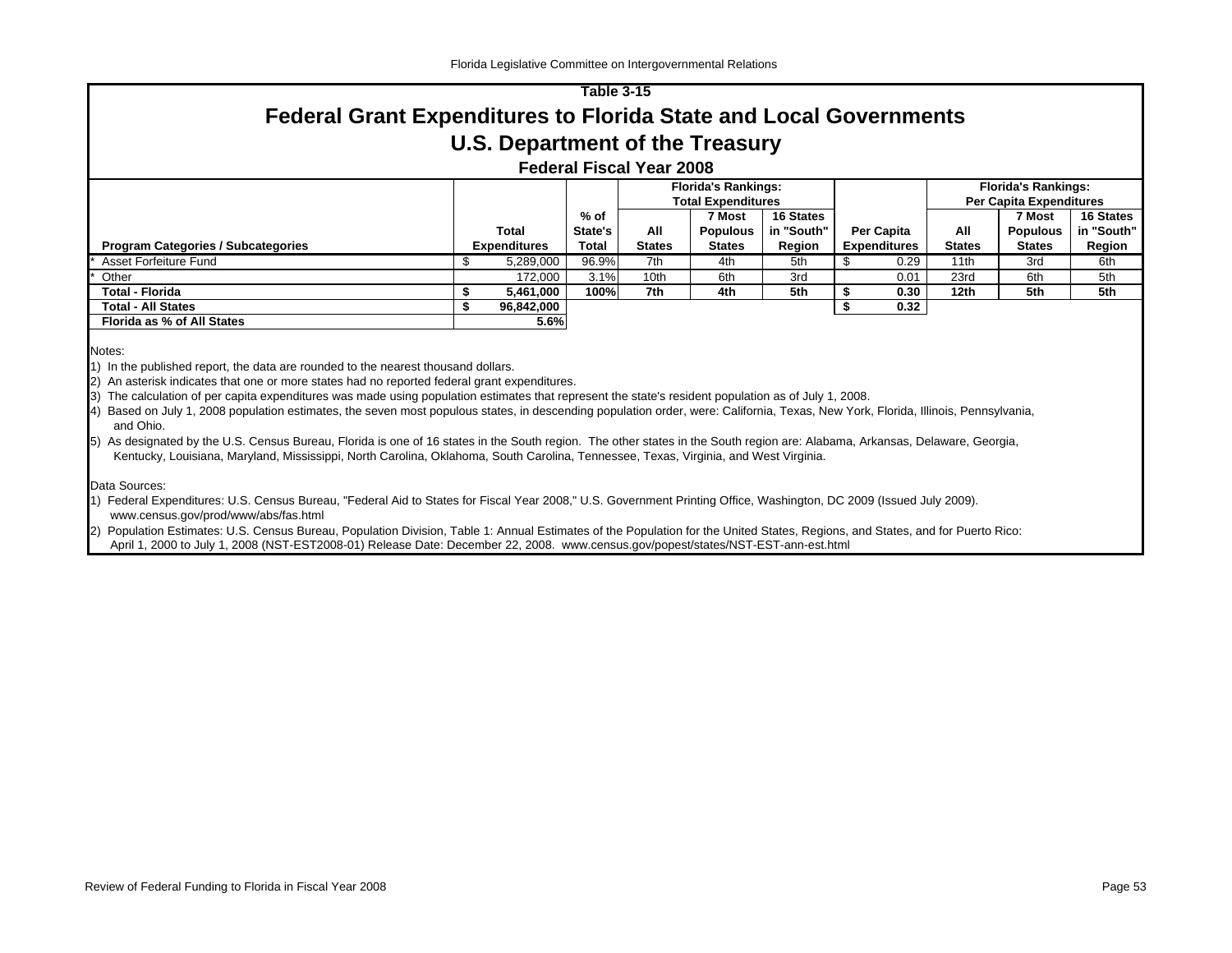|                                                                                             |                     | Table 3-16          |                                   |          |                  |     |                  |                     |
|---------------------------------------------------------------------------------------------|---------------------|---------------------|-----------------------------------|----------|------------------|-----|------------------|---------------------|
| Total Federal Grant Expenditures to Florida's State and Local Governments by Federal Agency |                     |                     | Federal Fiscal Years 1996 to 2008 |          |                  |     |                  |                     |
| <b>Federal Department / Agency</b>                                                          | 1996                | 1997                | 1998                              |          | 1999             |     | 2000             | 2001                |
| <b>Agriculture</b>                                                                          |                     |                     |                                   |          |                  |     |                  |                     |
| <b>Total Expenditures</b>                                                                   | \$<br>727,798,000   | \$<br>793,313,000   | \$<br>829,750,000                 | \$       | 869,936,000      | \$  | 827,812,000      | \$<br>863,661,000   |
| % Change From Prior Year                                                                    |                     | 9.0%                | 4.6%                              |          | 4.8%             |     | $-4.8%$          | 4.3%                |
| FL's Ranking Among the States                                                               | 4th                 | 4th                 | 4th                               |          | 4th              |     | 4th              | 4th                 |
| <b>Appalachian Regional Commission</b>                                                      |                     |                     |                                   |          |                  |     |                  |                     |
| <b>Total Expenditures</b>                                                                   | <b>NA</b>           | <b>NA</b>           | <b>NA</b>                         |          | <b>NA</b>        |     | <b>NA</b>        | <b>NA</b>           |
| % Change From Prior Year<br>FL's Ranking Among the States                                   |                     |                     |                                   |          |                  |     |                  |                     |
| <b>Commerce</b>                                                                             |                     |                     |                                   |          |                  |     |                  |                     |
| <b>Total Expenditures</b>                                                                   | \$<br>38,660,000    | \$<br>34,210,000    | \$<br>28,421,000                  | \$       | 28,792,000       | \$  | 29,088,000       | \$<br>36,850,000    |
| % Change From Prior Year                                                                    |                     | $-11.5%$            | $-16.9%$                          |          | 1.3%             |     | 1.0%             | 26.7%               |
| FL's Ranking Among the States                                                               | 2nd                 | 7th                 | 7th                               |          | 6th              |     | 8th              | 7th                 |
| <b>Corporation for National and Community</b>                                               |                     |                     |                                   |          |                  |     |                  |                     |
| <b>Service</b>                                                                              |                     |                     |                                   |          |                  |     |                  |                     |
| <b>Total Expenditures</b>                                                                   | <b>NA</b>           | <b>NA</b>           | <b>NA</b>                         |          | NA               | \$  | 15,987,000       | \$<br>11,098,000    |
| % Change From Prior Year                                                                    |                     |                     |                                   |          |                  |     |                  | $-30.6%$            |
| FL's Ranking Among the States                                                               |                     |                     |                                   |          |                  |     | 5th              | 10th                |
| <b>Corporation for Public Broadcasting</b>                                                  |                     |                     |                                   |          |                  |     |                  |                     |
| <b>Total Expenditures</b>                                                                   | \$<br>2,726,000     | \$<br>10,661,000    | \$<br>10,163,000                  | \$       | 9,848,000        | \$  | 11,805,000       | \$<br>13,666,000    |
| % Change From Prior Year                                                                    |                     | 291.1%              | $-4.7%$                           |          | $-3.1%$          |     | 19.9%            | 15.8%               |
| FL's Ranking Among the States                                                               | 15th                | 5th                 | 6th                               |          | 6th              |     | 5th              | 4th                 |
| Defense                                                                                     |                     |                     |                                   |          |                  |     |                  |                     |
| <b>Total Expenditures</b>                                                                   | \$<br>2.041.000     | \$<br>7,453,000     | \$<br>3.402.000                   | \$       | 162,000          | \$  | 171,000          | \$<br>6,622,000     |
| % Change From Prior Year                                                                    |                     | 265.2%              | $-54.4%$                          |          | $-95.2%$         |     | 5.6%             | 3772.5%             |
| FL's Ranking Among the States                                                               | 35th                | 8th                 | 20th                              |          | 43rd             |     | 36th             | 8th                 |
| <b>Education</b>                                                                            |                     |                     |                                   |          |                  |     |                  |                     |
| <b>Total Expenditures</b>                                                                   | \$<br>670,655,000   | \$<br>740,893,000   | \$<br>1,074,145,000               | \$       | 1,021,054,000    | \$  | 1,154,177,000    | \$<br>1,199,151,000 |
| % Change From Prior Year                                                                    |                     | 10.5%               | 45.0%                             |          | $-4.9%$          |     | 13.0%<br>4th     | 3.9%                |
| FL's Ranking Among the States<br><b>Election Assistance Commission</b>                      | 4th                 | 5th                 | 3rd                               |          | 4th              |     |                  | 4th                 |
| <b>Total Expenditures</b>                                                                   | <b>NA</b>           | <b>NA</b>           | <b>NA</b>                         |          | <b>NA</b>        |     | <b>NA</b>        | NA                  |
| % Change From Prior Year                                                                    |                     |                     |                                   |          |                  |     |                  |                     |
| FL's Ranking Among the States                                                               |                     |                     |                                   |          |                  |     |                  |                     |
| Energy                                                                                      |                     |                     |                                   |          |                  |     |                  |                     |
| <b>Total Expenditures</b>                                                                   | \$<br>1,986,000     | \$<br>4,918,000     | \$<br>5,216,000                   | \$       | 2,564,000        | \$  | 1,922,000        | \$<br>3,149,000     |
| % Change From Prior Year                                                                    |                     | 147.6%              | 6.1%                              |          | $-50.8%$         |     | $-25.0%$         | 63.8%               |
| FL's Ranking Among the States                                                               | 34th                | 4th                 | 4th                               |          | 22nd             |     | 35th             | 27th                |
| <b>Environmental Protection Agency</b>                                                      |                     |                     |                                   |          |                  |     |                  |                     |
| <b>Total Expenditures</b>                                                                   | \$<br>77,613,000    | \$<br>77,661,000    | \$<br>71,691,000                  | \$       | 95,128,000       | \$  | 88,232,000       | \$<br>109,427,000   |
| % Change From Prior Year                                                                    |                     | 0.1%                | $-7.7%$                           |          | 32.7%            |     | $-7.2%$          | 24.0%               |
| FL's Ranking Among the States                                                               | 11th                | 9th                 | 12th                              |          | 10th             |     | 12th             | 10th                |
| <b>Equal Employment Opportunity</b>                                                         |                     |                     |                                   |          |                  |     |                  |                     |
| Commission                                                                                  |                     |                     |                                   |          |                  |     |                  |                     |
| <b>Total Expenditures</b>                                                                   | \$<br>951,000       | \$<br>988,000       | \$<br>1,136,000                   | \$       | 893,000          | \$  | 1,181,000        | \$<br>1,362,000     |
| % Change From Prior Year                                                                    |                     | 3.9%                | 15.0%                             |          | $-21.4%$         |     | 32.3%            | 15.3%               |
| FL's Ranking Among the States                                                               | 7th                 | 9th                 | 9th                               |          | 8th              |     | 8th              | 7th                 |
| <b>Federal Emergency Management Agency</b>                                                  |                     |                     |                                   |          |                  |     |                  |                     |
| <b>Total Expenditures</b>                                                                   | \$<br>137,820,000   | \$<br>99,978,000    | \$<br>132,458,000                 | \$       | 168,941,000      | \$  | 210,811,000      | \$<br>157,770,000   |
| % Change From Prior Year                                                                    |                     | $-27.5%$            | 32.5%                             |          | 27.5%            |     | 24.8%            | $-25.2%$            |
| FL's Ranking Among the States                                                               | 2nd                 | 11th                | 3rd                               |          | 2 <sub>nd</sub>  |     | 3rd              | 6th                 |
| <b>Health and Human Services</b>                                                            |                     |                     |                                   |          |                  |     | 6,370,651,000 \$ |                     |
| <b>Total Expenditures</b>                                                                   | \$<br>4,765,354,000 | \$<br>4,529,224,000 | \$<br>5,197,789,000               | \$       | 5,825,280,000 \$ |     |                  | 7,362,945,000       |
| % Change From Prior Year<br>FL's Ranking Among the States                                   | 7th                 | -5.0%<br>7th        | 14.8%<br>6th                      |          | 12.1%<br>5th     |     | $9.4\%$<br>5th   | 15.6%<br>5th        |
| <b>Homeland Security</b>                                                                    |                     |                     |                                   |          |                  |     |                  |                     |
| <b>Total Expenditures</b>                                                                   | <b>NA</b>           | NA                  | <b>NA</b>                         |          | <b>NA</b>        |     | <b>NA</b>        | NA                  |
| % Change From Prior Year                                                                    |                     |                     |                                   |          |                  |     |                  |                     |
| FL's Ranking Among the States                                                               |                     |                     |                                   |          |                  |     |                  |                     |
| <b>Housing and Urban Development</b>                                                        |                     |                     |                                   |          |                  |     |                  |                     |
| <b>Total Expenditures</b>                                                                   | \$<br>748,903,000   | \$<br>809,124,000   | \$<br>973,312,000                 | <b>S</b> | 1,054,629,000    | \$  | 1,117,059,000    | \$<br>1,117,104,000 |
| % Change From Prior Year                                                                    |                     | 8.0%                | 20.3%                             |          | 8.4%             |     | 5.9%             | 0.0%                |
| FL's Ranking Among the States                                                               | 9th                 | 9th                 | 9th                               |          | 9th              |     | 9th              | 9th                 |
| Institute of Museum and Library Services                                                    |                     |                     |                                   |          |                  |     |                  |                     |
| <b>Total Expenditures</b>                                                                   | \$<br>275,000       | \$<br>133,000       | \$<br>8,713,000 \$                |          | 6,858,000        | -\$ | 7,564,000        | \$<br>7,659,000     |
| % Change From Prior Year                                                                    |                     | $-51.6%$            | 6451.1%                           |          | $-21.3%$         |     | 10.3%            | 1.3%                |
| FL's Ranking Among the States                                                               | 10th                | 26th                | 3rd                               |          | 4th              |     | 4th              | 4th                 |
| Interior                                                                                    |                     |                     |                                   |          |                  |     |                  |                     |
| <b>Total Expenditures</b>                                                                   | \$<br>14,313,000    | \$<br>24,717,000    | \$<br>19,349,000                  | \$       | 18,972,000       | \$  | 20,506,000       | \$<br>21,731,000    |
| % Change From Prior Year                                                                    |                     | 72.7%               | $-21.7%$                          |          | $-1.9%$          |     | 8.1%             | 6.0%                |
| FL's Ranking Among the States                                                               | 32nd                | 26th                | 28th                              |          | 26th             |     | 29th             | 28th                |
| Justice                                                                                     |                     |                     |                                   |          |                  |     |                  |                     |
| <b>Total Expenditures</b>                                                                   | \$<br>117,971,000   | \$<br>151,111,000   | \$<br>169,972,000 \$              |          | 296,751,000 \$   |     | 192,023,000 \$   | 273,674,000         |
| % Change From Prior Year                                                                    |                     | 28.1%               | 12.5%                             |          | 74.6%            |     | $-35.3%$         | 42.5%               |
| FL's Ranking Among the States                                                               | 4th                 | 4th                 | 4th                               |          | 4th              |     | 3rd              | 3rd                 |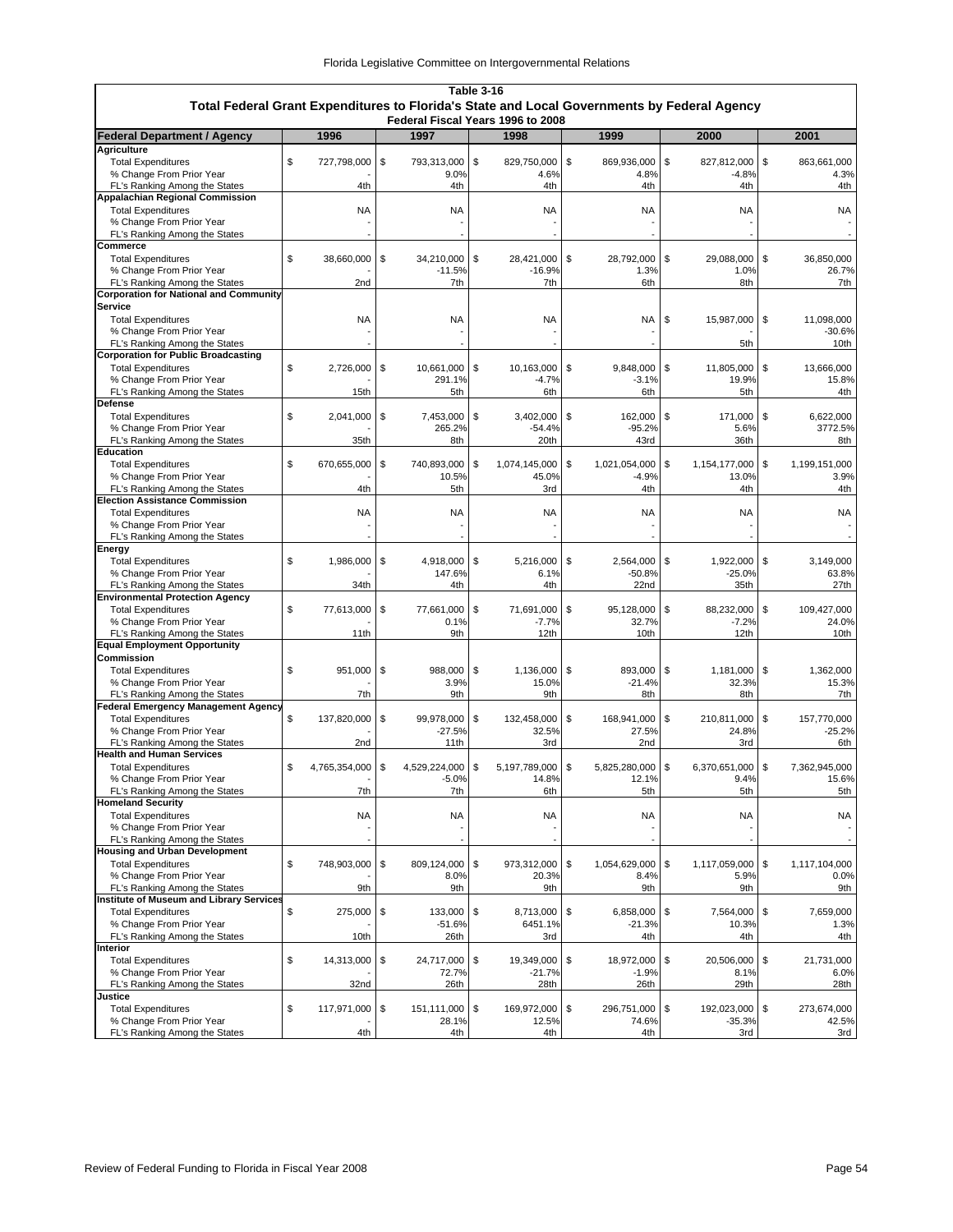| Table 3-16<br>Total Federal Grant Expenditures to Florida's State and Local Governments by Federal Agency<br>Federal Fiscal Years 1996 to 2008 |                          |                         |    |                          |    |                          |    |                          |    |                          |    |                          |
|------------------------------------------------------------------------------------------------------------------------------------------------|--------------------------|-------------------------|----|--------------------------|----|--------------------------|----|--------------------------|----|--------------------------|----|--------------------------|
| 2002                                                                                                                                           | 2003                     |                         |    | 2004                     |    | 2005                     |    | 2006                     |    | 2007                     |    | 2008                     |
|                                                                                                                                                |                          |                         |    |                          |    |                          |    |                          |    |                          |    |                          |
| \$<br>980,605,000<br>13.5%                                                                                                                     | \$                       | 972,874,000<br>$-0.8%$  | \$ | 1,015,824,000<br>4.4%    | \$ | 1,051,130,000<br>3.5%    | \$ | 1,079,860,000<br>2.7%    | \$ | 1,117,608,000<br>3.5%    | \$ | 1,267,396,000<br>13.4%   |
| 4th                                                                                                                                            |                          | 4th                     |    | 4th                      |    | 4th                      |    | 4th                      |    | 4th                      |    | 4th                      |
| <b>NA</b>                                                                                                                                      |                          | <b>NA</b>               |    | <b>NA</b>                |    | <b>NA</b>                |    | <b>NA</b>                | \$ | 2,000                    |    | <b>NA</b>                |
|                                                                                                                                                |                          |                         |    |                          |    |                          |    |                          |    | 16th                     |    |                          |
|                                                                                                                                                |                          |                         |    |                          |    |                          |    |                          |    |                          |    |                          |
| \$<br>46,248,000<br>25.5%                                                                                                                      | \$                       | 24,205,000<br>$-47.7%$  | \$ | 34,898,000<br>44.2%      | \$ | 25,904,000<br>$-25.8%$   | \$ | 23,742,000<br>$-8.3%$    | \$ | 12,194,000<br>$-48.6%$   | \$ | 13,050,000<br>7.0%       |
| 5th                                                                                                                                            |                          | 11th                    |    | 7th                      |    | 9th                      |    | 7th                      |    | 18th                     |    | 12th                     |
|                                                                                                                                                |                          |                         |    |                          |    |                          |    |                          |    |                          |    |                          |
| \$<br>4,172,000<br>$-62.4%$                                                                                                                    | \$                       | 2,835,000<br>$-32.0%$   | \$ | 1,693,000<br>$-40.3%$    | \$ | 1,959,000<br>15.7%       | \$ | 6,455,000<br>229.5%      | \$ | 8,186,000<br>26.8%       | \$ | 7,588,000<br>$-7.3%$     |
| 12th                                                                                                                                           |                          | 17th                    |    | 18th                     |    | 18th                     |    | 5th                      |    | 5th                      |    | 7th                      |
| \$<br>14,771,000                                                                                                                               | \$                       | 12,811,000              | \$ | 13,314,000               | \$ | 13,314,000               | \$ | 10,614,000               | \$ | 9,061,000                | \$ | 9,500,000                |
| 8.1%                                                                                                                                           |                          | $-13.3%$                |    | 3.9%                     |    | 0.0%                     |    | $-20.3%$                 |    | $-14.6%$                 |    | 4.8%                     |
| 5th                                                                                                                                            |                          | 4th                     |    | 6th                      |    | 6th                      |    | 1st                      |    | 1st                      |    | 2nd                      |
| \$<br>1,507,000<br>$-77.2%$                                                                                                                    | \$                       | 289,000<br>$-80.8%$     | \$ | 6,000<br>$-97.9%$        | \$ | 14,817,000<br>246850.0%  | \$ | 11,370,000<br>$-23.3%$   | \$ | 19,782,000<br>74.0%      | \$ | 10,465,000<br>$-47.1%$   |
| 25th                                                                                                                                           |                          | 39th                    |    | 46th                     |    | 6th                      |    | 11th                     |    | 5th                      |    | 14th                     |
| \$<br>1,553,340,000                                                                                                                            | \$                       | 1,646,297,000           | \$ | 1,814,563,000            | \$ | 1,985,213,000            | \$ | 2,057,824,000            | \$ | 2,070,064,000            | \$ | 1,997,038,000            |
| 29.5%                                                                                                                                          |                          | 6.0%                    |    | 10.2%                    |    | 9.4%                     |    | 3.7%                     |    | 0.6%                     |    | $-3.5%$                  |
| 4th                                                                                                                                            |                          | 4th                     |    | 4th                      |    | 4th                      |    | 4th                      |    | 4th                      |    | 4th                      |
| <b>NA</b>                                                                                                                                      | \$                       | 26,029,000              | \$ | 47,417,000<br>82.2%      | \$ | 85,085,000<br>79.4%      |    | <b>NA</b>                |    | NA                       |    | <b>NA</b>                |
|                                                                                                                                                |                          | 6th                     |    | 9th                      |    | 5th                      |    |                          |    |                          |    |                          |
| \$<br>2,221,000                                                                                                                                | \$                       | 10,950,000              | \$ | 12,297,000               | \$ | 11,596,000               | \$ | 11,306,000               | \$ | 15,072,000               | \$ | 11,087,000               |
| $-29.5%$                                                                                                                                       |                          | 393.0%                  |    | 12.3%                    |    | $-5.7%$                  |    | $-2.5%$                  |    | 33.3%                    |    | $-26.4%$                 |
| 36th                                                                                                                                           |                          | 20th                    |    | 17th                     |    | 16th                     |    | 18th                     |    | 12th                     |    | 19th                     |
| \$<br>129,107,000<br>18.0%                                                                                                                     | \$                       | 135,156,000<br>4.7%     | \$ | 145,769,000<br>7.9%      | \$ | 97,273,000<br>$-33.3%$   | \$ | 139,188,000<br>43.1%     | \$ | 146,053,000<br>4.9%      | \$ | 117,898,000<br>$-19.3%$  |
| 8th                                                                                                                                            |                          | 10th                    |    | 9th                      |    | 10th                     |    | 8th                      |    | 6th                      |    | 8th                      |
|                                                                                                                                                |                          |                         |    |                          |    |                          |    |                          |    |                          |    |                          |
| \$<br>1,250,000                                                                                                                                | \$                       | 1,275,000               | \$ | 1,601,000                | \$ | 1,605,000                | \$ | 1,202,000                | \$ | 1,206,000                | \$ | 3,423,000                |
| $-8.2%$<br>9th                                                                                                                                 |                          | 2.0%<br>9th             |    | 25.6%<br>4th             |    | 0.2%<br>4th              |    | $-25.1%$<br>7th          |    | 0.3%<br>7th              |    | 183.8%<br>6th            |
| \$<br>177,643,000                                                                                                                              |                          |                         |    |                          |    |                          |    |                          |    |                          |    |                          |
| 12.6%                                                                                                                                          |                          | Refer to                |    | Refer to                 |    | Refer to                 |    | Refer to                 |    | Refer to                 |    | Refer to                 |
| 4th                                                                                                                                            | <b>Homeland Security</b> |                         |    | <b>Homeland Security</b> |    | <b>Homeland Security</b> |    | <b>Homeland Security</b> |    | <b>Homeland Security</b> |    | <b>Homeland Security</b> |
| \$<br>8,355,365,000 \$                                                                                                                         |                          | 9,968,790,000           | \$ | 10,560,497,000<br>5.9%   | \$ | 10,393,124,000           | \$ | 9,689,187,000 \$         |    | 11,025,424,000<br>13.8%  | \$ | 11,410,340,000           |
| 13.5%<br>5th                                                                                                                                   |                          | 19.3%<br>5th            |    | 5th                      |    | $-1.6%$<br>5th           |    | $-6.8%$<br>5th           |    | 5th                      |    | 3.5%<br>5th              |
| <b>NA</b>                                                                                                                                      | \$                       | 168,027,000             | \$ | 270,326,000              | \$ | 1,612,709,000            | \$ | 1,653,372,000            | \$ | 617,800,000              | \$ | 872,199,000              |
|                                                                                                                                                |                          |                         |    | 60.9%                    |    | 496.6%                   |    | 2.5%                     |    | $-62.6%$                 |    | 41.2%                    |
|                                                                                                                                                |                          | 4th                     |    | 4th                      |    | 1st                      |    | 2nd                      |    | 2nd                      |    | 3rd                      |
| \$<br>1,324,002,000                                                                                                                            | \$                       | 1,441,227,000           | \$ | 1,404,958,000            | \$ | 1,036,959,000            | \$ | 1,499,207,000            | \$ | 1,735,726,000            | \$ | 1,632,819,000            |
| 18.5%<br>9th                                                                                                                                   |                          | 8.9%<br>9th             |    | $-2.5%$<br>9th           |    | $-26.2%$<br>9th          |    | 44.6%<br>9th             |    | 15.8%<br>10th            |    | $-5.9%$<br>8th           |
| \$<br>9,586,000                                                                                                                                | \$                       | 11,535,000              | \$ | 11,944,000               |    | <b>NA</b>                |    | NA                       |    | NA                       |    | <b>NA</b>                |
| 25.2%                                                                                                                                          |                          | 20.3%                   |    | 3.5%                     |    | Ĭ.                       |    |                          |    |                          |    |                          |
| 5th                                                                                                                                            |                          | 6th                     |    | 5th                      |    |                          |    |                          |    |                          |    |                          |
| \$<br>28,356,000                                                                                                                               | \$                       | 28,891,000              | \$ | 29,473,000               | \$ | 30,580,000               | \$ | 28,080,000               | \$ | 32,347,000               | \$ | 33,354,000               |
| 30.5%<br>23rd                                                                                                                                  |                          | 1.9%<br>25th            |    | 2.0%<br>26th             |    | 3.8%<br>24th             |    | $-8.2%$<br>30th          |    | 15.2%<br>25th            |    | 3.1%<br>26th             |
|                                                                                                                                                |                          |                         |    |                          |    |                          |    |                          |    |                          |    |                          |
| \$<br>278,818,000<br>1.9%                                                                                                                      | \$                       | 238,375,000<br>$-14.5%$ | \$ | 252,978,000<br>6.1%      | \$ | 146,508,000<br>$-42.1%$  | \$ | 195,626,000<br>33.5%     | \$ | 212,836,000<br>8.8%      | \$ | 196,219,000<br>$-7.8%$   |
| 4th                                                                                                                                            |                          | 3rd                     |    | 3rd                      |    | 9th                      |    | 7th                      |    | 3rd                      |    | 2nd                      |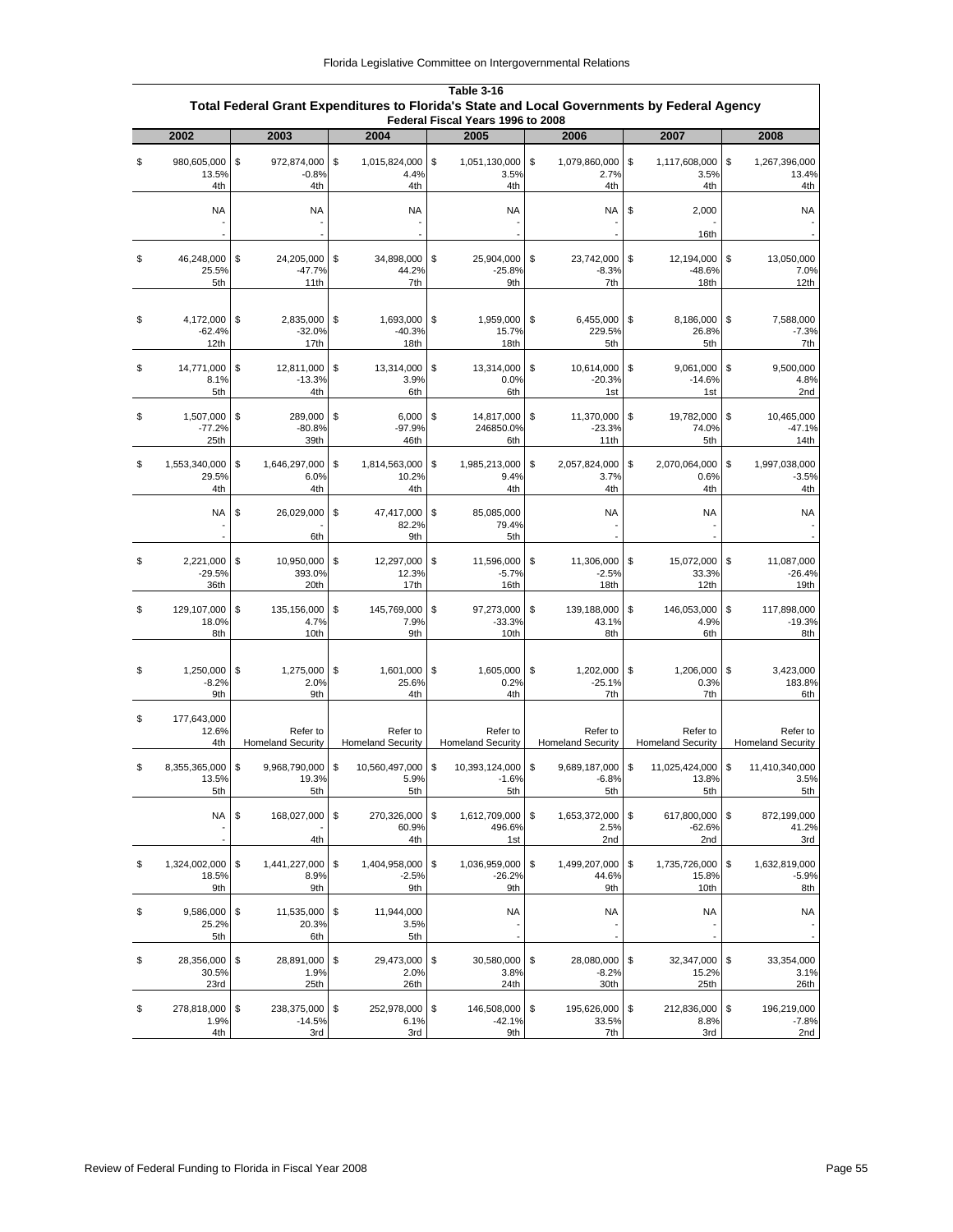| Table 3-16<br>Total Federal Grant Expenditures to Florida's State and Local Governments by Federal Agency |    |                 |    |                 |     |                                   |      |                         |          |                  |          |                  |
|-----------------------------------------------------------------------------------------------------------|----|-----------------|----|-----------------|-----|-----------------------------------|------|-------------------------|----------|------------------|----------|------------------|
|                                                                                                           |    |                 |    |                 |     | Federal Fiscal Years 1996 to 2008 |      |                         |          |                  |          |                  |
| <b>Federal Department / Agency</b>                                                                        |    | 1996            |    | 1997            |     | 1998                              |      | 1999                    |          | 2000             |          | 2001             |
| Labor                                                                                                     |    |                 |    |                 |     |                                   |      |                         |          |                  |          |                  |
| <b>Total Expenditures</b>                                                                                 | \$ | 288,756,000     | \$ | 216,366,000     | \$  | 259,853,000                       | l \$ | 265,255,000             | l \$     | 182,334,000 \$   |          | 260,008,000      |
| % Change From Prior Year                                                                                  |    |                 |    | $-25.1%$        |     | 20.1%                             |      | 2.1%                    |          | $-31.3%$         |          | 42.6%            |
| FL's Ranking Among the States                                                                             |    | 6th             |    | 6th             |     | 6th                               |      | 6th                     |          | 7th              |          | 7th              |
| National Foundation on the Arts and the                                                                   |    |                 |    |                 |     |                                   |      |                         |          |                  |          |                  |
| <b>Humanities</b>                                                                                         |    |                 |    |                 |     |                                   |      |                         |          |                  |          |                  |
| <b>Total Expenditures</b>                                                                                 | \$ | 897,000         | \$ | 779,000         | \$  | 549,000 \$                        |      | 773,000                 | <b>S</b> | 524,000 \$       |          | 784,000          |
| % Change From Prior Year                                                                                  |    |                 |    | $-13.2%$        |     | $-29.5%$                          |      | 40.8%                   |          | $-32.2%$         |          | 49.6%            |
| FL's Ranking Among the States                                                                             |    | 12th            |    | 7th             |     | 17th                              |      | 4th                     |          | 33rd             |          | 7th              |
| <b>Neighborhood Reinvestment</b>                                                                          |    |                 |    |                 |     |                                   |      |                         |          |                  |          |                  |
| Corporation                                                                                               |    |                 |    |                 |     |                                   |      |                         |          |                  |          |                  |
| <b>Total Expenditures</b>                                                                                 | \$ | 624.000         | \$ | 808.000         | \$  | 1.029.000                         | l \$ | 1.982.000 \$            |          | 1,596,000 \$     |          | 1.793.000        |
| % Change From Prior Year                                                                                  |    |                 |    | 29.5%           |     | 27.4%                             |      | 92.6%                   |          | $-19.5%$         |          | 12.3%            |
| FL's Ranking Among the States<br><b>Social Security Administration:</b>                                   |    | 6th             |    | 11th            |     | 9th                               |      | 9th                     |          | 8th              |          | 9th              |
|                                                                                                           |    |                 |    |                 |     |                                   |      |                         |          |                  |          |                  |
| <b>Supplemental Security Income</b>                                                                       |    |                 |    |                 |     |                                   |      |                         |          |                  |          |                  |
| <b>Total Expenditures</b>                                                                                 | \$ | 915,000         | \$ | 1.914.000       | -\$ | $2.840.000$ \$                    |      | $3.014.000$ \ \$        |          | 2.191.000        | l \$     | 1,704,000        |
| % Change From Prior Year<br>FL's Ranking Among the States                                                 |    | 10th            |    | 109.2%<br>9th   |     | 48.4%<br>5th                      |      | 6.1%<br>2 <sub>nd</sub> |          | $-27.3%$<br>6th  |          | $-22.2%$<br>7th  |
| <b>State Justice Institute</b>                                                                            |    |                 |    |                 |     |                                   |      |                         |          |                  |          |                  |
| <b>Total Expenditures</b>                                                                                 | \$ | 134.000         | \$ | 86,000          | \$  | 74.000                            | l \$ | 38.000                  | \$       | 85.000           | \$       | 36.000           |
| % Change From Prior Year                                                                                  |    |                 |    | $-35.8%$        |     | $-14.0%$                          |      | $-48.6%$                |          | 123.7%           |          | $-57.6%$         |
| FL's Ranking Among the States                                                                             |    | 13th            |    | 11th            |     | 16th                              |      | 27th                    |          | 14th             |          | 19th             |
| <b>Transportation</b>                                                                                     |    |                 |    |                 |     |                                   |      |                         |          |                  |          |                  |
| <b>Total Expenditures</b>                                                                                 | \$ | 835,953,000     | \$ | 980,515,000     | \$  | 933,196,000 \$                    |      | 1,085,345,000 \$        |          | 1,415,456,000    | <b>S</b> | 1,837,463,000    |
| % Change From Prior Year                                                                                  |    |                 |    | 17.3%           |     | $-4.8%$                           |      | 16.3%                   |          | 30.4%            |          | 29.8%            |
| FL's Ranking Among the States                                                                             |    | 9th             |    | 8th             |     | 8th                               |      | 5th                     |          | 4th              |          | 5th              |
| Treasury                                                                                                  |    |                 |    |                 |     |                                   |      |                         |          |                  |          |                  |
| <b>Total Expenditures</b>                                                                                 | \$ | 6.361.000       | \$ | 10,419,000      | \$  | 20.796.000                        | l \$ | 42,454,000              | \$       | 10,658,000       | \$       | 11,052,000       |
| % Change From Prior Year                                                                                  |    |                 |    | 63.8%           |     | 99.6%                             |      | 104.1%                  |          | $-74.9%$         |          | 3.7%             |
| FL's Ranking Among the States                                                                             |    | 2nd             |    | 1st             |     | 2nd                               |      | 1st                     |          | 4th              |          | 2nd              |
| <b>Veterans Affairs</b>                                                                                   |    |                 |    |                 |     |                                   |      |                         |          |                  |          |                  |
| <b>Total Expenditures</b>                                                                                 | \$ | 1,711,000       | \$ | 9,202,000       | \$  | 9,908,000                         | \$   | 12,291,000              | <b>S</b> | 13,824,000       | \$       | 5,687,000        |
| % Change From Prior Year                                                                                  |    |                 |    | 437.8%          |     | 7.7%                              |      | 24.1%                   |          | 12.5%            |          | $-58.9%$         |
| FL's Ranking Among the States                                                                             |    | 39th            |    | 10th            |     | 11th                              |      | 11th                    |          | 10th             |          | 27th             |
| All Federal Depts. / Agencies                                                                             |    |                 |    |                 |     |                                   |      |                         |          |                  |          |                  |
| <b>Total Expenditures</b>                                                                                 |    | \$8,442,417,000 |    | \$8,504,474,000 |     | \$9,753,762,000                   |      | \$10,810,960,000        |          | \$11,675,656,000 |          | \$13,304,398,000 |
| % Change From Prior Year                                                                                  |    |                 |    | 0.7%            |     | 14.7%                             |      | 10.8%                   |          | 8.0%             |          | 13.9%            |
| FL's Ranking Among the States                                                                             |    | 7th             |    | 6th             |     | 6th                               |      | 5th                     |          | 5th              |          | 5th              |

Note: Florida's rankings among the states in total grant expenditures were calculated by the LCIR staff.

Data Sources: U.S. Bureau of the Census. Federal Expenditures by State for Fiscal Year 1996-1997 and Federal Aid to States for Fiscal Year 1998-2008 (annual reports).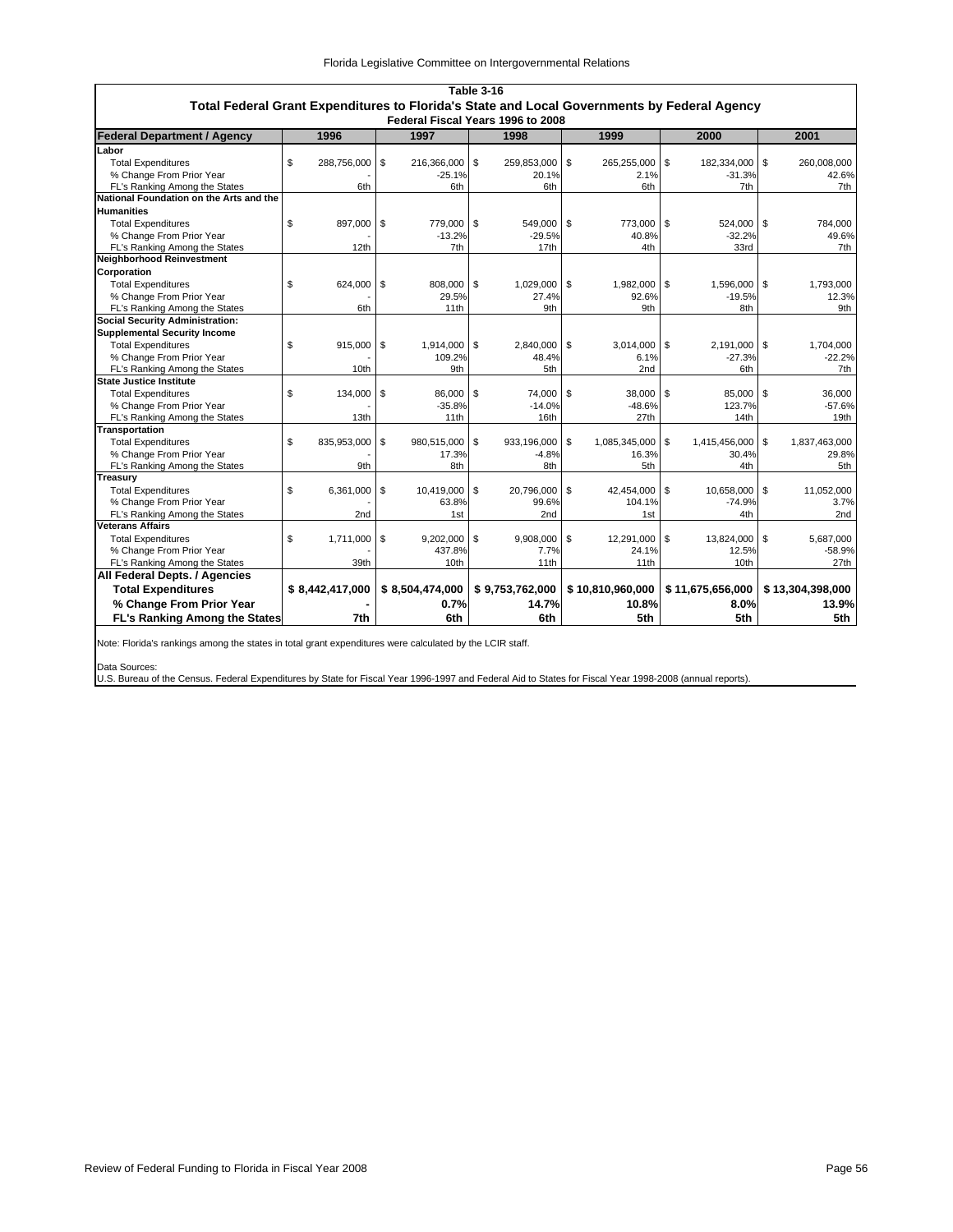|                                       |                                                |                                                        | Table 3-16<br>Total Federal Grant Expenditures to Florida's State and Local Governments by Federal Agency |                                      |                                      |                                    |
|---------------------------------------|------------------------------------------------|--------------------------------------------------------|-----------------------------------------------------------------------------------------------------------|--------------------------------------|--------------------------------------|------------------------------------|
|                                       |                                                |                                                        | Federal Fiscal Years 1996 to 2008                                                                         |                                      |                                      |                                    |
| 2002                                  | 2003                                           | 2004                                                   | 2005                                                                                                      | 2006                                 | 2007                                 | 2008                               |
| \$<br>285,281,000<br>9.7%<br>7th      | \$<br>245,011,000<br>$-14.1%$<br>10th          | \$<br>282,798,000<br>15.4%<br>7th                      | \$<br>325,503,000<br>15.1%<br>8th                                                                         | \$<br>304,746,000<br>$-6.4%$<br>10th | \$<br>256,406,000<br>$-15.9%$<br>9th | \$<br>258,976,000<br>1.0%<br>9th   |
| \$<br>1,098,000<br>40.1%<br>3rd       | $\mathbb{S}$<br>710,000<br>$-35.3%$<br>20th    | \$<br>827,000<br>16.5%<br>8th                          | \$<br>12,953,000<br>1466.3%<br>6th                                                                        | \$<br>11,009,000<br>$-15.0%$<br>6th  | \$<br>11,130,000<br>1.1%<br>6th      | \$<br>13,884,000<br>24.7%<br>4th   |
| \$<br>2,031,000<br>13.3%<br>9th       | \$<br>2,433,000<br>19.8%<br>6th                | \$<br>2,242,000<br>$-7.9%$<br>8th                      | \$<br>2,104,000<br>$-6.2%$<br>8th                                                                         | \$<br>2,056,000<br>$-2.3%$<br>8th    | \$<br>2,390,000<br>16.2%<br>6th      | \$<br>3,481,000<br>45.6%<br>12th   |
| \$<br>2,172,000<br>27.5%<br>7th       | $\mathfrak{s}$<br>1,253,000<br>$-42.3%$<br>9th | $\boldsymbol{\mathsf{S}}$<br>1,600,000<br>27.7%<br>5th | \$<br>1,762,000<br>10.1%<br>2nd                                                                           | \$<br>2,282,000<br>29.5%<br>5th      | \$<br>2,212,000<br>$-3.1%$<br>3rd    | \$<br>2,220,000<br>0.4%<br>5th     |
| \$<br>31.000<br>$-13.9%$<br>24th      | \$<br>2,000<br>$-93.5%$<br>26th                | \$<br>2,000<br>0.0%<br>33rd                            | \$<br>90.000<br>4400.0%<br>6th                                                                            | \$<br>7,000<br>$-92.2%$<br>21st      | \$<br>12,000<br>71.4%<br>25th        | \$<br>12,000<br>0.0%<br>28th       |
| \$<br>1,810,837,000<br>$-1.4%$<br>4th | $\mathbb{S}$<br>2,030,052,000<br>12.1%<br>4th  | \$<br>1,981,531,000<br>$-2.4%$<br>4th                  | \$<br>2,174,939,000<br>9.8%<br>4th                                                                        | \$<br>2,363,114,000<br>8.7%<br>4th   | \$<br>2,713,240,000<br>14.8%<br>3rd  | \$<br>2,768,353,000<br>2.0%<br>4th |
| \$<br>15,927,000<br>44.1%<br>1st      | \$<br>278,106,000<br>1646.1%<br>4th            | \$<br>276,390,000<br>$-0.6%$<br>4th                    | \$<br>6,132,000<br>$-97.8%$<br>5th                                                                        | \$<br>10,558,000<br>72.2%<br>2nd     | \$<br>6,063,000<br>$-42.6%$<br>4th   | \$<br>5,461,000<br>$-9.9%$<br>7th  |
| \$<br>20,024,000<br>252.1%<br>6th     | \$<br>8,958,000<br>$-55.3%$<br>27th            | \$<br>11,495,000<br>28.3%<br>23rd                      | \$<br>14,424,000<br>25.5%<br>19th                                                                         | \$<br>13,959,000<br>$-3.2%$<br>16th  | \$<br>18,504,000<br>32.6%<br>12th    | \$<br>23,860,000<br>28.9%<br>7th   |
| \$15,044,391,000<br>13.1%<br>5th      | \$17,256,091,000<br>14.7%<br>4th               | \$18,174,467,000<br>5.3%<br>4th                        | \$19,045,720,000<br>4.8%<br>4th                                                                           | \$19,114,782,000<br>0.4%<br>4th      | \$20,033,318,000<br>4.8%<br>4th      | \$20,658,623,000<br>3.1%<br>4th    |
|                                       |                                                |                                                        |                                                                                                           |                                      |                                      |                                    |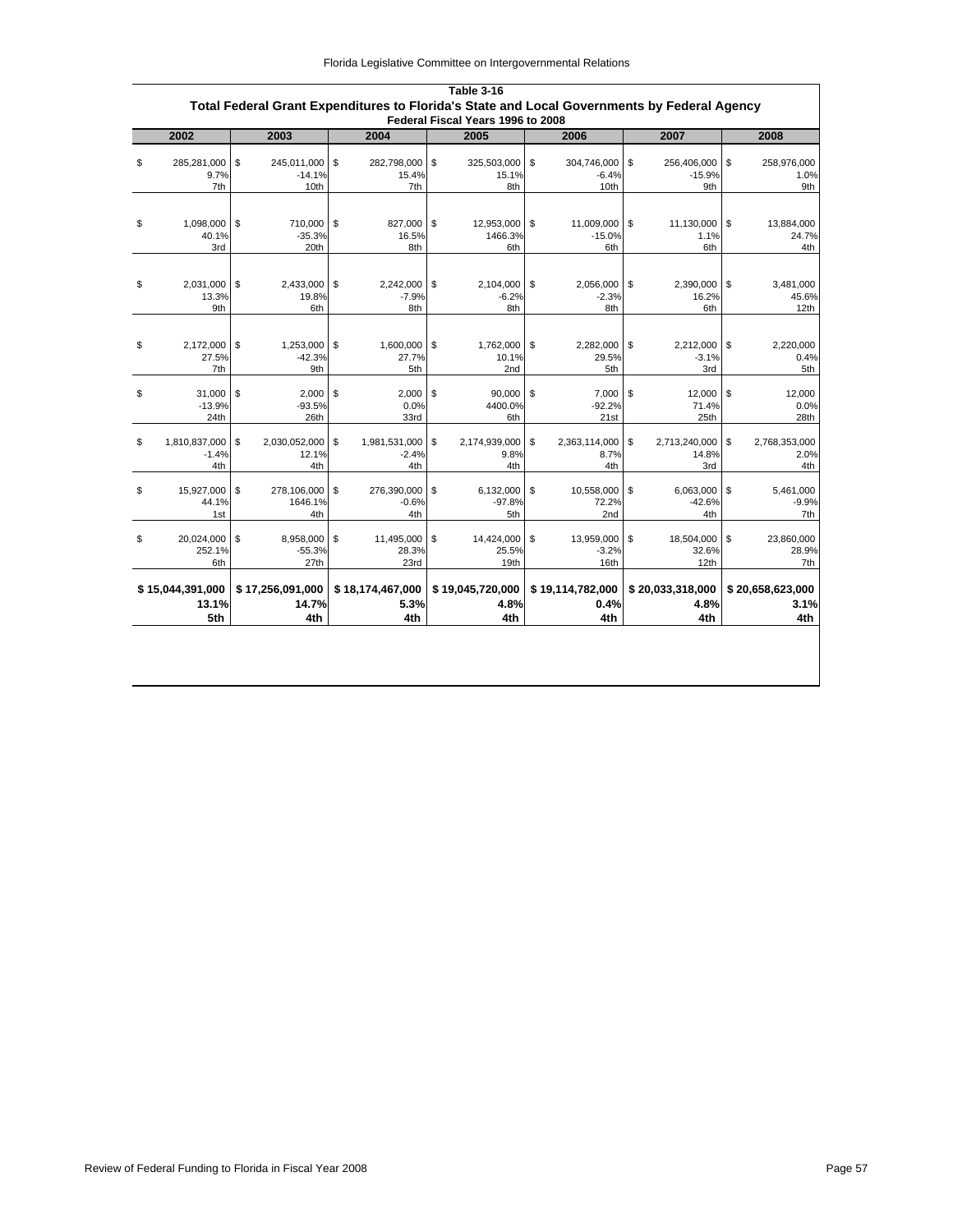|                                                                                                  |                |           |              |      |           |              | Table 3-17      |                |                  |                |                                        |                  |              |           |     |           |          |           |              |            |      |              |
|--------------------------------------------------------------------------------------------------|----------------|-----------|--------------|------|-----------|--------------|-----------------|----------------|------------------|----------------|----------------------------------------|------------------|--------------|-----------|-----|-----------|----------|-----------|--------------|------------|------|--------------|
| Per Capita Federal Grant Expenditures to Florida's State and Local Governments by Federal Agency |                |           |              |      |           |              |                 |                |                  |                |                                        |                  |              |           |     |           |          |           |              |            |      |              |
|                                                                                                  |                |           |              |      |           |              |                 |                |                  |                | Federal Fiscal Years 1996 through 2008 |                  |              |           |     |           |          |           |              |            |      |              |
| <b>Federal Department / Agency</b>                                                               |                | 1996      | 1997         | 1998 |           | 1999         | 2000            |                | 2001             |                | 2002                                   | 2003             |              | 2004      |     | 2005      |          | 2006      |              | 2007       |      | 2008         |
| <b>Agriculture</b>                                                                               |                |           |              |      |           |              |                 |                |                  |                |                                        |                  |              |           |     |           |          |           |              |            |      |              |
| Per Capita Expenditures                                                                          | \$             | 50.54     | \$<br>54.14  | \$   | 55.63     | \$<br>57.57  | \$<br>51.80     | \$             | 52.67            | \$             | 58.67                                  | \$<br>57.16      | \$           | 58.43     | \$  | 59.16     | \$       | 59.80     | \$           | $61.23$ \$ |      | 69.15        |
| FL's Ranking Among the States                                                                    |                | 35th      | 36th         |      | 36th      | 34th         | 38th            |                | 38th             |                | 36th                                   | 37th             |              | 40th      |     | 39th      |          | 42nd      |              | 42nd       |      | 40th         |
| <b>Appalachian Regional Commission</b>                                                           |                |           |              |      |           |              |                 |                |                  |                |                                        |                  |              |           |     |           |          |           |              |            |      |              |
| Per Capita Expenditures                                                                          |                | NA        | NA           |      | <b>NA</b> | <b>NA</b>    | <b>NA</b>       |                | <b>NA</b>        |                | <b>NA</b>                              | <b>NA</b>        |              | <b>NA</b> | -\$ | 0.01      | -\$      | 0.01      | $<$ \$       | 0.01       |      | <b>NA</b>    |
| FL's Ranking Among the States                                                                    |                |           |              |      |           |              |                 |                |                  |                |                                        |                  |              |           |     | 19th      |          | 18th      |              | 17th       |      |              |
| <b>Commerce</b>                                                                                  |                |           |              |      |           |              |                 |                |                  |                |                                        |                  |              |           |     |           |          |           |              |            |      |              |
| Per Capita Expenditures                                                                          | \$             | 2.68      | \$<br>2.33   | \$   | 1.91      | \$<br>1.91   | \$<br>1.82      | \$             | 2.25             | \$             | 2.77                                   | \$<br>1.42       | \$           | 2.01      | \$  | 1.46      | \$       | 1.31      | \$           | $0.67$ \$  |      | 0.71         |
| FL's Ranking Among the States                                                                    |                | 26th      | 34th         |      | 36th      | 32nd         | 36th            |                | 32nd             |                | 28th                                   | 45th             |              | 33rd      |     | 42nd      |          | 32nd      |              | 45th       |      | 44th         |
| <b>Corporation for National and Community</b>                                                    |                |           |              |      |           |              |                 |                |                  |                |                                        |                  |              |           |     |           |          |           |              |            |      |              |
| <b>Service</b>                                                                                   |                |           |              |      |           |              |                 |                |                  |                |                                        |                  |              |           |     |           |          |           |              |            |      |              |
| Per Capita Expenditures                                                                          |                | <b>NA</b> | <b>NA</b>    |      | <b>NA</b> | <b>NA</b>    | \$<br>1.00      | \$             | 0.68             | \$             | 0.25                                   | \$<br>0.17       | \$           | 0.10      | \$  | 0.11      | \$       | 0.36      | \$           | 0.45       | l \$ | 0.41         |
| FL's Ranking Among the States                                                                    |                |           |              |      |           |              | 40th            |                | 49th             |                | 28th                                   | 28th             |              | 32nd      |     | 30th      |          | 28th      |              | 33rd       |      | 37th         |
| <b>Corporation for Public Broadcasting</b>                                                       |                |           |              |      |           |              |                 |                |                  |                |                                        |                  |              |           |     |           |          |           |              |            |      |              |
| Per Capita Expenditures                                                                          | \$             | 0.19      | \$<br>0.73   | \$   | 0.68      | \$<br>0.65   | \$<br>0.74      | \$             | 0.83             | \$             | 0.88                                   | \$<br>0.75       | \$           | 0.77      | \$  | 0.75      | \$       | 0.59      | \$           | $0.50$ \$  |      | 0.52         |
| FL's Ranking Among the States                                                                    |                | 44th      | 31st         |      | 33rd      | 34th         | 33rd            |                | 29th             |                | 30th                                   | 39th             |              | 38th      |     | 38th      |          | 27th      |              | 28th       |      | 27th         |
| <b>Defense</b>                                                                                   |                |           |              |      |           |              |                 |                |                  |                |                                        |                  |              |           |     |           |          |           |              |            |      |              |
| Per Capita Expenditures                                                                          | \$             | 0.14      | \$<br>0.51   | \$   | 0.23      | \$<br>0.01   | \$<br>0.01      | \$             | 0.40             | \$             | 0.09                                   | \$<br>0.02       | $<$ \$       | 0.01      | \$  | 0.83      | <b>S</b> | 0.63      | \$           |            |      | 0.57         |
| FL's Ranking Among the States                                                                    |                | 44th      | 23rd         |      | 33rd      | 45th         | 39th            |                | 16th             |                | 35th                                   | 40th             |              | 47th      |     | 27th      |          | 34th      |              | 24th       |      | 30th         |
| ducation                                                                                         |                |           |              |      |           |              |                 |                |                  |                |                                        |                  |              |           |     |           |          |           |              |            |      |              |
| Per Capita Expenditures                                                                          | \$             | 46.57     | \$<br>50.56  | \$   | 72.01     | \$<br>67.57  | \$<br>72.22     | \$             | 73.13            | \$             | 92.94                                  | \$<br>96.73      | \$           | 104.37    | \$  | 111.73    | \$       | 113.96    | \$           |            |      | 108.96       |
| FL's Ranking Among the States                                                                    |                | 40th      | 48th         |      | 35th      | 45th         | 49th            |                | 41 <sub>st</sub> |                | 45th                                   | 32nd             |              | 34th      |     | 31st      |          | 35th      |              | 31st       |      | 37th         |
| <b>lection Assistance Commission</b>                                                             |                |           |              |      |           |              |                 |                |                  |                |                                        |                  |              |           |     |           |          |           |              |            |      |              |
| Per Capita Expenditures                                                                          |                | <b>NA</b> | <b>NA</b>    |      | <b>NA</b> | <b>NA</b>    | <b>NA</b>       |                | <b>NA</b>        |                | <b>NA</b>                              | \$<br>1.53       | \$           | 2.73      | \$  | 4.79      |          | <b>NA</b> |              | <b>NA</b>  |      | <b>NA</b>    |
| FL's Ranking Among the States                                                                    |                |           |              |      |           |              |                 |                |                  |                |                                        | 37th             |              | 39th      |     | 17th      |          |           |              |            |      |              |
| :nergy                                                                                           | \$             | 0.14      | 0.34         |      | 0.35      | \$<br>0.17   | \$<br>$0.12$ \$ |                | 0.19             | \$             | 0.13                                   | \$<br>0.64       | \$           | 0.71      | \$  | 0.65      | <b>S</b> | 0.63      | \$           |            |      |              |
| Per Capita Expenditures                                                                          |                | 50th      | \$<br>17th   | \$   |           | 48th         | 49th            |                | 49th             |                | 48th                                   | 49th             |              | 50th      |     | 47th      |          | 49th      |              | 48th       |      | 0.60<br>50th |
| FL's Ranking Among the States<br><b>Invironmental Protection Agency</b>                          |                |           |              |      | 32nd      |              |                 |                |                  |                |                                        |                  |              |           |     |           |          |           |              |            |      |              |
| Per Capita Expenditures                                                                          | \$             | 5.39      | \$<br>5.30   | \$   | 4.81      | \$<br>6.30   | \$<br>5.52      | \$             | 6.67             | \$             | 7.72                                   | \$<br>7.94       | \$           | 8.38      | \$  | 5.47      | \$       | 7.71      | \$           | $8.00$ \$  |      | 6.43         |
| FL's Ranking Among the States                                                                    |                | 49th      | 50th         |      | 49th      | 48th         | 50th            |                | 49th             |                | 47th                                   | 46th             |              | 48th      |     | 48th      |          | 47th      |              | 48th       |      | 50th         |
| qual Employment Opportunity                                                                      |                |           |              |      |           |              |                 |                |                  |                |                                        |                  |              |           |     |           |          |           |              |            |      |              |
| <b>Commission</b>                                                                                |                |           |              |      |           |              |                 |                |                  |                |                                        |                  |              |           |     |           |          |           |              |            |      |              |
| Per Capita Expenditures                                                                          | \$             | 0.07      | \$<br>0.07   | \$   | 0.08      | \$<br>0.06   | \$<br>0.07      | \$             | 0.08             | \$.            | 0.07                                   | \$<br>0.07       | \$           | 0.09      | \$  | 0.09      | S.       | 0.07      | \$           | $0.07$ \$  |      | 0.19         |
| FL's Ranking Among the States                                                                    |                | 33rd      | 36th         |      | 35th      | 41st         | 28th            |                | 34th             |                | 35th                                   | 37th             |              | 31st      |     | 32nd      |          | 37th      |              | 38th       |      | 37th         |
| <b>Federal Emergency Management Agency</b>                                                       |                |           |              |      |           |              |                 |                |                  |                |                                        | Refer to         |              | Refer to  |     | Refer to  |          | Refer to  |              | Refer to   |      | Refer to     |
| Per Capita Expenditures                                                                          | \$             | 9.57      | \$<br>6.82   | \$   | 8.88      | \$<br>11.18  | \$<br>13.19     | \$             | 9.62             | \$             | 10.63                                  | Homeland         |              | Homeland  |     | Homeland  |          | Homeland  |              | Homeland   |      | Homeland     |
| FL's Ranking Among the States                                                                    |                | 11th      | 26th         |      | 14th      | 9th          | 5th             |                | 14th             |                | 10th                                   | Security         |              | Security  |     | Security  |          | Security  |              | Security   |      | Security     |
| <b>Health and Human Services</b>                                                                 |                |           |              |      |           |              |                 |                |                  |                |                                        |                  |              |           |     |           |          |           |              |            |      |              |
| Per Capita Expenditures                                                                          | \$             | 330.93    | \$<br>309.08 | \$   | 348.47    | \$<br>385.49 | \$<br>398.60    | \$             | 449.06           | \$             | 499.93                                 | \$<br>585.74     | \$           | 607.43    | \$  | 584.93    | \$       | 536.57    | $\mathbf{s}$ | 604.09     | -\$  | 622.55       |
| FL's Ranking Among the States                                                                    |                | 45th      | 47th         |      | 46th      | 46th         | 46th            |                | 46th             |                | 46th                                   | 42nd             |              | 45th      |     | 46th      |          | 46th      |              | 46th       |      | 46th         |
| <b>Iomeland Security</b>                                                                         |                |           |              |      |           |              |                 |                |                  |                |                                        |                  |              |           |     |           |          |           |              |            |      |              |
| Per Capita Expenditures                                                                          |                | <b>NA</b> | <b>NA</b>    |      | <b>NA</b> | <b>NA</b>    | <b>NA</b>       |                | <b>NA</b>        |                | <b>NA</b>                              | \$<br>9.87       | \$           | 15.55     | \$  | 90.76     | \$       | 91.56     | \$           | $33.85$ \$ |      | 47.59        |
| FL's Ranking Among the States                                                                    |                |           |              |      |           |              |                 |                |                  |                |                                        | 12 <sub>th</sub> |              | 38th      |     | 2nd       |          | 5th       |              | 7th        |      | 18th         |
| <b>Housing and Urban Development</b>                                                             |                |           |              |      |           |              |                 |                |                  |                |                                        |                  |              |           |     |           |          |           |              |            |      |              |
| Per Capita Expenditures                                                                          | \$             | 52.01     | \$<br>55.22  | \$   | 65.25     | \$<br>69.79  | \$<br>69.89     | \$             | 68.13            | \$             | 79.22                                  | \$<br>84.68      | \$           | 80.81     | \$  | 58.36     | \$       | 83.02     | \$           | $95.10$ \$ |      | 89.09        |
| FL's Ranking Among the States                                                                    |                | 50th      | 43rd         |      | 43rd      | 44th         | 45th            |                | 47th             |                | 45th                                   | 43rd             |              | 46th      |     | 42nd      |          | 44th      |              | 36th       |      | 30th         |
| Institute of Museum and Library Services                                                         |                |           |              |      |           |              |                 |                |                  |                |                                        |                  |              |           |     |           |          |           |              |            |      |              |
| Per Capita Expenditures                                                                          | $\mathfrak{s}$ | 0.02      | \$<br>0.01   | \$   | 0.58      | \$<br>0.45   | \$<br>0.47      | $\mathfrak{s}$ | 0.47             | $\mathfrak{s}$ | 0.57                                   | \$<br>0.68       | $\mathbf{s}$ | 0.69      |     | <b>NA</b> |          | <b>NA</b> |              | <b>NA</b>  |      | <b>NA</b>    |
| FL's Ranking Among the States                                                                    |                | 36th      | 38th         |      | 34th      | 50th         | 49th            |                | 48th             |                | 44th                                   | 39th             |              | 41st      |     |           |          |           |              |            |      |              |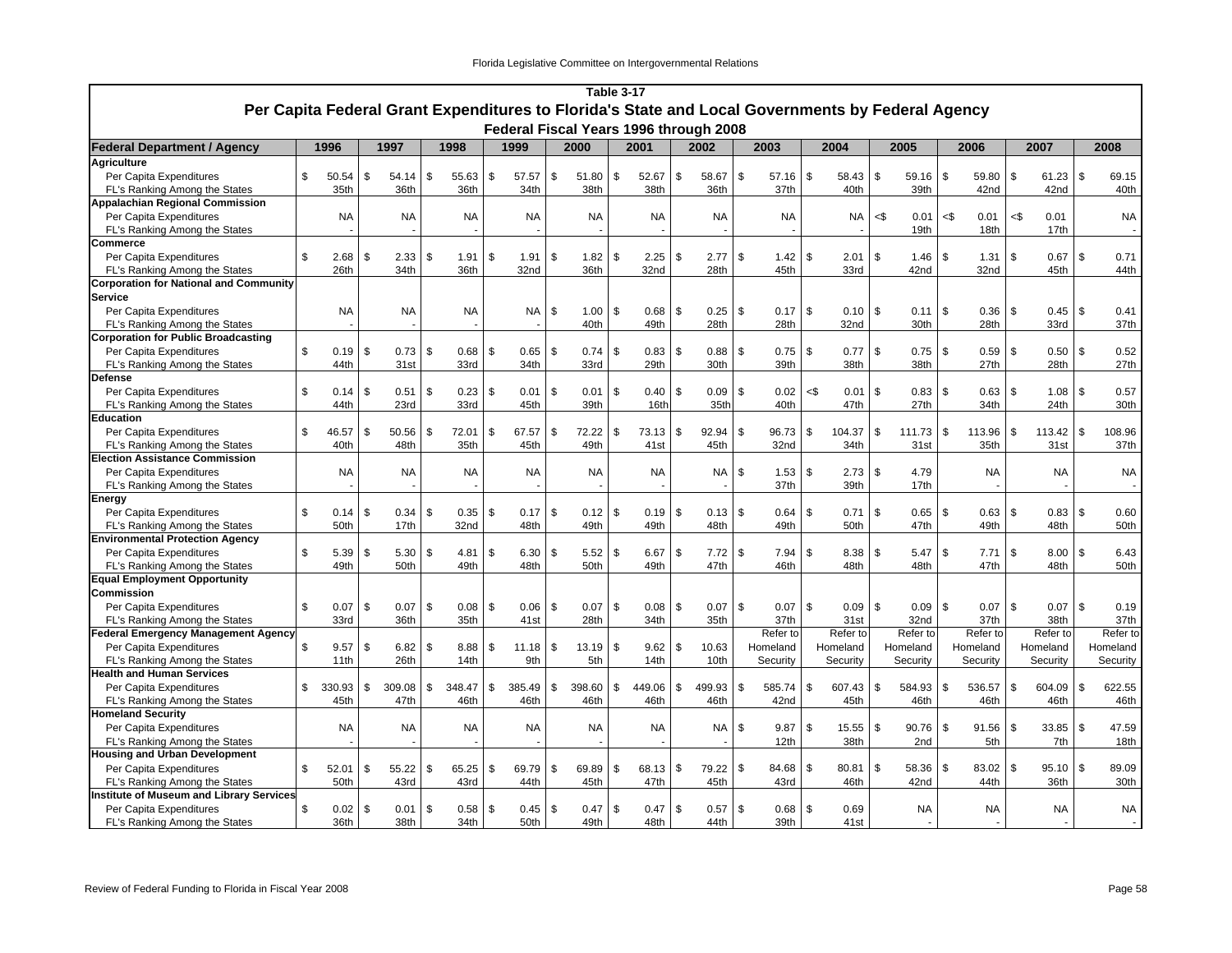|                                                                                                  |             |               |        |          |                  |                 | Table 3-17       |        |          |                |                                        |                          |            |        |               |     |            |              |            |                |            |        |            |
|--------------------------------------------------------------------------------------------------|-------------|---------------|--------|----------|------------------|-----------------|------------------|--------|----------|----------------|----------------------------------------|--------------------------|------------|--------|---------------|-----|------------|--------------|------------|----------------|------------|--------|------------|
| Per Capita Federal Grant Expenditures to Florida's State and Local Governments by Federal Agency |             |               |        |          |                  |                 |                  |        |          |                |                                        |                          |            |        |               |     |            |              |            |                |            |        |            |
|                                                                                                  |             |               |        |          |                  |                 |                  |        |          |                | Federal Fiscal Years 1996 through 2008 |                          |            |        |               |     |            |              |            |                |            |        |            |
| <b>Federal Department / Agency</b>                                                               | 1996        |               | 1997   |          | 1998             | 1999            | 2000             |        | 2001     |                | 2002                                   |                          | 2003       |        | 2004          |     | 2005       |              | 2006       |                | 2007       |        | 2008       |
| Interior                                                                                         |             |               |        |          |                  |                 |                  |        |          |                |                                        |                          |            |        |               |     |            |              |            |                |            |        |            |
| Per Capita Expenditures                                                                          | \$<br>0.99  | \$            | 1.69   | \$       | $1.30$ \$        | 1.26            | \$<br>1.28       | \$     | 1.33     | \$             | 1.70                                   | \$                       | 1.70       | \$     |               |     | 1.72       | \$           | 1.56       | \$             |            |        | 1.82       |
| FL's Ranking Among the States                                                                    | 47th        |               | 46th   |          | 46th             | 48th            | 47th             |        | 48th     |                | 46th                                   |                          | 47th       |        | 47th          |     | 48th       |              | 49th       |                | 47th       |        | 48th       |
| <b>Justice</b>                                                                                   |             |               |        |          |                  |                 |                  |        |          |                |                                        |                          |            |        |               |     |            |              |            |                |            |        |            |
| Per Capita Expenditures                                                                          | \$<br>8.19  | \$            | 10.31  | \$       |                  | 19.64           | \$<br>12.01      | \$     | 16.69    | \$             | 16.68                                  | \$                       | 14.01      | \$     | $14.55$ \$    |     | 8.25       | $\mathbf{s}$ | $10.83$ \$ |                | $11.66$ \$ |        | 10.71      |
| FL's Ranking Among the States                                                                    | 12th        |               | 12th   |          | 17th             | 15th            | 27th             |        | 13th     |                | 18th                                   |                          | 26th       |        | 31st          |     | 25th       |              | 29th       |                | 27th       |        | 14th       |
| Labor                                                                                            |             |               |        |          |                  |                 |                  |        |          |                |                                        |                          |            |        |               |     |            |              |            |                |            |        |            |
| Per Capita Expenditures                                                                          | \$<br>20.05 | <sup>\$</sup> | 14.77  | \$       |                  | 17.55           | \$<br>11.41      | - \$   | 15.86    | \$             | 17.07                                  | \$                       | 14.40      | \$     | 16.27         | \$. | 18.32      | -\$          | 16.88      | \$             |            |        | 14.13      |
| FL's Ranking Among the States                                                                    | 40th        |               | 42nd   |          | 48th             | 50th            | 50th             |        | 50th     |                | 50th                                   |                          | 49th       |        | 50th          |     | 50th       |              | 50th       |                | 48th       |        | 50th       |
| National Foundation on the Arts and the                                                          |             |               |        |          |                  |                 |                  |        |          |                |                                        |                          |            |        |               |     |            |              |            |                |            |        |            |
| <b>Humanities</b>                                                                                |             |               |        |          |                  |                 |                  |        |          |                |                                        |                          |            |        |               |     |            |              |            |                |            |        |            |
| Per Capita Expenditures                                                                          | \$<br>0.06  | <sup>\$</sup> | 0.05   | \$       |                  | 0.05            | \$<br>0.03       | - \$   | 0.05     | - \$           | 0.07                                   | \$                       | 0.04       | \$     | $0.05$ \ \ \$ |     | 0.73       | l \$         | 0.61       | \$             |            |        | 0.76       |
| FL's Ranking Among the States                                                                    | 45th        |               | 43rd   |          | 48th             | 44th            | 49th             |        | 47th     |                | 41 <sub>st</sub>                       |                          | 46th       |        | 49th          |     | 48th       |              | 47th       |                | 50th       |        | 44th       |
| <b>Neighborhood Reinvestment Corporation</b>                                                     |             |               |        |          |                  |                 |                  |        |          |                |                                        |                          |            |        |               |     |            |              |            |                |            |        |            |
| Per Capita Expenditures                                                                          | \$<br>0.04  | <sup>\$</sup> | 0.06   | \$       | $0.07$ \$        | 0.13            | \$               |        | 0.11     | $\mathfrak{L}$ | 0.12                                   | $\overline{\phantom{a}}$ | 0.14       | \$     | $0.13$ \$     |     | 0.12       | <b>S</b>     | 0.11       | $\mathfrak{s}$ |            |        | 0.19       |
| FL's Ranking Among the States                                                                    | 25th        |               | 36th   |          | 31st             | 33rd            | 29th             |        | 33rd     |                | 37th                                   |                          | 31st       |        | 37th          |     | 39th       |              | 43rd       |                | 40th       |        | 43rd       |
| <b>Social Security Administration:</b>                                                           |             |               |        |          |                  |                 |                  |        |          |                |                                        |                          |            |        |               |     |            |              |            |                |            |        |            |
| <b>Supplemental Security Income</b>                                                              |             |               |        |          |                  |                 |                  |        |          |                |                                        |                          |            |        |               |     |            |              |            |                |            |        |            |
| Per Capita Expenditures                                                                          | \$<br>0.06  | \$            | 0.13   | \$       | $0.19$ \$        | 0.20            | \$<br>0.14       | \$     | 0.10     | l \$           | 0.13                                   | l \$                     | 0.07       | \$     |               |     | 0.10       | <b>S</b>     |            |                |            |        | 0.12       |
| FL's Ranking Among the States                                                                    | 39th        |               | 25th   |          | 17 <sub>th</sub> | 15th            | 22 <sub>nd</sub> |        | 23rd     |                | 26th                                   |                          | 28th       |        | 23rd          |     | 19th       |              | 20th       |                | 17th       |        | 30th       |
| <b>State Justice Institute</b>                                                                   |             |               |        |          |                  |                 |                  |        |          |                |                                        |                          |            |        |               |     |            |              |            |                |            |        |            |
| Per Capita Expenditures                                                                          | \$<br>0.01  | \$            | 0.01   | \$       | $0.01$ \\$       | 0.01            | \$<br>0.01       | $<$ \$ | 0.01     | $<$ \$         | 0.01                                   | $<$ \$                   | 0.01       | $<$ \$ | $0.01$ \$     |     | 0.01       | $<$ \$       | 0.01       | <              | 0.01       | $<$ \$ | 0.01       |
| FL's Ranking Among the States                                                                    | 26th        |               | 25th   |          | 32nd             | 40th            | 29th             |        | 31st     |                | 35th                                   |                          | 35th       |        | 36th          |     | 18th       |              | 37th       |                | 33rd       |        | 34th       |
| <b>Transportation</b>                                                                            |             |               |        |          |                  |                 |                  |        |          |                |                                        |                          |            |        |               |     |            |              |            |                |            |        |            |
| Per Capita Expenditures                                                                          | \$<br>58.05 | \$.           | 66.91  | \$       |                  | 71.82           | \$<br>88.56      | \$.    | 112.06   | \$.            | 108.35                                 | \$                       | 119.28     | \$     | 113.98        | -S  | 122.41     | -\$          | 130.87     | \$.            | 148.66 \$  |        | 151.04     |
| FL's Ranking Among the States                                                                    | 49th        |               | 50th   |          | 50th             | 50th            | 48th             |        | 40th     |                | 43rd                                   |                          | 35th       |        | 43rd          |     | 39th       |              | 40th       |                | 35th       |        | 37th       |
| <b>Treasury</b>                                                                                  |             |               |        |          |                  |                 |                  |        |          |                |                                        |                          |            |        |               |     |            |              |            |                |            |        |            |
| Per Capita Expenditures                                                                          | \$<br>0.44  | \$            | 0.71   | \$       |                  | 2.81            | \$<br>0.67       | \$     | 0.67     | \$             | 0.95                                   | - \$                     | 16.34      | \$     | $15.90$ \$    |     | 0.35       | -\$          | 0.58       | \$             | $0.33$ \$  |        | 0.30       |
| FL's Ranking Among the States                                                                    | 2nd         |               | 1st    |          | 2nd              | 1 <sub>st</sub> | 5th              |        | 3rd      |                | 3rd                                    |                          | 44th       |        | 46th          |     | 10th       |              | 1st        |                | 7th        |        | 12th       |
| <b>Veterans Affairs</b>                                                                          |             |               |        |          |                  |                 |                  |        |          |                |                                        |                          |            |        |               |     |            |              |            |                |            |        |            |
| Per Capita Expenditures                                                                          | \$<br>0.12  | \$            | 0.63   | <b>S</b> | $0.66$ \ \$      | 0.81            | \$<br>0.86       | \$     | 0.35     | -S             | 1.20                                   | - \$                     | 0.53       | \$     | 0.66          | \$. | 0.81       | -\$          | 0.77       | \$.            |            |        | 1.30       |
| FL's Ranking Among the States                                                                    | 45th        |               | 36th   |          | 36th             | 35th            | 33rd             |        | 46th     |                | 34th                                   |                          | 46th       |        | 48th          |     | 49th       |              | 39th       |                | 43rd       |        | 41st       |
| <b>All Federal Depts. / Agencies</b>                                                             |             |               |        |          |                  |                 |                  |        |          |                |                                        |                          |            |        |               |     |            |              |            |                |            |        |            |
| <b>Per Capita Expenditures</b>                                                                   | \$586.22    | \$            | 580.35 |          | \$653.91         | \$715.42        | \$730.53         |        | \$811.42 |                | \$900.15                               |                          | \$1,013.93 |        | \$1,045.38    |     | \$1.071.90 |              | \$1,058.55 |                | \$1.097.64 |        | \$1.127.14 |
| <b>FL's Ranking Among the States</b>                                                             | 48th        |               | 49th   |          | 48th             | 48th            | 48th             |        | 47th     |                | 47th                                   |                          | 45th       |        | 47th          |     | 43rd       |              | 47th       |                | 45th       |        | 46th       |
|                                                                                                  |             |               |        |          |                  |                 |                  |        |          |                |                                        |                          |            |        |               |     |            |              |            |                |            |        |            |
|                                                                                                  |             |               |        |          |                  |                 |                  |        |          |                |                                        |                          |            |        |               |     |            |              |            |                |            |        |            |

Note: Calculations of Florida's per capita expenditures and rankings among the states were prepared by the LCIR staff.

Data Sources:

U.S. Bureau of the Census. Federal Expenditures by State for Fiscal Year 1996-1997 and Federal Aid to States for Fiscal Year 1998-2008 (annual reports).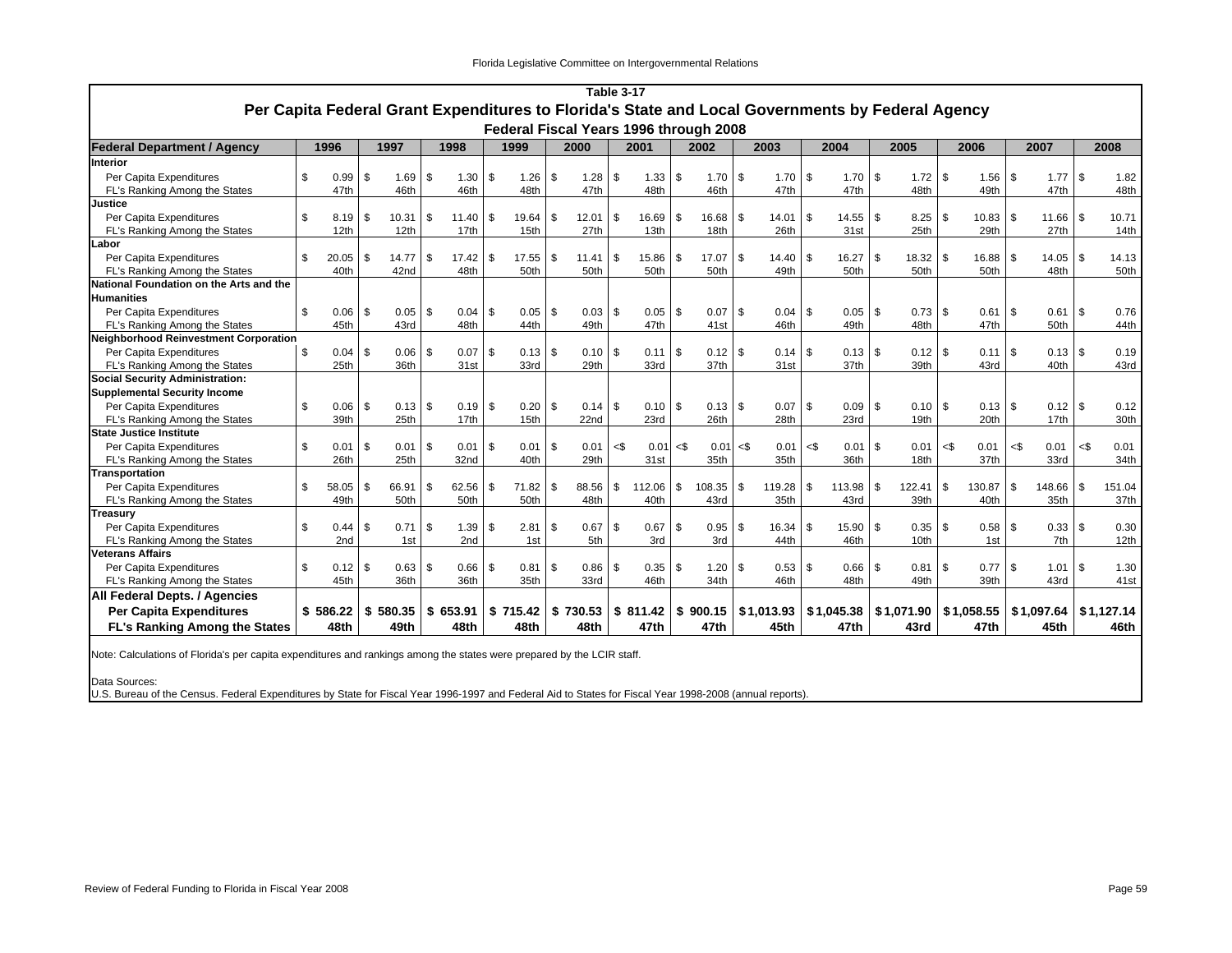| States' Percentage Share of Federal Grant Expenditures by Agency<br><b>Federal Fiscal Year 2008</b><br><b>ARC</b><br><b>CNCS</b><br><b>CPB</b><br><b>Education</b><br><b>EPA</b><br><b>EEOC</b><br><b>HHS</b><br><b>State</b><br>Population<br><b>All Grants</b><br><b>Agriculture</b><br>Commerce<br><b>Defense</b><br>Energy<br>1.8%<br>Alabama<br>1.5%<br>1.6%<br>1.8%<br>13.2%<br>2.2%<br>1.1%<br>2.4%<br>3.0%<br>1.7%<br>0.9%<br>1.4%<br>0.2%<br>0.6%<br>0.5%<br>10.5%<br>0.8%<br>0.9%<br>< 0.1%<br>0.4%<br>0.8%<br>2.4%<br>0.3%<br>0.4%<br>Alaska<br>$\blacksquare$<br>2.1%<br>2.2%<br>2.2%<br>0.9%<br>2.9%<br>0.7%<br>2.6%<br>0.7%<br>2.0%<br>2.5%<br>1.8%<br>1.7%<br>Arizona<br>$\blacksquare$<br>0.9%<br>0.9%<br>1.3%<br>0.8%<br>1.7%<br>1.2%<br>0.2%<br>0.5%<br>1.1%<br>Arkansas<br>1.1%<br>1.1%<br>$\sim$<br>$\sim$<br>12.1%<br>12.0%<br>13.4%<br>7.2%<br>16.6%<br>4.7%<br>4.2%<br>14.1%<br>4.1%<br>8.2%<br>9.4%<br>California<br>$\sim$<br>1.6%<br>1.2%<br>1.1%<br>< 0.1%<br>1.6%<br>1.2%<br>1.0%<br>2.3%<br>1.3%<br>0.4%<br>0.3%<br>1.8%<br>1.3%<br>Colorado<br>1.2%<br>0.8%<br>0.7%<br>1.1%<br>0.8%<br>1.1%<br>3.5%<br>1.2%<br>1.2%<br>0.1%<br>< 0.1%<br>1.0%<br>Connecticut<br>$\sim$<br>0.3%<br>0.3%<br>0.3%<br>0.9%<br>< 0.1%<br>0.4%<br>0.8%<br>1.1%<br>0.3%<br>0.4%<br>1.6%<br>Delaware<br>$\sim$<br>5.7%<br>6.0%<br>4.6%<br>5.0%<br>2.5%<br>4.1%<br>6.3%<br>1.7%<br>1.8%<br>3.0%<br>4.6%<br><b>Florida</b><br>÷<br>2.5%<br>3.2%<br>2.4%<br>3.8%<br>4.0%<br>2.3%<br>0.2%<br>3.8%<br>0.4%<br>0.3%<br>1.5%<br>2.0%<br>0.4%<br>Georgia<br>0.9%<br>0.5%<br>0.4%<br>0.5%<br>0.5%<br>1.1%<br>0.5%<br>0.1%<br>0.6%<br>0.5%<br>0.4%<br>Hawaii<br>0.5%<br>0.6%<br>0.6%<br>0.6%<br>1.0%<br>< 0.1%<br>0.5%<br>1.5%<br>1.5%<br>1.3%<br>0.4%<br>1.0%<br>Idaho<br>$\sim$<br>5.2%<br>3.5%<br>4.3%<br>3.6%<br>3.6%<br>0.1%<br>2.1%<br>1.1%<br>3.7%<br>0.5%<br>4.8%<br>3.5%<br>2.7%<br>Illinois<br>1.2%<br>2.1%<br>1.8%<br>1.8%<br>0.4%<br>2.4%<br>2.8%<br>1.8%<br>2.1%<br>1.3%<br>2.4%<br>1.9%<br>Indiana<br>÷,<br>1.0%<br>0.9%<br>1.0%<br>0.8%<br>1.2%<br>1.1%<br>1.5%<br>3.4%<br>0.9%<br>2.4%<br>1.1%<br>1.0%<br>$\omega$<br>lowa<br>0.9%<br>0.8%<br>0.9%<br>0.3%<br>1.1%<br>1.1%<br>0.6%<br>0.3%<br>0.7%<br>0.8%<br>1.5%<br>0.7%<br>$\mathcal{L}$<br>Kansas<br>1.4%<br>1.5%<br>1.7%<br>11.5%<br>0.8%<br>2.1%<br>1.1%<br>1.0%<br>1.8%<br>1.1%<br>1.5%<br>0.9%<br>1.6%<br>Kentucky<br>1.5%<br>2.8%<br>2.1%<br>3.6%<br>3.8%<br>0.6%<br>38.5%<br>0.1%<br>0.6%<br>1.4%<br>0.2%<br>2.0%<br>ouisiana.<br>$\blacksquare$<br>0.4%<br>0.6%<br>0.4%<br>1.3%<br>1.5%<br>0.1%<br>0.5%<br>0.5%<br>1.0%<br>0.5%<br>0.7%<br>Maine<br>$\omega$<br>÷.<br>2.5%<br>1.9%<br>1.7%<br>1.4%<br>1.2%<br>3.7%<br>2.3%<br>1.0%<br>1.9%<br>0.8%<br>2.3%<br>1.9%<br>1.6%<br>Marvland<br>2.1%<br>2.5%<br>1.5%<br>$< 0.1\%$<br>4.1%<br>5.4%<br>0.4%<br>0.6%<br>2.2%<br>1.9%<br>2.5%<br>1.9%<br>2.7%<br>Massachusetts<br>3.8%<br>2.9%<br>3.3%<br>3.0%<br>3.0%<br>1.5%<br>3.6%<br>6.3%<br>0.8%<br>3.4%<br>3.9%<br>3.1%<br>Michigan<br>÷,<br>0.1%<br>< 0.1%<br>2.9%<br>1.5%<br>1.9%<br>1.7%<br>1.7%<br>1.7%<br>1.3%<br>1.3%<br>1.4%<br>0.8%<br>1.7%<br>Minnesota<br>1.0%<br>1.7%<br>1.6%<br>6.5%<br>3.1%<br>4.2%<br>2.3%<br>5.2%<br>1.4%<br>1.1%<br>1.2%<br>1.4%<br>Mississippi<br>$\overline{\phantom{a}}$<br>1.9%<br>1.8%<br>2.0%<br>1.7%<br>4.4%<br>0.8%<br>0.3%<br>1.4%<br>2.0%<br>3.4%<br>2.1%<br>Missouri<br>1.8%<br>$\overline{\phantom{a}}$<br>0.3%<br>0.5%<br>0.5%<br>0.3%<br>1.8%<br>1.2%<br>0.6%<br>1.3%<br>1.3%<br>1.1%<br>< 0.1%<br>0.3%<br>Montana<br>$\sim$<br>0.6%<br>0.5%<br>0.7%<br>1.0%<br>2.0%<br>1.7%<br>0.7%<br>0.5%<br>0.7%<br>2.2%<br>0.5%<br>Nebraska<br>0.1%<br>$\sim$<br>0.9%<br>0.5%<br>0.9%<br>0.8%<br>0.9%<br>$< 0.1\%$<br>0.7%<br>10.4%<br>0.9%<br>0.4%<br>Nevada<br>0.6%<br>1.9%<br>÷.<br>0.4%<br>0.4%<br>0.2%<br>0.7%<br>1.0%<br>1.2%<br>0.3%<br>0.5%<br>0.4%<br>0.9%<br>0.4%<br>0.3%<br>New Hampshire<br>$\sim$<br>2.9%<br>2.0%<br>1.7%<br>2.2%<br>2.7%<br>New Jersey<br>2.6%<br>2.0%<br>1.0%<br>1.5%<br>3.1%<br>1.6%<br>2.4%<br>$\sim$<br>1.2%<br>New Mexico<br>0.7%<br>1.2%<br>1.0%<br>0.9%<br>1.1%<br>2.4%<br>0.2%<br>1.3%<br>2.9%<br>1.5%<br>1.3%<br>9.9%<br>4.3%<br>10.0%<br>3.2%<br>9.2%<br>8.0%<br>6.4%<br>6.7%<br>2.6%<br>5.6%<br>12.7%<br>6.0%<br>11.1%<br>New York<br>3.0%<br>2.9%<br>3.2%<br>9.3%<br>2.2%<br>0.3%<br>3.7%<br>1.5%<br>2.3%<br>< 0.1%<br>3.1%<br>North Carolina<br>1.0%<br>3.1%<br>0.2%<br>0.3%<br>0.3%<br>0.9%<br>0.5%<br>1.9%<br>0.4%<br>2.4%<br>0.9%<br>0.7%<br>0.2%<br>North Dakota<br>÷,<br>3.8%<br>6.0%<br>3.3%<br>1.5%<br>0.3%<br>4.0%<br>4.7%<br>3.9%<br>Ohio<br>3.4%<br>3.3%<br>3.5%<br>3.7%<br>3.3%<br>2.1%<br>1.2%<br>1.3%<br>1.7%<br>0.7%<br>0.2%<br>2.0%<br>0.3%<br>1.7%<br>0.7%<br>1.5%<br>1.3%<br>Oklahoma<br>$\blacksquare$<br>Oregon<br>1.2%<br>1.2%<br>1.6%<br>3.4%<br>1.2%<br>1.5%<br>1.4%<br>1.1%<br>1.4%<br>2.0%<br>1.1%<br>÷,<br>12.7%<br>4.7%<br>4.4%<br>4.1%<br>4.2%<br>3.3%<br>2.2%<br>3.5%<br>5.2%<br>3.7%<br>3.8%<br>4.1%<br>3.4%<br>Pennsylvania<br>Rhode Island<br>0.3%<br>0.5%<br>0.3%<br>1.3%<br>0.3%<br>2.6%<br>0.1%<br>0.2%<br>0.7%<br>0.7%<br>0.5%<br>$\overline{\phantom{a}}$<br>1.5%<br>1.6%<br>6.6%<br>4.2%<br>0.7%<br>1.9%<br>0.9%<br>1.7%<br>3.5%<br>1.0%<br>1.2%<br>South Carolina<br>1.3%<br>1.4%<br>0.3%<br>0.3%<br>0.4%<br>0.6%<br>< 0.1%<br>1.5%<br>0.2%<br>0.4%<br>0.7%<br>0.5%<br>0.3%<br>0.1%<br>South Dakota<br>$\sim$<br>2.2%<br>2.0%<br>2.0%<br>2.1%<br>10.7%<br>0.8%<br>1.9%<br>0.9%<br>3.8%<br>2.1%<br>1.9%<br>1.3%<br>1.0%<br>Tennessee<br>8.0%<br>6.8%<br>9.7%<br>3.6%<br>0.2%<br>4.2%<br>0.7%<br>9.7%<br>3.9%<br>8.9%<br>3.5%<br>6.6%<br>Texas<br>0.9%<br>0.7%<br>0.8%<br>0.2%<br>1.4%<br>3.0%<br>0.9%<br>1.3%<br>0.6%<br>Utah<br>2.1%<br>1.1%<br>1.0%<br>$\omega$<br>0.2%<br>0.3%<br>0.3%<br>< 0.1%<br>0.3%<br>0.8%<br>0.8%<br>0.3%<br>0.3%<br>0.6%<br>0.3%<br>0.3%<br>Vermont<br>$\sim$<br>1.0%<br>2.6%<br>1.7%<br>1.6%<br>4.0%<br>2.1%<br>2.4%<br>1.9%<br>2.5%<br>1.6%<br>1.9%<br>0.8%<br>1.5%<br>Virginia<br>2.2%<br>1.9%<br>2.0%<br>8.1%<br>0.3%<br>2.7%<br>$< 0.1\%$<br>1.8%<br>4.2%<br>2.7%<br>2.7%<br>1.8%<br>Washington<br>$\omega$<br>0.8%<br>0.7%<br>8.5%<br>0.3%<br>1.2%<br>0.8%<br>West Virginia<br>0.6%<br>1.1%<br>0.1%<br>3.9%<br>0.8%<br>1.2%<br>0.9%<br>2.1%<br>1.9%<br>1.6%<br>1.5%<br>4.1%<br>1.2%<br>0.1%<br>2.1%<br>2.1%<br>2.1%<br>7.6%<br>1.6%<br>Wisconsin<br>$\sim$<br>0.2%<br>0.5%<br>0.2%<br>0.3%<br>0.4%<br>0.8%<br>0.3%<br>0.4%<br>0.4%<br>0.7%<br>0.4%<br>0.2%<br>$\blacksquare$ |         |  |  |  | Table 3-18 |  |  |       |
|------------------------------------------------------------------------------------------------------------------------------------------------------------------------------------------------------------------------------------------------------------------------------------------------------------------------------------------------------------------------------------------------------------------------------------------------------------------------------------------------------------------------------------------------------------------------------------------------------------------------------------------------------------------------------------------------------------------------------------------------------------------------------------------------------------------------------------------------------------------------------------------------------------------------------------------------------------------------------------------------------------------------------------------------------------------------------------------------------------------------------------------------------------------------------------------------------------------------------------------------------------------------------------------------------------------------------------------------------------------------------------------------------------------------------------------------------------------------------------------------------------------------------------------------------------------------------------------------------------------------------------------------------------------------------------------------------------------------------------------------------------------------------------------------------------------------------------------------------------------------------------------------------------------------------------------------------------------------------------------------------------------------------------------------------------------------------------------------------------------------------------------------------------------------------------------------------------------------------------------------------------------------------------------------------------------------------------------------------------------------------------------------------------------------------------------------------------------------------------------------------------------------------------------------------------------------------------------------------------------------------------------------------------------------------------------------------------------------------------------------------------------------------------------------------------------------------------------------------------------------------------------------------------------------------------------------------------------------------------------------------------------------------------------------------------------------------------------------------------------------------------------------------------------------------------------------------------------------------------------------------------------------------------------------------------------------------------------------------------------------------------------------------------------------------------------------------------------------------------------------------------------------------------------------------------------------------------------------------------------------------------------------------------------------------------------------------------------------------------------------------------------------------------------------------------------------------------------------------------------------------------------------------------------------------------------------------------------------------------------------------------------------------------------------------------------------------------------------------------------------------------------------------------------------------------------------------------------------------------------------------------------------------------------------------------------------------------------------------------------------------------------------------------------------------------------------------------------------------------------------------------------------------------------------------------------------------------------------------------------------------------------------------------------------------------------------------------------------------------------------------------------------------------------------------------------------------------------------------------------------------------------------------------------------------------------------------------------------------------------------------------------------------------------------------------------------------------------------------------------------------------------------------------------------------------------------------------------------------------------------------------------------------------------------------------------------------------------------------------------------------------------------------------------------------------------------------------------------------------------------------------------------------------------------------------------------------------------------------------------------------------------------------------------------------------------------------------------------------------------------------------------------------------------------------------------------------------------------------------------------------------------------------------------------------------------------------------------------------------------------------------------------------------------------------------------------------------------------------------------------------------------------------------------------------------------------------------------------------------------------------------------------------------------------------------------------------------------------------------------------------------------------------------------------------------------------------------------------------------------------------|---------|--|--|--|------------|--|--|-------|
|                                                                                                                                                                                                                                                                                                                                                                                                                                                                                                                                                                                                                                                                                                                                                                                                                                                                                                                                                                                                                                                                                                                                                                                                                                                                                                                                                                                                                                                                                                                                                                                                                                                                                                                                                                                                                                                                                                                                                                                                                                                                                                                                                                                                                                                                                                                                                                                                                                                                                                                                                                                                                                                                                                                                                                                                                                                                                                                                                                                                                                                                                                                                                                                                                                                                                                                                                                                                                                                                                                                                                                                                                                                                                                                                                                                                                                                                                                                                                                                                                                                                                                                                                                                                                                                                                                                                                                                                                                                                                                                                                                                                                                                                                                                                                                                                                                                                                                                                                                                                                                                                                                                                                                                                                                                                                                                                                                                                                                                                                                                                                                                                                                                                                                                                                                                                                                                                                                                                                                                                                                                                                                                                                                                                                                                                                                                                                                                                                                                                                                      |         |  |  |  |            |  |  |       |
|                                                                                                                                                                                                                                                                                                                                                                                                                                                                                                                                                                                                                                                                                                                                                                                                                                                                                                                                                                                                                                                                                                                                                                                                                                                                                                                                                                                                                                                                                                                                                                                                                                                                                                                                                                                                                                                                                                                                                                                                                                                                                                                                                                                                                                                                                                                                                                                                                                                                                                                                                                                                                                                                                                                                                                                                                                                                                                                                                                                                                                                                                                                                                                                                                                                                                                                                                                                                                                                                                                                                                                                                                                                                                                                                                                                                                                                                                                                                                                                                                                                                                                                                                                                                                                                                                                                                                                                                                                                                                                                                                                                                                                                                                                                                                                                                                                                                                                                                                                                                                                                                                                                                                                                                                                                                                                                                                                                                                                                                                                                                                                                                                                                                                                                                                                                                                                                                                                                                                                                                                                                                                                                                                                                                                                                                                                                                                                                                                                                                                                      |         |  |  |  |            |  |  |       |
|                                                                                                                                                                                                                                                                                                                                                                                                                                                                                                                                                                                                                                                                                                                                                                                                                                                                                                                                                                                                                                                                                                                                                                                                                                                                                                                                                                                                                                                                                                                                                                                                                                                                                                                                                                                                                                                                                                                                                                                                                                                                                                                                                                                                                                                                                                                                                                                                                                                                                                                                                                                                                                                                                                                                                                                                                                                                                                                                                                                                                                                                                                                                                                                                                                                                                                                                                                                                                                                                                                                                                                                                                                                                                                                                                                                                                                                                                                                                                                                                                                                                                                                                                                                                                                                                                                                                                                                                                                                                                                                                                                                                                                                                                                                                                                                                                                                                                                                                                                                                                                                                                                                                                                                                                                                                                                                                                                                                                                                                                                                                                                                                                                                                                                                                                                                                                                                                                                                                                                                                                                                                                                                                                                                                                                                                                                                                                                                                                                                                                                      |         |  |  |  |            |  |  |       |
|                                                                                                                                                                                                                                                                                                                                                                                                                                                                                                                                                                                                                                                                                                                                                                                                                                                                                                                                                                                                                                                                                                                                                                                                                                                                                                                                                                                                                                                                                                                                                                                                                                                                                                                                                                                                                                                                                                                                                                                                                                                                                                                                                                                                                                                                                                                                                                                                                                                                                                                                                                                                                                                                                                                                                                                                                                                                                                                                                                                                                                                                                                                                                                                                                                                                                                                                                                                                                                                                                                                                                                                                                                                                                                                                                                                                                                                                                                                                                                                                                                                                                                                                                                                                                                                                                                                                                                                                                                                                                                                                                                                                                                                                                                                                                                                                                                                                                                                                                                                                                                                                                                                                                                                                                                                                                                                                                                                                                                                                                                                                                                                                                                                                                                                                                                                                                                                                                                                                                                                                                                                                                                                                                                                                                                                                                                                                                                                                                                                                                                      |         |  |  |  |            |  |  |       |
|                                                                                                                                                                                                                                                                                                                                                                                                                                                                                                                                                                                                                                                                                                                                                                                                                                                                                                                                                                                                                                                                                                                                                                                                                                                                                                                                                                                                                                                                                                                                                                                                                                                                                                                                                                                                                                                                                                                                                                                                                                                                                                                                                                                                                                                                                                                                                                                                                                                                                                                                                                                                                                                                                                                                                                                                                                                                                                                                                                                                                                                                                                                                                                                                                                                                                                                                                                                                                                                                                                                                                                                                                                                                                                                                                                                                                                                                                                                                                                                                                                                                                                                                                                                                                                                                                                                                                                                                                                                                                                                                                                                                                                                                                                                                                                                                                                                                                                                                                                                                                                                                                                                                                                                                                                                                                                                                                                                                                                                                                                                                                                                                                                                                                                                                                                                                                                                                                                                                                                                                                                                                                                                                                                                                                                                                                                                                                                                                                                                                                                      |         |  |  |  |            |  |  |       |
|                                                                                                                                                                                                                                                                                                                                                                                                                                                                                                                                                                                                                                                                                                                                                                                                                                                                                                                                                                                                                                                                                                                                                                                                                                                                                                                                                                                                                                                                                                                                                                                                                                                                                                                                                                                                                                                                                                                                                                                                                                                                                                                                                                                                                                                                                                                                                                                                                                                                                                                                                                                                                                                                                                                                                                                                                                                                                                                                                                                                                                                                                                                                                                                                                                                                                                                                                                                                                                                                                                                                                                                                                                                                                                                                                                                                                                                                                                                                                                                                                                                                                                                                                                                                                                                                                                                                                                                                                                                                                                                                                                                                                                                                                                                                                                                                                                                                                                                                                                                                                                                                                                                                                                                                                                                                                                                                                                                                                                                                                                                                                                                                                                                                                                                                                                                                                                                                                                                                                                                                                                                                                                                                                                                                                                                                                                                                                                                                                                                                                                      |         |  |  |  |            |  |  |       |
|                                                                                                                                                                                                                                                                                                                                                                                                                                                                                                                                                                                                                                                                                                                                                                                                                                                                                                                                                                                                                                                                                                                                                                                                                                                                                                                                                                                                                                                                                                                                                                                                                                                                                                                                                                                                                                                                                                                                                                                                                                                                                                                                                                                                                                                                                                                                                                                                                                                                                                                                                                                                                                                                                                                                                                                                                                                                                                                                                                                                                                                                                                                                                                                                                                                                                                                                                                                                                                                                                                                                                                                                                                                                                                                                                                                                                                                                                                                                                                                                                                                                                                                                                                                                                                                                                                                                                                                                                                                                                                                                                                                                                                                                                                                                                                                                                                                                                                                                                                                                                                                                                                                                                                                                                                                                                                                                                                                                                                                                                                                                                                                                                                                                                                                                                                                                                                                                                                                                                                                                                                                                                                                                                                                                                                                                                                                                                                                                                                                                                                      |         |  |  |  |            |  |  | 12.4% |
|                                                                                                                                                                                                                                                                                                                                                                                                                                                                                                                                                                                                                                                                                                                                                                                                                                                                                                                                                                                                                                                                                                                                                                                                                                                                                                                                                                                                                                                                                                                                                                                                                                                                                                                                                                                                                                                                                                                                                                                                                                                                                                                                                                                                                                                                                                                                                                                                                                                                                                                                                                                                                                                                                                                                                                                                                                                                                                                                                                                                                                                                                                                                                                                                                                                                                                                                                                                                                                                                                                                                                                                                                                                                                                                                                                                                                                                                                                                                                                                                                                                                                                                                                                                                                                                                                                                                                                                                                                                                                                                                                                                                                                                                                                                                                                                                                                                                                                                                                                                                                                                                                                                                                                                                                                                                                                                                                                                                                                                                                                                                                                                                                                                                                                                                                                                                                                                                                                                                                                                                                                                                                                                                                                                                                                                                                                                                                                                                                                                                                                      |         |  |  |  |            |  |  |       |
|                                                                                                                                                                                                                                                                                                                                                                                                                                                                                                                                                                                                                                                                                                                                                                                                                                                                                                                                                                                                                                                                                                                                                                                                                                                                                                                                                                                                                                                                                                                                                                                                                                                                                                                                                                                                                                                                                                                                                                                                                                                                                                                                                                                                                                                                                                                                                                                                                                                                                                                                                                                                                                                                                                                                                                                                                                                                                                                                                                                                                                                                                                                                                                                                                                                                                                                                                                                                                                                                                                                                                                                                                                                                                                                                                                                                                                                                                                                                                                                                                                                                                                                                                                                                                                                                                                                                                                                                                                                                                                                                                                                                                                                                                                                                                                                                                                                                                                                                                                                                                                                                                                                                                                                                                                                                                                                                                                                                                                                                                                                                                                                                                                                                                                                                                                                                                                                                                                                                                                                                                                                                                                                                                                                                                                                                                                                                                                                                                                                                                                      |         |  |  |  |            |  |  |       |
|                                                                                                                                                                                                                                                                                                                                                                                                                                                                                                                                                                                                                                                                                                                                                                                                                                                                                                                                                                                                                                                                                                                                                                                                                                                                                                                                                                                                                                                                                                                                                                                                                                                                                                                                                                                                                                                                                                                                                                                                                                                                                                                                                                                                                                                                                                                                                                                                                                                                                                                                                                                                                                                                                                                                                                                                                                                                                                                                                                                                                                                                                                                                                                                                                                                                                                                                                                                                                                                                                                                                                                                                                                                                                                                                                                                                                                                                                                                                                                                                                                                                                                                                                                                                                                                                                                                                                                                                                                                                                                                                                                                                                                                                                                                                                                                                                                                                                                                                                                                                                                                                                                                                                                                                                                                                                                                                                                                                                                                                                                                                                                                                                                                                                                                                                                                                                                                                                                                                                                                                                                                                                                                                                                                                                                                                                                                                                                                                                                                                                                      |         |  |  |  |            |  |  |       |
|                                                                                                                                                                                                                                                                                                                                                                                                                                                                                                                                                                                                                                                                                                                                                                                                                                                                                                                                                                                                                                                                                                                                                                                                                                                                                                                                                                                                                                                                                                                                                                                                                                                                                                                                                                                                                                                                                                                                                                                                                                                                                                                                                                                                                                                                                                                                                                                                                                                                                                                                                                                                                                                                                                                                                                                                                                                                                                                                                                                                                                                                                                                                                                                                                                                                                                                                                                                                                                                                                                                                                                                                                                                                                                                                                                                                                                                                                                                                                                                                                                                                                                                                                                                                                                                                                                                                                                                                                                                                                                                                                                                                                                                                                                                                                                                                                                                                                                                                                                                                                                                                                                                                                                                                                                                                                                                                                                                                                                                                                                                                                                                                                                                                                                                                                                                                                                                                                                                                                                                                                                                                                                                                                                                                                                                                                                                                                                                                                                                                                                      |         |  |  |  |            |  |  | 4.3%  |
|                                                                                                                                                                                                                                                                                                                                                                                                                                                                                                                                                                                                                                                                                                                                                                                                                                                                                                                                                                                                                                                                                                                                                                                                                                                                                                                                                                                                                                                                                                                                                                                                                                                                                                                                                                                                                                                                                                                                                                                                                                                                                                                                                                                                                                                                                                                                                                                                                                                                                                                                                                                                                                                                                                                                                                                                                                                                                                                                                                                                                                                                                                                                                                                                                                                                                                                                                                                                                                                                                                                                                                                                                                                                                                                                                                                                                                                                                                                                                                                                                                                                                                                                                                                                                                                                                                                                                                                                                                                                                                                                                                                                                                                                                                                                                                                                                                                                                                                                                                                                                                                                                                                                                                                                                                                                                                                                                                                                                                                                                                                                                                                                                                                                                                                                                                                                                                                                                                                                                                                                                                                                                                                                                                                                                                                                                                                                                                                                                                                                                                      |         |  |  |  |            |  |  |       |
|                                                                                                                                                                                                                                                                                                                                                                                                                                                                                                                                                                                                                                                                                                                                                                                                                                                                                                                                                                                                                                                                                                                                                                                                                                                                                                                                                                                                                                                                                                                                                                                                                                                                                                                                                                                                                                                                                                                                                                                                                                                                                                                                                                                                                                                                                                                                                                                                                                                                                                                                                                                                                                                                                                                                                                                                                                                                                                                                                                                                                                                                                                                                                                                                                                                                                                                                                                                                                                                                                                                                                                                                                                                                                                                                                                                                                                                                                                                                                                                                                                                                                                                                                                                                                                                                                                                                                                                                                                                                                                                                                                                                                                                                                                                                                                                                                                                                                                                                                                                                                                                                                                                                                                                                                                                                                                                                                                                                                                                                                                                                                                                                                                                                                                                                                                                                                                                                                                                                                                                                                                                                                                                                                                                                                                                                                                                                                                                                                                                                                                      |         |  |  |  |            |  |  |       |
|                                                                                                                                                                                                                                                                                                                                                                                                                                                                                                                                                                                                                                                                                                                                                                                                                                                                                                                                                                                                                                                                                                                                                                                                                                                                                                                                                                                                                                                                                                                                                                                                                                                                                                                                                                                                                                                                                                                                                                                                                                                                                                                                                                                                                                                                                                                                                                                                                                                                                                                                                                                                                                                                                                                                                                                                                                                                                                                                                                                                                                                                                                                                                                                                                                                                                                                                                                                                                                                                                                                                                                                                                                                                                                                                                                                                                                                                                                                                                                                                                                                                                                                                                                                                                                                                                                                                                                                                                                                                                                                                                                                                                                                                                                                                                                                                                                                                                                                                                                                                                                                                                                                                                                                                                                                                                                                                                                                                                                                                                                                                                                                                                                                                                                                                                                                                                                                                                                                                                                                                                                                                                                                                                                                                                                                                                                                                                                                                                                                                                                      |         |  |  |  |            |  |  |       |
|                                                                                                                                                                                                                                                                                                                                                                                                                                                                                                                                                                                                                                                                                                                                                                                                                                                                                                                                                                                                                                                                                                                                                                                                                                                                                                                                                                                                                                                                                                                                                                                                                                                                                                                                                                                                                                                                                                                                                                                                                                                                                                                                                                                                                                                                                                                                                                                                                                                                                                                                                                                                                                                                                                                                                                                                                                                                                                                                                                                                                                                                                                                                                                                                                                                                                                                                                                                                                                                                                                                                                                                                                                                                                                                                                                                                                                                                                                                                                                                                                                                                                                                                                                                                                                                                                                                                                                                                                                                                                                                                                                                                                                                                                                                                                                                                                                                                                                                                                                                                                                                                                                                                                                                                                                                                                                                                                                                                                                                                                                                                                                                                                                                                                                                                                                                                                                                                                                                                                                                                                                                                                                                                                                                                                                                                                                                                                                                                                                                                                                      |         |  |  |  |            |  |  |       |
|                                                                                                                                                                                                                                                                                                                                                                                                                                                                                                                                                                                                                                                                                                                                                                                                                                                                                                                                                                                                                                                                                                                                                                                                                                                                                                                                                                                                                                                                                                                                                                                                                                                                                                                                                                                                                                                                                                                                                                                                                                                                                                                                                                                                                                                                                                                                                                                                                                                                                                                                                                                                                                                                                                                                                                                                                                                                                                                                                                                                                                                                                                                                                                                                                                                                                                                                                                                                                                                                                                                                                                                                                                                                                                                                                                                                                                                                                                                                                                                                                                                                                                                                                                                                                                                                                                                                                                                                                                                                                                                                                                                                                                                                                                                                                                                                                                                                                                                                                                                                                                                                                                                                                                                                                                                                                                                                                                                                                                                                                                                                                                                                                                                                                                                                                                                                                                                                                                                                                                                                                                                                                                                                                                                                                                                                                                                                                                                                                                                                                                      |         |  |  |  |            |  |  |       |
|                                                                                                                                                                                                                                                                                                                                                                                                                                                                                                                                                                                                                                                                                                                                                                                                                                                                                                                                                                                                                                                                                                                                                                                                                                                                                                                                                                                                                                                                                                                                                                                                                                                                                                                                                                                                                                                                                                                                                                                                                                                                                                                                                                                                                                                                                                                                                                                                                                                                                                                                                                                                                                                                                                                                                                                                                                                                                                                                                                                                                                                                                                                                                                                                                                                                                                                                                                                                                                                                                                                                                                                                                                                                                                                                                                                                                                                                                                                                                                                                                                                                                                                                                                                                                                                                                                                                                                                                                                                                                                                                                                                                                                                                                                                                                                                                                                                                                                                                                                                                                                                                                                                                                                                                                                                                                                                                                                                                                                                                                                                                                                                                                                                                                                                                                                                                                                                                                                                                                                                                                                                                                                                                                                                                                                                                                                                                                                                                                                                                                                      |         |  |  |  |            |  |  |       |
|                                                                                                                                                                                                                                                                                                                                                                                                                                                                                                                                                                                                                                                                                                                                                                                                                                                                                                                                                                                                                                                                                                                                                                                                                                                                                                                                                                                                                                                                                                                                                                                                                                                                                                                                                                                                                                                                                                                                                                                                                                                                                                                                                                                                                                                                                                                                                                                                                                                                                                                                                                                                                                                                                                                                                                                                                                                                                                                                                                                                                                                                                                                                                                                                                                                                                                                                                                                                                                                                                                                                                                                                                                                                                                                                                                                                                                                                                                                                                                                                                                                                                                                                                                                                                                                                                                                                                                                                                                                                                                                                                                                                                                                                                                                                                                                                                                                                                                                                                                                                                                                                                                                                                                                                                                                                                                                                                                                                                                                                                                                                                                                                                                                                                                                                                                                                                                                                                                                                                                                                                                                                                                                                                                                                                                                                                                                                                                                                                                                                                                      |         |  |  |  |            |  |  |       |
|                                                                                                                                                                                                                                                                                                                                                                                                                                                                                                                                                                                                                                                                                                                                                                                                                                                                                                                                                                                                                                                                                                                                                                                                                                                                                                                                                                                                                                                                                                                                                                                                                                                                                                                                                                                                                                                                                                                                                                                                                                                                                                                                                                                                                                                                                                                                                                                                                                                                                                                                                                                                                                                                                                                                                                                                                                                                                                                                                                                                                                                                                                                                                                                                                                                                                                                                                                                                                                                                                                                                                                                                                                                                                                                                                                                                                                                                                                                                                                                                                                                                                                                                                                                                                                                                                                                                                                                                                                                                                                                                                                                                                                                                                                                                                                                                                                                                                                                                                                                                                                                                                                                                                                                                                                                                                                                                                                                                                                                                                                                                                                                                                                                                                                                                                                                                                                                                                                                                                                                                                                                                                                                                                                                                                                                                                                                                                                                                                                                                                                      |         |  |  |  |            |  |  |       |
|                                                                                                                                                                                                                                                                                                                                                                                                                                                                                                                                                                                                                                                                                                                                                                                                                                                                                                                                                                                                                                                                                                                                                                                                                                                                                                                                                                                                                                                                                                                                                                                                                                                                                                                                                                                                                                                                                                                                                                                                                                                                                                                                                                                                                                                                                                                                                                                                                                                                                                                                                                                                                                                                                                                                                                                                                                                                                                                                                                                                                                                                                                                                                                                                                                                                                                                                                                                                                                                                                                                                                                                                                                                                                                                                                                                                                                                                                                                                                                                                                                                                                                                                                                                                                                                                                                                                                                                                                                                                                                                                                                                                                                                                                                                                                                                                                                                                                                                                                                                                                                                                                                                                                                                                                                                                                                                                                                                                                                                                                                                                                                                                                                                                                                                                                                                                                                                                                                                                                                                                                                                                                                                                                                                                                                                                                                                                                                                                                                                                                                      |         |  |  |  |            |  |  |       |
|                                                                                                                                                                                                                                                                                                                                                                                                                                                                                                                                                                                                                                                                                                                                                                                                                                                                                                                                                                                                                                                                                                                                                                                                                                                                                                                                                                                                                                                                                                                                                                                                                                                                                                                                                                                                                                                                                                                                                                                                                                                                                                                                                                                                                                                                                                                                                                                                                                                                                                                                                                                                                                                                                                                                                                                                                                                                                                                                                                                                                                                                                                                                                                                                                                                                                                                                                                                                                                                                                                                                                                                                                                                                                                                                                                                                                                                                                                                                                                                                                                                                                                                                                                                                                                                                                                                                                                                                                                                                                                                                                                                                                                                                                                                                                                                                                                                                                                                                                                                                                                                                                                                                                                                                                                                                                                                                                                                                                                                                                                                                                                                                                                                                                                                                                                                                                                                                                                                                                                                                                                                                                                                                                                                                                                                                                                                                                                                                                                                                                                      |         |  |  |  |            |  |  |       |
|                                                                                                                                                                                                                                                                                                                                                                                                                                                                                                                                                                                                                                                                                                                                                                                                                                                                                                                                                                                                                                                                                                                                                                                                                                                                                                                                                                                                                                                                                                                                                                                                                                                                                                                                                                                                                                                                                                                                                                                                                                                                                                                                                                                                                                                                                                                                                                                                                                                                                                                                                                                                                                                                                                                                                                                                                                                                                                                                                                                                                                                                                                                                                                                                                                                                                                                                                                                                                                                                                                                                                                                                                                                                                                                                                                                                                                                                                                                                                                                                                                                                                                                                                                                                                                                                                                                                                                                                                                                                                                                                                                                                                                                                                                                                                                                                                                                                                                                                                                                                                                                                                                                                                                                                                                                                                                                                                                                                                                                                                                                                                                                                                                                                                                                                                                                                                                                                                                                                                                                                                                                                                                                                                                                                                                                                                                                                                                                                                                                                                                      |         |  |  |  |            |  |  |       |
|                                                                                                                                                                                                                                                                                                                                                                                                                                                                                                                                                                                                                                                                                                                                                                                                                                                                                                                                                                                                                                                                                                                                                                                                                                                                                                                                                                                                                                                                                                                                                                                                                                                                                                                                                                                                                                                                                                                                                                                                                                                                                                                                                                                                                                                                                                                                                                                                                                                                                                                                                                                                                                                                                                                                                                                                                                                                                                                                                                                                                                                                                                                                                                                                                                                                                                                                                                                                                                                                                                                                                                                                                                                                                                                                                                                                                                                                                                                                                                                                                                                                                                                                                                                                                                                                                                                                                                                                                                                                                                                                                                                                                                                                                                                                                                                                                                                                                                                                                                                                                                                                                                                                                                                                                                                                                                                                                                                                                                                                                                                                                                                                                                                                                                                                                                                                                                                                                                                                                                                                                                                                                                                                                                                                                                                                                                                                                                                                                                                                                                      |         |  |  |  |            |  |  |       |
|                                                                                                                                                                                                                                                                                                                                                                                                                                                                                                                                                                                                                                                                                                                                                                                                                                                                                                                                                                                                                                                                                                                                                                                                                                                                                                                                                                                                                                                                                                                                                                                                                                                                                                                                                                                                                                                                                                                                                                                                                                                                                                                                                                                                                                                                                                                                                                                                                                                                                                                                                                                                                                                                                                                                                                                                                                                                                                                                                                                                                                                                                                                                                                                                                                                                                                                                                                                                                                                                                                                                                                                                                                                                                                                                                                                                                                                                                                                                                                                                                                                                                                                                                                                                                                                                                                                                                                                                                                                                                                                                                                                                                                                                                                                                                                                                                                                                                                                                                                                                                                                                                                                                                                                                                                                                                                                                                                                                                                                                                                                                                                                                                                                                                                                                                                                                                                                                                                                                                                                                                                                                                                                                                                                                                                                                                                                                                                                                                                                                                                      |         |  |  |  |            |  |  |       |
|                                                                                                                                                                                                                                                                                                                                                                                                                                                                                                                                                                                                                                                                                                                                                                                                                                                                                                                                                                                                                                                                                                                                                                                                                                                                                                                                                                                                                                                                                                                                                                                                                                                                                                                                                                                                                                                                                                                                                                                                                                                                                                                                                                                                                                                                                                                                                                                                                                                                                                                                                                                                                                                                                                                                                                                                                                                                                                                                                                                                                                                                                                                                                                                                                                                                                                                                                                                                                                                                                                                                                                                                                                                                                                                                                                                                                                                                                                                                                                                                                                                                                                                                                                                                                                                                                                                                                                                                                                                                                                                                                                                                                                                                                                                                                                                                                                                                                                                                                                                                                                                                                                                                                                                                                                                                                                                                                                                                                                                                                                                                                                                                                                                                                                                                                                                                                                                                                                                                                                                                                                                                                                                                                                                                                                                                                                                                                                                                                                                                                                      |         |  |  |  |            |  |  |       |
|                                                                                                                                                                                                                                                                                                                                                                                                                                                                                                                                                                                                                                                                                                                                                                                                                                                                                                                                                                                                                                                                                                                                                                                                                                                                                                                                                                                                                                                                                                                                                                                                                                                                                                                                                                                                                                                                                                                                                                                                                                                                                                                                                                                                                                                                                                                                                                                                                                                                                                                                                                                                                                                                                                                                                                                                                                                                                                                                                                                                                                                                                                                                                                                                                                                                                                                                                                                                                                                                                                                                                                                                                                                                                                                                                                                                                                                                                                                                                                                                                                                                                                                                                                                                                                                                                                                                                                                                                                                                                                                                                                                                                                                                                                                                                                                                                                                                                                                                                                                                                                                                                                                                                                                                                                                                                                                                                                                                                                                                                                                                                                                                                                                                                                                                                                                                                                                                                                                                                                                                                                                                                                                                                                                                                                                                                                                                                                                                                                                                                                      |         |  |  |  |            |  |  |       |
|                                                                                                                                                                                                                                                                                                                                                                                                                                                                                                                                                                                                                                                                                                                                                                                                                                                                                                                                                                                                                                                                                                                                                                                                                                                                                                                                                                                                                                                                                                                                                                                                                                                                                                                                                                                                                                                                                                                                                                                                                                                                                                                                                                                                                                                                                                                                                                                                                                                                                                                                                                                                                                                                                                                                                                                                                                                                                                                                                                                                                                                                                                                                                                                                                                                                                                                                                                                                                                                                                                                                                                                                                                                                                                                                                                                                                                                                                                                                                                                                                                                                                                                                                                                                                                                                                                                                                                                                                                                                                                                                                                                                                                                                                                                                                                                                                                                                                                                                                                                                                                                                                                                                                                                                                                                                                                                                                                                                                                                                                                                                                                                                                                                                                                                                                                                                                                                                                                                                                                                                                                                                                                                                                                                                                                                                                                                                                                                                                                                                                                      |         |  |  |  |            |  |  |       |
|                                                                                                                                                                                                                                                                                                                                                                                                                                                                                                                                                                                                                                                                                                                                                                                                                                                                                                                                                                                                                                                                                                                                                                                                                                                                                                                                                                                                                                                                                                                                                                                                                                                                                                                                                                                                                                                                                                                                                                                                                                                                                                                                                                                                                                                                                                                                                                                                                                                                                                                                                                                                                                                                                                                                                                                                                                                                                                                                                                                                                                                                                                                                                                                                                                                                                                                                                                                                                                                                                                                                                                                                                                                                                                                                                                                                                                                                                                                                                                                                                                                                                                                                                                                                                                                                                                                                                                                                                                                                                                                                                                                                                                                                                                                                                                                                                                                                                                                                                                                                                                                                                                                                                                                                                                                                                                                                                                                                                                                                                                                                                                                                                                                                                                                                                                                                                                                                                                                                                                                                                                                                                                                                                                                                                                                                                                                                                                                                                                                                                                      |         |  |  |  |            |  |  |       |
|                                                                                                                                                                                                                                                                                                                                                                                                                                                                                                                                                                                                                                                                                                                                                                                                                                                                                                                                                                                                                                                                                                                                                                                                                                                                                                                                                                                                                                                                                                                                                                                                                                                                                                                                                                                                                                                                                                                                                                                                                                                                                                                                                                                                                                                                                                                                                                                                                                                                                                                                                                                                                                                                                                                                                                                                                                                                                                                                                                                                                                                                                                                                                                                                                                                                                                                                                                                                                                                                                                                                                                                                                                                                                                                                                                                                                                                                                                                                                                                                                                                                                                                                                                                                                                                                                                                                                                                                                                                                                                                                                                                                                                                                                                                                                                                                                                                                                                                                                                                                                                                                                                                                                                                                                                                                                                                                                                                                                                                                                                                                                                                                                                                                                                                                                                                                                                                                                                                                                                                                                                                                                                                                                                                                                                                                                                                                                                                                                                                                                                      |         |  |  |  |            |  |  |       |
|                                                                                                                                                                                                                                                                                                                                                                                                                                                                                                                                                                                                                                                                                                                                                                                                                                                                                                                                                                                                                                                                                                                                                                                                                                                                                                                                                                                                                                                                                                                                                                                                                                                                                                                                                                                                                                                                                                                                                                                                                                                                                                                                                                                                                                                                                                                                                                                                                                                                                                                                                                                                                                                                                                                                                                                                                                                                                                                                                                                                                                                                                                                                                                                                                                                                                                                                                                                                                                                                                                                                                                                                                                                                                                                                                                                                                                                                                                                                                                                                                                                                                                                                                                                                                                                                                                                                                                                                                                                                                                                                                                                                                                                                                                                                                                                                                                                                                                                                                                                                                                                                                                                                                                                                                                                                                                                                                                                                                                                                                                                                                                                                                                                                                                                                                                                                                                                                                                                                                                                                                                                                                                                                                                                                                                                                                                                                                                                                                                                                                                      |         |  |  |  |            |  |  |       |
|                                                                                                                                                                                                                                                                                                                                                                                                                                                                                                                                                                                                                                                                                                                                                                                                                                                                                                                                                                                                                                                                                                                                                                                                                                                                                                                                                                                                                                                                                                                                                                                                                                                                                                                                                                                                                                                                                                                                                                                                                                                                                                                                                                                                                                                                                                                                                                                                                                                                                                                                                                                                                                                                                                                                                                                                                                                                                                                                                                                                                                                                                                                                                                                                                                                                                                                                                                                                                                                                                                                                                                                                                                                                                                                                                                                                                                                                                                                                                                                                                                                                                                                                                                                                                                                                                                                                                                                                                                                                                                                                                                                                                                                                                                                                                                                                                                                                                                                                                                                                                                                                                                                                                                                                                                                                                                                                                                                                                                                                                                                                                                                                                                                                                                                                                                                                                                                                                                                                                                                                                                                                                                                                                                                                                                                                                                                                                                                                                                                                                                      |         |  |  |  |            |  |  |       |
|                                                                                                                                                                                                                                                                                                                                                                                                                                                                                                                                                                                                                                                                                                                                                                                                                                                                                                                                                                                                                                                                                                                                                                                                                                                                                                                                                                                                                                                                                                                                                                                                                                                                                                                                                                                                                                                                                                                                                                                                                                                                                                                                                                                                                                                                                                                                                                                                                                                                                                                                                                                                                                                                                                                                                                                                                                                                                                                                                                                                                                                                                                                                                                                                                                                                                                                                                                                                                                                                                                                                                                                                                                                                                                                                                                                                                                                                                                                                                                                                                                                                                                                                                                                                                                                                                                                                                                                                                                                                                                                                                                                                                                                                                                                                                                                                                                                                                                                                                                                                                                                                                                                                                                                                                                                                                                                                                                                                                                                                                                                                                                                                                                                                                                                                                                                                                                                                                                                                                                                                                                                                                                                                                                                                                                                                                                                                                                                                                                                                                                      |         |  |  |  |            |  |  |       |
|                                                                                                                                                                                                                                                                                                                                                                                                                                                                                                                                                                                                                                                                                                                                                                                                                                                                                                                                                                                                                                                                                                                                                                                                                                                                                                                                                                                                                                                                                                                                                                                                                                                                                                                                                                                                                                                                                                                                                                                                                                                                                                                                                                                                                                                                                                                                                                                                                                                                                                                                                                                                                                                                                                                                                                                                                                                                                                                                                                                                                                                                                                                                                                                                                                                                                                                                                                                                                                                                                                                                                                                                                                                                                                                                                                                                                                                                                                                                                                                                                                                                                                                                                                                                                                                                                                                                                                                                                                                                                                                                                                                                                                                                                                                                                                                                                                                                                                                                                                                                                                                                                                                                                                                                                                                                                                                                                                                                                                                                                                                                                                                                                                                                                                                                                                                                                                                                                                                                                                                                                                                                                                                                                                                                                                                                                                                                                                                                                                                                                                      |         |  |  |  |            |  |  |       |
|                                                                                                                                                                                                                                                                                                                                                                                                                                                                                                                                                                                                                                                                                                                                                                                                                                                                                                                                                                                                                                                                                                                                                                                                                                                                                                                                                                                                                                                                                                                                                                                                                                                                                                                                                                                                                                                                                                                                                                                                                                                                                                                                                                                                                                                                                                                                                                                                                                                                                                                                                                                                                                                                                                                                                                                                                                                                                                                                                                                                                                                                                                                                                                                                                                                                                                                                                                                                                                                                                                                                                                                                                                                                                                                                                                                                                                                                                                                                                                                                                                                                                                                                                                                                                                                                                                                                                                                                                                                                                                                                                                                                                                                                                                                                                                                                                                                                                                                                                                                                                                                                                                                                                                                                                                                                                                                                                                                                                                                                                                                                                                                                                                                                                                                                                                                                                                                                                                                                                                                                                                                                                                                                                                                                                                                                                                                                                                                                                                                                                                      |         |  |  |  |            |  |  |       |
|                                                                                                                                                                                                                                                                                                                                                                                                                                                                                                                                                                                                                                                                                                                                                                                                                                                                                                                                                                                                                                                                                                                                                                                                                                                                                                                                                                                                                                                                                                                                                                                                                                                                                                                                                                                                                                                                                                                                                                                                                                                                                                                                                                                                                                                                                                                                                                                                                                                                                                                                                                                                                                                                                                                                                                                                                                                                                                                                                                                                                                                                                                                                                                                                                                                                                                                                                                                                                                                                                                                                                                                                                                                                                                                                                                                                                                                                                                                                                                                                                                                                                                                                                                                                                                                                                                                                                                                                                                                                                                                                                                                                                                                                                                                                                                                                                                                                                                                                                                                                                                                                                                                                                                                                                                                                                                                                                                                                                                                                                                                                                                                                                                                                                                                                                                                                                                                                                                                                                                                                                                                                                                                                                                                                                                                                                                                                                                                                                                                                                                      |         |  |  |  |            |  |  |       |
|                                                                                                                                                                                                                                                                                                                                                                                                                                                                                                                                                                                                                                                                                                                                                                                                                                                                                                                                                                                                                                                                                                                                                                                                                                                                                                                                                                                                                                                                                                                                                                                                                                                                                                                                                                                                                                                                                                                                                                                                                                                                                                                                                                                                                                                                                                                                                                                                                                                                                                                                                                                                                                                                                                                                                                                                                                                                                                                                                                                                                                                                                                                                                                                                                                                                                                                                                                                                                                                                                                                                                                                                                                                                                                                                                                                                                                                                                                                                                                                                                                                                                                                                                                                                                                                                                                                                                                                                                                                                                                                                                                                                                                                                                                                                                                                                                                                                                                                                                                                                                                                                                                                                                                                                                                                                                                                                                                                                                                                                                                                                                                                                                                                                                                                                                                                                                                                                                                                                                                                                                                                                                                                                                                                                                                                                                                                                                                                                                                                                                                      |         |  |  |  |            |  |  |       |
|                                                                                                                                                                                                                                                                                                                                                                                                                                                                                                                                                                                                                                                                                                                                                                                                                                                                                                                                                                                                                                                                                                                                                                                                                                                                                                                                                                                                                                                                                                                                                                                                                                                                                                                                                                                                                                                                                                                                                                                                                                                                                                                                                                                                                                                                                                                                                                                                                                                                                                                                                                                                                                                                                                                                                                                                                                                                                                                                                                                                                                                                                                                                                                                                                                                                                                                                                                                                                                                                                                                                                                                                                                                                                                                                                                                                                                                                                                                                                                                                                                                                                                                                                                                                                                                                                                                                                                                                                                                                                                                                                                                                                                                                                                                                                                                                                                                                                                                                                                                                                                                                                                                                                                                                                                                                                                                                                                                                                                                                                                                                                                                                                                                                                                                                                                                                                                                                                                                                                                                                                                                                                                                                                                                                                                                                                                                                                                                                                                                                                                      |         |  |  |  |            |  |  |       |
|                                                                                                                                                                                                                                                                                                                                                                                                                                                                                                                                                                                                                                                                                                                                                                                                                                                                                                                                                                                                                                                                                                                                                                                                                                                                                                                                                                                                                                                                                                                                                                                                                                                                                                                                                                                                                                                                                                                                                                                                                                                                                                                                                                                                                                                                                                                                                                                                                                                                                                                                                                                                                                                                                                                                                                                                                                                                                                                                                                                                                                                                                                                                                                                                                                                                                                                                                                                                                                                                                                                                                                                                                                                                                                                                                                                                                                                                                                                                                                                                                                                                                                                                                                                                                                                                                                                                                                                                                                                                                                                                                                                                                                                                                                                                                                                                                                                                                                                                                                                                                                                                                                                                                                                                                                                                                                                                                                                                                                                                                                                                                                                                                                                                                                                                                                                                                                                                                                                                                                                                                                                                                                                                                                                                                                                                                                                                                                                                                                                                                                      |         |  |  |  |            |  |  |       |
|                                                                                                                                                                                                                                                                                                                                                                                                                                                                                                                                                                                                                                                                                                                                                                                                                                                                                                                                                                                                                                                                                                                                                                                                                                                                                                                                                                                                                                                                                                                                                                                                                                                                                                                                                                                                                                                                                                                                                                                                                                                                                                                                                                                                                                                                                                                                                                                                                                                                                                                                                                                                                                                                                                                                                                                                                                                                                                                                                                                                                                                                                                                                                                                                                                                                                                                                                                                                                                                                                                                                                                                                                                                                                                                                                                                                                                                                                                                                                                                                                                                                                                                                                                                                                                                                                                                                                                                                                                                                                                                                                                                                                                                                                                                                                                                                                                                                                                                                                                                                                                                                                                                                                                                                                                                                                                                                                                                                                                                                                                                                                                                                                                                                                                                                                                                                                                                                                                                                                                                                                                                                                                                                                                                                                                                                                                                                                                                                                                                                                                      |         |  |  |  |            |  |  |       |
|                                                                                                                                                                                                                                                                                                                                                                                                                                                                                                                                                                                                                                                                                                                                                                                                                                                                                                                                                                                                                                                                                                                                                                                                                                                                                                                                                                                                                                                                                                                                                                                                                                                                                                                                                                                                                                                                                                                                                                                                                                                                                                                                                                                                                                                                                                                                                                                                                                                                                                                                                                                                                                                                                                                                                                                                                                                                                                                                                                                                                                                                                                                                                                                                                                                                                                                                                                                                                                                                                                                                                                                                                                                                                                                                                                                                                                                                                                                                                                                                                                                                                                                                                                                                                                                                                                                                                                                                                                                                                                                                                                                                                                                                                                                                                                                                                                                                                                                                                                                                                                                                                                                                                                                                                                                                                                                                                                                                                                                                                                                                                                                                                                                                                                                                                                                                                                                                                                                                                                                                                                                                                                                                                                                                                                                                                                                                                                                                                                                                                                      |         |  |  |  |            |  |  |       |
|                                                                                                                                                                                                                                                                                                                                                                                                                                                                                                                                                                                                                                                                                                                                                                                                                                                                                                                                                                                                                                                                                                                                                                                                                                                                                                                                                                                                                                                                                                                                                                                                                                                                                                                                                                                                                                                                                                                                                                                                                                                                                                                                                                                                                                                                                                                                                                                                                                                                                                                                                                                                                                                                                                                                                                                                                                                                                                                                                                                                                                                                                                                                                                                                                                                                                                                                                                                                                                                                                                                                                                                                                                                                                                                                                                                                                                                                                                                                                                                                                                                                                                                                                                                                                                                                                                                                                                                                                                                                                                                                                                                                                                                                                                                                                                                                                                                                                                                                                                                                                                                                                                                                                                                                                                                                                                                                                                                                                                                                                                                                                                                                                                                                                                                                                                                                                                                                                                                                                                                                                                                                                                                                                                                                                                                                                                                                                                                                                                                                                                      |         |  |  |  |            |  |  |       |
|                                                                                                                                                                                                                                                                                                                                                                                                                                                                                                                                                                                                                                                                                                                                                                                                                                                                                                                                                                                                                                                                                                                                                                                                                                                                                                                                                                                                                                                                                                                                                                                                                                                                                                                                                                                                                                                                                                                                                                                                                                                                                                                                                                                                                                                                                                                                                                                                                                                                                                                                                                                                                                                                                                                                                                                                                                                                                                                                                                                                                                                                                                                                                                                                                                                                                                                                                                                                                                                                                                                                                                                                                                                                                                                                                                                                                                                                                                                                                                                                                                                                                                                                                                                                                                                                                                                                                                                                                                                                                                                                                                                                                                                                                                                                                                                                                                                                                                                                                                                                                                                                                                                                                                                                                                                                                                                                                                                                                                                                                                                                                                                                                                                                                                                                                                                                                                                                                                                                                                                                                                                                                                                                                                                                                                                                                                                                                                                                                                                                                                      |         |  |  |  |            |  |  |       |
|                                                                                                                                                                                                                                                                                                                                                                                                                                                                                                                                                                                                                                                                                                                                                                                                                                                                                                                                                                                                                                                                                                                                                                                                                                                                                                                                                                                                                                                                                                                                                                                                                                                                                                                                                                                                                                                                                                                                                                                                                                                                                                                                                                                                                                                                                                                                                                                                                                                                                                                                                                                                                                                                                                                                                                                                                                                                                                                                                                                                                                                                                                                                                                                                                                                                                                                                                                                                                                                                                                                                                                                                                                                                                                                                                                                                                                                                                                                                                                                                                                                                                                                                                                                                                                                                                                                                                                                                                                                                                                                                                                                                                                                                                                                                                                                                                                                                                                                                                                                                                                                                                                                                                                                                                                                                                                                                                                                                                                                                                                                                                                                                                                                                                                                                                                                                                                                                                                                                                                                                                                                                                                                                                                                                                                                                                                                                                                                                                                                                                                      |         |  |  |  |            |  |  |       |
|                                                                                                                                                                                                                                                                                                                                                                                                                                                                                                                                                                                                                                                                                                                                                                                                                                                                                                                                                                                                                                                                                                                                                                                                                                                                                                                                                                                                                                                                                                                                                                                                                                                                                                                                                                                                                                                                                                                                                                                                                                                                                                                                                                                                                                                                                                                                                                                                                                                                                                                                                                                                                                                                                                                                                                                                                                                                                                                                                                                                                                                                                                                                                                                                                                                                                                                                                                                                                                                                                                                                                                                                                                                                                                                                                                                                                                                                                                                                                                                                                                                                                                                                                                                                                                                                                                                                                                                                                                                                                                                                                                                                                                                                                                                                                                                                                                                                                                                                                                                                                                                                                                                                                                                                                                                                                                                                                                                                                                                                                                                                                                                                                                                                                                                                                                                                                                                                                                                                                                                                                                                                                                                                                                                                                                                                                                                                                                                                                                                                                                      |         |  |  |  |            |  |  |       |
|                                                                                                                                                                                                                                                                                                                                                                                                                                                                                                                                                                                                                                                                                                                                                                                                                                                                                                                                                                                                                                                                                                                                                                                                                                                                                                                                                                                                                                                                                                                                                                                                                                                                                                                                                                                                                                                                                                                                                                                                                                                                                                                                                                                                                                                                                                                                                                                                                                                                                                                                                                                                                                                                                                                                                                                                                                                                                                                                                                                                                                                                                                                                                                                                                                                                                                                                                                                                                                                                                                                                                                                                                                                                                                                                                                                                                                                                                                                                                                                                                                                                                                                                                                                                                                                                                                                                                                                                                                                                                                                                                                                                                                                                                                                                                                                                                                                                                                                                                                                                                                                                                                                                                                                                                                                                                                                                                                                                                                                                                                                                                                                                                                                                                                                                                                                                                                                                                                                                                                                                                                                                                                                                                                                                                                                                                                                                                                                                                                                                                                      |         |  |  |  |            |  |  |       |
|                                                                                                                                                                                                                                                                                                                                                                                                                                                                                                                                                                                                                                                                                                                                                                                                                                                                                                                                                                                                                                                                                                                                                                                                                                                                                                                                                                                                                                                                                                                                                                                                                                                                                                                                                                                                                                                                                                                                                                                                                                                                                                                                                                                                                                                                                                                                                                                                                                                                                                                                                                                                                                                                                                                                                                                                                                                                                                                                                                                                                                                                                                                                                                                                                                                                                                                                                                                                                                                                                                                                                                                                                                                                                                                                                                                                                                                                                                                                                                                                                                                                                                                                                                                                                                                                                                                                                                                                                                                                                                                                                                                                                                                                                                                                                                                                                                                                                                                                                                                                                                                                                                                                                                                                                                                                                                                                                                                                                                                                                                                                                                                                                                                                                                                                                                                                                                                                                                                                                                                                                                                                                                                                                                                                                                                                                                                                                                                                                                                                                                      |         |  |  |  |            |  |  |       |
|                                                                                                                                                                                                                                                                                                                                                                                                                                                                                                                                                                                                                                                                                                                                                                                                                                                                                                                                                                                                                                                                                                                                                                                                                                                                                                                                                                                                                                                                                                                                                                                                                                                                                                                                                                                                                                                                                                                                                                                                                                                                                                                                                                                                                                                                                                                                                                                                                                                                                                                                                                                                                                                                                                                                                                                                                                                                                                                                                                                                                                                                                                                                                                                                                                                                                                                                                                                                                                                                                                                                                                                                                                                                                                                                                                                                                                                                                                                                                                                                                                                                                                                                                                                                                                                                                                                                                                                                                                                                                                                                                                                                                                                                                                                                                                                                                                                                                                                                                                                                                                                                                                                                                                                                                                                                                                                                                                                                                                                                                                                                                                                                                                                                                                                                                                                                                                                                                                                                                                                                                                                                                                                                                                                                                                                                                                                                                                                                                                                                                                      |         |  |  |  |            |  |  |       |
|                                                                                                                                                                                                                                                                                                                                                                                                                                                                                                                                                                                                                                                                                                                                                                                                                                                                                                                                                                                                                                                                                                                                                                                                                                                                                                                                                                                                                                                                                                                                                                                                                                                                                                                                                                                                                                                                                                                                                                                                                                                                                                                                                                                                                                                                                                                                                                                                                                                                                                                                                                                                                                                                                                                                                                                                                                                                                                                                                                                                                                                                                                                                                                                                                                                                                                                                                                                                                                                                                                                                                                                                                                                                                                                                                                                                                                                                                                                                                                                                                                                                                                                                                                                                                                                                                                                                                                                                                                                                                                                                                                                                                                                                                                                                                                                                                                                                                                                                                                                                                                                                                                                                                                                                                                                                                                                                                                                                                                                                                                                                                                                                                                                                                                                                                                                                                                                                                                                                                                                                                                                                                                                                                                                                                                                                                                                                                                                                                                                                                                      |         |  |  |  |            |  |  |       |
|                                                                                                                                                                                                                                                                                                                                                                                                                                                                                                                                                                                                                                                                                                                                                                                                                                                                                                                                                                                                                                                                                                                                                                                                                                                                                                                                                                                                                                                                                                                                                                                                                                                                                                                                                                                                                                                                                                                                                                                                                                                                                                                                                                                                                                                                                                                                                                                                                                                                                                                                                                                                                                                                                                                                                                                                                                                                                                                                                                                                                                                                                                                                                                                                                                                                                                                                                                                                                                                                                                                                                                                                                                                                                                                                                                                                                                                                                                                                                                                                                                                                                                                                                                                                                                                                                                                                                                                                                                                                                                                                                                                                                                                                                                                                                                                                                                                                                                                                                                                                                                                                                                                                                                                                                                                                                                                                                                                                                                                                                                                                                                                                                                                                                                                                                                                                                                                                                                                                                                                                                                                                                                                                                                                                                                                                                                                                                                                                                                                                                                      |         |  |  |  |            |  |  |       |
|                                                                                                                                                                                                                                                                                                                                                                                                                                                                                                                                                                                                                                                                                                                                                                                                                                                                                                                                                                                                                                                                                                                                                                                                                                                                                                                                                                                                                                                                                                                                                                                                                                                                                                                                                                                                                                                                                                                                                                                                                                                                                                                                                                                                                                                                                                                                                                                                                                                                                                                                                                                                                                                                                                                                                                                                                                                                                                                                                                                                                                                                                                                                                                                                                                                                                                                                                                                                                                                                                                                                                                                                                                                                                                                                                                                                                                                                                                                                                                                                                                                                                                                                                                                                                                                                                                                                                                                                                                                                                                                                                                                                                                                                                                                                                                                                                                                                                                                                                                                                                                                                                                                                                                                                                                                                                                                                                                                                                                                                                                                                                                                                                                                                                                                                                                                                                                                                                                                                                                                                                                                                                                                                                                                                                                                                                                                                                                                                                                                                                                      |         |  |  |  |            |  |  |       |
|                                                                                                                                                                                                                                                                                                                                                                                                                                                                                                                                                                                                                                                                                                                                                                                                                                                                                                                                                                                                                                                                                                                                                                                                                                                                                                                                                                                                                                                                                                                                                                                                                                                                                                                                                                                                                                                                                                                                                                                                                                                                                                                                                                                                                                                                                                                                                                                                                                                                                                                                                                                                                                                                                                                                                                                                                                                                                                                                                                                                                                                                                                                                                                                                                                                                                                                                                                                                                                                                                                                                                                                                                                                                                                                                                                                                                                                                                                                                                                                                                                                                                                                                                                                                                                                                                                                                                                                                                                                                                                                                                                                                                                                                                                                                                                                                                                                                                                                                                                                                                                                                                                                                                                                                                                                                                                                                                                                                                                                                                                                                                                                                                                                                                                                                                                                                                                                                                                                                                                                                                                                                                                                                                                                                                                                                                                                                                                                                                                                                                                      |         |  |  |  |            |  |  |       |
|                                                                                                                                                                                                                                                                                                                                                                                                                                                                                                                                                                                                                                                                                                                                                                                                                                                                                                                                                                                                                                                                                                                                                                                                                                                                                                                                                                                                                                                                                                                                                                                                                                                                                                                                                                                                                                                                                                                                                                                                                                                                                                                                                                                                                                                                                                                                                                                                                                                                                                                                                                                                                                                                                                                                                                                                                                                                                                                                                                                                                                                                                                                                                                                                                                                                                                                                                                                                                                                                                                                                                                                                                                                                                                                                                                                                                                                                                                                                                                                                                                                                                                                                                                                                                                                                                                                                                                                                                                                                                                                                                                                                                                                                                                                                                                                                                                                                                                                                                                                                                                                                                                                                                                                                                                                                                                                                                                                                                                                                                                                                                                                                                                                                                                                                                                                                                                                                                                                                                                                                                                                                                                                                                                                                                                                                                                                                                                                                                                                                                                      | Wyoming |  |  |  |            |  |  |       |

Note: The abbreviations used above stand for the following agencies: ARC - Appalachian Regional Commission; CNCS - Corporation for National and Community Service; CPB - Corporation for Public Broadcasting; EPA - Environmental Protection Agency; EEOC - Equal Employment Opportunity Commission; HHS - Department of Health and Human Services; DHS - Department of Homeland Security; HUD - Department of Housing and Urban Development; NFAH - National Foundation on the Arts and the Humanities; NRC - Neighborhood Reinvestment Corporation; SSA - Social Security Administration; SJI - State Justice Institute; TVA - Tennessee Valley Authority; DOT - Department of Transportation; VA - Department of Veterans Affairs.

Data Sources:

1) Federal Funding: U.S. Census Bureau, "Federal Aid to States for Fiscal Year 2008." U.S. Government Printing Office, Washington, DC 2009 (Issued July 2009) http://www.census.gov/prod/www/abs/cffr.html

2) Population Estimates: U.S. Census Bureau, Population Division, Table 1: Annual Estimates of the Population for the United States, Regions, and States, and for Puerto Rico: April 1, 2000 to July 1, 2008 (NST-EST2008-01) Release Date: December 22, 2008. http://www.census.gov/popest/states/NST-EST-ann-est.html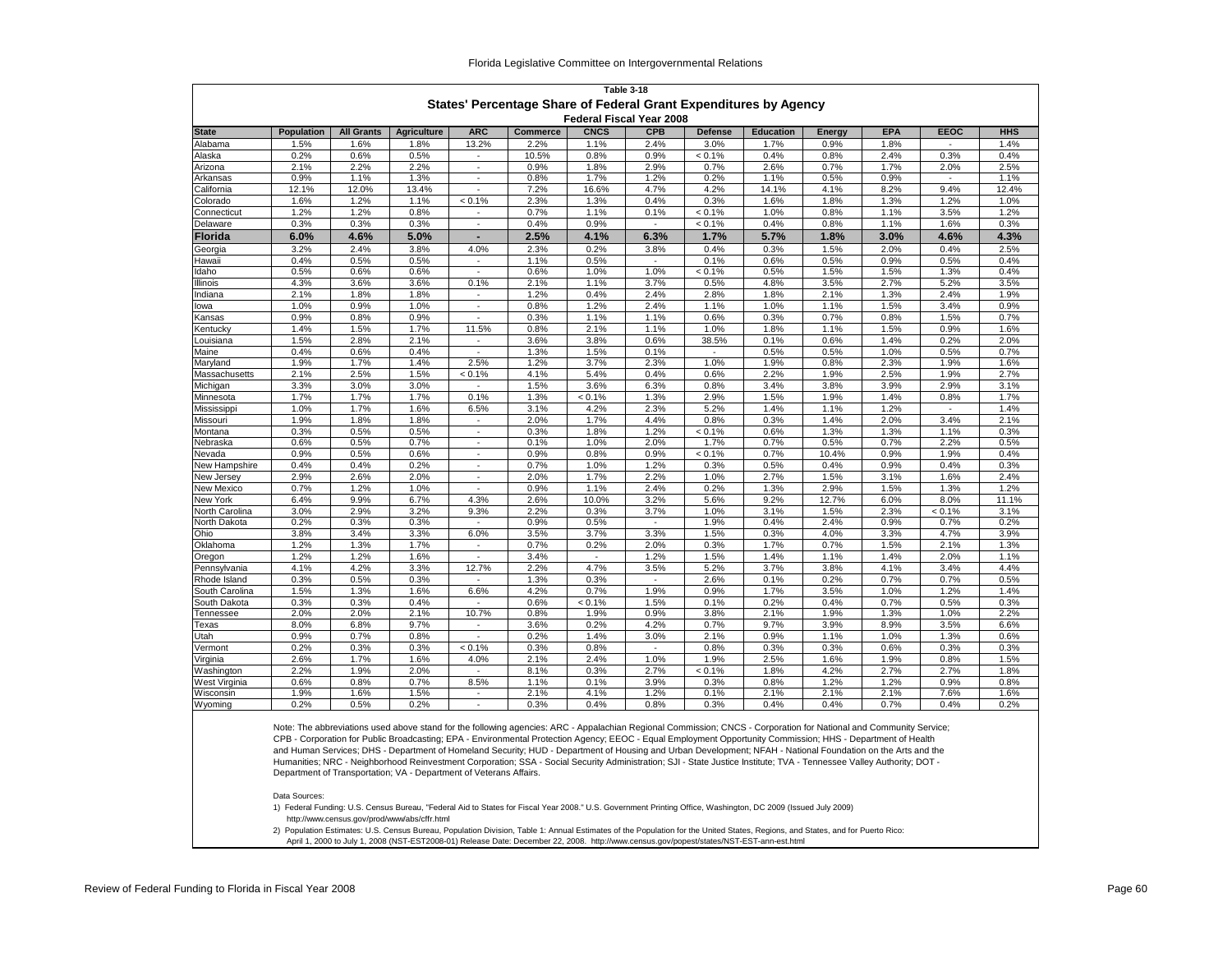|                      |              |              |               |                |       |                                                                  | Table 3-18   |              |                |                |              |                |              |
|----------------------|--------------|--------------|---------------|----------------|-------|------------------------------------------------------------------|--------------|--------------|----------------|----------------|--------------|----------------|--------------|
|                      |              |              |               |                |       | States' Percentage Share of Federal Grant Expenditures by Agency |              |              |                |                |              |                |              |
|                      |              |              |               |                |       | <b>Federal Fiscal Year 2008</b>                                  |              |              |                |                |              |                |              |
| <b>State</b>         | <b>DHS</b>   | <b>HUD</b>   | Interior      | <b>Justice</b> | Labor | <b>NFAH</b>                                                      | <b>NRC</b>   | <b>SSA</b>   | SJI            | <b>TVA</b>     | <b>DOT</b>   | Treasury       | <b>VA</b>    |
| Alabama              | 1.3%         | 1.2%         | 0.8%          | 1.6%           | 1.3%  | 1.3%                                                             | 0.3%         | 1.5%         | 0.4%           | 24.6%          | 2.4%         | < 0.1%         | 1.9%         |
| Alaska               | 0.5%         | 0.3%         | 3.8%          | 0.7%           | 0.7%  | 1.0%                                                             | 0.3%         | 0.2%         | 0.6%           | $\omega$       | 1.5%         | < 0.1%         | $< 0.1\%$    |
| Arizona              | 1.2%         | 1.1%         | 2.2%          | 2.2%           | 1.5%  | 2.3%                                                             | 1.2%         | 1.8%         | 6.3%           | $\blacksquare$ | 1.8%         | 3.1%           | 1.3%         |
| Arkansas             | 1.0%         | 0.6%         | 0.7%          | 0.7%           | 1.2%  | 0.8%                                                             | 0.3%         | 0.8%         |                | L.             | 1.0%         | 0.1%           | 0.8%         |
| California           | 9.3%         | 11.3%        | 5.5%          | 15.6%          | 12.7% | 9.6%                                                             | 13.4%        | 17.3%        | 0.2%           | $\mathbf{r}$   | 9.7%         | 11.8%          | 6.6%         |
| Colorado             | 1.0%         | 1.1%         | 4.8%          | 3.4%           | 1.3%  | 1.9%                                                             | 1.6%         | 1.2%         | 2.5%           | $\sim$         | 1.6%         | < 0.1%         | 1.8%         |
| Connecticut          | 0.7%         | 1.8%         | 0.2%          | 0.8%           | 1.4%  | 1.4%                                                             | 0.5%         | 1.1%         | ä,             | ä,             | 1.1%         | 0.5%           | 1.4%         |
| Delaware             | 0.4%         | 0.2%         | 0.2%          | 0.3%           | 0.3%  | 0.6%                                                             | 0.4%         | 0.2%         | $\sim$         | $\mathbf{r}$   | 0.3%         | 0.1%           | 0.3%         |
| Florida              | 7.6%         | 4.2%         | 0.7%          | 7.5%           | 3.1%  | 4.9%                                                             | 1.7%         | 5.3%         | 0.5%           | ٠              | 5.6%         | 5.6%           | 3.7%         |
| Georgia              | 1.8%         | 2.5%         | 0.6%          | 2.9%           | 2.2%  | 2.3%                                                             | 1.0%         | 3.1%         | 3.4%           | 1.5%           | 3.0%         | 2.9%           | 2.0%         |
| Hawaii               | 0.7%         | 0.4%         | 0.4%          | 0.4%           | 0.5%  | 1.0%                                                             | 0.2%         | < 0.1%       | 0.2%           | $\sim$         | 0.7%         | 0.1%           | 0.1%         |
| Idaho                | 0.5%         | 0.2%         | 0.8%          | 0.3%           | 0.5%  | 0.8%                                                             | 0.3%         | 0.2%         | 0.6%           |                | 1.9%         | 0.1%           | 0.9%         |
| Illinois             | 2.7%         | 4.8%         | 0.7%          | 3.7%           | 4.8%  | 4.3%                                                             | 1.7%         | 1.7%         | 0.2%           | 0.1%           | 2.8%         | 5.2%           | 3.9%         |
| ndiana               | 1.1%         | 1.2%         | 0.4%          | 1.3%           | 2.2%  | 2.1%                                                             | 0.6%         | 0.3%         | 1.0%           | $\sim$         | 2.3%         | 0.6%           | 0.9%         |
| lowa                 | 1.2%         | 0.6%         | 0.4%          | 0.6%           | 1.0%  | 1.5%                                                             | 1.1%         | 1.1%         | ÷.             | ÷.             | 1.0%         | $< 0.1\%$      | 1.8%         |
| <b>Kansas</b>        | 3.4%         | 0.4%         | 0.4%          | 0.6%           | 0.8%  | 1.2%                                                             | 0.3%         | 0.9%         | 1.5%           | $\sim$         | 1.1%         | 0.2%           | 0.8%         |
| <b>Kentucky</b>      | 1.0%         | 1.1%         | 1.1%          | 1.4%           | 1.5%  | 1.3%                                                             | 1.0%         | 3.0%         | $\sim$         | 9.4%           | 1.4%         | 0.8%           | 2.2%         |
| ouisiana             | 12.9%        | 9.3%         | 1.6%          | 1.9%           | 1.5%  | 1.5%                                                             | 0.8%         | 1.3%         | 0.1%           | ä,             | 1.6%         | 0.6%           | 2.5%         |
| Maine                | 0.6%         | 0.6%         | 0.4%          | 0.3%           | 0.5%  | 0.8%                                                             | 0.1%         | 0.6%         |                | $\mathbf{r}$   | 0.5%         | 0.1%           | 2.0%         |
| Maryland             | 1.5%         | 2.3%         | 0.2%          | 3.4%           | 2.5%  | 2.2%                                                             | 9.6%         | 2.9%         | 10.6%          | ÷.             | 1.3%         | 6.1%           | 1.9%         |
| Massachusetts        | 1.3%         | 4.3%         | 0.2%          | 2.1%           | 2.1%  | 3.0%                                                             | 13.4%        | 3.0%         | 0.1%           | ÷.             | 1.4%         | 1.4%           | 3.4%         |
| Michigan             | 1.7%         | 2.4%         | 1.0%          | 2.4%           | 5.6%  | 3.3%                                                             | 3.7%         | 2.7%         | 0.4%           | ÷.             | 2.9%         | 1.5%           | 3.7%         |
| Minnesota            | 1.1%         | 1.4%         | 1.3%          | 2.8%           | 1.6%  | 1.8%                                                             | 11.3%        | 2.5%         | 11.9%          | $\blacksquare$ | 1.9%         | $< 0.1\%$      | 2.5%         |
| Mississippi          | 3.9%         | 2.8%         | 0.7%          | 1.4%           | 1.4%  | 1.0%                                                             | 0.4%         | 0.9%         | 0.2%           | 5.8%           | 1.9%         | 0.3%           | 2.3%         |
| Missouri             | 2.0%         | 1.3%         | 0.6%          | 2.2%           | 1.9%  | 1.7%                                                             | 1.1%         | 1.0%         | 0.9%           | ä,             | 2.0%         | 0.2%           | 5.2%         |
| Montana              | 0.5%         | 0.2%         | 2.5%          | 0.3%           | 0.4%  | 0.6%                                                             | 0.5%         | 0.6%         | 0.9%           | $\sim$         | 1.1%         | 0.1%           | 1.0%         |
| Nebraska             | 1.1%         | 0.4%         | 0.5%          | 0.6%           | 0.4%  | 0.8%                                                             | 0.3%         | 0.2%         | 0.4%           | $\sim$         | 0.6%         | < 0.1%         | 2.2%         |
| Vevada               | 0.7%         | 0.4%         | 1.4%          | 1.3%           | 0.6%  | 1.0%                                                             | 0.2%         | 0.4%         | 3.1%           | $\blacksquare$ | 0.9%         | 1.2%           | 0.9%         |
| New Hampshire        | 0.7%         | 0.4%         | 0.2%          | 0.6%           | 0.4%  | 0.8%                                                             | 0.9%         | 0.5%         | 0.7%           | $\sim$         | 0.4%         | 0.1%           | 0.9%         |
| New Jersey           | 1.9%         | 3.6%         | 0.3%          | 2.5%           | 2.8%  | 1.7%                                                             | 1.0%         | 1.9%         | $\blacksquare$ | $\sim$         | 3.1%         | 2.6%           | 3.0%         |
| New Mexico           | 1.3%         | 0.5%         | 14.3%         | 0.9%           | 0.7%  | 1.0%                                                             | 0.6%         | 1.0%         | 3.4%           | $\sim$         | 0.7%         | 0.2%           | 0.5%         |
| New York             | 6.8%         | 11.7%        | 0.6%          | 7.3%           | 6.0%  | 7.2%                                                             | 5.4%         | 6.0%         | 12.2%          | ÷.             | 7.2%         | 10.4%          | 4.0%         |
| North Carolina       | 1.4%         | 2.1%         | 0.5%          | 2.0%           | 3.4%  | 3.2%                                                             | 2.2%         | 1.9%         | 1.7%           | 0.6%           | 2.5%         | 7.3%           | 1.1%         |
| North Dakota         | 0.5%         | 0.2%         | 1.6%          | 0.3%           | 0.3%  | 0.5%                                                             | 0.3%         | 0.4%         |                | $\blacksquare$ | 0.5%         | 0.4%           | 0.3%         |
| Ohio                 | 2.0%         | 3.5%         | 0.7%          | 2.4%           | 4.2%  | 2.9%                                                             | 4.6%         | 6.8%         | 2.4%           | ÷              | 3.1%         | 2.4%           | 3.0%         |
| Oklahoma             | 2.1%         | 0.8%         | 1.5%          | 0.7%           | 0.9%  | 1.2%                                                             | 0.3%         | 1.4%         | < 0.1%         | $\blacksquare$ | 1.5%         | 0.1%           | 5.4%         |
| Oregon               | 1.1%         | 0.8%         | 3.4%          | 1.4%           | 1.8%  | 1.2%                                                             | 0.9%         | 1.3%         | 1.1%           | $\sim$         | 1.6%         | 0.9%           | 0.8%         |
| Pennsylvania         | 2.3%         | 4.3%         | 1.3%          | 2.6%           | 4.1%  | 3.7%                                                             | 6.1%         | 4.5%         | 0.9%           | ÷.             | 4.4%         | 2.3%           | 5.2%         |
| Rhode Island         | 0.5%         | 0.6%         | 0.1%          | 0.4%           | 0.4%  | 0.6%                                                             | 0.7%         | 0.1%         | $\sim$         | $\blacksquare$ | 0.4%         | 0.1%           | 1.0%         |
| South Carolina       | 0.9%         | 1.0%         | 0.2%          | 1.3%           | 2.0%  | 1.3%                                                             | 0.4%         | 1.1%         | $\blacksquare$ | $\sim$         | 0.9%         | 0.9%           | 2.3%         |
| South Dakota         | 0.5%         | 0.3%         | 1.3%          | 0.4%           | 0.3%  | 0.7%                                                             | 0.3%         | 0.2%         | 2.1%           |                | 0.6%         | < 0.1%         | 0.4%         |
| Tennessee            | 1.1%         | 1.3%         | 0.5%          | 1.6%           | 2.0%  | 1.9%                                                             | 1.8%         | 0.5%         | 0.6%           | 58.0%          | 1.7%         | 1.4%           | 1.8%         |
| Texas                | 7.2%         | 4.8%         | 1.7%          | 6.4%           | 6.2%  | 7.1%                                                             | 2.4%         | 8.5%         | 4.2%           | $\blacksquare$ | 6.9%         | 13.3%          | 3.7%         |
| Utah                 | 0.6%         | 0.4%         | 4.5%          | 0.7%           | 0.7%  | 1.1%                                                             | 0.2%         | 1.5%         | < 0.1%         |                | 1.0%         | < 0.1%         | 0.6%         |
| /ermont              | 0.4%         | 0.3%         | 0.2%          | 0.3%           | 0.3%  | 1.0%                                                             | 1.0%         | 0.3%         | 1.2%           | $\mathbf{r}$   | 0.4%         | 0.2%           | 0.9%         |
| Virginia             | 1.6%         | 2.0%         | 0.8%          | 1.6%           | 2.8%  | 2.4%                                                             | 1.3%         | 2.3%         | 19.8%          | < 0.1%         | 2.3%         | 11.2%          | 0.9%         |
| Washington           | 2.0%         | 1.6%         | 2.3%          | 1.4%           | 2.7%  | 2.0%                                                             | 0.7%         | 2.1%         | 2.3%           | ÷,             | 2.5%         | 2.5%           | 2.6%         |
| West Virginia        | 0.6%         | 0.5%         | 1.0%          | 0.8%           | 0.6%  | 0.7%                                                             | 0.2%         | 0.9%         | 1.1%           | $\omega$       | 1.0%         | 0.1%           | 0.2%         |
|                      |              |              |               |                |       |                                                                  |              |              |                | $\mathbf{r}$   |              |                |              |
| Wisconsin<br>Wyoming | 1.1%<br>0.4% | 1.1%<br>0.1% | 0.8%<br>28.1% | 1.5%<br>0.2%   | 1.9%  | 1.4%<br>0.4%                                                     | 0.8%<br>0.3% | 0.9%<br>0.1% | 0.6%           | ÷.             | 1.5%<br>0.5% | 1.0%<br>< 0.1% | 3.2%<br>0.3% |
|                      |              |              |               |                | 0.3%  |                                                                  |              |              |                |                |              |                |              |

Note: The abbreviations used above stand for the following agencies: ARC - Appalachian Regional Commission; CNCS - Corporation for National and Community Service; CPB - Corporation for Public Broadcasting; EPA - Environmental Protection Agency; EEOC - Equal Employment Opportunity Commission; HHS - Department of Health and Human Services; DHS - Department of Homeland Security; HUD - Department of Housing and Urban Development; NFAH - National Foundation on the Arts and the Humanities; NRC - Neighborhood Reinvestment Corporation; SSA - Social Security Administration; SJI - State Justice Institute; TVA - Tennessee Valley Authority; DOT - Department of Transportation; VA - Department of Veterans Affairs.

Data Sources:

1) Federal Funding: U.S. Census Bureau, "Federal Aid to States for Fiscal Year 2008." U.S. Government Printing Office, Washington, DC 2009 (Issued July 2009) http://www.census.gov/prod/www/abs/cffr.html

2) Population Estimates: U.S. Census Bureau, Population Division, Table 1: Annual Estimates of the Population for the United States, Regions, and States, and for Puerto Rico: April 1, 2000 to July 1, 2008 (NST-EST2008-01) Release Date: December 22, 2008. http://www.census.gov/popest/states/NST-EST-ann-est.html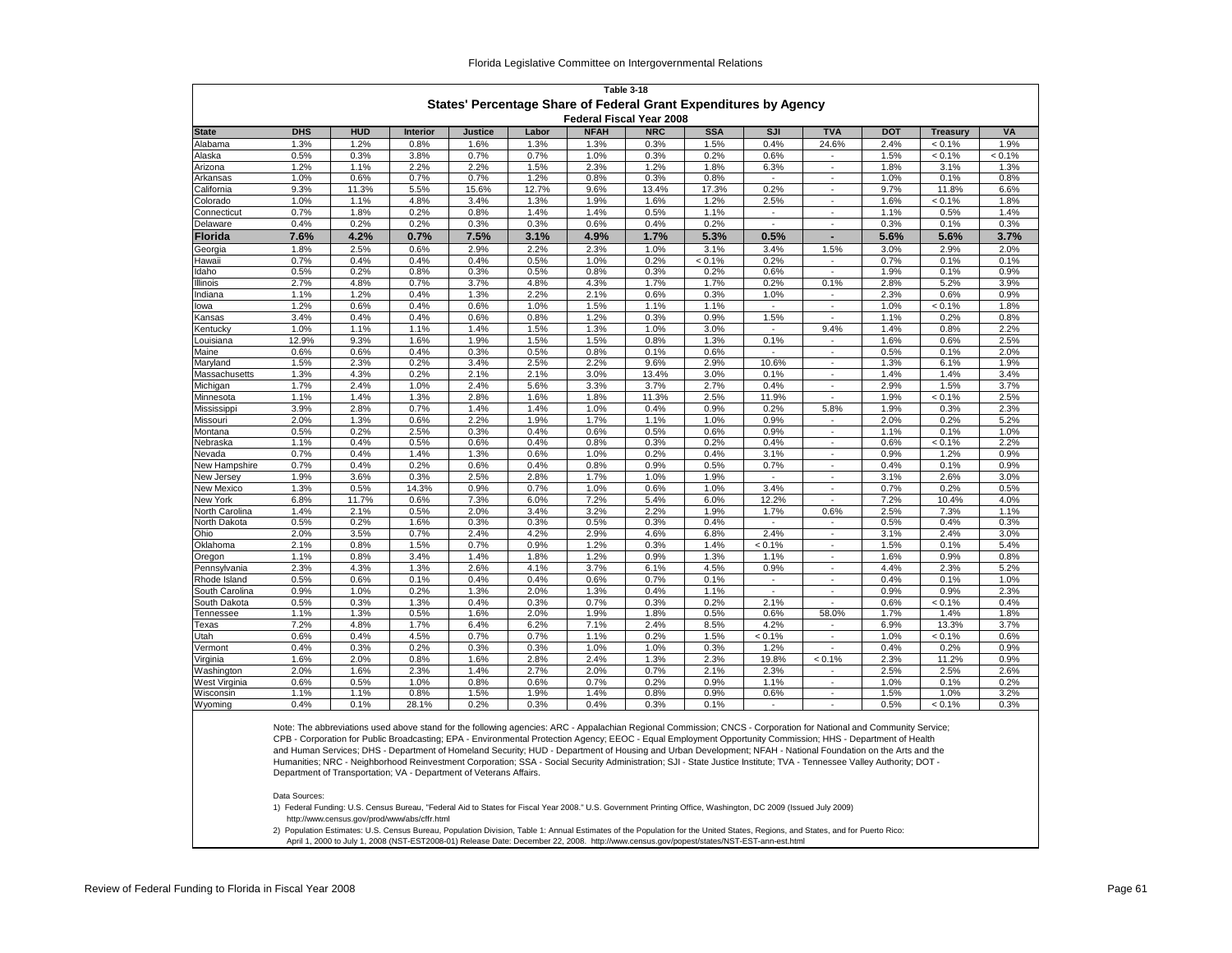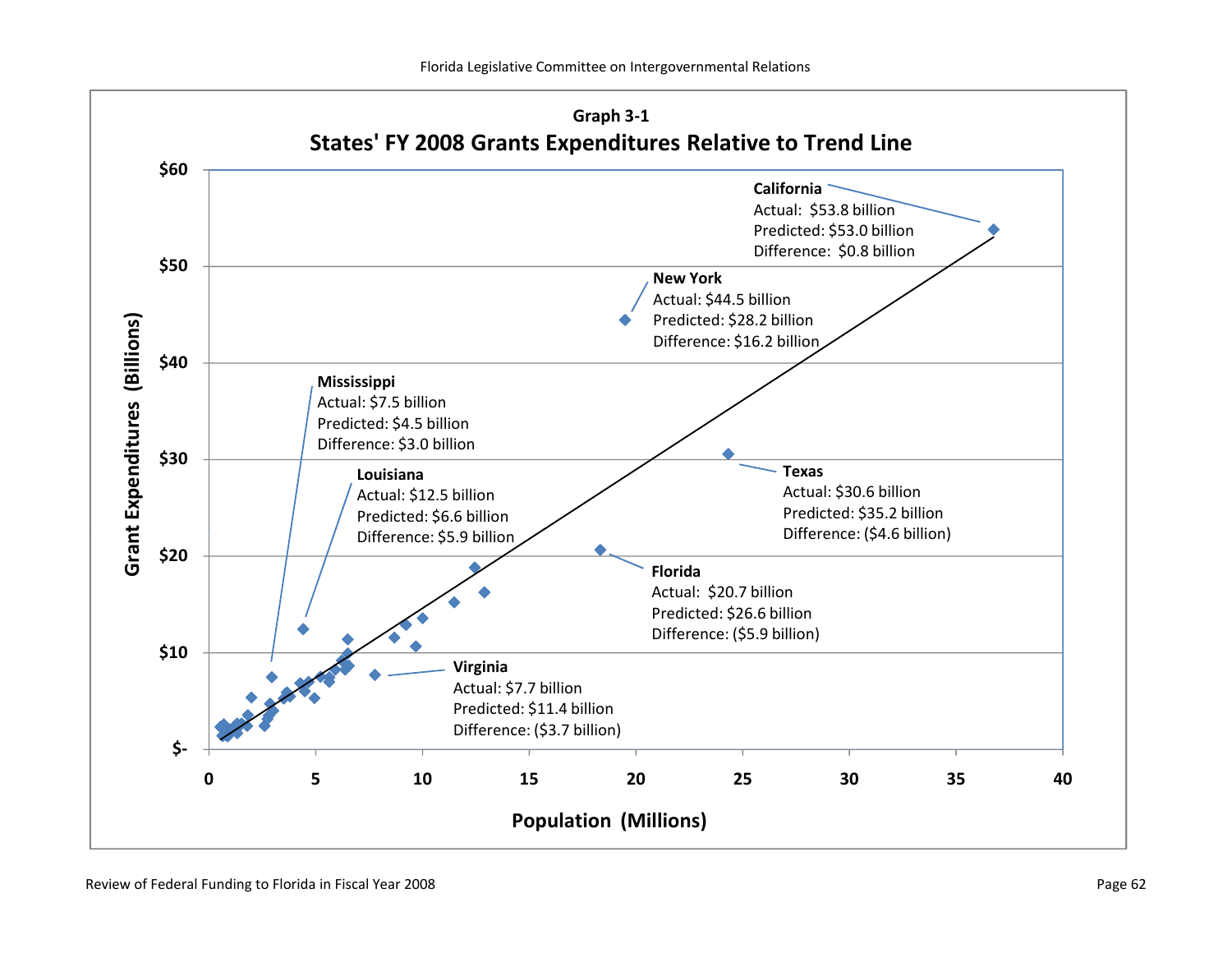# **Part Four: Florida's Per Capita Federal Grant Expenditures by Agency as a Percentage of the National Per Capita Expenditures**

### **A. Introduction**

The purpose of this part is to illustrate how Florida's per capita federal grant expenditures by agency compare to the national per capita expenditures as well as those of the other states. This part analyzes changes in states' per capita expenditures, relative to national per capita expenditures, during fiscal years 1996 through 2008.

#### **B. Data Sources**

The figures reported in this part were calculated by the LCIR staff from data published in the U.S. Census Bureau publications: *Federal Expenditures to States* (FES) for fiscal years 1996 through 1997 and its successor *Federal Aid to States* (FAS) for fiscal years 1998 through 2008.

#### **C. States' Per Capita Federal Grant Expenditures by Agency**

In analyzing the federal grants data, the LCIR staff calculated per capita expenditures for each state, as well as the per capita expenditures of the fifty states collectively, by federal agency for each of the fiscal years 1996 through 2008. The per capita expenditures of the fifty states is hereafter referred to as the national per capita expenditures.

Each state's per capita expenditures, as a percentage of the national per capita expenditures, are calculated. The per capita expenditures of individual states are either less than, equal to, or greater than the national per capita expenditures. If a state's percentage value in a given year is less than 100 percent, then that state had a per capita expenditure less than the national per capita expenditure. If a state's percentage value is greater than 100 percent, then that state's per capita expenditure exceeded the national per capita expenditure.

Utilizing the data published in the relevant FES and FAS reports, the following tables summarize states' per capita federal grant expenditures as a percentage of national per capita expenditures.

**Table 4-1**: Florida Summary (page 65) **Table 4-2**: U.S. Department of Agriculture (pages 66-67) **Table 4-3**: U.S. Department of Commerce (pages 68-69) **Table 4-4**: Corporation for National and Community Service (pages 70-71) **Table 4-5**: Corporation for Public Broadcasting (pages 72-73) **Table 4-6**: U.S. Department of Defense (pages 74-75) **Table 4-7**: U.S. Department of Education (pages 76-77) **Table 4-8**: U.S. Department of Energy (pages 78-79)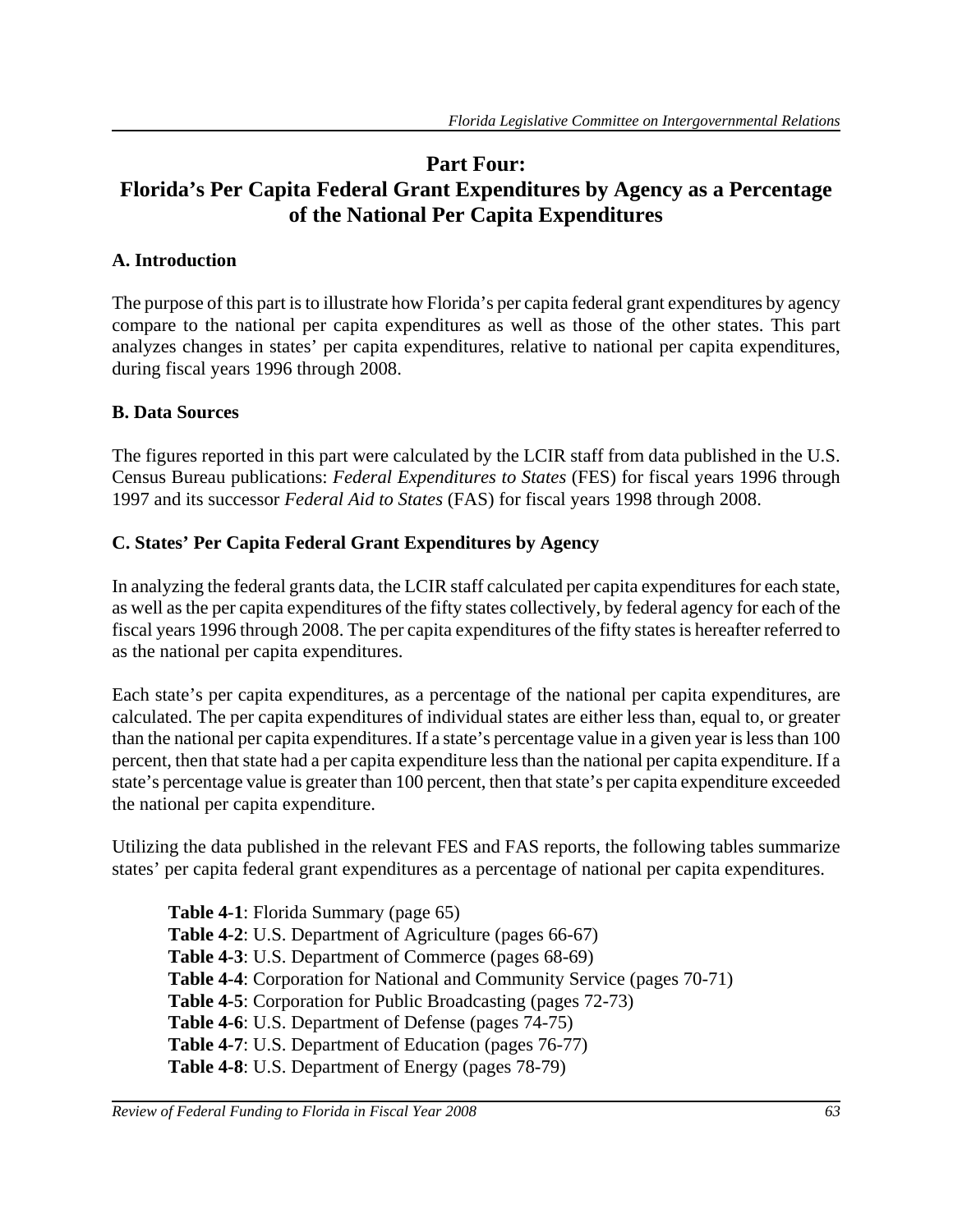**Table 4-9**: U.S. Environmental Protection Agency (pages 80-81) **Table 4-10**: Equal Employment Opportunity Commission (pages 82-83) **Table 4-11**: Federal Emergency Management Agency (pages 84-85) **Table 4-12**: U.S. Department of Health and Human Services (pages 86-87) **Table 4-13**: U.S. Department of Homeland Security (pages 88-89) **Table 4-14**: U.S. Department of Housing and Urban Development (pages 90-91) **Table 4-15**: U.S. Department of Interior (pages 92-93) **Table 4-16**: U.S. Department of Justice (pages 94-95) **Table 4-17**: U.S. Department of Labor (pages 96-97) **Table 4-18**: National Foundation on the Arts and the Humanities (pages 98-99) **Table 4-19**: Neighborhood Reinvestment Corporation (pages 100-101) **Table 4-20**: Social Security Administration–Supplemental Security Income (pages 102-103) **Table 4-21**: State Justice Institute (pages 104-105) **Table 4-22**: U.S. Department of Transportation (pages 106-107) **Table 4-23**: U.S. Department of the Treasury (pages 108-109) **Table 4-24**: U.S. Department of Veterans Affairs (pages 110-111)

## **D. Conclusion**

Part Three of this report discussed several shortcomings in using a per capita measure to evaluate federal grant expenditures to states, and those shortcomings apply here as well. The inherent assumption when comparing states' per capita expenditures is that federal grants are distributed solely on the basis of total population, which is not the case for all individual grant programs. Since grant funding formulas may incorporate variables other than states' total populations, the use of a per capita measure for comparative purposes may not always be appropriate.

However, in spite of these caveats, these analyses may provide some rough measure of how well Florida fares, relative to all other states, in the receipt of grant funding by agency after controlling for population differences among the states. The analyses demonstrate that Florida's per capita expenditures have been below the national per capita expenditures for the majority of federal agencies, in particular those agencies that provide the majority of grant funding to states. During 2008, the state's per capita expenditures were above the national per capita expenditures for only three of the 22 federal agencies (i.e., Corporation for Public Broadcasting, Homeland Security, and Justice) that provided grant funding to Florida, and the combined grant funding provided by those three agencies accounted for only 5.2 percent of total grant funding provided to the state by all 22 agencies. Given the large number of federal grant programs (i.e., 1,536 currently), additional research into these programs would need to be conducted to assess the extent to which Florida's receipt of funding from individual grant programs could be increased in the future.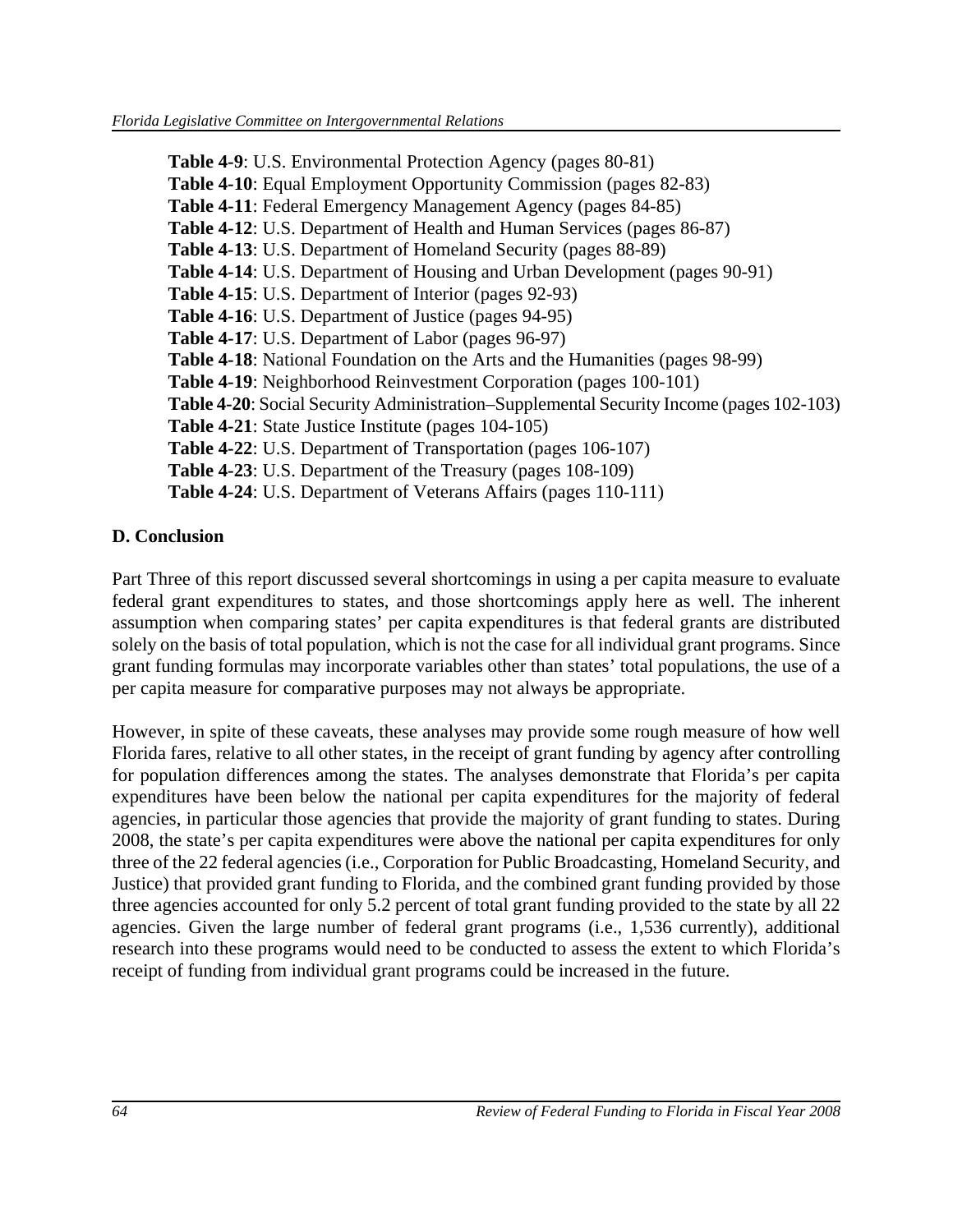|                                                                                                                   |      |      |      | Table 4-1                                    |      |                               |      |      |      |                                   |      |                            |      |
|-------------------------------------------------------------------------------------------------------------------|------|------|------|----------------------------------------------|------|-------------------------------|------|------|------|-----------------------------------|------|----------------------------|------|
| Florida's Per Capita Federal Grant Expenditures as a Percentage of the National Per Capita Expenditures by Agency |      |      |      |                                              |      |                               |      |      |      |                                   |      |                            |      |
|                                                                                                                   |      |      |      | Federal Fiscal Years 1996 to 2008            |      |                               |      |      |      |                                   |      |                            |      |
| <b>Federal Agency</b>                                                                                             | 1996 | 1997 | 1998 | 1999                                         | 2000 | 2001                          | 2002 | 2003 | 2004 | 2005                              | 2006 | 2007                       | 2008 |
| <b>All Grants</b>                                                                                                 | 71%  | 70%  | 72%  | 73%                                          | 72%  | 74%                           | 74%  | 78%  | 77%  | 81%                               | 78%  | 77%                        | 76%  |
| Agriculture                                                                                                       | 88%  | 86%  | 87%  | 92%                                          | 81%  | 83%                           | 86%  | 83%  | 82%  | 80%                               | 79%  | 79%                        | 82%  |
| Appalachian Regional Commission                                                                                   |      |      |      |                                              |      | No expenditures prior to 2007 |      |      |      |                                   |      | $< 1\%$                    | 0%   |
| Commerce                                                                                                          | 94%  | 68%  | 71%  | 70%                                          | 62%  | 74%                           | 84%  | 45%  | 66%  | 50%                               | 66%  | 34%                        | 42%  |
| Corporation for National and Community Service                                                                    |      |      |      | No expenditures prior to 2003                |      |                               |      | 34%  | 26%  | 21%                               | 70%  | 77%                        | 67%  |
| Corporation for Public Broadcasting                                                                               | 38%  | 78%  | 73%  | 73%                                          | 72%  | 78%                           | 73%  | 61%  | 56%  | 56%                               | 116% | 104%                       | 104% |
| Defense                                                                                                           | 15%  | 73%  | 36%  | 2%                                           | 3%   | 91%                           | 14%  | 3%   | 0%   | 79%                               | 47%  | 72%                        | 29%  |
| Education                                                                                                         | 83%  | 78%  | 94%  | 83%                                          | 79%  | 84%                           | 84%  | 98%  | 100% | 100%                              | 97%  | 100%                       | 95%  |
| <b>Election Assistance Commission</b>                                                                             |      |      |      | No expenditures prior to 2003                |      |                               |      | 70%  | 61%  | 154%                              |      | No expenditures            |      |
| Energy                                                                                                            | 17%  | 109% | 65%  | 26%                                          | 17%  | 20%                           | 16%  | 30%  | 26%  | 34%                               | 28%  | 36%                        | 30%  |
| <b>Environmental Protection Agency</b>                                                                            | 46%  | 48%  | 45%  | 55%                                          | 44%  | 49%                           | 61%  | 58%  | 59%  | 49%                               | 56%  | 58%                        | 50%  |
| <b>Equal Employment Opportunity Commission</b>                                                                    | 76%  | 73%  | 71%  | 55%                                          | 78%  | 79%                           | 71%  | 71%  | 93%  | 91%                               | 72%  | 60%                        | 77%  |
| Federal Emergency Management Agency                                                                               | 182% | 37%  | 162% | 163%                                         | 187% | 112%                          | 96%  |      |      | <b>Refer to Homeland Security</b> |      |                            |      |
| <b>Health and Human Services</b>                                                                                  | 69%  | 70%  | 69%  | 71%                                          | 71%  | 71%                           | 71%  | 78%  | 77%  | 73%                               | 71%  | 73%                        | 71%  |
| <b>Homeland Security</b>                                                                                          |      |      |      | Refer to Federal Emergency Management Agency |      |                               |      | 65%  | 87%  | 344%                              | 289% | 191%                       | 127% |
| Housing and Urban Development                                                                                     | 63%  | 67%  | 68%  | 65%                                          | 63%  | 61%                           | 64%  | 65%  | 61%  | 63%                               | 62%  | 61%                        | 69%  |
| Institute for Museum and Library Services                                                                         | 55%  | 26%  | 102% | 83%                                          | 84%  | 91%                           | 79%  | 86%  | 84%  |                                   |      | No expenditures after 2004 |      |
| Interior                                                                                                          | 16%  | 17%  | 15%  | 14%                                          | 13%  | 12%                           | 16%  | 15%  | 14%  | 13%                               | 10%  | 13%                        | 12%  |
| Justice                                                                                                           | 113% | 107% | 99%  | 112%                                         | 98%  | 127%                          | 106% | 100% | 97%  | 63%                               | 57%  | 100%                       | 124% |
| Labor                                                                                                             | 83%  | 76%  | 72%  | 68%                                          | 64%  | 62%                           | 62%  | 56%  | 58%  | 67%                               | 56%  | 52%                        | 51%  |
| National Foundation on the Arts and the Humanities                                                                | 47%  | 53%  | 38%  | 49%                                          | 30%  | 44%                           | 60%  | 36%  | 40%  | 73%                               | 71%  | 67%                        | 82%  |
| Neighborhood Reinvestment Corporation                                                                             | 61%  | 46%  | 52%  | 56%                                          | 59%  | 52%                           | 49%  | 60%  | 50%  | 47%                               | 44%  | 53%                        | 28%  |
| Social Security Administration - SSI                                                                              | 56%  | 85%  | 112% | 106%                                         | 80%  | 75%                           | 77%  | 70%  | 87%  | 111%                              | 105% | 110%                       | 88%  |
| State Justice Institute                                                                                           | 65%  | 49%  | 21%  | 10%                                          | 26%  | 13%                           | 12%  | 2%   | 2%   | 78%                               | 6%   | 10%                        | 9%   |
| Transportation                                                                                                    | 66%  | 68%  | 63%  | 69%                                          | 80%  | 89%                           | 84%  | 91%  | 85%  | 88%                               | 86%  | 96%                        | 92%  |
| Treasury                                                                                                          | 327% | 848% | 398% | 518%                                         | 174% | 230%                          | 394% | 96%  | 94%  | 136%                              | 264% | 147%                       | 93%  |
| <b>Veterans Affairs</b>                                                                                           | 11%  | 59%  | 53%  | 52%                                          | 68%  | 21%                           | 71%  | 24%  | 30%  | 34%                               | 40%  | 54%                        | 62%  |

Data Sources:

"Federal Aid to States" annual reports. U.S. Bureau of the Census.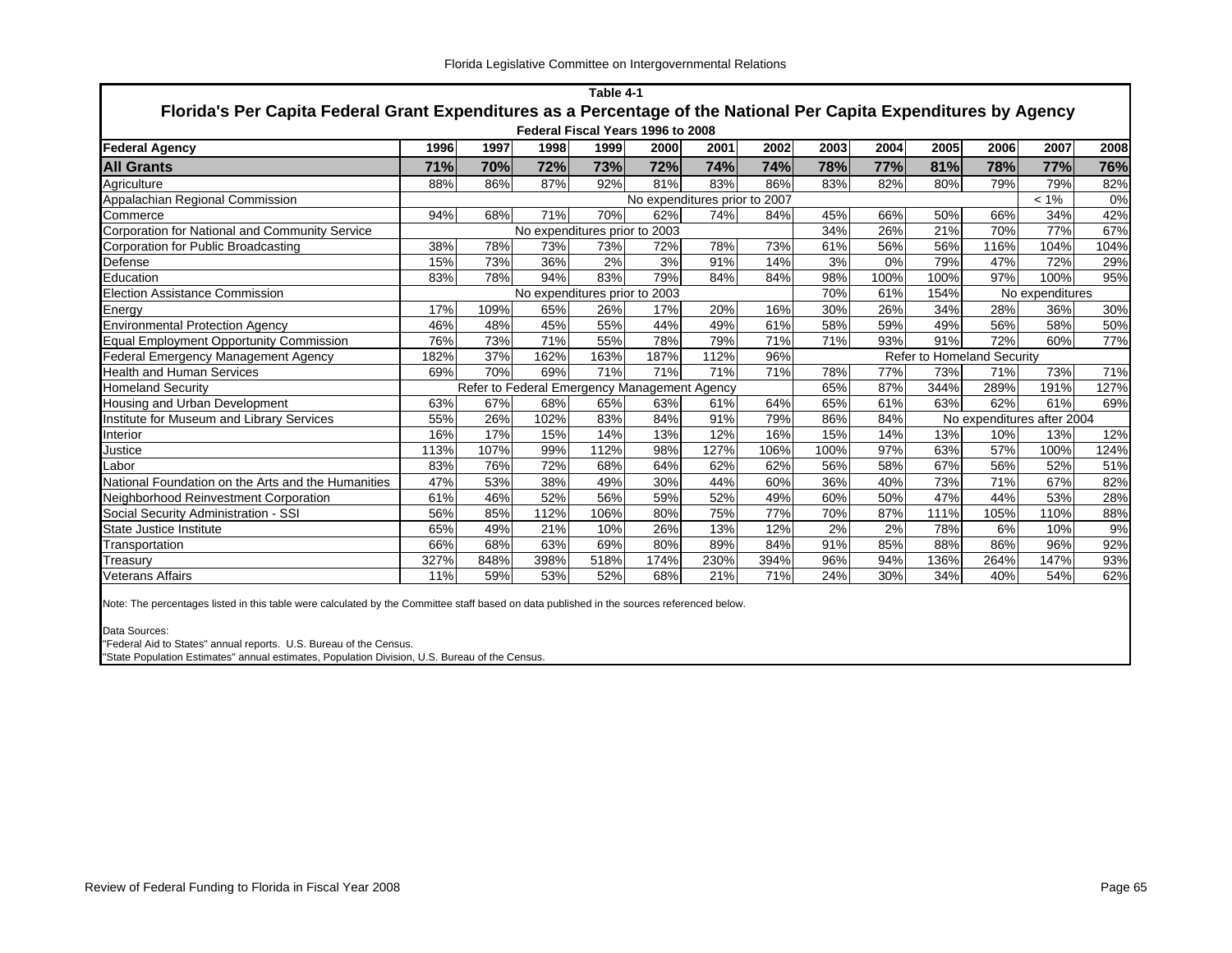|                    |             |                                                                                        |             |             |                                               | Table 4-2   |             |             |             |             |             |             |             |
|--------------------|-------------|----------------------------------------------------------------------------------------|-------------|-------------|-----------------------------------------------|-------------|-------------|-------------|-------------|-------------|-------------|-------------|-------------|
|                    |             |                                                                                        |             |             | <b>U.S. Department of Agriculture Grants:</b> |             |             |             |             |             |             |             |             |
|                    |             | States' Per Capita Expenditures as a Percentage of the National Per Capita Expenditure |             |             |                                               |             |             |             |             |             |             |             |             |
|                    |             |                                                                                        |             |             |                                               |             |             |             |             |             |             |             |             |
|                    |             |                                                                                        |             |             | Federal Fiscal Years 1996 to 2008             |             |             |             |             |             |             |             |             |
| <b>Federal FY</b>  | 1996        | 1997                                                                                   | 1998        | 1999        | 2000                                          | 2001        | 2002        | 2003        | 2004        | 2005        | 2006        | 2007        | 2008        |
| U.S. Per Cap. Exp. | \$<br>57.41 | \$<br>62.80                                                                            | \$<br>63.88 | 62.42<br>\$ | 64.02<br>\$                                   | \$<br>63.87 | \$<br>68.14 | \$<br>69.28 | \$<br>71.22 | \$<br>74.19 | \$<br>76.00 | \$<br>77.45 | \$<br>83.82 |
| Alabama            | 119%        | 121%                                                                                   | 117%        | 118%        | 118%                                          | 118%        | 119%        | 121%        | 119%        | 113%        | 118%        | 121%        | 119%        |
| Alaska             | 195%        | 178%                                                                                   | 332%        | 179%        | 231%                                          | 198%        | 267%        | 235%        | 248%        | 293%        | 274%        | 230%        | 235%        |
| Arizona            | 109%        | 105%                                                                                   | 108%        | 108%        | 106%                                          | 102%        | 106%        | 102%        | 112%        | 102%        | 100%        | 103%        | 100%        |
| Arkansas           | 140%        | 140%                                                                                   | 138%        | 138%        | 139%                                          | 129%        | 124%        | 129%        | 134%        | 136%        | 138%        | 137%        | 137%        |
| California         | 113%        | 114%                                                                                   | 110%        | 106%        | 107%                                          | 111%        | 111%        | 112%        | 113%        | 109%        | 108%        | 111%        | 111%        |
| Colorado           | 74%         | 82%                                                                                    | 71%         | 72%         | 68%                                           | 63%         | 68%         | 74%         | 70%         | 64%         | 69%         | 68%         | 69%         |
| Connecticut        | 66%         | 64%                                                                                    | 64%         | 66%         | 68%                                           | 68%         | 67%         | 64%         | 64%         | 63%         | 64%         | 65%         | 66%         |
| Delaware           | 112%        | 121%                                                                                   | 111%        | 108%        | 112%                                          | 104%        | 95%         | 101%        | 105%        | 107%        | 101%        | 104%        | 116%        |
| Florida            | 88%         | 86%                                                                                    | 87%         | 92%         | 81%                                           | 83%         | 86%         | 83%         | 82%         | 80%         | 79%         | 79%         | 82%         |
| Georgia            | 113%        | 113%                                                                                   | 116%        | 118%        | 106%                                          | 113%        | 111%        | 115%        | 115%        | 113%        | 115%        | 119%        | 118%        |
| Hawaii             | 111%        | 121%                                                                                   | 120%        | 133%        | 118%                                          | 117%        | 118%        | 127%        | 142%        | 113%        | 106%        | 119%        | 107%        |
| daho               | 127%        | 128%                                                                                   | 121%        | 116%        | 121%                                          | 108%        | 121%        | 115%        | 112%        | 126%        | 119%        | 122%        | 119%        |
| Illinois           | 80%         | 80%                                                                                    | 83%         | 85%         | 86%                                           | 86%         | 90%         | 88%         | 85%         | 88%         | 85%         | 85%         | 85%         |
| Indiana            | 75%         | 77%                                                                                    | 73%         | 74%         | 76%                                           | 79%         | 79%         | 76%         | 82%         | 76%         | 83%         | 83%         | 87%         |
| owa                | 95%         | 96%                                                                                    | 97%         | 92%         | 95%                                           | 97%         | 98%         | 98%         | 99%         | 98%         | 101%        | 99%         | 101%        |
| Kansas             | 102%        | 102%                                                                                   | 93%         | 95%         | 96%                                           | 105%        | 95%         | 96%         | 102%        | 99%         | 110%        | 105%        | 102%        |
| Kentucky           | 123%        | 120%                                                                                   | 118%        | 119%        | 121%                                          | 119%        | 120%        | 119%        | 119%        | 122%        | 121%        | 125%        | 123%        |
| _ouisiana          | 162%        | 163%                                                                                   | 155%        | 158%        | 155%                                          | 152%        | 148%        | 145%        | 155%        | 156%        | 146%        | 142%        | 147%        |
| Maine              | 107%        | 109%                                                                                   | 109%        | 110%        | 116%                                          | 97%         | 92%         | 93%         | 116%        | 96%         | 95%         | 88%         | 92%         |
| Maryland           | 68%         | 70%                                                                                    | 68%         | 75%         | 75%                                           | 78%         | 76%         | 71%         | 69%         | 70%         | 70%         | 73%         | 73%         |
| Massachusetts      | 69%         | 71%                                                                                    | 70%         | 67%         | 69%                                           | 68%         | 71%         | 65%         | 64%         | 63%         | 70%         | 70%         | 70%         |
| Michigan           | 85%         | 108%                                                                                   | 105%        | 110%        | 109%                                          | 96%         | 86%         | 81%         | 85%         | 82%         | 84%         | 85%         | 91%         |
| Minnesota          | 104%        | 102%                                                                                   | 94%         | 97%         | 94%                                           | 97%         | 96%         | 97%         | 98%         | 96%         | 95%         | 97%         | 98%         |
| Mississippi        | 183%        | 177%                                                                                   | 178%        | 175%        | 203%                                          | 180%        | 179%        | 180%        | 174%        | 195%        | 176%        | 172%        | 164%        |
| <b>Missouri</b>    | 93%         | 89%                                                                                    | 98%         | 92%         | 95%                                           | 92%         | 96%         | 97%         | 93%         | 96%         | 92%         | 91%         | 91%         |
| Montana            | 144%        | 147%                                                                                   | 151%        | 136%        | 145%                                          | 153%        | 170%        | 160%        | 152%        | 151%        | 156%        | 145%        | 143%        |
| Nebraska           | 118%        | 112%                                                                                   | 114%        | 105%        | 118%                                          | 119%        | 109%        | 112%        | 112%        | 117%        | 115%        | 112%        | 114%        |
| Nevada             | 67%         | 64%                                                                                    | 65%         | 69%         | 62%                                           | 60%         | 61%         | 63%         | 68%         | 67%         | 67%         | 67%         | 66%         |
| New Hampshire      | 66%         | 72%                                                                                    | 68%         | 61%         | 68%                                           | 61%         | 68%         | 60%         | 68%         | 60%         | 60%         | 55%         | 57%         |
| New Jersey         | 63%         | 67%                                                                                    | 67%         | 65%         | 64%                                           | 66%         | 67%         | 67%         | 70%         | 67%         | 70%         | 70%         | 70%         |
| <b>New Mexico</b>  | 173%        | 160%                                                                                   | 160%        | 169%        | 156%                                          | 158%        | 160%        | 161%        | 168%        | 164%        | 153%        | 140%        | 153%        |
| <b>New York</b>    | 97%         | 98%                                                                                    | 109%        | 103%        | 105%                                          | 111%        | 104%        | 106%        | 104%        | 106%        | 105%        | 104%        | 105%        |
| North Carolina     | 96%         | 100%                                                                                   | 103%        | 103%        | 102%                                          | 102%        | 102%        | 106%        | 108%        | 103%        | 106%        | 107%        | 105%        |
| North Dakota       | 177%        | 163%                                                                                   | 157%        | 158%        | 158%                                          | 156%        | 150%        | 158%        | 179%        | 184%        | 169%        | 147%        | 152%        |
| Ohio               | 83%         | 79%                                                                                    | 75%         | 74%         | 72%                                           | 78%         | 81%         | 79%         | 86%         | 88%         | 85%         | 85%         | 87%         |
| Oklahoma           | 136%        | 131%                                                                                   | 132%        | 131%        | 139%                                          | 134%        | 139%        | 139%        | 142%        | 147%        | 146%        | 143%        | 143%        |
| Oregon             | 158%        | 151%                                                                                   | 152%        | 156%        | 189%                                          | 147%        | 173%        | 164%        | 162%        | 162%        | 158%        | 149%        | 131%        |
| Pennsylvania       | 77%         | 76%                                                                                    | 77%         | 78%         | 72%                                           | 78%         | 76%         | 78%         | 79%         | 80%         | 79%         | 80%         | 81%         |
| Rhode Island       | 77%         | 77%                                                                                    | 78%         | 86%         | 82%                                           | 85%         | 85%         | 82%         | 85%         | 79%         | 85%         | 89%         | 85%         |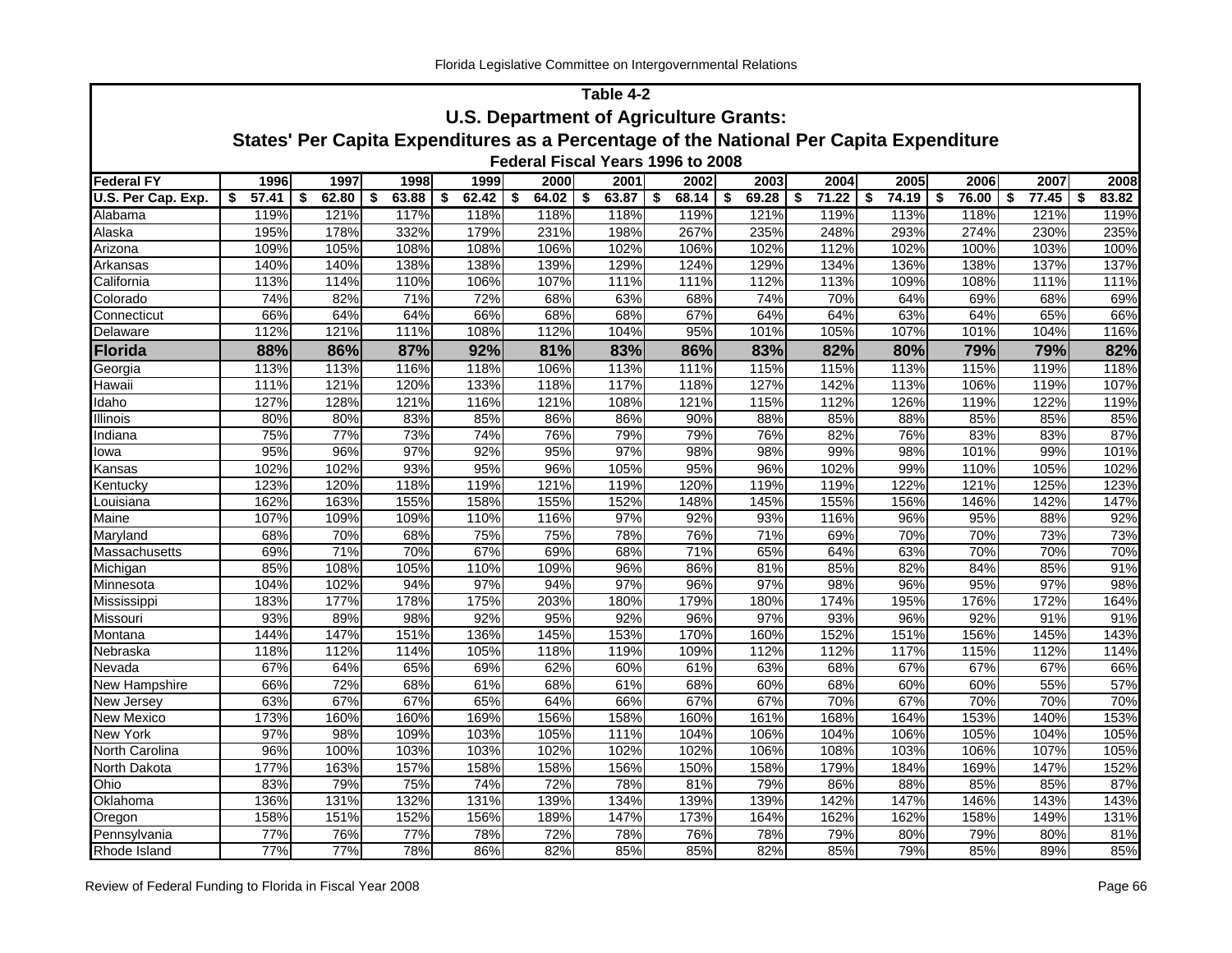|                      |                                                                                                                                                       |      |  |      |  |      |  |                                                                                        |  |      |  | Table 4-2 |  |      |  |      |      |       |      |  |      |  |      |
|----------------------|-------------------------------------------------------------------------------------------------------------------------------------------------------|------|--|------|--|------|--|----------------------------------------------------------------------------------------|--|------|--|-----------|--|------|--|------|------|-------|------|--|------|--|------|
|                      |                                                                                                                                                       |      |  |      |  |      |  | <b>U.S. Department of Agriculture Grants:</b>                                          |  |      |  |           |  |      |  |      |      |       |      |  |      |  |      |
|                      |                                                                                                                                                       |      |  |      |  |      |  | States' Per Capita Expenditures as a Percentage of the National Per Capita Expenditure |  |      |  |           |  |      |  |      |      |       |      |  |      |  |      |
|                      | Federal Fiscal Years 1996 to 2008<br>2005<br>2006<br>2007<br>1996<br>1997<br>2004<br>1998<br>1999<br>2000<br>2001<br>2002<br>2003                     |      |  |      |  |      |  |                                                                                        |  |      |  |           |  |      |  |      |      |       |      |  |      |  |      |
| <b>Federal FY</b>    | 62.80<br>63.88<br>62.42<br>63.87<br>69.28<br>77.45<br>57.41<br>64.02<br>68.14<br>71.22<br>74.19<br>76.00<br>- \$<br>S.<br>- 5<br>S.<br>5.<br>-55<br>ж |      |  |      |  |      |  |                                                                                        |  |      |  |           |  |      |  | 2008 |      |       |      |  |      |  |      |
| U.S. Per Cap. Exp.   |                                                                                                                                                       |      |  |      |  |      |  |                                                                                        |  |      |  |           |  |      |  |      |      | 83.82 |      |  |      |  |      |
| South Carolina       | 113%<br>110%<br>113%<br>121%<br>115%<br>108%<br>109%<br>108%<br>118%<br>115%<br>111%                                                                  |      |  |      |  |      |  |                                                                                        |  |      |  |           |  |      |  | 105% |      | 106%  |      |  |      |  |      |
| South Dakota         |                                                                                                                                                       | 181% |  | 166% |  | 168% |  | 165%                                                                                   |  | 173% |  | 168%      |  | 166% |  | 157% | 168% | 156%  | 157% |  | 149% |  | 148% |
| Tennessee            |                                                                                                                                                       | 99%  |  | 104% |  | 100% |  | 101%                                                                                   |  | 104% |  | 106%      |  | 108% |  | 102% | 107% | 103%  | 105% |  | 110% |  | 104% |
| Texas                |                                                                                                                                                       | 115% |  | 109% |  | 109% |  | 114%                                                                                   |  | 114% |  | 115%      |  | 114% |  | 122% | 123% | 119%  | 122% |  | 119% |  | 120% |
| Utah                 |                                                                                                                                                       | 118% |  | 116% |  | 110% |  | 116%                                                                                   |  | 114% |  | 101%      |  | 100% |  | 101% | 99%  | 101%  | 91%  |  | 85%  |  | 87%  |
| Vermont              |                                                                                                                                                       | 135% |  | 149% |  | 130% |  | 130%                                                                                   |  | 133% |  | 125%      |  | 142% |  | 138% | 143% | 146%  | 149% |  | 152% |  | 134% |
| Virginia             |                                                                                                                                                       | 77%  |  | 71%  |  | 74%  |  | 71%                                                                                    |  | 73%  |  | 71%       |  | 69%  |  | 55%  | 12%  | 72%   | 71%  |  | 67%  |  | 64%  |
| Washington           |                                                                                                                                                       | 97%  |  | 96%  |  | 93%  |  | 99%                                                                                    |  | 103% |  | 94%       |  | 98%  |  | 101% | 97%  | 94%   | 94%  |  | 90%  |  | 91%  |
| <b>West Virginia</b> |                                                                                                                                                       | 127% |  | 134% |  | 135% |  | 125%                                                                                   |  | 138% |  | 129%      |  | 128% |  | 127% | 126% | 126%  | 131% |  | 134% |  | 118% |
| Wisconsin            |                                                                                                                                                       | 84%  |  | 78%  |  | 78%  |  | 79%                                                                                    |  | 81%  |  | 78%       |  | 77%  |  | 83%  | 81%  | 79%   | 83%  |  | 81%  |  | 81%  |
| Wyoming              |                                                                                                                                                       | 127% |  | 129% |  | 123% |  | 125%                                                                                   |  | 126% |  | 122%      |  | 129% |  | 120% | 119% | 105%  | 113% |  | 123% |  | 112% |

Data Sources:

"Federal Aid to States" annual reports. U.S. Bureau of the Census.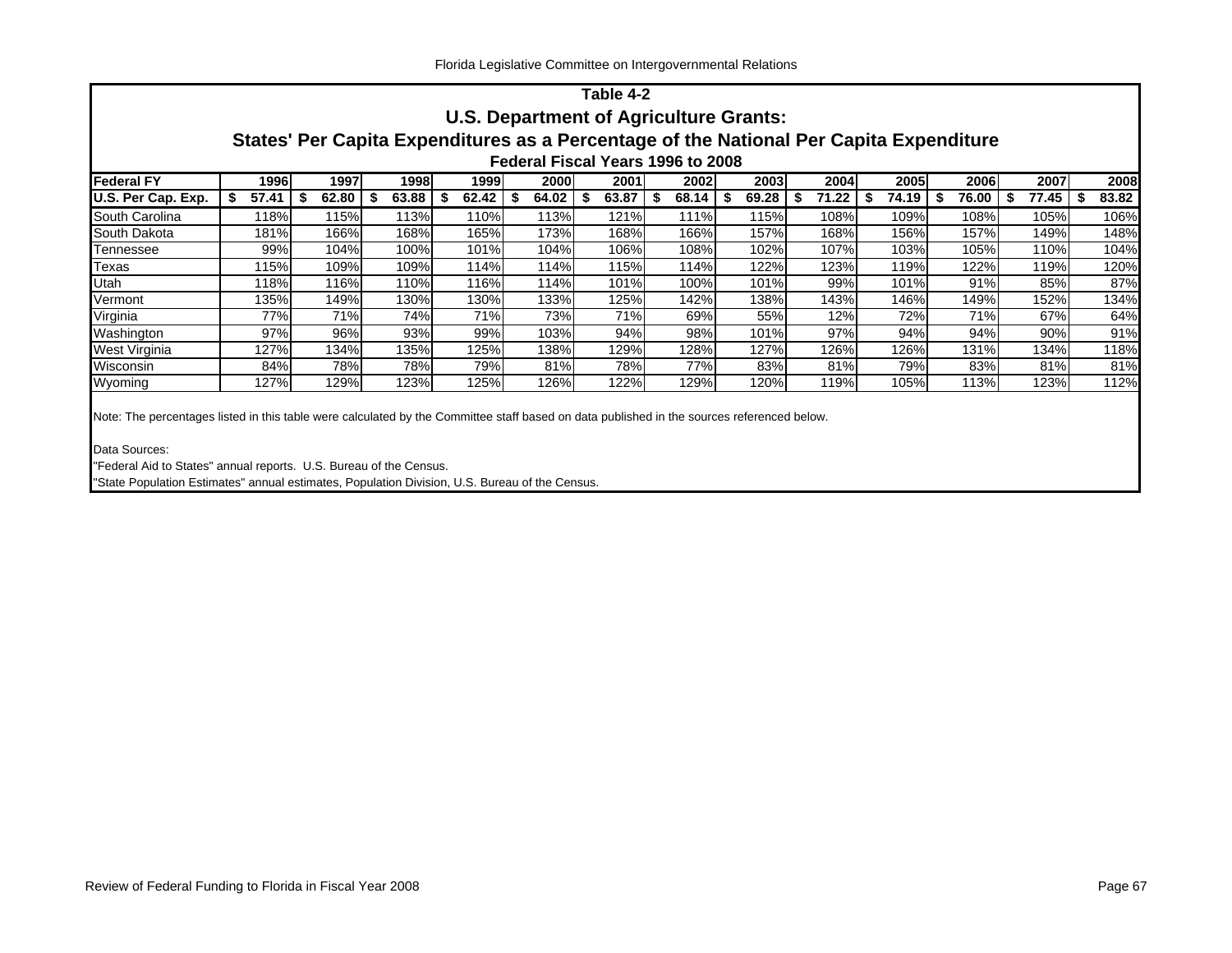|                   |            |            |            |            |            | Table 4-3  |                                            |            |                                                                                        |            |            |            |            |
|-------------------|------------|------------|------------|------------|------------|------------|--------------------------------------------|------------|----------------------------------------------------------------------------------------|------------|------------|------------|------------|
|                   |            |            |            |            |            |            | <b>U.S. Department of Commerce Grants:</b> |            |                                                                                        |            |            |            |            |
|                   |            |            |            |            |            |            |                                            |            | States' Per Capita Expenditures as a Percentage of the National Per Capita Expenditure |            |            |            |            |
|                   |            |            |            |            |            |            |                                            |            |                                                                                        |            |            |            |            |
|                   |            |            |            |            |            |            | Federal Fiscal Years 1996 to 2008          |            |                                                                                        |            |            |            |            |
|                   | 1996       | 1997       | 1998       | 1999       | 2000       | 2001       | 2002                                       | 2003       | 2004                                                                                   | 2005       | 2006       | 2007       | 2008       |
|                   | \$<br>2.84 | \$<br>3.43 | \$<br>2.69 | \$<br>2.71 | \$<br>2.90 | \$<br>3.06 | 3.28<br>\$                                 | \$<br>3.14 | 3.05<br>\$                                                                             | 2.92<br>\$ | \$<br>1.99 | \$<br>1.97 | \$<br>1.70 |
| Alabama           | 51%        | 64%        | 74%        | 54%        | 70%        | 98%        | 95%                                        | 165%       | 124%                                                                                   | 141%       | 187%       | 199%       | 146%       |
| Alaska            | 1172%      | 1641%      | 1555%      | 1506%      | 2234%      | 2988%      | 3216%                                      | 2793%      | 3042%                                                                                  | 3509%      | 3690%      | 4554%      | 4659%      |
| Arizona           | 43%        | 33%        | 32%        | 72%        | 36%        | 34%        | 26%                                        | 40%        | 28%                                                                                    | 57%        | 20%        | 15%        | 42%        |
| Arkansas          | 117%       | 86%        | 105%       | 59%        | 93%        | 116%       | 101%                                       | 89%        | 149%                                                                                   | 34%        | 88%        | 88%        | 85%        |
| California        | 96%        | 102%       | 91%        | 93%        | 80%        | 63%        | 72%                                        | 63%        | 61%                                                                                    | 61%        | 71%        | 91%        | 59%        |
| Colorado          | 307%       | 484%       | 466%       | 403%       | 409%       | 331%       | 350%                                       | 83%        | 89%                                                                                    | 99%        | 81%        | 27%        | 140%       |
| Connecticut       | 86%        | 72%        | 142%       | 68%        | 61%        | 90%        | 91%                                        | 92%        | 103%                                                                                   | 149%       | 93%        | 58%        | 62%        |
| Delaware          | 235%       | 379%       | 240%       | 266%       | 211%       | 193%       | 204%                                       | 79%        | 91%                                                                                    | 225%       | 202%       | 226%       | 143%       |
| Florida           | 94%        | 68%        | 71%        | 70%        | 62%        | 74%        | 84%                                        | 45%        | 66%                                                                                    | 50%        | 66%        | 34%        | 42%        |
| Georgia           | <b>74%</b> | 68%        | 86%        | 76%        | 56%        | 39%        | 44%                                        | 60%        | 49%                                                                                    | 56%        | 45%        | 69%        | 74%        |
| Hawaii            | 517%       | 516%       | 456%       | 596%       | 500%       | 510%       | 573%                                       | 567%       | 694%                                                                                   | 769%       | 304%       | 365%       | 249%       |
| <b>Idaho</b>      | 278%       | 172%       | 203%       | 119%       | 160%       | 238%       | 186%                                       | 246%       | 218%                                                                                   | 196%       | 169%       | 132%       | 110%       |
| Illinois          | 43%        | 42%        | 59%        | 39%        | 32%        | 41%        | 30%                                        | 36%        | 41%                                                                                    | 39%        | 30%        | 55%        | 49%        |
| Indiana           | 45%        | 55%        | 62%        | 47%        | 56%        | 33%        | 39%                                        | 43%        | 26%                                                                                    | 19%        | 29%        | 68%        | 59%        |
| lowa              | 271%       | 85%        | 44%        | 38%        | 39%        | 49%        | 35%                                        | 37%        | 57%                                                                                    | 68%        | 78%        | 94%        | 85%        |
| Kansas            | 67%        | 59%        | 79%        | 64%        | 63%        | 63%        | 61%                                        | 73%        | 28%                                                                                    | 38%        | 27%        | 27%        | 28%        |
| Kentucky          | 110%       | 53%        | 77%        | 168%       | 149%       | 140%       | 179%                                       | 106%       | 118%                                                                                   | 117%       | 91%        | 89%        | 60%        |
| Louisiana         | 141%       | 103%       | 155%       | 134%       | 163%       | 126%       | 111%                                       | 192%       | 244%                                                                                   | 152%       | 277%       | 290%       | 245%       |
| Maine             | 333%       | 546%       | 330%       | 340%       | 338%       | 287%       | 340%                                       | 334%       | 286%                                                                                   | 226%       | 308%       | 409%       | 299%       |
| Maryland          | 86%        | 131%       | 105%       | 119%       | 107%       | 106%       | 108%                                       | 101%       | 149%                                                                                   | 127%       | 65%        | 125%       | 64%        |
| Massachusetts     | 163%       | 199%       | 191%       | 132%       | 129%       | 137%       | 139%                                       | 92%        | 58%                                                                                    | 78%        | 107%       | 91%        | 192%       |
| Michigan          | 66%        | 74%        | 74%        | 68%        | 45%        | 64%        | 47%                                        | 70%        | 66%                                                                                    | 72%        | 38%        | 38%        | 44%        |
| Minnesota         | 88%        | 73%        | 71%        | 73%        | 80%        | 91%        | 46%                                        | 90%        | 62%                                                                                    | 65%        | 67%        | 50%        | 75%        |
| Mississippi       | 124%       | 130%       | 230%       | 132%       | 177%       | 222%       | 278%                                       | 369%       | 268%                                                                                   | 274%       | 277%       | 268%       | 316%       |
| Missouri          | 172%       | 129%       | 106%       | 60%        | 47%        | 30%        | 31%                                        | 49%        | 42%                                                                                    | 29%        | 50%        | 49%        | 103%       |
| Montana           | 66%        | 161%       | 332%       | 129%       | 477%       | 141%       | 134%                                       | 175%       | 234%                                                                                   | 169%       | 46%        | 212%       | 99%        |
| Nebraska          | 100%       | 47%        | 44%        | 30%        | 37%        | 49%        | 48%                                        | 110%       | 101%                                                                                   | 65%        | 58%        | 126%       | 21%        |
| Nevada            | 61%        | 58%        | 51%        | 158%       | 93%        | 115%       | 101%                                       | 59%        | 90%                                                                                    | 41%        | 10%        | 21%        | 100%       |
| New Hampshire     | 539%       | 352%       | 188%       | 470%       | 742%       | 647%       | 650%                                       | 229%       | 70%                                                                                    | 197%       | 439%       | 269%       | 166%       |
| <b>New Jersey</b> | 69%        | 72%        | 64%        | 73%        | 86%        | 147%       | 48%                                        | 33%        | 63%                                                                                    | 74%        | 158%       | 33%        | 70%        |
| <b>New Mexico</b> | 128%       | 102%       | 96%        | 152%       | 216%       | 136%       | 91%                                        | 231%       | 175%                                                                                   | 154%       | 118%       | 218%       | 138%       |
| New York          | 47%        | 55%        | 63%        | 49%        | 63%        | 52%        | 61%                                        | 52%        | 41%                                                                                    | 38%        | 40%        | 55%        | 41%        |
| North Carolina    | 93%        | 113%       | 85%        | 74%        | 87%        | 115%       | 82%                                        | 147%       | 117%                                                                                   | 109%       | 74%        | 93%        | 74%        |
| North Dakota      | 351%       | 224%       | 640%       | 368%       | 458%       | 255%       | 258%                                       | 254%       | 139%                                                                                   | 195%       | 177%       | 221%       | 430%       |
| Ohio              | 24%        | 27%        | 30%        | 25%        | 42%        | 36%        | 45%                                        | 48%        | 40%                                                                                    | 59%        | 50%        | 62%        | 93%        |
| Oklahoma          | 115%       | 94%        | 100%       | 105%       | 126%       | 127%       | 130%                                       | 162%       | 126%                                                                                   | 106%       | 54%        | 41%        | 59%        |
| Oregon            | 304%       | 389%       | 358%       | 390%       | 338%       | 337%       | 355%                                       | 450%       | 355%                                                                                   | 346%       | 410%       | 335%       | 273%       |
| Pennsylvania      | 43%        | 28%        | 47%        | 44%        | 31%        | 29%        | 50%                                        | 55%        | 73%                                                                                    | 71%        | 45%        | 72%        | 53%        |
| Rhode Island      | 426%       | 426%       | 336%       | 328%       | 200%       | 206%       | 249%                                       | 330%       | 285%                                                                                   | 269%       | 178%       | 145%       | 384%       |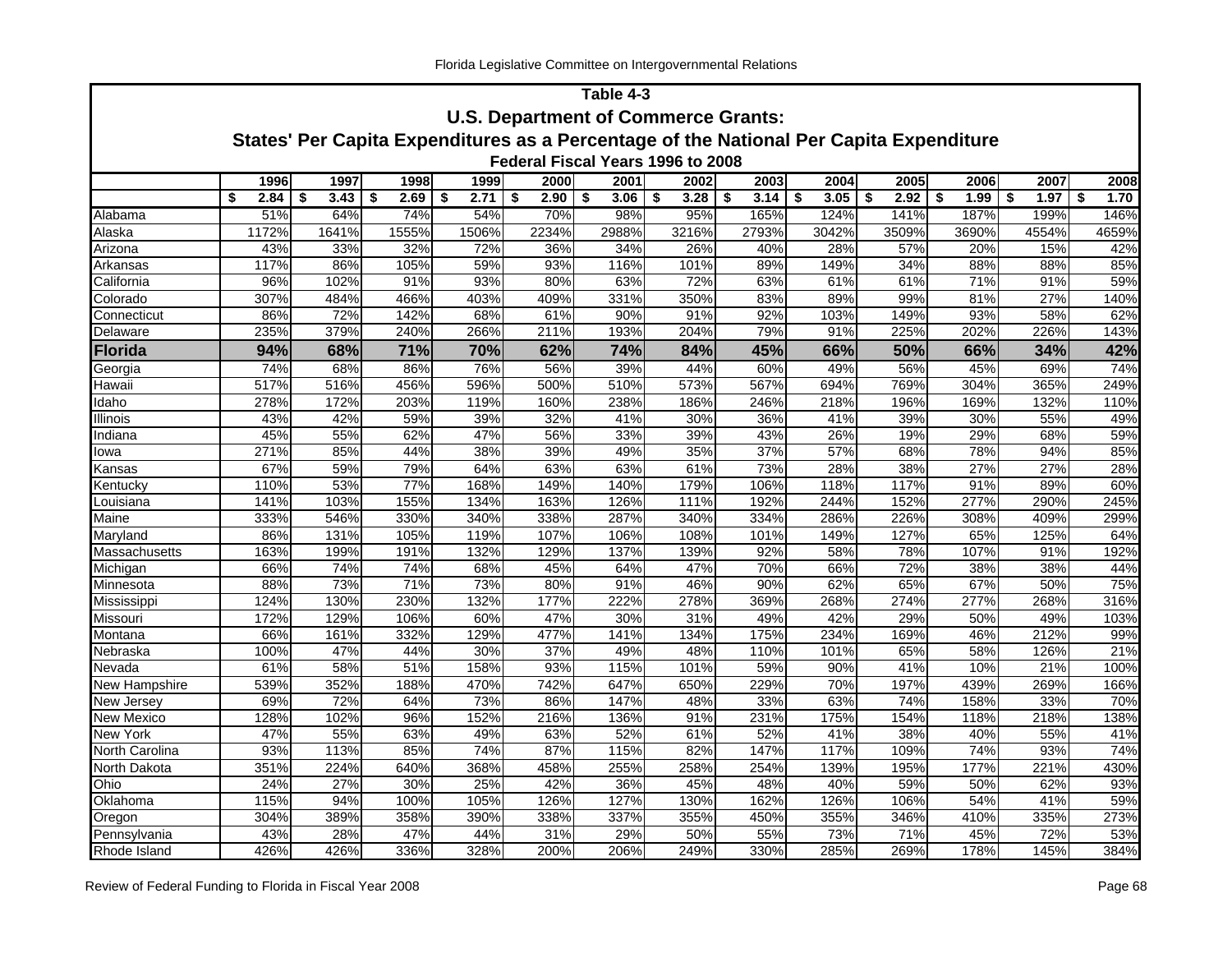|                |                                                                                                                                                                                                                                                                                   |      |  |      |  |      |  | <b>U.S. Department of Commerce Grants:</b><br>States' Per Capita Expenditures as a Percentage of the National Per Capita Expenditure |  |      |  | Table 4-3<br>Federal Fiscal Years 1996 to 2008 |  |      |  |      |      |      |      |  |      |      |
|----------------|-----------------------------------------------------------------------------------------------------------------------------------------------------------------------------------------------------------------------------------------------------------------------------------|------|--|------|--|------|--|--------------------------------------------------------------------------------------------------------------------------------------|--|------|--|------------------------------------------------|--|------|--|------|------|------|------|--|------|------|
|                | <b>2006</b><br>2007<br>1996<br>1997<br>1998<br>2004<br>2005<br>1999<br><b>2000</b><br>2002<br>2003<br>2001<br>2.71<br>$3.05$   \$<br>2.92<br>1.97<br>2.84<br>3.43<br>2.69<br>2.90<br>3.06<br>$3.14$ $\sqrt{5}$<br>1.99<br>- \$<br>- \$<br>S<br>∣ \$<br>-S<br>- 56<br>- 56<br>- 35 |      |  |      |  |      |  |                                                                                                                                      |  |      |  |                                                |  |      |  | 2008 |      |      |      |  |      |      |
|                | 223%<br>317%<br>473%<br>415%<br>217%<br>188%<br>159%<br>230%<br>355%<br>238%<br>192%                                                                                                                                                                                              |      |  |      |  |      |  |                                                                                                                                      |  |      |  |                                                |  |      |  |      | 1.70 |      |      |  |      |      |
| South Carolina |                                                                                                                                                                                                                                                                                   |      |  |      |  |      |  |                                                                                                                                      |  |      |  |                                                |  |      |  | 296% | 287% |      |      |  |      |      |
| South Dakota   | 222%<br>330%<br>164%<br>197%<br>380%<br>224%<br>96%<br>135%<br>165%<br>105%<br>109%<br>210%                                                                                                                                                                                       |      |  |      |  |      |  |                                                                                                                                      |  |      |  |                                                |  |      |  | 232% |      |      |      |  |      |      |
| Tennessee      |                                                                                                                                                                                                                                                                                   | 32%  |  | 42%  |  | 25%  |  | 72%                                                                                                                                  |  | 55%  |  | 61%                                            |  | 64%  |  | 62%  | 52%  | 52%  | 70%  |  | 78%  | 41%  |
| Texas          |                                                                                                                                                                                                                                                                                   | 45%  |  | 44%  |  | 42%  |  | 65%                                                                                                                                  |  | 68%  |  | 47%                                            |  | 50%  |  | 55%  | 57%  | 56%  | 64%  |  | 45%  | 45%  |
| Utah           |                                                                                                                                                                                                                                                                                   | 44%  |  | 36%  |  | 27%  |  | 41%                                                                                                                                  |  | 107% |  | 80%                                            |  | 61%  |  | 62%  | 46%  | 69%  | 32%  |  | 53%  | 18%  |
| Vermont        |                                                                                                                                                                                                                                                                                   | 50%  |  | 60%  |  | 41%  |  | 26%                                                                                                                                  |  | 54%  |  | 26%                                            |  | 150% |  | 171% | 119% | 50%  | 54%  |  | 40%  | 145% |
| Virginia       |                                                                                                                                                                                                                                                                                   | 82%  |  | 69%  |  | 80%  |  | 90%                                                                                                                                  |  | 80%  |  | 95%                                            |  | 76%  |  | 73%  | 91%  | 81%  | 122% |  | 91%  | 82%  |
| Washington     |                                                                                                                                                                                                                                                                                   | 216% |  | 219% |  | 195% |  | 246%                                                                                                                                 |  | 195% |  | 237%                                           |  | 228% |  | 371% | 316% | 355% | 387% |  | 296% | 373% |
| West Virginia  |                                                                                                                                                                                                                                                                                   | 128% |  | 150% |  | 159% |  | 198%                                                                                                                                 |  | 157% |  | 164%                                           |  | 131% |  | 187% | 157% | 283% | 253% |  | 161% | 186% |
| Wisconsin      |                                                                                                                                                                                                                                                                                   | 79%  |  | 81%  |  | 81%  |  | 68%                                                                                                                                  |  | 72%  |  | 63%                                            |  | 83%  |  | 76%  | 123% | 120% | 150% |  | 70%  | 113% |
| Wyoming        |                                                                                                                                                                                                                                                                                   | 33%  |  | 55%  |  | 145% |  | 38%                                                                                                                                  |  | 43%  |  | 69%                                            |  | 16%  |  | 59%  | 30%  | 64%  | 97%  |  | 46%  | 171% |

Data Sources:

"Federal Aid to States" annual reports. U.S. Bureau of the Census.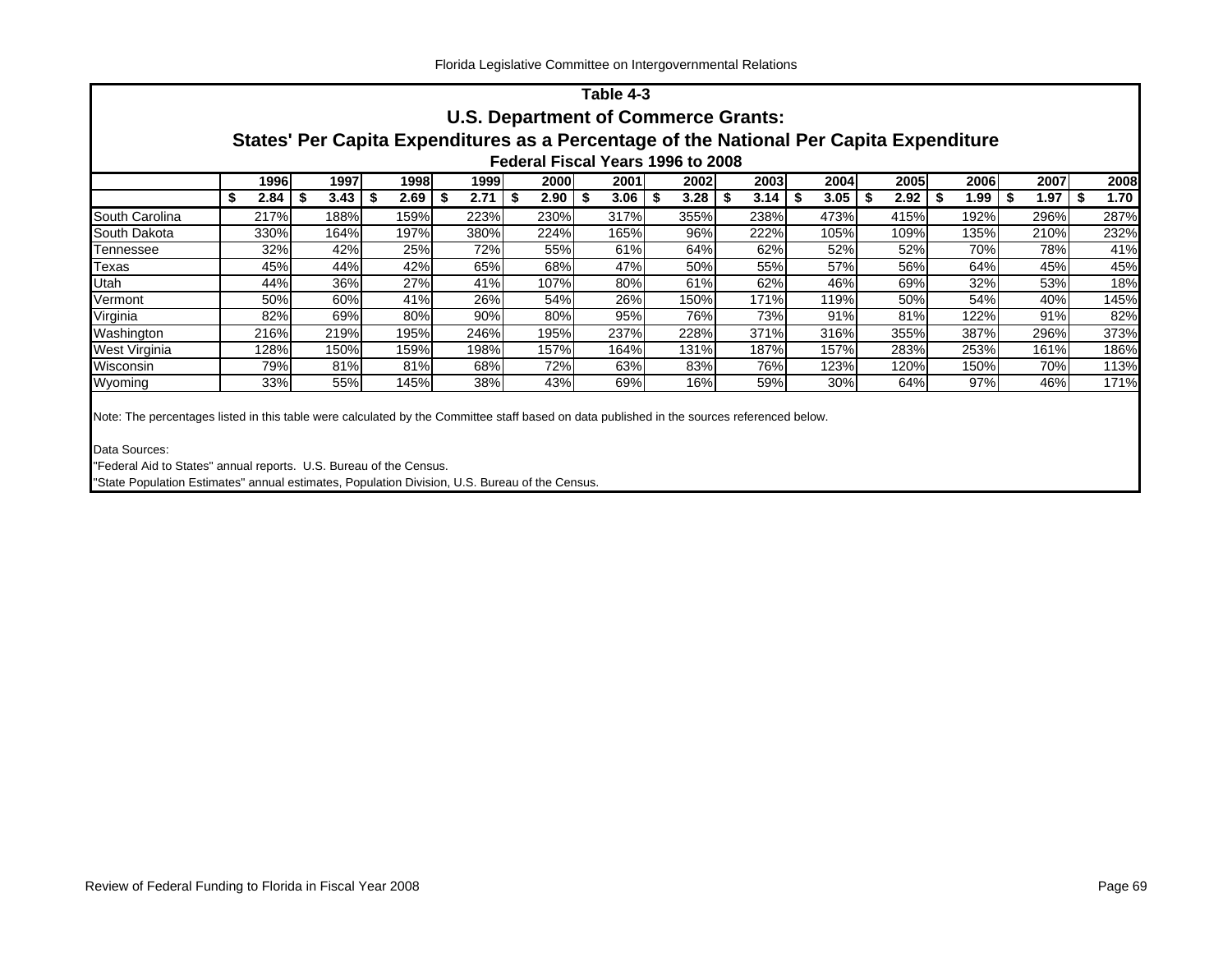|                       |                          |                          |                          |                                                                                        |                          | Table 4-4                         |                          |            |            |            |            |            |            |
|-----------------------|--------------------------|--------------------------|--------------------------|----------------------------------------------------------------------------------------|--------------------------|-----------------------------------|--------------------------|------------|------------|------------|------------|------------|------------|
|                       |                          |                          |                          | <b>Corporation for National and Community Service Grants:</b>                          |                          |                                   |                          |            |            |            |            |            |            |
|                       |                          |                          |                          |                                                                                        |                          |                                   |                          |            |            |            |            |            |            |
|                       |                          |                          |                          | States' Per Capita Expenditures as a Percentage of the National Per Capita Expenditure |                          |                                   |                          |            |            |            |            |            |            |
|                       |                          |                          |                          |                                                                                        |                          | Federal Fiscal Years 1996 to 2008 |                          |            |            |            |            |            |            |
| <b>Federal FY</b>     | 1996                     | 1997                     | 1998                     | 1999                                                                                   | 2000                     | 2001                              | 2002                     | 2003       | 2004       | 2005       | 2006       | 2007       | 2008       |
| U.S. Per Cap. Exp.    |                          | $\blacksquare$           |                          |                                                                                        | ÷                        | ÷.                                |                          | 0.50<br>\$ | 0.38<br>\$ | \$<br>0.52 | \$<br>0.51 | \$<br>0.58 | \$<br>0.62 |
| Alabama               |                          | $\blacksquare$           | $\blacksquare$           | $\blacksquare$                                                                         | $\blacksquare$           | $\blacksquare$                    | $\blacksquare$           | 9%         | 31%        | 41%        | 68%        | 83%        | 73%        |
| Alaska                | $\overline{\phantom{a}}$ | $\sim$                   | $\blacksquare$           | $\overline{\phantom{a}}$                                                               | $\blacksquare$           | $\blacksquare$                    | $\blacksquare$           | 588%       | 434%       | 456%       | 469%       | 451%       | 372%       |
| Arizona               |                          |                          |                          |                                                                                        |                          | ÷                                 |                          | 122%       | 154%       | 103%       | 114%       | 99%        | 86%        |
| Arkansas              | $\overline{\phantom{0}}$ | $\overline{\phantom{0}}$ | $\overline{\phantom{a}}$ | $\overline{\phantom{a}}$                                                               | $\overline{\phantom{0}}$ | $\blacksquare$                    | $\sim$                   | 230%       | 248%       | 171%       | 172%       | 182%       | 183%       |
| California            | $\blacksquare$           | $\sim$                   | $\blacksquare$           | $\overline{\phantom{a}}$                                                               | $\overline{\phantom{a}}$ | $\blacksquare$                    | $\blacksquare$           | 186%       | 151%       | 276%       | 197%       | 168%       | 137%       |
| Colorado              | $\blacksquare$           | $\sim$                   | $\sim$                   | $\blacksquare$                                                                         | $\blacksquare$           | $\blacksquare$                    | $\blacksquare$           | 166%       | 182%       | 105%       | 75%        | 176%       | 80%        |
| Connecticut           | $\overline{\phantom{a}}$ | $\blacksquare$           | $\blacksquare$           | $\blacksquare$                                                                         | $\overline{\phantom{a}}$ | $\overline{\phantom{a}}$          | $\blacksquare$           | 149%       | 152%       | 91%        | 106%       | 109%       | 95%        |
| Delaware              |                          |                          |                          |                                                                                        |                          |                                   |                          | 418%       | 423%       | 381%       | 386%       | 252%       | 322%       |
| Florida               |                          |                          |                          | No grant expenditures prior to 2003                                                    |                          |                                   |                          | 34%        | 26%        | 21%        | 70%        | 77%        | 67%        |
| Georgia               | $\overline{\phantom{a}}$ | $\overline{\phantom{a}}$ |                          | $\overline{\phantom{a}}$                                                               | $\overline{a}$           | $\blacksquare$                    | $\overline{\phantom{a}}$ | 24%        | 27%        | 15%        | 20%        | 15%        | 5%         |
| Hawaii                |                          |                          | $\overline{a}$           | $\overline{\phantom{a}}$                                                               | $\overline{\phantom{0}}$ | $\overline{\phantom{a}}$          | $\overline{\phantom{a}}$ | 122%       | 135%       | 172%       | 195%       | 121%       | 112%       |
| ldaho                 | $\blacksquare$           | $\sim$                   | $\sim$                   | $\blacksquare$                                                                         | $\blacksquare$           | $\blacksquare$                    | $\blacksquare$           | 337%       | 307%       | 229%       | 276%       | 229%       | 199%       |
| Illinois              | $\blacksquare$           | $\sim$                   | $\blacksquare$           | $\overline{\phantom{a}}$                                                               | $\overline{\phantom{a}}$ | $\blacksquare$                    | $\blacksquare$           | 13%        | 22%        | 4%         | 13%        | 20%        | 27%        |
| Indiana               | $\overline{\phantom{a}}$ | $\blacksquare$           | $\blacksquare$           | $\blacksquare$                                                                         | $\blacksquare$           | $\overline{\phantom{a}}$          | $\overline{\phantom{a}}$ | 10%        | 6%         | 1%         | 1%         | 15%        | 18%        |
| owa                   | $\overline{\phantom{a}}$ | $\blacksquare$           | $\overline{\phantom{a}}$ | $\blacksquare$                                                                         | $\blacksquare$           | $\sim$                            | $\sim$                   | 14%        | 19%        | 13%        | 14%        | 12%        | 119%       |
| ≺ansas                |                          |                          | $\overline{a}$           | $\overline{\phantom{a}}$                                                               |                          | $\overline{\phantom{a}}$          |                          | 227%       | 264%       | 174%       | 176%       | 137%       | 116%       |
| Kentucky              | $\overline{\phantom{a}}$ | $\overline{\phantom{a}}$ | $\blacksquare$           | $\blacksquare$                                                                         | $\blacksquare$           | $\sim$                            | $\blacksquare$           | 208%       | 198%       | 147%       | 157%       | 145%       | 146%       |
| Louisiana             | $\blacksquare$           | $\sim$                   | $\blacksquare$           | $\blacksquare$                                                                         | $\overline{\phantom{a}}$ | $\overline{\phantom{0}}$          | $\blacksquare$           | 0%         | 0%         | 0%         | 84%        | 259%       | 263%       |
| Maine                 | $\overline{\phantom{0}}$ | $\overline{\phantom{0}}$ | $\blacksquare$           | $\blacksquare$                                                                         | $\blacksquare$           | $\blacksquare$                    | $\overline{\phantom{a}}$ | 336%       | 405%       | 337%       | 397%       | 326%       | 338%       |
| Maryland              | $\blacksquare$           | $\sim$                   | $\sim$                   | $\sim$                                                                                 | $\blacksquare$           | $\sim$                            | $\sim$                   | 182%       | 502%       | 172%       | 216%       | 162%       | 198%       |
| Massachusetts         | $\overline{\phantom{a}}$ | $\overline{\phantom{a}}$ | $\overline{a}$           | $\blacksquare$                                                                         | $\blacksquare$           | $\sim$                            | $\overline{\phantom{a}}$ | 0%         | 0%         | 0%         | 66%        | 223%       | 252%       |
| Michigan              | $\blacksquare$           | $\sim$                   | $\sim$                   | $\overline{\phantom{a}}$                                                               | $\blacksquare$           | $\blacksquare$                    | $\blacksquare$           | 140%       | 101%       | 116%       | 121%       | 87%        | 110%       |
| Minnesota             | $\blacksquare$           | $\sim$                   | $\blacksquare$           | $\overline{\phantom{a}}$                                                               | $\blacksquare$           | $\blacksquare$                    | $\blacksquare$           | 0%         | 1%         | 2%         | 1%         | 1%         | 0%         |
| Vlississippi          | $\overline{\phantom{a}}$ | $\overline{\phantom{a}}$ | $\blacksquare$           | $\blacksquare$                                                                         | $\blacksquare$           | $\blacksquare$                    | $\blacksquare$           | 478%       | 488%       | 543%       | 443%       | 333%       | 430%       |
| Missouri              | $\blacksquare$           | $\overline{\phantom{a}}$ | $\overline{\phantom{a}}$ | $\overline{\phantom{a}}$                                                               | $\overline{\phantom{a}}$ | $\overline{\phantom{a}}$          | $\blacksquare$           | 0%         | 0%         | 0%         | 23%        | 101%       | 85%        |
| Montana               | $\overline{\phantom{a}}$ | $\sim$                   | $\blacksquare$           | $\blacksquare$                                                                         | $\blacksquare$           | $\sim$                            | $\blacksquare$           | 641%       | 749%       | 717%       | 717%       | 611%       | 566%       |
| Nebraska              | $\overline{a}$           | $\overline{a}$           | $\sim$                   | $\blacksquare$                                                                         | $\blacksquare$           | $\blacksquare$                    | $\overline{a}$           | 0%         | 0%         | 0%         | 57%        | 199%       | 165%       |
| Nevada                | $\blacksquare$           | $\sim$                   | $\blacksquare$           | $\overline{\phantom{a}}$                                                               | $\overline{\phantom{a}}$ | $\overline{\phantom{0}}$          | $\blacksquare$           | 9%         | 13%        | 15%        | 5%         | 11%        | 95%        |
| <b>New Hampshire</b>  | $\overline{\phantom{a}}$ | $\overline{\phantom{a}}$ | $\overline{\phantom{a}}$ | $\overline{\phantom{a}}$                                                               | $\blacksquare$           | $\blacksquare$                    | $\overline{\phantom{a}}$ | 0%         | 0%         | 0%         | 52%        | 207%       | 232%       |
| New Jersey            |                          | $\overline{a}$           | $\overline{a}$           | $\blacksquare$                                                                         | $\overline{\phantom{a}}$ | $\overline{\phantom{a}}$          | $\blacksquare$           | 113%       | 61%        | 109%       | 56%        | 148%       | 59%        |
| New Mexico            | $\overline{\phantom{a}}$ | $\sim$                   | $\blacksquare$           | $\blacksquare$                                                                         | $\blacksquare$           | $\sim$                            | $\blacksquare$           | 405%       | 205%       | 250%       | 128%       | 212%       | 162%       |
| New York              | $\blacksquare$           | $\sim$                   | $\blacksquare$           | $\blacksquare$                                                                         | $\blacksquare$           | $\blacksquare$                    | $\blacksquare$           | 219%       | 187%       | 168%       | 224%       | 132%       | 156%       |
| <b>North Carolina</b> | $\overline{\phantom{a}}$ | $\overline{\phantom{a}}$ | $\blacksquare$           | $\overline{\phantom{a}}$                                                               | $\overline{\phantom{a}}$ | $\blacksquare$                    | $\overline{\phantom{a}}$ | 13%        | 17%        | 10%        | 15%        | 12%        | 10%        |
| North Dakota          | $\overline{\phantom{a}}$ | $\overline{\phantom{a}}$ | $\blacksquare$           | $\overline{\phantom{a}}$                                                               | $\overline{\phantom{a}}$ | $\blacksquare$                    | $\blacksquare$           | 150%       | 266%       | 248%       | 295%       | 284%       | 235%       |
| Ohio                  |                          | $\sim$                   | $\blacksquare$           | $\blacksquare$                                                                         | $\blacksquare$           | $\blacksquare$                    | $\blacksquare$           | 138%       | 163%       | 113%       | 121%       | 124%       | 97%        |
| Oklahoma              | $\overline{\phantom{a}}$ | $\overline{\phantom{a}}$ | $\blacksquare$           | $\overline{\phantom{a}}$                                                               | $\overline{\phantom{a}}$ | $\blacksquare$                    | $\blacksquare$           | 24%        | 31%        | 99%        | 22%        | 20%        | 18%        |
| Oregon                |                          | $\blacksquare$           | $\blacksquare$           | $\blacksquare$                                                                         | $\overline{a}$           | $\blacksquare$                    | $\blacksquare$           | 16%        | 21%        | 13%        | 1%         | 0%         | 0%         |
| Pennsylvania          | $\overline{\phantom{a}}$ | $\blacksquare$           | $\overline{\phantom{a}}$ | $\blacksquare$                                                                         | $\overline{\phantom{a}}$ | $\blacksquare$                    | $\sim$                   | 13%        | 32%        | 15%        | 12%        | 7%         | 114%       |
| Rhode Island          | $\overline{\phantom{a}}$ | $\overline{\phantom{a}}$ | $\overline{\phantom{a}}$ | $\blacksquare$                                                                         | $\overline{\phantom{a}}$ | $\overline{\phantom{a}}$          | $\overline{\phantom{a}}$ | 59%        | 114%       | 68%        | 89%        | 75%        | 88%        |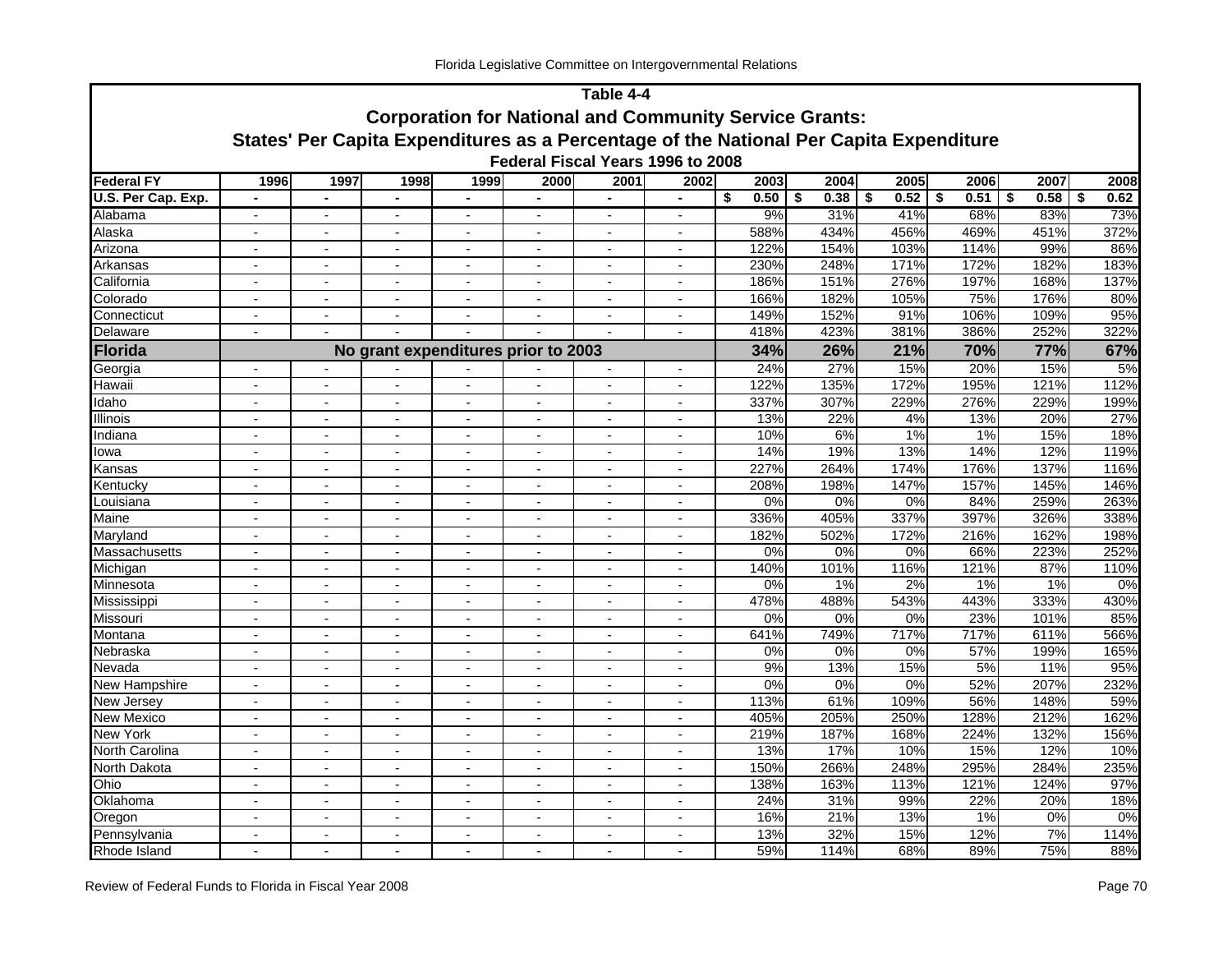|                      |                          |                          |                          | <b>Corporation for National and Community Service Grants:</b><br>States' Per Capita Expenditures as a Percentage of the National Per Capita Expenditure |                          | Table 4-4<br>Federal Fiscal Years 1996 to 2008 |                          |            |       |              |              |      |        |      |
|----------------------|--------------------------|--------------------------|--------------------------|---------------------------------------------------------------------------------------------------------------------------------------------------------|--------------------------|------------------------------------------------|--------------------------|------------|-------|--------------|--------------|------|--------|------|
| Federal FY           | 1996                     | 1997                     | 1998                     | 1999                                                                                                                                                    | <b>2000l</b>             | 2001                                           | 2002                     |            | 2003  | <b>2004l</b> | 2005         | 2006 | 2007   | 2008 |
| U.S. Per Cap. Exp.   |                          |                          |                          |                                                                                                                                                         |                          |                                                |                          | 0.50<br>\$ |       | 0.38<br>- 56 | 0.52<br>- 55 | 0.51 | 0.58 S | 0.62 |
| South Carolina       |                          | $\blacksquare$           |                          |                                                                                                                                                         |                          |                                                |                          |            | 0%    | 0%           | 0%           | 28%  | 60%    | 50%  |
| South Dakota         | $\overline{\phantom{0}}$ | $\overline{\phantom{0}}$ | -                        | $\overline{\phantom{0}}$                                                                                                                                | $\overline{\phantom{0}}$ | $\overline{\phantom{0}}$                       | $\overline{\phantom{0}}$ |            | 30%   | 21%          | 18%          | 18%  | 9%     | 18%  |
| Tennessee            | $\overline{\phantom{0}}$ | $\blacksquare$           |                          |                                                                                                                                                         |                          |                                                |                          | 134%       |       | 135%         | 140%         | 120% | 103%   | 94%  |
| Texas                | $\overline{\phantom{0}}$ | $\overline{\phantom{0}}$ |                          | $\overline{\phantom{0}}$                                                                                                                                |                          |                                                |                          |            | 2%    | 6%           | 4%           | 4%   | 3%     | 3%   |
| Utah                 | $\overline{\phantom{0}}$ | $\overline{\phantom{0}}$ | $\overline{\phantom{0}}$ | $\overline{\phantom{0}}$                                                                                                                                | $\overline{\phantom{0}}$ | $\overline{\phantom{0}}$                       |                          | 223%       |       | 135%         | 142%         | 155% | 148%   | 154% |
| Vermont              | $\overline{\phantom{0}}$ | $\overline{\phantom{0}}$ | $\overline{\phantom{0}}$ | $\overline{\phantom{0}}$                                                                                                                                | $\overline{\phantom{0}}$ | $\overline{\phantom{0}}$                       | $\overline{\phantom{0}}$ | 337%       |       | 429%         | 395%         | 324% | 335%   | 367% |
| Virginia             | $\overline{\phantom{0}}$ | $\overline{\phantom{0}}$ | $\overline{\phantom{0}}$ | $\overline{\phantom{0}}$                                                                                                                                | $\overline{\phantom{a}}$ | $\overline{\phantom{0}}$                       | $\overline{\phantom{0}}$ |            | $0\%$ | 0%           | 0%           | 23%  | 55%    | 93%  |
| Washington           | $\blacksquare$           | $\blacksquare$           | $\overline{\phantom{a}}$ | ۰                                                                                                                                                       | $\overline{\phantom{0}}$ | $\overline{\phantom{0}}$                       | $\overline{\phantom{0}}$ |            | 47%   | 36%          | 24%          | 38%  | 14%    | 12%  |
| <b>West Virginia</b> | $\overline{\phantom{0}}$ | ۰                        | -                        | $\blacksquare$                                                                                                                                          | $\overline{\phantom{0}}$ | $\overline{\phantom{0}}$                       |                          |            | 16%   | 18%          | 14%          | 15%  | 12%    | 11%  |
| Wisconsin            | $\overline{\phantom{0}}$ | $\blacksquare$           |                          | $\blacksquare$                                                                                                                                          | $\blacksquare$           | $\overline{\phantom{0}}$                       |                          | 206%       |       | 234%         | 216%         | 216% | 221%   | 219% |
| Wyoming              | $\overline{\phantom{0}}$ | ۰                        | ۰                        | $\blacksquare$                                                                                                                                          | $\blacksquare$           | $\overline{\phantom{a}}$                       | $\overline{\phantom{0}}$ |            | $0\%$ | $0\%$        | 0%           | 82%  | 207%   | 204% |

Data Sources:

"Federal Aid to States" annual reports. U.S. Bureau of the Census.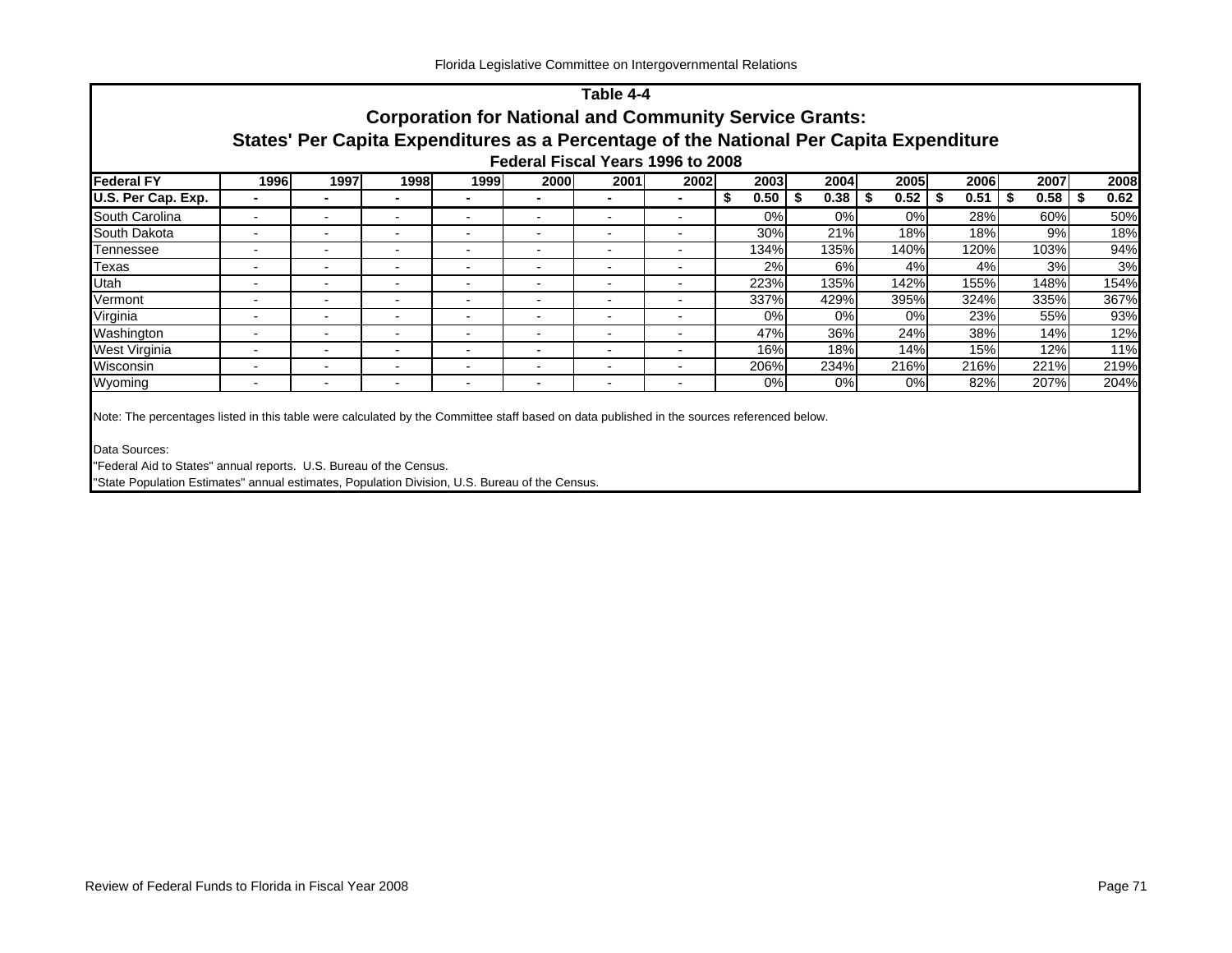|                      |       |      |            |            |      |                                                                                        |            | Table 4-5                         |            |            |            |            |            |            |            |
|----------------------|-------|------|------------|------------|------|----------------------------------------------------------------------------------------|------------|-----------------------------------|------------|------------|------------|------------|------------|------------|------------|
|                      |       |      |            |            |      | <b>Corporation for Public Broadcasting Grants:</b>                                     |            |                                   |            |            |            |            |            |            |            |
|                      |       |      |            |            |      | States' Per Capita Expenditures as a Percentage of the National Per Capita Expenditure |            |                                   |            |            |            |            |            |            |            |
|                      |       |      |            |            |      |                                                                                        |            |                                   |            |            |            |            |            |            |            |
|                      |       |      |            |            |      |                                                                                        |            | Federal Fiscal Years 1996 to 2008 |            |            |            |            |            |            |            |
| <b>Federal FY</b>    |       | 1996 | 1997       |            | 1998 | 1999                                                                                   | 2000       | 2001                              | 2002       | 2003       | 2004       | 2005       | 2006       | 2007       | 2008       |
| U.S. Per Cap. Exp.   | \$    | 0.50 | \$<br>0.93 | \$<br>0.93 |      | 0.89<br>\$                                                                             | \$<br>1.02 | \$<br>1.08                        | \$<br>1.20 | \$<br>1.23 | \$<br>1.36 | \$<br>1.34 | \$<br>0.51 | \$<br>0.48 | \$<br>0.50 |
| Alabama              |       | 47%  | 54%        |            | 45%  | 48%                                                                                    | 46%        | 49%                               | 46%        | 46%        | 42%        | 42%        | 122%       | 138%       | 154%       |
| Alaska               | 1107% |      | 768%       | 704%       |      | 727%                                                                                   | 832%       | 1093%                             | 762%       | 811%       | 997%       | 998%       | 432%       | 478%       | 416%       |
| Arizona              |       | 62%  | 55%        |            | 66%  | 60%                                                                                    | 64%        | 101%                              | 58%        | 70%        | 53%        | 51%        | 132%       | 136%       | 134%       |
| Arkansas             |       | 23%  | 47%        |            | 43%  | 46%                                                                                    | 53%        | 53%                               | 50%        | 50%        | 46%        | 46%        | 123%       | 122%       | 132%       |
| California           |       | 63%  | 70%        |            | 64%  | 92%                                                                                    | 106%       | 83%                               | 95%        | 82%        | 86%        | 86%        | 54%        | 42%        | 39%        |
| Colorado             |       | 86%  | 105%       |            | 67%  | 73%                                                                                    | 96%        | 70%                               | 65%        | 71%        | 76%        | 75%        | 16%        | 18%        | 23%        |
| Connecticut          |       | 60%  | 72%        |            | 85%  | 61%                                                                                    | 69%        | 74%                               | 57%        | 53%        | 52%        | 52%        | 7%         | 7%         | 9%         |
| Delaware             |       | 0%   | 0%         |            | 0%   | 0%                                                                                     | 0%         | 0%                                | 0%         | 0%         | 0%         | 0%         | 0%         | 0%         | 0%         |
| <b>Florida</b>       |       | 38%  | 78%        | 73%        |      | 73%                                                                                    | 72%        | 78%                               | 73%        | 61%        | 56%        | 56%        | 116%       | 104%       | 104%       |
| Georgia              |       | 31%  | 56%        |            | 52%  | 53%                                                                                    | 46%        | 48%                               | 48%        | 51%        | 44%        | 44%        | 113%       | 114%       | 118%       |
| Hawaii               |       | 207% | 187%       |            | 89%  | 223%                                                                                   | 177%       | 157%                              | 142%       | 138%       | 127%       | 127%       | 0%         | 0%         | 0%         |
| daho                 |       | 47%  | 131%       |            | 87%  | 126%                                                                                   | 96%        | 83%                               | 112%       | 81%        | 120%       | 119%       | 234%       | 238%       | 209%       |
| Illinois             |       | 48%  | 73%        |            | 79%  | 76%                                                                                    | 76%        | 70%                               | 68%        | 72%        | 72%        | 73%        | 99%        | 100%       | 88%        |
| Indiana              |       | 42%  | 90%        |            | 83%  | 89%                                                                                    | 93%        | 90%                               | 81%        | 81%        | 78%        | 79%        | 120%       | 101%       | 113%       |
| owa                  |       | 121% | 85%        |            | 75%  | 89%                                                                                    | 91%        | 97%                               | 89%        | 95%        | 98%        | 98%        | 252%       | 258%       | 247%       |
| Kansas               |       | 71%  | 88%        |            | 75%  | 82%                                                                                    | 85%        | 90%                               | 81%        | 84%        | 77%        | 78%        | 140%       | 124%       | 118%       |
| Kentuckv             |       | 74%  | 94%        | 85%        |      | 88%                                                                                    | 79%        | 95%                               | 81%        | 86%        | 83%        | 83%        | 102%       | 87%        | 79%        |
| _ouisiana            |       | 41%  | 66%        |            | 58%  | 65%                                                                                    | 59%        | 63%                               | 60%        | 58%        | 57%        | 57%        | 78%        | 44%        | 40%        |
| Maine                |       | 73%  | 152%       | 111%       |      | 116%                                                                                   | 103%       | 108%                              | 100%       | 98%        | 93%        | 93%        | 13%        | 13%        | 13%        |
| Maryland             |       | 140% | 67%        |            | 84%  | 87%                                                                                    | 100%       | 76%                               | 84%        | 65%        | 67%        | 68%        | 126%       | 149%       | 124%       |
| Massachusetts        |       | 170% | 280%       | 184%       |      | 195%                                                                                   | 205%       | 184%                              | 234%       | 151%       | 163%       | 163%       | 16%        | 20%        | 17%        |
| Michigan             |       | 95%  | 70%        |            | 59%  | 64%                                                                                    | 68%        | 67%                               | 61%        | 62%        | 63%        | 64%        | 145%       | 140%       | 192%       |
| Minnesota            |       | 555% | 170%       | 194%       |      | 149%                                                                                   | 170%       | 210%                              | 150%       | 169%       | 198%       | 199%       | 65%        | 101%       | 73%        |
| Mississippi          |       | 49%  | 54%        |            | 51%  | 57%                                                                                    | 66%        | 59%                               | 56%        | 54%        | 53%        | 54%        | 148%       | 228%       | 239%       |
| Missouri             |       | 51%  | 67%        |            | 72%  | 77%                                                                                    | 72%        | 73%                               | 67%        | 68%        | 64%        | 64%        | 194%       | 195%       | 224%       |
| Montana              |       | 184% | 83%        |            | 95%  | 89%                                                                                    | 139%       | 106%                              | 90%        | 130%       | 88%        | 89%        | 276%       | 333%       | 386%       |
| Nebraska             |       | 370% | 296%       | 260%       |      | 263%                                                                                   | 127%       | 287%                              | 235%       | 247%       | 171%       | 172%       | 337%       | 353%       | 336%       |
| Nevada               |       | 69%  | 95%        |            | 98%  | 115%                                                                                   | 231%       | 105%                              | 82%        | 104%       | 74%        | 73%        | 130%       | 138%       | 110%       |
| <b>New Hampshire</b> |       | 42%  | 99%        | 85%        |      | 92%                                                                                    | 94%        | 96%                               | 101%       | 85%        | 111%       | 111%       | 207%       | 236%       | 277%       |
| New Jersey           |       | 27%  | 38%        |            | 27%  | 27%                                                                                    | 29%        | 34%                               | 27%        | 31%        | 30%        | 30%        | 78%        | 81%        | 77%        |
| <b>New Mexico</b>    |       | 76%  | 133%       | 138%       |      | 130%                                                                                   | 141%       | 139%                              | 129%       | 130%       | 135%       | 135%       | 400%       | 381%       | 372%       |
| <b>New York</b>      |       | 114% | 124%       | 118%       |      | 110%                                                                                   | 109%       | 137%                              | 140%       | 132%       | 144%       | 146%       | 55%        | 51%        | 49%        |
| North Carolina       |       | 47%  | 47%        | 262%       |      | 48%                                                                                    | 467%       | 460%                              | 556%       | 675%       | 714%       | 710%       | 118%       | 123%       | 123%       |
| North Dakota         |       | 213% | 216%       | 185%       |      | 202%                                                                                   | 160%       | 178%                              | 148%       | 175%       | 140%       | 142%       | 0%         | 0%         | 0%         |
| Ohio                 |       | 77%  | 88%        |            | 74%  | 95%                                                                                    | 86%        | 79%                               | 76%        | 73%        | 72%        | 72%        | 88%        | 89%        | 86%        |
| Oklahoma             |       | 37%  | 64%        | 50%        |      | 52%                                                                                    | 57%        | 57%                               | 52%        | 55%        | 55%        | 55%        | 145%       | 155%       | 166%       |
| Oregon               |       | 175% | 82%        | 86%        |      | 114%                                                                                   | 87%        | 103%                              | 91%        | 97%        | 99%        | 98%        | 81%        | 125%       | 97%        |
| Pennsylvania         |       | 51%  | 81%        |            | 77%  | 80%                                                                                    | 72%        | 73%                               | 66%        | 69%        | 70%        | 70%        | 68%        | 63%        | 86%        |
| Rhode Island         |       | 59%  | 65%        |            | 52%  | 60%                                                                                    | 61%        | 60%                               | 52%        | 53%        | 48%        | 49%        | 0%         | 0%         | 0%         |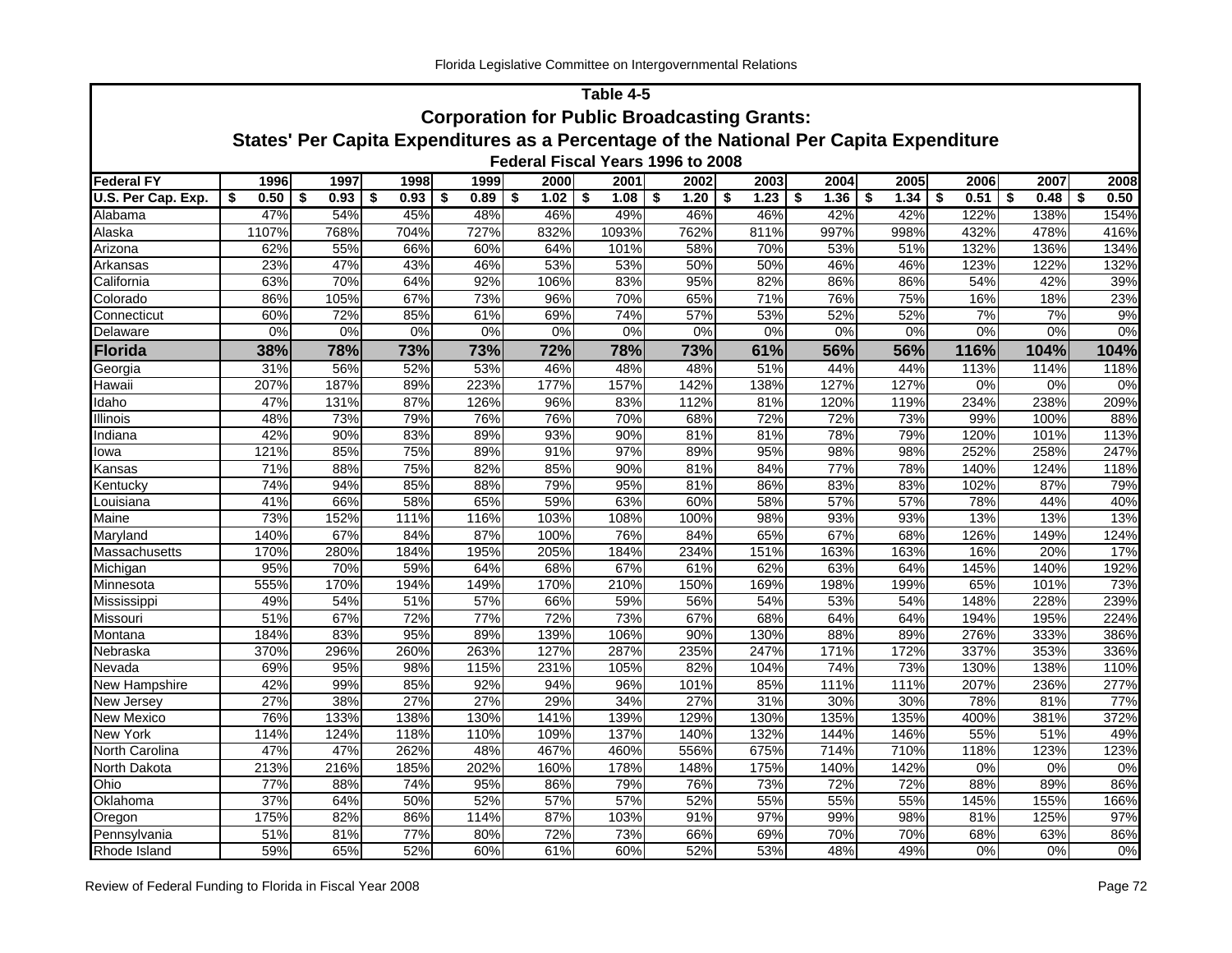|                                         |                                                                                                                                                                                                                                                                                                                                |      |  |      |  |      |  | <b>Corporation for Public Broadcasting Grants:</b><br>States' Per Capita Expenditures as a Percentage of the National Per Capita Expenditure |  |      |  | Table 4-5 |  |      |  |      |      |      |      |      |  |              |
|-----------------------------------------|--------------------------------------------------------------------------------------------------------------------------------------------------------------------------------------------------------------------------------------------------------------------------------------------------------------------------------|------|--|------|--|------|--|----------------------------------------------------------------------------------------------------------------------------------------------|--|------|--|-----------|--|------|--|------|------|------|------|------|--|--------------|
|                                         | Federal Fiscal Years 1996 to 2008<br>1997<br><b>2004</b><br>2005l<br>2006<br>2007<br>1996<br>1998<br><b>2000l</b><br><b>2002</b><br>2003<br>1999 <br>2001<br>0.93<br>l.20 l<br>1.23<br>1.36丨\$<br>1.34<br>0.51<br>$0.93 \mid$ \$<br>0.89<br>ا 1.02<br>1.08<br>0.48<br>0.50<br>- \$<br>- \$<br>- \$<br>- \$<br>- 5<br>- 35<br>ъ |      |  |      |  |      |  |                                                                                                                                              |  |      |  |           |  |      |  |      |      |      |      |      |  |              |
| <b>Federal FY</b><br>U.S. Per Cap. Exp. |                                                                                                                                                                                                                                                                                                                                |      |  |      |  |      |  |                                                                                                                                              |  |      |  |           |  |      |  |      |      |      |      |      |  | 2008<br>0.50 |
| South Carolina                          |                                                                                                                                                                                                                                                                                                                                | 39%  |  | 156% |  | 105% |  | 103%                                                                                                                                         |  | 84%  |  | 94%       |  | 68%  |  | 69%  | 58%  | 58%  | 143% | 140% |  | 127%         |
| South Dakota                            |                                                                                                                                                                                                                                                                                                                                | 101% |  | 226% |  | 159% |  | 137%                                                                                                                                         |  | 146% |  | 142%      |  | 122% |  | 158% | 136% | 137% | 465% | 463% |  | 565%         |
| Tennessee                               |                                                                                                                                                                                                                                                                                                                                | 48%  |  | 76%  |  | 66%  |  | 143%                                                                                                                                         |  | 132% |  | 73%       |  | 65%  |  | 65%  | 63%  | 63%  | 50%  | 53%  |  | 44%          |
| <b>Texas</b>                            |                                                                                                                                                                                                                                                                                                                                | 29%  |  | 49%  |  | 47%  |  | 56%                                                                                                                                          |  | 47%  |  | 51%       |  | 49%  |  | 45%  | 43%  | 43%  | 61%  | 58%  |  | 53%          |
| Utah                                    |                                                                                                                                                                                                                                                                                                                                | 88%  |  | 144% |  | 151% |  | 185%                                                                                                                                         |  | 150% |  | 177%      |  | 160% |  | 178% | 169% | 166% | 352% | 377% |  | 332%         |
| Vermont                                 |                                                                                                                                                                                                                                                                                                                                | 90%  |  | 155% |  | 191% |  | 172%                                                                                                                                         |  | 751% |  | 862%      |  | 173% |  | 177% | 203% | 205% | 0%   | 0%   |  | 0%           |
| Virginia                                |                                                                                                                                                                                                                                                                                                                                | 907% |  | 550% |  | 633% |  | 563%                                                                                                                                         |  | 15%  |  | 18%       |  | 126% |  | 135% | 85%  | 85%  | 47%  | 43%  |  | 41%          |
| Washington                              |                                                                                                                                                                                                                                                                                                                                | 51%  |  | 88%  |  | 86%  |  | 84%                                                                                                                                          |  | 89%  |  | 77%       |  | 92%  |  | 78%  | 79%  | 78%  | 143% | 145% |  | 127%         |
| West Virginia                           |                                                                                                                                                                                                                                                                                                                                | 41%  |  | 100% |  | 72%  |  | 72%                                                                                                                                          |  | 62%  |  | 396%      |  | 57%  |  | 59%  | 55%  | 55%  | 207% | 158% |  | 646%         |
| Wisconsin                               |                                                                                                                                                                                                                                                                                                                                | 71%  |  | 91%  |  | 88%  |  | 92%                                                                                                                                          |  | 103% |  | 20%       |  | 103% |  | 107% | 92%  | 93%  | 175% | 192% |  | 63%          |
| Wyoming                                 |                                                                                                                                                                                                                                                                                                                                | 83%  |  | 116% |  | 128% |  | 141%                                                                                                                                         |  | 137% |  | 144%      |  | 129% |  | 139% | 122% | 122% | 399% | 569% |  | 441%         |

Data Sources:

"Federal Aid to States" annual reports. U.S. Bureau of the Census.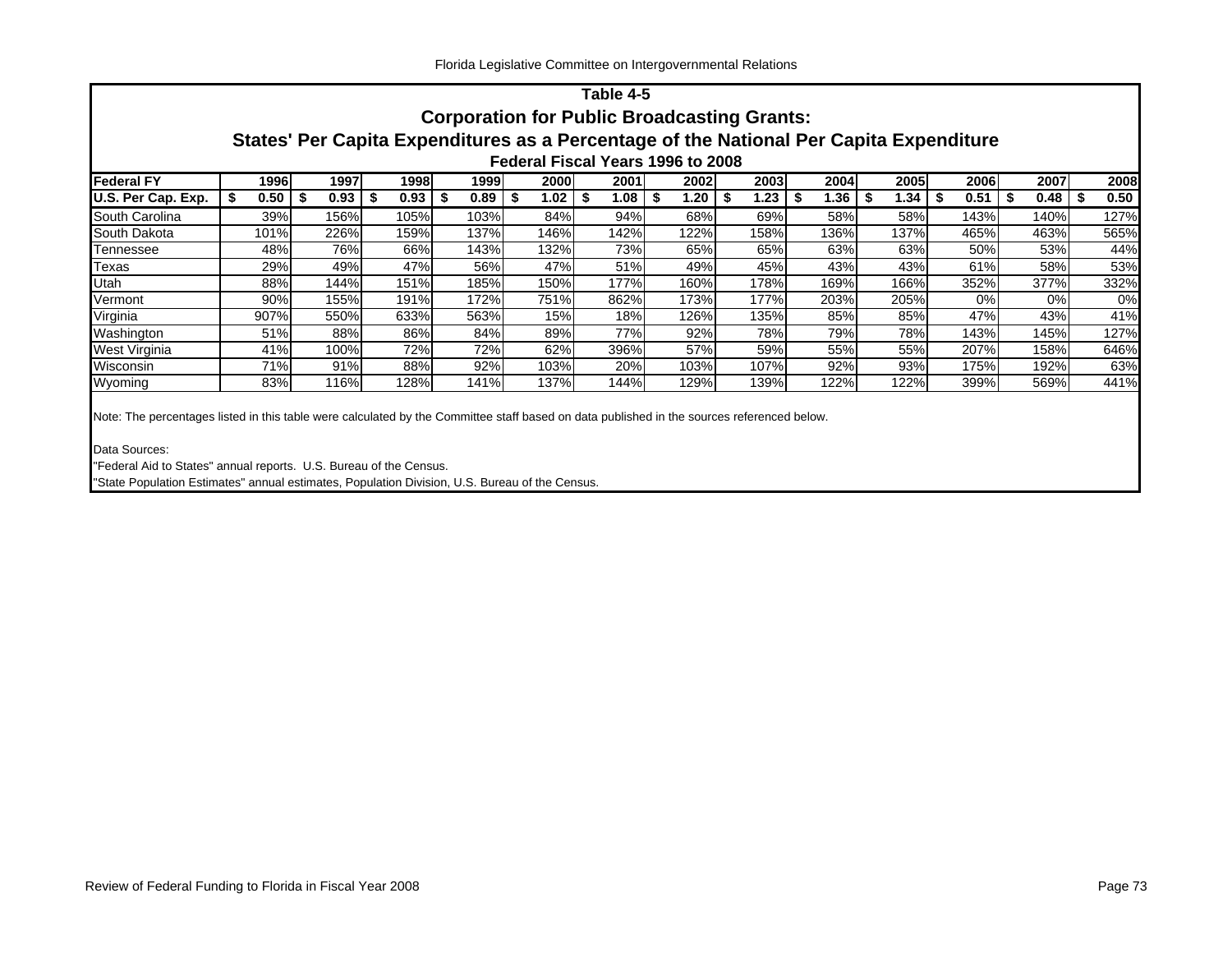|                      |            |            |            |                                                                                        |            | Table 4-6  |                                           |            |            |            |            |            |            |
|----------------------|------------|------------|------------|----------------------------------------------------------------------------------------|------------|------------|-------------------------------------------|------------|------------|------------|------------|------------|------------|
|                      |            |            |            |                                                                                        |            |            | <b>U.S. Department of Defense Grants:</b> |            |            |            |            |            |            |
|                      |            |            |            | States' Per Capita Expenditures as a Percentage of the National Per Capita Expenditure |            |            |                                           |            |            |            |            |            |            |
|                      |            |            |            |                                                                                        |            |            |                                           |            |            |            |            |            |            |
|                      |            |            |            |                                                                                        |            |            | Federal Fiscal Years 1996 to 2008         |            |            |            |            |            |            |
| <b>Federal FY</b>    | 1996       | 1997       | 1998       | 1999                                                                                   | 2000       | 2001       | 2002                                      | 2003       | 2004       | 2005       | 2006       | 2007       | 2008       |
| U.S. Per Cap. Exp.   | \$<br>0.92 | 0.70<br>\$ | \$<br>0.63 | \$<br>0.51                                                                             | \$<br>0.33 | \$<br>0.44 | 0.64<br>\$                                | 0.65<br>\$ | \$<br>0.91 | \$<br>1.06 | \$<br>1.33 | \$<br>1.51 | \$<br>1.98 |
| Alabama              | 54%        | 118%       | 227%       | 84%                                                                                    | 2%         | 9%         | 19%                                       | 225%       | 114%       | 144%       | 228%       | 153%       | 194%       |
| Alaska               | 0%         | 45%        | 2%         | 1%                                                                                     | 257%       | 0%         | 833%                                      | 1%         | 223%       | 509%       | 395%       | 12%        | 1%         |
| Arizona              | 43%        | 21%        | 129%       | 102%                                                                                   | 458%       | 90%        | 5%                                        | 0%         | 325%       | 26%        | 41%        | 56%        | 34%        |
| Arkansas             | 154%       | 24%        | 25%        | 95%                                                                                    | 258%       | 43%        | 26%                                       | 28%        | 113%       | 241%       | 819%       | 259%       | 16%        |
| California           | 17%        | 13%        | 66%        | 58%                                                                                    | 2%         | 8%         | 1%                                        | 47%        | 44%        | 79%        | 79%        | 21%        | 34%        |
| Colorado             | 78%        | 7%         | 160%       | 110%                                                                                   | 186%       | 24%        | 156%                                      | 117%       | 2%         | 230%       | 457%       | 110%       | 16%        |
| Connecticut          | 8%         | 223%       | 800%       | 216%                                                                                   | 21%        | 48%        | 1%                                        | 0%         | 0%         | 64%        | 64%        | 55%        | 3%         |
| Delaware             | 3%         | 4%         | 2%         | 147%                                                                                   | 14%        | 1%         | $-8%$                                     | 520%       | 306%       | 11%        | 0%         | 0%         | 0%         |
| Florida              | 15%        | 73%        | 36%        | 2%                                                                                     | 3%         | 91%        | 14%                                       | 3%         | 0%         | 79%        | 47%        | 72%        | 29%        |
| Georgia              | 37%        | 12%        | 18%        | 24%                                                                                    | 35%        | 31%        | 20%                                       | 23%        | 17%        | 15%        | 59%        | 91%        | 11%        |
| Hawaii               | 54%        | 69%        | 41%        | 356%                                                                                   | 968%       | 1514%      | 1145%                                     | 440%       | 1243%      | 932%       | 166%       | 5%         | 14%        |
| daho                 | 118%       | 29%        | 12%        | 428%                                                                                   | 200%       | 2%         | 0%                                        | 533%       | 232%       | 11%        | 3%         | 4%         | $-3%$      |
| Illinois             | 19%        | 7%         | 8%         | 22%                                                                                    | 17%        | 149%       | 59%                                       | 13%        | 26%        | 23%        | 59%        | 44%        | 13%        |
| Indiana              | 186%       | 431%       | 198%       | 108%                                                                                   | 187%       | 206%       | 169%                                      | 222%       | 80%        | 168%       | 42%        | 119%       | 133%       |
| owa                  | 410%       | 68%        | 108%       | 243%                                                                                   | 95%        | 30%        | 50%                                       | 98%        | 101%       | 84%        | 80%        | 56%        | 107%       |
| Kansas               | 325%       | 335%       | 98%        | 94%                                                                                    | 85%        | 22%        | 46%                                       | 54%        | 267%       | 371%       | <b>77%</b> | 72%        | 68%        |
| Kentucky             | 133%       | 483%       | 247%       | 97%                                                                                    | 241%       | 329%       | 36%                                       | 32%        | 85%        | 87%        | 131%       | 122%       | 70%        |
| _ouisiana            | 74%        | 66%        | 15%        | 105%                                                                                   | 32%        | 1%         | 1%                                        | 64%        | 183%       | 207%       | 168%       | 1381%      | 2650%      |
| Maine                | 108%       | 19%        | 622%       | 68%                                                                                    | 0%         | 32%        | 167%                                      | 844%       | 121%       | 863%       | 336%       | 21%        | 0%         |
| Maryland             | 45%        | 112%       | 159%       | 117%                                                                                   | 107%       | 4%         | 1%                                        | 1%         | 70%        | 75%        | 11%        | 2%         | 56%        |
| Massachusetts        | 51%        | 36%        | 1%         | 5%                                                                                     | 3%         | 2%         | 284%                                      | 37%        | 1%         | 72%        | 65%        | 148%       | 28%        |
| <b>Michigan</b>      | 97%        | 18%        | 0%         | 60%                                                                                    | 89%        | 0%         | 6%                                        | 93%        | 233%       | 189%       | 248%       | 123%       | 25%        |
| Minnesota            | 92%        | 190%       | 244%       | 10%                                                                                    | 52%        | 107%       | 224%                                      | 86%        | 1%         | 2%         | 0%         | 0%         | 171%       |
| Mississippi          | 1017%      | 1125%      | 561%       | 400%                                                                                   | 455%       | 1216%      | 703%                                      | 870%       | 811%       | 298%       | 101%       | 652%       | 539%       |
| Missouri             | 185%       | 102%       | 49%        | 50%                                                                                    | 126%       | 64%        | 125%                                      | 118%       | 110%       | 207%       | 69%        | 103%       | 39%        |
| Montana              | 536%       | 2317%      | 555%       | 1620%                                                                                  | 3632%      | 1903%      | 1573%                                     | 812%       | 387%       | 841%       | 888%       | 304%       | 14%        |
| Nebraska             | 414%       | 161%       | 48%        | 20%                                                                                    | 31%        | 23%        | 15%                                       | 87%        | 322%       | 468%       | 180%       | 96%        | 289%       |
| Nevada               | 274%       | 734%       | 131%       | 3%                                                                                     | 0%         | 327%       | 285%                                      | 208%       | 28%        | 1%         | 241%       | 176%       | 0%         |
| <b>New Hampshire</b> | 0%         | 1%         | 1%         | 1%                                                                                     | 2%         | 2%         | 1%                                        | 1451%      | 694%       | 83%        | 243%       | 405%       | 61%        |
| New Jersey           | 13%        | 42%        | 52%        | 30%                                                                                    | 3%         | 28%        | 130%                                      | 21%        | 2%         | 0%         | 0%         | 0%         | 33%        |
| <b>New Mexico</b>    | 54%        | 192%       | 458%       | 141%                                                                                   | 343%       | 41%        | 2%                                        | 0%         | 0%         | 3%         | 0%         | 0%         | 26%        |
| <b>New York</b>      | 2%         | 12%        | 1%         | 1%                                                                                     | 0%         | 24%        | 34%                                       | 109%       | 14%        | 25%        | 70%        | 93%        | 87%        |
| North Carolina       | 36%        | 39%        | 2%         | 1%                                                                                     | 0%         | 63%        | 157%                                      | 0%         | 3%         | 187%       | 65%        | 57%        | 34%        |
| North Dakota         | 402%       | 420%       | 44%        | 223%                                                                                   | 2243%      | 464%       | 1790%                                     | 597%       | 57%        | 597%       | 661%       | 754%       | 900%       |
| Ohio                 | 46%        | 41%        | 96%        | 22%                                                                                    | 1%         | 1%         | 1%                                        | 0%         | 0%         | 43%        | 144%       | 58%        | 41%        |
| Oklahoma             | 309%       | 145%       | 144%       | 70%                                                                                    | 541%       | 263%       | 387%                                      | 244%       | 110%       | 30%        | 11%        | 46%        | 26%        |
| Oregon               | 483%       | 272%       | 214%       | 49%                                                                                    | 70%        | 491%       | 265%                                      | 123%       | 111%       | 179%       | 59%        | 11%        | 116%       |
| Pennsylvania         | 47%        | 33%        | 138%       | 371%                                                                                   | 9%         | 19%        | 14%                                       | 68%        | 22%        | 53%        | 130%       | 283%       | 126%       |
| Rhode Island         | 332%       | 11%        | 158%       | 28%                                                                                    | 0%         | 0%         | 0%                                        | 0%         | 0%         | 0%         | 0%         | 0%         | 742%       |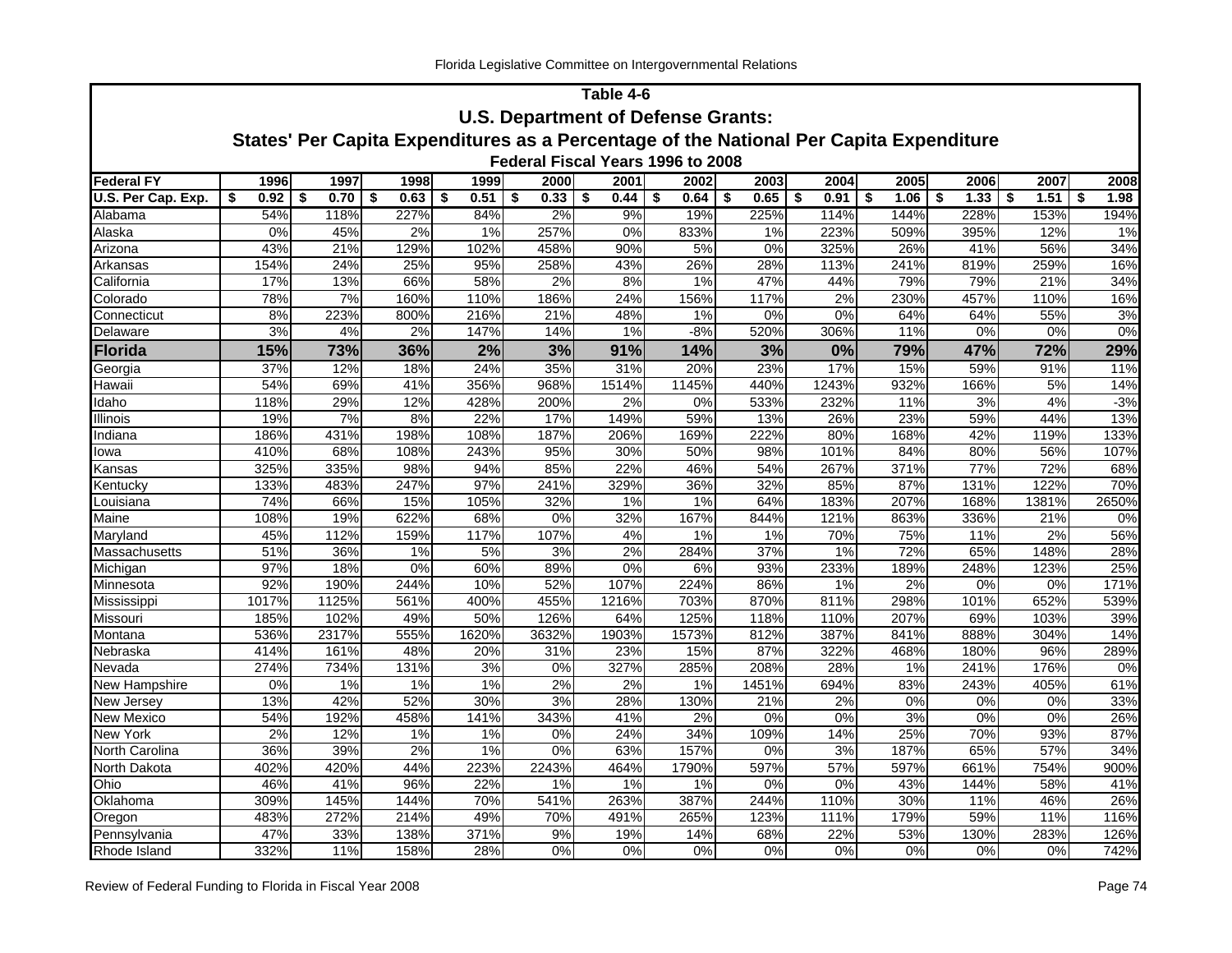|                    |   |      |     |       |      |       |      | <b>U.S. Department of Defense Grants:</b> |      |             |      | Table 4-6<br>Federal Fiscal Years 1996 to 2008 |     |             | States' Per Capita Expenditures as a Percentage of the National Per Capita Expenditure |        |     |      |      |             |       |      |
|--------------------|---|------|-----|-------|------|-------|------|-------------------------------------------|------|-------------|------|------------------------------------------------|-----|-------------|----------------------------------------------------------------------------------------|--------|-----|------|------|-------------|-------|------|
| <b>Federal FY</b>  |   | 1996 |     | 1997  |      | 1998  |      | 1999                                      |      | <b>2000</b> |      | 2001                                           |     | 2002        | 2003                                                                                   | 2004   |     | 2005 |      | <b>2006</b> | 2007  | 2008 |
| U.S. Per Cap. Exp. | S | 0.92 | - 5 | 0.70  | - 56 | 0.63  | - \$ | 0.51                                      | - \$ | 0.33        | - \$ | 0.44                                           | - S | $0.64$   \$ | $0.65$   \$                                                                            | 0.91   | l S | 1.06 | - 56 | 1.33        | 1.51  | 1.98 |
| South Carolina     |   | 319% |     | 353%  |      | 475%  |      | 353%                                      |      | 117%        |      | 7%                                             |     | 313%        | 174%                                                                                   | 49%    |     | 3%   |      | 2%          | 101%  | 59%  |
| South Dakota       |   | 888% |     | 590%  |      | 765%  |      | 807%                                      |      | 421%        |      | 43%                                            |     | 634%        | 1579%                                                                                  | 1997%l |     | 463% |      | 16%         | 243%  | 20%  |
| Tennessee          |   | 249% |     | 300%  |      | 195%  |      | 243%                                      |      | 23%         |      | 20%                                            |     | 134%        | 177%                                                                                   | 94%    |     | 32%  |      | 68%         | 8%    | 183% |
| Texas              |   | 48%  |     | 17%   |      | 18%   |      | 22%                                       |      | 31%         |      | 15%                                            |     | 7%          | 58%                                                                                    | 74%    |     | 11%  |      | 3%          | 5%    | 9%   |
| Utah               |   | 154% |     | 84%   |      | 13%   |      | 502%                                      |      | 21%         |      | 12%                                            |     | 1%          | 0%                                                                                     | 0%     |     | 0%   |      | 0%          | 69%   | 233% |
| Vermont            |   | 287% |     | 2%    |      | 191%  |      | 1244%                                     |      | 1416%l      |      | 764%                                           |     | 1400%l      | 172%                                                                                   | 4%     |     | 631% |      | 2618%       | 1526% | 410% |
| Virginia           |   | 16%  |     | $1\%$ |      | 38%   |      | 32%                                       |      | 14%         |      | 63%                                            |     | 19%         | 4%                                                                                     | 192%   |     | 190% |      | 186%        | 64%   | 75%  |
| Washington         |   | 29%  |     | 24%   |      | 14%   |      | 1%                                        |      | 3%          |      | 593%                                           |     | 448%        | 79%                                                                                    | 35%    |     | 35%  |      | 68%         | 10%   | 0%   |
| West Virginia      |   | 852% |     | 343%  |      | 9%    |      | 374%                                      |      | 1726%       |      | 1338%l                                         |     | 606%        | 1050%                                                                                  | 2261%l |     | 846% |      | 107%        | 24%   | 57%  |
| Wisconsin          |   | 257% |     | 16%   |      | 5%    |      | 90%                                       |      | 6%          |      | 17%                                            |     | 193%        | 136%                                                                                   | 114%   |     | 80%  |      | 13%         | 66%   | 4%   |
| Wyoming            |   | 244% |     | 592%  |      | 2589% |      | 4441%                                     |      | 4239%       |      | 442%                                           |     | $0\%$       | $-45%$                                                                                 | 0%     |     | 0%   |      | 0%          | 340%  | 195% |

Data Sources:

"Federal Aid to States" annual reports. U.S. Bureau of the Census.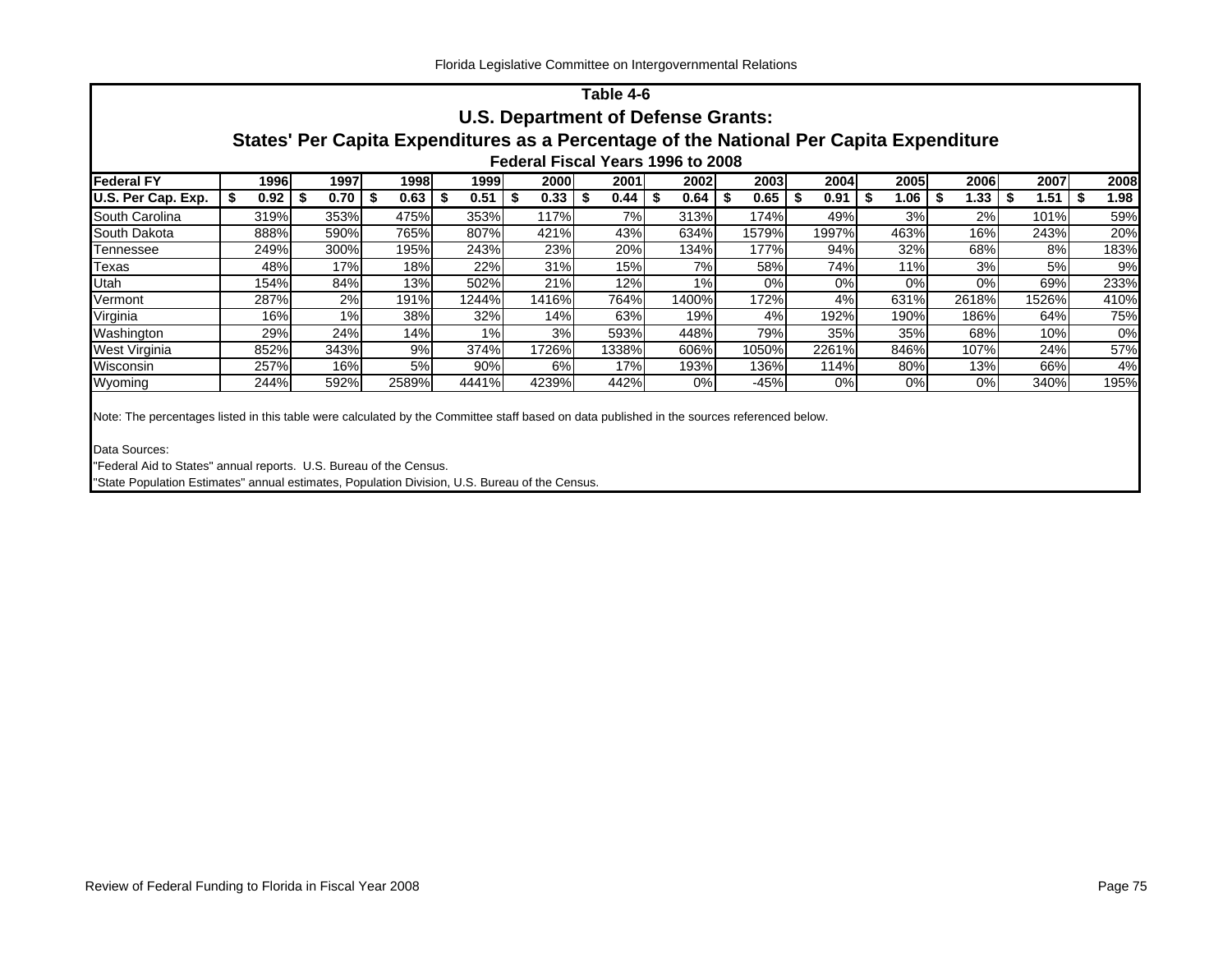|                      |             |             |             |                                                                                        |             | Table 4-7   |                                             |             |              |              |              |              |              |
|----------------------|-------------|-------------|-------------|----------------------------------------------------------------------------------------|-------------|-------------|---------------------------------------------|-------------|--------------|--------------|--------------|--------------|--------------|
|                      |             |             |             |                                                                                        |             |             | <b>U.S. Department of Education Grants:</b> |             |              |              |              |              |              |
|                      |             |             |             | States' Per Capita Expenditures as a Percentage of the National Per Capita Expenditure |             |             |                                             |             |              |              |              |              |              |
|                      |             |             |             |                                                                                        |             |             |                                             |             |              |              |              |              |              |
|                      |             |             |             |                                                                                        |             |             | Federal Fiscal Years 1996 to 2008           |             |              |              |              |              |              |
| <b>Federal FY</b>    | 1996        | 1997        | 1998        | 1999                                                                                   | 2000        | 2001        | 2002                                        | 2003        | 2004         | 2005         | 2006         | 2007         | 2008         |
| U.S. Per Cap. Exp.   | 55.96<br>\$ | 65.08<br>\$ | \$<br>76.70 | \$<br>81.45                                                                            | 91.14<br>\$ | 86.75<br>\$ | \$110.81                                    | 98.23<br>\$ | \$<br>104.25 | \$<br>112.00 | \$<br>117.05 | \$<br>113.79 | 115.03<br>\$ |
| Alabama              | 118%        | 123%        | 113%        | 109%                                                                                   | 123%        | 107%        | 106%                                        | 106%        | 111%         | 116%         | 118%         | 110%         | 107%         |
| Alaska               | 362%        | 330%        | 318%        | 427%                                                                                   | 397%        | 413%        | 385%                                        | 222%        | 215%         | 208%         | 186%         | 170%         | 192%         |
| Arizona              | 128%        | 118%        | 146%        | 117%                                                                                   | 123%        | 121%        | 121%                                        | 127%        | 124%         | 118%         | 122%         | 119%         | 121%         |
| Arkansas             | 113%        | 118%        | 112%        | 108%                                                                                   | 108%        | 109%        | 112%                                        | 120%        | 122%         | 113%         | 122%         | 116%         | 115%         |
| California           | 99%         | 93%         | 106%        | 93%                                                                                    | 100%        | 97%         | 102%                                        | 124%        | 118%         | 135%         | 116%         | 118%         | 116%         |
| Colorado             | 80%         | 84%         | 72%         | 79%                                                                                    | 82%         | 76%         | 81%                                         | 95%         | 98%          | 95%<br>94%   | 91%          | 96%          | 100%         |
| Connecticut          | 80%         | 78%<br>125% | 66%         | 87%                                                                                    | 88%<br>116% | 83%         | 88%                                         | 95%         | 97%<br>138%  |              | 92%<br>134%  | 89%          | 89%          |
| Delaware             | 122%        |             | 112%        | 110%                                                                                   |             | 117%        | 110%                                        | 131%        |              | 139%         |              | 126%         | 129%         |
| <b>Florida</b>       | 83%         | 78%         | 94%         | 83%                                                                                    | 79%         | 84%         | 84%                                         | 98%         | 100%         | 100%         | 97%          | 100%         | 95%          |
| Georgia              | 93%         | 88%         | 92%         | 95%                                                                                    | 80%         | 95%         | 94%                                         | 10%         | 10%          | 9%           | 8%           | 9%           | 9%           |
| Hawaii               | 110%        | 139%        | 131%        | 158%                                                                                   | 146%        | 120%        | 141%                                        | 144%        | 177%         | 161%         | 153%         | 171%         | 153%         |
| daho                 | 108%        | 96%         | 58%         | 99%                                                                                    | 108%        | 107%        | 101%                                        | 109%        | 111%         | 113%         | 105%         | 112%         | 107%         |
| Illinois             | 99%         | 97%         | 100%        | 94%                                                                                    | 93%         | 88%         | 94%                                         | 112%        | 115%         | 104%         | 104%         | 110%         | 114%         |
| Indiana              | 85%         | 86%         | 85%         | 85%                                                                                    | 87%         | 83%         | 82%                                         | 84%         | 84%          | 81%          | 83%          | 85%          | 87%          |
| owa                  | 76%         | 86%         | 73%         | 94%                                                                                    | 94%         | 91%         | 90%                                         | 107%        | 115%         | 109%         | 108%         | 94%          | 101%         |
| Kansas               | 103%        | 107%        | 115%        | 104%                                                                                   | 107%        | 116%        | 114%                                        | 47%         | 46%          | 44%          | 40%          | 41%          | 30%          |
| Kentucky             | 119%        | 124%        | 124%        | 120%                                                                                   | 114%        | 109%        | 107%                                        | 126%        | 130%         | 34%          | 31%          | 31%          | 125%         |
| _ouisiana            | 139%        | 139%        | 149%        | 131%                                                                                   | 129%        | 121%        | 115%                                        | 9%          | 9%           | 7%           | 9%           | 8%           | 9%           |
| Maine                | 137%        | 112%        | 119%        | 113%                                                                                   | 115%        | 114%        | 109%                                        | 131%        | 136%         | 122%         | 114%         | 118%         | 118%         |
| Maryland             | 83%         | 71%         | 89%         | 83%                                                                                    | 84%         | 81%         | 82%                                         | 98%         | 100%         | 95%          | 99%          | 103%         | 100%         |
| Massachusetts        | 90%         | 104%        | 68%         | 110%                                                                                   | 94%         | 89%         | 96%                                         | 122%        | 108%         | 114%         | 116%         | 94%          | 102%         |
| Michigan             | 109%        | 105%        | 113%        | 104%                                                                                   | 101%        | 104%        | 103%                                        | 117%        | 113%         | 109%         | 103%         | 108%         | 104%         |
| Minnesota            | 77%         | 87%         | 95%         | 84%                                                                                    | 86%         | 84%         | 84%                                         | 20%         | 20%          | 19%          | 86%          | 87%          | 85%          |
| Mississippi          | 145%        | 149%        | 153%        | 139%                                                                                   | 133%        | 137%        | 127%                                        | 142%        | 138%         | 142%         | 226%         | 164%         | 146%         |
| <b>Missouri</b>      | 52%         | 103%        | 104%        | 110%                                                                                   | 92%         | 99%         | 90%                                         | 16%         | 16%          | 16%          | 15%          | 15%          | 16%          |
| Montana              | 191%        | 185%        | 194%        | 184%                                                                                   | 205%        | 190%        | 185%                                        | 208%        | 215%         | 196%         | 187%         | 188%         | 181%         |
| Nebraska             | 100%        | 103%        | 116%        | 117%                                                                                   | 100%        | 103%        | 105%                                        | 118%        | 118%         | 123%         | 118%         | 121%         | 121%         |
| Nevada               | 69%         | 60%         | 48%         | 59%                                                                                    | 59%         | 59%         | 69%                                         | 70%         | 83%          | 77%          | 78%          | 84%          | 87%          |
| <b>New Hampshire</b> | 80%         | 78%         | 84%         | 81%                                                                                    | 82%         | 77%         | 78%                                         | 95%         | 106%         | 100%         | 98%          | 108%         | 104%         |
| New Jersey           | 85%         | 86%         | 89%         | 87%                                                                                    | 83%         | 78%         | 85%                                         | 100%        | 103%         | 100%         | 97%          | 103%         | 96%          |
| <b>New Mexico</b>    | 191%        | 185%        | 168%        | 224%                                                                                   | 230%        | 215%        | 227%                                        | 194%        | 217%         | 191%         | 173%         | 170%         | 195%         |
| <b>New York</b>      | 100%        | 111%        | 58%         | 107%                                                                                   | 101%        | 126%        | 116%                                        | 137%        | 135%         | 149%         | 136%         | 144%         | 143%         |
| North Carolina       | 88%         | 94%         | 96%         | 86%                                                                                    | 88%         | 85%         | 87%                                         | 99%         | 105%         | 105%         | 102%         | 101%         | 103%         |
| <b>North Dakota</b>  | 172%        | 184%        | 147%        | 176%                                                                                   | 200%        | 200%        | 187%                                        | 214%        | 215%         | 210%         | 203%         | 212%         | 203%         |
| Ohio                 | 102%        | 91%         | 100%        | 86%                                                                                    | 88%         | 84%         | 86%                                         | 9%          | 7%           | 7%           | 6%           | 6%           | 7%           |
| Oklahoma             | 128%        | 116%        | 102%        | 112%                                                                                   | 129%        | 130%        | 131%                                        | 149%        | 147%         | 150%         | 144%         | 148%         | 138%         |
| Oregon               | 105%        | 104%        | 106%        | 100%                                                                                   | 94%         | 95%         | 97%                                         | 103%        | 117%         | 108%         | 122%         | 113%         | 112%         |
| Pennsylvania         | 96%         | 88%         | 100%        | 88%                                                                                    | 103%        | 92%         | 87%                                         | 102%        | 90%          | 96%          | 95%          | 97%          | 91%          |
| Rhode Island         | 111%        | 114%        | 91%         | 128%                                                                                   | 104%        | 99%         | 103%                                        | 19%         | 15%          | 15%          | 13%          | 16%          | 17%          |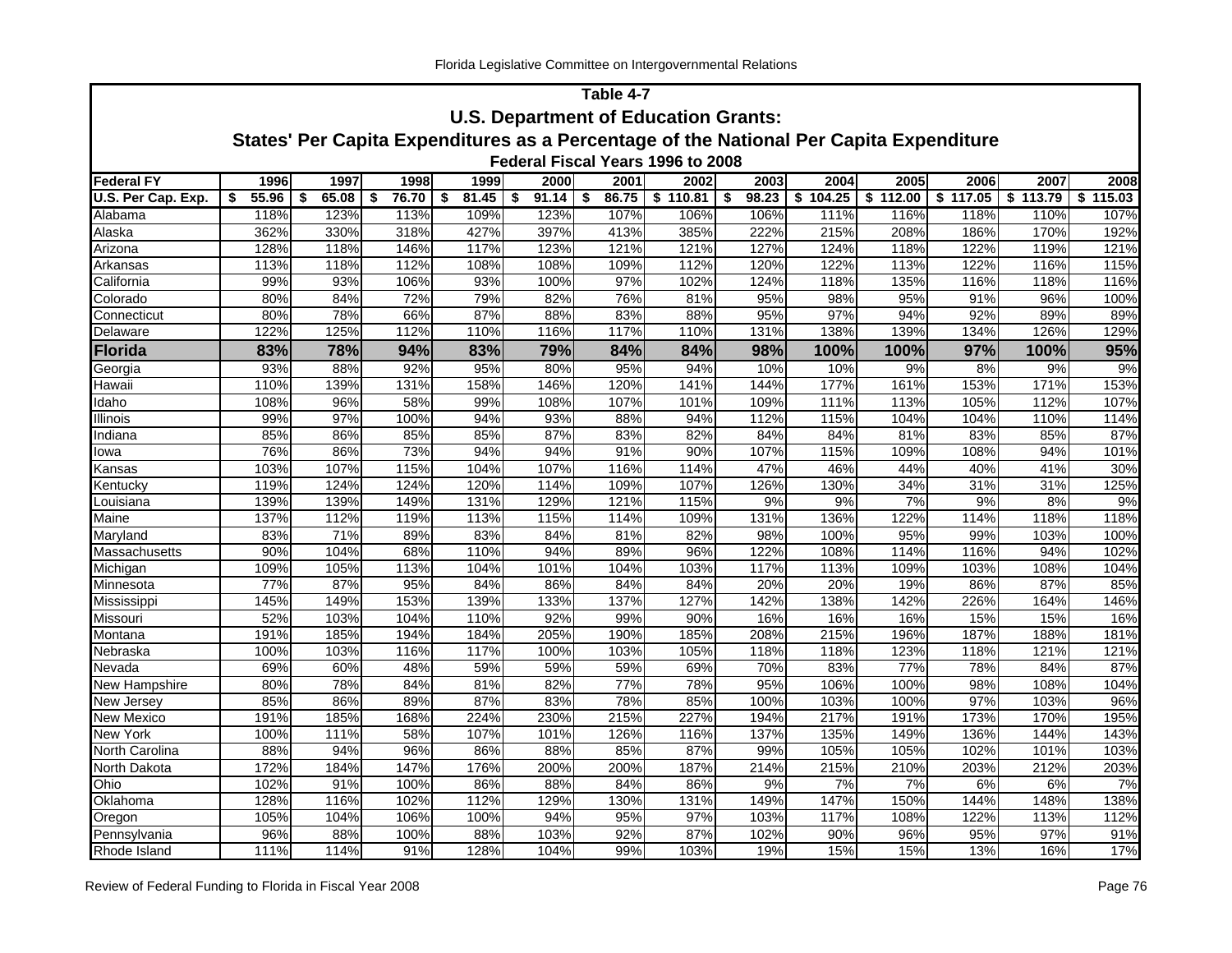|                    |       |             |      |       |            |       |    | Table 4-7 | <b>U.S. Department of Education Grants:</b><br>Federal Fiscal Years 1996 to 2008 |      |       |              |              | States' Per Capita Expenditures as a Percentage of the National Per Capita Expenditure |        |       |
|--------------------|-------|-------------|------|-------|------------|-------|----|-----------|----------------------------------------------------------------------------------|------|-------|--------------|--------------|----------------------------------------------------------------------------------------|--------|-------|
| <b>Federal FY</b>  | 1996  |             | 1997 | 1998  | 1999       | 2000  |    | 2001      | 2002                                                                             |      | 2003  | 2004         | 2005         | 2006                                                                                   | 2007   | 2008  |
| U.S. Per Cap. Exp. | 55.96 | 65.08<br>-S |      | 76.70 | 81.45<br>S | 91.14 | -S | 86.75     | 110.81<br>S                                                                      | - \$ | 98.23 | 104.25<br>\$ | 112.00<br>S. | 117.05                                                                                 | 113.79 | 15.03 |
| South Carolina     | 110%  | 101%        |      | 111%  | 87%        | 101%  |    | 92%       | 104%                                                                             |      | 27%   | 24%          | 21%          | 115%                                                                                   | 116%   | 118%  |
| South Dakota       | 233%  | 179%        |      | 211%  | 223%       | 199%  |    | 202%      | 194%                                                                             |      | 94%   | 88%          | 97%          | 79%                                                                                    | 80%    | 82%   |
| Tennessee          | 99%   |             | 96%  | 105%  | 95%        | 93%   |    | 97%       | 84%                                                                              |      | 96%   | 108%         | 109%         | 98%                                                                                    | 103%   | 104%  |
| Texas              | 104%  |             | 107% | 123%  | 110%       | 106%  |    | 109%      | 105%                                                                             |      | 124%  | 123%         | 125%         | 132%                                                                                   | 127%   | 121%  |
| Utah               | 121%  |             | 95%  | 107%  | 90%        | 101%  |    | 96%       | 104%                                                                             |      | 107%  | 103%         | 96%          | 105%                                                                                   | 94%    | 105%  |
| Vermont            | 156%  |             | 143% | 154%  | 156%       | 145%  |    | 142%      | 138%                                                                             |      | 196%  | 167%         | 192%         | 184%                                                                                   | 176%   | 168%  |
| Virginia           | 81%   |             | 79%  | 44%   | 82%        | 85%   |    | 82%       | 87%                                                                              |      | 94%   | 98%          | 93%          | 100%                                                                                   | 99%    | 98%   |
| Washington         | 82%   |             | 94%  | 101%  | 85%        | 95%   |    | 95%       | 96%                                                                              |      | 88%   | 96%          | 89%          | 89%                                                                                    | 89%    | 83%   |
| West Virginia      | 137%  | 137%        |      | 71%   | 131%       | 139%  |    | 132%      | 118%                                                                             |      | 122%  | 121%         | 127%         | 138%                                                                                   | 132%   | 127%  |
| Wisconsin          | 97%   | 101%        |      | 102%  | 100%       | 96%   |    | 93%       | 90%                                                                              |      | 115%  | 117%         | 110%         | 102%                                                                                   | 104%   | 112%  |
| Wyoming            | 173%  | 173%        |      | 116%  | 204%       | 196%  |    | 180%      | 174%                                                                             |      | 211%  | 225%         | 229%         | 222%                                                                                   | 223%   | 204%  |

Data Sources:

"Federal Aid to States" annual reports. U.S. Bureau of the Census.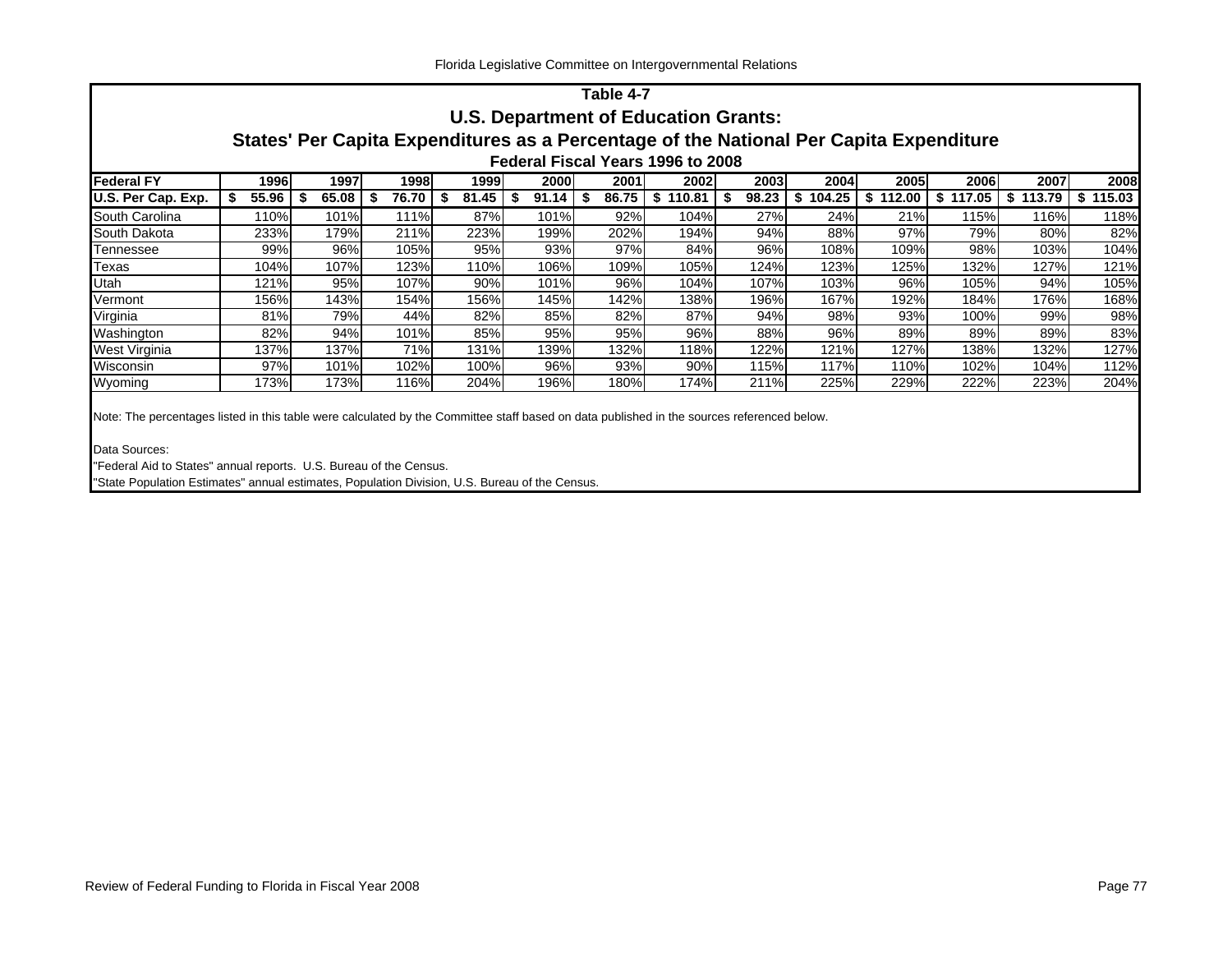|                      |            |            |                                                                                        |            |                                          | Table 4-8  |            |            |            |            |            |            |            |
|----------------------|------------|------------|----------------------------------------------------------------------------------------|------------|------------------------------------------|------------|------------|------------|------------|------------|------------|------------|------------|
|                      |            |            |                                                                                        |            | <b>U.S. Department of Energy Grants:</b> |            |            |            |            |            |            |            |            |
|                      |            |            |                                                                                        |            |                                          |            |            |            |            |            |            |            |            |
|                      |            |            | States' Per Capita Expenditures as a Percentage of the National Per Capita Expenditure |            |                                          |            |            |            |            |            |            |            |            |
|                      |            |            |                                                                                        |            | Federal Fiscal Years 1996 to 2008        |            |            |            |            |            |            |            |            |
| <b>Federal FY</b>    | 1996       | 1997       | 1998                                                                                   | 1999       | 2000                                     | 2001       | 2002       | 2003       | 2004       | 2005       | 2006       | 2007       | 2008       |
| U.S. Per Cap. Exp.   | \$<br>0.79 | \$<br>0.31 | \$<br>0.54                                                                             | \$<br>0.65 | \$<br>0.73                               | \$<br>0.95 | \$<br>0.82 | \$<br>2.18 | \$<br>2.71 | \$<br>1.92 | \$<br>2.26 | \$<br>2.28 | \$<br>2.01 |
| Alabama              | 68%        | 63%        | 88%                                                                                    | 88%        | 95%                                      | 84%        | 73%        | 64%        | 45%        | 56%        | 42%        | 57%        | 61%        |
| Alaska               | 178%       | 220%       | 333%                                                                                   | 282%       | 1233%                                    | 1411%      | 1159%      | 212%       | 534%       | 1024%      | 386%       | 400%       | 336%       |
| Arizona              | 31%        | 7%         | 50%                                                                                    | 38%        | 66%                                      | 40%        | 31%        | 72%        | 79%        | 31%        | 35%        | 25%        | 34%        |
| Arkansas             | 124%       | 32%        | 50%                                                                                    | 69%        | 20%                                      | 46%        | 100%       | 33%        | 28%        | 47%        | 47%        | 72%        | 58%        |
| California           | 35%        | 23%        | 23%                                                                                    | 34%        | 25%                                      | 20%        | 52%        | 30%        | 60%        | 33%        | 22%        | 32%        | 34%        |
| Colorado             | 151%       | 1112%      | 741%                                                                                   | 622%       | 214%                                     | 588%       | 145%       | 115%       | 174%       | 61%        | 92%        | 105%       | 113%       |
| Connecticut          | 81%        | 15%        | 7%                                                                                     | 57%        | 97%                                      | 88%        | 126%       | 161%       | 123%       | 63%        | 45%        | 48%        | 67%        |
| Delaware             | 150%       | 174%       | 71%                                                                                    | 86%        | 331%                                     | 207%       | 282%       | 155%       | 223%       | 68%        | 45%        | 60%        | 264%       |
| Florida              | 17%        | 109%       | 65%                                                                                    | 26%        | 17%                                      | 20%        | 16%        | 30%        | 26%        | 34%        | 28%        | 36%        | 30%        |
| Georgia              | 42%        | 121%       | 20%                                                                                    | 247%       | 136%                                     | 53%        | 36%        | 68%        | 51%        | 57%        | 37%        | 42%        | 46%        |
| Hawaii               | 37%        | 4%         | 69%                                                                                    | 320%       | 387%                                     | 314%       | 369%       | 69%        | 87%        | 56%        | 96%        | 108%       | 108%       |
| daho                 | 120%       | 217%       | 351%                                                                                   | 610%       | 423%                                     | 1019%      | 460%       | 197%       | 280%       | 270%       | 365%       | 219%       | 294%       |
| Illinois             | 105%       | 8%         | 34%                                                                                    | 28%        | 14%                                      | 98%        | 31%        | 110%       | 97%        | 104%       | 68%        | 78%        | 81%        |
| Indiana              | 147%       | 11%        | 2%                                                                                     | 114%       | 139%                                     | 89%        | 88%        | 117%       | 76%        | 31%        | 78%        | 70%        | 98%        |
| owa                  | 150%       | 194%       | 104%                                                                                   | 39%        | 246%                                     | 22%        | 48%        | 152%       | 131%       | 68%        | 96%        | 109%       | 116%       |
| Kansas               | 113%       | 78%        | 162%                                                                                   | 161%       | 68%                                      | 98%        | 29%        | 80%        | 67%        | 105%       | 75%        | 95%        | 73%        |
| Kentucky             | 145%       | 115%       | 104%                                                                                   | 95%        | 29%                                      | 99%        | 19%        | 76%        | 58%        | 102%       | 89%        | 107%       | 75%        |
| _ouisiana            | 48%        | 174%       | 114%                                                                                   | 65%        | 47%                                      | 35%        | 73%        | 30%        | 27%        | 60%        | 39%        | 45%        | 44%        |
| Maine                | 240%       | 98%        | 42%                                                                                    | 47%        | 243%                                     | 221%       | 287%       | 220%       | 106%       | 169%       | 141%       | 166%       | 121%       |
| Maryland             | 86%        | 16%        | 112%                                                                                   | 51%        | 43%                                      | 31%        | 70%        | 35%        | 73%        | 53%        | 37%        | 42%        | 45%        |
| Massachusetts        | 122%       | 33%        | 85%                                                                                    | 240%       | 51%                                      | 101%       | 153%       | 207%       | 145%       | 96%        | 104%       | 91%        | 91%        |
| Michigan             | 158%       | 106%       | 197%                                                                                   | 123%       | 159%                                     | 117%       | 159%       | 154%       | 110%       | 109%       | 113%       | 116%       | 115%       |
| Minnesota            | 241%       | 194%       | 48%                                                                                    | 50%        | 140%                                     | 39%        | 15%        | 149%       | 169%       | 116%       | 102%       | 97%        | 109%       |
| Mississippi          | 106%       | 66%        | 80%                                                                                    | 104%       | 125%                                     | 81%        | 64%        | 54%        | 69%        | 82%        | 49%        | 221%       | 116%       |
| Missouri             | 136%       | $-1%$      | 14%                                                                                    | 91%        | 124%                                     | 66%        | 123%       | 93%        | 64%        | 84%        | 75%        | 65%        | 74%        |
| Montana              | 530%       | 266%       | 379%                                                                                   | 343%       | 367%                                     | 269%       | 337%       | 197%       | 256%       | 278%       | 273%       | 402%       | 406%       |
| Nebraska             | 180%       | 46%        | 223%                                                                                   | 742%       | 125%                                     | 162%       | 216%       | 100%       | 87%        | 112%       | 69%        | 237%       | 82%        |
| Nevada               | 1066%      | 2108%      | 2917%                                                                                  | 627%       | 1888%                                    | 1619%      | 1731%      | 854%       | 622%       | 692%       | 1332%      | 1149%      | 1212%      |
| <b>New Hampshire</b> | 118%       | 0%         | 129%                                                                                   | 77%        | 192%                                     | 116%       | 128%       | 106%       | 100%       | 64%        | 112%       | 80%        | 87%        |
| New Jersey           | 81%        | 35%        | 75%                                                                                    | 61%        | 71%                                      | 54%        | 103%       | 209%       | 72%        | 46%        | 37%        | 53%        | 52%        |
| <b>New Mexico</b>    | 121%       | 733%       | 301%                                                                                   | 189%       | 422%                                     | 203%       | 593%       | 874%       | 1052%      | 1129%      | 448%       | 592%       | 441%       |
| <b>New York</b>      | 135%       | 21%        | 6%                                                                                     | 23%        | 95%                                      | 77%        | 37%        | 78%        | 177%       | 161%       | 245%       | 211%       | 198%       |
| North Carolina       | 64%        | 13%        | 27%                                                                                    | 22%        | 35%                                      | 21%        | 13%        | 45%        | 42%        | 54%        | 46%        | 41%        | 49%        |
| North Dakota         | 380%       | 397%       | 535%                                                                                   | 450%       | 108%                                     | 170%       | 473%       | 223%       | 219%       | 589%       | 922%       | 947%       | 1144%      |
| Ohio                 | 118%       | 97%        | 74%                                                                                    | 30%        | 75%                                      | 65%        | 47%        | 119%       | 93%        | 129%       | 114%       | 104%       | 105%       |
| Oklahoma             | 64%        | 103%       | 132%                                                                                   | 93%        | 118%                                     | 82%        | 119%       | 51%        | 56%        | 59%        | 50%        | 46%        | 56%        |
| Oregon               | 105%       | 2%         | 38%                                                                                    | 131%       | 86%                                      | 173%       | 217%       | 104%       | 406%       | 163%       | 83%        | 100%       | 84%        |
| Pennsylvania         | 119%       | 40%        | 60%                                                                                    | 112%       | 19%                                      | 106%       | 33%        | 139%       | 82%        | 115%       | 102%       | 79%        | 92%        |
| Rhode Island         | 159%       | 73%        | 59%                                                                                    | 107%       | 141%                                     | 95%        | 197%       | 87%        | 31%        | 90%        | 59%        | 90%        | 56%        |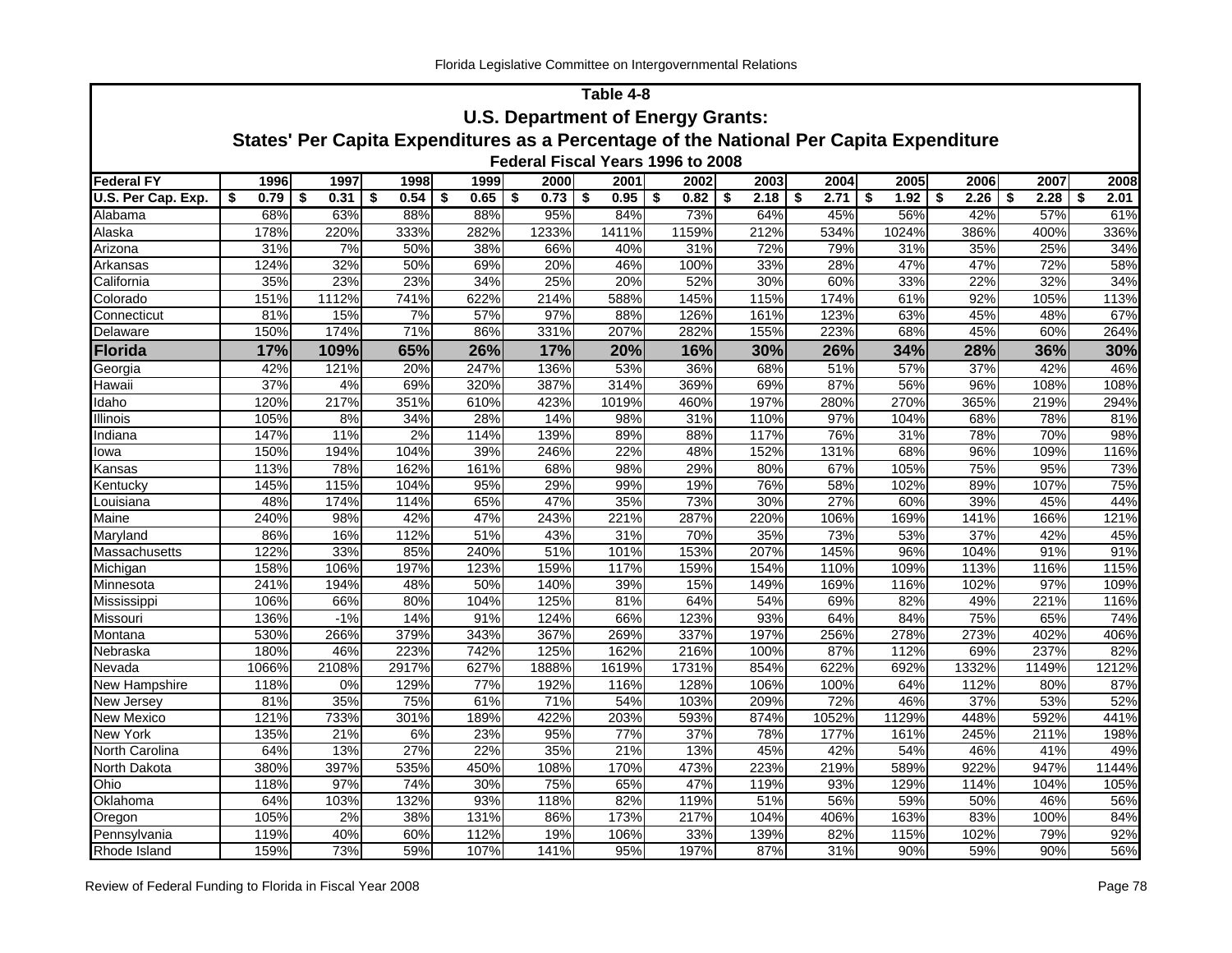|                    |             |      |       |      |      |      |      |      |             | Table 4-8                                                                              |      |      |      |      |      |              |       |      |      |      |
|--------------------|-------------|------|-------|------|------|------|------|------|-------------|----------------------------------------------------------------------------------------|------|------|------|------|------|--------------|-------|------|------|------|
|                    |             |      |       |      |      |      |      |      |             | <b>U.S. Department of Energy Grants:</b>                                               |      |      |      |      |      |              |       |      |      |      |
|                    |             |      |       |      |      |      |      |      |             | States' Per Capita Expenditures as a Percentage of the National Per Capita Expenditure |      |      |      |      |      |              |       |      |      |      |
|                    |             |      |       |      |      |      |      |      |             | Federal Fiscal Years 1996 to 2008                                                      |      |      |      |      |      |              |       |      |      |      |
| <b>IFederal FY</b> | <b>1996</b> |      | 1997  |      | 1998 |      | 1999 |      | <b>2000</b> | 2001                                                                                   |      | 2002 |      | 2003 |      | <b>2004l</b> | 2005l | 2006 | 2007 | 2008 |
| U.S. Per Cap. Exp. | 0.79        | - 56 | 0.31  | - \$ | 0.54 | - \$ | 0.65 | - \$ | $0.73$   \$ | 0.95                                                                                   | - \$ | 0.82 | l Si | 2.18 | - 55 | 2.71         | 1.92  | 2.26 | 2.28 | 2.01 |
| South Carolina     | 41%         |      | 899%  |      | 125% |      | 144% |      | 133%        | 273%                                                                                   |      | 96%  |      | 97%  |      | 100%         | 143%  | 455% | 223% | 235% |
| South Dakota       | 302%        |      | 0%    |      | 382% |      | 190% |      | 80%         | 261%                                                                                   |      | 702% |      | 188% |      | 177%         | 181%  | 132% | 134% | 145% |
| Tennessee          | 79%         |      | 167%  |      | 152% |      | 68%  |      | 167%        | 110%                                                                                   |      | 190% |      | 96%  |      | 63%          | 112%  | 68%  | 97%  | 92%  |
| Texas              | 27%         |      | 13%   |      | 23%  |      | 43%  |      | 33%         | 30%                                                                                    |      | 42%  |      | 39%  |      | 49%          | 51%   | 41%  | 39%  | 49%  |
| Utah               | 133%        |      | 86%   |      | 426% |      | 489% |      | 290%        | 199%                                                                                   |      | 202% |      | 142% |      | 135%         | 177%  | 94%  | 104% | 124% |
| Vermont            | 365%        |      | $-2%$ |      | 108% |      | 218% |      | 326%        | 260%                                                                                   |      | 280% |      | 157% |      | 140%         | 151%  | 105% | 142% | 135% |
| Virginia           | 64%         |      | 36%   |      | 109% |      | 84%  |      | 73%         | 64%                                                                                    |      | 73%  |      | 52%  |      | 35%          | 68%   | 58%  | 58%  | 63%  |
| Washington         | 108%        |      | 24%   |      | 50%  |      | 124% |      | 132%        | 159%                                                                                   |      | 306% |      | 193% |      | 192%         | 152%  | 163% | 211% | 195% |
| West Virginia      | 64%         |      | 13%   |      | 15%  |      | 181% |      | 189%        | 114%                                                                                   |      | 158% |      | 119% |      | 99%          | 390%  | 297% | 272% | 196% |
| Wisconsin          | 181%        |      | 47%   |      | 167% |      | 157% |      | 87%         | 48%                                                                                    |      | 25%  |      | 92%  |      | 31%          | 97%   | 105% | 100% | 113% |
| Wyoming            | 229%        |      | 118%  |      | 275% |      | 315% |      | 165%        | 283%                                                                                   |      | 300% |      | 162% |      | 138%         | 731%  | 238% | 283% | 251% |

Data Sources:

"Federal Aid to States" annual reports. U.S. Bureau of the Census.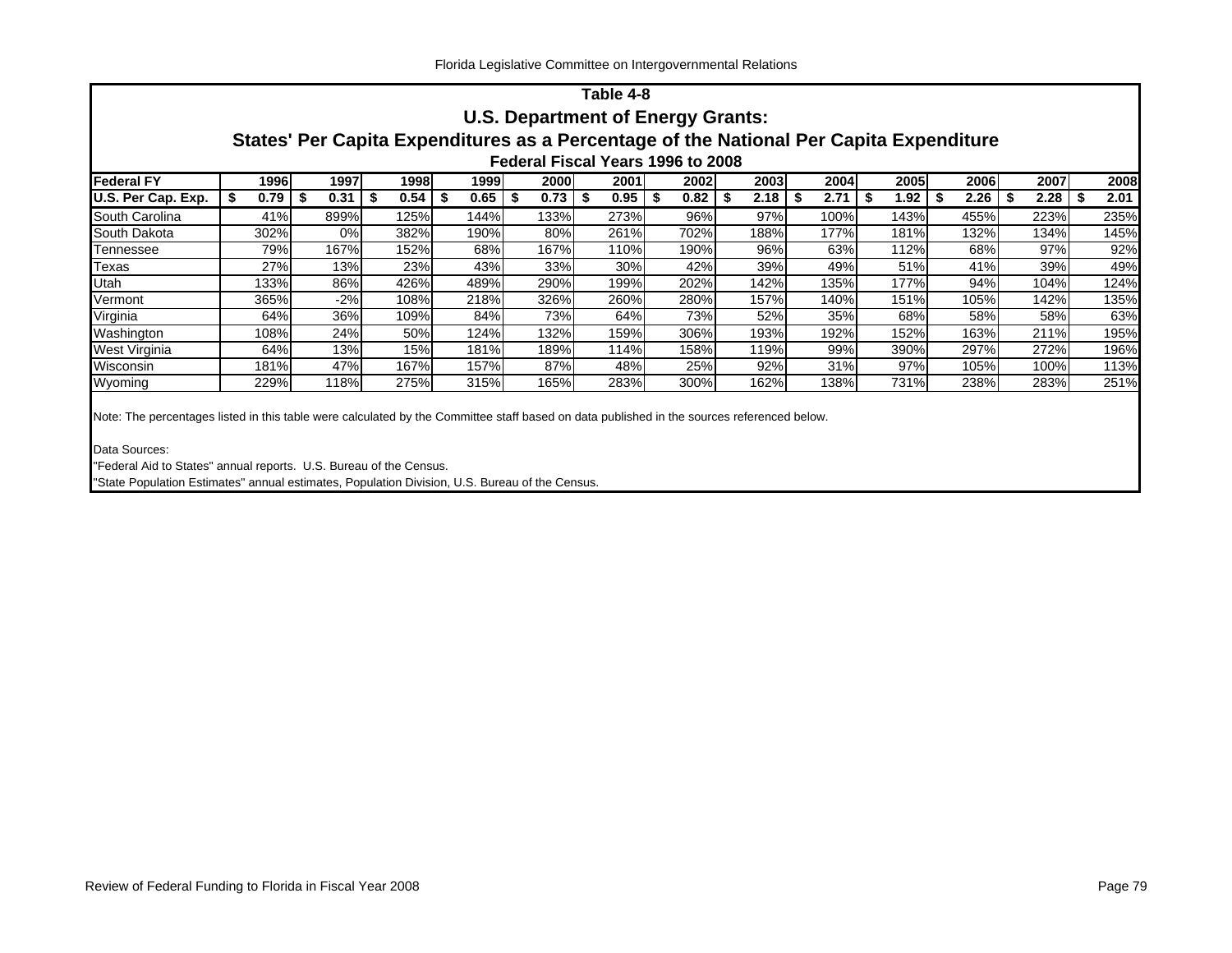|                      |             |             |             |             |             | Table 4-9                                           |             |             |                                                                                        |             |             |             |             |
|----------------------|-------------|-------------|-------------|-------------|-------------|-----------------------------------------------------|-------------|-------------|----------------------------------------------------------------------------------------|-------------|-------------|-------------|-------------|
|                      |             |             |             |             |             | <b>U.S. Environmental Protection Agency Grants:</b> |             |             |                                                                                        |             |             |             |             |
|                      |             |             |             |             |             |                                                     |             |             | States' Per Capita Expenditures as a Percentage of the National Per Capita Expenditure |             |             |             |             |
|                      |             |             |             |             |             |                                                     |             |             |                                                                                        |             |             |             |             |
|                      |             |             |             |             |             | Federal Fiscal Years 1996 to 2008                   |             |             |                                                                                        |             |             |             |             |
| <b>Federal FY</b>    | 1996        | 1997        | 1998        | 1999        | 2000        | 2001                                                | 2002        | 2003        | 2004                                                                                   | 2005        | 2006        | 2007        | 2008        |
| U.S. Per Cap. Exp.   | \$<br>11.67 | \$<br>10.94 | \$<br>10.70 | \$<br>11.46 | \$<br>12.53 | \$<br>13.58                                         | \$<br>12.62 | \$<br>13.73 | \$<br>14.25                                                                            | \$<br>11.21 | \$<br>13.85 | \$<br>13.75 | \$<br>12.89 |
| Alabama              | 48%         | 71%         | 73%         | 60%         | 89%         | 85%                                                 | 67%         | 59%         | 80%                                                                                    | 104%        | 104%        | 78%         | 120%        |
| Alaska               | 335%        | 310%        | 669%        | 714%        | 1124%       | 726%                                                | 736%        | 872%        | 1088%                                                                                  | 747%        | 749%        | 911%        | 1054%       |
| Arizona              | 60%         | 58%         | 96%         | 101%        | 71%         | 101%                                                | 67%         | 53%         | 90%                                                                                    | 70%         | 72%         | 82%         | 80%         |
| Arkansas             | 69%         | 84%         | 62%         | 44%         | 51%         | 54%                                                 | 97%         | 89%         | 91%                                                                                    | 100%        | 88%         | 100%        | 99%         |
| California           | 105%        | 77%         | 83%         | 69%         | 49%         | 70%                                                 | 57%         | 52%         | 55%                                                                                    | 63%         | 64%         | 76%         | 67%         |
| Colorado             | 61%         | 63%         | 83%         | 116%        | 126%        | 95%                                                 | 96%         | 86%         | 90%                                                                                    | 83%         | 79%         | 76%         | 81%         |
| Connecticut          | 76%         | 91%         | 87%         | 78%         | 73%         | 113%                                                | 88%         | 100%        | 59%                                                                                    | 82%         | 113%        | 109%        | 99%         |
| Delaware             | 234%        | 256%        | 188%        | 153%        | 172%        | 177%                                                | 210%        | 156%        | 275%                                                                                   | 261%        | 235%        | 323%        | 371%        |
| Florida              | 46%         | 48%         | 45%         | 55%         | 44%         | 49%                                                 | 61%         | 58%         | 59%                                                                                    | 49%         | 56%         | 58%         | 50%         |
| Georgia              | 41%         | 56%         | 57%         | 63%         | 53%         | 58%                                                 | 43%         | 44%         | 69%                                                                                    | 62%         | 54%         | 46%         | 64%         |
| Hawaii               | 127%        | 140%        | 106%        | 141%        | 143%        | 58%                                                 | 220%        | 92%         | 71%                                                                                    | 96%         | 166%        | 395%        | 213%        |
| ldaho                | 163%        | 140%        | 107%        | 186%        | 168%        | 187%                                                | 235%        | 176%        | 202%                                                                                   | 239%        | 247%        | 246%        | 290%        |
| Illinois             | 70%         | 100%        | 62%         | 91%         | 89%         | 89%                                                 | 89%         | 111%        | 91%                                                                                    | 46%         | 54%         | 73%         | 63%         |
| Indiana              | 75%         | 81%         | 89%         | 91%         | 206%        | 221%                                                | 111%        | 55%         | 101%                                                                                   | 35%         | 32%         | 114%        | 62%         |
| owa                  | 118%        | 139%        | 120%        | 107%        | 123%        | 118%                                                | 170%        | 216%        | 163%                                                                                   | 213%        | 197%        | 133%        | 149%        |
| Kansas               | 98%         | 111%        | 119%        | 132%        | 147%        | 103%                                                | 87%         | 110%        | 117%                                                                                   | 118%        | 124%        | 78%         | 91%         |
| Kentucky             | 104%        | 107%        | 79%         | 81%         | 52%         | 59%                                                 | 96%         | 91%         | 84%                                                                                    | 90%         | 81%         | 130%        | 106%        |
| _ouisiana            | 94%         | 85%         | 150%        | 112%        | 114%        | 85%                                                 | 87%         | 70%         | 115%                                                                                   | 85%         | 85%         | 99%         | 97%         |
| Maine                | 128%        | 154%        | 248%        | 227%        | 180%        | 158%                                                | 224%        | 257%        | 190%                                                                                   | 211%        | 210%        | 199%        | 219%        |
| Maryland             | 140%        | 114%        | 141%        | 165%        | 125%        | 139%                                                | 155%        | 117%        | 122%                                                                                   | 109%        | 109%        | 131%        | 123%        |
| Massachusetts        | 304%        | 362%        | 237%        | 206%        | 176%        | 168%                                                | 116%        | 165%        | 128%                                                                                   | 137%        | 126%        | 106%        | 119%        |
| Michigan             | 134%        | 144%        | 153%        | 145%        | 161%        | 101%                                                | 104%        | 112%        | 106%                                                                                   | 107%        | 111%        | 88%         | 119%        |
| Minnesota            | 71%         | 94%         | 70%         | 125%        | 178%        | 97%                                                 | 121%        | 162%        | 92%                                                                                    | 111%        | 100%        | 135%        | 81%         |
| Mississippi          | 92%         | 88%         | 93%         | 90%         | 96%         | 84%                                                 | 135%        | 120%        | 129%                                                                                   | 79%         | 96%         | 116%        | 123%        |
| Missouri             | 116%        | 93%         | 97%         | 143%        | 84%         | 116%                                                | 121%        | 169%        | 128%                                                                                   | 117%        | 109%        | 128%        | 103%        |
| Montana              | 160%        | 179%        | 239%        | 275%        | 280%        | 265%                                                | 365%        | 435%        | 306%                                                                                   | 317%        | 322%        | 301%        | 399%        |
| Nebraska             | 137%        | 124%        | 121%        | 123%        | 139%        | 153%                                                | 162%        | 89%         | 165%                                                                                   | 134%        | 130%        | 102%        | 113%        |
| Nevada               | 68%         | 66%         | 68%         | 76%         | 121%        | 113%                                                | 90%         | 119%        | 87%                                                                                    | 184%        | 169%        | 93%         | 102%        |
| <b>New Hampshire</b> | 79%         | 122%        | 231%        | 262%        | 248%        | 153%                                                | 183%        | 225%        | 197%                                                                                   | 200%        | 193%        | 174%        | 202%        |
| New Jersey           | 104%        | 96%         | 90%         | 62%         | 76%         | 74%                                                 | 115%        | 115%        | 124%                                                                                   | 165%        | 149%        | 100%        | 107%        |
| <b>New Mexico</b>    | 97%         | 151%        | 124%        | 117%        | 140%        | 142%                                                | 205%        | 237%        | 159%                                                                                   | 147%        | 152%        | 192%        | 230%        |
| <b>New York</b>      | 153%        | 167%        | 144%        | 52%         | 145%        | 156%                                                | 114%        | 103%        | 119%                                                                                   | 127%        | 109%        | 86%         | 93%         |
| North Carolina       | 69%         | 74%         | 64%         | 70%         | 74%         | 72%                                                 | 99%         | 69%         | 76%                                                                                    | 97%         | 100%        | 80%         | 77%         |
| North Dakota         | 177%        | 190%        | 272%        | 397%        | 217%        | 345%                                                | 402%        | 512%        | 299%                                                                                   | 362%        | 402%        | 514%        | 416%        |
| Ohio                 | 122%        | 62%         | 86%         | 108%        | 100%        | 114%                                                | 93%         | 78%         | 102%                                                                                   | 120%        | 114%        | 96%         | 88%         |
| Oklahoma             | 90%         | 103%        | 123%        | 137%        | 90%         | 123%                                                | 123%        | 121%        | 117%                                                                                   | 116%        | 134%        | 147%        | 128%        |
| Oregon               | 60%         | 76%         | 133%        | 238%        | 136%        | 83%                                                 | 127%        | 116%        | 128%                                                                                   | 130%        | 124%        | 79%         | 114%        |
| Pennsylvania         | 85%         | 73%         | 93%         | 86%         | 87%         | 88%                                                 | 104%        | 91%         | 89%                                                                                    | 85%         | 86%         | 101%        | 99%         |
| Rhode Island         | 144%        | 159%        | 192%        | 175%        | 177%        | 179%                                                | 226%        | 272%        | 219%                                                                                   | 251%        | 224%        | 232%        | 207%        |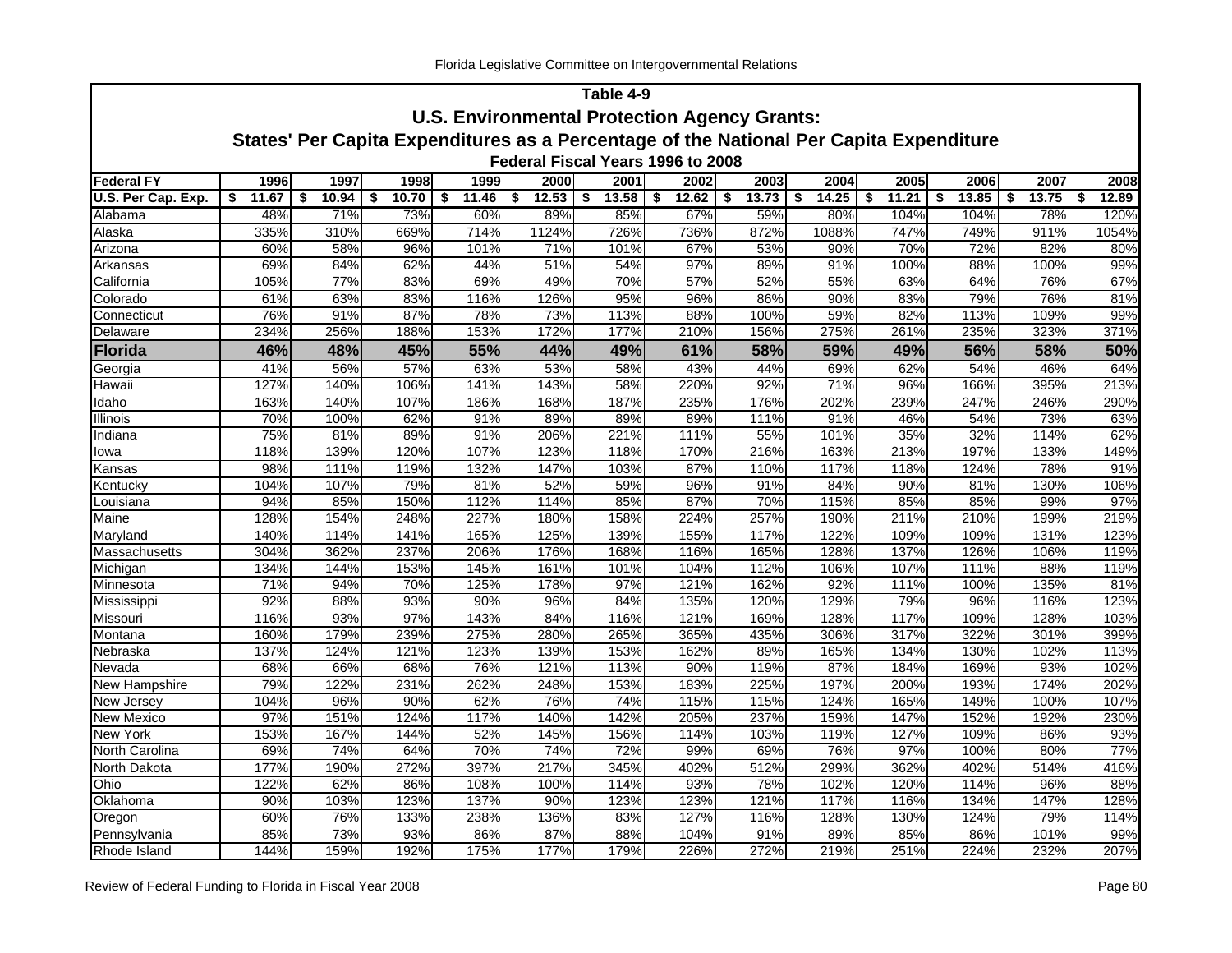|                    |       |            |       | <b>U.S. Environmental Protection Agency Grants:</b><br>States' Per Capita Expenditures as a Percentage of the National Per Capita Expenditure |       |      | Table 4-9<br>Federal Fiscal Years 1996 to 2008 |       |     |       |      |       |      |       |       |       |       |
|--------------------|-------|------------|-------|-----------------------------------------------------------------------------------------------------------------------------------------------|-------|------|------------------------------------------------|-------|-----|-------|------|-------|------|-------|-------|-------|-------|
| <b>Federal FY</b>  | 1996  | 1997       | 1998  | 19991                                                                                                                                         |       | 2000 | 2001                                           | 2002  |     | 2003  |      | 2004  |      | 2005  | 2006  | 2007  | 2008  |
| U.S. Per Cap. Exp. | 11.67 | 10.94<br>Ъ | 10.70 | 11.46<br>- 56                                                                                                                                 | 12.53 |      | 13.58                                          | 12.62 | -\$ | 13.73 | - \$ | 14.25 | - \$ | 11.21 | 13.85 | 13.75 | 12.89 |
| South Carolina     | 64%   | 71%        | 41%   | 97%                                                                                                                                           | 108%  |      | 97%                                            | 71%   |     | 77%   |      | 78%   |      | 98%   | 94%   | 61%   | 66%   |
| South Dakota       | 176%  | 297%       | 242%  | 275%                                                                                                                                          | 245%  |      | 200%                                           | 220%  |     | 353%  |      | 331%  |      | 366%  | 360%  | 243%  | 255%  |
| Tennessee          | 62%   | 79%        | 72%   | 61%                                                                                                                                           |       | 56%  | 46%                                            | 51%   |     | 61%   |      | 81%   |      | 95%   | 94%   | 53%   | 63%   |
| <b>Texas</b>       | 62%   | 55%        | 61%   | 72%                                                                                                                                           |       | 63%  | 63%                                            | 67%   |     | 70%   |      | 81%   |      | 62%   | 87%   | 103%  | 111%  |
| Utah               | 257%  | 213%       | 117%  | 101%                                                                                                                                          |       | 93%  | 133%                                           | 130%  |     | 101%  |      | 82%   |      | 100%  | 99%   | 107%  | 114%  |
| Vermont            | 193%  | 184%       | 244%  | 408%                                                                                                                                          | 390%  |      | 228%                                           | 330%  |     | 309%  |      | 295%  |      | 333%  | 359%  | 319%  | 285%  |
| Virginia           | 80%   | 80%        | 96%   | 88%                                                                                                                                           |       | 62%  | 112%                                           | 111%  |     | 88%   |      | 86%   |      | 93%   | 92%   | 74%   | 76%   |
| Washington         | 94%   | 93%        | 125%  | 112%                                                                                                                                          |       | 78%  | 81%                                            | 128%  |     | 125%  |      | 97%   |      | 139%  | 125%  | 110%  | 125%  |
| West Virginia      | 170%  | 188%       | 232%  | 279%                                                                                                                                          | 330%  |      | 315%                                           | 198%  |     | 254%  |      | 179%  |      | 255%  | 235%  | 171%  | 193%  |
| Wisconsin          | 84%   | 113%       | 79%   | 150%                                                                                                                                          |       | 84%  | 69%                                            | 108%  |     | 180%  |      | 157%  |      | 107%  | 101%  | 126%  | 113%  |
| Wyoming            | 255%  | 396%       | 327%  | 247%                                                                                                                                          | 224%  |      | 216%                                           | 349%  |     | 440%  |      | 358%  |      | 283%  | 332%  | 318%  | 377%  |

Data Sources:

"Federal Aid to States" annual reports. U.S. Bureau of the Census.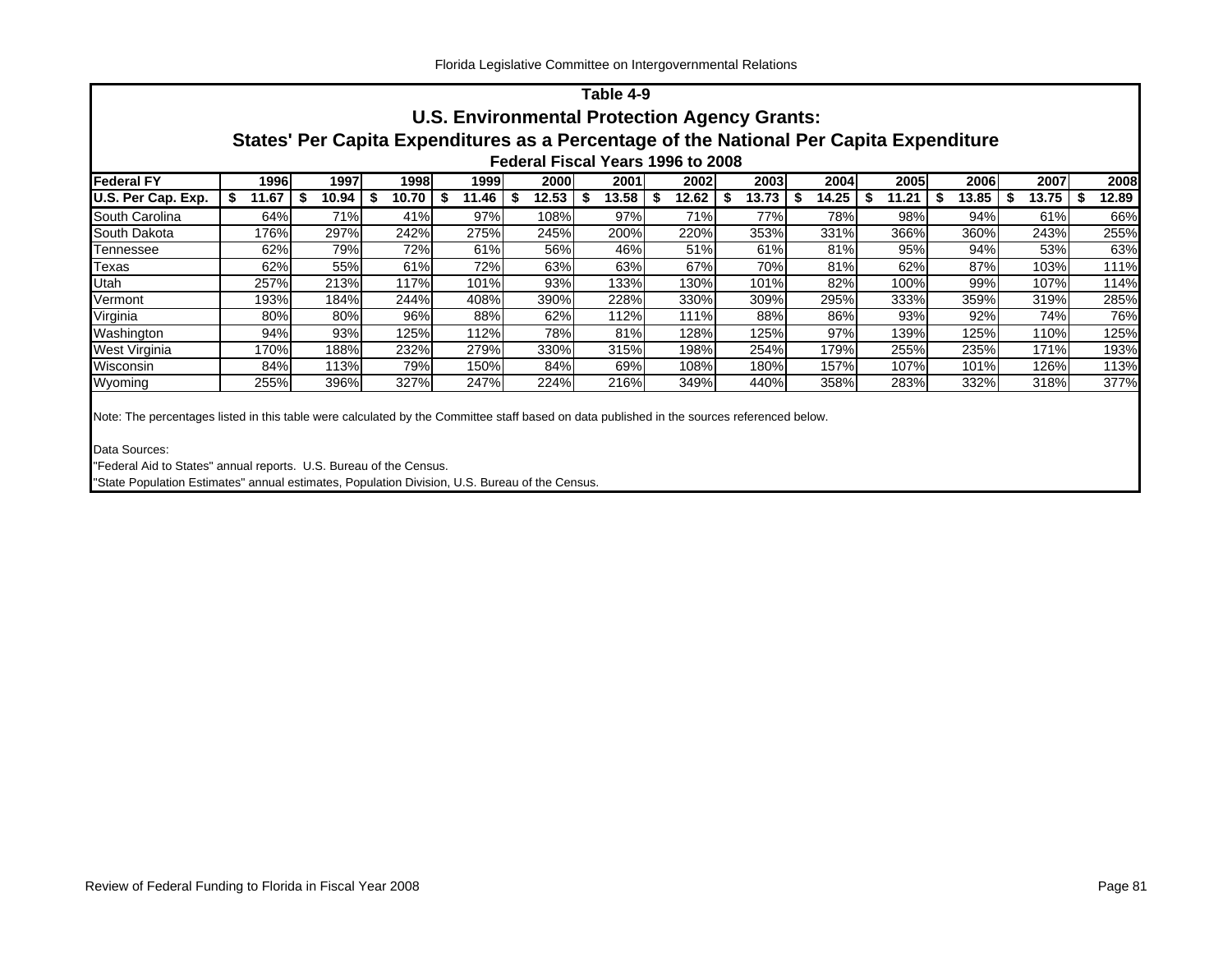|                        |             |             |             |                                                                                        |             | <b>Table 4-10</b>                 |              |              |              |             |              |            |              |
|------------------------|-------------|-------------|-------------|----------------------------------------------------------------------------------------|-------------|-----------------------------------|--------------|--------------|--------------|-------------|--------------|------------|--------------|
|                        |             |             |             | <b>Equal Employment Opportunity Commission Grants:</b>                                 |             |                                   |              |              |              |             |              |            |              |
|                        |             |             |             | States' Per Capita Expenditures as a Percentage of the National Per Capita Expenditure |             |                                   |              |              |              |             |              |            |              |
|                        |             |             |             |                                                                                        |             |                                   |              |              |              |             |              |            |              |
|                        |             |             |             |                                                                                        |             | Federal Fiscal Years 1996 to 2008 |              |              |              |             |              |            |              |
| <b>Federal FY</b>      | 1996        | 1997        | 1998        | 1999                                                                                   | 2000        | 2001                              | 2002         | 2003         | 2004         | 2005        | 2006         | 2007       | 2008         |
| U.S. Per Cap. Exp.     | \$<br>0.09  | 0.09<br>\$  | \$<br>0.11  | \$<br>0.11                                                                             | \$<br>0.09  | \$<br>0.11                        | \$<br>0.11   | 0.11<br>\$   | \$<br>0.10   | \$<br>0.10  | 0.09<br>\$   | \$<br>0.11 | \$<br>0.24   |
| Alabama                | 0%          | 0%          | 0%          | 0%                                                                                     | 0%          | 0%                                | 0%           | 0%           | 0%           | 0%          | 0%           | 0%         | 0%           |
| Alaska                 | 333%        | 292%        | 299%        | 508%                                                                                   | 379%        | 289%                              | 158%         | 281%         | 227%         | 234%        | 247%         | 269%       | 133%<br>96%  |
| Arizona<br>Arkansas    | 99%<br>0%   | 98%<br>0%   | 75%<br>0%   | 107%<br>0%                                                                             | 119%<br>0%  | 64%<br>0%                         | 74%<br>0%    | 73%<br>0%    | 62%<br>0%    | 69%<br>0%   | 81%<br>0%    | 76%<br>0%  | 0%           |
| California             | 98%         | 85%         | 85%         | 124%                                                                                   | 95%         | 65%                               | 83%          | 82%          | 89%          | 41%         | 71%          | 96%        | 78%          |
| Colorado               | 111%        | 123%        | 160%        | 151%                                                                                   | 55%         | 506%                              | 92%          | 130%         | 92%          | 63%         | 63%          | 69%        | 72%          |
| Connecticut            | 165%        | 87%         | 156%        | 110%                                                                                   | 179%        | 151%                              | 225%         | 174%         | 217%         | 224%        | 272%         | 264%       | 308%         |
| Delaware               | 117%        | 148%        | 57%         | 80%                                                                                    | 169%        | 290%                              | 149%         | 115%         | 327%         | 1428%       | 965%         | 454%       | 555%         |
| Florida                | 76%         | 73%         | 71%         | 55%                                                                                    | 78%         | 79%                               | 71%          | 71%          | 93%          | 91%         | 72%          | 60%        | 77%          |
| Georgia                | 20%         | 16%         | 13%         | 13%                                                                                    | 12%         | 16%                               | 20%          | 21%          | 21%          | 14%         | 30%          | 5%         | 13%          |
| Hawaii                 | 103%        | 81%         | 162%        | 170%                                                                                   | 182%        | 84%                               | 111%         | 110%         | 0%           | 115%        | 169%         | 39%        | 116%         |
| Idaho                  | 224%        | 216%        | 201%        | 205%                                                                                   | 153%        | 178%                              | 266%         | 241%         | 220%         | 165%        | 247%         | 173%       | 267%         |
| <b>Illinois</b>        | 104%        | 126%        | 112%        | 153%                                                                                   | 162%        | 104%                              | 173%         | 174%         | 123%         | 64%         | 122%         | 97%        | 122%         |
| Indiana                | 86%         | 63%         | 42%         | 55%                                                                                    | 53%         | 87%                               | 81%          | 80%          | 69%          | 95%         | 80%          | 55%        | 112%         |
| lowa                   | 144%        | 251%        | 206%        | 267%                                                                                   | 115%        | 202%                              | 560%         | 560%         | 286%         | 229%        | 240%         | 263%       | 345%         |
| Kansas                 | 157%        | 158%        | 163%        | 147%                                                                                   | 77%         | 155%                              | 110%         | 110%         | 130%         | 114%        | 141%         | 122%       | 165%         |
| Kentucky               | 56%         | 63%         | 65%         | 76%                                                                                    | 49%         | 53%                               | 12%          | 37%          | 38%          | 49%         | 43%          | 60%        | 65%          |
| ouisiana.              | 7%          | 7%          | 0%          | 1%                                                                                     | 0%          | 1%                                | 0%           | 0%           | 0%           | 10%         | 13%          | 8%         | 11%          |
| Maine                  | 181%        | 236%        | 217%        | 342%                                                                                   | 235%        | 893%                              | 188%         | 187%         | 164%         | 193%        | 132%         | 130%       | 109%         |
| Maryland               | 167%        | 133%        | 146%        | 94%                                                                                    | 127%        | 159%                              | 112%         | 111%         | 147%         | 167%        | 97%          | 116%       | 103%         |
| Massachusetts          | 185%        | 174%        | 183%        | 205%                                                                                   | 321%        | 23%                               | 198%         | 198%         | 176%         | 220%        | 154%         | 279%       | 90%          |
| Michigan               | 101%        | 174%        | 129%        | 126%                                                                                   | 21%         | 40%                               | 57%          | 57%          | 89%          | 92%         | 132%         | 95%        | 89%          |
| Minnesota              | 63%         | 78%         | 118%        | 122%                                                                                   | 76%         | 94%                               | 296%         | 299%         | 132%         | 100%        | 101%         | 89%        | 47%          |
| Mississippi            | 0%          | 0%          | 0%          | 0%                                                                                     | 0%          | 0%                                | 0%           | 0%           | 0%           | 0%          | 0%           | 0%         | 0%           |
| <b>Missouri</b>        | 56%         | 108%        | 141%        | 138%                                                                                   | 72%         | 106%                              | 116%         | 116%         | 196%         | 70%         | 151%         | 151%       | 172%         |
| Montana                | 186%        | 344%        | 362%        | 259%                                                                                   | 297%        | 248%                              | 252%         | 246%         | 222%         | 291%        | 414%         | 207%       | 354%         |
| Nebraska               | 254%        | 341%        | 270%        | 295%                                                                                   | 443%        | 116%                              | 357%         | 517%         | 250%         | 314%        | 404%         | 263%       | 378%         |
| Nevada                 | 407%        | 330%        | 277%        | 377%                                                                                   | 325%        | 395%                              | 297%         | 288%         | 104%         | 540%        | 33%          | 248%       | 219%         |
| New Hampshire          | 52%         | 107%        | 93%         | 82%                                                                                    | 34%         | 65%                               | 65%          | 79%          | 59%          | 75%         | 106%         | 69%        | 103%         |
| <b>New Jersey</b>      | 63%         | 81%         | 66%         | 67%                                                                                    | 92%         | 60%                               | 29%          | 29%          | 103%         | 58%         | 60%          | 48%<br>67% | 55%          |
| New Mexico<br>New York | 92%<br>107% | 133%<br>64% | 67%<br>140% | 115%<br>83%                                                                            | 117%<br>68% | 154%<br>87%                       | 146%<br>108% | 145%<br>105% | 194%<br>139% | 96%<br>108% | 183%<br>130% | 110%       | 191%<br>124% |
| North Carolina         | 23%         | 28%         | 5%          | 7%                                                                                     | 23%         | 23%                               | 16%          | 16%          | 12%          | 7%          | 9%           | 11%        | 1%           |
| North Dakota           | 3801%       | 3750%       | 2752%       | 232%                                                                                   | 232%        | 192%                              | 223%         | 223%         | 284%         | 230%        | 201%         | 257%       | 313%         |
| Ohio                   | 0%          | 0%          | 0%          | 189%                                                                                   | 178%        | 190%                              | 150%         | 150%         | 82%          | 224%        | 124%         | 281%       | 123%         |
| Oklahoma               | 120%        | 119%        | 100%        | 107%                                                                                   | 70%         | 119%                              | 106%         | 109%         | 94%          | 114%        | 112%         | 86%        | 179%         |
| Oregon                 | 213%        | 124%        | 173%        | 172%                                                                                   | 109%        | 125%                              | 161%         | 159%         | 149%         | 130%        | 144%         | 134%       | 157%         |
| Pennsylvania           | 105%        | 128%        | 115%        | 70%                                                                                    | 213%        | 175%                              | 116%         | 116%         | 171%         | 240%        | 98%          | 164%       | 82%          |
| Rhode Island           | 130%        | 153%        | 125%        | 66%                                                                                    | 63%         | 194%                              | 98%          | 97%          | 176%         | 187%        | 191%         | 149%       | 194%         |
| South Carolina         | 152%        | 98%         | 132%        | 135%                                                                                   | 163%        | 169%                              | 138%         | 137%         | 168%         | 202%        | 208%         | 105%       | 83%          |
| South Dakota           | 244%        | 288%        | 218%        | 234%                                                                                   | 183%        | 254%                              | 256%         | 255%         | 174%         | 210%        | 255%         | 139%       | 181%         |
| Tennessee              | 70%         | 46%         | 60%         | 42%                                                                                    | 46%         | 40%                               | 57%          | 58%          | 76%          | 33%         | 49%          | 42%        | 51%          |
| Texas                  | 38%         | 61%         | 43%         | 36%                                                                                    | 49%         | 47%                               | 27%          | 27%          | 21%          | 45%         | 37%          | 36%        | 43%          |
| Utah                   | 99%         | 175%        | 87%         | 114%                                                                                   | 153%        | 121%                              | 125%         | 124%         | 136%         | 145%        | 92%          | 146%       | 148%         |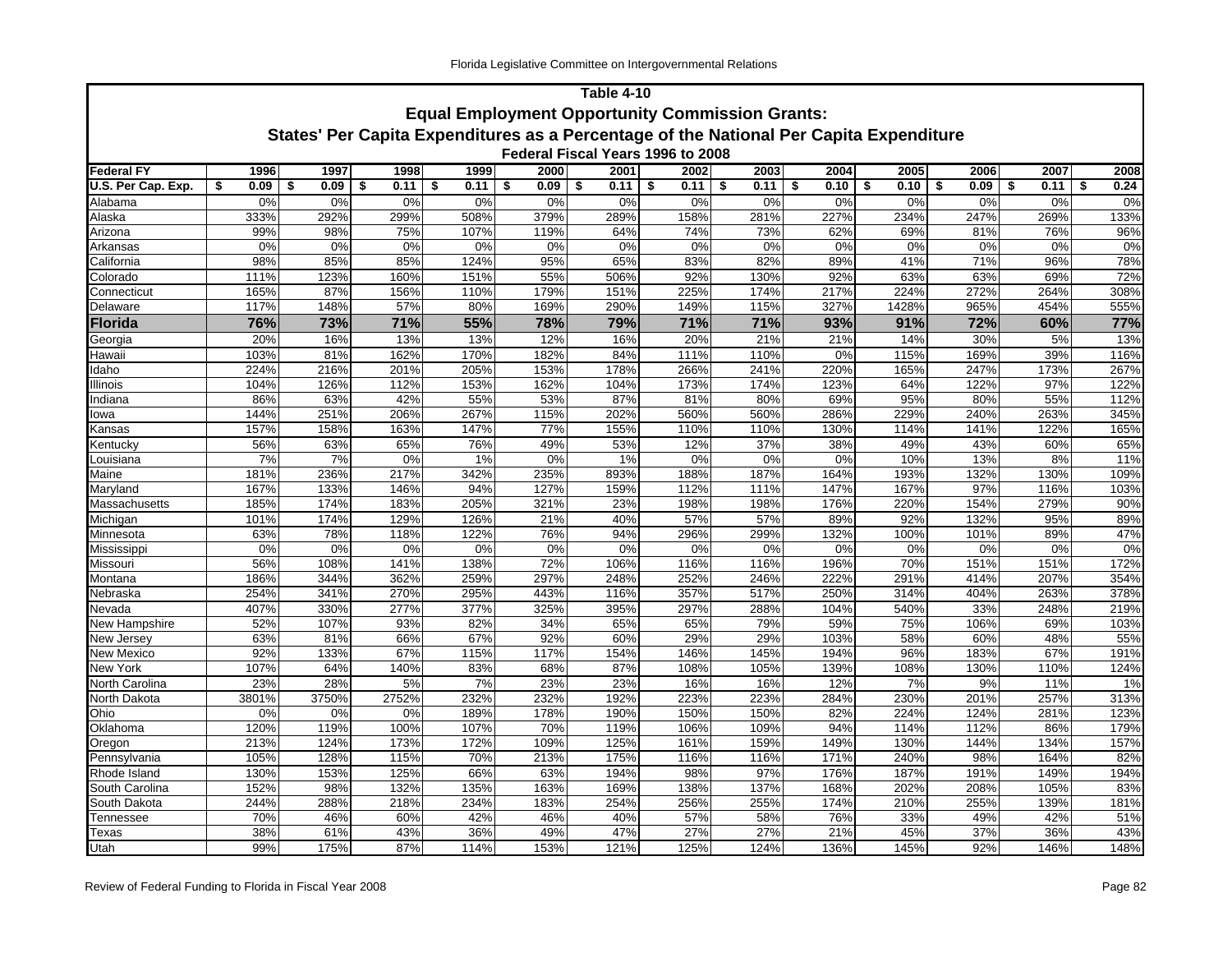#### **Equal Employment Opportunity Commission Grants: States' Per Capita Expenditures as a Percentage of the National Per Capita Expenditure Federal Fiscal Years 1996 to 2008Table 4-10**

|                            |      |      |               |       | - 69669 - 696 |               | TUATU TUUU LU LUUU |      |      |      |        |      |      |
|----------------------------|------|------|---------------|-------|---------------|---------------|--------------------|------|------|------|--------|------|------|
| <b>Federal FY</b>          | 1996 | 1997 | 1998          | 19991 | 2000          | 2001          | 2002               | 2003 | 2004 | 2005 | 2006   | 2007 | 2008 |
| <b>IU.S. Per Cap. Exp.</b> | 0.09 | 0.09 | $0.1^{\circ}$ | 0.11  | 0.09          | $0.1^{\circ}$ |                    | 0.11 | 0.10 | 0.10 | 0.09   | 0.11 | 0.24 |
| Vermont                    | 57%  | 59%  | 107%          | 110%  | 62%           | 81%           | 106%               | 100% | 97%  | 99%  | $17\%$ | 82%  | 136% |
| Virginia                   | 62%  | 59%  | 37%           | 27%   | 14%           | 38%           | 23%                | 27%  | 24%  | 28%  | 90%    | 67%  | 29%  |
| Washington                 | 46%  | 148% | 120%          | 120%  | 70%           | 136%          | 114%               | 107% | 89%  | 12%  | 94%    | 105% | 124% |
| West Virginia              | 52%  | 75%  | 108%          | 97%   | 101%          | 88%           | 68%                | 68%  | 77%  | 140% | 103%   | 97%  | 151% |
| Wisconsin                  | 198% | 80%  | 232%          | 85%   | 237%          | 176%          | 183%               | 126% | 228% | 44%  | 305%   | 124% | 407% |
| Wyoming                    | 46%  | 198% | 173%          | 210%  | 273%          | 271%          | 67%                | 137% | 225% | 194% | 125%   | 213% | 216% |

Note: The percentages listed in this table were calculated by the Committee staff based on data published in the sources referenced below.

Data Sources:

"Federal Aid to States" annual reports. U.S. Bureau of the Census.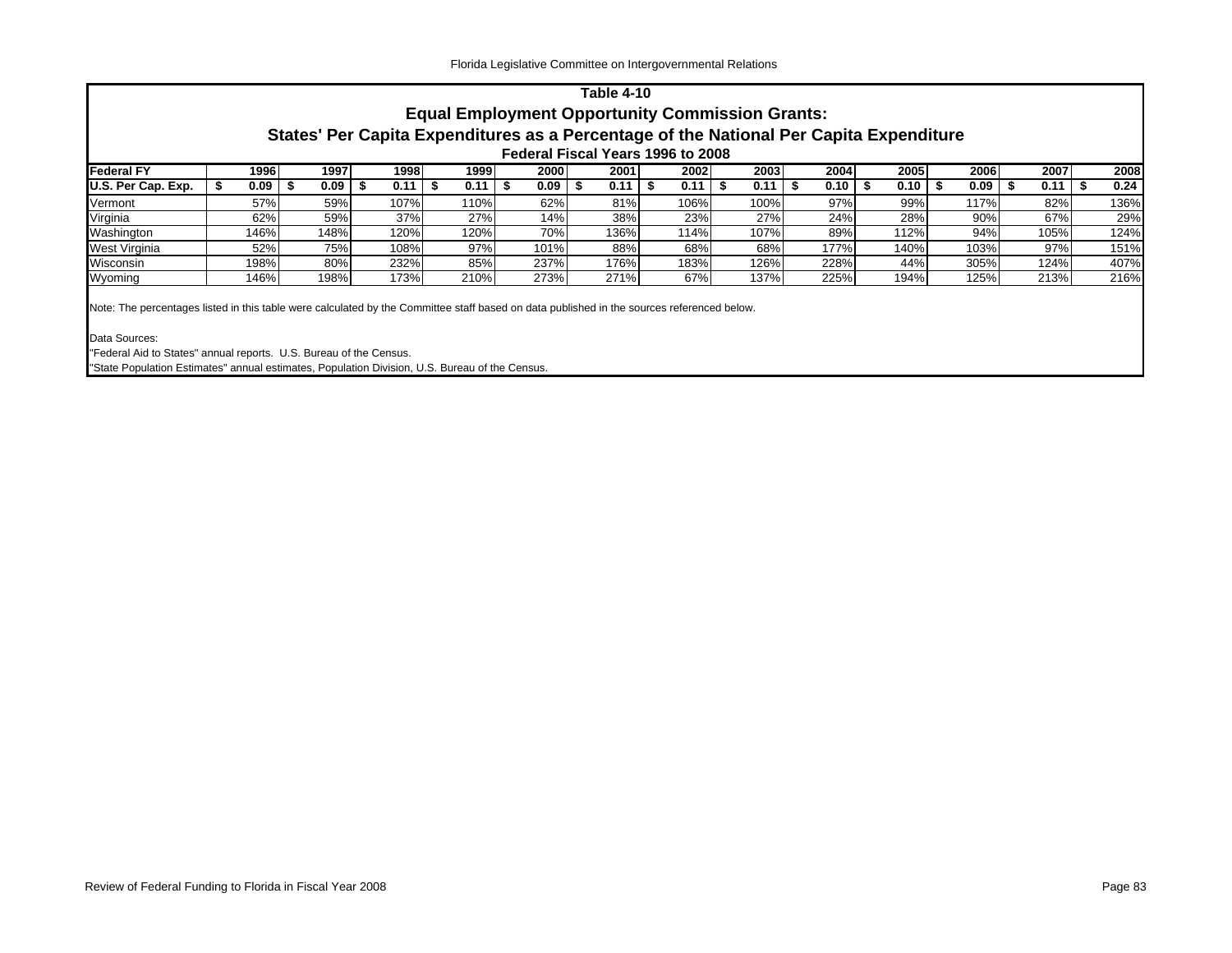|                      |            |             |            |                                                    |                                   | <b>Table 4-11</b> |             |                          |                          |                          |                                                                                        |                          |                          |
|----------------------|------------|-------------|------------|----------------------------------------------------|-----------------------------------|-------------------|-------------|--------------------------|--------------------------|--------------------------|----------------------------------------------------------------------------------------|--------------------------|--------------------------|
|                      |            |             |            | <b>Federal Emergency Management Agency Grants:</b> |                                   |                   |             |                          |                          |                          |                                                                                        |                          |                          |
|                      |            |             |            |                                                    |                                   |                   |             |                          |                          |                          | States' Per Capita Expenditures as a Percentage of the National Per Capita Expenditure |                          |                          |
|                      |            |             |            |                                                    | Federal Fiscal Years 1996 to 2008 |                   |             |                          |                          |                          |                                                                                        |                          |                          |
|                      |            |             |            |                                                    |                                   |                   |             |                          |                          |                          |                                                                                        |                          |                          |
| <b>Federal FY</b>    | 1996       | 1997        | 1998       | 1999                                               | 2000                              | 2001              | 2002        | 2003                     | 2004                     | 2005                     | 2006                                                                                   | 2007                     | 2008                     |
| U.S. Per Cap. Exp.   | \$<br>5.24 | \$<br>18.62 | \$<br>5.49 | \$<br>6.85                                         | 7.01<br>\$                        | \$<br>8.58        | \$<br>11.09 |                          | $\blacksquare$           |                          | $\blacksquare$                                                                         |                          | $\blacksquare$           |
| Alabama              | 231%       | 55%         | 175%       | 210%                                               | 184%                              | 132%              | 54%         |                          | $\blacksquare$           |                          | $\blacksquare$                                                                         |                          |                          |
| Alaska               | 366%       | 157%        | 284%       | 94%                                                | 130%                              | 69%               | 92%         | $\blacksquare$           | $\blacksquare$           | $\blacksquare$           | $\overline{\phantom{0}}$                                                               | $\overline{\phantom{0}}$ | $\overline{\phantom{a}}$ |
| Arizona              | 29%        | 44%         | 75%        | 35%                                                | 46%                               | 13%               | 23%         |                          |                          |                          |                                                                                        |                          |                          |
| Arkansas             | 96%        | 79%         | 59%        | 91%                                                | 40%                               | 759%              | 70%         | $\blacksquare$           | $\sim$                   | $\sim$                   | $\blacksquare$                                                                         | $\blacksquare$           | $\overline{\phantom{a}}$ |
| California           | 261%       | 339%        | 138%       | 241%                                               | 220%                              | 168%              | 140%        | $\blacksquare$           | $\overline{\phantom{a}}$ | $\blacksquare$           | $\blacksquare$                                                                         | $\blacksquare$           | $\blacksquare$           |
| Colorado             | 27%        | 24%         | 32%        | 30%                                                | 38%                               | 38%               | 41%         | $\mathbf{r}$             | $\overline{a}$           | $\overline{a}$           | $\overline{a}$                                                                         | $\overline{a}$           | $\overline{\phantom{a}}$ |
| Connecticut          | 10%        | 21%         | 13%        | 14%                                                | 16%                               | 8%                | 8%          | $\blacksquare$           | $\blacksquare$           | $\overline{a}$           | $\overline{a}$                                                                         | $\overline{\phantom{0}}$ | $\blacksquare$           |
| Delaware             | 123%       | 3%          | 106%       | 60%                                                | 72%                               | 60%               | 30%         |                          |                          |                          |                                                                                        |                          |                          |
| <b>Florida</b>       | 182%       | 37%         | 162%       | 163%                                               | 187%                              | 112%              | 96%         |                          |                          |                          | <b>Refer to Homeland Security</b>                                                      |                          |                          |
| Georgia              | 108%       | 198%        | 181%       | 103%                                               | 123%                              | 47%               | 32%         | $\overline{\phantom{a}}$ |                          |                          | $\overline{\phantom{a}}$                                                               | $\blacksquare$           | $\overline{\phantom{a}}$ |
| Hawaii               | 322%       | 116%        | 266%       | 61%                                                | 53%                               | 82%               | 31%         | $\overline{\phantom{a}}$ | $\overline{\phantom{a}}$ | $\overline{\phantom{a}}$ | $\blacksquare$                                                                         | $\blacksquare$           | $\blacksquare$           |
| ldaho                | 186%       | 205%        | 195%       | 60%                                                | 53%                               | 32%               | 20%         | $\sim$                   | $\sim$                   | $\blacksquare$           | $\blacksquare$                                                                         | $\overline{a}$           | $\blacksquare$           |
| Illinois             | 51%        | 52%         | 58%        | 53%                                                | 29%                               | 27%               | 11%         | $\overline{a}$           | $\overline{\phantom{a}}$ | $\overline{a}$           | $\overline{a}$                                                                         | $\overline{a}$           | $\overline{\phantom{a}}$ |
| Indiana              | 30%        | 22%         | 49%        | 45%                                                | 11%                               | 18%               | 14%         |                          | $\overline{\phantom{a}}$ | $\overline{\phantom{a}}$ | $\overline{a}$                                                                         |                          | $\blacksquare$           |
| owa                  | 106%       | 36%         | 110%       | 107%                                               | 119%                              | 57%               | 45%         | $\overline{\phantom{a}}$ | $\blacksquare$           | $\blacksquare$           | $\blacksquare$                                                                         | $\blacksquare$           | $\overline{\phantom{a}}$ |
| Kansas               | 73%        | 8%          | 68%        | 112%                                               | 54%                               | 48%               | 146%        | $\blacksquare$           | $\sim$                   | $\overline{\phantom{a}}$ | $\overline{\phantom{a}}$                                                               | $\overline{\phantom{a}}$ | $\overline{\phantom{a}}$ |
| Kentucky             | 81%        | 180%        | 199%       | 53%                                                | 59%                               | 39%               | 46%         | $\blacksquare$           | $\blacksquare$           | $\blacksquare$           | $\blacksquare$                                                                         | $\blacksquare$           | $\blacksquare$           |
| _ouisiana            | 97%        | 22%         | 69%        | 130%                                               | 60%                               | 157%              | 44%         | $\blacksquare$           | $\blacksquare$           | $\blacksquare$           | $\blacksquare$                                                                         | $\blacksquare$           | $\overline{\phantom{a}}$ |
| Maine                | 54%        | 61%         | 449%       | 226%                                               | 111%                              | 67%               | 34%         |                          |                          | $\overline{\phantom{a}}$ | $\overline{\phantom{0}}$                                                               | $\overline{a}$           | $\overline{\phantom{a}}$ |
| Maryland             | 81%        | 9%          | 26%        | 16%                                                | 29%                               | 37%               | 16%         | $\overline{\phantom{a}}$ | $\blacksquare$           | $\blacksquare$           | $\blacksquare$                                                                         | $\blacksquare$           | $\overline{\phantom{a}}$ |
| Massachusetts        | 60%        | 47%         | 39%        | 27%                                                | 29%                               | 34%               | 27%         | $\blacksquare$           | $\overline{\phantom{a}}$ | $\overline{\phantom{a}}$ | $\blacksquare$                                                                         | $\blacksquare$           | $\blacksquare$           |
| Michigan             | 11%        | 19%         | 72%        | 39%                                                | 21%                               | 82%               | 7%          | $\blacksquare$           | $\blacksquare$           | $\blacksquare$           | $\blacksquare$                                                                         | $\blacksquare$           | $\blacksquare$           |
| Minnesota            | 36%        | 336%        | 520%       | 219%                                               | 133%                              | 109%              | 77%         | $\blacksquare$           | $\blacksquare$           | $\blacksquare$           | $\blacksquare$                                                                         | $\blacksquare$           | $\blacksquare$           |
| Mississippi          | 40%        | 12%         | 26%        | 151%                                               | 95%                               | 126%              | 71%         |                          | $\blacksquare$           | $\blacksquare$           | $\blacksquare$                                                                         |                          | $\blacksquare$           |
| Missouri             | 97%        | 16%         | 41%        | 42%                                                | 30%                               | 16%               | 96%         | $\blacksquare$           | $\overline{\phantom{a}}$ | $\overline{\phantom{a}}$ | $\overline{\phantom{a}}$                                                               | $\overline{\phantom{a}}$ | $\overline{\phantom{a}}$ |
| Montana              | 70%        | 29%         | 121%       | 32%                                                | 291%                              | 200%              | 199%        | $\overline{\phantom{a}}$ | $\sim$                   | $\blacksquare$           | $\overline{\phantom{a}}$                                                               | $\overline{\phantom{a}}$ | $\blacksquare$           |
| Nebraska             | 151%       | $-57%$      | 354%       | 117%                                               | 65%                               | 50%               | 32%         | $\overline{\phantom{a}}$ | $\blacksquare$           | $\overline{a}$           | $\overline{\phantom{a}}$                                                               | ÷,                       | $\overline{\phantom{a}}$ |
| Nevada               | 20%        | 132%        | 47%        | 39%                                                | 32%                               | 16%               | 8%          | $\overline{a}$           | $\overline{a}$           | $\overline{a}$           | $\overline{a}$                                                                         | $\overline{a}$           | $\overline{\phantom{a}}$ |
| <b>New Hampshire</b> | 42%        | 40%         | 103%       | 119%                                               | 44%                               | 50%               | 33%         | $\overline{a}$           | $\blacksquare$           | $\overline{\phantom{a}}$ | $\blacksquare$                                                                         | $\overline{a}$           | $\blacksquare$           |
| New Jersey           | 75%        | 18%         | 12%        | 9%                                                 | 74%                               | 41%               | 86%         | $\blacksquare$           | $\sim$                   | $\blacksquare$           | $\blacksquare$                                                                         | $\blacksquare$           | $\blacksquare$           |
| <b>New Mexico</b>    | 33%        | 13%         | 29%        | 21%                                                | 45%                               | 52%               | 26%         | $\overline{\phantom{a}}$ | $\sim$                   | $\overline{\phantom{a}}$ | $\overline{\phantom{a}}$                                                               | $\blacksquare$           | $\blacksquare$           |
| <b>New York</b>      | 46%        | 42%         | 56%        | 50%                                                | 55%                               | 124%              | 580%        | $\blacksquare$           | $\blacksquare$           | $\overline{\phantom{a}}$ | $\blacksquare$                                                                         | $\overline{a}$           | $\blacksquare$           |
| North Carolina       | 65%        | 298%        | 120%       | 137%                                               | 509%                              | 341%              | 133%        | $\blacksquare$           | $\blacksquare$           | $\blacksquare$           | $\blacksquare$                                                                         | $\blacksquare$           | $\overline{\phantom{a}}$ |
| North Dakota         | 355%       | 2415%       | 2088%      | 2001%                                              | 1536%                             | 1236%             | 532%        |                          | $\overline{a}$           |                          | $\overline{\phantom{0}}$                                                               | $\overline{a}$           | $\overline{\phantom{a}}$ |
| Ohio                 | 22%        | 47%         | 43%        | 32%                                                | 19%                               | 14%               | 9%          | $\overline{\phantom{a}}$ | $\blacksquare$           | $\overline{\phantom{a}}$ | $\overline{\phantom{a}}$                                                               | $\overline{\phantom{a}}$ | $\overline{\phantom{a}}$ |
| Oklahoma             | 42%        | 7%          | 20%        | 188%                                               | 66%                               | 468%              | 315%        | $\blacksquare$           | $\overline{\phantom{a}}$ | $\overline{\phantom{a}}$ | $\blacksquare$                                                                         | $\overline{\phantom{a}}$ | $\blacksquare$           |
| Oregon               | 157%       | 97%         | 133%       | 90%                                                | 79%                               | 48%               | 37%         | $\blacksquare$           | $\blacksquare$           | $\blacksquare$           | $\blacksquare$                                                                         | $\overline{a}$           | $\blacksquare$           |
| Pennsylvania         | 124%       | 17%         | 37%        | 20%                                                | 37%                               | 19%               | 12%         | $\blacksquare$           | $\blacksquare$           | $\overline{a}$           | $\overline{\phantom{0}}$                                                               | $\overline{\phantom{0}}$ | $\blacksquare$           |
| Rhode Island         | 77%        | 23%         | 20%        | 6%                                                 | 29%                               | 37%               | 16%         |                          | $\blacksquare$           | $\overline{\phantom{a}}$ | $\overline{a}$                                                                         |                          | $\blacksquare$           |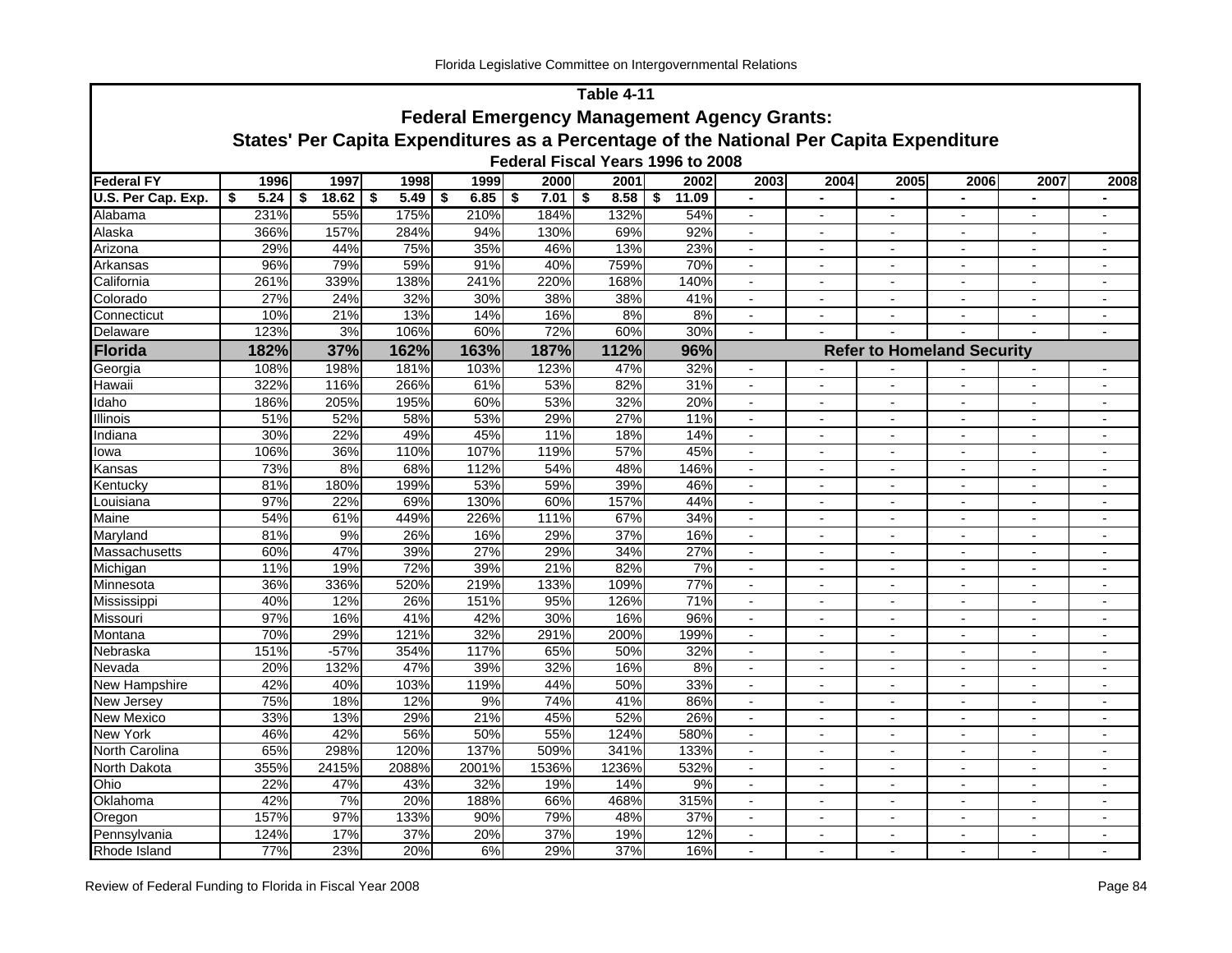|                    |   |      |   |       |    |      |            |            |      | Table 4-11 |   | Federal Fiscal Years 1996 to 2008 | <b>Federal Emergency Management Agency Grants:</b> |                          |                          | States' Per Capita Expenditures as a Percentage of the National Per Capita Expenditure |                          |                          |
|--------------------|---|------|---|-------|----|------|------------|------------|------|------------|---|-----------------------------------|----------------------------------------------------|--------------------------|--------------------------|----------------------------------------------------------------------------------------|--------------------------|--------------------------|
| <b>Federal FY</b>  |   | 1996 |   | 1997  |    | 1998 | 1999       | 2000       |      | 2001       |   | 2002                              | 2003                                               | 2004                     | 2005                     | 2006                                                                                   | 2007                     | 2008                     |
| U.S. Per Cap. Exp. | S | 5.24 | ъ | 18.62 | £. | 5.49 | \$<br>6.85 | \$<br>7.01 | - \$ | 8.58       | S | 11.09                             |                                                    |                          |                          |                                                                                        |                          |                          |
| South Carolina     |   | 57%  |   | 24%   |    | 26%  | 23%        | 111%       |      | 38%        |   | 16%                               | $\overline{\phantom{0}}$                           | $\overline{\phantom{0}}$ | $\overline{\phantom{0}}$ | $\overline{\phantom{0}}$                                                               | $\overline{\phantom{0}}$ | $\overline{\phantom{0}}$ |
| South Dakota       |   | 426% |   | 757%  |    | 454% | 250%       | 123%       |      | 162%       |   | 85%                               | $\overline{\phantom{0}}$                           | $\overline{\phantom{0}}$ |                          | $\overline{\phantom{0}}$                                                               | $\overline{\phantom{0}}$ | $\overline{\phantom{0}}$ |
| Tennessee          |   | 22%  |   | 21%   |    | 83%  | 103%       | 82%        |      | 35%        |   | 28%                               | $\overline{\phantom{0}}$                           | ۰                        |                          |                                                                                        | $\overline{\phantom{0}}$ | $\overline{\phantom{0}}$ |
| <b>Texas</b>       |   | 23%  |   | 11%   |    | 10%  | 82%        | 35%        |      | 130%       |   | 76%                               | $\overline{\phantom{0}}$                           |                          |                          |                                                                                        |                          |                          |
| Utah               |   | 62%  |   | 17%   |    | 73%  | 55%        | 39%        |      | 51%        |   | 32%                               | $\overline{\phantom{0}}$                           | $\overline{\phantom{0}}$ | $\overline{\phantom{a}}$ | $\overline{\phantom{0}}$                                                               | $\overline{\phantom{0}}$ | $\overline{\phantom{0}}$ |
| Vermont            |   | 188% |   | 62%   |    | 362% | 254%       | 119%       |      | 97%        |   | 56%                               | $\overline{\phantom{0}}$                           | $\overline{\phantom{0}}$ | -                        | $\overline{\phantom{0}}$                                                               | $\overline{\phantom{0}}$ |                          |
| Virginia           |   | 74%  |   | 35%   |    | 33%  | 39%        | 61%        |      | 34%        |   | 34%                               | $\overline{\phantom{0}}$                           | $\overline{\phantom{0}}$ | $\overline{\phantom{a}}$ | $\overline{\phantom{0}}$                                                               | $\overline{\phantom{0}}$ |                          |
| Washington         |   | 186% |   | 148%  |    | 274% | 84%        | 92%        |      | 40%        |   | 37%                               | $\blacksquare$                                     | $\overline{\phantom{0}}$ | $\overline{\phantom{a}}$ | $\blacksquare$                                                                         | $\overline{\phantom{0}}$ |                          |
| West Virginia      |   | 282% |   | 130%  |    | 143% | 114%       | 79%        |      | 130%       |   | 248%                              | $\overline{\phantom{0}}$                           | $\overline{\phantom{0}}$ | -                        | $\overline{\phantom{0}}$                                                               | $\overline{\phantom{0}}$ |                          |
| Wisconsin          |   | 36%  |   | 40%   |    | 36%  | 53%        | 36%        |      | 39%        |   | 47%                               | $\overline{\phantom{0}}$                           | -                        | $\overline{\phantom{0}}$ | $\overline{\phantom{0}}$                                                               | $\overline{\phantom{0}}$ | $\overline{\phantom{0}}$ |
| Wyoming            |   | 46%  |   | 11%   |    | 50%  | 52%        | 53%        |      | 78%        |   | 85%                               |                                                    |                          | -                        | $\overline{\phantom{0}}$                                                               | $\overline{\phantom{0}}$ |                          |

Data Sources:

"Federal Aid to States" annual reports. U.S. Bureau of the Census.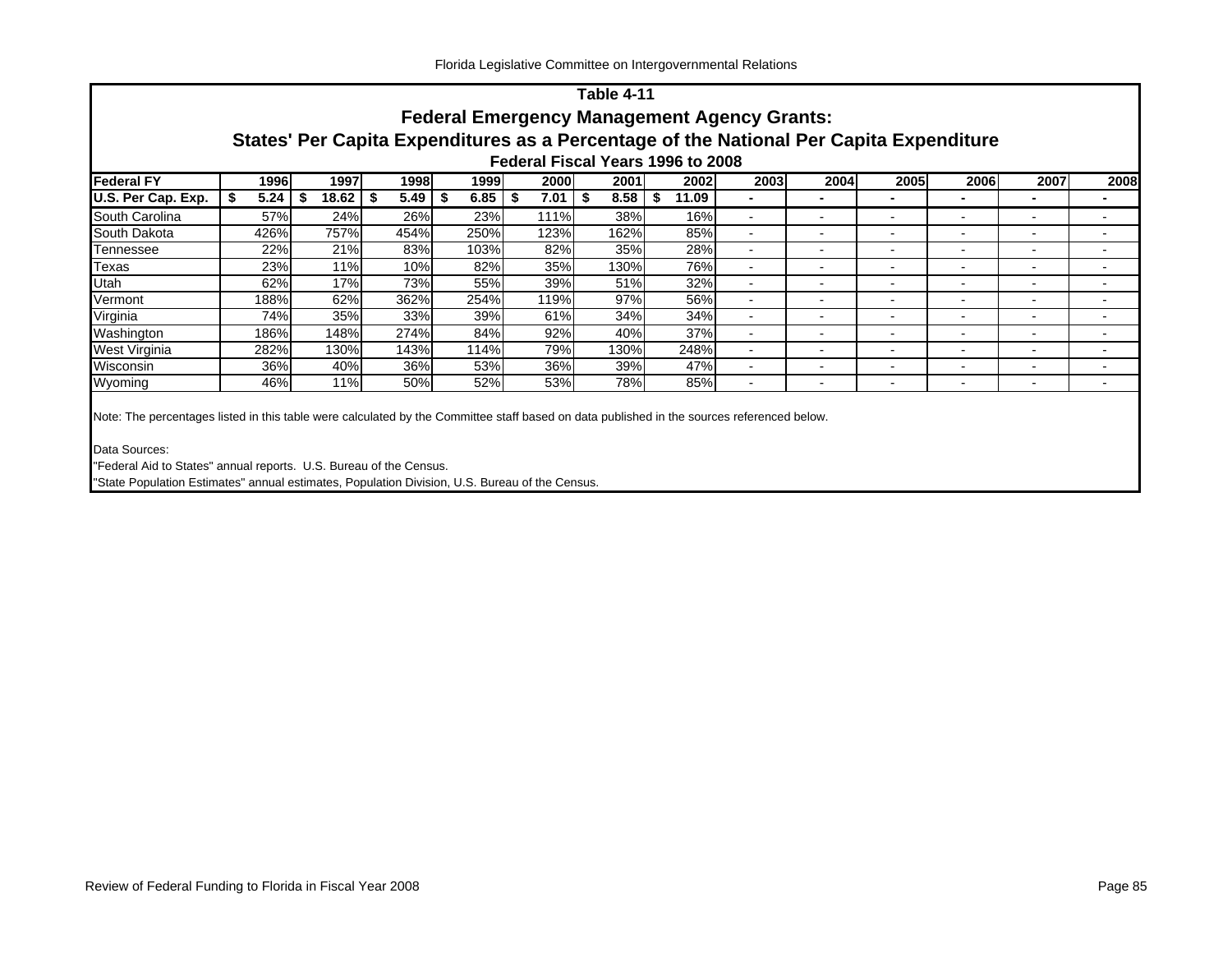| Table 4-12           |              |              |              |                                                                                        |              |              |                                   |              |              |          |              |              |          |
|----------------------|--------------|--------------|--------------|----------------------------------------------------------------------------------------|--------------|--------------|-----------------------------------|--------------|--------------|----------|--------------|--------------|----------|
|                      |              |              |              | U.S. Department of Health and Human Services Grants:                                   |              |              |                                   |              |              |          |              |              |          |
|                      |              |              |              | States' Per Capita Expenditures as a Percentage of the National Per Capita Expenditure |              |              |                                   |              |              |          |              |              |          |
|                      |              |              |              |                                                                                        |              |              |                                   |              |              |          |              |              |          |
|                      |              |              |              |                                                                                        |              |              | Federal Fiscal Years 1996 to 2008 |              |              |          |              |              |          |
| <b>Federal FY</b>    | 1996         | 1997         | 1998         | 1999                                                                                   | 2000         | 2001         | 2002                              | 2003         | 2004         | 2005     | 2006         | 2007         | 2008     |
| U.S. Per Cap. Exp.   | \$<br>476.83 | \$<br>443.12 | \$<br>505.74 | \$539.57                                                                               | \$<br>559.47 | 630.44<br>\$ | 701.89<br>\$                      | 753.65<br>\$ | 793.04<br>\$ | \$803.82 | 752.80<br>\$ | \$<br>828.85 | \$872.90 |
| Alabama              | 89%          | 94%          | 91%          | 94%                                                                                    | 95%          | 96%          | 93%                               | 98%          | 95%          | 95%      | 100%         | 99%          | 90%      |
| Alaska               | 114%         | 129%         | 127%         | 147%                                                                                   | 256%         | 265%         | 173%                              | 170%         | 181%         | 182%     | 177%         | 142%         | 165%     |
| Arizona              | 80%          | 75%          | 78%          | 80%                                                                                    | 78%          | 81%          | 91%                               | 101%         | 104%         | 110%     | 111%         | 110%         | 117%     |
| Arkansas             | 100%         | 111%         | 104%         | 104%                                                                                   | 99%          | 104%         | 110%                              | 110%         | 111%         | 119%     | 123%         | 121%         | 120%     |
| California           | 101%         | 92%          | 99%          | 102%                                                                                   | 98%          | 99%          | 95%                               | 100%         | 96%          | 97%      | 96%          | 99%          | 103%     |
| Colorado             | 65%          | 70%          | 63%          | 62%                                                                                    | 63%          | 61%          | 62%                               | 62%          | 60%          | 60%      | 62%          | 59%          | 61%      |
| Connecticut          | 124%         | 111%<br>92%  | 120%<br>82%  | 123%<br>91%                                                                            | 115%<br>87%  | 109%         | 106%                              | 97%          | 104%         | 100%     | 103%<br>96%  | 102%<br>94%  | 104%     |
| Delaware             | 88%          |              |              |                                                                                        |              | 90%          | 86%                               | 86%          | 86%          | 92%      |              |              | 98%      |
| <b>Florida</b>       | 69%          | 70%          | 69%          | 71%                                                                                    | 71%          | 71%          | 71%                               | 78%          | 77%          | 73%      | 71%          | 73%          | 71%      |
| Georgia              | 88%          | 85%          | 78%          | 78%                                                                                    | 83%          | 86%          | 89%                               | 86%          | 84%          | 79%      | 80%          | 79%          | 77%      |
| Hawaii               | 98%          | 99%          | 87%          | 82%                                                                                    | 80%          | 75%          | 79%                               | 77%          | 89%          | 84%      | 96%          | 94%          | 97%      |
| daho                 | 68%          | 74%          | 72%          | 77%                                                                                    | 81%          | 83%          | 83%                               | 80%          | 88%          | 85%      | 87%          | 84%          | 84%      |
| Illinois             | 87%          | 92%          | 84%          | 85%                                                                                    | 86%          | 81%          | 80%                               | 78%          | 82%          | 80%      | 77%          | 81%          | 83%      |
| Indiana              | 77%          | 72%          | 74%          | 79%                                                                                    | 84%          | 88%          | 83%                               | 79%          | 84%          | 81%      | 89%          | 84%          | 92%      |
| owa                  | 79%          | 83%          | 84%          | 85%                                                                                    | 90%          | 83%          | 101%                              | 86%          | 88%          | 90%      | 94%          | 89%          | 88%      |
| Kansas               | 68%          | 71%          | 72%          | 78%                                                                                    | 82%          | 85%          | 83%                               | 77%          | 77%          | 80%      | 76%          | 78%          | 78%      |
| Kentucky             | 109%         | 119%         | 117%         | 119%                                                                                   | 120%         | 117%         | 120%                              | 114%         | 114%         | 114%     | 118%         | 116%         | 113%     |
| _ouisiana            | 147%         | 142%         | 127%         | 125%                                                                                   | 121%         | 133%         | 139%                              | 125%         | 132%         | 133%     | 140%         | 144%         | 139%     |
| Maine                | 139%         | 151%         | 150%         | 141%                                                                                   | 155%         | 147%         | 140%                              | 154%         | 163%         | 169%     | 152%         | 152%         | 152%     |
| Maryland             | 80%          | 98%          | 83%          | 83%                                                                                    | 112%         | 99%          | 79%                               | 84%          | 82%          | 80%      | 85%          | 86%          | 88%      |
| Massachusetts        | 118%         | 110%         | 127%         | 122%                                                                                   | 122%         | 115%         | 123%                              | 115%         | 121%         | 122%     | 124%         | 129%         | 128%     |
| Michigan             | 96%          | 94%          | 97%          | 103%                                                                                   | 97%          | 98%          | 97%                               | 92%          | 92%          | 92%      | 84%          | 91%          | 94%      |
| Minnesota            | 97%          | 103%         | 95%          | 93%                                                                                    | 90%          | 93%          | 96%                               | 94%          | 99%          | 95%      | 98%          | 98%          | 100%     |
| Mississippi          | 124%         | 122%         | 125%         | 121%                                                                                   | 121%         | 135%         | 139%                              | 139%         | 144%         | 139%     | 159%         | 143%         | 146%     |
| Missouri             | 94%          | 96%          | 97%          | 102%                                                                                   | 104%         | 110%         | 108%                              | 105%         | 109%         | 110%     | 111%         | 107%         | 108%     |
| Montana              | 98%          | 93%          | 92%          | 88%                                                                                    | 106%         | 112%         | 102%                              | 98%          | 100%         | 100%     | 104%         | 97%          | 103%     |
| Nebraska             | 80%          | 86%          | 85%          | 95%                                                                                    | 96%          | 94%          | 95%                               | 88%          | 92%          | 88%      | 92%          | 85%          | 85%      |
| Nevada               | 52%          | 47%          | 46%          | 47%                                                                                    | 44%          | 44%          | 48%                               | 52%          | 48%          | 51%      | 50%          | 49%          | 48%      |
| <b>New Hampshire</b> | 90%          | 88%          | 80%          | 84%                                                                                    | 85%          | 79%          | 76%                               | 74%          | 78%          | 79%      | 75%          | 75%          | 78%      |
| New Jersey           | 96%          | 98%          | 93%          | 87%                                                                                    | 92%          | 89%          | 100%                              | 88%          | 84%          | 85%      | 91%          | 91%          | 85%      |
| <b>New Mexico</b>    | 121%         | 130%         | 117%         | 120%                                                                                   | 126%         | 135%         | 134%                              | 142%         | 150%         | 149%     | 149%         | 143%         | 182%     |
| <b>New York</b>      | 195%         | 193%         | 205%         | 187%                                                                                   | 183%         | 180%         | 184%                              | 191%         | 184%         | 188%     | 185%         | 175%         | 173%     |
| North Carolina       | 98%          | 113%         | 98%          | 102%                                                                                   | 100%         | 101%         | 96%                               | 96%          | 101%         | 106%     | 105%         | 106%         | 102%     |
| North Dakota         | 102%         | 105%         | 105%         | 106%                                                                                   | 121%         | 111%         | 108%                              | 103%         | 104%         | 102%     | 103%         | 99%          | 103%     |
| Ohio                 | 101%         | 96%          | 97%          | 95%                                                                                    | 99%          | 100%         | 103%                              | 103%         | 107%         | 103%     | 109%         | 114%         | 104%     |
| Oklahoma             | 80%          | 81%          | 82%          | 88%                                                                                    | 95%          | 104%         | 96%                               | 95%          | 92%          | 96%      | 100%         | 104%         | 105%     |
| Oregon               | 89%          | 85%          | 91%          | 101%                                                                                   | 96%          | 104%         | 90%                               | 91%          | 85%          | 89%      | 88%          | 84%          | 88%      |
| Pennsylvania         | 104%         | 111%         | 103%         | 115%                                                                                   | 109%         | 106%         | 109%                              | 108%         | 113%         | 118%     | 114%         | 116%         | 108%     |
| Rhode Island         | 136%         | 149%         | 142%         | 147%                                                                                   | 147%         | 138%         | 137%                              | 141%         | 150%         | 145%     | 144%         | 147%         | 142%     |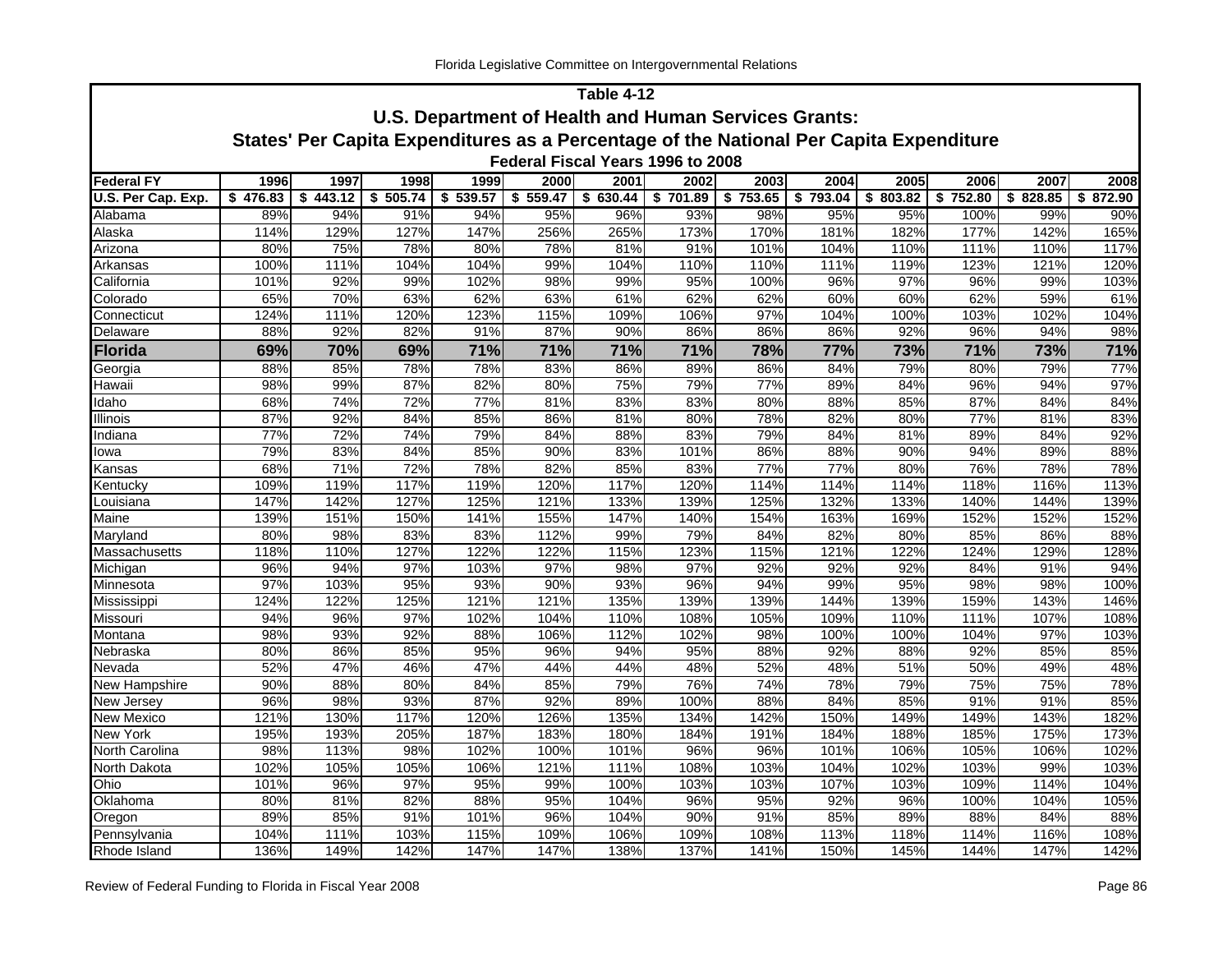|                    |        |        |                  |        |              | Table 4-12 | U.S. Department of Health and Human Services Grants:<br>States' Per Capita Expenditures as a Percentage of the National Per Capita Expenditure<br>Federal Fiscal Years 1996 to 2008 |              |              |        |        |        |        |
|--------------------|--------|--------|------------------|--------|--------------|------------|-------------------------------------------------------------------------------------------------------------------------------------------------------------------------------------|--------------|--------------|--------|--------|--------|--------|
| <b>Federal FY</b>  | 1996   | 1997   | 1998             | 19991  | 2000l        | 2001       | 2002                                                                                                                                                                                | 2003         | 2004         | 2005   | 2006l  | 2007   | 2008   |
| U.S. Per Cap. Exp. | 476.83 | 443.12 | 505.<br>.74<br>S | 539.57 | 559.47<br>\$ | 630.44     | 701.89                                                                                                                                                                              | S.<br>753.65 | S.<br>793.04 | 803.82 | 752.80 | 828.85 | 872.90 |
| South Carolina     | 103%   | 105%   | 104%             | 104%   | 106%         | 106%       | 104%                                                                                                                                                                                | 103%         | 105%         | 102%   | 101%   | 96%    | 96%    |
| South Dakota       | 91%    | 86%    | 94%              | 95%    | 98%          | 101%       | 101%                                                                                                                                                                                | 97%          | 94%          | 98%    | 97%    | 92%    | 100%   |
| <b>Tennessee</b>   | 107%   | 110%   | 115%             | 115%   | 117%         | 121%       | 114%                                                                                                                                                                                | 119%         | 125%         | 124%   | 106%   | 109%   | 107%   |
| Texas              | 83%    | 84%    | 83%              | 81%    | 77%          | 74%        | 78%                                                                                                                                                                                 | 79%          | 76%          | 76%    | 80%    | 82%    | 82%    |
| Utah               | 70%    | 66%    | 68%              | 70%    | 68%          | 69%        | 65%                                                                                                                                                                                 | 67%          | 72%          | 70%    | 69%    | 66%    | 65%    |
| Vermont            | 121%   | 113%   | 125%             | 138%   | 136%         | 142%       | 140%                                                                                                                                                                                | 140%         | 145%         | 143%   | 145%   | 153%   | 154%   |
| Virginia           | 51%    | 54%    | 52%              | 55%    | 55%          | 56%        | 59%                                                                                                                                                                                 | 53%          | 54%          | 54%    | 57%    | 56%    | 57%    |
| Washington         | 92%    | 92%    | 93%              | 90%    | 94%          | 91%        | 94%                                                                                                                                                                                 | 89%          | 86%          | 86%    | 80%    | 82%    | 85%    |
| West Virginia      | 135%   | 137%   | 139%             | 129%   | 134%         | 138%       | 133%                                                                                                                                                                                | 141%         | 138%         | 142%   | 141%   | 138%   | 138%   |
| Wisconsin          | 89%    | 88%    | 94%              | 88%    | 91%          | 99%        | 99%                                                                                                                                                                                 | 99%          | 91%          | 90%    | 84%    | 87%    | 86%    |
| Wyoming            | 71%    | 80%    | 76%              | 75%    | 76%          | 86%        | 79%                                                                                                                                                                                 | 87%          | 92%          | 89%    | 76%    | 85%    | 93%    |

Data Sources:

"Federal Aid to States" annual reports. U.S. Bureau of the Census.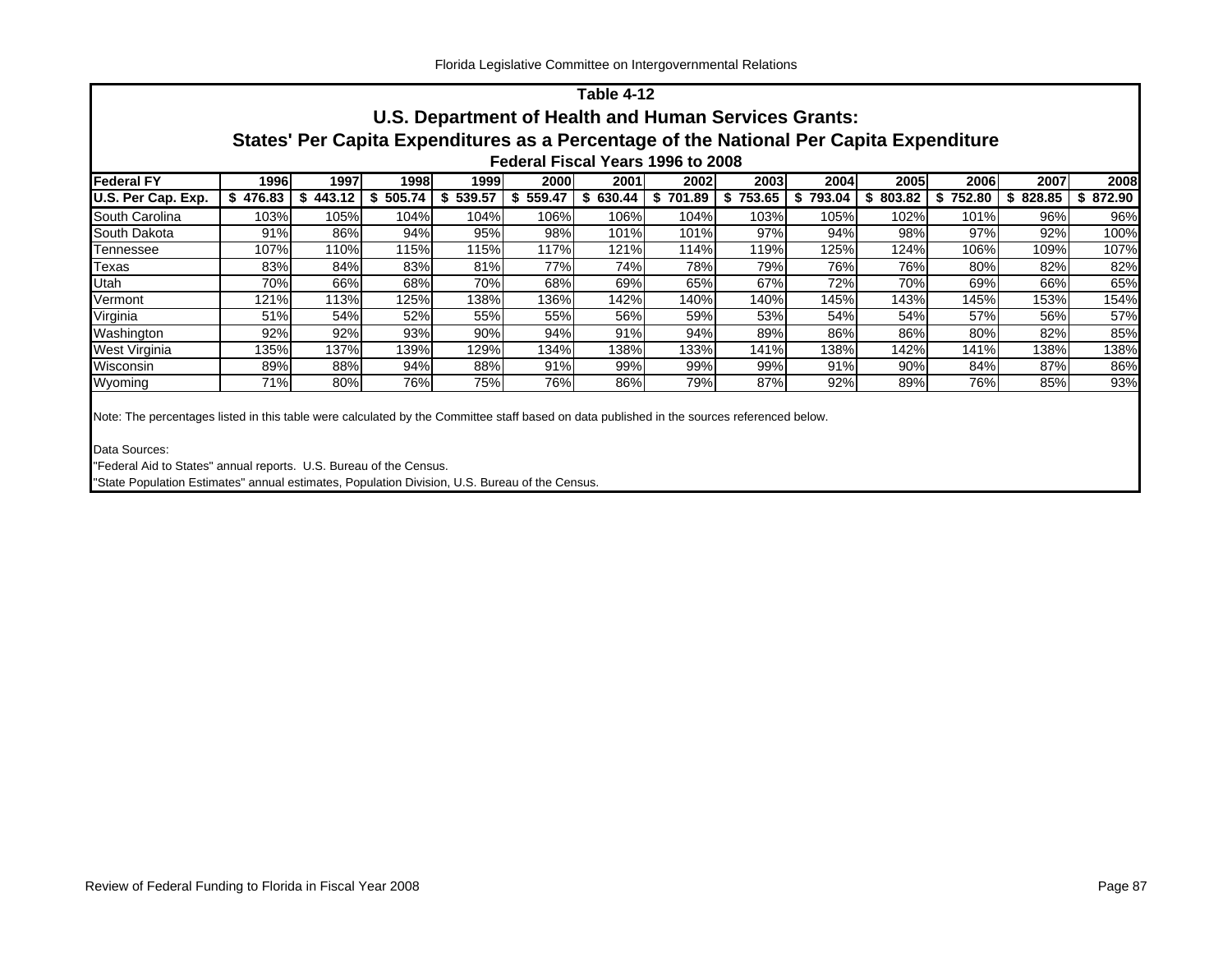|                    |                          |                          |                          |                                                                                        |                          | <b>Table 4-13</b>        |                                   |             |             |             |             |             |             |
|--------------------|--------------------------|--------------------------|--------------------------|----------------------------------------------------------------------------------------|--------------------------|--------------------------|-----------------------------------|-------------|-------------|-------------|-------------|-------------|-------------|
|                    |                          |                          |                          | U.S. Department of Homeland Security Grants:                                           |                          |                          |                                   |             |             |             |             |             |             |
|                    |                          |                          |                          | States' Per Capita Expenditures as a Percentage of the National Per Capita Expenditure |                          |                          |                                   |             |             |             |             |             |             |
|                    |                          |                          |                          |                                                                                        |                          |                          |                                   |             |             |             |             |             |             |
|                    |                          |                          |                          |                                                                                        |                          |                          | Federal Fiscal Years 1996 to 2008 |             |             |             |             |             |             |
| <b>Federal FY</b>  | 1996                     | 1997                     | 1998                     | 1999                                                                                   | 2000                     | 2001                     | 2002                              | 2003        | 2004        | 2005        | 2006        | 2007        | 2008        |
| U.S. Per Cap. Exp. |                          |                          |                          |                                                                                        |                          | ä,                       |                                   | 15.17<br>\$ | \$<br>17.89 | \$<br>26.36 | \$<br>31.68 | \$<br>17.70 | \$<br>37.57 |
| Alabama            |                          | $\blacksquare$           | $\blacksquare$           | $\blacksquare$                                                                         | $\overline{a}$           | $\blacksquare$           | $\blacksquare$                    | 76%         | 103%        | 249%        | 129%        | 99%         | 83%         |
| Alaska             | $\overline{a}$           | $\overline{a}$           | $\overline{\phantom{a}}$ | $\blacksquare$                                                                         | $\blacksquare$           | $\overline{a}$           | $\overline{a}$                    | 54%         | 259%        | 161%        | 187%        | 221%        | 243%        |
| Arizona            |                          |                          |                          |                                                                                        |                          | ÷                        | $\overline{\phantom{a}}$          | 13%         | 60%         | 32%         | 19%         | 23%         | 55%         |
| Arkansas           | $\overline{\phantom{0}}$ | $\overline{\phantom{a}}$ | $\overline{\phantom{a}}$ | $\overline{\phantom{a}}$                                                               | $\overline{\phantom{a}}$ | $\blacksquare$           | $\overline{\phantom{a}}$          | 88%         | 155%        | 90%         | 85%         | 50%         | 109%        |
| California         | $\blacksquare$           | $\blacksquare$           | $\blacksquare$           | $\overline{\phantom{a}}$                                                               | $\overline{\phantom{a}}$ | $\blacksquare$           | $\blacksquare$                    | 99%         | 145%        | 78%         | 50%         | 55%         | 77%         |
| Colorado           | $\overline{\phantom{a}}$ | $\overline{\phantom{a}}$ | $\blacksquare$           | $\blacksquare$                                                                         | $\blacksquare$           | $\blacksquare$           | $\blacksquare$                    | 23%         | 70%         | 100%        | 27%         | 38%         | 64%         |
| Connecticut        | $\overline{\phantom{a}}$ | $\blacksquare$           | $\overline{\phantom{a}}$ | $\blacksquare$                                                                         | $\overline{\phantom{a}}$ | $\blacksquare$           | $\blacksquare$                    | 19%         | 91%         | 37%         | 27%         | 32%         | 63%         |
| Delaware           |                          |                          |                          |                                                                                        |                          |                          |                                   | 33%         | 190%        | 92%         | 174%        | 80%         | 154%        |
| <b>Florida</b>     |                          |                          |                          | <b>Refer to Federal Emergency Management Agency</b>                                    |                          |                          |                                   | 65%         | 87%         | 344%        | 289%        | 191%        | 127%        |
| Georgia            | $\overline{\phantom{a}}$ |                          | $\blacksquare$           |                                                                                        |                          | $\blacksquare$           | $\blacksquare$                    | 19%         | 59%         | 42%         | 23%         | 31%         | 56%         |
| Hawaii             |                          |                          |                          |                                                                                        |                          | $\overline{\phantom{0}}$ | $\overline{\phantom{a}}$          | 22%         | 114%        | 95%         | 38%         | 32%         | 155%        |
| Idaho              | $\blacksquare$           | $\blacksquare$           | $\sim$                   | $\blacksquare$                                                                         | $\blacksquare$           | $\blacksquare$           | $\overline{a}$                    | 12%         | 103%        | 56%         | 31%         | 33%         | 95%         |
| Illinois           | $\blacksquare$           | $\sim$                   | $\blacksquare$           | $\blacksquare$                                                                         | $\blacksquare$           | $\overline{\phantom{0}}$ | $\blacksquare$                    | 0%          | 56%         | 38%         | 28%         | 32%         | 63%         |
| Indiana            | $\blacksquare$           | $\overline{\phantom{a}}$ | $\blacksquare$           | $\blacksquare$                                                                         | $\blacksquare$           | $\overline{\phantom{a}}$ | $\overline{\phantom{a}}$          | 16%         | 69%         | 52%         | 18%         | 28%         | 53%         |
| lowa               | $\overline{\phantom{a}}$ | $\sim$                   | $\sim$                   | $\overline{\phantom{a}}$                                                               | $\overline{\phantom{a}}$ | $\sim$                   | $\blacksquare$                    | 28%         | 87%         | 56%         | 23%         | 74%         | 125%        |
| Kansas             |                          |                          | $\overline{\phantom{a}}$ | $\overline{a}$                                                                         | $\overline{a}$           | $\overline{\phantom{a}}$ | $\overline{\phantom{a}}$          | 36%         | 89%         | 94%         | 620%        | 600%        | 372%        |
| Kentucky           | $\overline{\phantom{a}}$ | $\overline{\phantom{a}}$ | $\overline{a}$           | $\overline{a}$                                                                         | $\overline{\phantom{0}}$ | $\overline{a}$           | $\blacksquare$                    | 55%         | 125%        | 60%         | 35%         | 41%         | 70%         |
| Louisiana          | $\blacksquare$           | $\blacksquare$           | ÷,                       | $\overline{\phantom{0}}$                                                               | $\overline{\phantom{0}}$ | $\overline{\phantom{0}}$ | $\overline{\phantom{a}}$          | 227%        | 114%        | 333%        | 1406%       | 1678%       | 886%        |
| Maine              | $\overline{\phantom{a}}$ | $\overline{\phantom{a}}$ | $\blacksquare$           | $\blacksquare$                                                                         | $\blacksquare$           | ٠                        | $\blacksquare$                    | 27%         | 139%        | 88%         | 53%         | 109%        | 147%        |
| Maryland           | $\blacksquare$           | $\sim$                   | $\sim$                   | $\blacksquare$                                                                         | $\blacksquare$           | $\sim$                   | $\sim$                            | 26%         | 105%        | 46%         | 28%         | 27%         | 79%         |
| Massachusetts      | $\overline{\phantom{a}}$ | $\overline{\phantom{a}}$ | $\blacksquare$           | $\blacksquare$                                                                         | $\blacksquare$           | $\blacksquare$           | $\blacksquare$                    | 28%         | 101%        | 74%         | 34%         | 23%         | 61%         |
| Michigan           | $\overline{a}$           | $\overline{a}$           | $\sim$                   | $\blacksquare$                                                                         | $\overline{a}$           | $\blacksquare$           | $\overline{a}$                    | 8%          | 57%         | 31%         | 24%         | 26%         | 53%         |
| Minnesota          | $\blacksquare$           | $\blacksquare$           | $\blacksquare$           | $\overline{\phantom{a}}$                                                               | $\blacksquare$           | $\blacksquare$           | $\blacksquare$                    | 48%         | 86%         | 38%         | 19%         | 43%         | 65%         |
| Mississippi        | $\overline{\phantom{a}}$ | $\overline{\phantom{a}}$ | $\overline{\phantom{a}}$ | $\blacksquare$                                                                         | $\blacksquare$           | $\blacksquare$           | $\blacksquare$                    | 59%         | 92%         | 139%        | 952%        | 1031%       | 407%        |
| Missouri           | $\blacksquare$           | $\sim$                   | $\overline{\phantom{a}}$ | $\overline{\phantom{a}}$                                                               | $\overline{\phantom{0}}$ | $\overline{\phantom{a}}$ | $\overline{\phantom{a}}$          | 43%         | 90%         | 40%         | 34%         | 142%        | 104%        |
| Montana            | $\blacksquare$           | $\blacksquare$           | $\overline{\phantom{a}}$ | $\blacksquare$                                                                         | $\blacksquare$           | $\blacksquare$           | $\blacksquare$                    | 24%         | 215%        | 158%        | 43%         | 54%         | 170%        |
| Nebraska           | $\overline{a}$           | $\overline{a}$           | $\blacksquare$           | $\blacksquare$                                                                         | $\overline{a}$           | $\sim$                   | $\overline{a}$                    | 28%         | 116%        | 76%         | 57%         | 254%        | 191%        |
| Nevada             | $\overline{\phantom{a}}$ | $\blacksquare$           | $\overline{\phantom{a}}$ | $\blacksquare$                                                                         | $\overline{\phantom{a}}$ | $\blacksquare$           | -                                 | 8%          | 107%        | 72%         | 410%        | 25%         | 80%         |
| New Hampshire      | $\overline{\phantom{a}}$ | $\overline{\phantom{a}}$ | $\blacksquare$           | $\blacksquare$                                                                         | $\blacksquare$           | $\blacksquare$           | $\blacksquare$                    | 38%         | 126%        | 69%         | 79%         | 196%        | 156%        |
| New Jersey         | $\overline{a}$           | $\overline{\phantom{a}}$ | $\overline{\phantom{a}}$ | $\blacksquare$                                                                         | $\overline{\phantom{a}}$ | $\overline{\phantom{a}}$ | $\overline{\phantom{a}}$          | 30%         | 89%         | 33%         | 21%         | 22%         | 68%         |
| <b>New Mexico</b>  | $\blacksquare$           | $\blacksquare$           | $\sim$                   | $\blacksquare$                                                                         | $\blacksquare$           | $\blacksquare$           | $\blacksquare$                    | 38%         | 157%        | 58%         | 16%         | 126%        | 199%        |
| New York           | $\overline{a}$           | $\blacksquare$           | $\blacksquare$           | $\blacksquare$                                                                         | $\blacksquare$           | $\blacksquare$           | $\blacksquare$                    | 840%        | 111%        | 278%        | 50%         | 102%        | 105%        |
| North Carolina     | $\overline{\phantom{a}}$ | $\blacksquare$           | $\overline{\phantom{a}}$ | $\blacksquare$                                                                         | $\overline{\phantom{a}}$ | $\blacksquare$           | -                                 | 92%         | 117%        | 59%         | 35%         | 38%         | 45%         |
| North Dakota       | $\overline{\phantom{a}}$ | $\overline{\phantom{a}}$ | $\overline{\phantom{a}}$ | $\blacksquare$                                                                         | $\overline{\phantom{a}}$ | $\blacksquare$           | $\blacksquare$                    | 160%        | 316%        | 941%        | 172%        | 127%        | 229%        |
| Ohio               | $\blacksquare$           | $\blacksquare$           | $\blacksquare$           | $\blacksquare$                                                                         | $\blacksquare$           | $\blacksquare$           | $\blacksquare$                    | 19%         | 67%         | 56%         | 23%         | 32%         | 54%         |
| Oklahoma           | $\overline{\phantom{a}}$ | $\overline{\phantom{a}}$ | $\overline{\phantom{a}}$ | $\blacksquare$                                                                         | $\blacksquare$           | $\blacksquare$           | $\blacksquare$                    | 65%         | 97%         | 61%         | 48%         | 146%        | 174%        |
| Oregon             |                          | $\blacksquare$           | $\overline{\phantom{a}}$ | $\overline{a}$                                                                         | $\overline{a}$           | $\blacksquare$           | $\overline{a}$                    | 57%         | 121%        | 76%         | 38%         | 53%         | 87%         |
| Pennsylvania       | $\overline{\phantom{a}}$ | $\overline{\phantom{a}}$ | $\overline{\phantom{a}}$ | $\blacksquare$                                                                         | $\overline{\phantom{a}}$ | $\blacksquare$           | ٠                                 | 13%         | 67%         | 60%         | 25%         | 44%         | 55%         |
| Rhode Island       | $\overline{a}$           | $\overline{\phantom{a}}$ | $\overline{\phantom{a}}$ | $\blacksquare$                                                                         | $\overline{\phantom{a}}$ | $\overline{\phantom{a}}$ | $\overline{\phantom{0}}$          | 29%         | 126%        | 87%         | 33%         | 50%         | 148%        |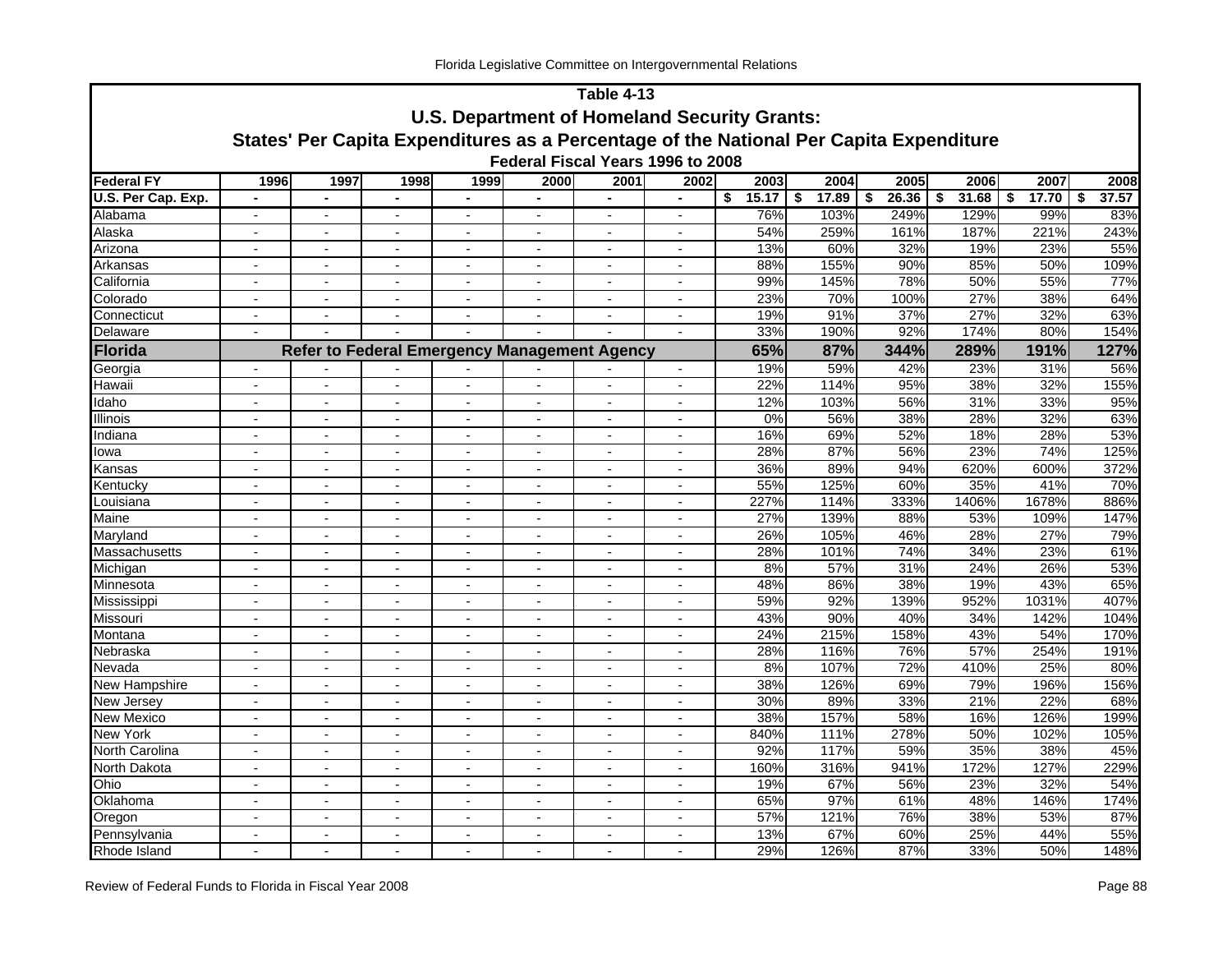|                    |                          |                          |                          | <b>U.S. Department of Homeland Security Grants:</b><br>States' Per Capita Expenditures as a Percentage of the National Per Capita Expenditure |                          | Table 4-13               | Federal Fiscal Years 1996 to 2008 |   |       |       |             |   |       |               |      |      |       |
|--------------------|--------------------------|--------------------------|--------------------------|-----------------------------------------------------------------------------------------------------------------------------------------------|--------------------------|--------------------------|-----------------------------------|---|-------|-------|-------------|---|-------|---------------|------|------|-------|
| <b>Federal FY</b>  | 1996                     | 1997                     | 1998                     | 1999                                                                                                                                          | <b>2000</b>              | 2001                     | 2002                              |   | 2003  | 2004  | 2005        |   | 2006  |               | 2007 |      | 2008  |
| U.S. Per Cap. Exp. |                          |                          |                          | ۰                                                                                                                                             |                          |                          |                                   | S | 15.17 | 17.89 | 26.36<br>S. | S | 31.68 | 17.70<br>- 56 |      | - 55 | 37.57 |
| South Carolina     | $\overline{\phantom{0}}$ | $\overline{\phantom{0}}$ |                          |                                                                                                                                               |                          | $\overline{\phantom{0}}$ | $\overline{\phantom{0}}$          |   | 17%   | 80%   | 39%         |   | 29%   |               | 24%  |      | 61%   |
| South Dakota       |                          | ۰                        |                          |                                                                                                                                               |                          |                          |                                   |   | 59%   | 183%  | 103%        |   | 115%  |               | 94%  |      | 204%  |
| Tennessee          | $\overline{\phantom{0}}$ | -                        |                          | $\overline{\phantom{0}}$                                                                                                                      |                          | $\overline{\phantom{0}}$ |                                   |   | 16%   | 98%   | 47%         |   | 33%   |               | 32%  |      | 52%   |
| Texas              | $\overline{\phantom{0}}$ | $\overline{\phantom{0}}$ | $\overline{\phantom{0}}$ | $\overline{\phantom{0}}$                                                                                                                      | $\overline{\phantom{0}}$ | $\overline{\phantom{0}}$ | $\overline{\phantom{0}}$          |   | 69%   | 76%   | 57%         |   | 166%  |               | 66%  |      | 89%   |
| Utah               | $\overline{\phantom{0}}$ | $\overline{\phantom{0}}$ |                          | $\overline{\phantom{0}}$                                                                                                                      | $\overline{\phantom{0}}$ | $\overline{\phantom{0}}$ | $\overline{\phantom{0}}$          |   | 20%   | 99%   | 64%         |   | 72%   |               | 25%  |      | 70%   |
| Vermont            |                          | $\overline{\phantom{a}}$ | $\overline{\phantom{0}}$ | $\blacksquare$                                                                                                                                | $\overline{\phantom{0}}$ | $\overline{\phantom{a}}$ | $\overline{\phantom{0}}$          |   | 32%   | 214%  | 120%        |   | 73%   |               | 45%  |      | 216%  |
| Virginia           | $\overline{\phantom{0}}$ | $\overline{\phantom{0}}$ | $\overline{\phantom{0}}$ | $\overline{\phantom{0}}$                                                                                                                      | $\overline{\phantom{0}}$ | $\overline{\phantom{0}}$ | $\overline{\phantom{0}}$          |   | 15%   | 188%  | 53%         |   | 26%   |               | 48%  |      | 63%   |
| Washington         | $\overline{\phantom{0}}$ | $\overline{\phantom{0}}$ |                          |                                                                                                                                               |                          | $\overline{\phantom{0}}$ |                                   |   | 34%   | 101%  | 62%         |   | 31%   |               | 48%  |      | 90%   |
| West Virginia      | $\overline{\phantom{0}}$ | $\blacksquare$           | $\overline{\phantom{0}}$ | ۰                                                                                                                                             | ۰                        | $\blacksquare$           | $\overline{\phantom{0}}$          |   | 77%   | 195%  | 121%        |   | 53%   |               | 45%  |      | 103%  |
| Wisconsin          | $\overline{\phantom{0}}$ | $\overline{\phantom{0}}$ | $\overline{\phantom{0}}$ | $\overline{\phantom{0}}$                                                                                                                      | $\overline{\phantom{0}}$ | $\overline{\phantom{0}}$ | $\overline{\phantom{0}}$          |   | 17%   | 64%   | 38%         |   | 19%   |               | 23%  |      | 57%   |
| Wyoming            |                          | -                        |                          |                                                                                                                                               |                          | $\overline{\phantom{0}}$ | $\overline{\phantom{0}}$          |   | 81%   | 227%  | 130%        |   | 52%   |               | 89%  |      | 240%  |

Data Sources:

"Federal Aid to States" annual reports. U.S. Bureau of the Census.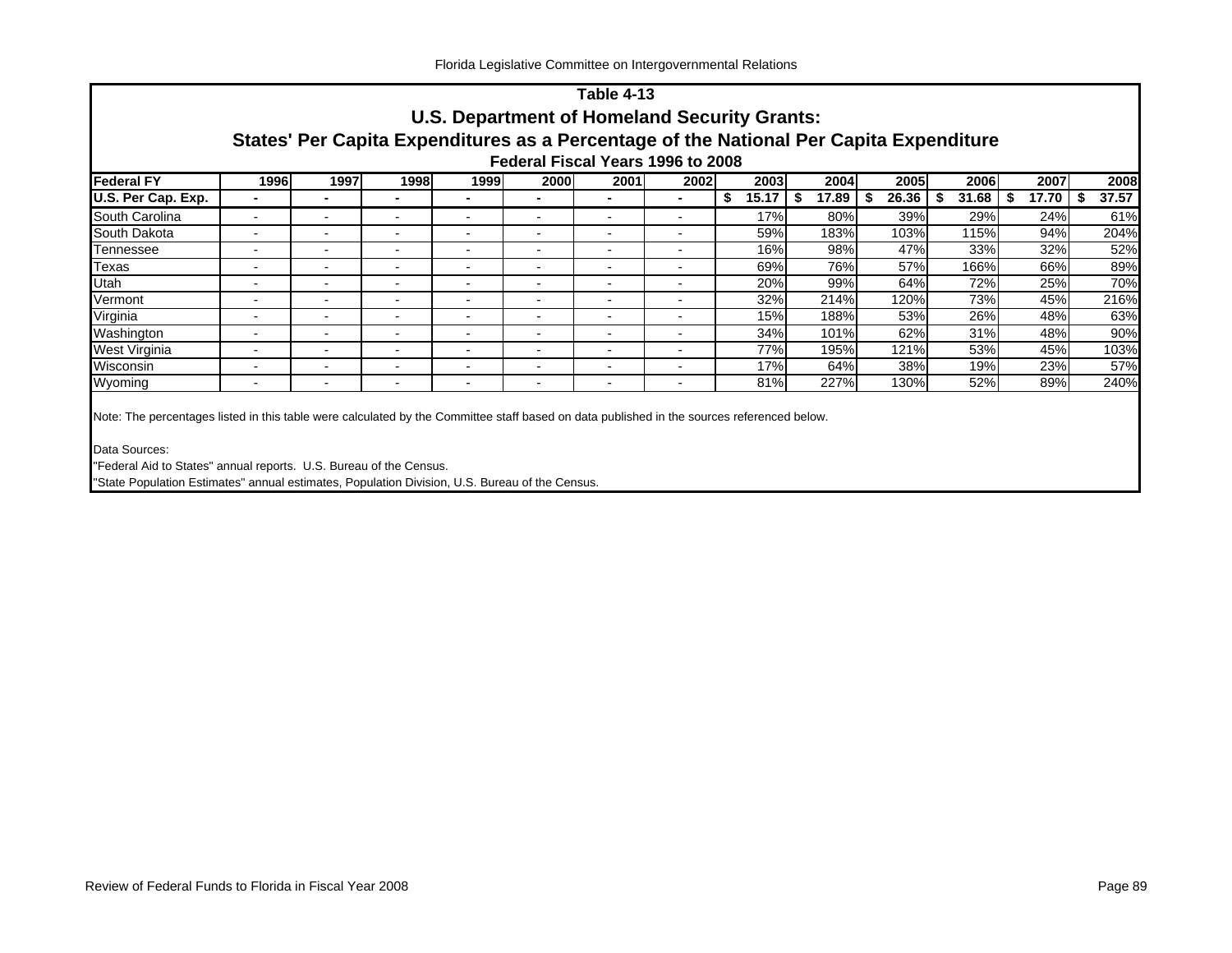| Table 4-14         |             |             |                                                                                        |          |          |          |                                   |              |              |             |          |          |              |
|--------------------|-------------|-------------|----------------------------------------------------------------------------------------|----------|----------|----------|-----------------------------------|--------------|--------------|-------------|----------|----------|--------------|
|                    |             |             | U.S. Department of Housing and Urban Development Grants:                               |          |          |          |                                   |              |              |             |          |          |              |
|                    |             |             | States' Per Capita Expenditures as a Percentage of the National Per Capita Expenditure |          |          |          |                                   |              |              |             |          |          |              |
|                    |             |             |                                                                                        |          |          |          |                                   |              |              |             |          |          |              |
|                    |             |             |                                                                                        |          |          |          | Federal Fiscal Years 1996 to 2008 |              |              |             |          |          |              |
| <b>Federal FY</b>  | 1996        | 1997        | 1998                                                                                   | 1999     | 2000     | 2001     | 2002                              | 2003         | 2004         | 2005        | 2006     | 2007     | 2008         |
| U.S. Per Cap. Exp. | \$<br>82.35 | \$<br>82.16 | 95.96<br>\$                                                                            | \$107.55 | \$110.59 | \$111.46 | \$123.44                          | \$<br>129.76 | \$<br>132.02 | \$<br>92.04 | \$134.89 | \$154.91 | 129.59<br>\$ |
| Alabama            | 87%         | 101%        | 100%                                                                                   | 90%      | 87%      | 92%      | 92%                               | 88%          | 89%          | 105%        | 88%      | 87%      | 80%          |
| Alaska             | 141%        | 274%        | 234%                                                                                   | 266%     | 298%     | 271%     | 220%                              | 251%         | 185%         | 318%        | 197%     | 184%     | 118%         |
| Arizona            | 66%         | 77%         | 68%                                                                                    | 63%      | 59%      | 72%      | 73%                               | 69%          | 63%          | 64%         | 56%      | 43%      | 53%          |
| Arkansas           | 94%         | 78%         | 73%                                                                                    | 69%      | 72%      | 71%      | 71%                               | 74%          | 81%          | 73%         | 66%      | 63%      | 59%          |
| California         | 96%         | 92%         | 98%                                                                                    | 96%      | 92%      | 93%      | 97%                               | 97%          | 99%          | 82%         | 93%      | 88%      | 93%          |
| Colorado           | 93%         | 69%         | 71%                                                                                    | 73%      | 91%      | 80%      | 75%                               | 81%          | 73%          | 62%         | 75%      | 61%      | 65%          |
| Connecticut        | 116%        | 141%        | 142%                                                                                   | 146%     | 140%     | 146%     | 140%                              | 147%         | 146%         | 146%        | 162%     | 147%     | 159%         |
| Delaware           | 73%         | 95%         | 100%                                                                                   | 100%     | 101%     | 109%     | 104%                              | 99%          | 103%         | 108%        | 99%      | 88%      | 84%          |
| Florida            | 63%         | 67%         | 68%                                                                                    | 65%      | 63%      | 61%      | 64%                               | 65%          | 61%          | 63%         | 62%      | 61%      | 69%          |
| Georgia            | 95%         | 87%         | 83%                                                                                    | 90%      | 94%      | 81%      | 84%                               | 81%          | 78%          | 82%         | 90%      | 78%      | 80%          |
| Hawaii             | 120%        | 129%        | 138%                                                                                   | 123%     | 132%     | 105%     | 93%                               | 112%         | 100%         | 100%        | 108%     | 93%      | 91%          |
| daho               | 93%         | 45%         | 53%                                                                                    | 52%      | 55%      | 45%      | 45%                               | 50%          | 48%          | 49%         | 39%      | 36%      | 43%          |
| Illinois           | 146%        | 134%        | 128%                                                                                   | 130%     | 124%     | 128%     | 130%                              | 122%         | 130%         | 142%        | 133%     | 118%     | 113%         |
| Indiana            | 68%         | 65%         | 69%                                                                                    | 70%      | 73%      | 73%      | 71%                               | 71%          | 72%          | 69%         | 70%      | 61%      | 57%          |
| owa                | 88%         | 61%         | 55%                                                                                    | 58%      | 62%      | 69%      | 59%                               | 64%          | 63%          | 61%         | 65%      | 55%      | 59%          |
| Kansas             | 79%         | 55%         | 50%                                                                                    | 49%      | 55%      | 58%      | 56%                               | 62%          | 62%          | 61%         | 60%      | 48%      | 47%          |
| Kentucky           | 90%         | 90%         | 90%                                                                                    | 89%      | 88%      | 108%     | 97%                               | 91%          | 96%          | 101%        | 88%      | 76%      | 77%          |
| _ouisiana          | 102%        | 92%         | 96%                                                                                    | 96%      | 95%      | 101%     | 103%                              | 98%          | 96%          | 104%        | 104%     | 769%     | 639%         |
| Maine              | 194%        | 109%        | 118%                                                                                   | 115%     | 138%     | 124%     | 112%                              | 121%         | 118%         | 132%        | 136%     | 114%     | 127%         |
| Maryland           | 107%        | 116%        | 104%                                                                                   | 113%     | 116%     | 105%     | 104%                              | 108%         | 114%         | 125%        | 129%     | 11%      | 121%         |
| Massachusetts      | 194%        | 174%        | 178%                                                                                   | 190%     | 187%     | 204%     | 190%                              | 216%         | 221%         | 218%        | 227%     | 205%     | 201%         |
| Michigan           | 65%         | 71%         | 71%                                                                                    | 77%      | 78%      | 76%      | 73%                               | 73%          | 72%          | 81%         | 74%      | 71%      | 73%          |
| Minnesota          | 83%         | 88%         | 92%                                                                                    | 91%      | 94%      | 95%      | 92%                               | 95%          | 94%          | 103%        | 94%      | 83%      | 80%          |
| Mississippi        | 102%        | 80%         | 84%                                                                                    | 81%      | 85%      | 82%      | 81%                               | 82%          | 82%          | 88%         | 85%      | 429%     | 287%         |
| <b>Missouri</b>    | 109%        | 88%         | 79%                                                                                    | 80%      | 80%      | 98%      | 84%                               | 97%          | 94%          | 79%         | 78%      | 71%      | 67%          |
| Montana            | 90%         | 113%        | 106%                                                                                   | 100%     | 121%     | 111%     | 96%                               | 92%          | 101%         | 111%        | 97%      | 83%      | 63%          |
| Nebraska           | 88%         | 81%         | 72%                                                                                    | 66%      | 70%      | 74%      | 70%                               | 71%          | 71%          | 73%         | 66%      | 57%      | 60%          |
| Nevada             | 89%         | 83%         | 70%                                                                                    | 62%      | 65%      | 63%      | 70%                               | 64%          | 58%          | 53%         | 57%      | 51%      | 50%          |
| New Hampshire      | 129%        | 80%         | 89%                                                                                    | 88%      | 86%      | 92%      | 87%                               | 99%          | 95%          | 84%         | 104%     | 89%      | 100%         |
| New Jersey         | 117%        | 137%        | 135%                                                                                   | 141%     | 146%     | 145%     | 130%                              | 134%         | 132%         | 134%        | 151%     | 126%     | 126%         |
| <b>New Mexico</b>  | 87%         | 92%         | 97%                                                                                    | 86%      | 87%      | 79%      | 78%                               | 79%          | 76%          | 70%         | 72%      | 60%      | 70%          |
| <b>New York</b>    | 173%        | 211%        | 210%                                                                                   | 207%     | 193%     | 198%     | 220%                              | 217%         | 213%         | 209%        | 217%     | 188%     | 182%         |
| North Carolina     | 68%         | 70%         | 76%                                                                                    | 71%      | 80%      | 76%      | 74%                               | 73%          | 74%          | 76%         | 72%      | 63%      | 68%          |
| North Dakota       | 139%        | 131%        | 223%                                                                                   | 197%     | 181%     | 115%     | 109%                              | 108%         | 132%         | 110%        | 105%     | 96%      | 118%         |
| Ohio               | 88%         | 103%        | 99%                                                                                    | 97%      | 105%     | 105%     | 104%                              | 105%         | 106%         | 111%        | 105%     | 103%     | 92%          |
| Oklahoma           | 91%         | 102%        | 96%                                                                                    | 103%     | 104%     | 102%     | 106%                              | 102%         | 101%         | 99%         | 88%      | 70%      | 65%          |
| Oregon             | 88%         | 79%         | 79%                                                                                    | 81%      | 85%      | 82%      | 83%                               | 76%          | 79%          | 73%         | 71%      | 63%      | 66%          |
| Pennsylvania       | 124%        | 124%        | 127%                                                                                   | 124%     | 124%     | 121%     | 119%                              | 112%         | 117%         | 126%        | 111%     | 99%      | 106%         |
| Rhode Island       | 233%        | 192%        | 193%                                                                                   | 197%     | 215%     | 190%     | 183%                              | 211%         | 187%         | 207%        | 241%     | 185%     | 178%         |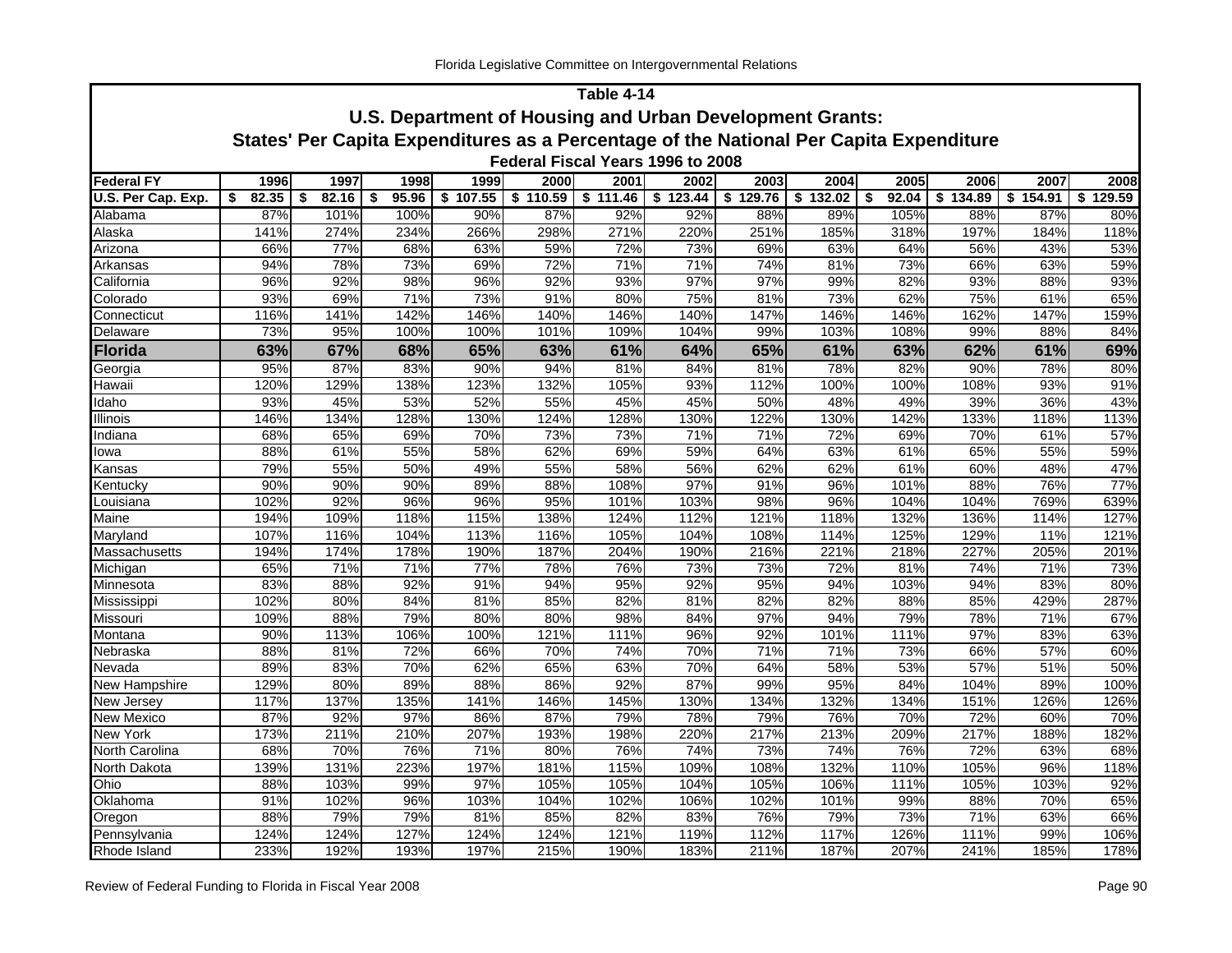|                    |                                                                                                       |  |       |       |             |       | Table 4-14  | U.S. Department of Housing and Urban Development Grants:<br>States' Per Capita Expenditures as a Percentage of the National Per Capita Expenditure<br>Federal Fiscal Years 1996 to 2008 |              |              |             |             |        |       |  |
|--------------------|-------------------------------------------------------------------------------------------------------|--|-------|-------|-------------|-------|-------------|-----------------------------------------------------------------------------------------------------------------------------------------------------------------------------------------|--------------|--------------|-------------|-------------|--------|-------|--|
| <b>Federal FY</b>  | 1997<br>2004<br>2005<br>2006<br>2007<br>1996<br>1998I<br>2002<br>2003<br>2008<br>1999<br>2000<br>2001 |  |       |       |             |       |             |                                                                                                                                                                                         |              |              |             |             |        |       |  |
| U.S. Per Cap. Exp. | 82.35                                                                                                 |  | 82.16 | 95.96 | 107.55<br>S | 10.59 | S<br>111.46 | 123.44<br>S                                                                                                                                                                             | S.<br>129.76 | S.<br>132.02 | 92.04<br>S. | 134.89<br>S | 154.91 | 29.59 |  |
| South Carolina     | 79%                                                                                                   |  | 68%   | 68%   | 70%         | 69%   | 70%         | 69%                                                                                                                                                                                     | 68%          | 69%          | 75%         | 69%         | 63%    | 67%   |  |
| South Dakota       | 129%                                                                                                  |  | 149%  | 160%  | 150%        | 157%  | 118%        | 115%                                                                                                                                                                                    | 125%         | 123%         | 143%        | 115%        | 96%    | 103%  |  |
| Tennessee          | 84%                                                                                                   |  | 85%   | 85%   | 84%         | 79%   | 84%         | 88%                                                                                                                                                                                     | 81%          | 78%          | 92%         | 81%         | 70%    | 62%   |  |
| Texas              | 72%                                                                                                   |  | 65%   | 68%   | 70%         | 71%   | 68%         | 64%                                                                                                                                                                                     | 63%          | 65%          | 60%         | 67%         | 56%    | 60%   |  |
| Utah               | 63%                                                                                                   |  | 41%   | 40%   | 45%         | 55%   | 45%         | 47%                                                                                                                                                                                     | 43%          | 52%          | 41%         | 41%         | 32%    | 39%   |  |
| Vermont            | 133%                                                                                                  |  | 88%   | 90%   | 106%        | 113%  | 128%        | 122%                                                                                                                                                                                    | 129%         | 111%         | 105%        | 140%        | 101%   | 128%  |  |
| Virginia           | 73%                                                                                                   |  | 75%   | 68%   | 73%         | 73%   | 72%         | 77%                                                                                                                                                                                     | 71%          | 75%          | 84%         | 88%         | 77%    | 79%   |  |
| Washington         | 70%                                                                                                   |  | 76%   | 79%   | 75%         | 77%   | 72%         | 82%                                                                                                                                                                                     | 86%          | 86%          | 84%         | 77%         | 68%    | 73%   |  |
| West Virginia      | 114%                                                                                                  |  | 86%   | 85%   | 91%         | 95%   | 110%        | 105%                                                                                                                                                                                    | 94%          | 90%          | 121%        | 87%         | 79%    | 80%   |  |
| Wisconsin          | 76%                                                                                                   |  | 74%   | 68%   | 71%         | 73%   | 78%         | 69%                                                                                                                                                                                     | 72%          | 72%          | 75%         | 72%         | 59%    | 60%   |  |
| Wyoming            | 120%                                                                                                  |  | 63%   | 64%   | 68%         | 88%   | 62%         | 59%                                                                                                                                                                                     | 61%          | 57%          | 58%         | 56%         | 50%    | 48%   |  |

Data Sources:

"Federal Aid to States" annual reports. U.S. Bureau of the Census.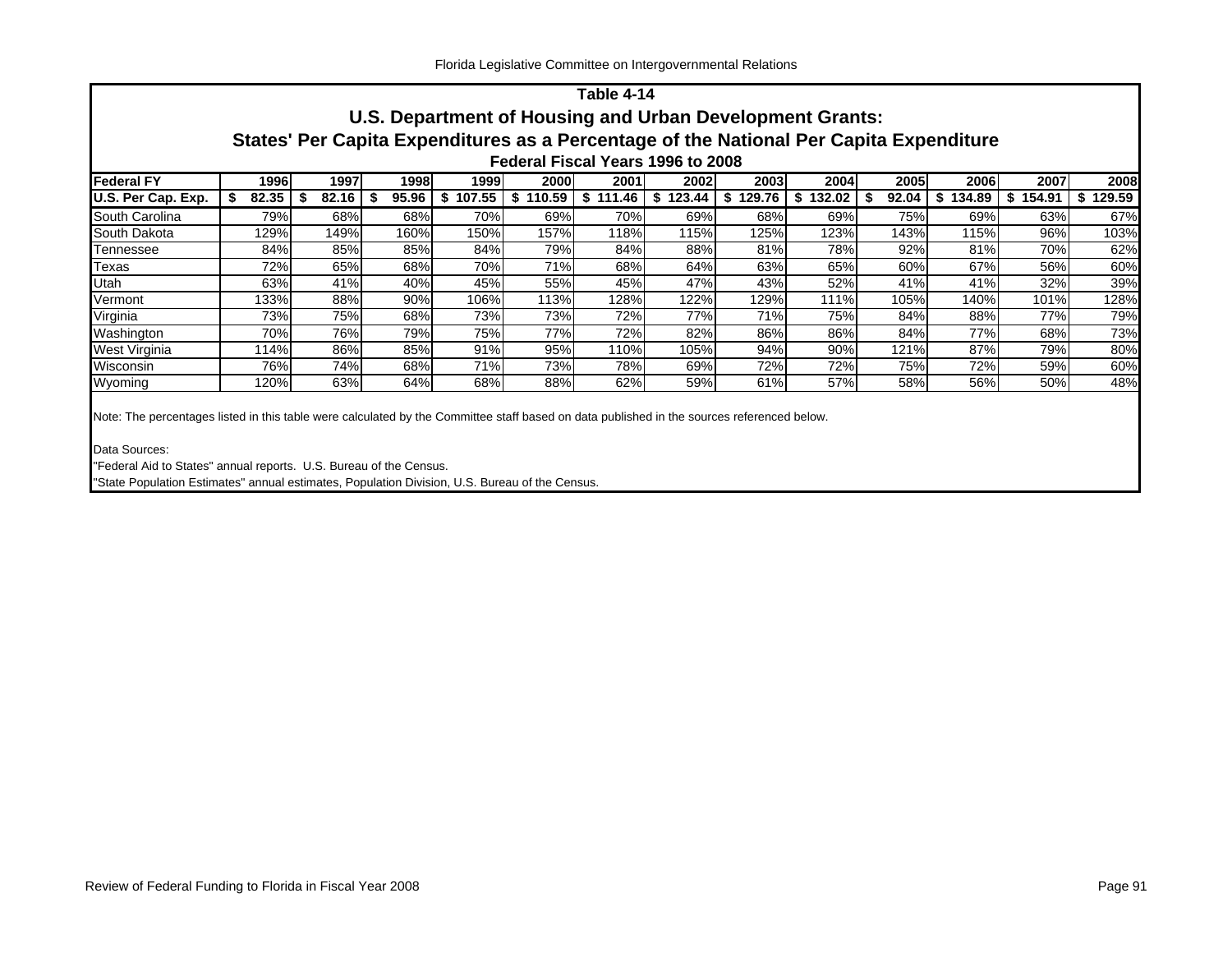|                      |            |             |            |            |                                                                                        | Table 4-15  |             |             |             |             |             |             |             |
|----------------------|------------|-------------|------------|------------|----------------------------------------------------------------------------------------|-------------|-------------|-------------|-------------|-------------|-------------|-------------|-------------|
|                      |            |             |            |            | <b>U.S. Department of Interior Grants:</b>                                             |             |             |             |             |             |             |             |             |
|                      |            |             |            |            | States' Per Capita Expenditures as a Percentage of the National Per Capita Expenditure |             |             |             |             |             |             |             |             |
|                      |            |             |            |            |                                                                                        |             |             |             |             |             |             |             |             |
|                      |            |             |            |            | Federal Fiscal Years 1996 to 2008                                                      |             |             |             |             |             |             |             |             |
| Federal FY           | 1996       | 1997        | 1998       | 1999       | 2000                                                                                   | 2001        | 2002        | 2003        | 2004        | 2005        | 2006        | 2007        | 2008        |
| U.S. Per Cap. Exp.   | 6.34<br>\$ | s,<br>10.04 | \$<br>8.79 | s,<br>8.97 | s)<br>9.69                                                                             | 11.24<br>\$ | 10.30<br>\$ | \$<br>11.63 | s,<br>12.24 | s,<br>12.99 | s,<br>15.26 | s.<br>13.34 | 15.66<br>\$ |
| Alabama              | 47%        | 38%         | 82%        | 77%        | 73%                                                                                    | 73%         | 58%         | 59%         | 64%         | 59%         | 59%         | 62%         | 55%         |
| Alaska               | 1094%      | 1965%       | 2587%      | 2350%      | 3307%                                                                                  | 2458%       | 2435%       | 2569%       | 1985%       | 2271%       | 1637%       | 1832%       | 1663%       |
| Arizona              | 188%       | 587%        | 373%       | 578%       | 353%                                                                                   | 372%<br>50% | 466%        | 343%        | 294%        | 142%        | 118%        | 101%        | 101%        |
| Arkansas             | 74%        | 49%         | 54%        | 56%        | 49%                                                                                    |             | 63%         | 61%         | 59%         | 72%         | 60%         | 71%         | 73%         |
| California           | 40%        | 36%         | 53%        | 59%        | 59%                                                                                    | 51%         | 57%         | 52%         | 38%         | 27%         | 33%         | 40%         | 46%         |
| Colorado             | 252%       | 255%        | 235%       | 234%       | 207%                                                                                   | 250%        | 180%        | 219%        | 250%        | 234%        | 339%        | 343%        | 297%        |
| Connecticut          | 26%        | 18%<br>58%  | 23%<br>68% | 22%<br>63% | 21%<br>65%                                                                             | 13%<br>42%  | 27%<br>78%  | 15%<br>53%  | 13%<br>64%  | 28%<br>53%  | 19%<br>38%  | 14%<br>36%  | 18%<br>53%  |
| Delaware             | 91%        |             |            |            |                                                                                        |             |             |             |             |             |             |             |             |
| Florida              | 16%        | 17%         | 15%        | 14%        | 13%                                                                                    | 12%         | 16%         | 15%         | 14%         | 13%         | 10%         | 13%         | 12%         |
| Georgia              | 30%        | 18%         | 11%        | 18%        | 19%                                                                                    | 13%         | 16%         | 17%         | 14%         | 15%         | 14%         | 15%         | 18%         |
| Hawaii               | 43%        | 44%         | 48%        | 51%        | 53%                                                                                    | 36%         | 54%         | 60%         | 154%        | 136%        | 57%         | 181%        | 105%        |
| ldaho                | 316%       | 276%        | 289%       | 257%       | 250%                                                                                   | 265%        | 279%        | 258%        | 242%        | 198%        | 184%        | 210%        | 163%        |
| Illinois             | 22%        | 24%         | 17%        | 17%        | 21%                                                                                    | 16%         | 22%         | 17%         | 15%         | 16%         | 15%         | 16%         | 16%         |
| ndiana               | 47%        | 31%         | 23%        | 22%        | 40%                                                                                    | 20%         | 28%         | 29%         | 21%         | 25%         | 24%         | 22%         | 21%         |
| owa                  | 46%        | 38%         | 32%        | 45%        | 29%                                                                                    | 30%         | 39%         | 31%         | 32%         | 35%         | 36%         | 32%         | 40%         |
| Kansas               | 90%        | 59%         | 51%        | 58%        | 60%                                                                                    | 44%         | 57%         | 60%         | 52%         | 51%         | 48%         | 47%         | 42%         |
| Kentucky             | 73%        | 91%         | 117%       | 104%       | 109%                                                                                   | 73%         | 112%        | 86%         | 89%         | 84%         | 54%         | 83%         | 78%         |
| ouisiana.            | 105%       | 37%         | 92%        | 72%        | 89%                                                                                    | 107%        | 59%         | 85%         | 99%         | 79%         | 70%         | 84%         | 109%        |
| Maine                | 79%        | 142%        | 143%       | 118%       | 126%                                                                                   | 103%        | 163%        | 115%        | 130%        | 87%         | 92%         | 88%         | 84%         |
| Maryland             | 27%        | 26%         | 20%        | 21%        | 18%                                                                                    | 14%         | 30%         | 18%         | 20%         | 15%         | 12%         | 17%         | 13%         |
| Massachusetts        | 15%        | 12%         | 12%        | 14%        | 12%                                                                                    | 10%         | 15%         | 11%         | 20%         | 16%         | 18%         | 12%         | 11%         |
| Michigan             | 40%        | 41%         | 36%        | 40%        | 41%                                                                                    | 38%         | 39%         | 37%         | 38%         | 37%         | 34%         | 37%         | 31%         |
| Minnesota            | 104%       | 112%        | 119%       | 88%        | 129%                                                                                   | 86%         | 106%        | 85%         | 81%         | 73%         | 66%         | 69%         | 73%         |
| Mississippi          | 138%       | 121%        | 86%        | 65%        | 57%                                                                                    | 49%         | 52%         | 49%         | 60%         | 48%         | 41%         | 52%         | 68%         |
| <b>Missouri</b>      | 55%        | 107%        | 49%        | 37%        | 37%                                                                                    | 26%         | 31%         | 27%         | 31%         | 27%         | 33%         | 35%         | 29%         |
| Montana              | 1112%      | 1091%       | 1126%      | 978%       | 960%                                                                                   | 1201%       | 1196%       | 1121%       | 1188%       | 904%        | 830%        | 782%        | 797%        |
| Nebraska             | 69%        | 87%         | 87%        | 92%        | 100%                                                                                   | 84%         | 96%         | 92%         | 97%         | 76%         | 63%         | 71%         | 92%         |
| Nevada               | 222%       | 206%        | 244%       | 291%       | 244%                                                                                   | 225%        | 248%        | 316%        | 377%        | 783%        | 662%        | 222%        | 159%        |
| <b>New Hampshire</b> | 49%        | 36%         | 45%        | 48%        | 43%                                                                                    | 47%         | 42%         | 48%         | 37%         | 49%         | 40%         | 35%         | 47%         |
| New Jersey           | 11%        | 8%          | 8%         | 12%        | 8%                                                                                     | 9%          | 9%          | 8%          | 7%          | 9%          | 9%          | 8%          | 12%         |
| New Mexico           | 1681%      | 1804%       | 1769%      | 1651%      | 1780%                                                                                  | 2453%       | 1550%       | 1845%       | 2029%       | 1971%       | 2152%       | 2324%       | 2181%       |
| <b>New York</b>      | 7%         | 8%          | 11%        | 11%        | 6%                                                                                     | 12%         | 7%          | 13%         | 7%          | 8%          | 11%         | 8%          | 10%         |
| North Carolina       | 43%        | 31%         | 24%        | 19%        | 18%                                                                                    | 19%         | 26%         | 26%         | 21%         | 17%         | 17%         | 18%         | 16%         |
| North Dakota         | 1130%      | 1094%       | 837%       | 868%       | 824%                                                                                   | 763%        | 816%        | 906%        | 830%        | 623%        | 590%        | 430%        | 734%        |
| Ohio                 | 24%        | 21%         | 19%        | 18%        | 21%                                                                                    | 16%         | 17%         | 20%         | 28%         | 20%         | 20%         | 20%         | 18%         |
| Oklahoma             | 109%       | 198%        | 241%       | 190%       | 224%                                                                                   | 225%        | 221%        | 173%        | 161%        | 137%        | 123%        | 137%        | 129%        |
| Oregon               | 523%       | 357%        | 311%       | 298%       | 272%                                                                                   | 75%         | 382%        | 347%        | 320%        | 326%        | 287%        | 327%        | 274%        |
| Pennsylvania         | 73%        | 50%         | 52%        | 43%        | 42%                                                                                    | 33%         | 29%         | 37%         | 40%         | 40%         | 37%         | 43%         | 31%         |
| Rhode Island         | 71%        | 61%         | 67%        | 67%        | 49%                                                                                    | 51%         | 67%         | 59%         | 49%         | 41%         | 39%         | 59%         | 30%         |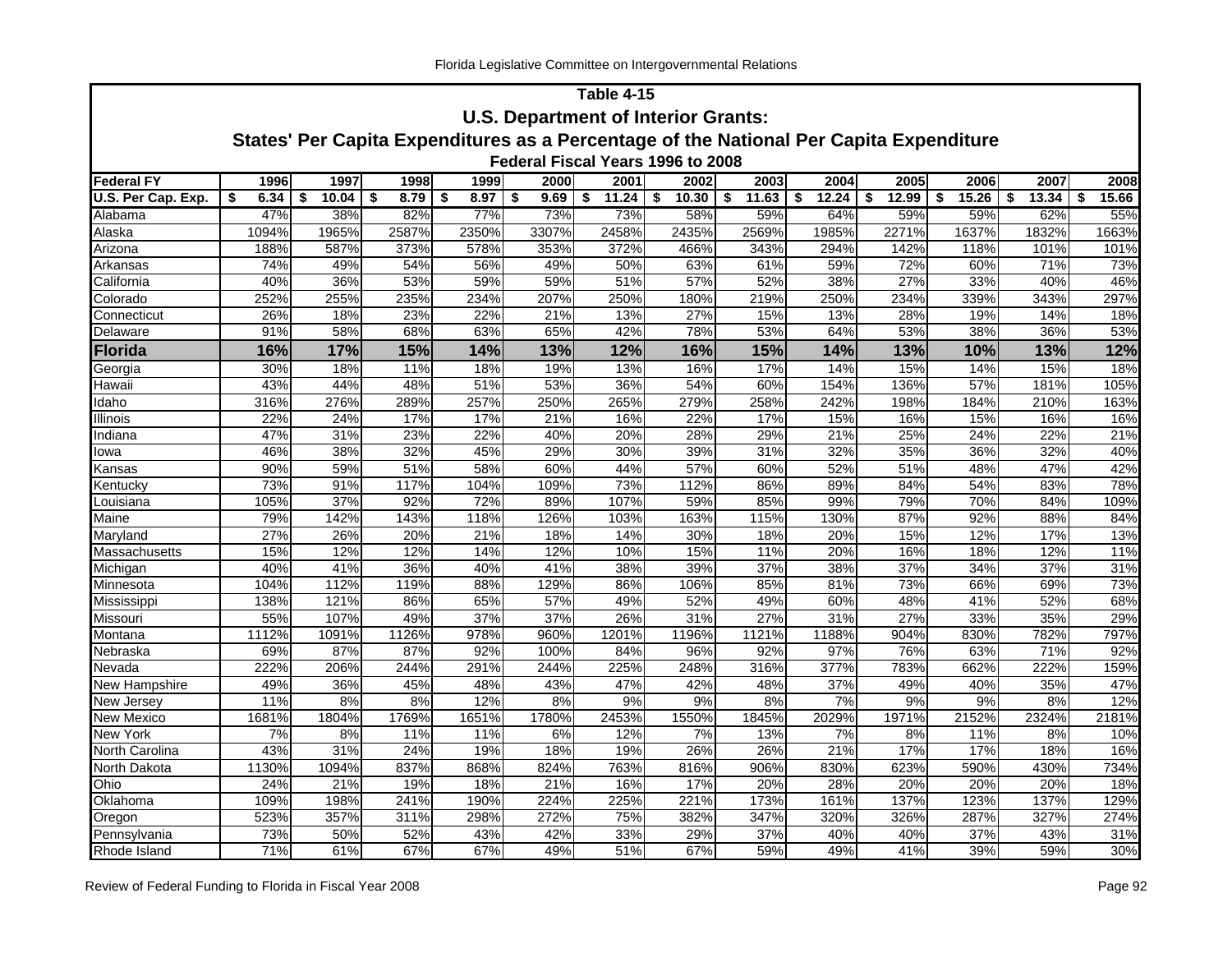|                    |                                                                                                                                                |        |      |        |      |       |      |       |     |        |      | <b>Table 4-15</b><br><b>U.S. Department of Interior Grants:</b> |  |        |      | States' Per Capita Expenditures as a Percentage of the National Per Capita Expenditure |        |        |       |        |  |        |
|--------------------|------------------------------------------------------------------------------------------------------------------------------------------------|--------|------|--------|------|-------|------|-------|-----|--------|------|-----------------------------------------------------------------|--|--------|------|----------------------------------------------------------------------------------------|--------|--------|-------|--------|--|--------|
| <b>IFederal FY</b> | Federal Fiscal Years 1996 to 2008<br>1997<br>2004l<br><b>2005</b><br>2006<br>2007<br>1996<br>1998<br>20021<br>2003 l<br>19991<br>2000l<br>2001 |        |      |        |      |       |      |       |     |        |      |                                                                 |  |        |      | 2008                                                                                   |        |        |       |        |  |        |
| U.S. Per Cap. Exp. |                                                                                                                                                | 6.34   | - \$ | 10.04  | - \$ | 8.79  | - \$ | 8.97  | -\$ | 9.69   | - \$ | 11.24                                                           |  | 10.30  | - \$ | 11.63                                                                                  | 12.24  | 12.99  | 15.26 | 13.34  |  | 15.66  |
| South Carolina     |                                                                                                                                                | 30%    |      | 23%    |      | 27%   |      | 30%   |     | 24%    |      | 17%                                                             |  | 19%    |      | 19%                                                                                    | 23%    | 26%    | 17%   | 28%    |  | 17%    |
| South Dakota       |                                                                                                                                                | 1596%  |      | 1659%l |      | 1204% |      | 1712% |     | 1196%  |      | 1145%                                                           |  | 1498%l |      | 1467%                                                                                  | 1344%l | 651%   | 770%  | 313%   |  | 503%   |
| Tennessee          |                                                                                                                                                | 38%    |      | 16%    |      | 25%   |      | 24%   |     | 26%    |      | 22%                                                             |  | 27%    |      | 28%                                                                                    | 25%    | 31%    | 25%   | 27%    |  | 25%    |
| Texas              |                                                                                                                                                | 27%    |      | 22%    |      | 31%   |      | 30%   |     | 32%    |      | 31%                                                             |  | 23%    |      | 22%                                                                                    | 27%    | 21%    | 19%   | 22%    |  | 21%    |
| Utah               |                                                                                                                                                | 433%   |      | 290%   |      | 342%  |      | 325%  |     | 328%   |      | 450%                                                            |  | 348%   |      | 429%                                                                                   | 375%   | 388%   | 582%  | 573%   |  | 504%   |
| Vermont            |                                                                                                                                                | 108%   |      | 87%    |      | 91%   |      | 78%   |     | 71%    |      | 63%                                                             |  | 89%    |      | 81%                                                                                    | 86%    | 87%    | 64%   | 102%   |  | 88%    |
| Virginia           |                                                                                                                                                | 48%    |      | 36%    |      | 35%   |      | 37%   |     | 34%    |      | 28%                                                             |  | 30%    |      | 31%                                                                                    | 29%    | 31%    | 25%   | 29%    |  | 30%    |
| Washington         |                                                                                                                                                | 161%   |      | 211%   |      | 193%  |      | 168%  |     | 172%   |      | 200%                                                            |  | 183%   |      | 160%                                                                                   | 154%   | 128%   | 106%  | 130%   |  | 107%   |
| West Virginia      |                                                                                                                                                | 311%   |      | 251%   |      | 238%  |      | 237%  |     | 254%   |      | 192%                                                            |  | 229%   |      | 213%                                                                                   | 235%   | 208%   | 181%  | 170%   |  | 164%   |
| Wisconsin          |                                                                                                                                                | 89%    |      | 85%    |      | 93%   |      | 69%   |     | 86%    |      | 73%                                                             |  | 80%    |      | 69%                                                                                    | 65%    | 42%    | 41%   | 45%    |  | 41%    |
| Wyoming            |                                                                                                                                                | 7843%l |      | 5926%  |      | 6867% |      | 6541% |     | 7561%l |      | 8864%                                                           |  | 7937%l |      | 8905%                                                                                  | 10006% | 14119% | 4587% | 14124% |  | 15981% |

Data Sources:

"Federal Aid to States" annual reports. U.S. Bureau of the Census.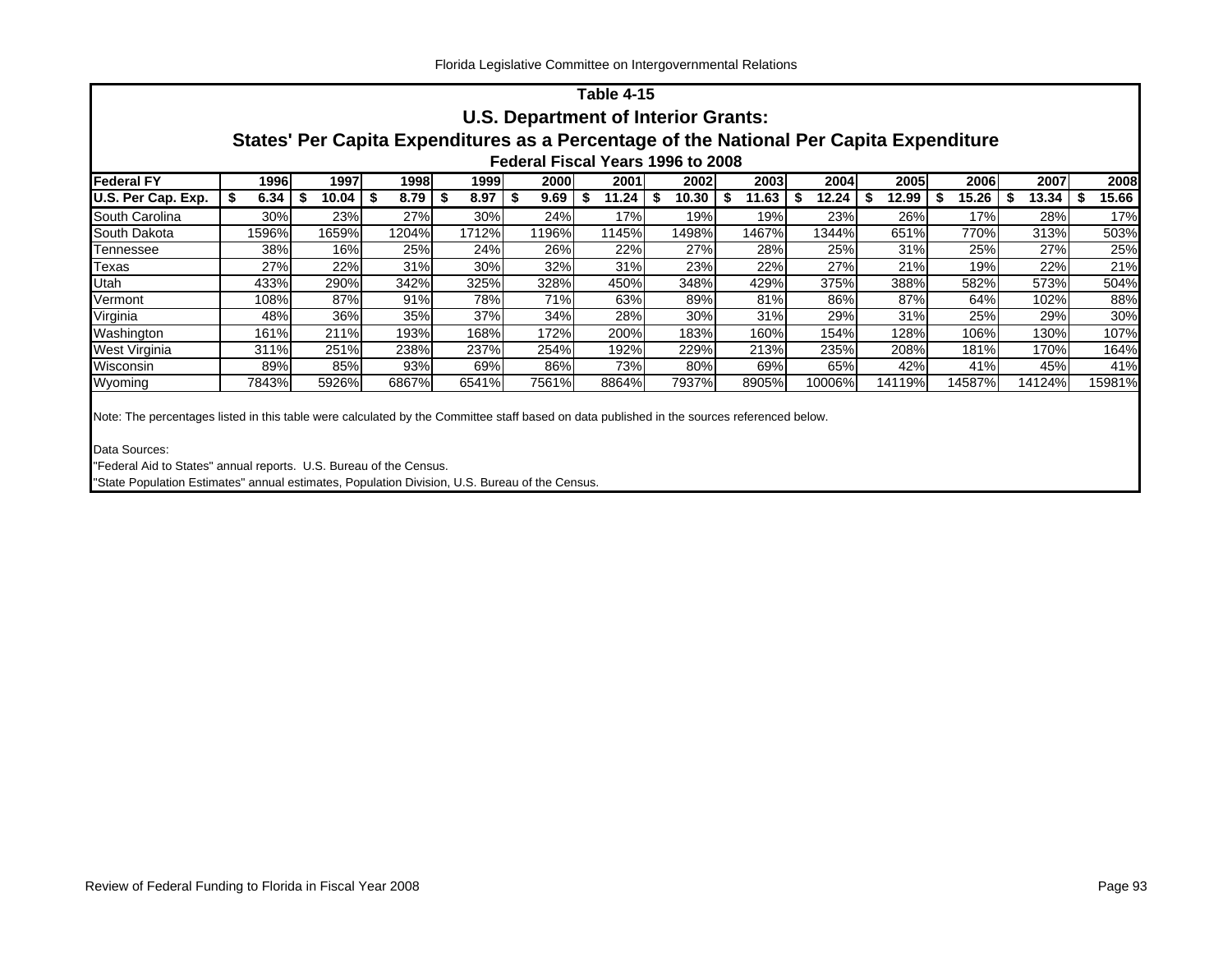|                       |                    |                    |                     |                                                                                        |             | Table 4-16  |                                           |             |             |                     |                     |                     |                    |
|-----------------------|--------------------|--------------------|---------------------|----------------------------------------------------------------------------------------|-------------|-------------|-------------------------------------------|-------------|-------------|---------------------|---------------------|---------------------|--------------------|
|                       |                    |                    |                     |                                                                                        |             |             | <b>U.S. Department of Justice Grants:</b> |             |             |                     |                     |                     |                    |
|                       |                    |                    |                     | States' Per Capita Expenditures as a Percentage of the National Per Capita Expenditure |             |             |                                           |             |             |                     |                     |                     |                    |
|                       |                    |                    |                     |                                                                                        |             |             | Federal Fiscal Years 1996 to 2008         |             |             |                     |                     |                     |                    |
| Federal FY            |                    |                    |                     | 1999                                                                                   | 2000        | 2001        | 2002                                      | 2003        | 2004        |                     |                     |                     |                    |
| U.S. Per Cap. Exp.    | 1996<br>7.21<br>\$ | 1997<br>\$<br>9.61 | 1998<br>\$<br>11.57 | \$<br>17.54                                                                            | \$<br>12.23 | 13.12<br>\$ | 15.71<br>\$                               | \$<br>14.00 | \$<br>14.95 | 2005<br>\$<br>13.09 | 2006<br>\$<br>19.16 | 2007<br>\$<br>11.71 | 2008<br>8.60<br>\$ |
| Alabama               | 104%               | 80%                | 80%                 | 72%                                                                                    | 75%         | 66%         | 64%                                       | 87%         | 79%         | 84%                 | 23%                 | 99%                 | 102%               |
| Alaska                | 128%               | 131%               | 177%                | 207%                                                                                   | 276%        | 240%        | 221%                                      | 302%        | 345%        | 1562%               | 225%                | 410%                | 299%               |
| Arizona               | 173%               | 141%               | 136%                | 125%                                                                                   | 94%         | 99%         | 119%                                      | 100%        | 105%        | 52%                 | 52%                 | 115%                | 104%               |
| Arkansas              | 102%               | 77%                | 86%                 | 72%                                                                                    | 93%         | 74%         | 72%                                       | 85%         | 101%        | 40%                 | 23%                 | 61%                 | 71%                |
| California            | 101%               | 193%               | 172%                | 168%                                                                                   | 102%        | 138%        | 158%                                      | 100%        | 107%        | 47%                 | 59%                 | 98%                 | 129%               |
| Colorado              | 87%                | 85%                | 87%                 | 94%                                                                                    | 105%        | 110%        | 98%                                       | 97%         | 83%         | 377%                | 35%                 | 96%                 | 209%               |
| Connecticut           | 79%                | 56%                | 51%                 | 84%                                                                                    | 65%         | 102%        | 87%                                       | 88%         | 166%        | 149%                | 284%                | 72%                 | 69%                |
| Delaware              | 149%               | 141%               | 196%                | 138%                                                                                   | 163%        | 147%        | 92%                                       | 112%        | 99%         | 48%                 | 105%                | 104%                | 91%                |
| Florida               | 113%               | 107%               | 99%                 | 112%                                                                                   | 98%         | 127%        | 106%                                      | 100%        | 97%         | 63%                 | 57%                 | 100%                | 124%               |
| Georgia               | 90%                | 84%                | 77%                 | 80%                                                                                    | 109%        | 125%        | 119%                                      | 141%        | 135%        | 97%                 | 29%                 | 144%                | 90%                |
| Hawaii                | 68%                | 73%                | 78%                 | 96%                                                                                    | 90%         | 93%         | 90%                                       | 93%         | 102%        | 101%                | 248%                | 153%                | 83%                |
| ldaho                 | 98%                | 85%                | 81%                 | 84%                                                                                    | 88%         | 87%         | 108%                                      | 96%         | 103%        | 41%                 | 26%                 | 107%                | 55%                |
| Illinois              | 109%               | 87%                | 99%                 | 89%                                                                                    | 82%         | 91%         | 85%                                       | 81%         | 66%         | 35%                 | 31%                 | 87%                 | 86%                |
| ndiana                | 77%                | 67%                | 55%                 | 53%                                                                                    | 44%         | 68%         | 50%                                       | 89%         | 72%         | 21%                 | 112%                | 51%                 | 63%                |
| owa                   | 75%                | 72%                | 79%                 | 72%                                                                                    | 83%         | 84%         | 81%                                       | 88%         | 82%         | 167%                | 35%                 | 71%                 | 65%                |
| Kansas                | 70%                | 61%                | 104%                | 70%                                                                                    | 79%         | 73%         | 80%                                       | 108%        | 101%        | 40%                 | 81%                 | 73%                 | 70%                |
| Kentucky              | 77%                | 65%                | 68%                 | 65%                                                                                    | 82%         | 85%         | 77%                                       | 104%        | 108%        | 109%                | 53%                 | 91%                 | 101%               |
| ouisiana_             | 96%                | 74%                | 93%                 | 84%                                                                                    | 99%         | 85%         | 75%                                       | 89%         | 79%         | 44%                 | 95%                 | 94%                 | 132%               |
| Maine                 | 74%                | 62%                | 88%                 | 87%                                                                                    | 130%        | 88%         | 104%                                      | 111%        | 100%        | 85%                 | 252%                | 114%                | 71%                |
| Maryland              | 83%                | 99%                | 85%                 | 89%                                                                                    | 112%        | 88%         | 95%                                       | 165%        | 131%        | 630%                | 84%                 | 187%                | 182%               |
| Massachusetts         | 121%               | 91%                | 103%                | 116%                                                                                   | 93%         | 96%         | 101%                                      | 102%        | 83%         | 60%                 | 36%                 | 108%                | 100%               |
| Michigan              | 87%                | 57%                | 75%                 | 81%                                                                                    | 106%        | 74%         | 60%                                       | 80%         | 71%         | 126%                | 157%                | 57%                 | 72%                |
| Minnesota             | 79%                | 59%                | 70%                 | 70%                                                                                    | 80%         | 74%         | 85%                                       | 78%         | 90%         | 49%                 | 37%                 | 75%                 | 164%               |
| Mississippi           | 99%                | 65%                | 81%                 | 114%                                                                                   | 86%         | 71%         | 55%                                       | 112%        | 115%        | 40%                 | 169%                | 122%                | 146%               |
| <b>Missouri</b>       | 142%               | 98%                | 101%                | 76%                                                                                    | 86%         | 62%         | 70%                                       | 89%         | 80%         | 36%                 | 56%                 | 89%                 | 114%               |
| Montana               | 101%               | 107%               | 154%                | 85%                                                                                    | 154%        | 176%        | 163%                                      | 262%        | 226%        | 2539%               | 1071%               | 168%                | 95%                |
| Nebraska              | 95%                | 88%                | 76%                 | 94%                                                                                    | 128%        | 87%         | 83%                                       | 113%        | 121%        | 140%                | 49%                 | 132%                | 99%                |
| Nevada                | 72%                | 79%                | 127%                | 95%                                                                                    | 140%        | 144%        | 140%                                      | 125%        | 132%        | 112%                | 225%                | 136%                | 149%               |
| <b>New Hampshire</b>  | 76%                | 77%                | 98%                 | 91%                                                                                    | 119%        | 91%         | 146%                                      | 223%        | 155%        | 357%                | 449%                | 146%                | 136%               |
| New Jersey            | 131%               | 77%                | 81%                 | 97%                                                                                    | 82%         | 64%         | 65%                                       | 89%         | 95%         | 41%                 | 39%                 | 78%                 | 88%                |
| <b>New Mexico</b>     | 158%               | 125%               | 126%                | 112%                                                                                   | 108%        | 138%        | 160%                                      | 213%        | 219%        | 179%                | 61%                 | 138%                | 144%               |
| <b>New York</b>       | 123%               | 147%               | 133%                | 128%                                                                                   | 202%        | 146%        | 151%                                      | 113%        | 147%        | 67%                 | 56%                 | 115%                | 114%               |
| <b>North Carolina</b> | 71%                | 69%<br>109%        | 86%                 | 90%                                                                                    | 95%         | 84%<br>155% | 70%<br>115%                               | 86%         | 69%         | 33%<br>197%         | 38%<br>82%          | 74%                 | 66%                |
| North Dakota<br>Ohio  | 176%               |                    | 170%<br>72%         | 156%                                                                                   | 138%<br>72% |             |                                           | 164%        | 190%<br>71% |                     |                     | 214%                | 118%               |
|                       | 92%<br>90%         | 63%<br>65%         | 83%                 | 66%<br>80%                                                                             | 92%         | 64%<br>76%  | 56%<br>87%                                | 60%<br>107% | 90%         | 31%<br>54%          | 29%<br>84%          | 59%<br>97%          | 64%<br>61%         |
| Oklahoma<br>Oregon    | 75%                | 95%                | 87%                 | 115%                                                                                   | 107%        | 108%        | 82%                                       | 94%         | 93%         | 49%                 | 63%                 | 80%                 | 111%               |
| Pennsylvania          | 64%                | 63%                | 63%                 | 56%                                                                                    | 60%         | 60%         | 59%                                       | 76%         | 65%         | 31%                 | 79%                 | 103%                | 62%                |
| Rhode Island          | 108%               | 110%               | 96%                 | 120%                                                                                   | 104%        | 95%         | 140%                                      | 118%        | 133%        | 204%                | 137%                | 202%                | 123%               |
|                       |                    |                    |                     |                                                                                        |             |             |                                           |             |             |                     |                     |                     |                    |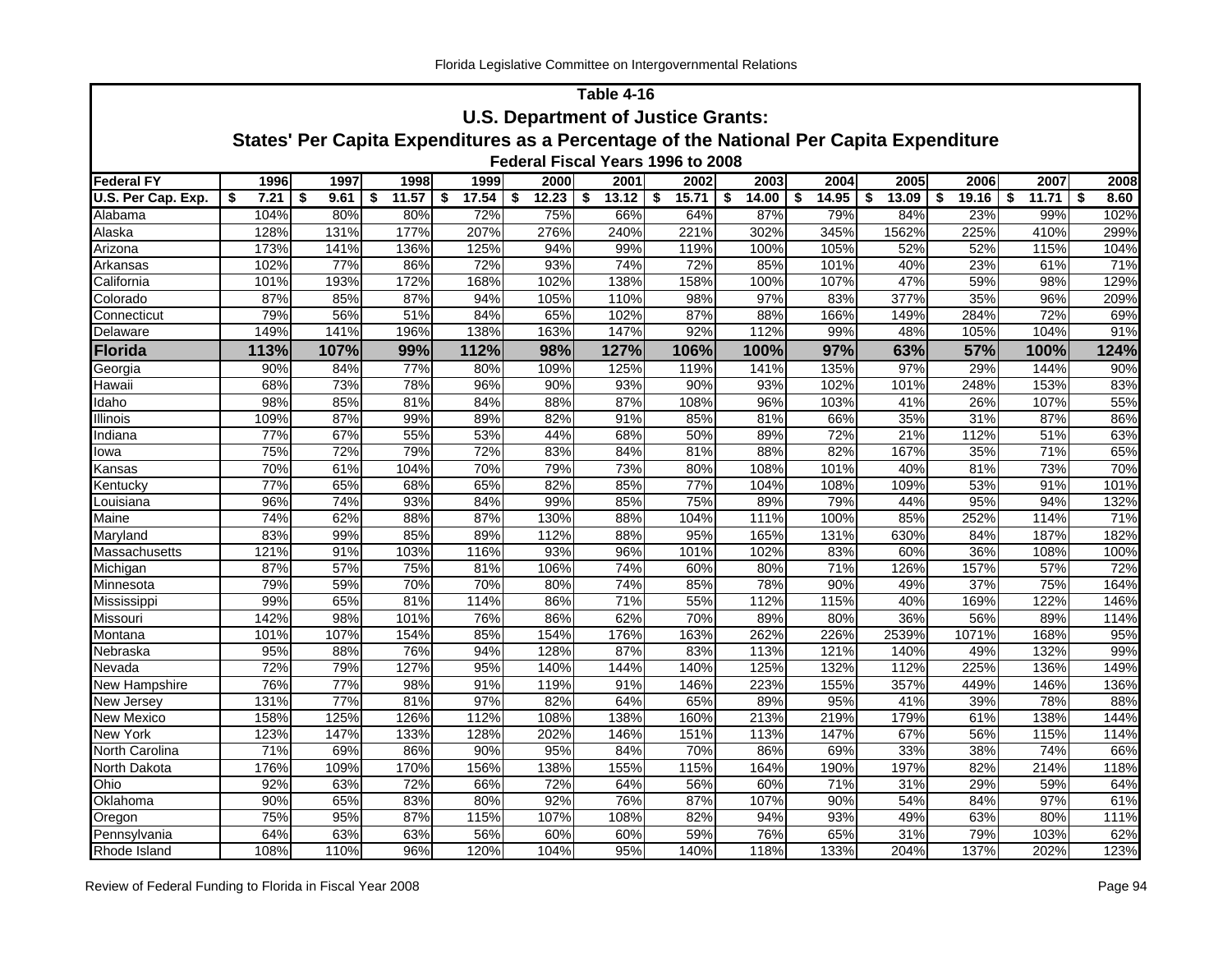|                    |   |      |     |      |   |       |     | States' Per Capita Expenditures as a Percentage of the National Per Capita Expenditure |       |      | Table 4-16<br><b>U.S. Department of Justice Grants:</b><br>Federal Fiscal Years 1996 to 2008 |   |       |      |       |      |       |      |       |       |      |       |      |
|--------------------|---|------|-----|------|---|-------|-----|----------------------------------------------------------------------------------------|-------|------|----------------------------------------------------------------------------------------------|---|-------|------|-------|------|-------|------|-------|-------|------|-------|------|
| <b>Federal FY</b>  |   | 1996 |     | 1997 |   | 1998  |     | 1999                                                                                   | 2000  |      | 2001                                                                                         |   | 2002  |      | 2003  |      | 2004  |      | 2005l | 2006  |      | 2007  | 2008 |
| U.S. Per Cap. Exp. | S | 7.21 | - 5 | 9.61 | S | 11.57 | - 5 | 17.54                                                                                  | 12.23 | - \$ | 13.12                                                                                        | S | 15.71 | l \$ | 14.00 | - 55 | 14.95 | - 56 | 13.09 | 19.16 | - 55 | 11.71 | 8.60 |
| South Carolina     |   | 105% |     | 77%  |   | 104%  |     | 91%                                                                                    | 102%  |      | 102%                                                                                         |   | 81%   |      | 108%  |      | 116%  |      | 47%   | 52%   |      | 118%  | 88%  |
| South Dakota       |   | 142% |     | 121% |   | 95%   |     | 95%                                                                                    | 151%  |      | 178%                                                                                         |   | 193%  |      | 310%  |      | 343%  |      | 132%  | 553%  |      | 200%  | 134% |
| Tennessee          |   | 111% |     | 80%  |   | 86%   |     | 83%                                                                                    | 86%   |      | 73%                                                                                          |   | 70%   |      | 86%   |      | 80%   |      | 125%  | 35%   |      | 137%  | 79%  |
| Texas              |   | 95%  |     | 99%  |   | 85%   |     | 94%                                                                                    | 74%   |      | 92%                                                                                          |   | 90%   |      | 71%   |      | 70%   |      | 50%   | 342%  |      | 69%   | 80%  |
| Utah               |   | 134% |     | 91%  |   | 97%   |     | 117%                                                                                   | 155%  |      | 89%                                                                                          |   | 150%  |      | 89%   |      | 101%  |      | 25%   | 46%   |      | 60%   | 74%  |
| Vermont            |   | 95%  |     | 119% |   | 141%  |     | 317%                                                                                   | 246%  |      | 176%                                                                                         |   | 204%  |      | 236%  |      | 218%  |      | 128%  | 90%   |      | 226%  | 139% |
| Virginia           |   | 97%  |     | 71%  |   | 71%   |     | 63%                                                                                    | 108%  |      | 102%                                                                                         |   | 101%  |      | 164%  |      | 149%  |      | 116%  | 137%  |      | 155%  | 63%  |
| Washington         |   | 109% |     | 94%  |   | 107%  |     | 98%                                                                                    | 105%  |      | 102%                                                                                         |   | 106%  |      | 98%   |      | 106%  |      | 56%   | 222%  |      | 99%   | 67%  |
| West Virginia      |   | 94%  |     | 80%  |   | 89%   |     | 93%                                                                                    | 162%  |      | 137%                                                                                         |   | 119%  |      | 170%  |      | 132%  |      | 34%   | 53%   |      | 295%  | 130% |
| Wisconsin          |   | 81%  |     | 62%  |   | 76%   |     | 68%                                                                                    | 63%   |      | 75%                                                                                          |   | 77%   |      | 80%   |      | 82%   |      | 39%   | 72%   |      | 91%   | 81%  |
| Wyoming            |   | 81%  |     | 110% |   | 27%   |     | 140%                                                                                   | 231%  |      | 158%                                                                                         |   | 180%  |      | 195%  |      | 145%  |      | 5690% | 515%  |      | 105%  | 105% |

Data Sources:

"Federal Aid to States" annual reports. U.S. Bureau of the Census.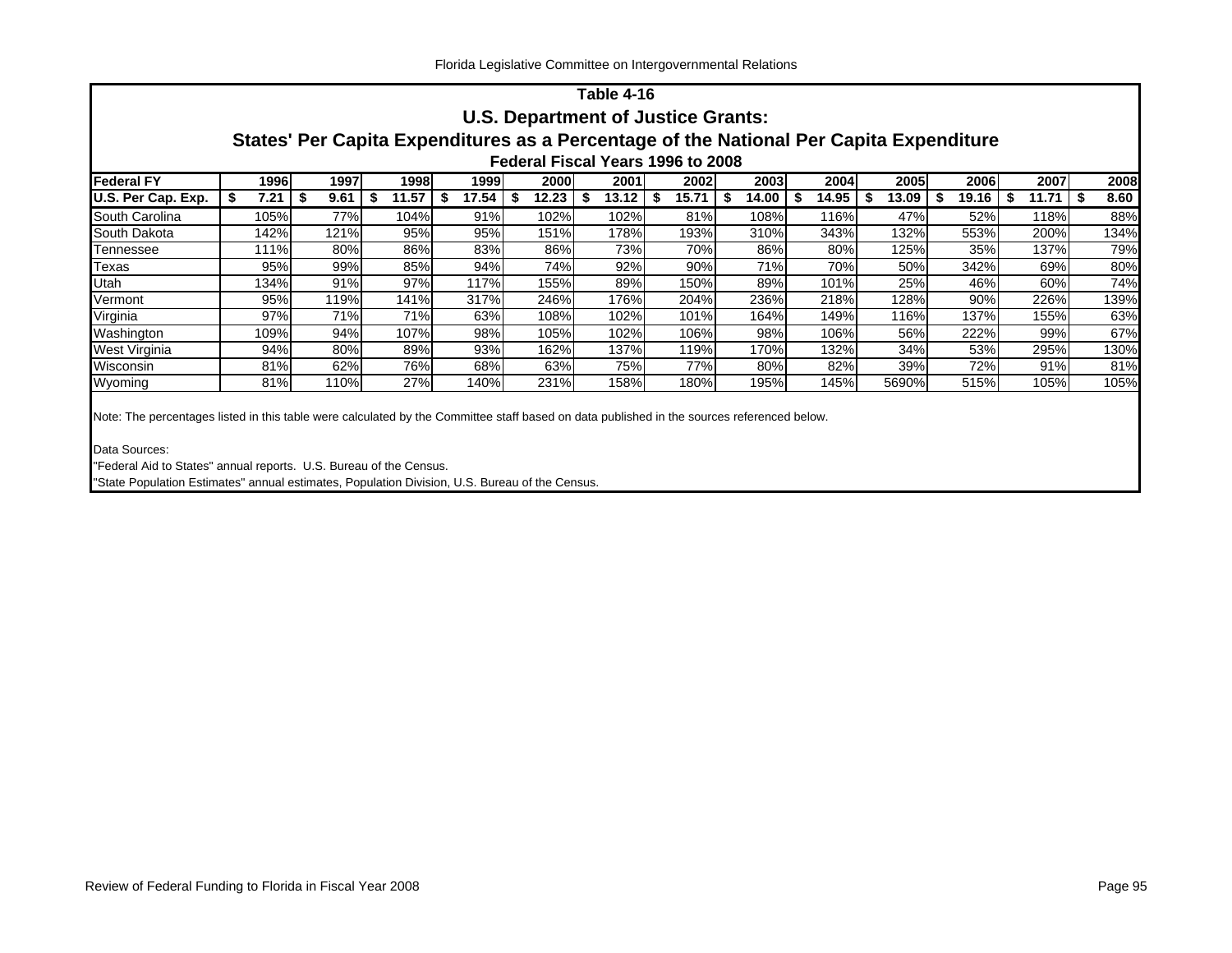|                      | Table 4-17<br><b>U.S. Department of Labor Grants:</b> |             |             |                                                                                        |                                   |             |             |             |             |             |             |             |             |  |
|----------------------|-------------------------------------------------------|-------------|-------------|----------------------------------------------------------------------------------------|-----------------------------------|-------------|-------------|-------------|-------------|-------------|-------------|-------------|-------------|--|
|                      |                                                       |             |             |                                                                                        |                                   |             |             |             |             |             |             |             |             |  |
|                      |                                                       |             |             |                                                                                        |                                   |             |             |             |             |             |             |             |             |  |
|                      |                                                       |             |             | States' Per Capita Expenditures as a Percentage of the National Per Capita Expenditure |                                   |             |             |             |             |             |             |             |             |  |
|                      |                                                       |             |             |                                                                                        | Federal Fiscal Years 1996 to 2008 |             |             |             |             |             |             |             |             |  |
| <b>Federal FY</b>    | 1996                                                  | 1997        | 1998        | 1999                                                                                   | 2000                              | 2001        | 2002        | 2003        | 2004        | 2005        | 2006        | 2007        | 2008        |  |
| U.S. Per Cap. Exp.   | \$<br>24.18                                           | \$<br>19.50 | 24.35<br>\$ | 25.71<br>\$                                                                            | 17.78<br>\$                       | 25.46<br>\$ | 27.47<br>\$ | 25.77<br>\$ | \$<br>28.12 | \$<br>27.22 | 29.98<br>\$ | 27.18<br>\$ | 27.61<br>\$ |  |
| Alabama              | 86%                                                   | 92%         | 89%         | 87%                                                                                    | 103%                              | 108%        | 106%        | 107%        | 108%        | 101%        | 81%         | 82%         | 83%         |  |
| Alaska               | 303%                                                  | 230%        | 310%        | 290%                                                                                   | 352%                              | 396%        | 325%        | 397%        | 307%        | 296%        | 283%        | 300%        | 306%        |  |
| Arizona              | 91%                                                   | 100%        | 95%         | 92%                                                                                    | 81%                               | 101%        | 93%         | 82%         | 86%         | 77%         | 70%         | 64%         | 71%         |  |
| Arkansas             | 89%                                                   | 98%         | 89%         | 99%                                                                                    | 110%                              | 127%        | 92%         | 102%        | 94%         | 96%         | 90%         | 98%         | 123%        |  |
| California           | 144%                                                  | 155%        | 139%        | 140%                                                                                   | 135%                              | 130%        | 125%        | 123%        | 118%        | 105%        | 101%        | 102%        | 105%        |  |
| Colorado             | 87%                                                   | 82%         | 78%         | 73%                                                                                    | 81%                               | 75%         | 76%         | 76%         | 80%         | 82%         | 76%         | 85%         | 83%         |  |
| Connecticut          | 135%                                                  | 122%        | 119%        | 126%                                                                                   | 115%                              | 106%        | 109%        | 108%        | 107%        | 110%        | 104%        | 111%        | 117%        |  |
| Delaware             | 101%                                                  | 87%         | 111%        | 117%                                                                                   | 126%                              | 107%        | 106%        | 97%         | 94%         | 109%        | 92%         | 141%        | 91%         |  |
| Florida              | 83%                                                   | 76%         | 72%         | 68%                                                                                    | 64%                               | 62%         | 62%         | 56%         | 58%         | 67%         | 56%         | 52%         | 51%         |  |
| Georgia              | 71%                                                   | 66%         | 68%         | 71%                                                                                    | 95%                               | 71%         | 71%         | 70%         | 69%         | 69%         | 61%         | 76%         | 68%         |  |
| Hawaii               | 119%                                                  | 139%        | 157%        | 163%                                                                                   | 171%                              | 179%        | 154%        | 158%        | 135%        | 124%        | 125%        | 112%        | 123%        |  |
| daho                 | 119%                                                  | 119%        | 126%        | 127%                                                                                   | 135%                              | 129%        | 136%        | 113%        | 153%        | 124%        | 90%         | 101%        | 109%        |  |
| Illinois             | 101%                                                  | 93%         | 99%         | 101%                                                                                   | 102%                              | 98%         | 112%        | 107%        | 107%        | 107%        | 105%        | 111%        | 113%        |  |
| Indiana              | 67%                                                   | 61%         | 79%         | 74%                                                                                    | 67%                               | 66%         | 74%         | 62%         | 74%         | 89%         | 75%         | 105%        | 103%        |  |
| owa                  | 72%                                                   | 79%         | 87%         | 90%                                                                                    | 73%                               | 75%         | 75%         | 76%         | 83%         | 83%         | 85%         | 96%         | 101%        |  |
| Kansas               | 67%                                                   | 65%         | 69%         | 76%                                                                                    | 77%                               | 78%         | 72%         | 79%         | 73%         | 70%         | 71%         | 104%        | 83%         |  |
| Kentucky             | 82%                                                   | 93%         | 94%         | 91%                                                                                    | 95%                               | 97%         | 93%         | 99%         | 109%        | 112%        | 96%         | 110%        | 105%        |  |
| _ouisiana            | 95%                                                   | 97%         | 105%        | 113%                                                                                   | 94%                               | 98%         | 97%         | 104%        | 99%         | 105%        | 363%        | 106%        | 103%        |  |
| Maine                | 124%                                                  | 138%        | 132%        | 138%                                                                                   | 110%                              | 126%        | 144%        | 125%        | 163%        | 147%        | 116%        | 134%        | 115%        |  |
| Maryland             | 88%                                                   | 75%         | 102%        | 97%                                                                                    | 100%                              | 94%         | 102%        | 135%        | 121%        | 92%         | 110%        | 125%        | 134%        |  |
| Massachusetts        | 109%                                                  | 103%        | 95%         | 95%                                                                                    | 92%                               | 79%         | 98%         | 94%         | 94%         | 103%        | 101%        | 92%         | 100%        |  |
| Michigan             | 102%                                                  | 99%         | 83%         | 87%                                                                                    | 108%                              | 98%         | 111%        | 107%        | 120%        | 128%        | 130%        | 171%        | 171%        |  |
| Minnesota            | 83%                                                   | 82%         | 77%         | 83%                                                                                    | 81%                               | 74%         | 110%        | 87%         | 87%         | 88%         | 78%         | 92%         | 94%         |  |
| Mississippi          | 92%                                                   | 93%         | 91%         | 90%                                                                                    | 105%                              | 103%        | 134%        | 109%        | 107%        | 114%        | 252%        | 162%        | 148%        |  |
| <b>Missouri</b>      | 88%                                                   | 77%         | 76%         | 78%                                                                                    | 81%                               | 79%         | 81%         | 75%         | 77%         | 92%         | 78%         | 91%         | 95%         |  |
| Montana              | 124%                                                  | 119%        | 135%        | 160%                                                                                   | 175%                              | 196%        | 142%        | 119%        | 156%        | 123%        | 110%        | 127%        | 123%        |  |
| Nebraska             | 67%                                                   | 53%         | 83%         | 83%                                                                                    | 78%                               | 81%         | 82%         | 55%         | 68%         | 76%         | 71%         | 71%         | 75%         |  |
| Nevada               | 115%                                                  | 109%        | 119%        | 118%                                                                                   | 108%                              | 91%         | 95%         | 83%         | 92%         | 89%         | 70%         | 72%         | 71%         |  |
| <b>New Hampshire</b> | 91%                                                   | 98%         | 87%         | 92%                                                                                    | 84%                               | 74%         | 90%         | 84%         | 83%         | 77%         | 71%         | 76%         | 82%         |  |
| New Jersey           | 109%                                                  | 111%        | 115%        | 113%                                                                                   | 102%                              | 103%        | 96%         | 71%         | 83%         | 103%        | 90%         | 90%         | 97%         |  |
| <b>New Mexico</b>    | 102%                                                  | 114%        | 125%        | 126%                                                                                   | 142%                              | 132%        | 134%        | 132%        | 109%        | 94%         | 89%         | 102%        | 108%        |  |
| <b>New York</b>      | 106%                                                  | 104%        | 111%        | 104%                                                                                   | 110%                              | 115%        | 103%        | 113%        | 98%         | 102%        | 92%         | 94%         | 93%         |  |
| North Carolina       | 71%                                                   | 72%         | 79%         | 82%                                                                                    | 71%                               | 83%         | 94%         | 89%         | 114%        | 122%        | 127%        | 126%        | 111%        |  |
| North Dakota         | 140%                                                  | 139%        | 160%        | 160%                                                                                   | 266%                              | 157%        | 155%        | 114%        | 138%        | 139%        | 120%        | 119%        | 128%        |  |
| Ohio                 | 88%                                                   | 82%         | 87%         | 85%                                                                                    | 87%                               | 94%         | 89%         | 97%         | 81%         | 106%        | 95%         | 107%        | 110%        |  |
| Oklahoma             | 92%                                                   | 97%         | 96%         | 99%                                                                                    | 74%                               | 82%         | 71%         | 80%         | 80%         | 79%         | 71%         | 78%         | 72%         |  |
| Oregon               | 116%                                                  | 125%        | 128%        | 124%                                                                                   | 146%                              | 163%        | 160%        | 137%        | 139%        | 148%        | 153%        | 147%        | 141%        |  |
| Pennsylvania         | 106%                                                  | 114%        | 107%        | 108%                                                                                   | 98%                               | 105%        | 110%        | 109%        | 107%        | 117%        | 107%        | 104%        | 101%        |  |
| Rhode Island         | 154%                                                  | 173%        | 143%        | 135%                                                                                   | 122%                              | 138%        | 116%        | 118%        | 100%        | 121%        | 121%        | 131%        | 129%        |  |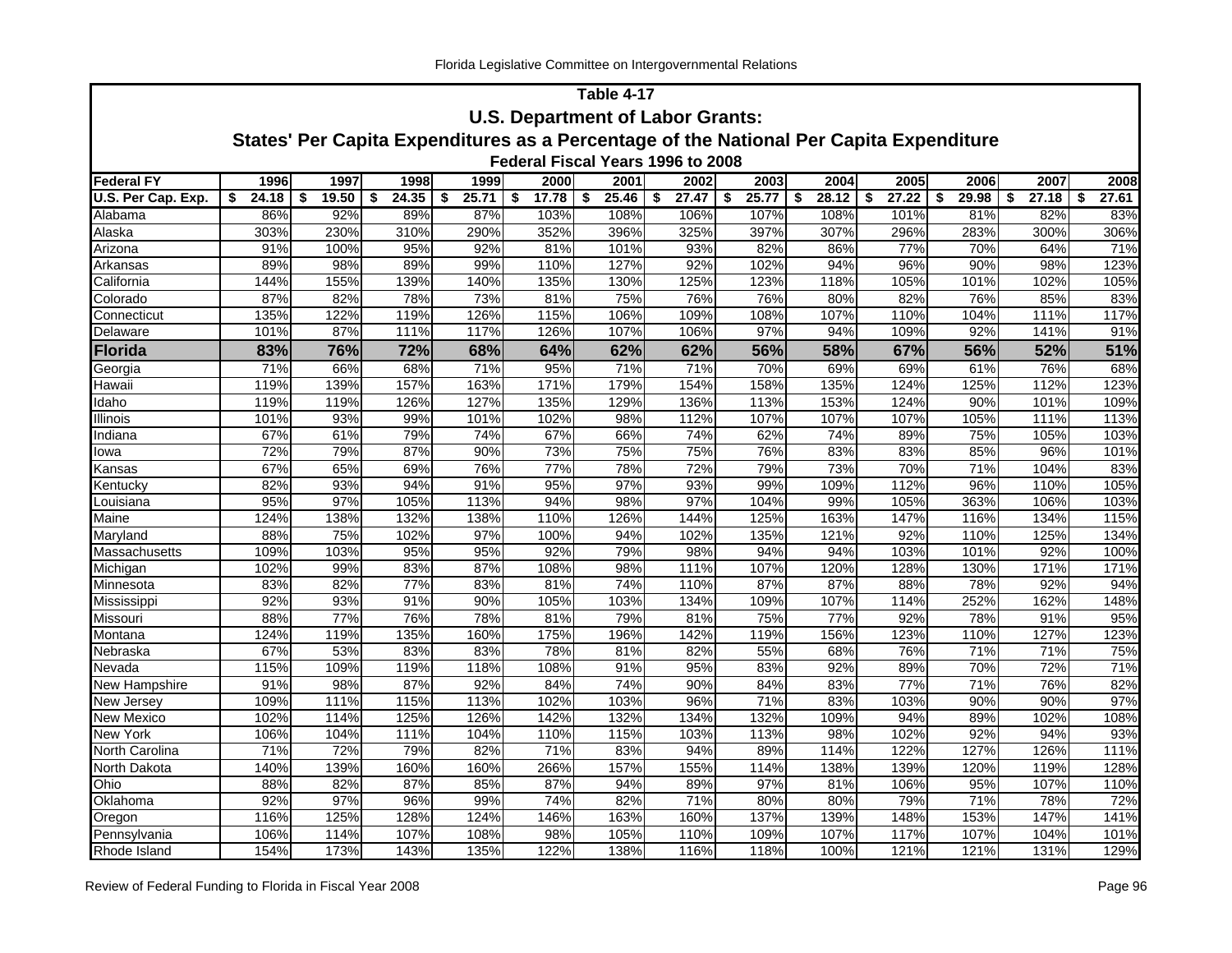|                    |                                                                                                                                                                 |               | States' Per Capita Expenditures as a Percentage of the National Per Capita Expenditure |             |               | Table 4-17    | U.S. Department of Labor Grants: |       |       |       |       |       |       |  |  |
|--------------------|-----------------------------------------------------------------------------------------------------------------------------------------------------------------|---------------|----------------------------------------------------------------------------------------|-------------|---------------|---------------|----------------------------------|-------|-------|-------|-------|-------|-------|--|--|
| Federal FY         | Federal Fiscal Years 1996 to 2008<br><b>2005</b><br><b>2006</b><br>2007<br>1996<br>1997<br>1998<br>2003<br><b>2004</b><br>1999<br><b>2000l</b><br>2001<br>20021 |               |                                                                                        |             |               |               |                                  |       |       |       |       |       |       |  |  |
| U.S. Per Cap. Exp. | 24.18                                                                                                                                                           | 19.50<br>- \$ | 24.35                                                                                  | 25.71<br>Ŝ. | 17.78<br>- \$ | 25.46<br>- \$ | 27.47                            | 25.77 | 28.12 | 27.22 | 29.98 | 27.18 | 27.61 |  |  |
| South Carolina     | 90%                                                                                                                                                             | 98%           | 86%                                                                                    | 88%         | 93%           | 87%           | 86%                              | 84%   | 92%   | 101%  | 101%  | 134%  | 135%  |  |  |
| South Dakota       | 104%                                                                                                                                                            | 87%           | 115%                                                                                   | 117%        | 137%          | 162%          | 127%                             | 149%  | 157%  | 133%  | 122%  | 115%  | 105%  |  |  |
| Tennessee          | 65%                                                                                                                                                             | 73%           | 78%                                                                                    | 73%         | 95%           | 93%           | 74%                              | 90%   | 98%   | 83%   | 86%   | 95%   | 96%   |  |  |
| Texas              | 84%                                                                                                                                                             | 84%           | 87%                                                                                    | 84%         | 80%           | 89%           | 84%                              | 82%   | 86%   | 82%   | 87%   | 74%   | 78%   |  |  |
| Utah               | 102%                                                                                                                                                            | 93%           | 84%                                                                                    | 113%        | 108%          | 91%           | 89%                              | 90%   | 82%   | 108%  | 82%   | 85%   | 77%   |  |  |
| Vermont            | 134%                                                                                                                                                            | 142%          | 150%                                                                                   | 162%        | 127%          | 155%          | 105%                             | 147%  | 145%  | 111%  | 116%  | 1129% | 149%  |  |  |
| Virginia           | 74%                                                                                                                                                             | 72%           | 78%                                                                                    | 78%         | 73%           | 73%           | 67%                              | 135%  | 117%  | 85%   | 110%  | 32%   | 108%  |  |  |
| Washington         | 129%                                                                                                                                                            | 135%          | 132%                                                                                   | 139%        | 129%          | 129%          | 141%                             | 157%  | 151%  | 138%  | 122%  | 126%  | 125%  |  |  |
| West Virginia      | 144%                                                                                                                                                            | 134%          | 133%                                                                                   | 141%        | 136%          | 162%          | 156%                             | 129%  | 106%  | 134%  | 110%  | 294%  | 101%  |  |  |
| Wisconsin          | 85%                                                                                                                                                             | 78%           | 82%                                                                                    | 79%         | 92%           | 94%           | 111%                             | 104%  | 133%  | 120%  | 109%  | 45%   | 105%  |  |  |
| Wyoming            | 160%                                                                                                                                                            | 130%          | 144%                                                                                   | 157%        | 205%          | 165%          | 156%                             | 148%  | 142%  | 149%  | 165%  | 144%  | 147%  |  |  |

Data Sources:

"Federal Aid to States" annual reports. U.S. Bureau of the Census.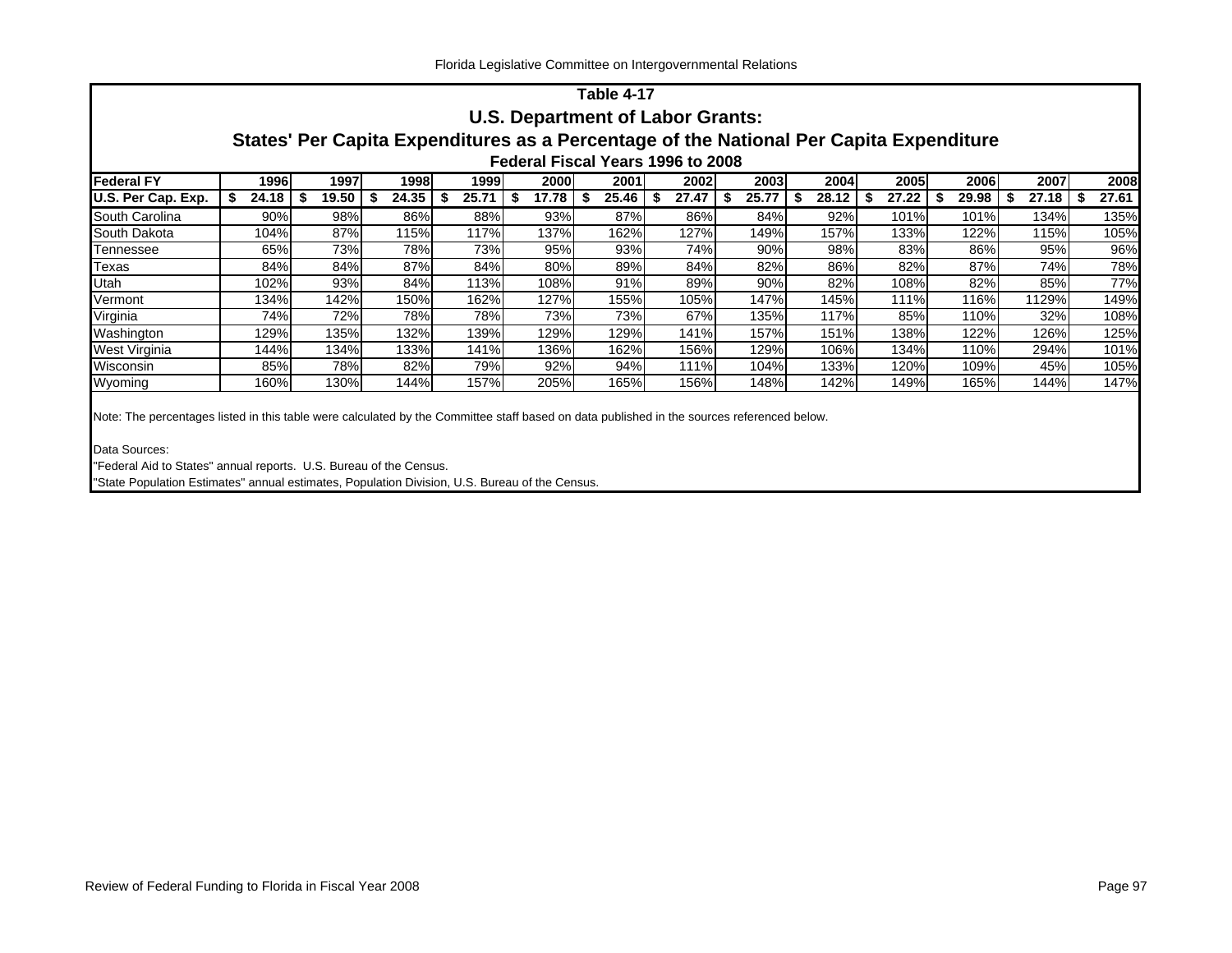| Table 4-18<br>National Foundation on the Arts and the Humanities Grants: |            |                                              |            |                                                                                        |            |            |                                   |            |            |            |            |            |            |
|--------------------------------------------------------------------------|------------|----------------------------------------------|------------|----------------------------------------------------------------------------------------|------------|------------|-----------------------------------|------------|------------|------------|------------|------------|------------|
|                                                                          |            |                                              |            |                                                                                        |            |            |                                   |            |            |            |            |            |            |
|                                                                          |            |                                              |            | States' Per Capita Expenditures as a Percentage of the National Per Capita Expenditure |            |            |                                   |            |            |            |            |            |            |
|                                                                          |            |                                              |            |                                                                                        |            |            |                                   |            |            |            |            |            |            |
|                                                                          |            |                                              |            |                                                                                        |            |            | Federal Fiscal Years 1996 to 2008 |            |            |            |            |            |            |
| <b>Federal FY</b>                                                        | 1996       | 1997                                         | 1998       | 1999                                                                                   | 2000       | 2001       | 2002                              | 2003       | 2004       | 2005       | 2006       | 2007       | 2008       |
| U.S. Per Cap. Exp.                                                       | \$<br>0.13 | $\overline{\boldsymbol{\mathsf{s}}}$<br>0.10 | \$<br>0.10 | \$<br>0.10                                                                             | 0.11<br>\$ | \$<br>0.11 | 0.11<br>\$                        | \$<br>0.12 | \$<br>0.12 | \$<br>1.00 | 0.86<br>\$ | \$<br>0.91 | \$<br>0.93 |
| Alabama                                                                  | 129%       | 137%                                         | 110%       | 119%                                                                                   | 168%       | 124%       | 121%                              | 131%       | 129%       | 86%        | 94%        | 83%        | 82%        |
| Alaska                                                                   | 720%       | 776%                                         | 752%       | 886%                                                                                   | 527%       | 716%       | 618%                              | 982%       | 755%       | 533%       | 364%       | 483%       | 434%       |
| Arizona                                                                  | 178%       | 125%                                         | 129%       | 150%                                                                                   | 120%       | 102%       | 136%                              | 103%       | 120%       | 103%       | 120%       | 89%        | 105%       |
| Arkansas                                                                 | 180%       | 163%                                         | 188%       | 182%                                                                                   | 170%       | 147%       | 156%                              | 315%       | 155%       | 83%        | 102%       | 95%        | 89%        |
| California                                                               | 38%        | 39%                                          | 43%        | 46%                                                                                    | 39%        | 32%        | 33%                               | 26%        | 45%        | 73%        | 70%        | 71%        | 79%        |
| Colorado                                                                 | 73%        | 119%                                         | 110%       | 132%                                                                                   | 125%       | 107%       | 115%                              | 145%       | 180%       | 97%        | 117%       | 116%       | 118%       |
| Connecticut                                                              | 125%       | 107%                                         | 192%       | 17%                                                                                    | 62%        | 376%       | 7%                                | 321%       | 36%        | 130%       | 104%       | 109%       | 122%       |
| Delaware                                                                 | 1132%      | 510%                                         | 566%       | 417%                                                                                   | 742%       | 569%       | 771%                              | 395%       | 688%       | 205%       | 235%       | 214%       | 224%       |
| Florida                                                                  | 47%        | 53%                                          | 38%        | 49%                                                                                    | 30%        | 44%        | 60%                               | 36%        | 40%        | 73%        | 71%        | 67%        | 82%        |
| Georgia                                                                  | 87%        | 69%                                          | 68%        | 11%                                                                                    | 131%       | 59%        | 47%                               | 50%        | 49%        | 76%        | 71%        | 83%        | 71%        |
| Hawaii                                                                   | 399%       | 421%                                         | 537%       | 537%                                                                                   | 353%       | 407%       | 372%                              | 401%       | 381%       | 261%       | 223%       | 264%       | 245%       |
| ldaho                                                                    | 393%       | 336%                                         | 371%       | 493%                                                                                   | 348%       | 398%       | 357%                              | 426%       | 390%       | 178%       | 159%       | 137%       | 151%       |
| Illinois                                                                 | 57%        | 45%                                          | 52%        | 54%                                                                                    | 53%        | 53%        | 50%                               | 50%        | 45%        | 113%       | 105%       | 143%       | 102%       |
| Indiana                                                                  | 90%        | 81%                                          | 82%        | 87%                                                                                    | 73%        | 106%       | 112%                              | 101%       | 93%        | 74%        | 84%        | 99%        | 98%        |
| owa                                                                      | 215%       | 135%                                         | 186%       | 192%                                                                                   | 202%       | 202%       | 154%                              | 171%       | 195%       | 174%       | 149%       | 142%       | 149%       |
| Kansas                                                                   | 208%       | 254%                                         | 187%       | 169%                                                                                   | 102%       | 179%       | 166%                              | 121%       | 233%       | 111%       | 145%       | 98%        | 128%       |
| Kentucky                                                                 | 114%       | 134%                                         | 146%       | 131%                                                                                   | 127%       | 136%       | 135%                              | 157%       | 140%       | 81%        | 91%        | 87%        | 92%        |
| _ouisiana                                                                | 111%       | 92%                                          | 115%       | 136%                                                                                   | 127%       | 124%       | 175%                              | 113%       | 149%       | 102%       | 106%       | 97%        | 101%       |
| Maine                                                                    | 269%       | 342%                                         | 293%       | 357%                                                                                   | 446%       | 371%       | 456%                              | 360%       | 519%       | 182%       | 213%       | 254%       | 180%       |
| Maryland                                                                 | 87%        | 128%                                         | 57%        | 114%                                                                                   | 100%       | 129%       | 83%                               | 92%        | 93%        | 87%        | 103%       | 87%        | 118%       |
| Massachusetts                                                            | 89%        | 106%                                         | 61%        | 101%                                                                                   | 85%        | 88%        | 109%                              | 102%       | 104%       | 136%       | 131%       | 117%       | 142%       |
| <b>Michigan</b>                                                          | 2%         | 115%                                         | 22%        | 106%                                                                                   | 62%        | 62%        | 105%                              | 64%        | 50%        | 88%        | 91%        | 92%        | 101%       |
| Minnesota                                                                | 80%        | 114%                                         | 111%       | 70%                                                                                    | 135%       | 103%       | 117%                              | 110%       | 118%       | 95%        | 107%       | 89%        | 103%       |
| Mississippi                                                              | 160%       | 191%                                         | 134%       | 248%                                                                                   | 148%       | 269%       | 227%                              | 216%       | 166%       | 88%        | 103%       | 97%        | 108%       |
| Missouri                                                                 | 112%       | 124%                                         | 109%       | 90%                                                                                    | 108%       | 93%        | 79%                               | 74%        | 89%        | 115%       | 112%       | 108%       | 85%        |
| Montana                                                                  | 566%       | 338%                                         | 411%       | 719%                                                                                   | 413%       | 742%       | 533%                              | 638%       | 503%       | 241%       | 311%       | 262%       | 200%       |
| Nebraska                                                                 | 364%       | 237%                                         | 283%       | 202%                                                                                   | 408%       | 344%       | 312%                              | 324%       | 347%       | 191%       | 177%       | 136%       | 139%       |
| Nevada                                                                   | 297%       | 257%                                         | 255%       | 288%                                                                                   | 234%       | 242%       | 242%                              | 253%       | 175%       | 105%       | 143%       | 107%       | 117%       |
| <b>New Hampshire</b>                                                     | 369%       | 327%                                         | 512%       | 356%                                                                                   | 437%       | 313%       | 374%                              | 405%       | 363%       | 165%       | 158%       | 190%       | 190%       |
| New Jersey                                                               | 86%        | 103%                                         | 65%        | 52%                                                                                    | 107%       | 19%        | 103%                              | 77%        | 47%        | 81%        | 83%        | 98%        | 59%        |
| <b>New Mexico</b>                                                        | 285%       | 292%                                         | 230%       | 258%                                                                                   | 249%       | 233%       | 42%                               | 385%       | 205%       | 103%       | 196%       | 129%       | 158%       |
| <b>New York</b>                                                          | 39%        | 36%                                          | 30%        | 24%                                                                                    | 61%        | 51%        | 29%                               | 30%        | 42%        | 110%       | 103%       | 96%        | 111%       |
| North Carolina                                                           | 96%        | 53%                                          | 91%        | 90%                                                                                    | 82%        | 86%        | 99%                               | 74%        | 99%        | 92%        | 103%       | 76%        | 104%       |
| North Dakota                                                             | 563%       | 618%                                         | 691%       | 731%                                                                                   | 777%       | 772%       | 750%                              | 800%       | 794%       | 267%       | 224%       | 458%       | 252%       |
| Ohio                                                                     | 71%        | 32%                                          | 81%        | 78%                                                                                    | 33%        | 66%        | 82%                               | 47%        | 51%        | 89%        | 84%        | 75%        | 78%        |
| Oklahoma                                                                 | 131%       | 174%                                         | 134%       | 201%                                                                                   | 136%       | 93%        | 138%                              | 156%       | 139%       | 172%       | 104%       | 121%       | 101%       |
| Oregon                                                                   | 183%       | 41%                                          | 274%       | 166%                                                                                   | 135%       | 155%       | 129%                              | 70%        | 140%       | 104%       | 91%        | 134%       | 95%        |
| Pennsylvania                                                             | 34%        | 74%                                          | 52%        | 59%                                                                                    | 49%        | 47%        | 51%                               | 36%        | 74%        | 109%       | 111%       | 110%       | 90%        |
| Rhode Island                                                             | 453%       | 153%                                         | 478%       | 588%                                                                                   | 0%         | 907%       | 470%                              | 402%       | 513%       | 204%       | 196%       | 229%       | 171%       |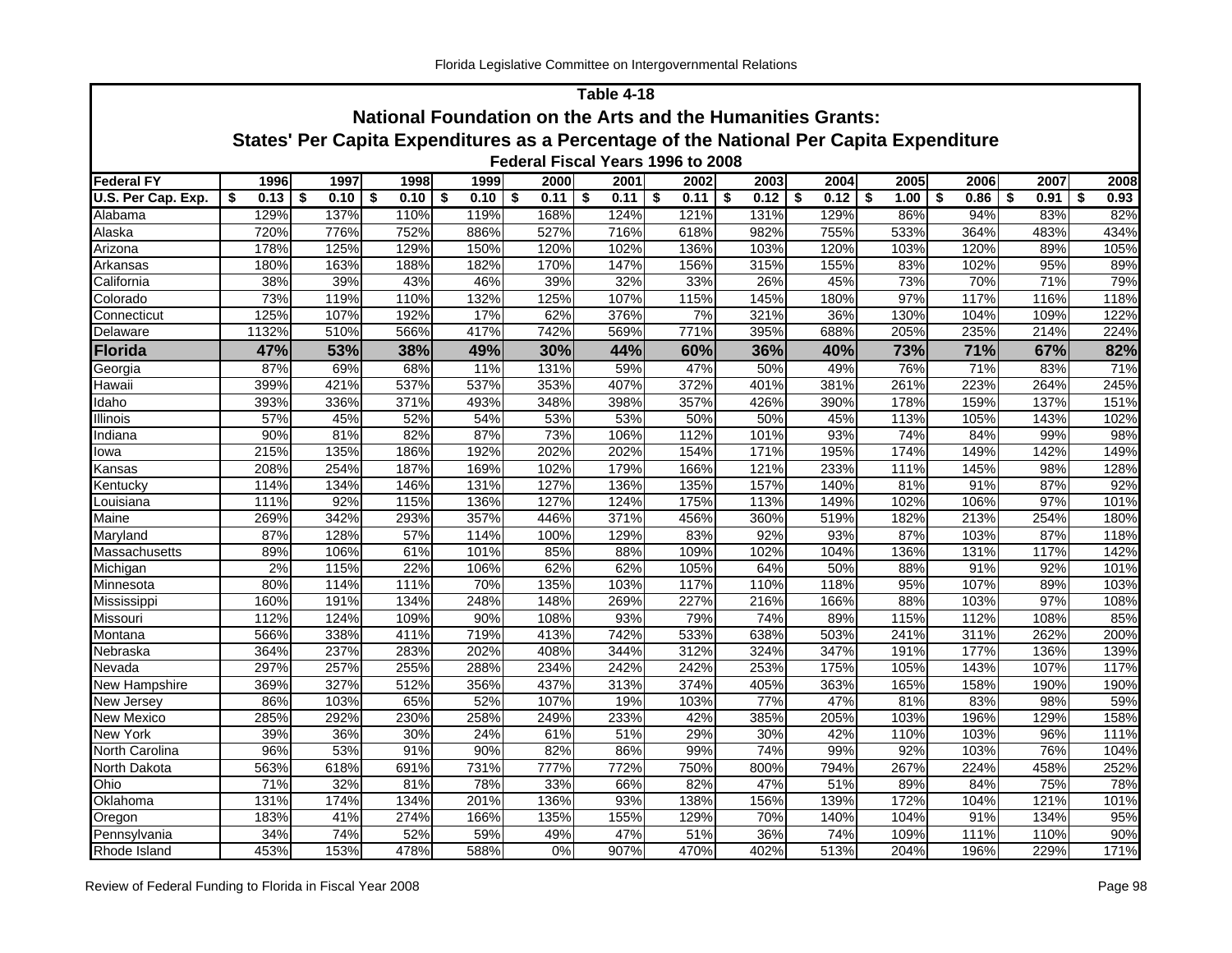|                    |       |           | National Foundation on the Arts and the Humanities Grants:<br>States' Per Capita Expenditures as a Percentage of the National Per Capita Expenditure |      |        | Federal Fiscal Years 1996 to 2008 |              |      | Table 4-18 |    |      |      |      |      |       |      |       |      |      |      |
|--------------------|-------|-----------|------------------------------------------------------------------------------------------------------------------------------------------------------|------|--------|-----------------------------------|--------------|------|------------|----|------|------|------|------|-------|------|-------|------|------|------|
| <b>Federal FY</b>  | 1996  | 1997      | 1998                                                                                                                                                 |      | 1999   |                                   | <b>2000l</b> |      | 2001       |    | 2002 |      | 2003 |      | 2004l |      | 2005l | 2006 | 2007 | 2008 |
| U.S. Per Cap. Exp. | 0.13  | 0.10<br>S | - \$<br>$0.10$ $ $                                                                                                                                   | - \$ | 0.10   | - \$                              | 0.11         | - \$ | 0.11       | -S | 0.11 | l Si | 0.12 | - 56 | 0.12  | - \$ | 1.00  | 0.86 | 0.91 | 0.93 |
| South Carolina     | 217%  | 239%      | 122%                                                                                                                                                 |      | 105%   |                                   | 174%         |      | 126%       |    | 142% |      | 197% |      | 195%  |      | 86%   | 118% | 87%  | 90%  |
| South Dakota       | 292%  | 1010%     | 583%                                                                                                                                                 |      | 451%   |                                   | 665%         |      | 539%       |    | 781% |      | 921% |      | 722%  |      | 230%  | 266% | 266% | 265% |
| Tennessee          | 138%  | 81%       | 121%                                                                                                                                                 |      | 36%    |                                   | 90%          |      | 67%        |    | 160% |      | 88%  |      | 55%   |      | 154%  | 88%  | 102% | 91%  |
| Texas              | 43%   | 42%       | 47%                                                                                                                                                  |      | 18%    |                                   | 54%          |      | 14%        |    | 45%  |      | 30%  |      | 52%   |      | 67%   | 66%  | 89%  | 89%  |
| Utah               | 201%  | 225%      | 137%                                                                                                                                                 |      | 294%   |                                   | 237%         |      | 244%       |    | 217% |      | 214% |      | 224%  |      | 110%  | 136% | 121% | 127% |
| Vermont            | 602%  | 900%      | 662%                                                                                                                                                 |      | 683%   |                                   | 192%         |      | 748%       |    | 804% |      | 767% |      | 141%  |      | 306%  | 385% | 381% | 488% |
| Virginia           | 59%   | 51%       | 139%                                                                                                                                                 |      | 78%    |                                   | 71%          |      | 93%        |    | 15%  |      | 105% |      | 82%   |      | 93%   | 90%  | 88%  | 93%  |
| Washington         | 110%  | 99%       | 102%                                                                                                                                                 |      | 87%    |                                   | 85%          |      | 85%        |    | 88%  |      | 110% |      | 91%   |      | 94%   | 90%  | 100% | 91%  |
| West Virginia      | 225%  | 214%      | 244%                                                                                                                                                 |      | 276%   |                                   | 242%         |      | 242%       |    | 251% |      | 302% |      | 270%  |      | 128%  | 134% | 127% | 121% |
| Wisconsin          | 79%   | 109%      | 105%                                                                                                                                                 |      | 119%   |                                   | 103%         |      | 87%        |    | 109% |      | 87%  |      | 107%  |      | 102%  | 107% | 81%  | 77%  |
| Wyoming            | 1053% | 717%      | 880%                                                                                                                                                 |      | 1429%l |                                   | 1443%        |      | 1076%      |    | 754% |      | 833% |      | 1016% |      | 247%  | 515% | 314% | 227% |

Data Sources:

"Federal Aid to States" annual reports. U.S. Bureau of the Census.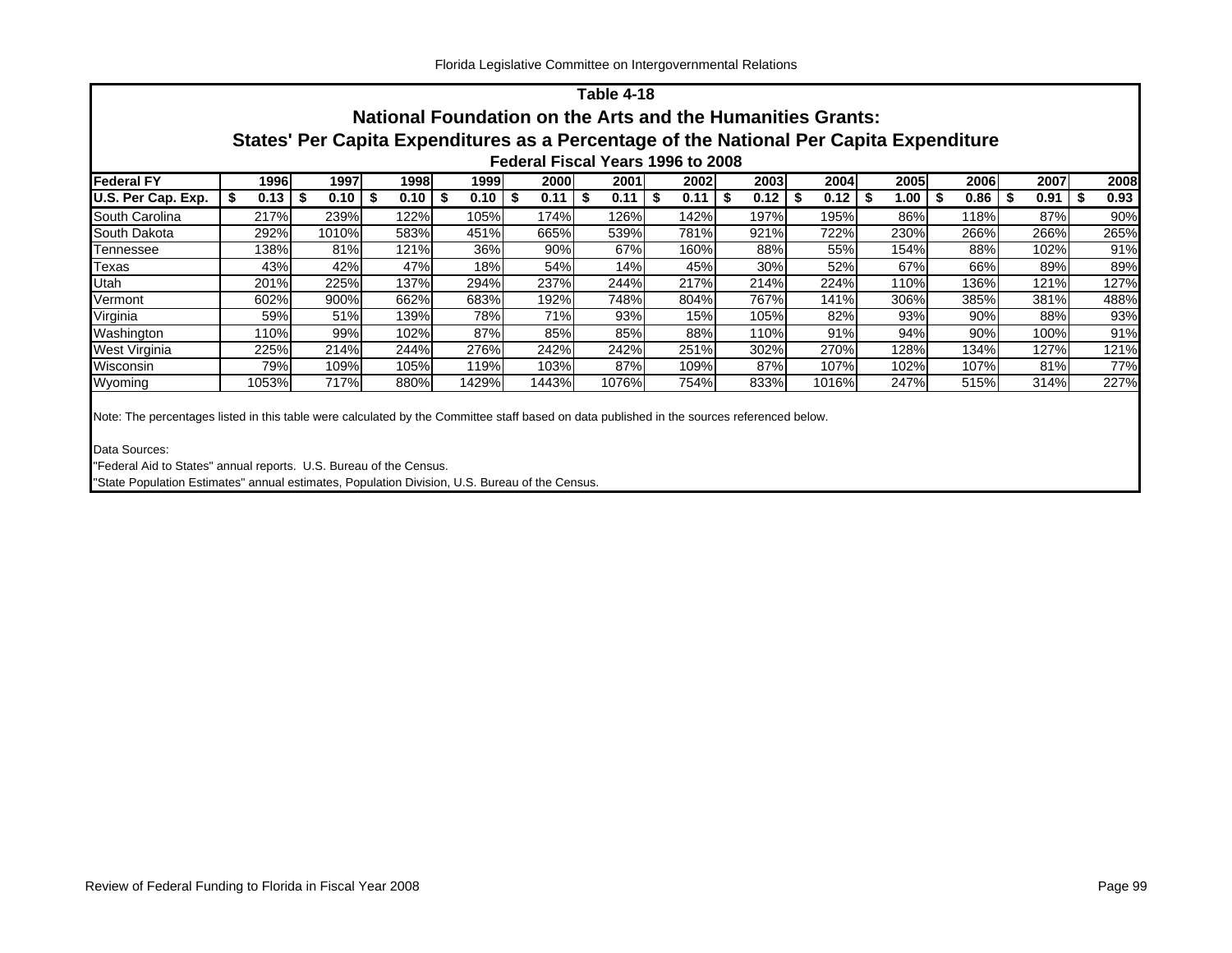|                       | Table 4-19<br><b>Neighborhood Reinvestment Corporation Grants:</b> |    |                                                                                        |    |      |    |      |    |      |    |                                   |    |      |    |      |            |            |            |            |    |      |
|-----------------------|--------------------------------------------------------------------|----|----------------------------------------------------------------------------------------|----|------|----|------|----|------|----|-----------------------------------|----|------|----|------|------------|------------|------------|------------|----|------|
|                       |                                                                    |    |                                                                                        |    |      |    |      |    |      |    |                                   |    |      |    |      |            |            |            |            |    |      |
|                       |                                                                    |    | States' Per Capita Expenditures as a Percentage of the National Per Capita Expenditure |    |      |    |      |    |      |    |                                   |    |      |    |      |            |            |            |            |    |      |
|                       |                                                                    |    |                                                                                        |    |      |    |      |    |      |    |                                   |    |      |    |      |            |            |            |            |    |      |
|                       |                                                                    |    |                                                                                        |    |      |    |      |    |      |    | Federal Fiscal Years 1996 to 2008 |    |      |    |      |            |            |            |            |    |      |
| <b>Federal FY</b>     | 1996                                                               |    | 1997                                                                                   |    | 1998 |    | 1999 |    | 2000 |    | 2001                              |    | 2002 |    | 2003 | 2004       | 2005       | 2006       | 2007       |    | 2008 |
| U.S. Per Cap. Exp.    | \$<br>0.07                                                         |    | $\overline{\boldsymbol{s}}$<br>0.12                                                    | \$ | 0.13 | \$ | 0.23 | \$ | 0.17 | \$ | 0.21                              | \$ | 0.25 | \$ | 0.24 | \$<br>0.26 | \$<br>0.25 | \$<br>0.26 | \$<br>0.25 | \$ | 0.67 |
| Alabama               | 38%                                                                |    | 67%                                                                                    |    | 29%  |    | 31%  |    | 49%  |    | 26%                               |    | 14%  |    | 13%  | 16%        | 17%        | 21%        | 20%        |    | 21%  |
| Alaska                | 746%                                                               |    | 395%                                                                                   |    | 551% |    | 816% |    | 431% |    | 346%                              |    | 393% |    | 269% | 374%       | 331%       | 406%       | 318%       |    | 111% |
| Arizona               | 98%                                                                |    | 94%                                                                                    |    | 66%  |    | 98%  |    | 55%  |    | 44%                               |    | 46%  |    | 67%  | 55%        | 65%        | 54%        | 43%        |    | 56%  |
| Arkansas              |                                                                    | 0% | 28%                                                                                    |    | 62%  |    | 81%  |    | 101% |    | 77%                               |    | 77%  |    | 97%  | 49%        | 62%        | 23%        | 42%        |    | 28%  |
| California            | 256%                                                               |    | 207%                                                                                   |    | 220% |    | 176% |    | 196% |    | 178%                              |    | 160% |    | 168% | 196%       | 170%       | 157%       | 161%       |    | 111% |
| Colorado              | 95%                                                                |    | 118%                                                                                   |    | 173% |    | 220% |    | 275% |    | 289%                              |    | 336% |    | 138% | 189%       | 207%       | 151%       | 133%       |    | 100% |
| Connecticut           | 197%                                                               |    | 334%                                                                                   |    | 162% |    | 246% |    | 192% |    | 109%                              |    | 147% |    | 141% | 133%       | 147%       | 103%       | 125%       |    | 44%  |
| Delaware              |                                                                    | 0% | 0%                                                                                     |    | 0%   |    | 28%  |    | 42%  |    | 43%                               |    | 23%  |    | 15%  | 307%       | 313%       | 324%       | 210%       |    | 156% |
| Florida               | 61%                                                                |    | 46%                                                                                    |    | 52%  |    | 56%  |    | 59%  |    | 52%                               |    | 49%  |    | 60%  | 50%        | 47%        | 44%        | 53%        |    | 28%  |
| Georgia               | 60%                                                                |    | 28%                                                                                    |    | 18%  |    | 17%  |    | 26%  |    | 31%                               |    | 33%  |    | 41%  | 59%        | 109%       | 103%       | 89%        |    | 32%  |
| Hawaii                |                                                                    | 0% | 79%                                                                                    |    | 34%  |    | 119% |    | 73%  |    | 140%                              |    | 105% |    | 42%  | 76%        | 96%        | 113%       | 128%       |    | 45%  |
| daho                  | 146%                                                               |    | 365%                                                                                   |    | 341% |    | 431% |    | 453% |    | 236%                              |    | 239% |    | 538% | 156%       | 116%       | 140%       | 126%       |    | 60%  |
| Illinois              | 63%                                                                |    | 59%                                                                                    |    | 69%  |    | 62%  |    | 76%  |    | 71%                               |    | 53%  |    | 30%  | 54%        | 37%        | 44%        | 36%        |    | 40%  |
| Indiana               | 71%                                                                |    | 47%                                                                                    |    | 46%  |    | 75%  |    | 50%  |    | 54%                               |    | 85%  |    | 60%  | 70%        | 71%        | 62%        | 60%        |    | 27%  |
| owa                   | 46%                                                                |    | 58%                                                                                    |    | 92%  |    | 145% |    | 123% |    | 92%                               |    | 51%  |    | 38%  | 49%        | 51%        | 89%        | 119%       |    | 109% |
| Kansas                | 11%                                                                |    | 85%                                                                                    |    | 88%  |    | 42%  |    | 54%  |    | 87%                               |    | 101% |    | 81%  | 97%        | 104%       | 100%       | 84%        |    | 34%  |
| Kentucky              | 13%                                                                |    | 73%                                                                                    |    | 11%  |    | 46%  |    | 26%  |    | 37%                               |    | 74%  |    | 46%  | 33%        | 47%        | 99%        | 131%       |    | 70%  |
| ouisiana.             | 67%                                                                |    | 39%                                                                                    |    | 57%  |    | 83%  |    | 19%  |    | 11%                               |    | 53%  |    | 43%  | 9%         | 27%        | 141%       | 104%       |    | 58%  |
| Maine                 |                                                                    | 0% | 0%                                                                                     |    | 42%  |    | 9%   |    | 47%  |    | 31%                               |    | 19%  |    | 44%  | 67%        | 51%        | 143%       | 89%        |    | 31%  |
| Maryland              | 348%                                                               |    | 435%                                                                                   |    | 345% |    | 208% |    | 167% |    | 130%                              |    | 123% |    | 144% | 98%        | 86%        | 118%       | 110%       |    | 517% |
| Massachusetts         | 243%                                                               |    | 146%                                                                                   |    | 201% |    | 157% |    | 251% |    | 187%                              |    | 273% |    | 202% | 270%       | 270%       | 209%       | 199%       |    | 625% |
| <b>Michigan</b>       | 82%                                                                |    | 78%                                                                                    |    | 91%  |    | 92%  |    | 40%  |    | 36%                               |    | 28%  |    | 20%  | 16%        | 15%        | 25%        | 34%        |    | 112% |
| Minnesota             | 164%                                                               |    | 82%                                                                                    |    | 117% |    | 81%  |    | 75%  |    | 52%                               |    | 72%  |    | 79%  | 79%        | 123%       | 157%       | 155%       |    | 656% |
| Mississippi           |                                                                    | 8% | 0%                                                                                     |    | 0%   |    | 0%   |    | 0%   |    | 0%                                |    | 13%  |    | 13%  | 32%        | 44%        | 175%       | 131%       |    | 40%  |
| Missouri              | 117%                                                               |    | 97%                                                                                    |    | 70%  |    | 58%  |    | 71%  |    | 51%                               |    | 77%  |    | 53%  | 80%        | 39%        | 82%        | 88%        |    | 56%  |
| Montana               | 139%                                                               |    | 181%                                                                                   |    | 331% |    | 367% |    | 603% |    | 218%                              |    | 336% |    | 153% | 151%       | 203%       | 155%       | 302%       |    | 171% |
| Nebraska              | 42%                                                                |    | 118%                                                                                   |    | 51%  |    | 41%  |    | 11%  |    | 39%                               |    | 23%  |    | 52%  | 68%        | 45%        | 84%        | 67%        |    | 58%  |
| Nevada                | 25%                                                                |    | 10%                                                                                    |    | 36%  |    | 39%  |    | 45%  |    | 37%                               |    | 22%  |    | 28%  | 39%        | 53%        | 22%        | 21%        |    | 19%  |
| <b>New Hampshire</b>  | 116%                                                               |    | 149%                                                                                   |    | 204% |    | 278% |    | 315% |    | 350%                              |    | 260% |    | 531% | 336%       | 407%       | 393%       | 369%       |    | 217% |
| New Jersey            | 10%                                                                |    | 13%                                                                                    |    | 23%  |    | 20%  |    | 22%  |    | 25%                               |    | 25%  |    | 14%  | 29%        | 28%        | 21%        | 28%        |    | 34%  |
| <b>New Mexico</b>     | 331%                                                               |    | 235%                                                                                   |    | 270% |    | 276% |    | 199% |    | 256%                              |    | 186% |    | 177% | 174%       | 116%       | 197%       | 140%       |    | 88%  |
| <b>New York</b>       | 115%                                                               |    | 122%                                                                                   |    | 111% |    | 123% |    | 143% |    | 183%                              |    | 153% |    | 165% | 150%       | 174%       | 150%       | 145%       |    | 85%  |
| <b>North Carolina</b> | 15%                                                                |    | 22%                                                                                    |    | 43%  |    | 52%  |    | 32%  |    | 52%                               |    | 71%  |    | 103% | 73%        | 64%        | 58%        | 68%        |    | 73%  |
| North Dakota          |                                                                    | 0% | 0%                                                                                     |    | 0%   |    | 0%   |    | 61%  |    | 167%                              |    | 108% |    | 314% | 115%       | 193%       | 174%       | 191%       |    | 155% |
| Ohio                  | 52%                                                                |    | 75%                                                                                    |    | 74%  |    | 99%  |    | 86%  |    | 95%                               |    | 121% |    | 144% | 131%       | 149%       | 179%       | 188%       |    | 122% |
| Oklahoma              | 74%                                                                |    | 50%                                                                                    |    | 92%  |    | 86%  |    | 124% |    | 174%                              |    | 131% |    | 121% | 102%       | 99%        | 77%        | 81%        |    | 25%  |
| Oregon                | 55%                                                                |    | 70%                                                                                    |    | 45%  |    | 36%  |    | 45%  |    | 59%                               |    | 94%  |    | 79%  | 115%       | 136%       | 146%       | 160%       |    | 70%  |
| Pennsylvania          | 35%                                                                |    | 69%                                                                                    |    | 42%  |    | 61%  |    | 50%  |    | 53%                               |    | 30%  |    | 25%  | 28%        | 36%        | 29%        | 33%        |    | 150% |
| Rhode Island          | 166%                                                               |    | 48%                                                                                    |    | 223% |    | 147% |    | 269% |    | 295%                              |    | 292% |    | 451% | 265%       | 357%       | 470%       | 343%       |    | 191% |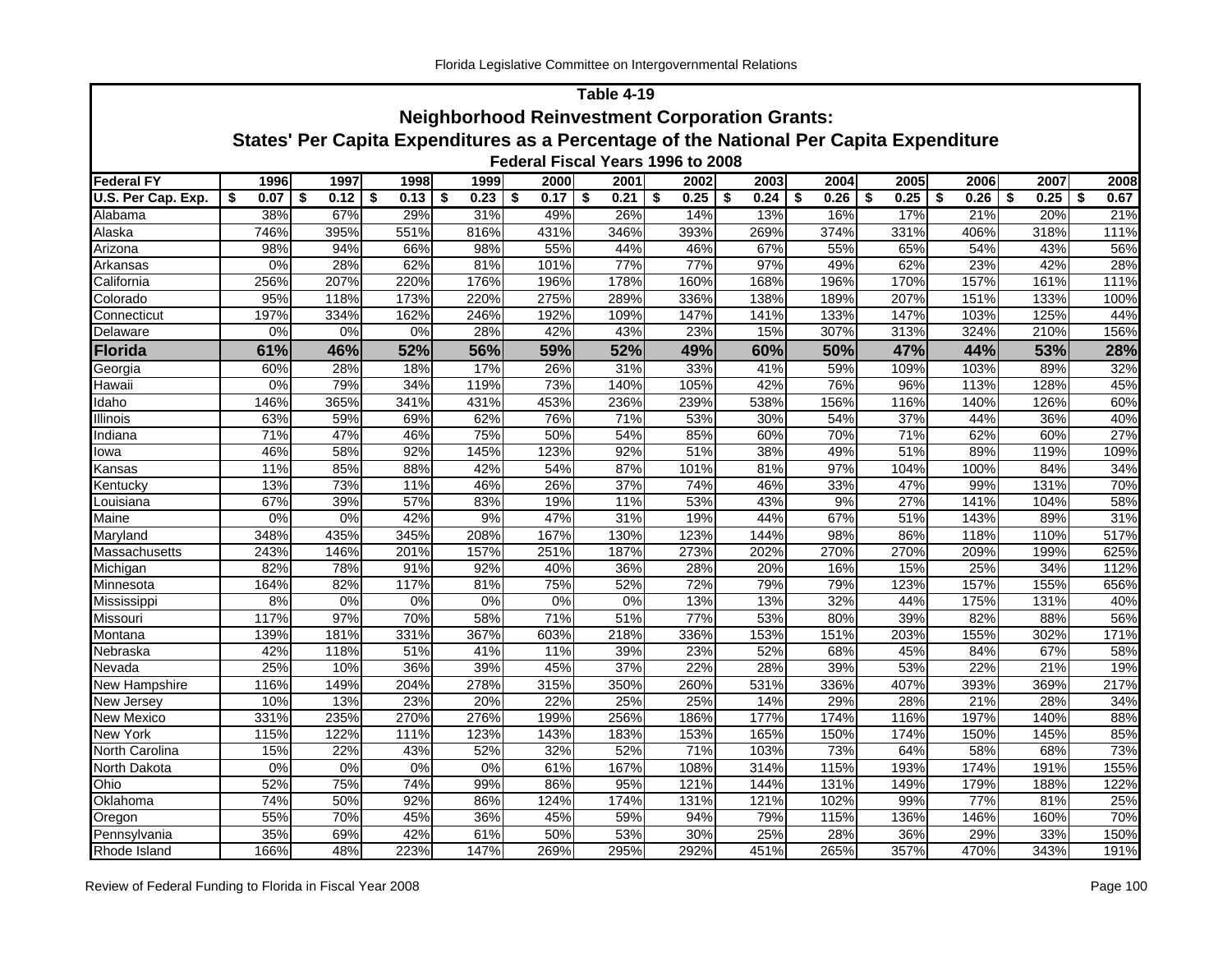|                      |      |            |            |      | <b>Neighborhood Reinvestment Corporation Grants:</b><br>States' Per Capita Expenditures as a Percentage of the National Per Capita Expenditure |      |       |      | Table 4-19 | Federal Fiscal Years 1996 to 2008 |      |       |      |       |      |       |    |      |      |      |
|----------------------|------|------------|------------|------|------------------------------------------------------------------------------------------------------------------------------------------------|------|-------|------|------------|-----------------------------------|------|-------|------|-------|------|-------|----|------|------|------|
| <b>Federal FY</b>    | 1996 | 1997       |            | 1998 | 1999                                                                                                                                           |      | 2000l |      | 2001       | 20021                             |      | 2003  |      | 2004  |      | 2005  |    | 2006 | 2007 | 2008 |
| U.S. Per Cap. Exp.   | 0.07 | \$<br>0.12 | 0.13<br>\$ |      | 0.23<br>- \$                                                                                                                                   | - \$ | 0.17  | - \$ | 0.21       | 0.25                              | - \$ | 0.24  | - \$ | 0.26  | l Si | 0.25  | -S | 0.26 | 0.25 | 0.67 |
| South Carolina       | 8%   | 19%        |            | 0%   | 0%                                                                                                                                             |      | 30%   |      | 30%        | 6%                                |      | 0%    |      | $0\%$ |      | 0%    |    | 16%  | 47%  | 28%  |
| South Dakota         | 25%  | 238%       | 126%       |      | 139%                                                                                                                                           |      | 122%  |      | 173%       | 141%                              |      | 152%  |      | 107%  |      | 133%  |    | 173% | 174% | 107% |
| Tennessee            | 12%  | 23%        |            | 62%  | 126%                                                                                                                                           |      | 111%  |      | 116%       | 172%                              |      | 108%  |      | 97%   |      | 78%   |    | 74%  | 67%  | 90%  |
| Texas                | 58%  | 69%        |            | 68%  | 61%                                                                                                                                            |      | 82%   |      | 84%        | 65%                               |      | 85%   |      | 77%   |      | 63%   |    | 54%  | 49%  | 30%  |
| Utah                 | 92%  | 124%       | 104%       |      | 187%                                                                                                                                           |      | 73%   |      | 137%       | 94%                               |      | 70%   |      | 56%   |      | 57%   |    | 68%  | 111% | 25%  |
| Vermont              | 475% | 878%       | 1160%      |      | 736%                                                                                                                                           |      | 770%  |      | 1583%l     | 915%                              |      | 1229% |      | 1294% |      | 1334% |    | 951% | 920% | 506% |
| Virginia             | 42%  | 58%        |            | 47%  | 52%                                                                                                                                            |      | 59%   |      | 55%        | 116%                              |      | 101%  |      | 127%  |      | 97%   |    | 75%  | 94%  | 52%  |
| Washington           | 27%  | 12%        |            | 13%  | 10%                                                                                                                                            |      | 7%    |      | 27%        | 54%                               |      | 44%   |      | 47%   |      | 59%   |    | 51%  | 84%  | 32%  |
| <b>West Virginia</b> | 121% | 208%       | 206%       |      | 140%                                                                                                                                           |      | 29%   |      | 81%        | 215%                              |      | 182%  |      | 110%  |      | 120%  |    | 118% | 111% | 42%  |
| Wisconsin            | 102% | 114%       |            | 71%  | 147%                                                                                                                                           |      | 63%   |      | 81%        | 81%                               |      | 109%  |      | 68%   |      | 73%   |    | 100% | 69%  | 45%  |
| Wyoming              | 0%   | 0%         |            | 0%   | 0%                                                                                                                                             |      | 0%    |      | 0%         | 0%                                |      | 0%    |      | 49%   |      | 199%  |    | 202% | 156% | 162% |

Data Sources:

"Federal Aid to States" annual reports. U.S. Bureau of the Census.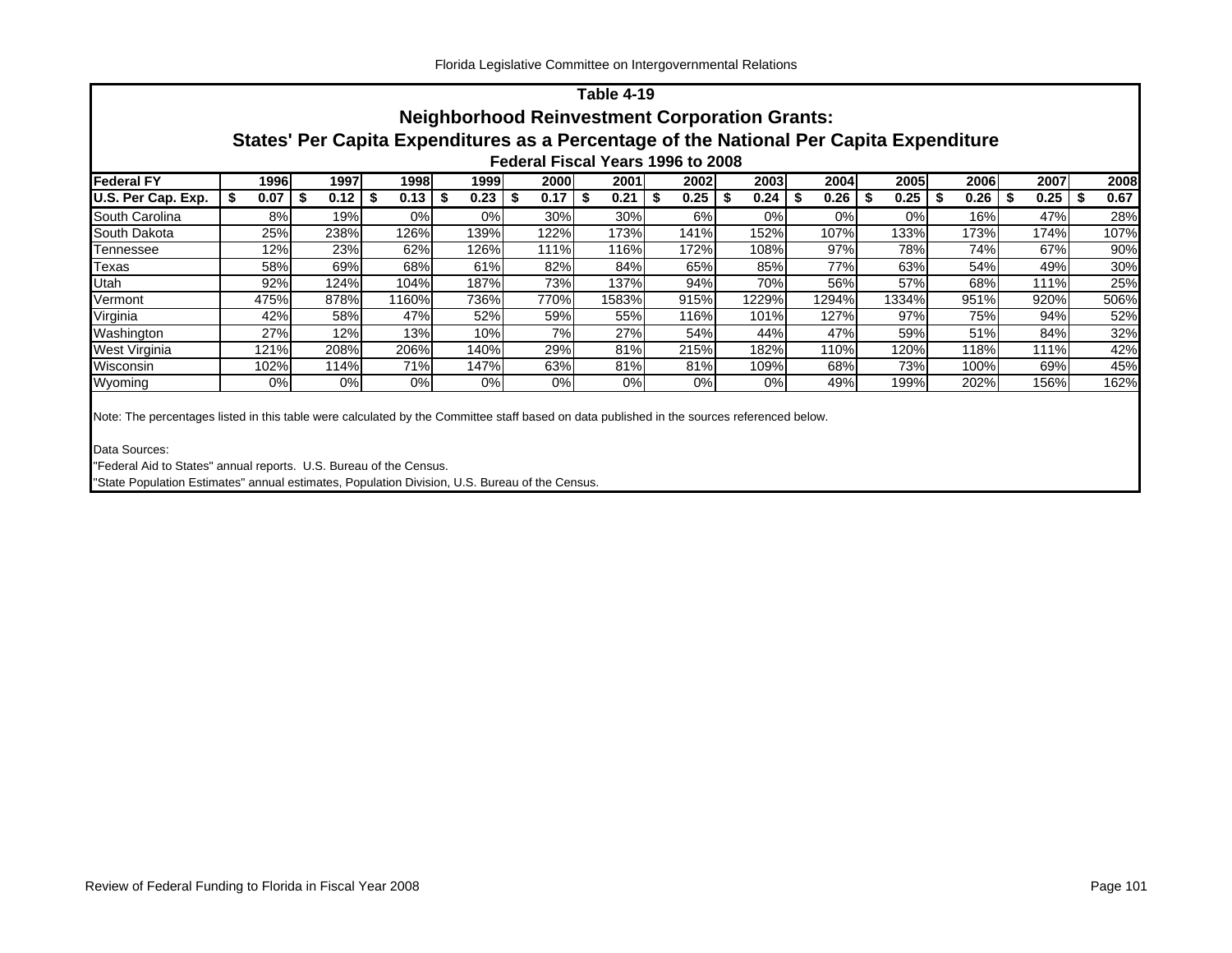| Table 4-20<br><b>Social Security Administration - Supplemental Security Income Grants:</b> |            |     |                                                                                        |    |      |    |      |    |                                   |    |      |    |      |            |            |            |            |     |      |    |      |
|--------------------------------------------------------------------------------------------|------------|-----|----------------------------------------------------------------------------------------|----|------|----|------|----|-----------------------------------|----|------|----|------|------------|------------|------------|------------|-----|------|----|------|
|                                                                                            |            |     |                                                                                        |    |      |    |      |    |                                   |    |      |    |      |            |            |            |            |     |      |    |      |
|                                                                                            |            |     | States' Per Capita Expenditures as a Percentage of the National Per Capita Expenditure |    |      |    |      |    |                                   |    |      |    |      |            |            |            |            |     |      |    |      |
|                                                                                            |            |     |                                                                                        |    |      |    |      |    | Federal Fiscal Years 1996 to 2008 |    |      |    |      |            |            |            |            |     |      |    |      |
| <b>Federal FY</b>                                                                          | 1996       |     | 1997                                                                                   |    | 1998 |    | 1999 |    | 2000                              |    | 2001 |    | 2002 | 2003       | 2004       | 2005       | 2006       |     | 2007 |    | 2008 |
| U.S. Per Cap. Exp.                                                                         | \$<br>0.11 |     | $\overline{\$}$<br>0.15                                                                | \$ | 0.17 | \$ | 0.19 | \$ | 0.17                              | \$ | 0.14 | \$ | 0.17 | \$<br>0.11 | \$<br>0.11 | \$<br>0.09 | \$<br>0.12 | -\$ | 0.11 | \$ | 0.14 |
| Alabama                                                                                    | 129%       |     | 104%                                                                                   |    | 60%  |    | 141% |    | 164%                              |    | 105% |    | 136% | 91%        | 162%       | 123%       | 109%       |     | 58%  |    | 97%  |
| Alaska                                                                                     | 265%       |     | 33%                                                                                    |    | 295% |    | 72%  |    | 170%                              |    | 239% |    | 35%  | 254%       | 147%       | 291%       | 56%        |     | 89%  |    | 90%  |
| Arizona                                                                                    | 67%        |     | 85%                                                                                    |    | 45%  |    | 144% |    | 108%                              |    | 93%  |    | 71%  | 45%        | 34%        | 79%        | 63%        |     | 60%  |    | 82%  |
| Arkansas                                                                                   | 27%        |     | 53%                                                                                    |    | 77%  |    | 85%  |    | 41%                               |    | 67%  |    | 23%  | 44%        | 40%        | 67%        | 52%        |     | 35%  |    | 84%  |
| California                                                                                 |            | 53% | 27%                                                                                    |    | 104% |    | 191% |    | 116%                              |    | 141% |    | 130% | 134%       | 158%       | 158%       | 135%       |     | 152% |    | 143% |
| Colorado                                                                                   | 21%        |     | 60%                                                                                    |    | 37%  |    | 26%  |    | 23%                               |    | 16%  |    | 9%   | 54%        | 32%        | 107%       | 33%        |     | 71%  |    | 73%  |
| Connecticut                                                                                |            | 54% | 105%                                                                                   |    | 85%  |    | 85%  |    | 97%                               |    | 49%  |    | 80%  | 85%        | 66%        | 52%        | 170%       |     | 105% |    | 99%  |
| Delaware                                                                                   | 60%        |     | 47%                                                                                    |    | 21%  |    | 78%  |    | 81%                               |    | 123% |    | 84%  | 76%        | 109%       | 187%       | 122%       |     | 136% |    | 54%  |
| Florida                                                                                    | 56%        |     | 85%                                                                                    |    | 112% |    | 106% |    | 80%                               |    | 75%  |    | 77%  | 70%        | 87%        | 111%       | 105%       |     | 110% |    | 88%  |
| Georgia                                                                                    | 18%        |     | 78%                                                                                    |    | 33%  |    | 69%  |    | 0%                                |    | 0%   |    | 224% | 156%       | 63%        | 109%       | 98%        |     | 54%  |    | 99%  |
| Hawaii                                                                                     |            | 3%  | 24%                                                                                    |    | 6%   |    | 1%   |    | 0%                                |    | 12%  |    | 17%  | 22%        | 17%        | 75%        | 27%        |     | 43%  |    | 7%   |
| ldaho                                                                                      | 108%       |     | 87%                                                                                    |    | 137% |    | 127% |    | 57%                               |    | 106% |    | 96%  | 58%        | 52%        | 73%        | 33%        |     | 71%  |    | 41%  |
| <b>Illinois</b>                                                                            | 183%       |     | 174%                                                                                   |    | 129% |    | 89%  |    | 76%                               |    | 117% |    | 88%  | 119%       | 79%        | 124%       | 47%        |     | 71%  |    | 39%  |
| Indiana                                                                                    | 112%       |     | 136%                                                                                   |    | 92%  |    | 112% |    | 72%                               |    | 29%  |    | 76%  | 41%        | 9%         | 23%        | 3%         |     | 11%  |    | 14%  |
| owa                                                                                        | 40%        |     | 62%                                                                                    |    | 34%  |    | 122% |    | 16%                               |    | 74%  |    | 72%  | 116%       | 110%       | 124%       | 178%       |     | 167% |    | 115% |
| Kansas                                                                                     | 116%       |     | 105%                                                                                   |    | 93%  |    | 58%  |    | 14%                               |    | 23%  |    | 118% | 162%       | 90%        | 177%       | 96%        |     | 102% |    | 96%  |
| Kentucky                                                                                   | 148%       |     | 246%                                                                                   |    | 128% |    | 175% |    | 183%                              |    | 118% |    | 203% | 212%       | 152%       | 229%       | 229%       |     | 146% |    | 214% |
| ouisiana.                                                                                  | 78%        |     | 150%                                                                                   |    | 172% |    | 105% |    | 111%                              |    | 84%  |    | 30%  | 167%       | 111%       | 111%       | 207%       |     | 123% |    | 91%  |
| Maine                                                                                      | 131%       |     | 106%                                                                                   |    | 312% |    | 139% |    | 74%                               |    | 229% |    | 177% | 107%       | 207%       | 238%       | 349%       |     | 196% |    | 143% |
| <b>Maryland</b>                                                                            | 117%       |     | 121%                                                                                   |    | 48%  |    | 81%  |    | 111%                              |    | 101% |    | 112% | 161%       | 84%        | 210%       | 110%       |     | 153% |    | 159% |
| Massachusetts                                                                              | 101%       |     | 93%                                                                                    |    | 147% |    | 85%  |    | 79%                               |    | 49%  |    | 62%  | 71%        | 151%       | 39%        | 146%       |     | 172% |    | 140% |
| Michigan                                                                                   | 117%       |     | 149%                                                                                   |    | 17%  |    | 153% |    | 70%                               |    | 43%  |    | 82%  | 166%       | 103%       | 97%        | 85%        |     | 112% |    | 80%  |
| Minnesota                                                                                  | 210%       |     | 76%                                                                                    |    | 108% |    | 83%  |    | 99%                               |    | 128% |    | 65%  | 103%       | 118%       | 101%       | 145%       |     | 220% |    | 144% |
| Mississippi                                                                                | 126%       |     | 137%                                                                                   |    | 150% |    | 158% |    | 121%                              |    | 54%  |    | 80%  | 46%        | 70%        | 161%       | 76%        |     | 74%  |    | 90%  |
| <b>Missouri</b>                                                                            | 100%       |     | 89%                                                                                    |    | 47%  |    | 55%  |    | 76%                               |    | 116% |    | 80%  | 40%        | 140%       | 77%        | 116%       |     | 87%  |    | 50%  |
| Montana                                                                                    | 77%        |     | 73%                                                                                    |    | 131% |    | 114% |    | 171%                              |    | 52%  |    | 62%  | 113%       | 56%        | 153%       | 98%        |     | 101% |    | 195% |
| Nebraska                                                                                   |            | 47% | 0%                                                                                     |    | 65%  |    | 38%  |    | 29%                               |    | 31%  |    | 56%  | 42%        | 19%        | 0%         | 19%        |     | 14%  |    | 27%  |
| Nevada                                                                                     |            | 60% | 106%                                                                                   |    | 92%  |    | 88%  |    | 30%                               |    | 97%  |    | 48%  | 52%        | 26%        | 20%        | 113%       |     | 96%  |    | 50%  |
| Vew Hampshire                                                                              | 86%        |     | 45%                                                                                    |    | 83%  |    | 60%  |    | 6%                                |    | 19%  |    | 30%  | 10%        | 31%        | 0%         | 0%         |     | 8%   |    | 118% |
| New Jersey                                                                                 |            | 61% | 50%                                                                                    |    | 12%  |    | 37%  |    | 32%                               |    | 24%  |    | 52%  | 42%        | 64%        | 15%        | 27%        |     | 21%  |    | 67%  |
| New Mexico                                                                                 | 156%       |     | 113%                                                                                   |    | 81%  |    | 70%  |    | 50%                               |    | 62%  |    | 154% | 107%       | 181%       | 87%        | 82%        |     | 501% |    | 157% |
| <b>New York</b>                                                                            | 150%       |     | 110%                                                                                   |    | 59%  |    | 34%  |    | 177%                              |    | 111% |    | 90%  | 65%        | 169%       | 71%        | 103%       |     | 32%  |    | 93%  |
| North Carolina                                                                             |            | 89% | 178%                                                                                   |    | 255% |    | 85%  |    | 112%                              |    | 97%  |    | 157% | 113%       | 60%        | 36%        | 62%        |     | 59%  |    | 61%  |
| North Dakota                                                                               |            | 21% | 2%                                                                                     |    | 0%   |    | 49%  |    | 6%                                |    | 41%  |    | 0%   | 1%         | 61%        | 123%       | 143%       |     | 78%  |    | 172% |
| Ohio                                                                                       | 162%       |     | 198%                                                                                   |    | 127% |    | 141% |    | 360%                              |    | 396% |    | 234% | 193%       | 202%       | 167%       | 185%       |     | 151% |    | 179% |
| Oklahoma                                                                                   |            | 64% | 73%                                                                                    |    | 38%  |    | 102% |    | 61%                               |    | 56%  |    | 126% | 114%       | 59%        | 64%        | 39%        |     | 102% |    | 117% |
| Oregon                                                                                     | 72%        |     | 52%                                                                                    |    | 87%  |    | 33%  |    | 18%                               |    | 28%  |    | 26%  | 7%         | 7%         | 53%        | 6%         |     | 147% |    | 103% |
| Pennsylvania                                                                               | 111%       |     | 150%                                                                                   |    | 195% |    | 93%  |    | 110%                              |    | 213% |    | 173% | 179%       | 149%       | 105%       | 122%       |     | 182% |    | 110% |
| Rhode Island                                                                               |            | 50% | 71%                                                                                    |    | 87%  |    | 0%   |    | 83%                               |    | 28%  |    | 66%  | 36%        | 21%        | 10%        | 104%       |     | 68%  |    | 28%  |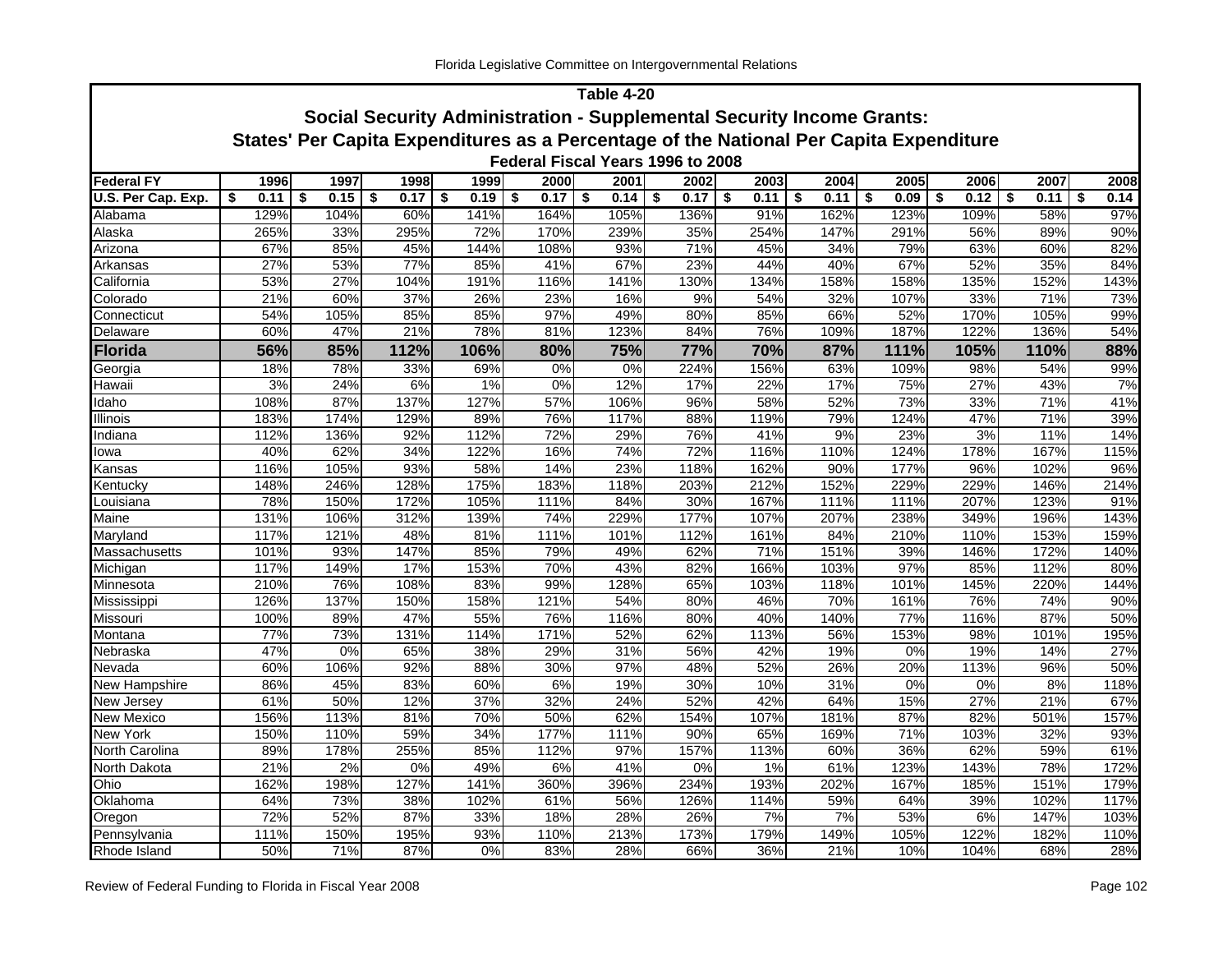|                    |      |           |   |      |            | <b>Social Security Administration - Supplemental Security Income Grants:</b><br>States' Per Capita Expenditures as a Percentage of the National Per Capita Expenditure<br>Federal Fiscal Years 1996 to 2008 |      | Table 4-20 |      |      |      |      |      |      |      |      |      |      |      |
|--------------------|------|-----------|---|------|------------|-------------------------------------------------------------------------------------------------------------------------------------------------------------------------------------------------------------|------|------------|------|------|------|------|------|------|------|------|------|------|------|
| <b>Federal FY</b>  | 1996 | 1997      |   | 1998 | 1999       | <b>2000l</b>                                                                                                                                                                                                |      | 2001       |      | 2002 |      | 2003 |      | 2004 |      | 2005 | 2006 | 2007 | 2008 |
| U.S. Per Cap. Exp. | 0.11 | 0.15<br>э | S | 0.17 | 0.19<br>S. | Ŝ.<br>0.17                                                                                                                                                                                                  | - \$ | 0.14       | - \$ | 0.17 | - \$ | 0.11 | l \$ | 0.11 | - \$ | 0.09 | 0.12 | 0.11 | 0.14 |
| South Carolina     | 101% | 72%       |   | 108% | 91%        | 63%                                                                                                                                                                                                         |      | 73%        |      | 49%  |      | 134% |      | 91%  |      | 175% | 105% | 50%  | 76%  |
| South Dakota       | 166% | 174%      |   | 98%  | 90%        | 230%                                                                                                                                                                                                        |      | 85%        |      | 179% |      | 243% |      | 100% |      | 142% | 127% | 226% | 63%  |
| Tennessee          | 174% | 265%      |   | 232% | 63%        | 75%                                                                                                                                                                                                         |      | 97%        |      | 83%  |      | 60%  |      | 53%  |      | 69%  | 34%  | 22%  | 24%  |
| <b>Texas</b>       | 109% | 87%       |   | 99%  | 75%        | 65%                                                                                                                                                                                                         |      | 69%        |      | 58%  |      | 66%  |      | 59%  |      | 71%  | 97%  | 82%  | 106% |
| <b>Utah</b>        | 68%  | 23%       |   | 49%  | 35%        | 73%                                                                                                                                                                                                         |      | 51%        |      | 11%  |      | 76%  |      | 97%  |      | 13%  | 84%  | 58%  | 170% |
| Vermont            | 240% | 119%      |   | 142% | 213%       | 78%                                                                                                                                                                                                         |      | 78%        |      | 230% |      | 321% |      | 239% |      | 213% | 306% | 221% | 165% |
| Virginia           | 108% | 52%       |   | 116% | 102%       | 81%                                                                                                                                                                                                         |      | 75%        |      | 48%  |      | 65%  |      | 40%  |      | 85%  | 83%  | 94%  | 89%  |
| Washington         | 59%  | 49%       |   | 45%  | 108%       | 93%                                                                                                                                                                                                         |      | 42%        |      | 94%  |      | 32%  |      | 68%  |      | 76%  | 78%  | 76%  | 98%  |
| West Virginia      | 185% | 31%       |   | 43%  | 47%        | 52%                                                                                                                                                                                                         |      | 78%        |      | 159% |      | 105% |      | 56%  |      | 18%  | 64%  | 18%  | 155% |
| Wisconsin          | 101% | 55%       |   | 113% | 43%        | 124%                                                                                                                                                                                                        |      | 35%        |      | 53%  |      | 18%  |      | 16%  |      | 27%  | 55%  | 53%  | 48%  |
| Wyoming            | 37%  | 20%       |   | 37%  | 68%        | 12%                                                                                                                                                                                                         |      | 73%        |      | 56%  |      | 66%  |      | 130% |      | 24%  | 35%  | 16%  | 76%  |

Data Sources:

"Federal Aid to States" annual reports. U.S. Bureau of the Census.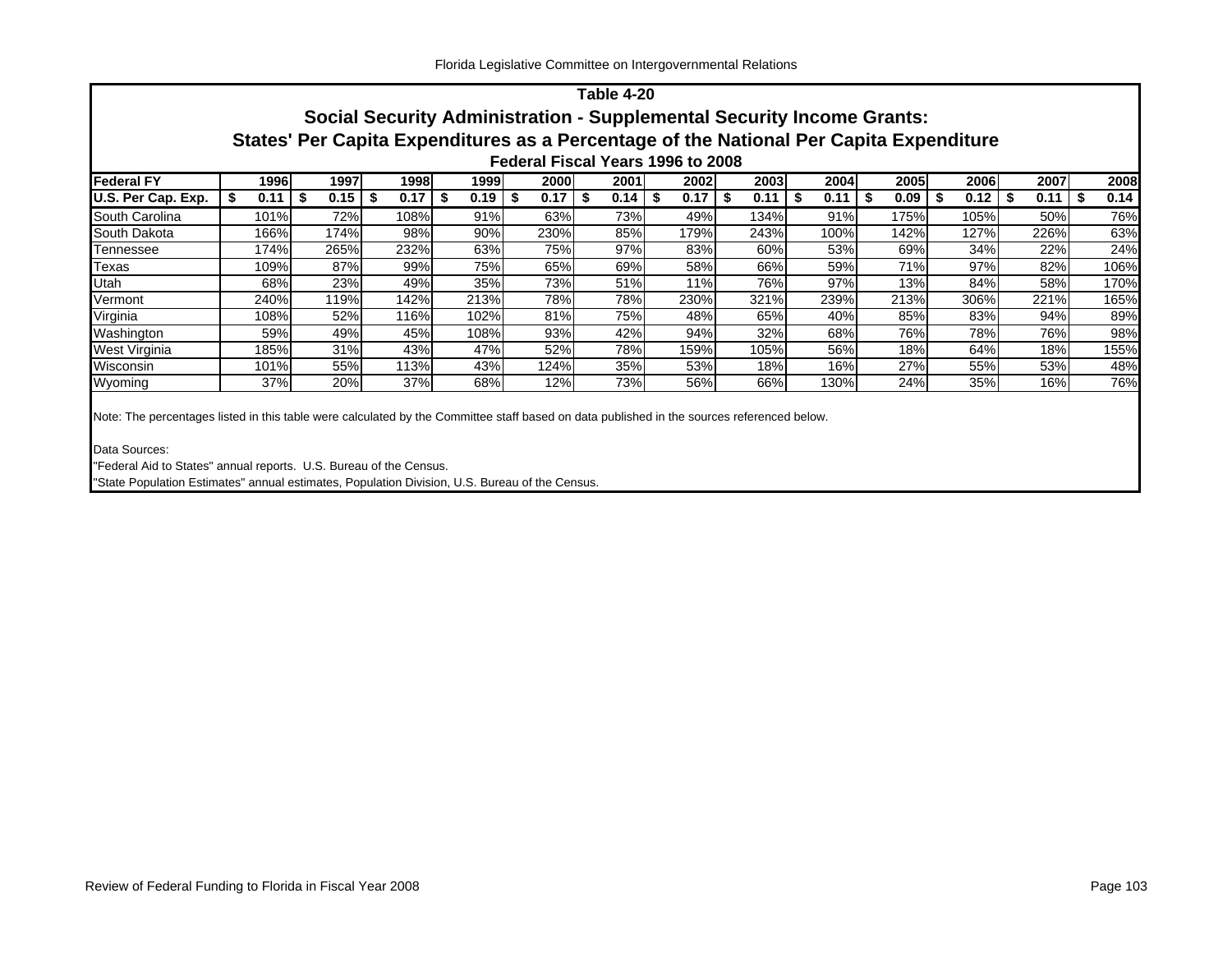|                        |            |                                                                                        |    |             |                             |            |                                        |    | Table 4-21 |            |            |            |    |            |            |              |            |
|------------------------|------------|----------------------------------------------------------------------------------------|----|-------------|-----------------------------|------------|----------------------------------------|----|------------|------------|------------|------------|----|------------|------------|--------------|------------|
|                        |            |                                                                                        |    |             |                             |            | <b>State Justice Institute Grants:</b> |    |            |            |            |            |    |            |            |              |            |
|                        |            | States' Per Capita Expenditures as a Percentage of the National Per Capita Expenditure |    |             |                             |            |                                        |    |            |            |            |            |    |            |            |              |            |
|                        |            |                                                                                        |    |             |                             |            | Federal Fiscal Years 1996 to 2008      |    |            |            |            |            |    |            |            |              |            |
| Federal FY             | 1996       | 1997                                                                                   |    | 1998        |                             | 1999       | 2000                                   |    | 2001       | 2002       | 2003       | 2004       |    | 2005       | 2006       | 2007         | 2008       |
| U.S. Per Cap. Exp.     | \$<br>0.01 | s,<br>0.01                                                                             | s, | 0.02        | $\overline{\boldsymbol{s}}$ | 0.02       | 0.02<br>\$                             | \$ | 0.02       | \$<br>0.02 | \$<br>0.01 | \$<br>0.01 | s. | 0.01       | \$<br>0.01 | \$<br>0.01   | \$<br>0.01 |
| Alabama                | 87%        | 123%                                                                                   |    | 4%          |                             | 34%        | 26%                                    |    | 26%        | 13%        | 33%        | 8%         |    | 7%         | 0%         | 3%           | 23%        |
| Alaska                 | 255%       | 1009%                                                                                  |    | 231%        |                             | 321%       | 151%                                   |    | 232%       | 499%       | 23%        | 971%       |    | 673%       | 660%       | 92%          | 252%       |
| Arizona                | 176%       | 210%                                                                                   |    | 225%        |                             | 173%       | 395%                                   |    | 38%        | 46%        | 40%        | 18%        |    | 26%        | 10%        | 49%          | 293%       |
| Arkansas               | 8%         | 3%                                                                                     |    | 0%          |                             | 2%         | 19%                                    |    | 2%         | 0%         | 11%        | 0%         |    | 6%         | 0%         | 0%           | 0%         |
| California             | 53%        | 80%                                                                                    |    | 32%         |                             | 43%        | 20%                                    |    | 68%        | 55%        | 1%         | 19%        |    | 25%        | 28%        | 5%           | 2%         |
| Colorado               | 598%       | 740%                                                                                   |    | 347%        |                             | 166%       | 273%                                   |    | 453%       | 301%       | 86%        | 690%       |    | 109%       | 60%        | 0%           | 151%       |
| Connecticut            | 0%         | 46%                                                                                    |    | 69%         |                             | 116%       |                                        | 1% | 0%         | 0%         | 0%         | 0%         |    | 0%         | 0%         | 0%           | 0%         |
| Delaware               | 77%        | 11%                                                                                    |    | 185%        |                             | 1422%      | 273%                                   |    | 23%        | 156%       | 0%         | 21%        |    | 146%       | 19%        | 0%           | 0%         |
| <b>Florida</b>         | 65%        | 49%                                                                                    |    | 21%         |                             | 10%        | 26%                                    |    | 13%        | 12%        | 2%         | 2%         |    | 78%        | 6%         | 10%          | 9%         |
| Georgia                | 136%       | 59%                                                                                    |    | 30%         |                             | 7%         | 81%                                    |    | 13%        | 1%         | 3%         | 41%        |    | 19%        | 17%        | 62%          | 106%       |
| Hawaii                 | 41%        | 63%                                                                                    |    | 14%         |                             | 14%        | 214%                                   |    | 449%       | 5%         | 155%       | 109%       |    | 0%         | 0%         | 24%          | 41%        |
| ldaho                  | 18%        | 7%                                                                                     |    | 11%         |                             | 106%       | 415%                                   |    | 551%       | 108%       | 55%        | 582%       |    | 323%       | 11%        | 31%          | 122%       |
| Illinois               | 29%        | 10%                                                                                    |    | 262%        |                             | 302%       | 291%                                   |    | 58%        | 53%        | 53%        | 12%        |    | 61%        | 358%       | 251%         | 4%         |
| ndiana                 | 12%        | 8%                                                                                     |    | 1%          |                             | 1%         |                                        | 6% | 13%        | 63%        | 2%         | 17%        |    | 7%         | 13%        | 0%           | 46%        |
| owa                    | 350%       | 93%                                                                                    |    | 30%         |                             | 12%        | 17%                                    |    | 8%         | 13%        | 5%         | 29%        |    | 150%       | 38%        | 94%          | 0%         |
| ≺ansas                 | 30%        | 0%                                                                                     |    | 39%         |                             | 69%        | 87%                                    |    | 2%         | 5%         | 6%         | 38%        |    | 17%        | 151%       | 164%         | 166%       |
| Kentucky               | 72%        | 113%                                                                                   |    | 0%          |                             | 19%        | 28%                                    |    | 116%       | 63%        | 4%         | 83%        |    | 0%         | 0%         | 0%           | 0%         |
| _ouisiana              | 286%       | 76%                                                                                    |    | 38%         |                             | 2%         | 15%                                    |    | 1%         | 1%         | 0%         | 0%         |    | 3%         | 4%         | 7%           | 9%         |
| Maine                  | 226%       | 1107%                                                                                  |    | 290%        |                             | 83%        | 129%                                   |    | 114%       | 234%       | 69%        | 0%         |    | 268%       | 24%        | 12%          | 0%         |
| Maryland               | 457%       | 267%                                                                                   |    | 2%          |                             | 40%        | 307%                                   |    | 150%       | 169%       | 174%       | 208%       |    | 399%       | 630%       | 304%         | 570%       |
| Massachusetts          | 85%        | 1%                                                                                     |    | 28%         |                             | 48%        | 22%                                    |    | 75%        | 26%        | 35%        | 3%         |    | 2%         | 0%         | 0%           | 4%         |
| Michigan               | 153%       | 307%                                                                                   |    | 90%         |                             | 189%       | 166%                                   |    | 296%       | 223%       | 322%       | 347%       |    | 452%       | 452%       | 39%          | 11%        |
| Minnesota              | 20%        | 16%                                                                                    |    | 2%          |                             | 3%         | 14%                                    |    | 16%        | 67%        | 18%        | 132%       |    | 12%        | 12%        | 48%          | 689%       |
| Vlississippi           | 8%         | 9%                                                                                     |    | 58%         |                             | 48%        |                                        | 5% | 34%        | 97%        | 234%       | 0%         |    | 11%        | 11%        | 5%           | 18%        |
| Missouri               | 75%        | 2%                                                                                     |    | 40%         |                             | 43%        | 50%                                    |    | 7%         | $1\%$      | 3%         | 0%         |    | 3%         | 8%         | 0%           | 45%        |
| Montana                | 24%        | 28%                                                                                    |    | 34%         |                             | 122%       |                                        | 0% | 0%         | 0%         | 131%       | 0%         |    | 247%       | 68%        | 556%         | 289%       |
| Nebraska               | 132%       | 15%                                                                                    |    | 0%          |                             | 42%        | 61%                                    |    | 43%        | 248%       | 0%         | 0%         |    | 44%        | 0%         | 326%         | 67%        |
| Nevada                 | 466%       | 124%                                                                                   |    | 1232%       |                             | 1169%      | 635%                                   |    | 764%       | 519%       | 7%         | 562%       |    | 159%       | 160%       | 61%          | 359%       |
| <b>New Hampshire</b>   | 568%       | 785%                                                                                   |    | 47%         |                             | 179%       | 189%                                   |    | 636%       | 168%       | 0%         | 80%        |    | 177%       | 390%       | 12%          | 172%       |
| New Jersey             | 11%        | 10%<br>361%                                                                            |    | 12%         |                             | 20%        | 16%                                    |    | 12%        | 1%<br>945% | 45%        | 38%        |    | 18%<br>16% | 4%         | 38%          | 0%         |
| New Mexico             | 136%       |                                                                                        |    | 699%        |                             | 935%       | 567%                                   |    | 508%       |            | 753%       | 181%       |    |            | 148%       | 0%           | 524%       |
| New York               | 120%       | 114%                                                                                   |    | 71%         |                             | 95%        | 56%                                    |    | 33%        | 49%        | 131%       | 96%        |    | 215%       | 152%       | 148%         | 189%       |
| North Carolina         | 65%<br>22% | 23%<br>0%                                                                              |    | 60%<br>210% |                             | 8%<br>124% | 179%                                   | 1% | 19%<br>0%  | 15%<br>0%  | 0%<br>0%   | 0%<br>0%   |    | 30%<br>0%  | 40%<br>25% | 257%<br>122% | 56%<br>0%  |
| North Dakota<br>Ohio   | 68%        | 31%                                                                                    |    | 11%         |                             | 22%        | 22%                                    |    | 4%         | 1%         | 0%         | 24%        |    | 12%        | 8%         | 197%         | 63%        |
| Oklahoma               | 2%         | $0\%$                                                                                  |    | 1%          |                             | 1%         | 12%                                    |    | 11%        | 5%         | 0%         | 0%         |    | 9%         | 0%         | 9%           | 4%         |
|                        | 296%       | 146%                                                                                   |    | 8%          |                             | 20%        |                                        | 3% | 23%        | 43%        | 8%         | 0%         |    | 8%         | 43%        | 63%          | 84%        |
| Oregon<br>Pennsylvania | 17%        | 17%                                                                                    |    | 9%          |                             | 9%         | 17%                                    |    | 9%         | 19%        | 1%         | 31%        |    | 12%        | 18%        | 54%          | 21%        |
| Rhode Island           | 7%         | 17%                                                                                    |    | 13%         |                             | 63%        | 19%                                    |    | 0%         | 236%       | 251%       | 304%       |    | 315%       | 30%        | 0%           | 0%         |
|                        |            |                                                                                        |    |             |                             |            |                                        |    |            |            |            |            |    |            |            |              |            |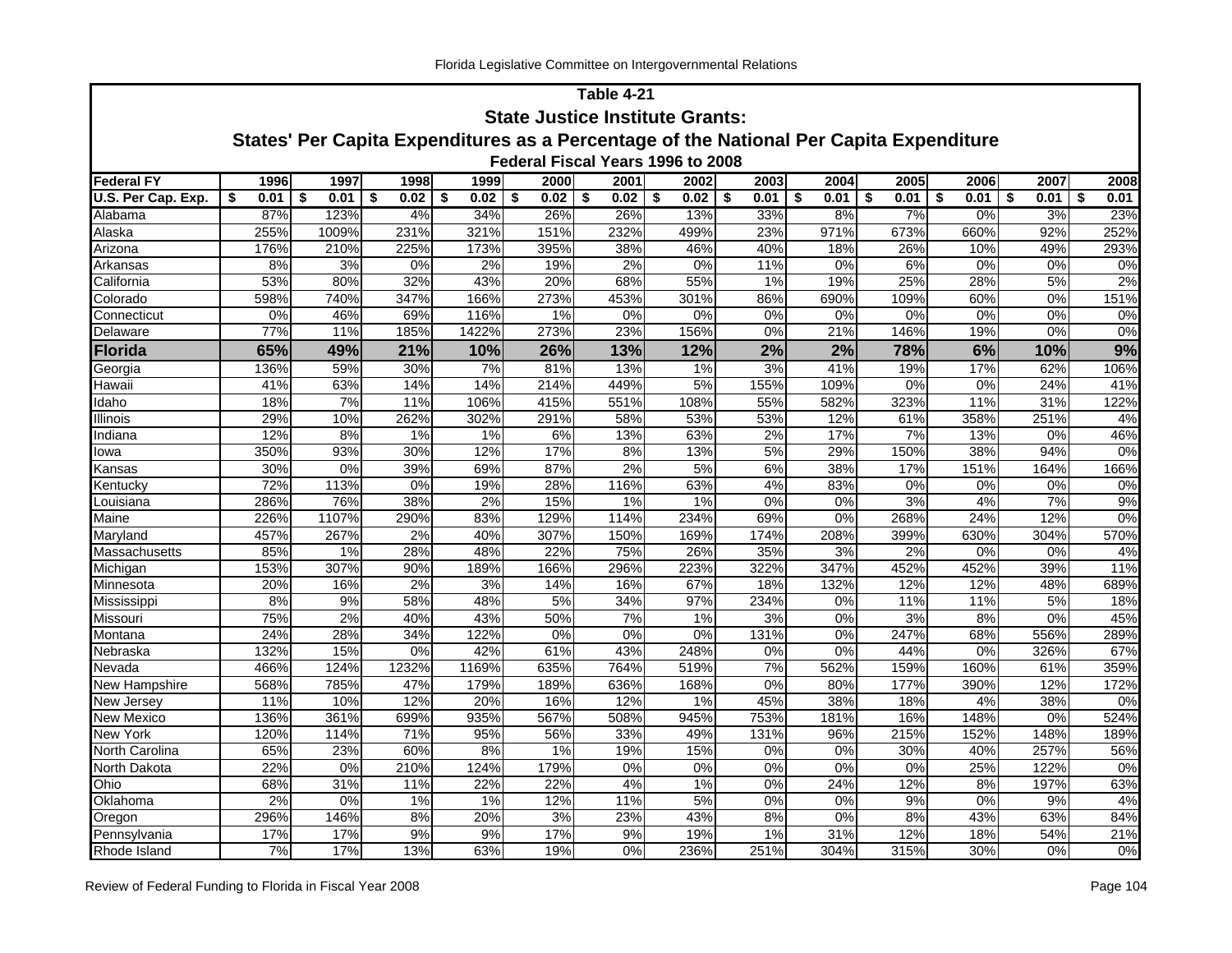| Table 4-21<br><b>State Justice Institute Grants:</b><br>States' Per Capita Expenditures as a Percentage of the National Per Capita Expenditure<br>Federal Fiscal Years 1996 to 2008 |       |              |              |              |              |              |       |              |             |              |             |       |           |
|-------------------------------------------------------------------------------------------------------------------------------------------------------------------------------------|-------|--------------|--------------|--------------|--------------|--------------|-------|--------------|-------------|--------------|-------------|-------|-----------|
| <b>Federal FY</b>                                                                                                                                                                   | 1996  | 1997         | 1998         | 1999         | <b>2000l</b> | 2001         | 2002  | 2003         | 2004        | <b>2005</b>  | <b>2006</b> | 2007  | 2008      |
| U.S. Per Cap. Exp.                                                                                                                                                                  | 0.01  | 0.01<br>- \$ | 0.02<br>- \$ | 0.02<br>- \$ | 0.02<br>- \$ | 0.02<br>- \$ | 0.02  | 0.01<br>- \$ | 0.01<br>- 5 | 0.01<br>- \$ | 0.01        | 0.01  | 0.01      |
| South Carolina                                                                                                                                                                      | 295%  | 50%          | 52%          | 63%          | $1\%$        | 6%           | 5%    | 0%           | 8%          | 14%          | 11%         | 89%   | 0%        |
| South Dakota                                                                                                                                                                        | 0%    | 114%         | 118%         | $0\%$        | 86%          | 73%          | 66%   | 255%         | 157%        | $0\%$        | 0%          | 511%  | 779%      |
| Tennessee                                                                                                                                                                           | 182%  | 369%         | 260%         | 144%         | 418%         | 222%         | 268%  | 1359%l       | 841%        | 540%         | 326%        | 219%  | 30%       |
| Texas                                                                                                                                                                               | 11%   | 25%          | 8%           | 10%          | 6%           | 17%          | 10%   | 2%           | 1%          | 40%          | 42%         | $0\%$ | 52%       |
| <b>Utah</b>                                                                                                                                                                         | 52%   | 0%           | 222%         | 119%         | 98%          | 8%           | 90%   | 0%           | 29%         | 62%          | 31%         | 77%   | <b>5%</b> |
| Vermont                                                                                                                                                                             | 1113% | 621%         | 796%         | 411%         | 262%         | 399%         | 245%  | 582%         | 722%        | 124%         | 232%        | 126%  | 579%      |
| Virginia                                                                                                                                                                            | 144%  | 268%         | 1132%        | 920%         | 813%         | 1206%        | 1503% | 1010%        | 598%        | 773%         | 717%        | 1106% | 775%      |
| Washington                                                                                                                                                                          | 24%   | 84%          | 127%         | 42%          | 65%          | 134%         | 24%   | 2%           | 133%        | 20%          | 13%         | 97%   | 108%      |
| <b>West Virginia</b>                                                                                                                                                                | 12%   | 27%          | 2%           | 50%          | 61%          | 14%          | 7%    | 572%         | 419%        | 59%          | 186%        | 320%  | 176%      |
| Wisconsin                                                                                                                                                                           | 54%   | 19%          | 27%          | 17%          | 2%           | 9%           | 25%   | 0%           | 100%        | $0\%$        | 0%          | 6%    | 33%       |
| Wyoming                                                                                                                                                                             | 15%   | 17%          | 9%           | 336%         | 152%         | 0%           | 88%   | 0%           | 0%          | 181%         | 0%          | 30%   | 0%        |

Data Sources:

"Federal Aid to States" annual reports. U.S. Bureau of the Census.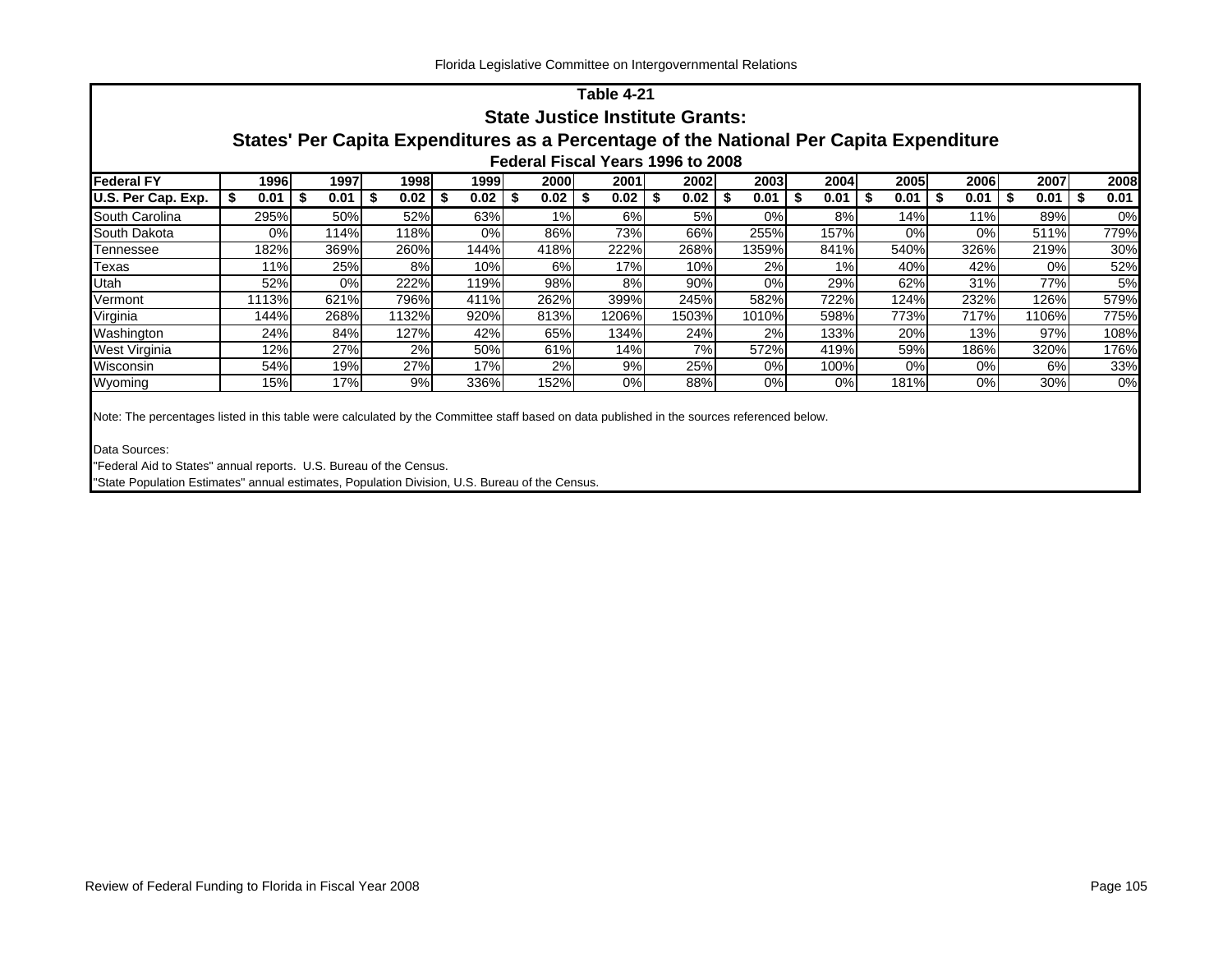| Table 4-22         |             |    |       |    |       |                                                                                        |                                   |          |      |          |              |          |              |          |              |          |
|--------------------|-------------|----|-------|----|-------|----------------------------------------------------------------------------------------|-----------------------------------|----------|------|----------|--------------|----------|--------------|----------|--------------|----------|
|                    |             |    |       |    |       | U.S. Department of Transportation Grants:                                              |                                   |          |      |          |              |          |              |          |              |          |
|                    |             |    |       |    |       |                                                                                        |                                   |          |      |          |              |          |              |          |              |          |
|                    |             |    |       |    |       | States' Per Capita Expenditures as a Percentage of the National Per Capita Expenditure |                                   |          |      |          |              |          |              |          |              |          |
|                    |             |    |       |    |       |                                                                                        | Federal Fiscal Years 1996 to 2008 |          |      |          |              |          |              |          |              |          |
| <b>Federal FY</b>  | 1996        |    | 1997  |    | 1998  | 1999                                                                                   | 2000                              |          | 2001 | 2002     | 2003         | 2004     | 2005         | 2006     | 2007         | 2008     |
| U.S. Per Cap. Exp. | \$<br>88.43 | \$ | 98.54 | \$ | 98.59 | \$104.30                                                                               | \$110.60                          | \$125.68 |      | \$129.26 | \$<br>130.51 | \$134.26 | \$<br>139.86 | \$151.42 | \$<br>155.32 | \$163.48 |
| Alabama            | 88%         |    | 79%   |    | 80%   | 96%                                                                                    | 118%                              | 136%     |      | 145%     | 118%         | 101%     | 113%         | 136%     | 129%         | 158%     |
| Alaska             | 579%        |    | 643%  |    | 518%  | 528%                                                                                   | 605%                              | 592%     |      | 611%     | 759%         | 647%     | 677%         | 606%     | 688%         | 665%     |
| Arizona            | 77%         |    | 90%   |    | 87%   | 113%                                                                                   | 101%                              |          | 89%  | 91%      | 83%          | 88%      | 80%          | 83%      | 72%          | 84%      |
| Arkansas           | 113%        |    | 127%  |    | 132%  | 111%                                                                                   | 107%                              |          | 94%  | 136%     | 142%         | 124%     | 124%         | 121%     | 106%         | 104%     |
| California         | 86%         |    | 93%   |    | 87%   | 87%                                                                                    | 86%                               |          | 86%  | 88%      | 94%          | 79%      | 76%          | 82%      | 78%          | 80%      |
| Colorado           | 108%        |    | 72%   |    | 97%   | 111%                                                                                   | 89%                               |          | 93%  | 92%      | 86%          | 109%     | 94%          | 101%     | 102%         | 96%      |
| Connecticut        | 134%        |    | 139%  |    | 122%  | 121%                                                                                   | 124%                              | 117%     |      | 132%     | 106%         | 115%     | 86%          | 105%     | 79%          | 93%      |
| Delaware           | 139%        |    | 130%  |    | 150%  | 153%                                                                                   | 153%                              | 136%     |      | 126%     | 119%         | 91%      | 106%         | 99%      | 97%          | 117%     |
| Florida            | 66%         |    | 68%   |    | 63%   | 69%                                                                                    | 80%                               | 89%      |      | 84%      | 91%          | 85%      | 88%          | 86%      | 96%          | 92%      |
| Georgia            | 86%         |    | 85%   |    | 79%   | 98%                                                                                    | 100%                              |          | 96%  | 95%      | 85%          | 85%      | 81%          | 80%      | 102%         | 93%      |
| Hawaii             | 196%        |    | 191%  |    | 149%  | 97%                                                                                    | 98%                               | 156%     |      | 110%     | 94%          | 95%      | 121%         | 117%     | 117%         | 159%     |
| daho               | 132%        |    | 146%  |    | 124%  | 143%                                                                                   | 139%                              | 146%     |      | 151%     | 155%         | 158%     | 138%         | 136%     | 165%         | 370%     |
| Illinois           | 99%         |    | 91%   |    | 85%   | 79%                                                                                    | 91%                               |          | 87%  | 81%      | 83%          | 63%      | 90%          | 92%      | 95%          | 66%      |
| Indiana            | 81%         |    | 88%   |    | 88%   | 94%                                                                                    | 99%                               |          | 96%  | 81%      | 91%          | 87%      | 85%          | 82%      | 81%          | 108%     |
| owa                | 113%        |    | 99%   |    | 109%  | 110%                                                                                   | 108%                              | 102%     |      | 107%     | 110%         | 100%     | 96%          | 98%      | 92%          | 102%     |
| Kansas             | 110%        |    | 82%   |    | 86%   | 128%                                                                                   | 111%                              |          | 81%  | 114%     | 113%         | 113%     | 98%          | 86%      | 136%         | 122%     |
| Kentucky           | 83%         |    | 92%   |    | 100%  | 98%                                                                                    | 134%                              | 117%     |      | 116%     | 120%         | 99%      | 101%         | 109%     | 125%         | 100%     |
| Louisiana          | 89%         |    | 79%   |    | 80%   | 92%                                                                                    | 99%                               |          | 15%  | 93%      | 110%         | 104%     | 100%         | 129%     | 123%         | 111%     |
| Maine              | 95%         |    | 106%  |    | 111%  | 124%                                                                                   | 129%                              | 112%     |      | 111%     | 125%         | 122%     | 113%         | 108%     | 106%         | 114%     |
| <b>Maryland</b>    | 105%        |    | 109%  |    | 98%   | 83%                                                                                    | 90%                               |          | 93%  | 103%     | 94%          | 84%      | 109%         | 121%     | 107%         | 68%      |
| Massachusetts      | 256%        |    | 212%  |    | 194%  | 126%                                                                                   | 88%                               |          | 90%  | 81%      | 88%          | 99%      | 80%          | 75%      | 78%          | 67%      |
| <b>Michigan</b>    | 69%         |    | 78%   |    | 79%   | 86%                                                                                    | 90%                               |          | 86%  | 78%      | 72%          | 75%      | 83%          | 81%      | 86%          | 89%      |
| Minnesota          | 80%         |    | 79%   |    | 84%   | 88%                                                                                    | 99%                               | 100%     |      | 92%      | 84%          | 98%      | 87%          | 93%      | 98%          | 111%     |
| Mississippi        | 93%         |    | 79%   |    | 78%   | 105%                                                                                   | 93%                               |          | 93%  | 124%     | 124%         | 119%     | 114%         | 209%     | 226%         | 197%     |
| <b>Missouri</b>    | 90%         |    | 105%  |    | 98%   | 105%                                                                                   | 136%                              | 120%     |      | 118%     | 119%         | 120%     | 113%         | 106%     | 114%         | 103%     |
| Montana            | 253%        |    | 217%  |    | 245%  | 302%                                                                                   | 310%                              | 265%     |      | 291%     | 55%          | 305%     | 238%         | 91%      | 267%         | 342%     |
| Nebraska           | 115%        |    | 117%  |    | 96%   | 116%                                                                                   | 116%                              |          | 95%  | 104%     | 113%         | 127%     | 119%         | 114%     | 110%         | 101%     |
| Nevada             | 93%         |    | 135%  |    | 108%  | 135%                                                                                   | 94%                               | 100%     |      | 83%      | 98%          | 102%     | 84%          | 109%     | 103%         | 103%     |
| New Hampshire      | 93%         |    | 103%  |    | 98%   | 111%                                                                                   | 103%                              | 101%     |      | 118%     | 110%         | 82%      | 95%          | 99%      | 119%         | 99%      |
| New Jersey         | 130%        |    | 129%  |    | 106%  | 104%                                                                                   | 117%                              | 114%     |      | 94%      | 87%          | 116%     | 113%         | 104%     | 125%         | 108%     |
| New Mexico         | 136%        |    | 132%  |    | 117%  | 146%                                                                                   | 145%                              | 147%     |      | 139%     | 127%         | 130%     | 114%         | 98%      | 128%         | 107%     |
| <b>New York</b>    | 122%        |    | 116%  |    | 137%  | 105%                                                                                   | 99%                               | 105%     |      | 88%      | 88%          | 101%     | 111%         | 106%     | 111%         | 111%     |
| North Carolina     | 54%         |    | 72%   |    | 103%  | 101%                                                                                   | 94%                               |          | 97%  | 101%     | 90%          | 97%      | 94%          | 81%      | 81%          | 84%      |
| North Dakota       | 186%        |    | 247%  |    | 291%  | 285%                                                                                   | 298%                              | 267%     |      | 298%     | 257%         | 286%     | 303%         | 281%     | 273%         | 253%     |
| Ohio               | 86%         |    | 82%   |    | 88%   | 71%                                                                                    | 77%                               |          | 79%  | 79%      | 79%          | 82%      | 86%          | 95%      | 84%          | 83%      |
| Oklahoma           | 82%         |    | 91%   |    | 89%   | 87%                                                                                    | 97%                               |          | 85%  | 96%      | 108%         | 118%     | 112%         | 112%     | 106%         | 127%     |
| Oregon             | 146%        |    | 165%  |    | 166%  | 127%                                                                                   | 95%                               | 109%     |      | 131%     | 135%         | 139%     | 109%         | 93%      | 112%         | 126%     |
| Pennsylvania       | 99%         |    | 108%  |    | 100%  | 91%                                                                                    | 94%                               | 122%     |      | 109%     | 113%         | 109%     | 106%         | 121%     | 102%         | 107%     |
| Rhode Island       | 173%        |    | 127%  |    | 165%  | 175%                                                                                   | 146%                              | 164%     |      | 160%     | 125%         | 128%     | 162%         | 183%     | 177%         | 130%     |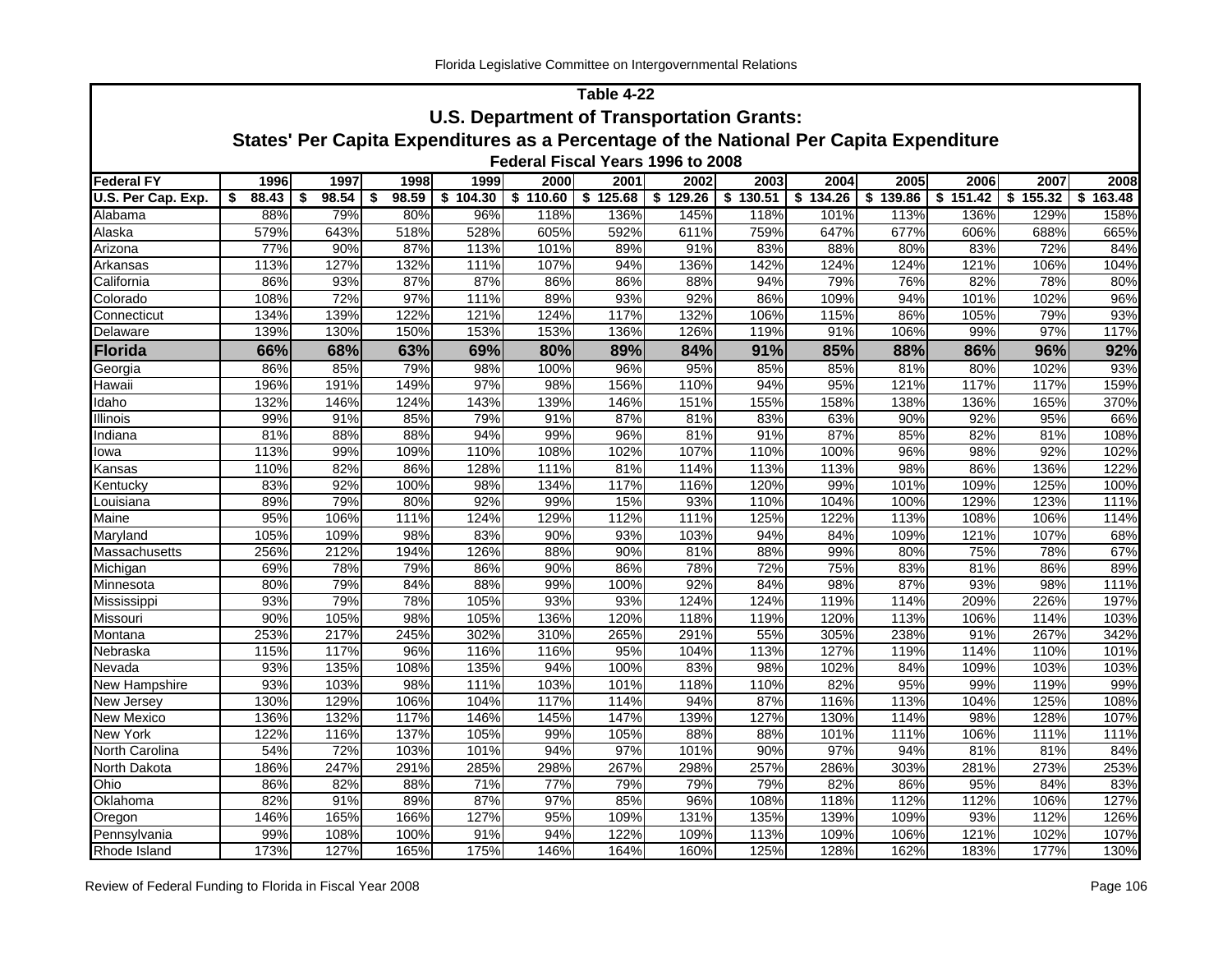| Table 4-22                                       |                                                                                        |               |       |             |             |              |             |              |             |              |             |             |              |
|--------------------------------------------------|----------------------------------------------------------------------------------------|---------------|-------|-------------|-------------|--------------|-------------|--------------|-------------|--------------|-------------|-------------|--------------|
| <b>U.S. Department of Transportation Grants:</b> |                                                                                        |               |       |             |             |              |             |              |             |              |             |             |              |
|                                                  | States' Per Capita Expenditures as a Percentage of the National Per Capita Expenditure |               |       |             |             |              |             |              |             |              |             |             |              |
| Federal Fiscal Years 1996 to 2008                |                                                                                        |               |       |             |             |              |             |              |             |              |             |             |              |
| <b>Federal FY</b>                                | 1996                                                                                   | 1997          | 1998  | 1999        | 2000        | 2001         | 2002        | 2003         | 2004        | 2005         | 2006        | 2007        | 2008         |
| U.S. Per Cap. Exp.                               | 88.43                                                                                  | 98.54<br>- \$ | 98.59 | 104.30<br>S | 110.60<br>S | 125.68<br>S. | 129.26<br>5 | 130.51<br>S. | 134.26<br>S | 139.86<br>S. | 151.42<br>S | 155.32<br>S | 163.48<br>æ. |
| South Carolina                                   | 84%                                                                                    | 76%           | 75%   | 85%         | 90%         | 84%          | 91%         | 94%          | 131%        | 132%         | 130%        | 93%         | 61%          |
| South Dakota                                     | 233%                                                                                   | 237%          | 257%  | 238%        | 241%        | 263%         | 245%        | 253%         | 220%        | 246%         | 231%        | 208%        | 221%         |
| Tennessee                                        | 92%                                                                                    | 85%           | 100%  | 100%        | 93%         | 82%          | 82%         | 88%          | 95%         | 89%          | 93%         | 94%         | 85%          |
| Texas                                            | 89%                                                                                    | 79%           | 76%   | 95%         | 98%         | 91%          | 97%         | 107%         | 109%        | 115%         | 100%        | 69%         | 86%          |
| Utah                                             | 105%                                                                                   | 111%          | 120%  | 142%        | 134%        | 119%         | 107%        | 94%          | 101%        | 104%         | 95%         | 112%        | 110%         |
| Vermont                                          | 171%                                                                                   | 173%          | 228%  | 320%        | 200%        | 220%         | 183%        | 154%         | 174%        | 163%         | 190%        | 201%        | 173%         |
| Virginia                                         | 75%                                                                                    | 78%           | 86%   | 92%         | 81%         | 103%         | 110%        | 88%          | 83%         | 62%          | 66%         | 79%         | 90%          |
| Washington                                       | 85%                                                                                    | 109%          | 101%  | 105%        | 107%        | 104%         | 99%         | 107%         | 108%        | 121%         | 90%         | 119%        | 116%         |
| West Virginia                                    | 162%                                                                                   | 145%          | 178%  | 166%        | 182%        | 212%         | 187%        | 196%         | 177%        | 196%         | 183%        | 169%        | 161%         |
| Wisconsin                                        | 78%                                                                                    | 76%           | 88%   | 92%         | 47%         | 96%          | 97%         | 96%          | 93%         | 92%          | 83%         | 91%         | 81%          |
| Wyoming                                          | 321%                                                                                   | 307%          | 302%  | 410%        | 373%        | 315%         | 406%        | 430%         | 403%        | 423%         | 297%        | 312%        | 282%         |

Data Sources:

"Federal Aid to States" annual reports. U.S. Bureau of the Census.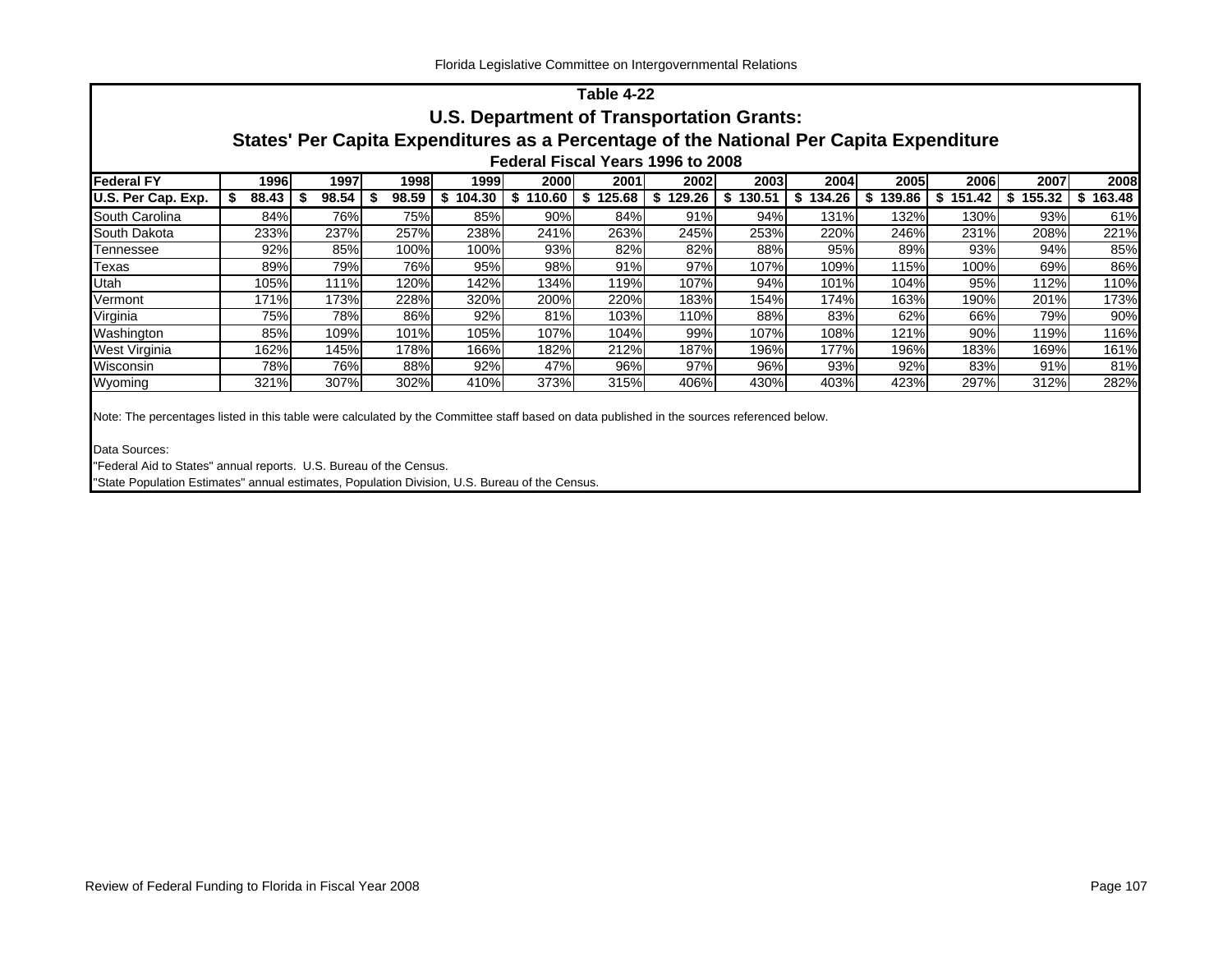| Table 4-23             |                    |              |              |                                                                                        |              |              |                                            |             |             |              |              |              |      |              |
|------------------------|--------------------|--------------|--------------|----------------------------------------------------------------------------------------|--------------|--------------|--------------------------------------------|-------------|-------------|--------------|--------------|--------------|------|--------------|
|                        |                    |              |              |                                                                                        |              |              | <b>U.S. Department of Treasury Grants:</b> |             |             |              |              |              |      |              |
|                        |                    |              |              | States' Per Capita Expenditures as a Percentage of the National Per Capita Expenditure |              |              |                                            |             |             |              |              |              |      |              |
|                        |                    |              |              |                                                                                        |              |              | Federal Fiscal Years 1996 to 2008          |             |             |              |              |              |      |              |
|                        |                    |              |              |                                                                                        |              |              |                                            |             |             |              |              |              |      |              |
| Federal FY             | 1996<br>0.13<br>\$ | 1997<br>0.08 | 1998<br>0.35 | 1999<br>0.54                                                                           | 2000<br>0.38 | 2001<br>0.29 | 2002<br>0.24<br>\$                         | 2003<br>17  | 2004<br>17  | 2005<br>0.25 | 2006<br>0.22 | 2007<br>0.23 |      | 2008<br>0.32 |
| U.S. Per Cap. Exp.     |                    | \$           | \$           | \$                                                                                     | \$           | \$           |                                            | \$          | \$          | \$           | \$           | \$           | \$   |              |
| Alabama<br>Alaska      | 22%                | 12%          | 20%<br>25%   | 7%                                                                                     | 16%          | 33%          | 27%                                        | 100%        | 99%         | 33%          | 1%           | 19%          |      | 1%           |
|                        | 60%<br>131%        | 0%<br>101%   | 155%         | 11%<br>102%                                                                            | 13%<br>130%  | 9%<br>170%   | 31%<br>90%                                 | 227%<br>95% | 226%<br>93% | 5%<br>414%   | 93%<br>24%   | 265%<br>43%  | 145% | 13%          |
| Arizona                | 3%                 | 0%           | 1%           | 11%                                                                                    | 4%           | 3%           | 20%                                        | 98%         | 98%         | 1%           | 0%           | 29%          |      | 6%           |
| Arkansas<br>California | 102%               | 30%          | 71%          | 87%                                                                                    | 149%         | 79%          | 67%                                        | 96%         | 96%         | 69%          | 30%          | 86%          |      | 98%          |
| Colorado               | 26%                | 0%           | 17%          | 26%                                                                                    | 21%          | 33%          | 25%                                        | 95%         | 94%         | 18%          | 8%           | 31%          |      | 1%           |
| Connecticut            | 49%                | 0%           | 11%          | 9%                                                                                     | 60%          | 35%          | 20%                                        | 98%         | 98%         | 3%           | 50%          | 26%          |      | 43%          |
| Delaware               | 0%                 | 0%           | 106%         | 55%                                                                                    | 38%          | 15%          | 14%                                        | 180%        | 179%        | 5%           | 2%           | 28%          |      | 25%          |
| Florida                | 327%               | 848%         | 398%         | 518%                                                                                   | 174%         | 230%         | 394%                                       | 96%         | 94%         | 136%         | 264%         | 147%         |      | 93%          |
| Georgia                | 11%                | 43%          | 40%          |                                                                                        | 26%          | 35%          | 169%                                       | 95%         | 93%         | 47%          |              | 32%          |      | 92%          |
|                        | 0%                 | 0%           | 131%         | 11%<br>50%                                                                             | 108%         | 87%          | 32%                                        | 117%        | 118%        | 63%          | 96%<br>212%  | 211%         |      | 23%          |
| Hawaii<br>ldaho        | 9%                 | 2%           | 7%           | 27%                                                                                    | 14%          | 28%          | 28%                                        | 108%        | 106%        | 207%         | 16%          | 50%          |      | 23%          |
| Illinois               | 105%               | 2%           | 58%          | 125%                                                                                   | 112%         | 121%         | 59%                                        | 99%         | 100%        | 38%          | 108%         | 79%          |      | 121%         |
| ndiana                 | 12%                | 9%           | 40%          | 8%                                                                                     | 22%          | 27%          | 29%                                        | 98%         | 99%         | 57%          | 27%          | 26%          |      | 30%          |
| owa                    | 0%                 | 0%           | 16%          | 8%                                                                                     | 7%           | 0%           | 1%                                         | 100%        | 100%        | 27%          | 19%          | 3%           |      | 4%           |
| Kansas                 | 5%                 | 0%           | 17%          | 5%                                                                                     | 8%           | 19%          | 25%                                        | 99%         | 99%         | 10%          | 2%           | 5%           |      | 22%          |
| Kentucky               | 17%                | 0%           | 13%          | 26%                                                                                    | 9%           | 14%          | 49%                                        | 98%         | 99%         | 138%         | 27%          | 32%          |      | 57%          |
| ouisiana_              | 21%                | 11%          | 28%          | 28%                                                                                    | 31%          | 21%          | 421%                                       | 99%         | 100%        | 17%          | 149%         | 17%          |      | 40%          |
| Maine                  | 84%                | 34%          | 1%           | 67%                                                                                    | 7%           | 2%           | 0%                                         | 113%        | 113%        | 13%          | 26%          | 221%         |      | 12%          |
| Maryland               | 128%               | 0%           | 91%          | 93%                                                                                    | 174%         | 77%          | 75%                                        | 99%         | 97%         | 133%         | 143%         | 124%         |      | 331%         |
| Massachusetts          | 0%                 | 0%           | 63%          | 24%                                                                                    | 15%          | 43%          | 92%                                        | 100%        | 101%        | 43%          | 22%          | 65%          |      | 65%          |
| Michigan               | 26%                | 0%           | 30%          | 10%                                                                                    | 60%          | 63%          | 144%                                       | 99%         | 100%        | 50%          | 122%         | 47%          |      | 45%          |
| Minnesota              | 7%                 | 1%           | 1%           | 7%                                                                                     | 4%           | 14%          | 9%                                         | 97%         | 97%         | 1%           | 39%          | 5%           |      | 1%           |
| Mississippi            | 95%                | 0%           | 8%           | 15%                                                                                    | 9%           | 55%          | 43%                                        | 99%         | 99%         | 62%          | 101%         | 6%           |      | 27%          |
| <b>Missouri</b>        | 3%                 | 0%           | 20%          | 68%                                                                                    | 24%          | 56%          | 29%                                        | 98%         | 98%         | 7%           | 22%          | 19%          |      | 8%           |
| Montana                | 26%                | 5%           | 468%         | 302%                                                                                   | 292%         | 10%          | 19%                                        | 161%        | 160%        | 48%          | 91%          | 61%          |      | 31%          |
| Nebraska               | 28%                | 0%           | 105%         | 62%                                                                                    | 36%          | 58%          | 30%                                        | 101%        | 100%        | 15%          | 9%           | 20%          |      | 2%           |
| Nevada                 | 0%                 | 0%           | 22%          | 51%                                                                                    | 22%          | 48%          | 24%                                        | 90%         | 87%         | 18%          | 0%           | 27%          |      | 136%         |
| <b>New Hampshire</b>   | 0%                 | 5%           | 3%           | 2%                                                                                     | 1%           | 48%          | 56%                                        | 114%        | 114%        | 0%           | 19%          | 5%           |      | 28%          |
| New Jersey             | 179%               | 379%         | 109%         | 96%                                                                                    | 189%         | 91%          | 52%                                        | 99%         | 100%        | 139%         | 129%         | 53%          |      | 91%          |
| <b>New Mexico</b>      | 49%                | 1%           | 69%          | 78%                                                                                    | 124%         | 62%          | 80%                                        | 98%         | 97%         | 30%          | 7%           | 3%           |      | 29%          |
| <b>New York</b>        | 474%               | 351%         | 349%         | 313%                                                                                   | 396%         | 420%         | 238%                                       | 102%        | 102%        | 325%         | 228%         | 266%         | 162% |              |
| <b>North Carolina</b>  | 73%                | 37%          | 121%         | 65%                                                                                    | 39%          | 32%          | 107%                                       | 96%         | 96%         | 191%         | 136%         | 138%         | 242% |              |
| North Dakota           | 12%                | 0%           | 6%           | 9%                                                                                     | 36%          | 273%         | 492%                                       | 232%        | 233%        | 1%           | 2%           | 0%           | 170% |              |
| Ohio                   | 0%                 | 0%           | 12%          | 31%                                                                                    | 25%          | 53%          | 19%                                        | 99%         | 101%        | 25%          | 10%          | 104%         |      | 64%          |
| Oklahoma               | 5%                 | 0%           | 44%          | 4%                                                                                     | 5%           | 4%           | 3%                                         | 98%         | 99%         | 17%          | 6%           | 4%           |      | 8%           |
| Oregon                 | 42%                | 29%          | 13%          | 55%                                                                                    | 51%          | 89%          | 127%                                       | 98%         | 97%         | 99%          | 65%          | 86%          |      | 74%          |
| Pennsylvania           | 11%                | 1%           | 78%          | 41%                                                                                    | 26%          | 70%          | 25%                                        | 99%         | 100%        | 26%          | 120%         | 29%          |      | 56%          |
| Rhode Island           | 0%                 | 0%           | 0%           | 3%                                                                                     | 12%          | 227%         | 30%                                        | 137%        | 138%        | 219%         | 65%          | 32%          |      | 23%          |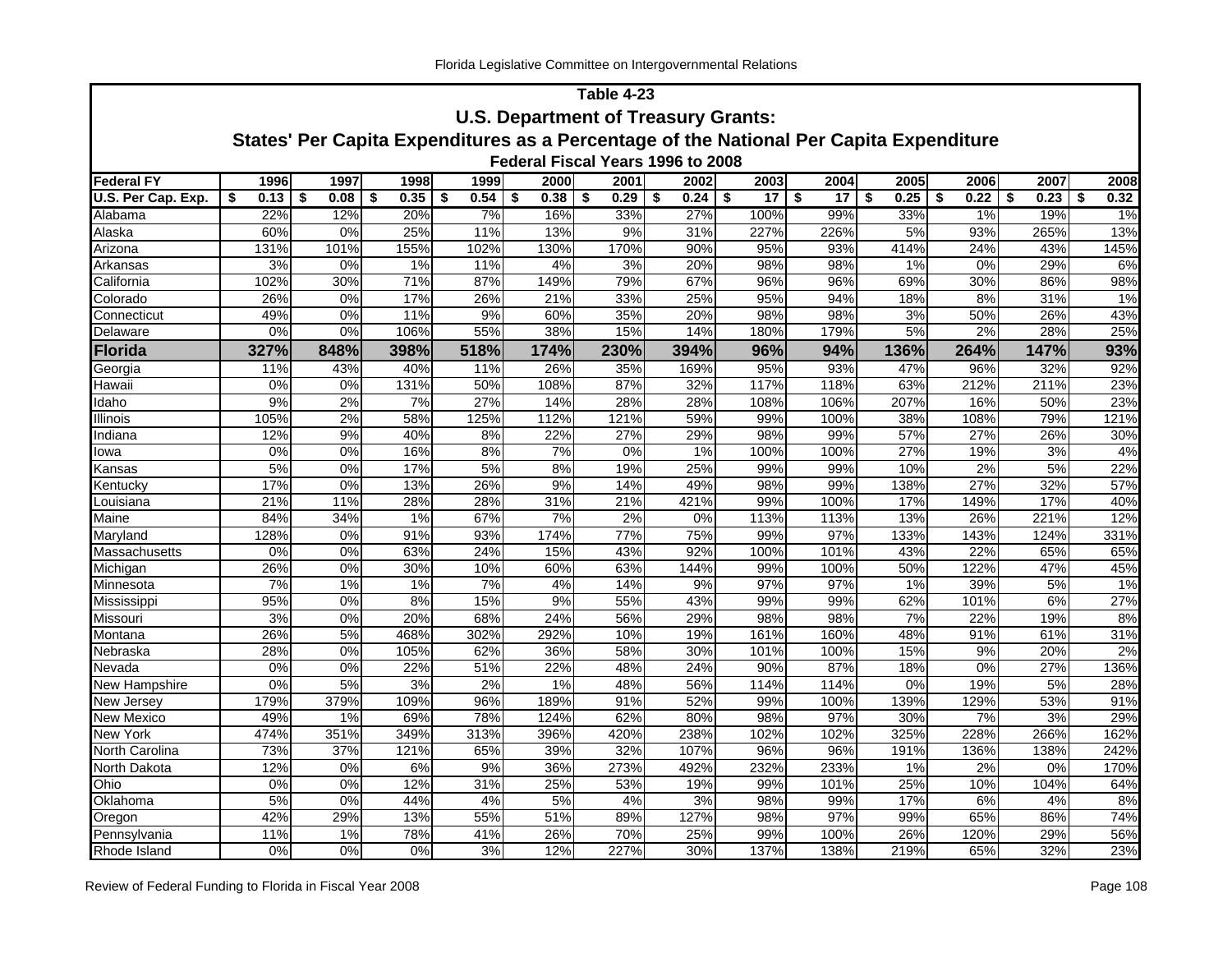| Table 4-23<br><b>U.S. Department of Treasury Grants:</b><br>States' Per Capita Expenditures as a Percentage of the National Per Capita Expenditure<br>Federal Fiscal Years 1996 to 2008 |  |      |      |      |              |      |       |      |             |      |      |      |       |      |      |             |      |       |       |      |           |
|-----------------------------------------------------------------------------------------------------------------------------------------------------------------------------------------|--|------|------|------|--------------|------|-------|------|-------------|------|------|------|-------|------|------|-------------|------|-------|-------|------|-----------|
| <b>Federal FY</b>                                                                                                                                                                       |  | 1996 |      | 1997 | 19981        |      | 19991 |      | <b>2000</b> |      | 2001 |      | 20021 |      | 2003 | <b>2004</b> |      | 2005l | 2006l | 2007 | 2008      |
| U.S. Per Cap. Exp.                                                                                                                                                                      |  | 0.13 | - \$ | 0.08 | 0.35<br>- \$ | - \$ | 0.54  | - \$ | 0.38        | - \$ | 0.29 | - \$ | 0.24  | - \$ | 17   | 17<br>-S    | - \$ | 0.25  | 0.22  | 0.23 | 0.32      |
| South Carolina                                                                                                                                                                          |  | 0%   |      | 42%  | 24%          |      | 10%   |      | 13%         |      | 18%  |      | 22%   |      | 98%  | 98%         |      | 97%   | 19%   | 51%  | 58%       |
| South Dakota                                                                                                                                                                            |  | 74%  |      | 0%   | 0%           |      | 24%   |      | 3%          |      | 4%   |      | 9%    |      | 192% | 193%        |      | 6%    | 6%    | 1%   | 4%        |
| Tennessee                                                                                                                                                                               |  | 62%  |      | 0%   | 42%          |      | 56%   |      | 70%         |      | 199% |      | 123%  |      | 98%  | 98%         |      | 33%   | 167%  | 7%   | 69%       |
| Texas                                                                                                                                                                                   |  | 146% |      | 82%  | 191%         |      | 144%  |      | 144%        |      | 69%  |      | 67%   |      | 96%  | 96%         |      | 197%  | 225%  | 278% | 166%      |
| Utah                                                                                                                                                                                    |  | 59%  |      | 35%  | 15%          |      | 27%   |      | 29%         |      | 24%  |      | 30%   |      | 95%  | 93%         |      | 16%   | 55%   | 34%  | 4%        |
| Vermont                                                                                                                                                                                 |  | 53%  |      | 0%   | 31%          |      | 43%   |      | 95%         |      | 33%  |      | 178%  |      | 237% | 240%        |      | 61%   | 26%   | 26%  | 92%       |
| Virginia                                                                                                                                                                                |  | 5%   |      | 15%  | 22%          |      | 30%   |      | 60%         |      | 109% |      | 59%   |      | 97%  | 96%         |      | 202%  | 174%  | 109% | 437%      |
| Washington                                                                                                                                                                              |  | 21%  |      | 103% | 15%          |      | 13%   |      | 21%         |      | 67%  |      | 76%   |      | 97%  | 96%         |      | 37%   | 56%   | 296% | 116%      |
| West Virginia                                                                                                                                                                           |  | 1%   |      | 1%   | 32%          |      | 107%  |      | 4%          |      | 44%  |      | 5%    |      | 100% | 101%        |      | 82%   | 27%   | 12%  | 16%       |
| Wisconsin                                                                                                                                                                               |  | 33%  |      | 0%   | 32%          |      | 20%   |      | 55%         |      | 139% |      | 108%  |      | 98%  | 99%         |      | 8%    | 10%   | 90%  | 53%       |
| Wyoming                                                                                                                                                                                 |  | 0%   |      | 0%   | 0%           |      | 0%    |      | 1%          |      | 7%   |      | 189%  |      | 293% | 294%        |      | 53%   | 26%   | 46%  | <b>5%</b> |

Data Sources:

"Federal Aid to States" annual reports. U.S. Bureau of the Census.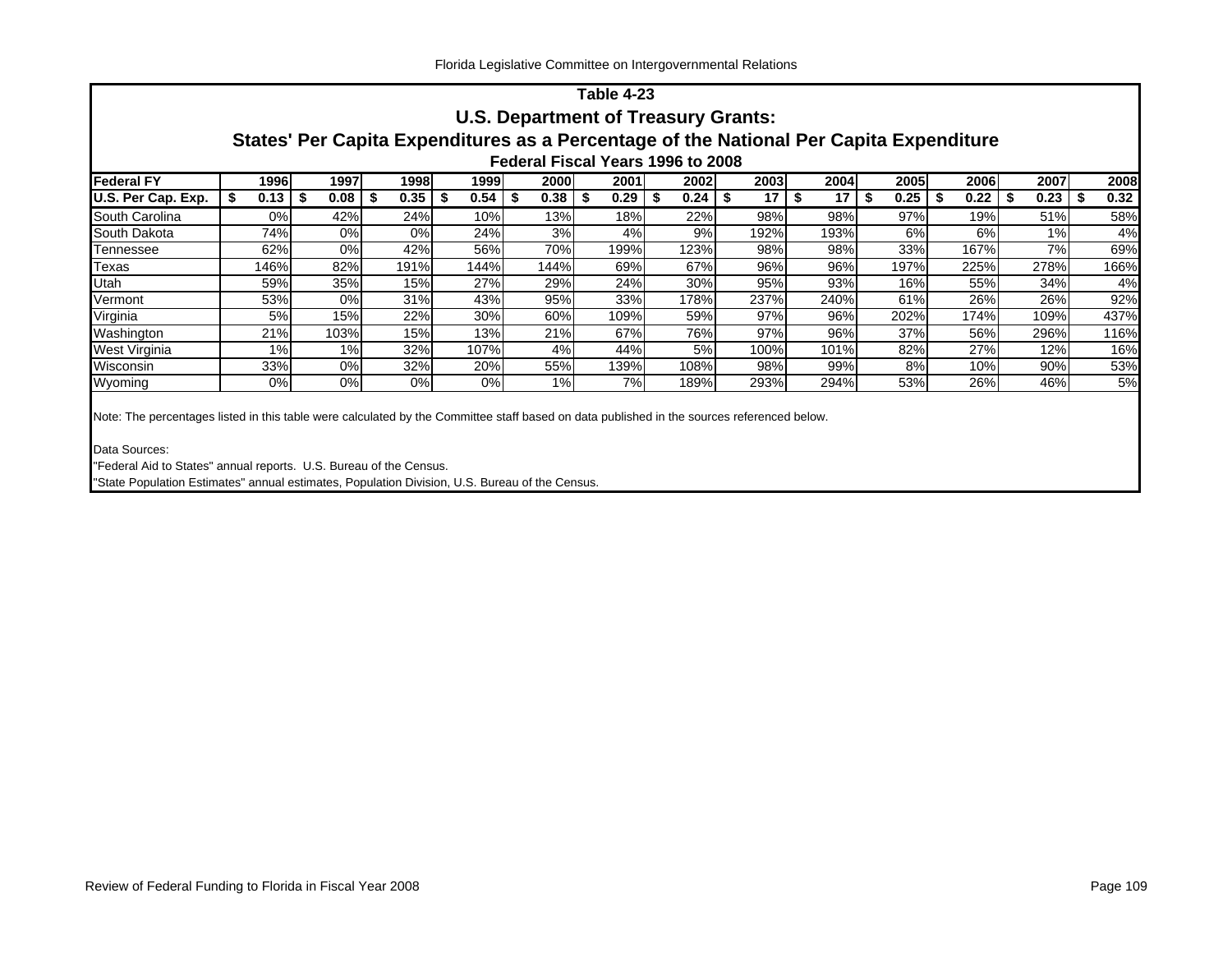|                      |                                             |      |    |      |                                                                                        |            |    |    |      |    | Table 4-24                        |            |            |            |            |            |            |            |
|----------------------|---------------------------------------------|------|----|------|----------------------------------------------------------------------------------------|------------|----|----|------|----|-----------------------------------|------------|------------|------------|------------|------------|------------|------------|
|                      | U.S. Department of Veterans Affairs Grants: |      |    |      |                                                                                        |            |    |    |      |    |                                   |            |            |            |            |            |            |            |
|                      |                                             |      |    |      | States' Per Capita Expenditures as a Percentage of the National Per Capita Expenditure |            |    |    |      |    |                                   |            |            |            |            |            |            |            |
|                      |                                             |      |    |      |                                                                                        |            |    |    |      |    |                                   |            |            |            |            |            |            |            |
|                      |                                             |      |    |      |                                                                                        |            |    |    |      |    | Federal Fiscal Years 1996 to 2008 |            |            |            |            |            |            |            |
| <b>Federal FY</b>    |                                             | 1996 |    | 1997 | 1998                                                                                   | 1999       |    |    | 2000 |    | 2001                              | 2002       | 2003       | 2004       | 2005       | 2006       | 2007       | 2008       |
| U.S. Per Cap. Exp.   | \$                                          | 1.13 | \$ | 1.07 | \$<br>1.25                                                                             | \$<br>1.55 |    | \$ | 1.26 | \$ | 1.65                              | \$<br>1.69 | \$<br>2.23 | \$<br>2.20 | \$<br>2.38 | \$<br>1.94 | \$<br>1.89 | \$<br>2.12 |
| Alabama              |                                             | 104% |    | 115% | 98%                                                                                    | 84%        |    |    | 106% |    | 82%                               | 91%        | 84%        | 133%       | 94%        | 108%       | 117%       | 126%       |
| Alaska               |                                             | 0%   |    | 0%   | 0%                                                                                     |            | 0% |    | 0%   |    | 0%                                | 0%         | 15%        | 0%         | 152%       | 0%         | 151%       | 3%         |
| Arizona              |                                             | 5%   |    | 35%  | 29%                                                                                    | 39%        |    |    | 51%  |    | 127%                              | 38%        | 38%        | 46%        | 39%        | 32%        | 55%        | 59%        |
| Arkansas             |                                             | 29%  |    | 43%  | 36%                                                                                    | 30%        |    |    | 34%  |    | 161%                              | 27%        | 25%        | 39%        | 96%        | 29%        | 45%        | 84%        |
| California           |                                             | 68%  |    | 98%  | 83%                                                                                    | 27%        |    |    | 33%  |    | 24%                               | 28%        | 59%        | 59%        | 41%        | 37%        | 64%        | 55%        |
| Colorado             |                                             | 84%  |    | 114% | 96%                                                                                    | 143%       |    |    | 103% |    | 383%                              | 95%        | 119%       | 86%        | 80%        | 99%        | 122%       | 113%       |
| Connecticut          |                                             | 140% |    | 147% | 125%                                                                                   | 95%        |    |    | 121% |    | 97%                               | 111%       | 83%        | 101%       | 86%        | 464%       | 119%       | 118%       |
| Delaware             |                                             | 490% |    | 530% | 468%                                                                                   | 340%       |    |    | 445% |    | 334%                              | 538%       | 2%         | 205%       | 972%       | 1%         | 0%         | 93%        |
| Florida              |                                             | 11%  |    | 59%  | 53%                                                                                    | 52%        |    |    | 68%  |    | 21%                               | 71%        | 24%        | 30%        | 34%        | 40%        | 54%        | 62%        |
| Georgia              |                                             | 83%  |    | 107% | 89%                                                                                    | 72%        |    |    | 145% |    | 76%                               | 74%        | 60%        | 58%        | 64%        | 67%        | 76%        | 63%        |
| Hawaii               |                                             | 166% |    | 0%   | 0%                                                                                     |            | 0% |    | 9%   |    | 0%                                | 0%         | 0%         | 722%       | 690%       | 0%         | 36%        | 30%        |
| daho                 |                                             | 149% |    | 184% | 154%                                                                                   | 125%       |    |    | 149% |    | 121%                              | 106%       | 370%       | 357%       | 163%       | 207%       | 194%       | 189%       |
| Illinois             |                                             | 34%  |    | 56%  | 48%                                                                                    | 46%        |    |    | 62%  |    | 40%                               | 77%        | 67%        | 89%        | 83%        | 83%        | 96%        | 92%        |
| Indiana              |                                             | 103% |    | 63%  | 53%                                                                                    | 51%        |    |    | 66%  |    | 81%                               | 48%        | 49%        | 48%        | 39%        | 34%        | 70%        | 41%        |
| owa                  |                                             | 466% |    | 505% | 431%                                                                                   | 388%       |    |    | 566% |    | 188%                              | 25%        | 211%       | 208%       | 179%       | 224%       | 237%       | 184%       |
| Kansas               |                                             | 41%  |    | 61%  | 375%                                                                                   | 298%       |    |    | 62%  |    | 62%                               | 90%        | 186%       | 178%       | 69%        | 78%        | 97%        | 86%        |
| Kentucky             |                                             | 86%  |    | 113% | 96%                                                                                    | 376%       |    |    | 298% |    | 208%                              | 156%       | 119%       | 121%       | 122%       | 174%       | 148%       | 155%       |
| ouisiana.            |                                             | 49%  |    | 70%  | 50%                                                                                    | 77%        |    |    | 105% |    | 74%                               | 216%       | 73%        | 307%       | 368%       | 156%       | 150%       | 174%       |
| Maine                |                                             | 232% |    | 351% | 304%                                                                                   | 261%       |    |    | 659% |    | 278%                              | 527%       | 623%       | 260%       | 274%       | 366%       | 414%       | 457%       |
| <b>Maryland</b>      |                                             | 0%   |    | 140% | 4%                                                                                     | 46%        |    |    | 68%  |    | 136%                              | 46%        | 40%        | 35%        | 48%        | 56%        | 14%        | 102%       |
| Massachusetts        |                                             | 64%  |    | 144% | 92%                                                                                    | 112%       |    |    | 162% |    | 106%                              | 133%       | 236%       | 181%       | 189%       | 141%       | 154%       | 157%       |
| <b>Michigan</b>      |                                             | 94%  |    | 94%  | 80%                                                                                    | 80%        |    |    | 116% |    | 90%                               | 101%       | 77%        | 77%        | 74%        | 101%       | 104%       | 111%       |
| Minnesota            |                                             | 585% |    | 537% | 130%                                                                                   | 99%        |    |    | 140% |    | 111%                              | 154%       | 132%       | 123%       | 113%       | 265%       | 156%       | 148%       |
| Mississippi          |                                             | 57%  |    | 90%  | 77%                                                                                    | 152%       |    |    | 216% |    | 167%                              | 165%       | 183%       | 214%       | 194%       | 202%       | 247%       | 234%       |
| <b>Missouri</b>      |                                             | 163% |    | 166% | 394%                                                                                   | 126%       |    |    | 194% |    | 294%                              | 556%       | 172%       | 233%       | 228%       | 256%       | 256%       | 266%       |
| Montana              |                                             | 177% |    | 219% | 187%                                                                                   | 52%        |    |    | 367% |    | 193%                              | 244%       | 201%       | 152%       | 157%       | 188%       | 247%       | 303%       |
| Nebraska             |                                             | 344% |    | 362% | 813%                                                                                   | 674%       |    |    | 422% |    | 1361%                             | 1074%      | 268%       | 308%       | 567%       | 277%       | 318%       | 367%       |
| Nevada               |                                             | 0%   |    | 6%   | 645%                                                                                   | 559%       |    |    | 18%  |    | 0%                                | 23%        | 119%       | 102%       | 167%       | 153%       | 112%       | 102%       |
| <b>New Hampshire</b> |                                             | 425% |    | 164% | 139%                                                                                   | 122%       |    |    | 210% |    | 132%                              | 593%       | 133%       | 173%       | 182%       | 168%       | 219%       | 212%       |
| New Jersey           |                                             | 389% |    | 89%  | 71%                                                                                    | 62%        |    |    | 96%  |    | 72%                               | 108%       | 259%       | 80%        | 109%       | 129%       | 127%       | 104%       |
| New Mexico           |                                             | 99%  |    | 133% | 113%                                                                                   | 80%        |    |    | 114% |    | 83%                               | 100%       | 85%        | 74%        | 76%        | 87%        | 117%       | 83%        |
| <b>New York</b>      |                                             | 49%  |    | 57%  | 97%                                                                                    | 148%       |    |    | 60%  |    | 50%                               | 53%        | 49%        | 55%        | 55%        | 175%       | 77%        | 62%        |
| North Carolina       |                                             | 84%  |    | 0%   | 0%                                                                                     |            | 0% |    | 17%  |    | 36%                               | 19%        | 21%        | 23%        | 23%        | 31%        | 56%        | 37%        |
| North Dakota         |                                             | 92%  |    | 176% | 151%                                                                                   | 204%       |    |    | 330% |    | 262%                              | 273%       | 235%       | 113%       | 301%       | 284%       | 128%       | 142%       |
| Ohio                 |                                             | 43%  |    | 64%  | 44%                                                                                    | 44%        |    |    | 68%  |    | 56%                               | 113%       | 54%        | 63%        | 62%        | 81%        | 88%        | 78%        |
| Oklahoma             |                                             | 482% |    | 423% | 471%                                                                                   | 575%       |    |    | 476% |    | 1042%                             | 447%       | 369%       | 341%       | 360%       | 410%       | 466%       | 452%       |
| Oregon               |                                             | 256% |    | 0%   | 0%                                                                                     | 33%        |    |    | 42%  |    | 38%                               | 36%        | 31%        | 37%        | 45%        | 41%        | 60%        | 64%        |
| Pennsylvania         |                                             | 80%  |    | 101% | 86%                                                                                    | 154%       |    |    | 125% |    | 163%                              | 124%       | 90%        | 112%       | 114%       | 108%       | 132%       | 127%       |
| Rhode Island         |                                             | 296% |    | 323% | 310%                                                                                   | 262%       |    |    | 358% |    | 259%                              | 342%       | 300%       | 216%       | 208%       | 257%       | 319%       | 281%       |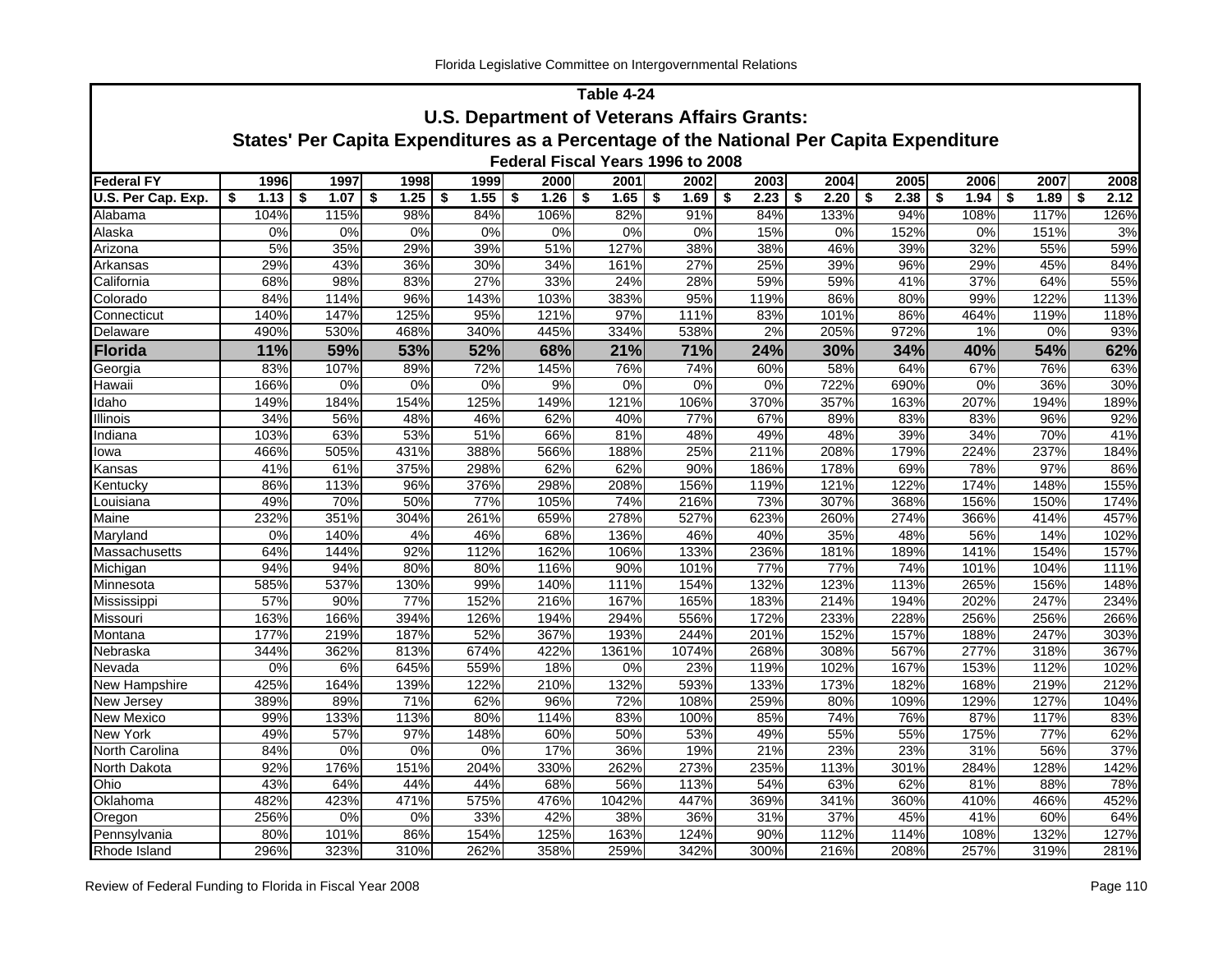| Table 4-24<br>U.S. Department of Veterans Affairs Grants:<br>States' Per Capita Expenditures as a Percentage of the National Per Capita Expenditure<br>Federal Fiscal Years 1996 to 2008 |  |             |      |      |   |        |  |              |    |       |      |      |     |        |      |      |      |             |      |      |      |      |  |      |
|------------------------------------------------------------------------------------------------------------------------------------------------------------------------------------------|--|-------------|------|------|---|--------|--|--------------|----|-------|------|------|-----|--------|------|------|------|-------------|------|------|------|------|--|------|
| <b>Federal FY</b>                                                                                                                                                                        |  | <b>1996</b> |      | 1997 |   | 1998   |  | 1999         |    | 2000  |      | 2001 |     | 2002   |      | 2003 |      | 2004        | 2005 |      | 2006 | 2007 |  | 2008 |
| U.S. Per Cap. Exp.                                                                                                                                                                       |  | 1.13 I      | - 56 | 1.07 | S | 1.25 S |  | 1.55         | -S | 1.26  | - \$ | 1.65 | - S | 1.69 I | - \$ | 2.23 | - \$ | $2.20$   \$ | 2.38 | - 56 | 1.94 | 1.89 |  | 2.12 |
| South Carolina                                                                                                                                                                           |  | 95%         |      | 105% |   | 89%    |  | 77%          |    | 107%  |      | 74%  |     | 80%    |      | 270% |      | 72%         | 66%  |      | 66%  | 116% |  | 155% |
| South Dakota                                                                                                                                                                             |  | 272%        |      | 271% |   | 231%   |  | 186%         |    | 260%  |      | 200% |     | 201%   |      | 111% |      | 188%        | 74%  |      | 85%  | 151% |  | 163% |
| Tennessee                                                                                                                                                                                |  | 18%         |      | 50%  |   | 41%    |  | 63%          |    | 87%   |      | 69%  |     | 76%    |      | 42%  |      | 162%        | 141% |      | 37%  | 60%  |  | 86%  |
| Texas                                                                                                                                                                                    |  | 0%          |      | 0%   |   | 57%    |  | 98%          |    | $0\%$ |      | 3%   |     | 19%    |      | 58%  |      | 67%         | 59%  |      | 50%  | 44%  |  | 46%  |
| Utah                                                                                                                                                                                     |  | 230%        |      | 53%  |   | 45%    |  | 14%          |    | 84%   |      | 67%  |     | 68%    |      | 45%  |      | 61%         | 54%  |      | 48%  | 68%  |  | 63%  |
| Vermont                                                                                                                                                                                  |  | 335%        |      | 363% |   | 359%   |  | 225%         |    | 287%  |      | 222% |     | 235%   |      | 214% |      | 233%        | 198% |      | 245% | 263% |  | 452% |
| Virginia                                                                                                                                                                                 |  | 56%         |      | 38%  |   | 32%    |  | $28\sqrt{ }$ |    | 39%   |      | 30%  |     | 29%    |      | 69%  |      | 122%        | 116% |      | 32%  | 35%  |  | 34%  |
| Washington                                                                                                                                                                               |  | 94%         |      | 112% |   | 94%    |  | 86%          |    | 109%  |      | 89%  |     | 93%    |      | 301% |      | 86%         | 88%  |      | 94%  | 93%  |  | 122% |
| West Virginia                                                                                                                                                                            |  | 19%         |      | 22%  |   | 19%    |  | 21%          |    | 36%   |      | 32%  |     | 38%    |      | 432% |      | 40%         | 35%  |      | 33%  | 40%  |  | 33%  |
| Wisconsin                                                                                                                                                                                |  | 128%        |      | 122% |   | 92%    |  | 136%         |    | 211%  |      | 152% |     | 124%   |      | 187% |      | 297%        | 282% |      | 133% | 154% |  | 172% |
| Wyoming                                                                                                                                                                                  |  | 179%        |      | 229% |   | 195%   |  | 95%          |    | 283%  |      | 221% |     | 230%   |      | 175% |      | 89%         | 109% |      | 93%  | 123% |  | 186% |

Data Sources:

"Federal Aid to States" annual reports. U.S. Bureau of the Census.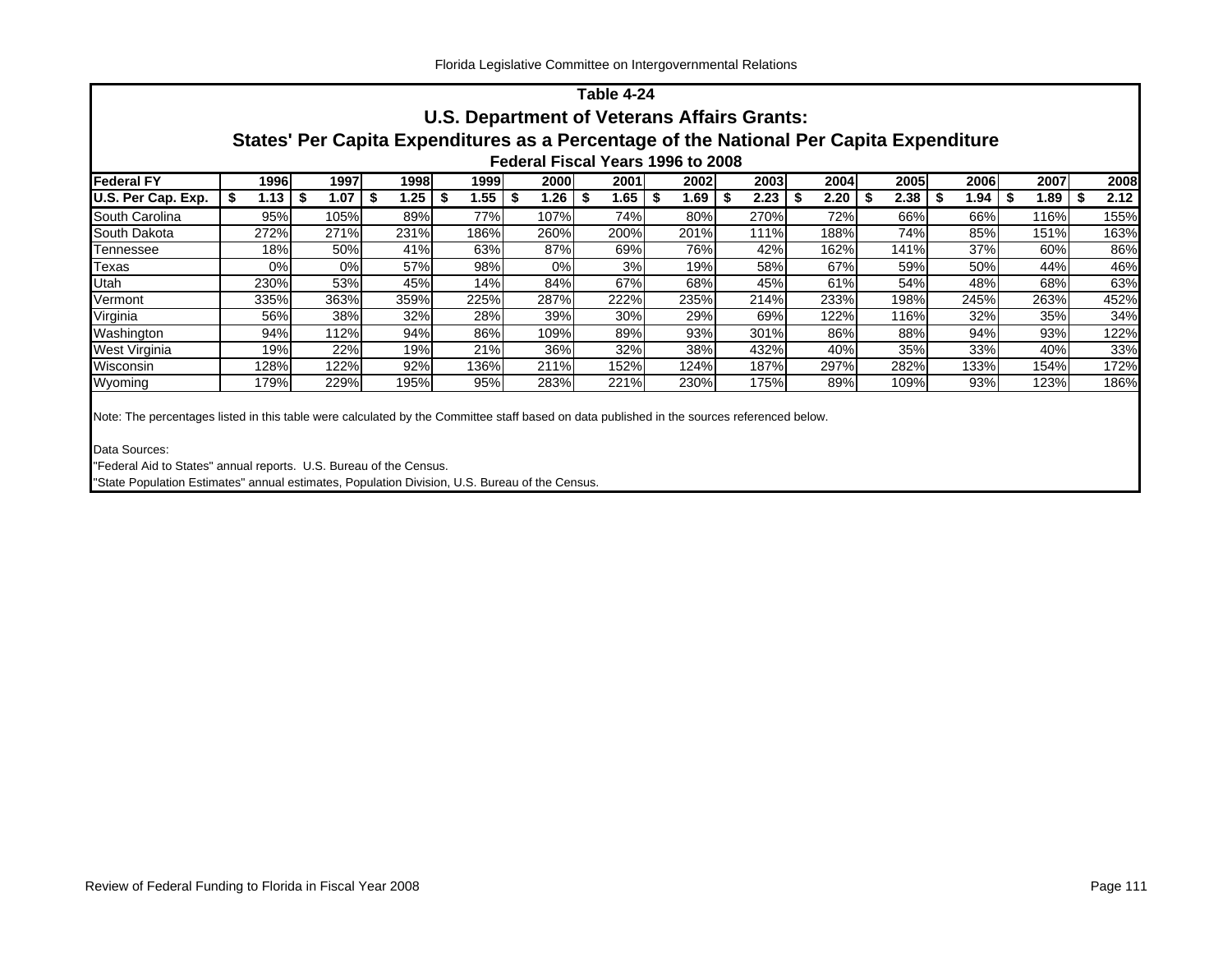## **Appendix:**

## **Websites of Federal Agencies & Departments**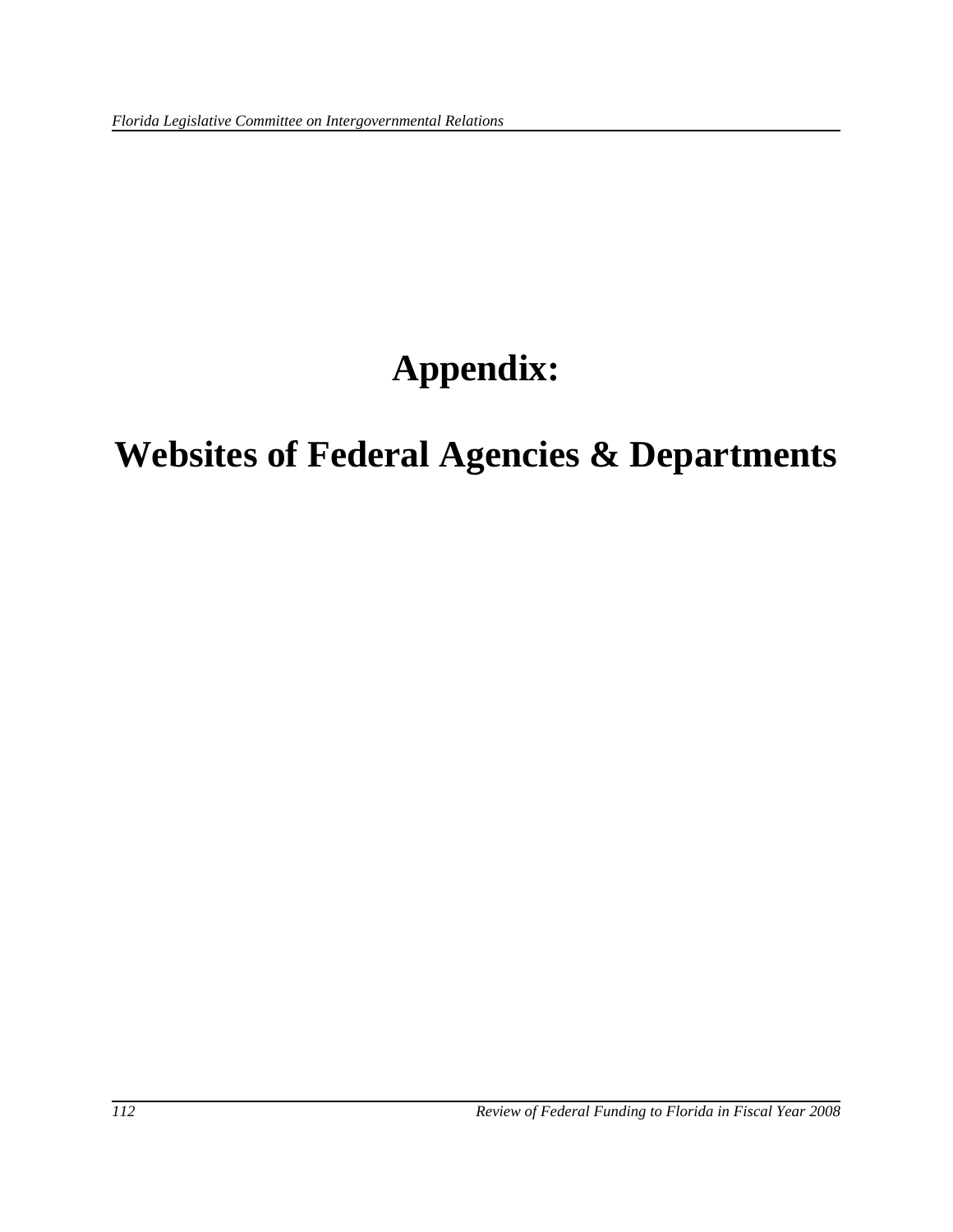| Corporation for National and Community Service  www.nationalservice.gov/ |
|--------------------------------------------------------------------------|
|                                                                          |
|                                                                          |
|                                                                          |
|                                                                          |
|                                                                          |
|                                                                          |
|                                                                          |
|                                                                          |
|                                                                          |
|                                                                          |
|                                                                          |
|                                                                          |
|                                                                          |
|                                                                          |
| <b>National Foundation on the Arts and Humanities</b>                    |